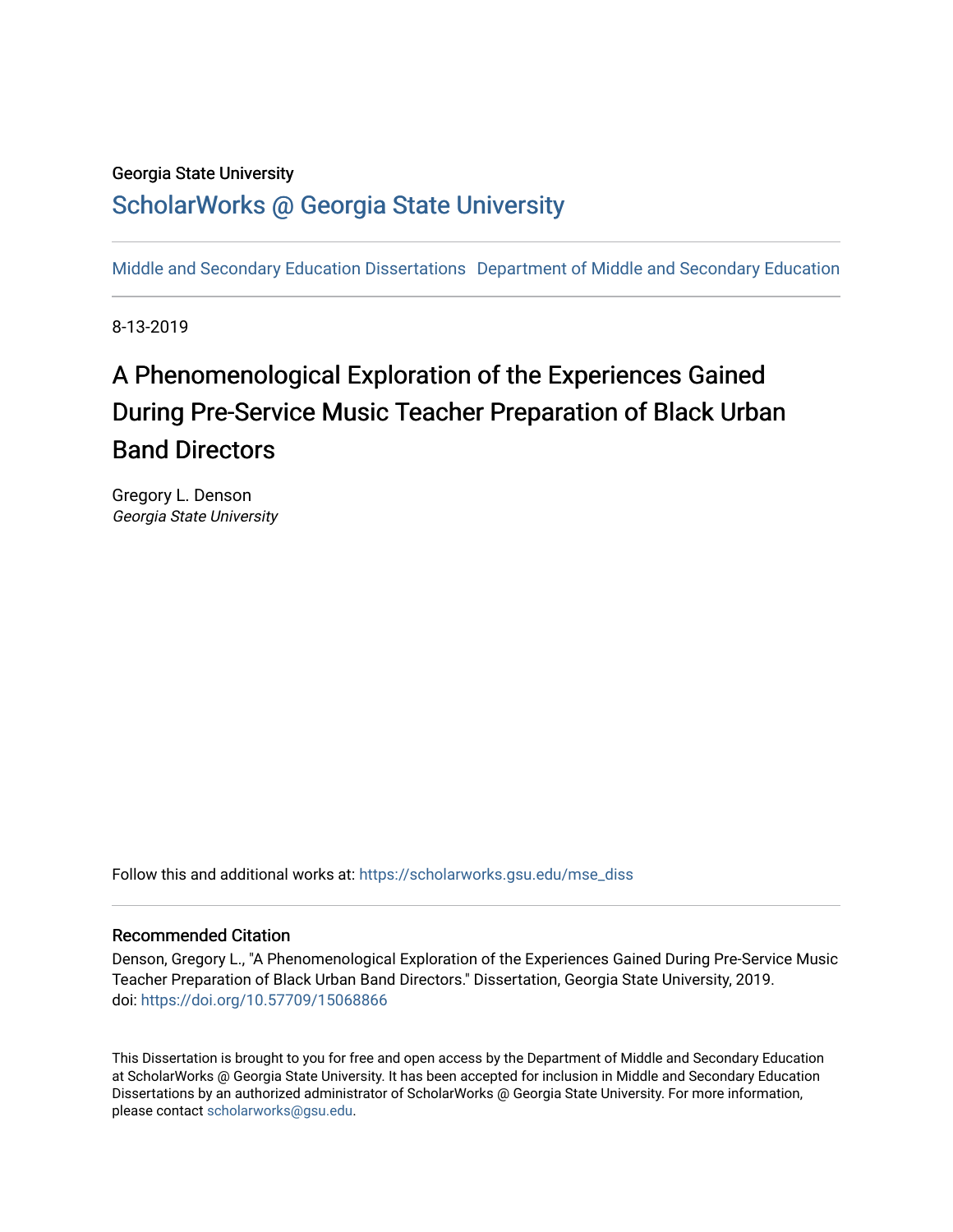### **ACCEPTANCE**

This dissertation, A PHENOMENOLOGICAL EXPLORATION OF THE EXPERIENCES GAINED DURING PRE-SERVICE MUSIC TEACHER PREPARATION OF BLACK URBAN BAND DIRECTORS, by GREGORY LAMAR DENSON, was prepared under the direction of the candidate's Dissertation Advisory Committee. It is accepted by the committee members in partial fulfillment of the requirements for the degree, Doctor of Philosophy, in the College of Education and Human Development, Georgia State University.

The Dissertation Advisory Committee and the student's Department Chairperson, as representatives of the faculty, certify that this dissertation has met all standards of excellence and scholarship as determined by the faculty.

Patrick Freer, Ed.D. Committee Co-Chair Gholnecsar Muhammad, Ph.D. Committee Co-Chair

\_\_\_\_\_\_\_\_\_\_\_\_\_\_\_\_\_\_\_\_\_\_\_\_\_\_\_\_\_\_\_

\_\_\_\_\_\_\_\_\_\_\_\_\_\_\_\_\_\_\_\_\_\_\_\_\_\_\_\_\_\_\_\_

Martin Norgaard, Ph.D. Committee Member

Gertrude Tinker Sachs, Ph.D. Committee Member

Gertrude Tinker Sachs, Ph.D. Chairperson, Department of Middle and Secondary Education

\_\_\_\_\_\_\_\_\_\_\_\_\_\_\_\_\_\_\_\_\_\_\_\_\_\_\_\_\_\_\_\_

\_\_\_\_\_\_\_\_\_\_\_\_\_\_\_\_\_\_\_\_\_\_\_\_\_\_\_\_\_\_\_

\_\_\_\_\_\_\_\_\_\_\_\_\_\_\_\_\_\_\_\_\_\_\_\_\_\_\_\_\_\_\_\_\_

\_\_\_\_\_\_\_\_\_\_\_\_\_\_\_\_\_\_\_\_\_\_\_\_\_\_\_\_\_\_\_\_\_

\_\_\_\_\_\_\_\_\_\_\_\_\_\_\_\_\_\_\_\_\_\_\_\_\_\_\_\_\_\_\_\_\_

**Date** 

Paul A. Alberto, Ph.D. Dean, College of Education & Human Development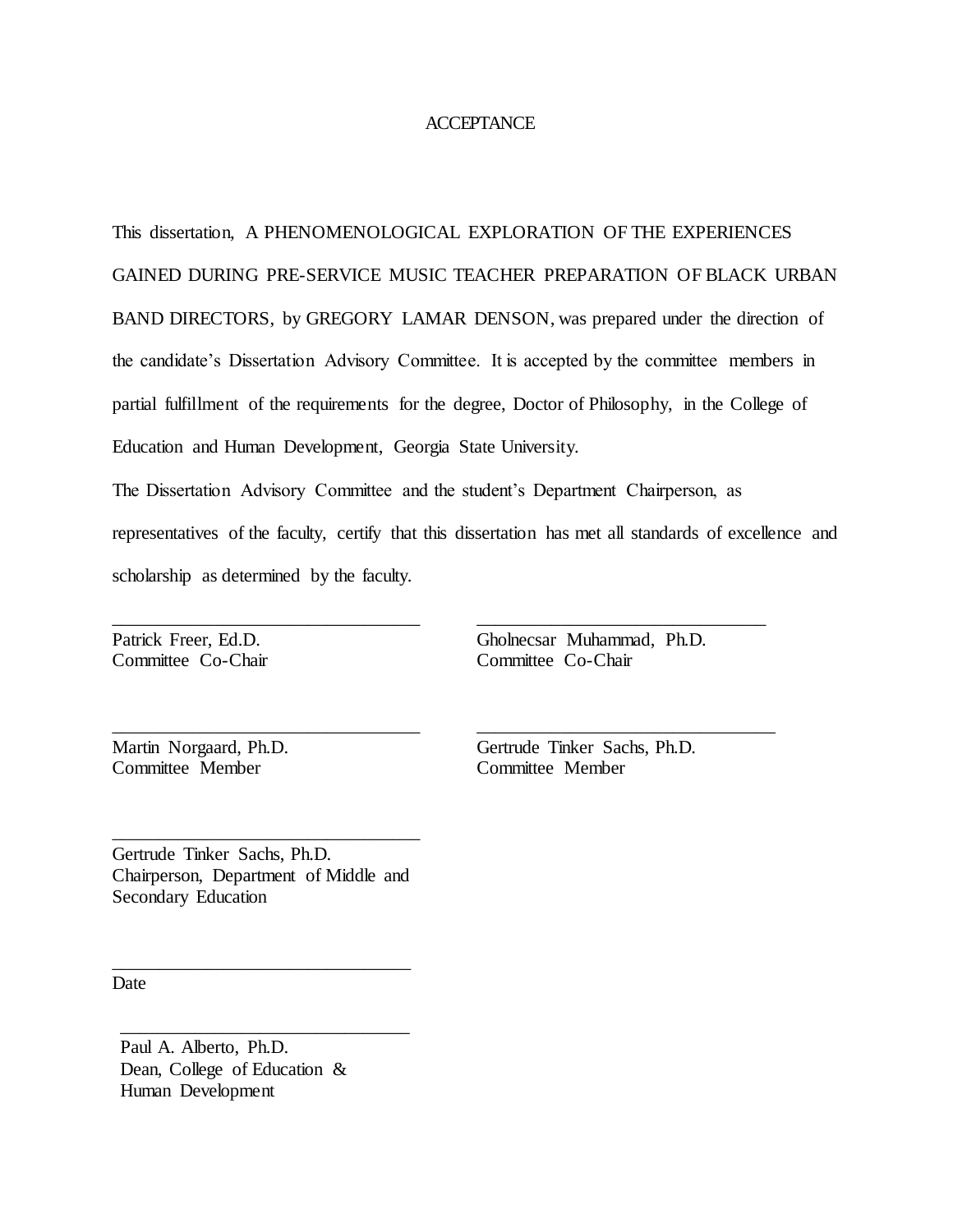# AUTHOR'S STATEMENT

By presenting this dissertation as a partial fulfillment of the requirements for the advanced degree from Georgia State University, I agree that the library of Georgia State University shall make it available for inspection and circulation in accordance with its regulations governing materials of this type. I agree that permission to quote, to copy from, or to publish this dissertation may be granted by the professor under whose direction it was written, by the College of Education and Human Development's Director of Graduate Studies, or by me. Such quoting, copying, or publishing must be solely for scholarly purposes and will not involve potential financial gain. It is understood that any copying from or publication of this dissertation which involves potential financial gain will not be allowed without my written permission.

Gregory Lamar Denson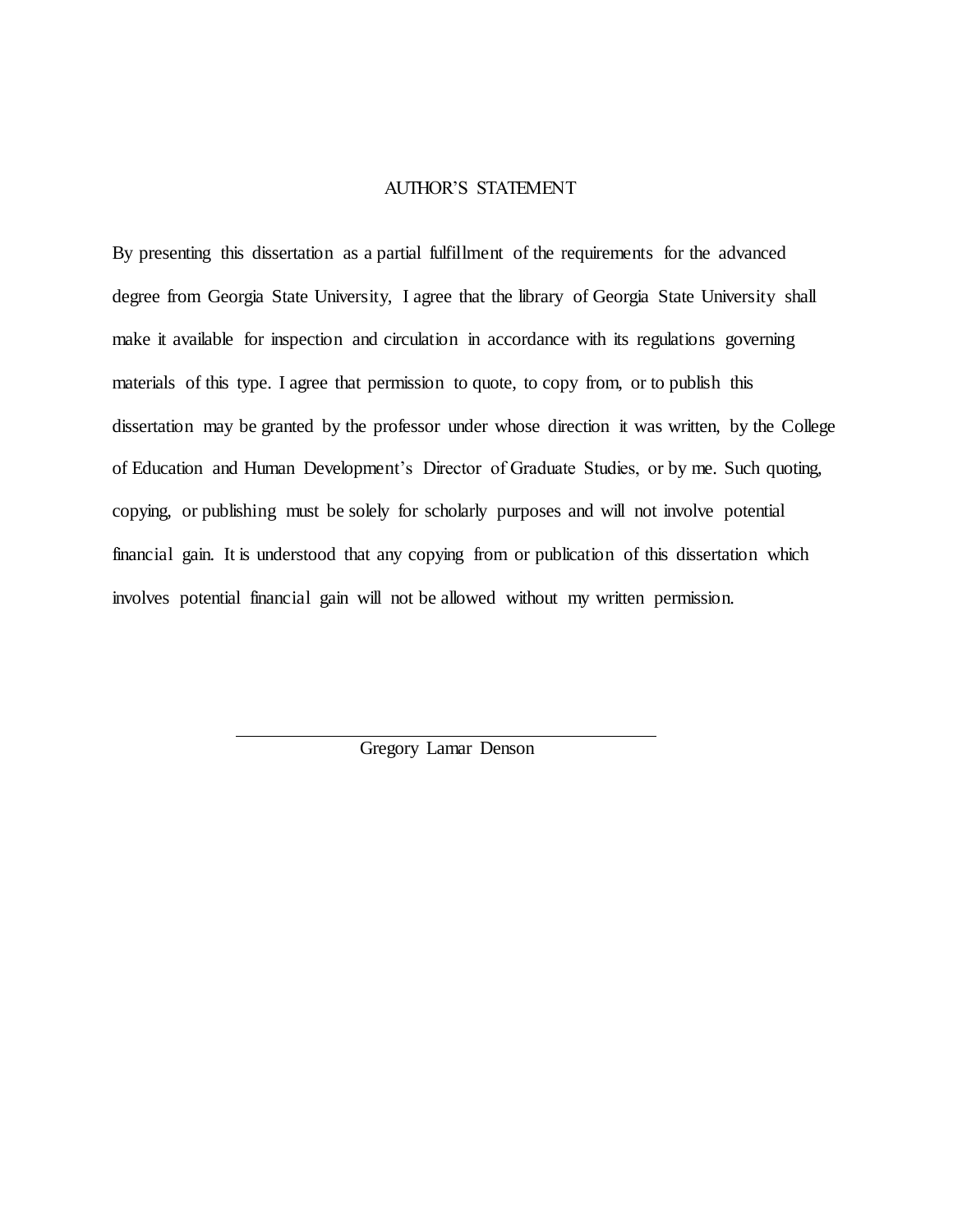### NOTICE TO BORROWERS

All dissertations deposited in the Georgia State University library must be used in accordance with the stipulations prescribed by the author in the preceding statement. The author of this dissertation is:

> Gregory Lamar Denson Middle and Secondary Education College of Education and Human Development Georgia State University

> > The directors of this dissertation are:

Patrick K. Freer School of Music College of Arts Georgia State University Atlanta, GA 30303

Gholnecsar E. Muhammad Middle and Secondary Education College of Education and Human Development Georgia State University Atlanta, GA 30303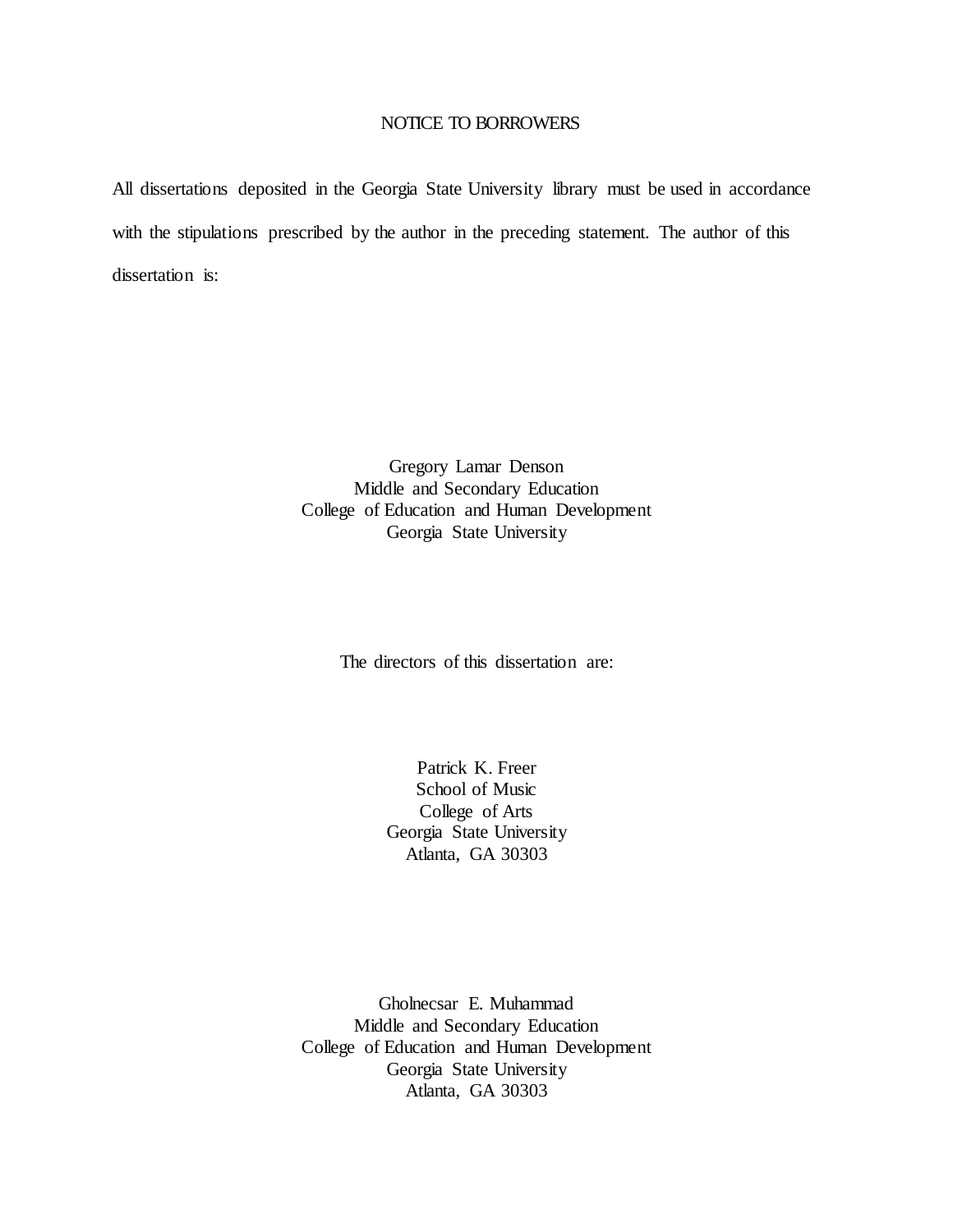# CURRICULUM VITAE

# Gregory Lamar Denson

| ADDRESS: | 1390 Northside Drive NW Apt. 2308 |
|----------|-----------------------------------|
|          | Atlanta, GA 30318                 |

# EDUCATION:

| Ph.D.   | 2019 | Georgia State University |
|---------|------|--------------------------|
|         |      | Teaching & Learning      |
| M.M.Ed. | 2011 | Florida State University |
|         |      | Music Education          |
| B.A.    | 2007 | Morehouse College        |
|         |      | <b>Music</b>             |

# PROFESSIONAL EXPERIENCE:

| $2017$ -present | Director of Bands<br>East Cobb Middle School<br>Cobb County School District               |
|-----------------|-------------------------------------------------------------------------------------------|
| 2016-2017       | Assistant Director of Bands<br>Griffin Middle School<br>Cobb County School District       |
| 2011-2016       | Director of Bands, LEAD Band<br>Teacher<br>Sutton Middle School<br>Atlanta Public Schools |
| 2007-2009       | Director of Bands<br>D. M. Therrell High School<br>Atlanta Public Schools                 |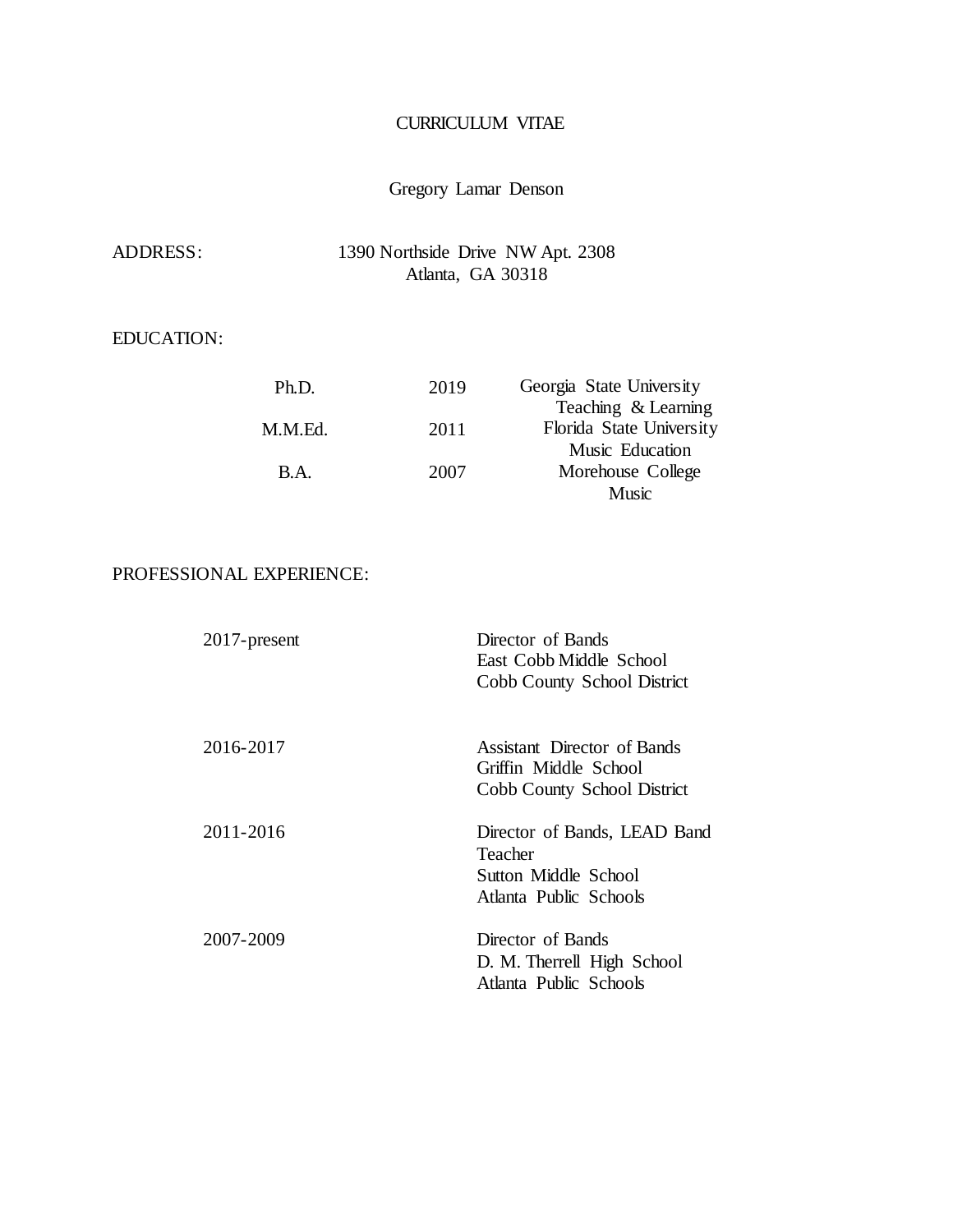# PRESENTATIONS:

Georgia Music Educators Association In-Service Conference – 2020 The Band (Orchestra) Director Is Your Friend!

Midwest Band and Orchestra Clinic – 2019 The Band (Orchestra) Director Is Your Friend!

Georgia Music Educators Association In-Service Conference – 2019 What They Didn't Teach Me in Undergrad! Setting Your Program Up For Success!

Georgia Music Educators Association In-Service Conference Poster Session – 2019 An Exploration of the Academic and Professional Experiences of Urban Band Directors

Midwest Band and Orchestra Clinic – 2017 Diagnosing the Problem, Prescribing the Solution: Successful Tips and Strategies for Teaching in a Title I School

Georgia Music Educators Association In-Service Conference – 2016 Diagnosing the Problem, Finding the Solution: Teaching in a Title I Setting!

#### PUBLICATIONS

Anderson, S. A. & Denson, G. L. (2015). Preparing the successful urban music educator: The need for pre-service and in-service development. *Music Educators Journal, 10*(4), 35-40.

Georgia Music News (2015). Recapitulation in American School Music Education: Recurring Trends and New Developments Over the Past 25

### PROFESSIONAL SOCIETIES AND ORGANIZATIONS

| $2007$ -present | National Association for Music Education      |
|-----------------|-----------------------------------------------|
| $2007$ -present | Georgia Music Educators Association           |
| $2005$ -present | Phi Mu Alpha Sinfonia Fraternity Incorporated |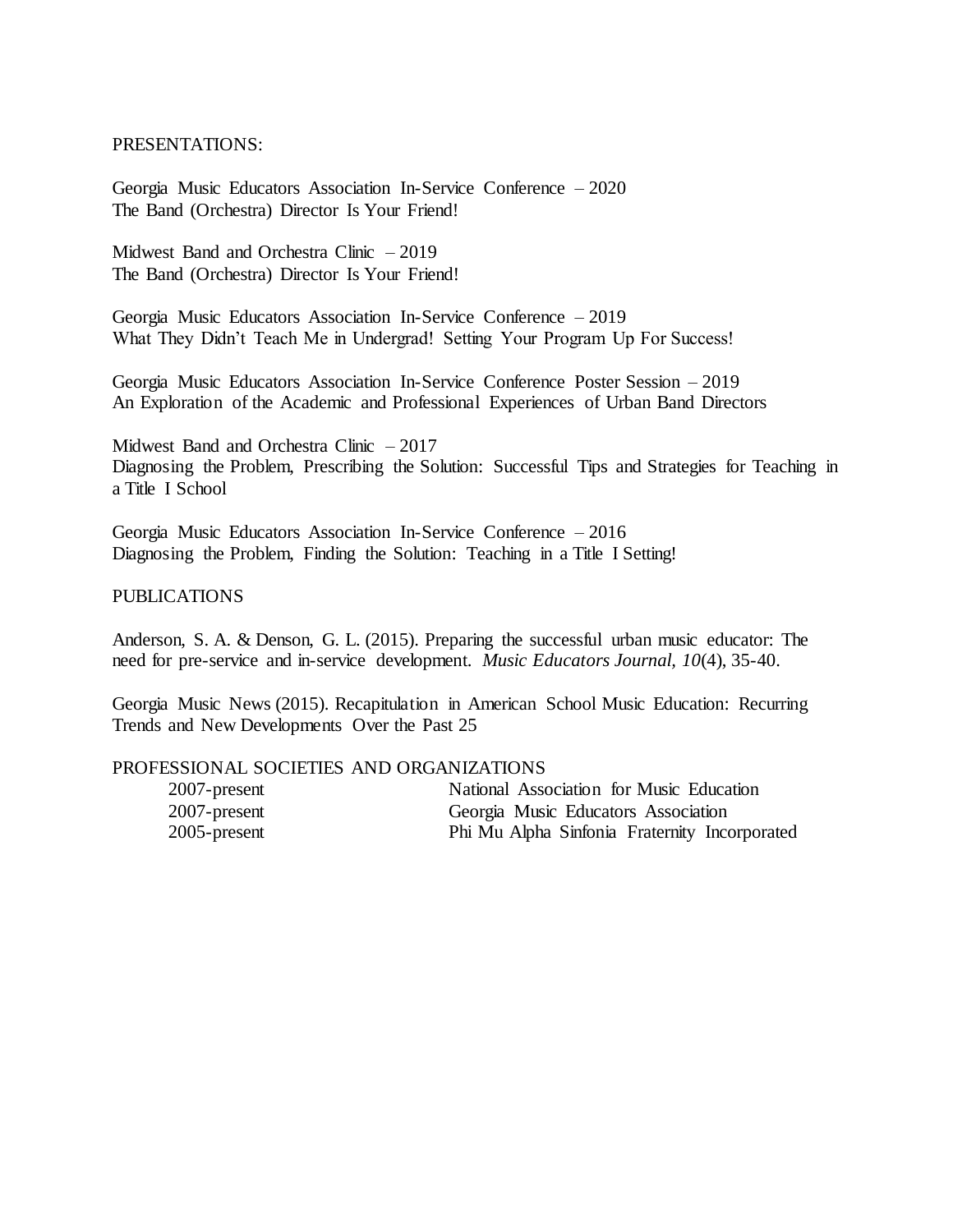# A PHENOMENOLOGICAL EXPLORATION OF THE EXPERIENCES GAINED DURING PRE-SERVICE MUSIC TEACHER PREPARATION OFBLACK URBAN BAND DIRECTORS

by

# GREGORY LAMAR DENSON

Under the Direction of Patrick K. Freer and Gholnecsar E. Muhammad

### ABSTRACT

This study was designed to be an exploration of the pre-service experiences of 10 Black urban band directors. The focus of this study was on the experiences of the individual teachers. This study was loosely based on Fitzpatrick's (2008) study of urban instrumental music teachers in the Chicago Public Schools. This phenomenological study utilized Critical Race Theory as a theoretical framework to frame the participants stories. There were two phases of data collection: Phase I: phone interviews and Phase II: In-person interviews. The participants consisted of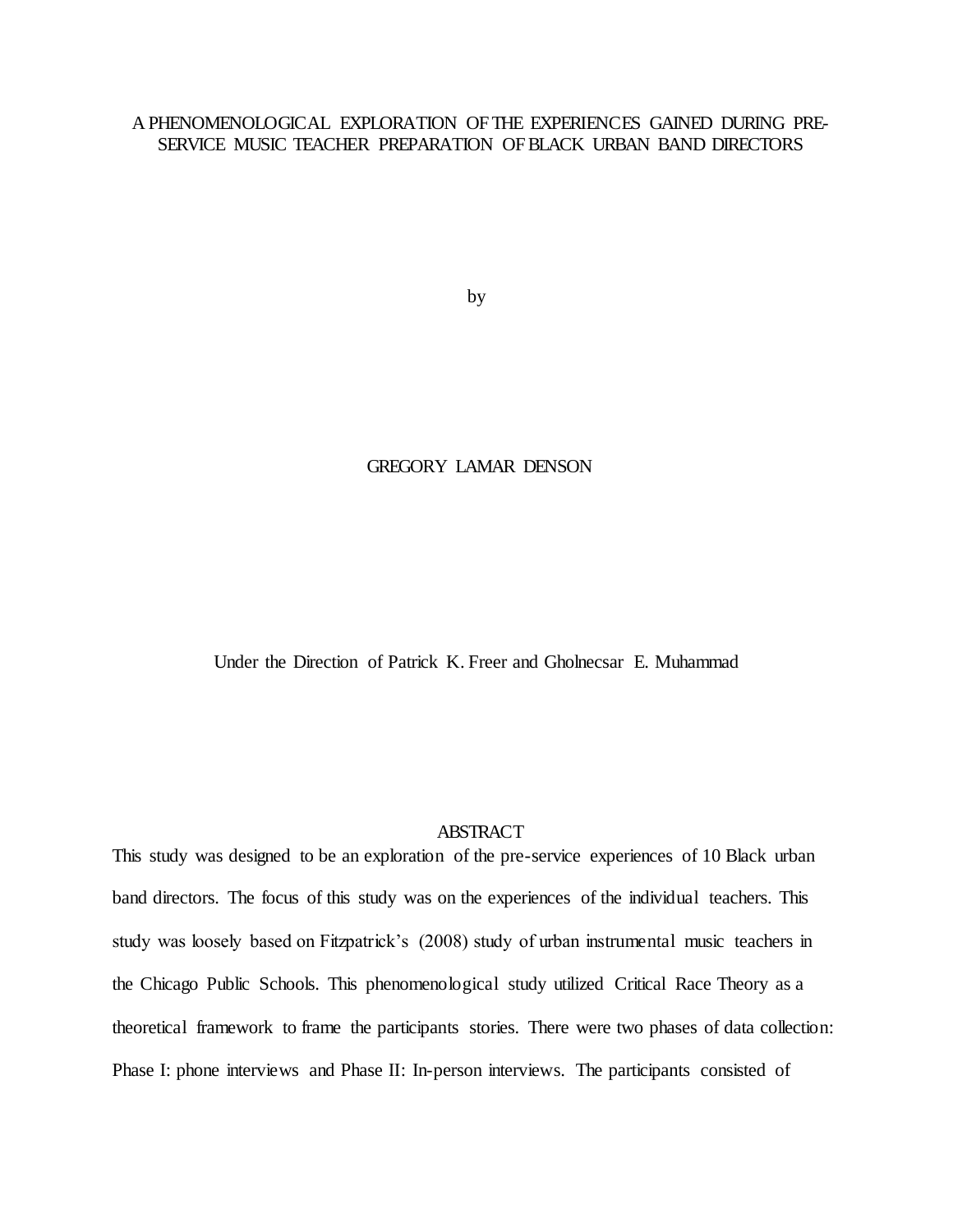Black band directors selected from middle and high schools located in one urban school district in the Southeastern part of the United States.

The following research questions framed this study: 1) How have experiences during preservice music teacher preparation programs supported Black urban band director's capacities to teach in the urban setting? 2) How have the experiences from pre-service music teacher preparation programs impacted the teaching practices of Black urban band directors? and 3) How do in-service Black urban band directors who have been teaching for five years or more describe their experiences as a teacher? The following seven themes emerged: 1) teaching experiences needed; 2) managing the classroom; 3) overcoming challenges; 4) mentoring; 5) building relationships; 6) establishing sense of worth; and 7) rewarding experiences. The findings from this study offers a counter-narrative of the deficit laden views of teaching band in urban settings. Implications and suggestions for future research address pre- and in-service teachers and music teacher educators.

INDEX WORDS: Urban music teacher preparation, urban education, culturally relevant pedagogy, pre-service music teacher preparation, Critical Race Theory, Black urban band directors, Blackness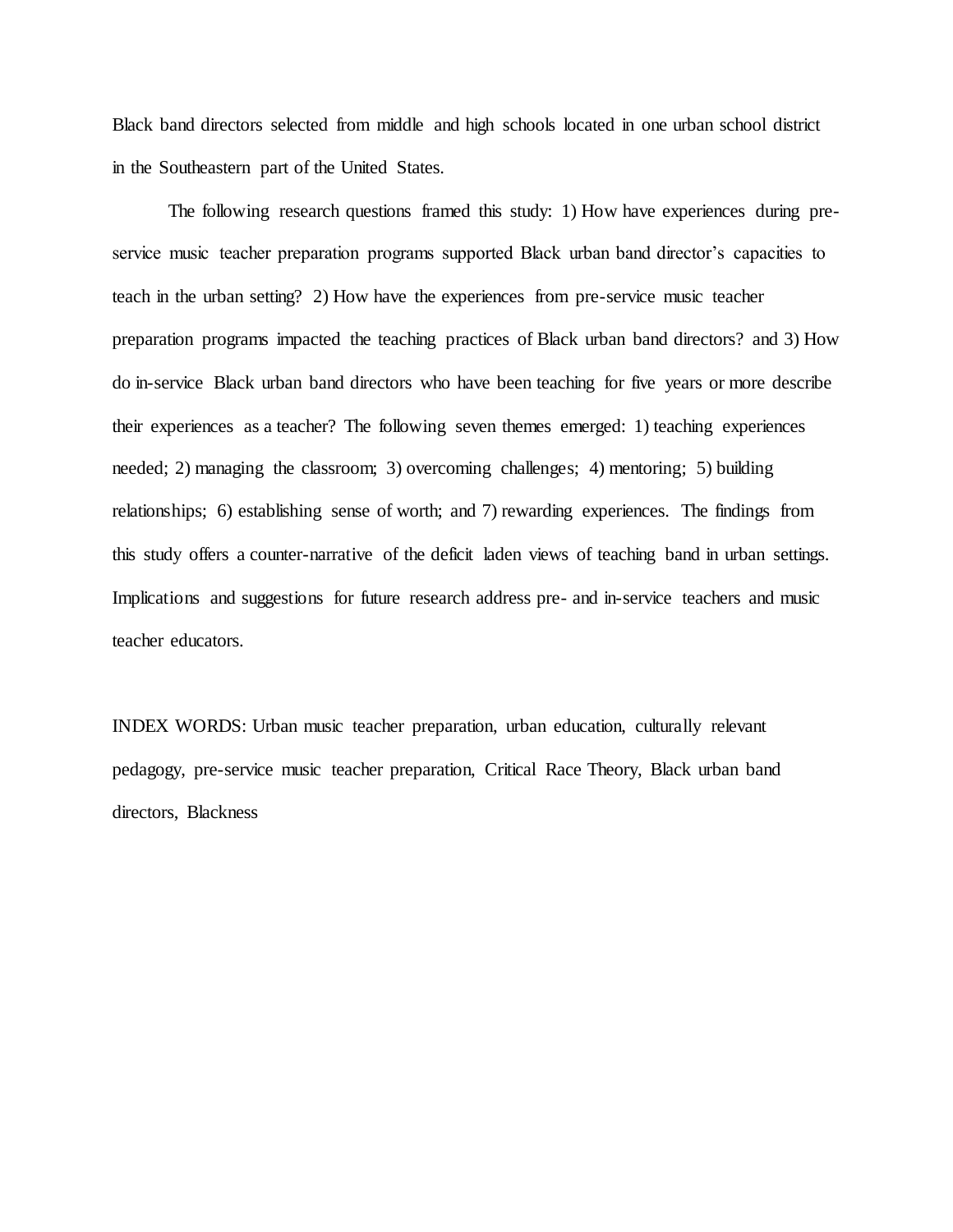# A PHENOMENOLOGICAL EXPLORATION OF THE EXPERIENCES GAINED DURING PRE-SERVICE MUSIC TEACHER PREPARATION OFBLACK URBAN BAND DIRECTORS

by

Gregory Lamar Denson

# A Dissertation

Presented in Partial Fulfillment of Requirements for the

Degree of

Doctor of Philosophy

in

Teaching & Learning

in

Music Education

in the

College of Education and Human Development Georgia State University

> Atlanta, GA 2019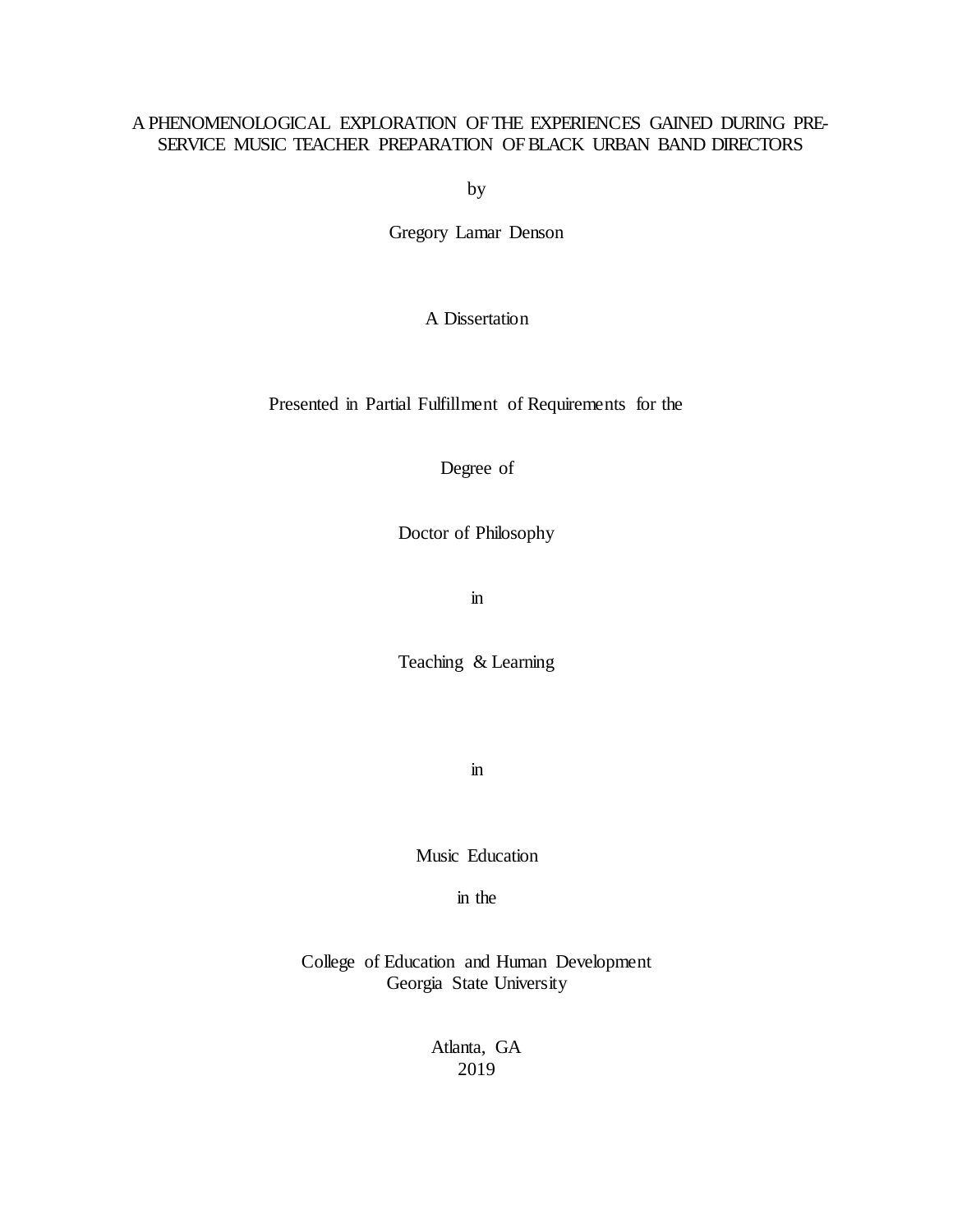Copyright by Gregory L. Denson 2019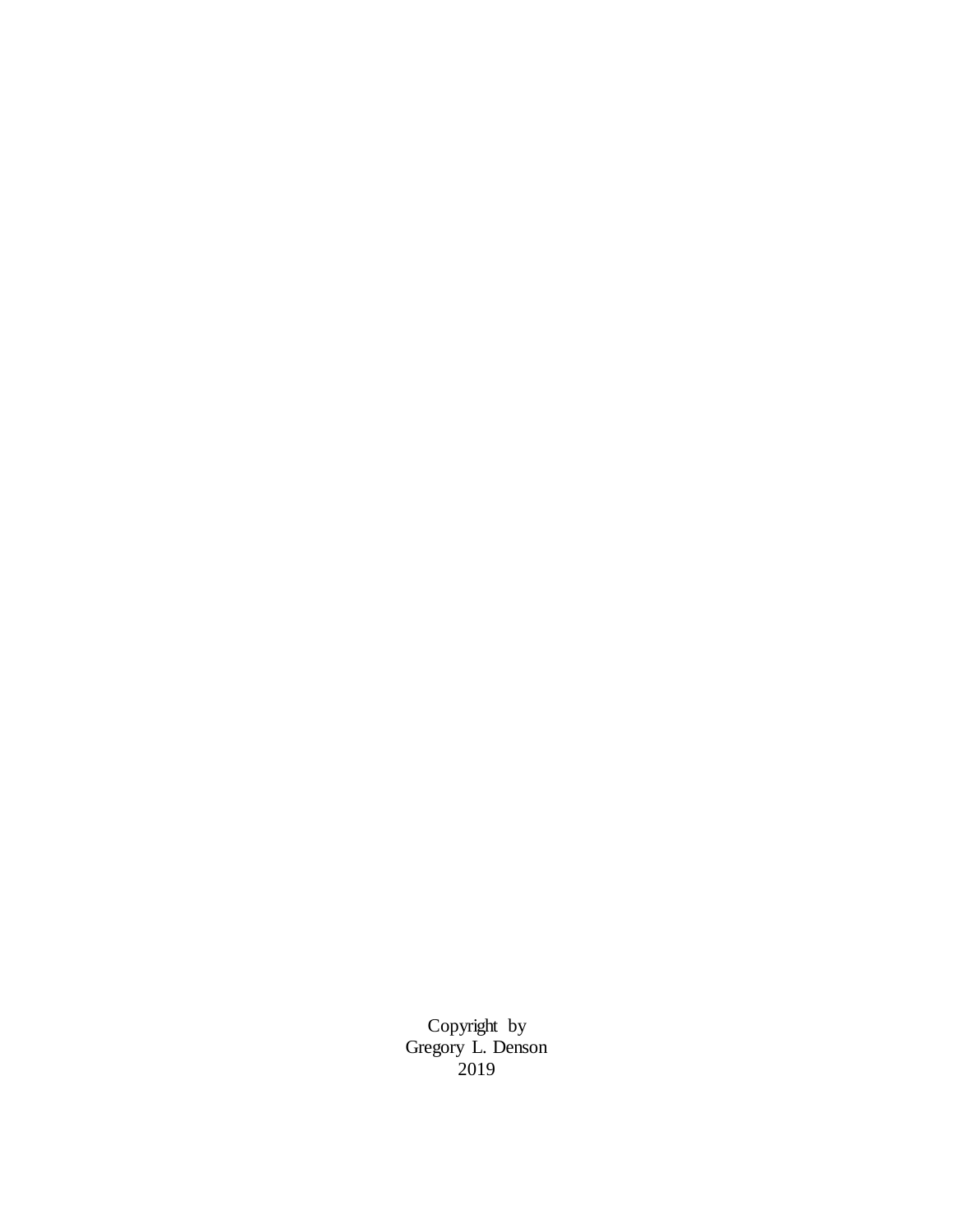#### DEDICATION

This dissertation is dedicated to the memory of my grandparents; Ernest Carlton Denson, Pollie Mae Denson, Arthur Lee McKinnie and Bessie Mae McKinnie. Words cannot express how grateful I am to have had you in my life. Your love, encouragement, and constant reminders that education is power will never be forgotten. Thank you. I would also like to dedicate this dissertation to my parents Jerry and Marian Denson for your unwavering support and love throughout my educational journey! Thank you for the constant prayers, words of encouragement and belief when I felt like I wasn't good enough and wanted to throw in the towel. I hope that I have made you proud and I love you all dearly!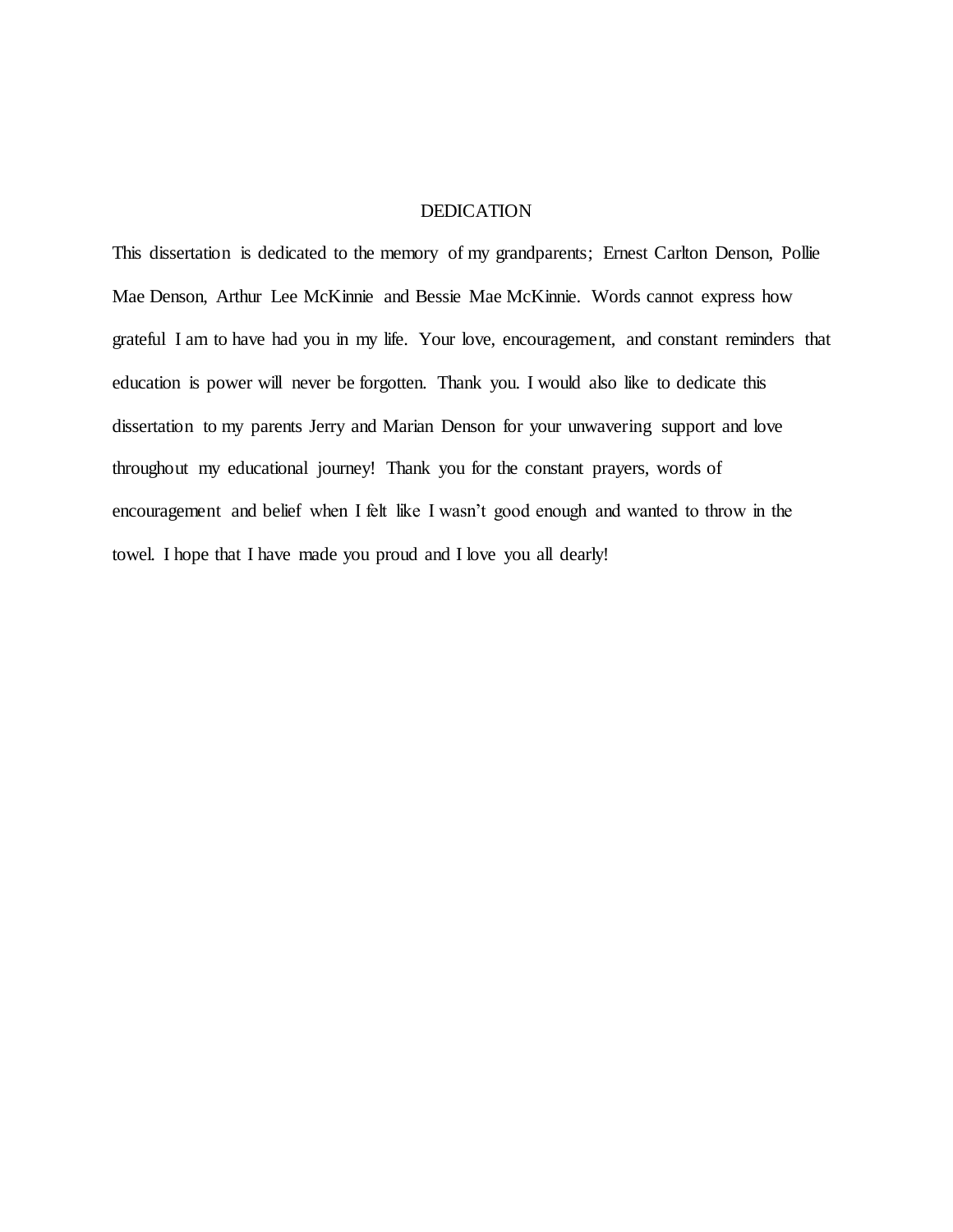#### ACKNOWLEDGMENTS

I would like to thank my co-chairs, Dr. Patrick Freer and Dr. Gholnecsar Muhammad for your continued guidance and support throughout this journey. It was not easy but thank you for constantly believing in me. To my committee members Dr. Norgaard and Dr. Tinker Sachs, thank each of you for your words of encouragement, meetings, assistance, and belief in my work.

To my Brooks County High School family and teachers, the foundation that you provided has helped steer my quest for knowledge. Thank you to Mr. Alan Carter and Mrs. Christina Huss my middle and high school band directors for giving me the gift of music. You saw something in me and have poured so much into my life. I hope to be half the music educator you all are. To my sister from another mother, Dr. Tempest Hill, thank you for the many years of running across VSU's campus to summer classes to encouraging me through this Ph.D. program. WE DID IT!

To my nieces and nephews; Savannah, Kinsley, Paris, Joshua, Timothy, Christian, Jamaurice, and Jeremiah, this degree is for you. I want each of you to know that you can become whatever you want in life. Education is the key! As grandma would say, "once you get it... it's yours!"

To my fellow doctoral colleagues, Heston and Sam, thank you for all of your support throughout the program. To my Ph.D. tribe: Armon, Brittany and Krissi, I don't think I could have done this without each of you. It takes a village, and you all have been my village! Thank you for listening to me vent, encouraging me, allowing me to bounce ideas off of you and being a shoulder to cry on! I hope to return the favor! Brittany and Krissi you're next! This one is for the CULTURE!

"Blessed is the one who perseveres under trail because, having stood the test, that person will receive the crown of life that the Lord has promised to those who love Him." (James 1:12)

ii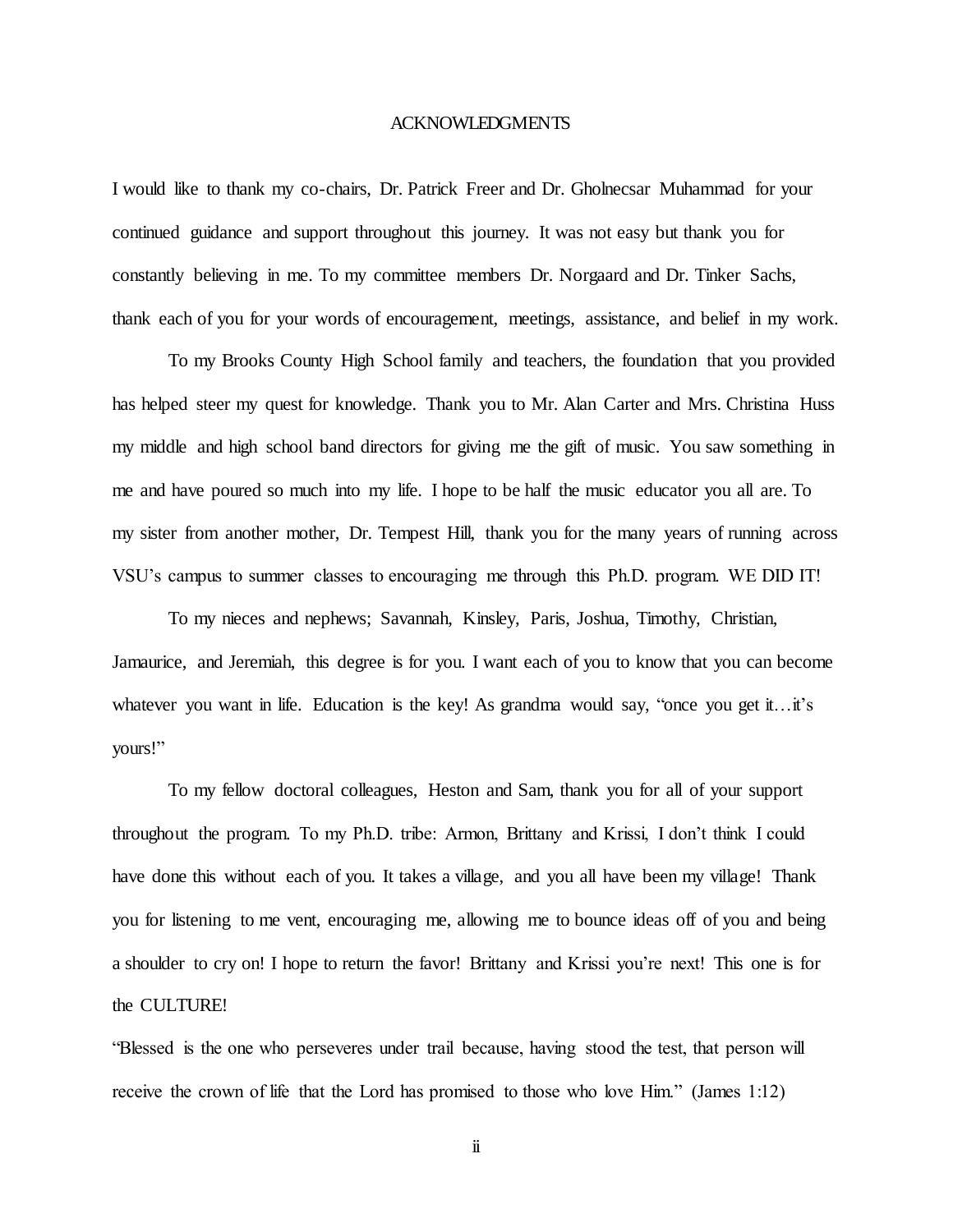# **TABLE OF CONTENTS**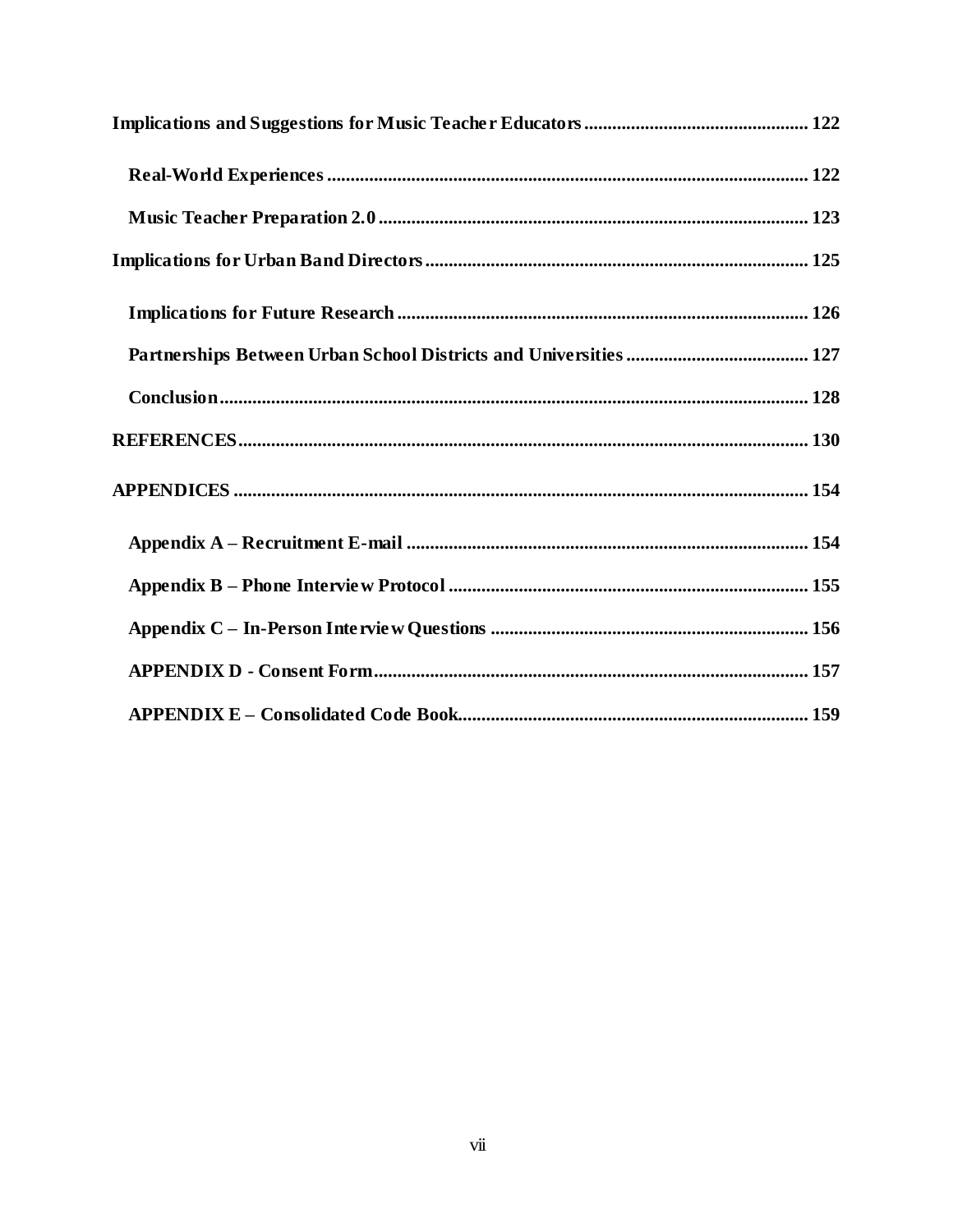# **LIST OF TABLES**

<span id="page-17-0"></span>

| Table 1 |  |
|---------|--|
| Table 2 |  |
| Table 3 |  |
| Table 4 |  |
| Table 5 |  |
| Table 6 |  |
| Table 7 |  |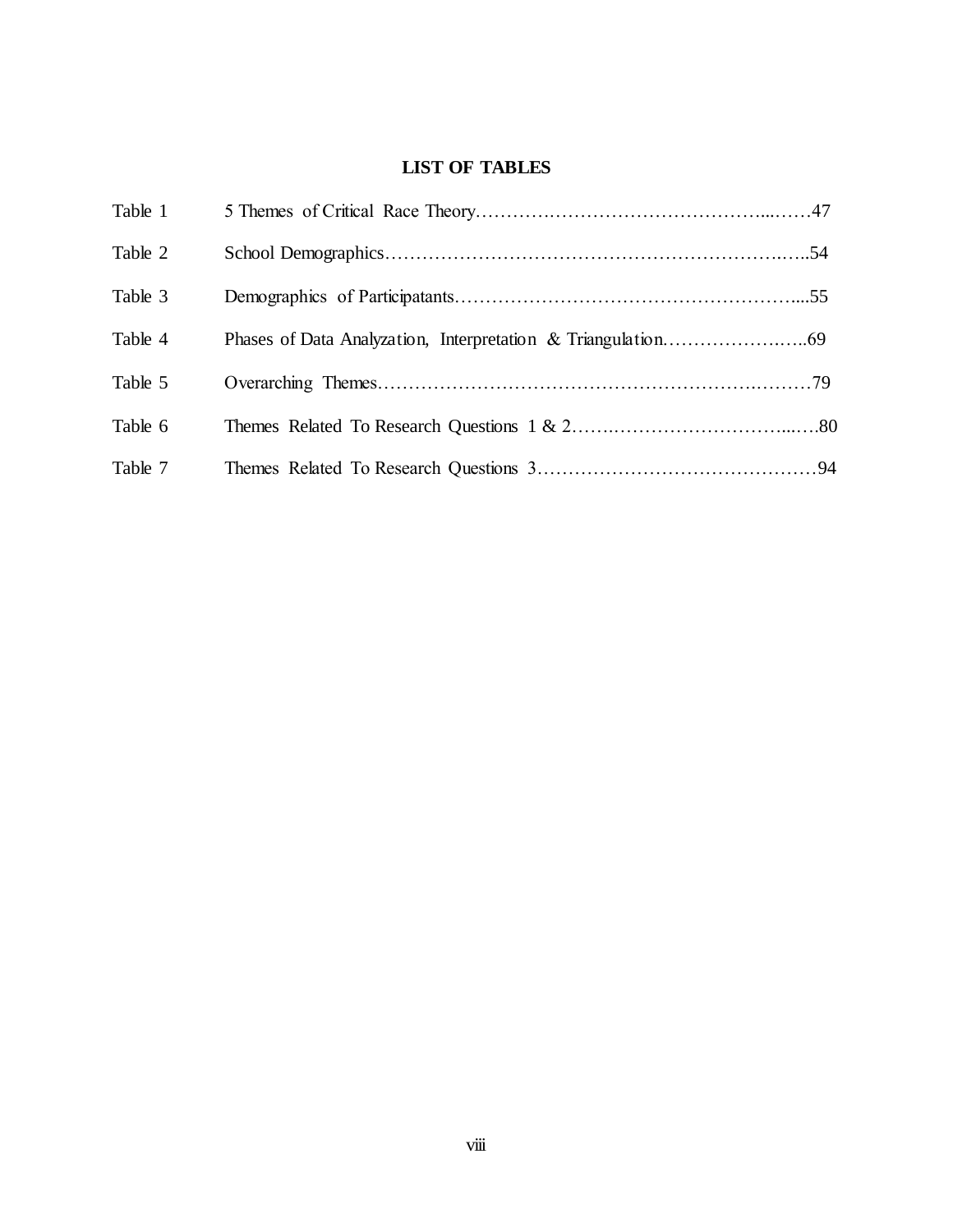### **1 INTRODUCTION**

<span id="page-18-0"></span>The racial composition of public schools in the United States is becoming more diverse. Dunac-Morgan (2015) asserts that urban areas account for 80.7% of the U.S. population, which is an increase from 79% reported in 2000. The National Center for Educational Statistics reports that 30% of students enrolled in public elementary and secondary schools are located within urban schools (NCES, 2013). Likewise, statistics show that 59% of the total population of students in urban schools in the United States consists of Black and Latino students, despite the fact that only 24.1% of the teachers are Black and Latino as compared to the 71.1% who are White (NCES, 2013). This means that our student population is highly racially, culturally and linguistically diverse while the teachers are mostly White, female and monolingual (NCES, 2013). In addition to the lack of teachers of color, what is also problematic is that the majority of the teaching population overall is not prepared to address this disconnect in teaching and learning as evident by the structures of teacher preparation programs and a lack of criticality, high numbers of school push out rates across the United States and the low national achievement scores on assessments across disciplines (Felton, 2016; Goldhaber, 2019; Harris & Sass, 2011; Ladson-Billings, 2006).

The extant literature problematizes urban schools as a collection of low socio-economic students who lack parental support, have low academic performance, and present behavioral challenges (Boggs & Dunbar, 2015; Ingersoll & Perda, 2009), however the literature does not adequately depict the history of urban schools and the systems of oppression that do not provide the financial, educational, and political capital to provide equitable access to the same resources and quality of teachers as suburban White schools. More specific to the current dissertation study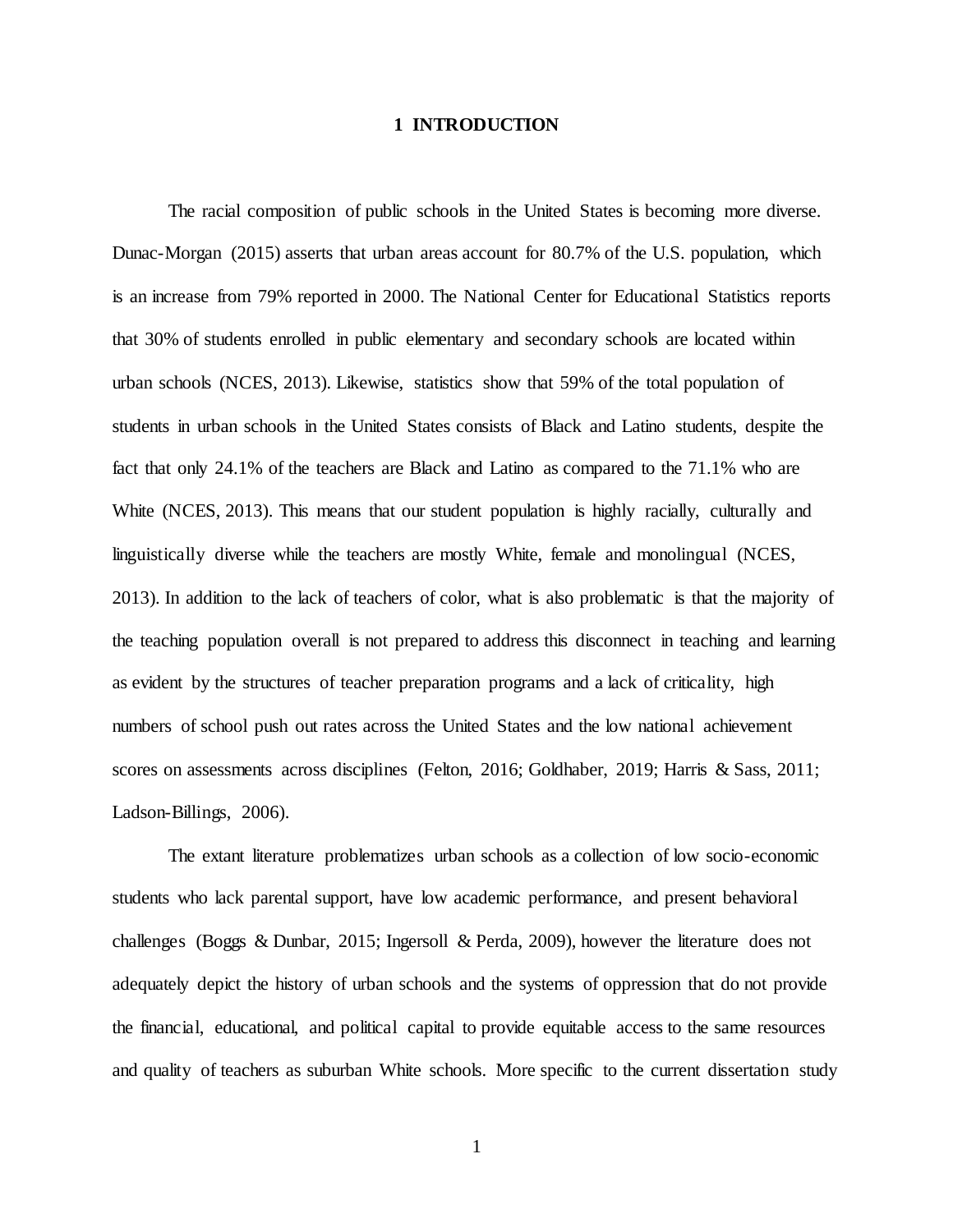of teaching band in urban schools, there is a disproportionate amount of research that focuses on the challenges, versus literature that celebrates the beauty of Black excellence that exists within urban band programs. The literature centered in deficit views is positioned through the lens of Whiteness or seeing White people and White ways as the standard for excellence and therefore seeing people of color, particularly Black people in disparaging ways. As a Black urban band director, it is my hope that this current research study will provide wider narratives of urban music education and Blackness to counter the negative depictions of teaching band in urban schools. Research that centers the excellence of urban education will begin to create a pathway for other teachers to benefit pedagogically. To commence to illustrate this point, I begin with the current state of urban schools and schooling for youth in these spaces, who are largely African American.

#### <span id="page-19-0"></span>**Current State of Urban Schools for African American Students**

In May of 1856 the United States Supreme Court ruled in favor of a separate but equal society, which constitutionally legalized racial segregation in the United States (Plessy v. Ferguson, 1856). This ruling stated that public facilities were legal, so long as the facilities for Blacks and Whites were equal. Yet, Blacks were barred from riding the same buses, schools, and facilities as Whites. Overall, the resources, funding and facilities were not at all equal thus, Jim Crow laws were established. In the early 1950s, the National Association for the Advancement of Colored People (NAACP) filed law suits on behalf of plaintiffs. However, the most wellknown case involved Oliver Brown, who filed a class action lawsuit against the Board of Education of Topeka, Kansas. Brown was enraged after his daughter was denied admittance into an all-White elementary school. Brown argued that the all Black schools were not equal to the all-White schools. In 1954, the Supreme Court rendered a verdict that overturned the segregation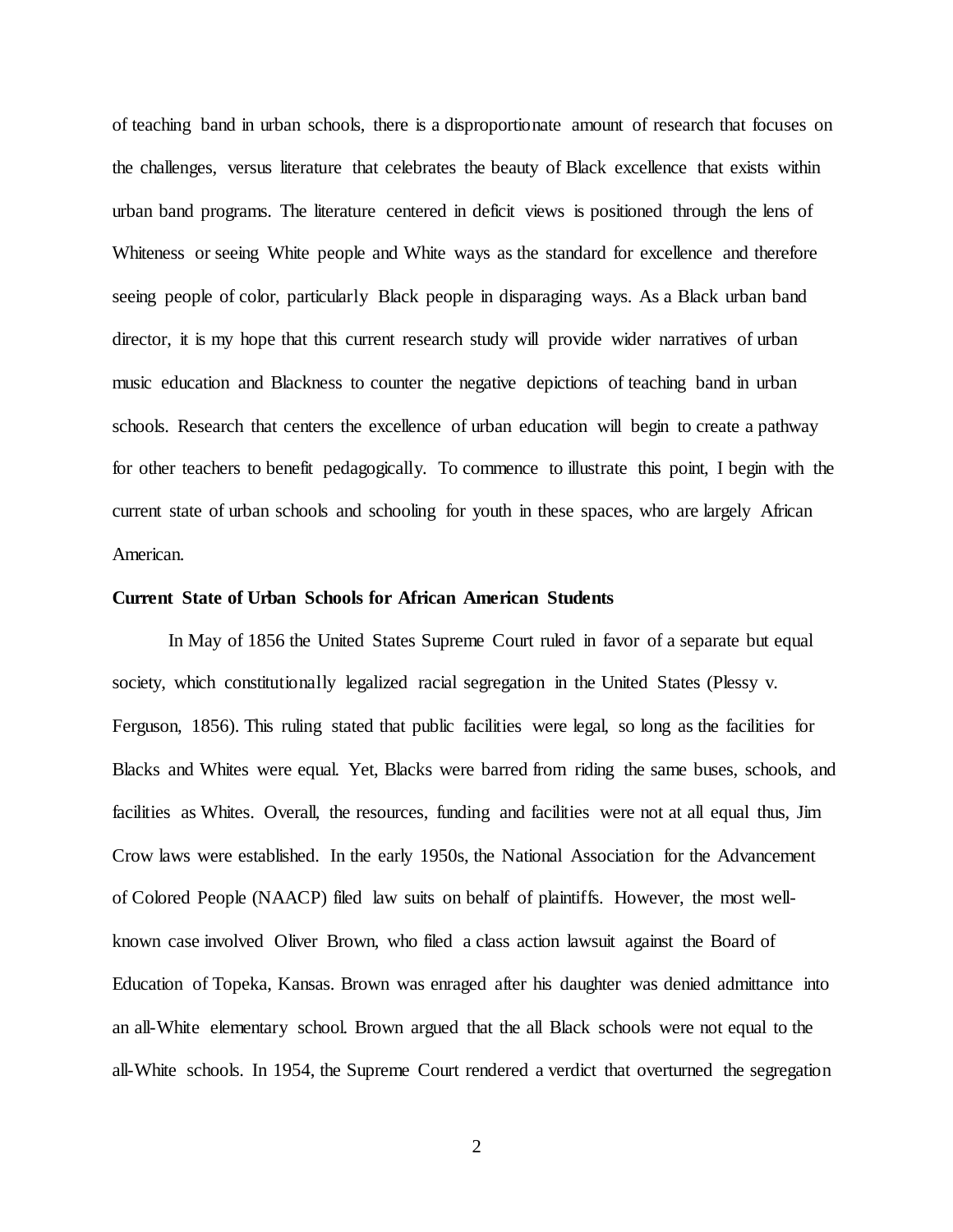of public schools. Chief Justice Warren wrote that in the field of education, separate but equal has no place, and that segregated schools are inherently biased. Although this history depicts the desegregation of schools in the United States and essentially the dissolving of Black centered education, over time schools have become increasingly more re-segregated (Mungo, 2013). In other words, urban schools are currently becoming re-segregated and schools that serve Black and Latino children have gone back to being under-resourced. Public school systems have shifted to neighborhood schools that are comprised of the students that live in those communities; consequently, leading to many schools that consist of a highly concentrated population of students from low-income families and therefore poorly funded. This system of strategic resegregation has systematically played a role in the weakened educational opportunities for minoritized students. This can be seen across the nation's most racially and economically divided cities—cities like New York, Los Angeles, Chicago and Atlanta.

The results of re-segregation have significant implications on teaching and learning programs in racially and economically divided schools, but I focus specifically on the implications it has on music education and band programs, an understudied area of research in music education. Schools in areas that serve low-income families do not have the disposable income to fully support their student's participation in band programs. And financial resources are key as music and band programs have costs associated with participation and to have a quality participatory experience. Kelly (2009) stated, "family variables such as socioeconomic status, cultural expectations, and access to resources frequently create inequalities before some individuals even begin school" (p. 72). This statement speaks to the notion that urban schools are often not on equal footing from the very beginning. Therefore, the desegregation of schools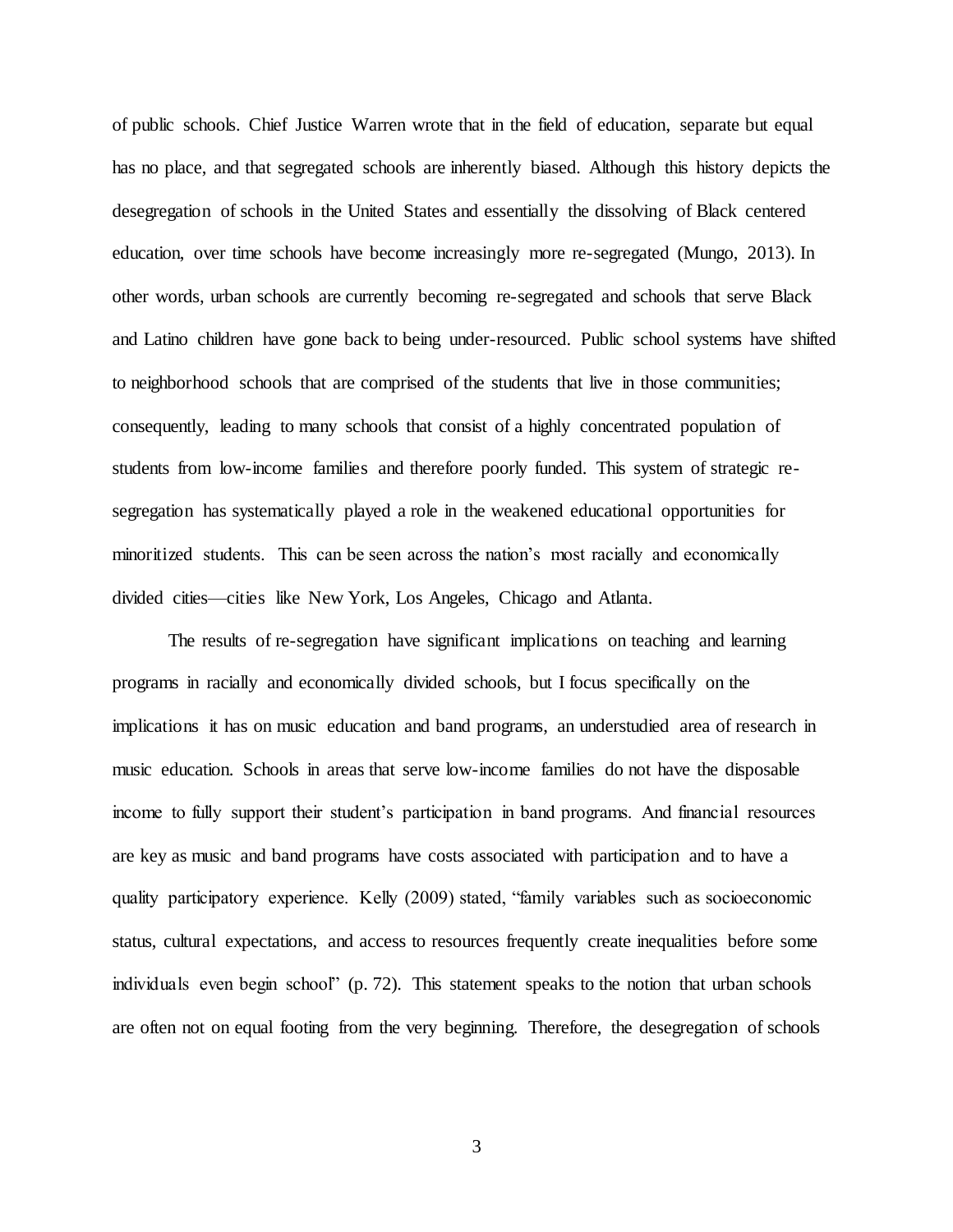in the 1970s provided African Americans equal access to physical resources, however, many Black students lost the community and cultural capital instilled from their Black educators.

Urban schools can now be defined as schools with predominately Black or Latino students from lower-middle class families (Tatum & Muhammad, 2012). However, some suburban areas are now experiencing a shift in populations due to gentrification in urban cities. Many urban neighborhoods that have historically been home to low-income families have seen an upsurge in construction and an increase in new residents, usually White middle- and upperclass individuals. The process of gentrification is forcing these low-income Black families to spend more of their income on housing in order to afford their current home, compete for limited affordable housing in their current neighborhood, or move to suburban areas. Gentrification has negatively affected the amount of resources families have available for food, utilities, healthcare, childcare, and their children's academic needs. Families are forced to work multiple jobs in order to provide for their families. This is why framing parents in urban schools as unsupportive is often a misrepresentation and is out of context. Parents are working to be able to provide for their children and family.

#### <span id="page-21-0"></span>**Urban Schools and Race**

Students of color, namely Black youth, are capable of achieving at the highest levels. However, socially constructed systems (schools and society) have ineffectively provided the educational support necessary to ensure that Black students succeed. Historically, urban schools have been understood from a deficit model, meaning that teachers have viewed urban classrooms from a collection of perceived shortcomings (Fitzpatrick-Harnish, 2015). Teachers have seen Black youths' identities and ways of knowing as deficiencies to overcome rather than resources (Paris, 2012). Educational psychologists coined the phrase achievement gap to describe the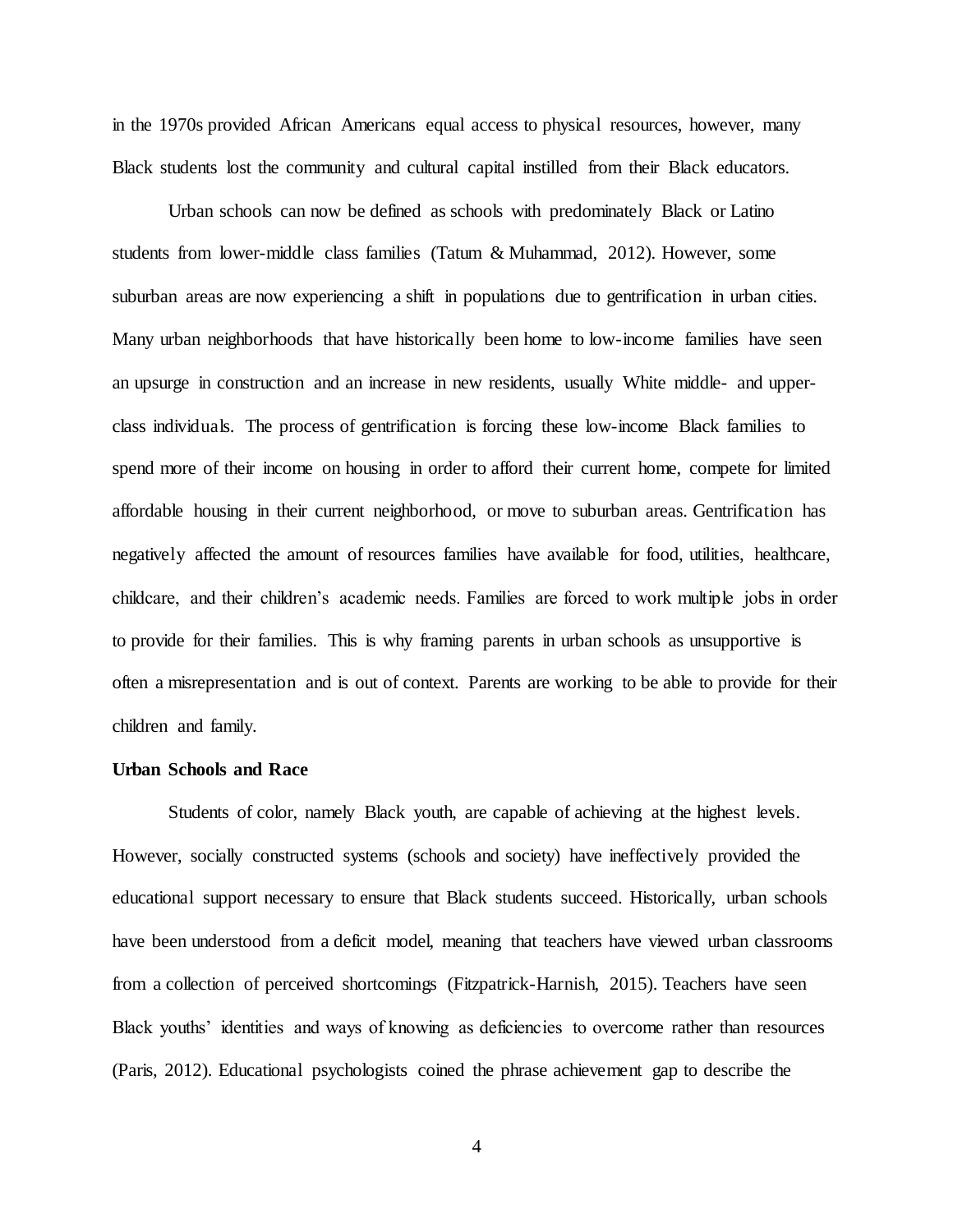deficit that exists between students of color and their White counterparts. The gap between Black and White students' standardized test scores particularly in urban schools has been a point of discussion in educational research and has been framed from a cultural deficit perspective (Ladson-Billings, 2006; Wasserberg, 2017). The negative narrative surrounding Black students and the disparities in academic achievement often does not account for the non-academic factors and other social ideologies in place that denies access to the highest qualities of education (Wesserberg, 2017). This dates back to the early 1950s and 1960s with cultural deficit theorists. Researchers posit that cultural deficit theorists believe that achievement gaps exist for students of color because they enter school lacking certain skills and dispositions associated to the dominate culture that would otherwise support student success (Hess & Shipman, 1965; Dee & Penner, 2016). Transferring to music education, some music educators view urban school music programs as lacking the capacity to perform on a high level. Despite examples of urban schools and school districts consisting largely of Black and Latino students exemplifying the highest levels of musicianship, those stories are missing from the extant literature. Regardless of the diverse student populations of urban schools in the U.S., public education policy has struggled to facilitate equitable teaching practices that validate and embrace the culture of students of color, specifically Black youth (Allsup, 2016; Benedict, 2006; Bond, 2017; Campbell, Myers, & Sarath, 2016; Emdin, 2017).

In her 2006 American Educational Research Association Presidential address, Gloria Ladson-Billings challenged her colleagues to reconceptualize the notion of achievement gap and to reconceptualize this notion and think of it more as an education debt (Ladson-Billings, 2006). She outlined two problematic issues with this notion of an achievement gap. First, Ladson-Billings articulated that referring to the inadequacies as an achievement gap purports that one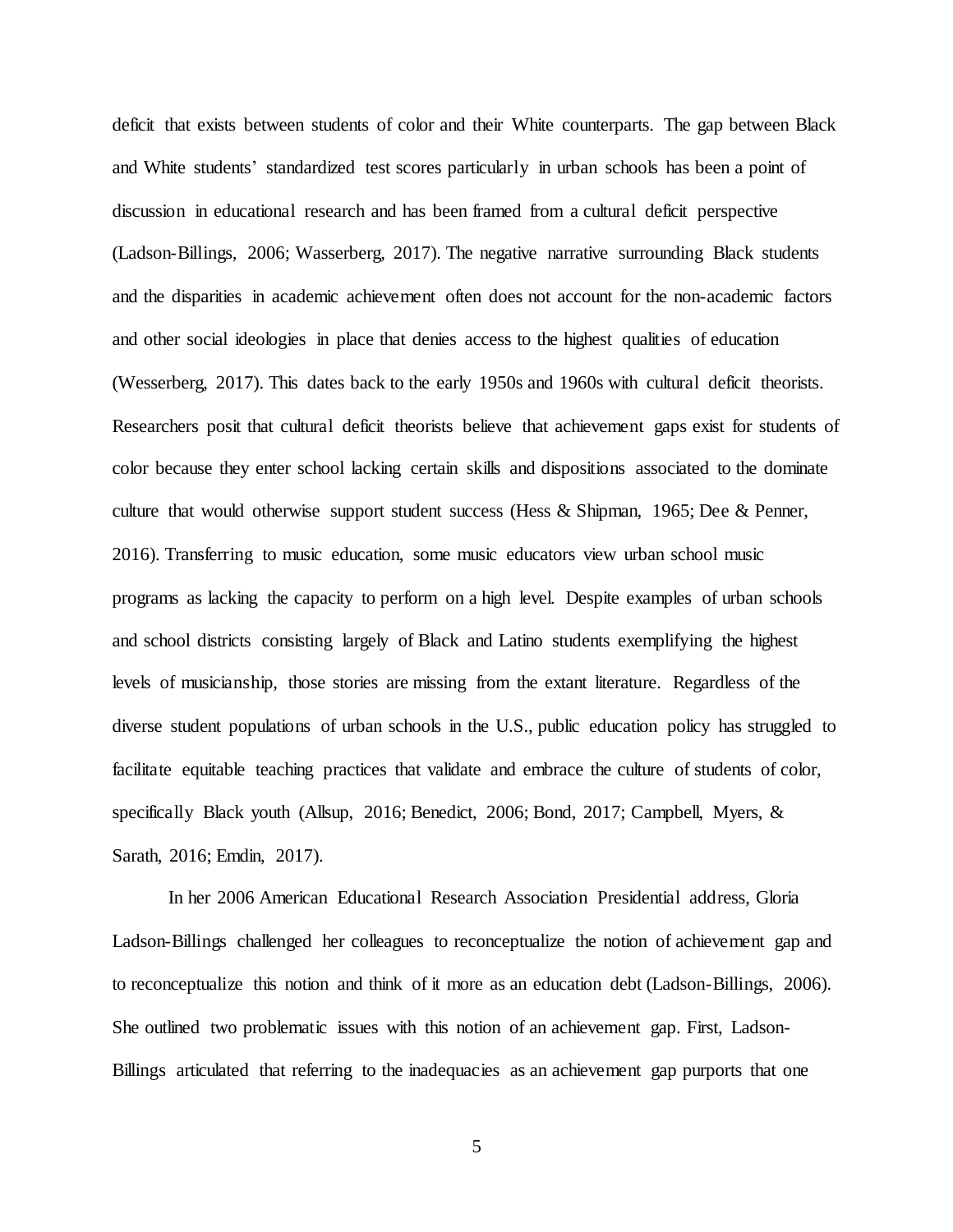group remains stagnant while the other tries to catch up. This simply is not how educational achievement works. High performing students do not slow down their performance while lower performing students catch up in their performance. Also, Ladson-Billings suggested that an achievement gap does not address the systematic infrastructures that play a critical role in the education of students of color such as funding, healthcare, and wealth. Secondly, Ladson-Billings articulated how the talk of achievement gap is substantial. Even today, the vestiges of cultural deficit theorists' language are still present. While it is believed by some that the language of "cultural deficit" is no longer used, I do not believe it. The philosophy behind this paradigm remains present. I have often heard utterances such as those listed below from teachers throughout my career to explain the low performance of students of color:

- *They can't afford a pencil, but they have the latest Jordan's*
- *I've never seen their parents*
- *They don't value education*

The aforementioned statements are often at the heart of discussions surrounding teaching band in urban schools. While the educational injustices and marginalization of Black children has been explored extensively in other areas of educational research such as mathematics, science and literacy, the scarcity of research in music examining race and teaching band in urban schools is startling (Ladson-Billings, 2006; Wasserberg, 2017). Of my review of peer reviewed articles published between 2009 and 2019, only seven articles specifically dealt with race and teaching band in urban public schools. These narratives are largely situated from the perspective of White researchers, many of whom exacerbate the negative stigmas of teaching band in urban schools. My research in the current study is intended to provide a counternarrative or what Muhammad (2015) calls the original narrative and highlight the historical excellence of teaching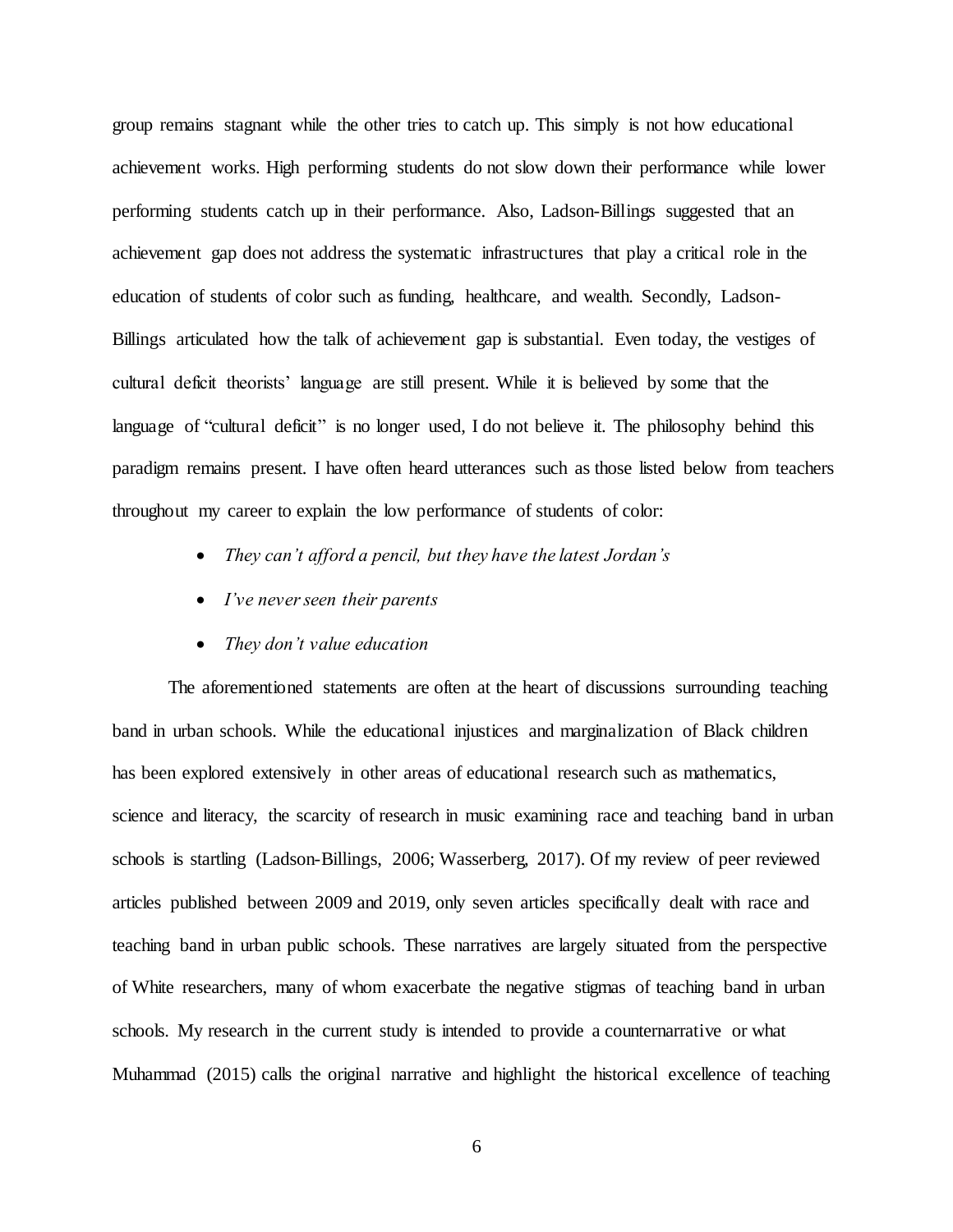band in urban schools. While I agree that there continues to be a gap in the academic achievement of the teaching and learning of students of color, it is counterproductive to continue to rehash the deficit orientated views of Black and Brown youth without highlighting what band directors are doing to successfully teach in urban schools.

#### <span id="page-24-0"></span>**Urban School Band Programs**

To teach band in an urban school encompasses many different meanings. Most urban band directors are responsible for teaching various large ensembles such as marching, concert, and jazz band along with non-ensemble related classes such as music technology, music theory, or music appreciation. However, the limited research literature posits the perceived negative aspects of teaching band in urban schools as having low parental involvement, a lack of financial resources, and scheduling issues and positions these characteristics as the reality of teaching in urban schools (Day, 2018; Fiese & DeCarbo, 1995; Fitzpatrick, 2008). In fact, since 2009, only one peer-reviewed article has had a focus on the rewards of teaching music in an urban school (Bernard, 2010). In this study, Bernard interviewed five music teachers who worked in two large urban cities in the northeastern part of the United States. Participants offered their beliefs of teaching music in urban schools. From their conversations three themes emerged: 1) students in urban schools can do everything that other students can do; 2) it is important for music educators to provide opportunities for students in urban schools; and 3) building effective relationships with students is a vital part of teaching music in urban schools (Bernard, 2010). The themes from Bernard (2010) suggest that the perceived deficits of urban students may have been attributed to the beliefs of the teacher and not the students or their families. This is echoed by Gay (2000) and Rist (2000) who submit that teachers' attitudes of academic achievement are directly connected to race and social class. Watson, Charner-Laird, Kirkpatrick, Szczesiul & Gordon (2016) assert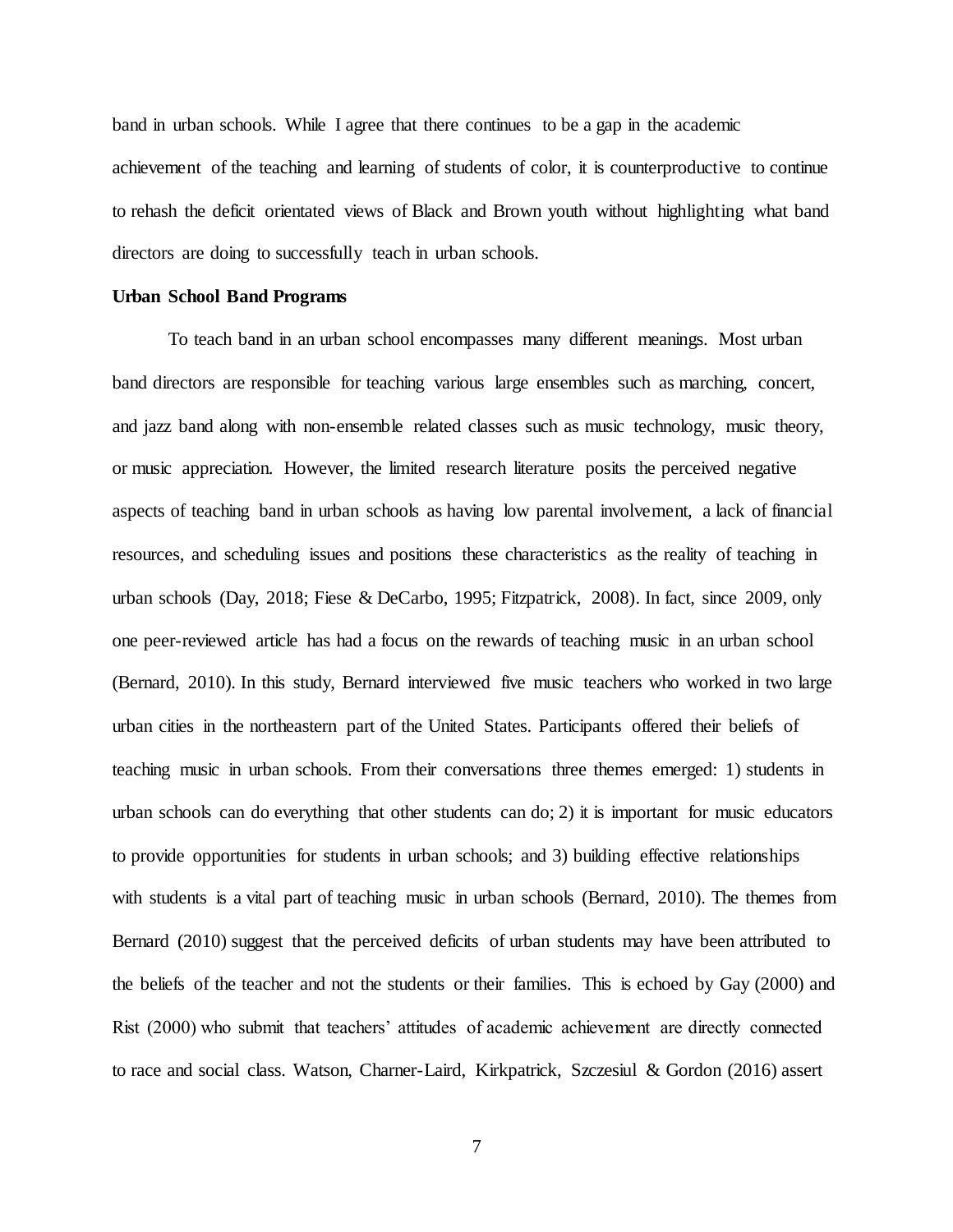that "often White teachers have negative views, attitudes, and beliefs about difference, which they may see as something to overcome or correct" (p. 396). The differences in race between urban band directors may provide an explanation of the disparity of excellence being reported in the research literature. The participants in my study were all African American and taught at schools that served populations of Black students. It was important to understand their perceptions of teaching band in an urban setting and the impact that their pre-service music training had on their ability to teach band in urban schools. To gain a better understanding of how urban Black band directors are able to navigate teaching in urban schools, it is important to explore their pre-service teacher training.

### <span id="page-25-0"></span>**Urban Music Teacher Preparation**

The ways in which music educators are prepared to teach in urban settings has begun to receive more attention, specifically within the last 10 years. In a more historical study designed to look at the opinions of urban music educators and their perceived preparedness to teach in urban school settings, most felt woefully unprepared (Fiese & DeCarbo, 1995). Participants in Fiese & DeCarbo's study felt prepared in terms of their pedagogical training but felt ill-prepared for teaching students that did not fit culturally dominant norms. Differences in teacher/student backgrounds coupled with the complexities of the urban setting and potentially inadequate preservice preparation to teach in an urban environment can lead to teachers harboring unexamined negative attitudes toward and lowered expectations of urban students (Delpit, 2006; Ladson-Billings, 1995, 2006; van den Bergh, Denessen, Hornstra, Voeten, & Holland, 2010). Doyle (2012) posits a "large portion of the new and existing teaching force comes from mostly suburban, less-culturally/racially diverse, middle to upper class backgrounds" (p. 1). So, the question is now how do we diversify the experiences gained during pre-service teaching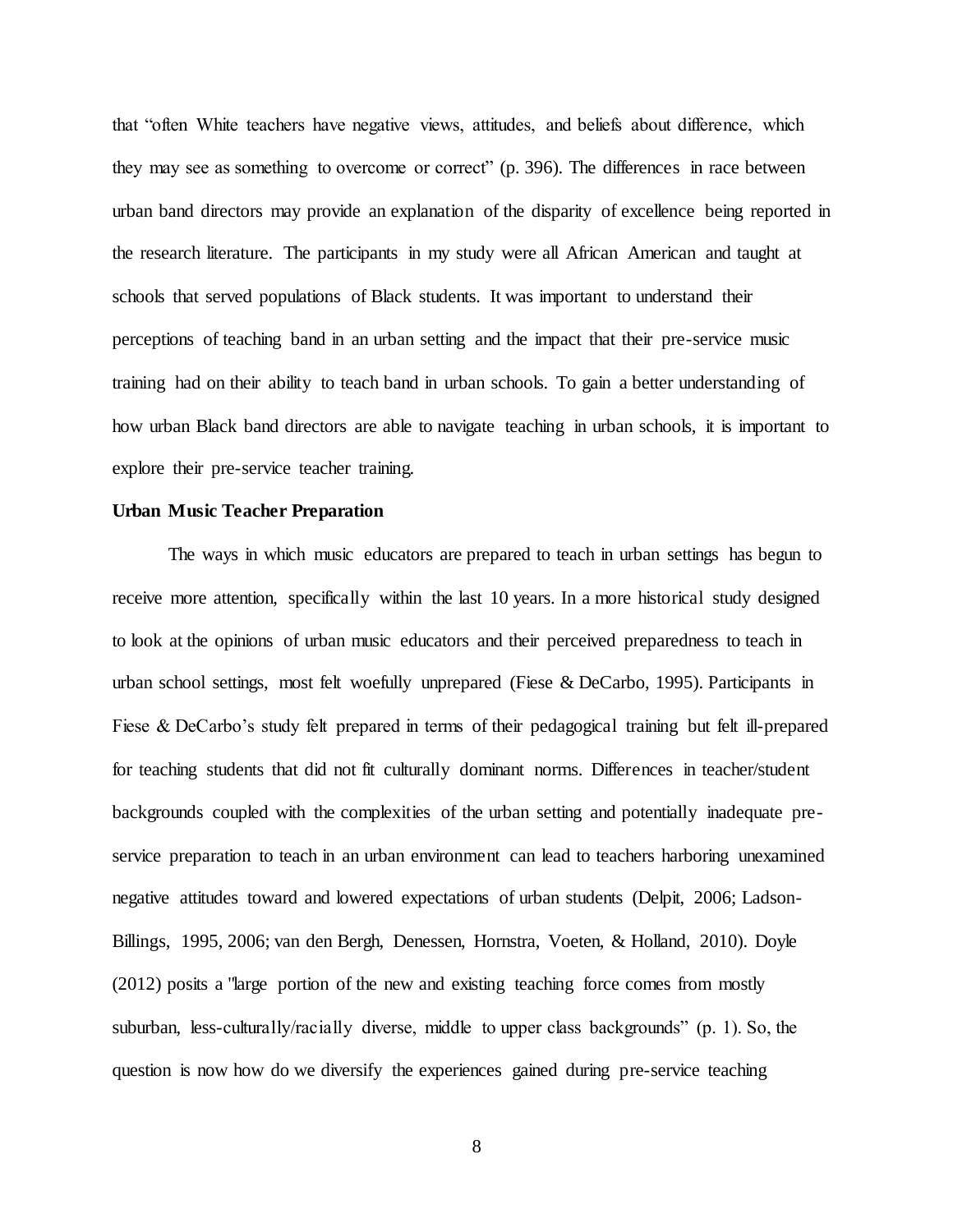preparation to prepare band directors to teach students in urban settings who may differ from their cultural and socio-economic background? What experiences should be part of pre-service preparation programs? There is a need for more research that specifically explores the preservice experiences of urban band directors to gain a better understanding of the experiences necessary to help prepare band directors for urban schools.

To respond to this need, in one recent case study designed to gain insight into the experiences of novice urban music educators, Day (2018) explored the perceptions of three urban music educators; Liz, a 24-year old White female elementary general and band teacher; Jonathan a 30-year old Black male public charter band director; and Sarah a 24-year old White female middle school choir director. The study sought to explore the teachers' perceptions of their preparation to teach music in an urban classroom, the role of students' culture in their teaching, and the meanings that beginning teachers placed on their experiences of teaching music in an urban setting (Day, 2018). The findings in relation to the participants' perspectives of their preparedness to teach in an urban school were centered around four broad themes "lack of preservice urban context specific teaching, outside resources as support, individual professional development, and providing hope through music education" (Day, 2018, p. 92). In relation to the role that the students' culture impacted their teaching strategies, three themes related to "connectivity & relatability, concerts, and differentiated instruction" (Day, 2018, p. 94). However, the findings from Days' study do not address my concerns of the types of pre-service experiences that Black urban band director's feel are essential to pre-service training in order to be better prepared to teach in urban schools. Days' study did not have a focus on the experiences of Black urban band directors which is the biggest difference between Days' study and the current study. Connected to this point, Valencia, Martin, Place, and Grossman (2009) submits,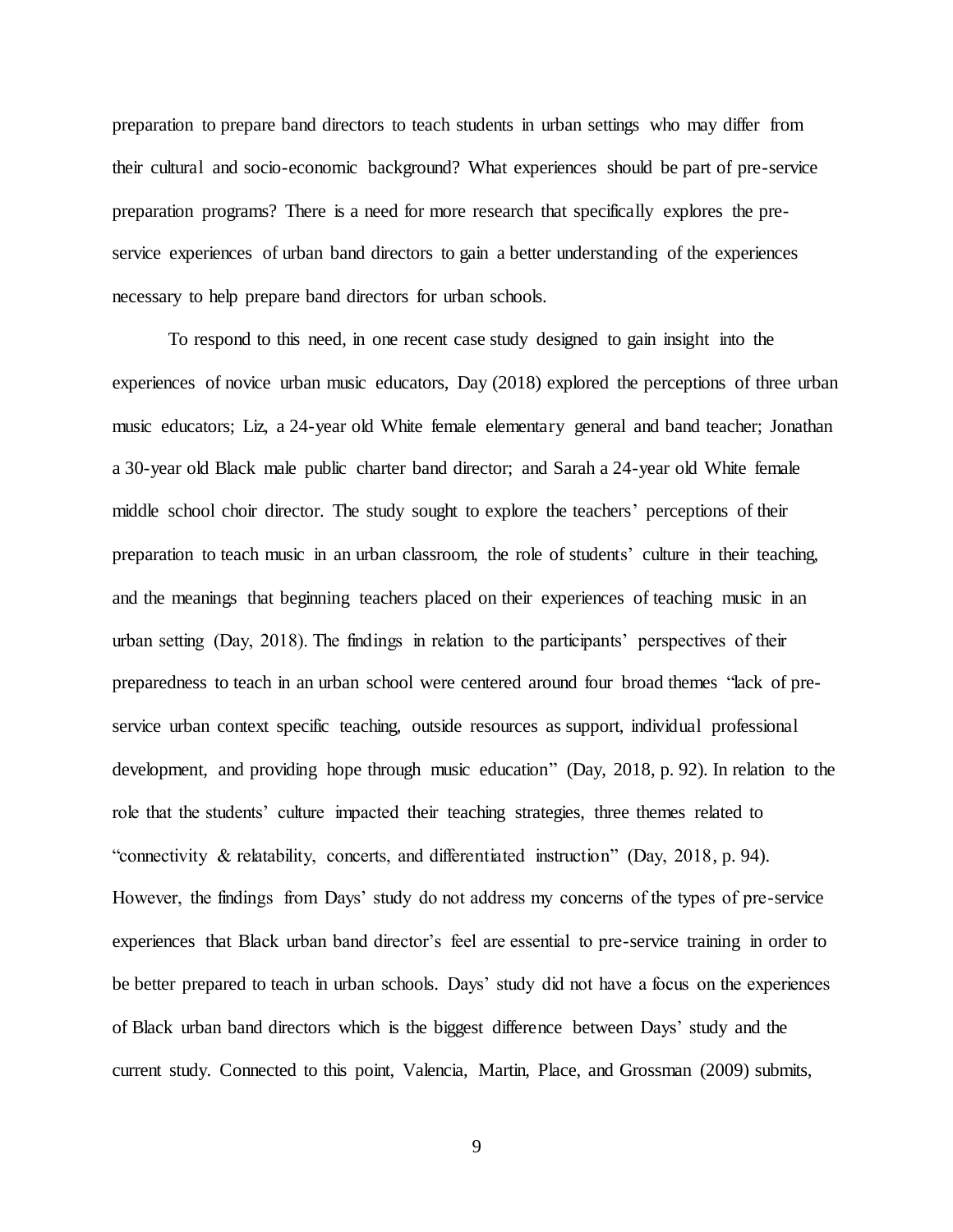"what we learn from studying the process of learning to teach depends on whose voices are being heard" (p. 156). In other words it is vitally important to examine the perspectives of those we choose to listen to when defining teaching in urban settings. The voices of Black educators, in this context, Black band directors is missing. Therefore, there is a need for the current study to specifically examine the pre-service experiences of Black urban band directors that teach in schools that consist of majority Black students. This is extremely important to the current field of music education so as to provide a rich and descriptive counter-narrative that is from the perspective of Black band directors in the urban classroom. Examining the pre-service experiences of Black urban band directors may provide the music education profession insight on ways to better prepare pre-service teachers for urban environments.

#### <span id="page-27-0"></span>**Shifting Focus**

When discussing issues of urban schools and students, we have to examine the role of race. Characteristics of urban schools generally consist of a high population of Black and Hispanic students, as well as English language learners (Welner & Carter, 2013; Fitzpatrick-Harnish, 2015). Fitzpatrick-Harnish (2015) states that "the term urban can mean many different things to different people – primarily because urban comprises a complex system of social, cultural, organizational, and socioeconomic issues. So finding a consensus on a useful definition has been difficult" (p. 20). Fitzpatrick (2008) describes urban school's populations as "the majority of its population is non-White, it is located in a city, it has a variety of income levels, and/or has low levels of socioeconomic status" (p. 27). Likewise, Doyle (2012) defines urban schools as those that are "located within large, densely-populated cities with concentrated populations of people of color, whose schools have been mostly designated with a Title I status" (p. 17). Largely, people of color are Black or African American. By these two definitions alone,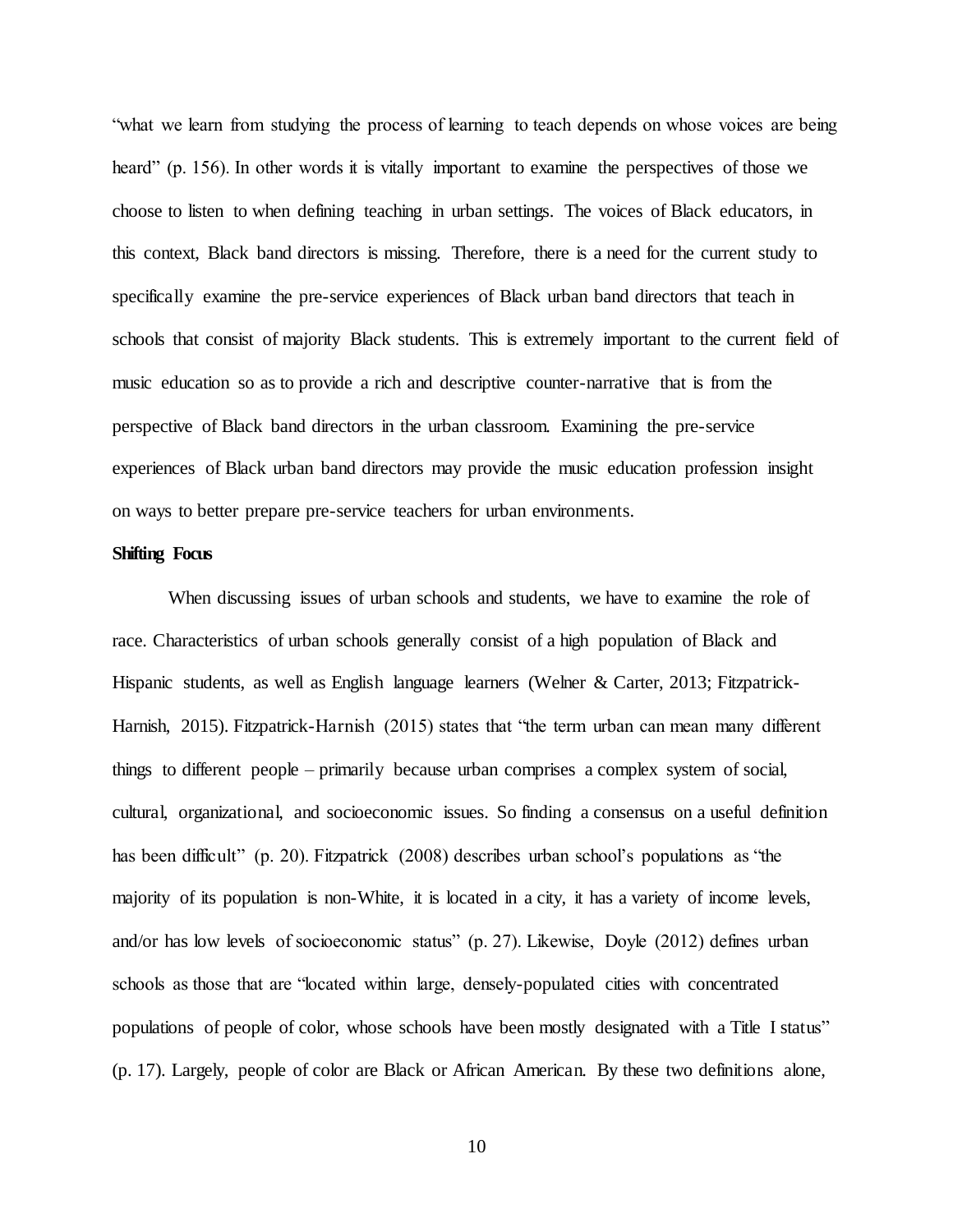we have to acknowledge the role of race and for the stake of my study, it grounds the need to explore the experiences of Black urban band directors.

Prior to data collection, my study was designed to explore the experiences of urban band directors regardless of race. The sampling procedures were designed to elicit the participation of middle and high school band directors in a large urban school district. Based on the population of teachers located within that school district, the sampling procedures produced a population of all Black band directors. Also due to the population of the students within the school district, my participants taught predominately Black students. Because the participants were Black, the students that they served were Black, and six out of 10 participants attended a Historically Black College and University, there was a need to change the focus of the study to explore the experiences of Black urban band directors. Shifting the focus of the study also required examining the role of race in teacher preparation. The research questions were altered by adding the term *Black* due to the focus of the study shifting to the experiences of Black urban band directors. I also added the theoretical framework of Critical Race Theory to examine the role of racism and the disparities within the educational opportunities and achievements of minoritized populations.

My interest in urban music teacher preparation stems from my past and present experiences as a Black urban band director. I began teaching in an urban high school in southwest Atlanta at the age of 23. When I started teaching, I had many ideas of how I wanted my band program to be structured and where we would eventually perform. However, I quickly learned that there was more to actually being a band director than performing and taking trips. While my experiences were consistent with the research indicating the challenges of teaching in an urban setting such as low enrollment, a lack of financial resources, limited working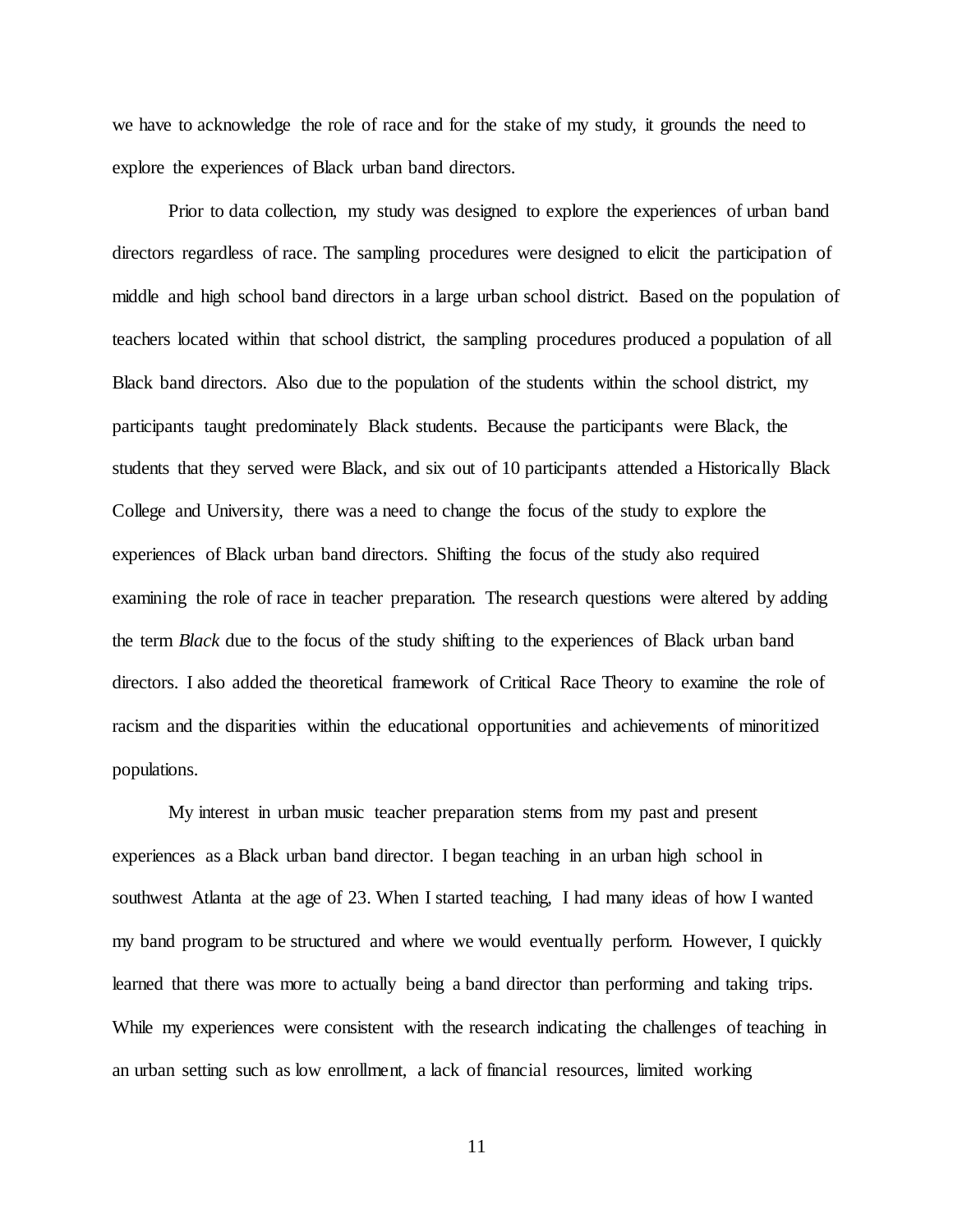instruments and significant scheduling issues, I had a determination and a drive to ensure that my students had the same high quality experiences as some of the more affluent and predominately White band programs in neighboring school districts (Anderson & Denson, 2015; Day, 2018; Fiese & DeCarbo, 1995; Kendall-Smith, 2004). Although I only taught at that high school for two years, those were two of my most rewarding years as a band director and served as the impetus to my yearning desire to continue to teach in urban schools.

I often examine my role as a band director, my pre-service and graduate teacher training, my role as a mentor of student teachers and as a teacher leader. I find myself asking these questions: Am I equipping my student teachers as well as colleagues with the tools and resources necessary to effectively teach in urban school settings? How much of my pre-service and graduate training has shaped my pedagogy, knowledge of my students and their backgrounds, and prepared me to teach in urban settings?

#### <span id="page-29-0"></span>**Purpose of the Study**

These questions, led me to the purpose of this study, which was to understand the preservice experiences of in-service Black urban band directors in order to provide insight on the types of experiences that they perceived as necessary for the preparation to teach in an urban environment. The focus of this study was on the perceptions of Black urban band directors and the experiences gained from teacher preparation programs that may have contributed to their understanding of and capacities to teach in urban settings. It was the intent of this research to deepen the music education profession's understanding of the pre-service experiences of Black urban band directors and the impact it had on their teaching and learning practices in the urban setting. Therefore, I chose a qualitative methodological design and employed interview methods. By identifying and analyzing elements of the pre-service experiences of urban band directors,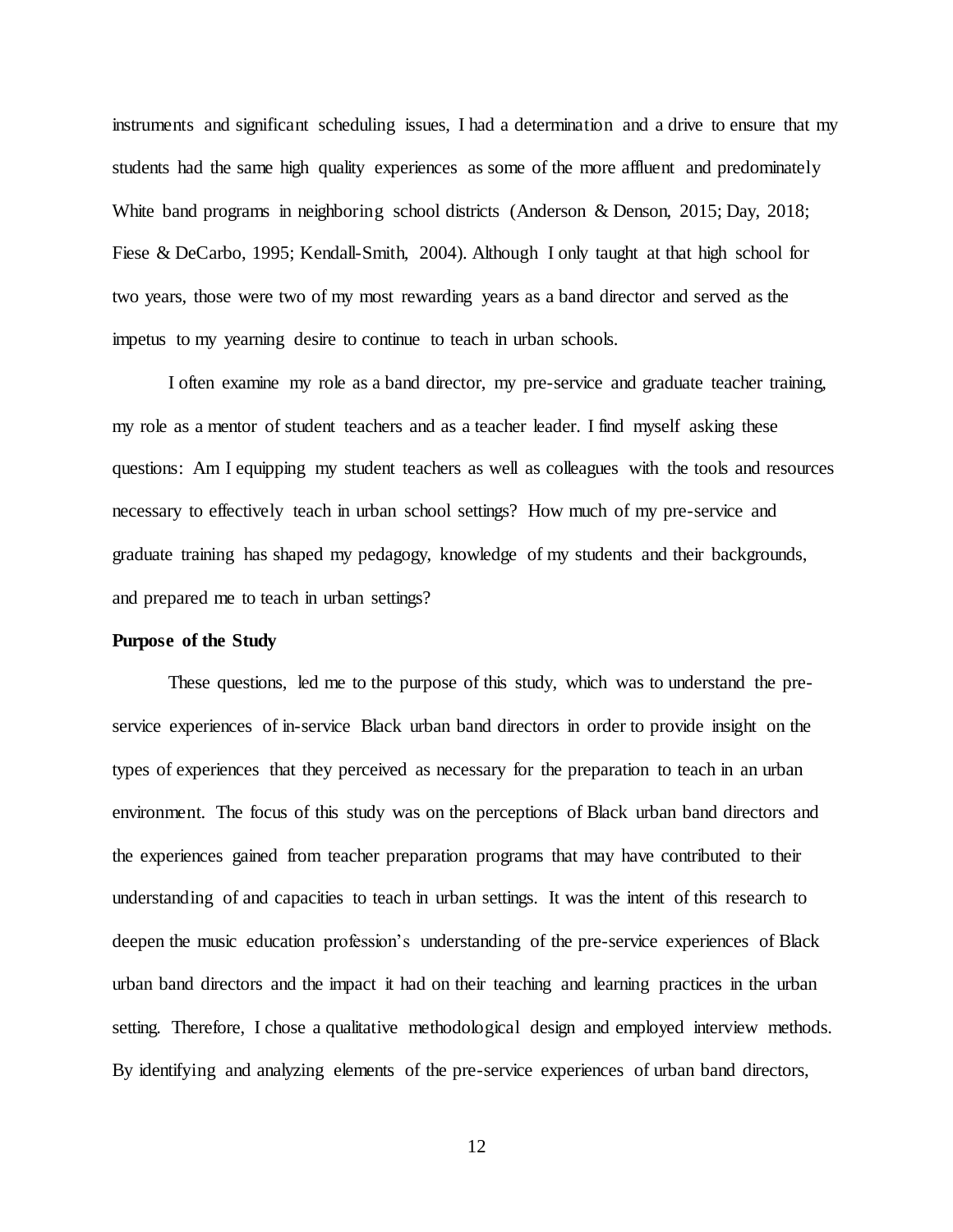music teacher educators may be able to incorporate specific experiences rooted in research to help prepare future urban band directors.

#### <span id="page-30-0"></span>Research Questions

The following research questions were used to guide this study:

- 1. How have experiences from pre-service music teacher preparation programs supported Black urban band director's capacities to teach in the urban settings?
- 2. How have the experiences from pre-service music teacher preparation programs impacted the teaching practices of Black urban band directors?
- 3. How do in-service Black urban band directors who have been teaching for five years or more describe their experiences as a teacher?

There were two phases of data collection. Phase I included the phone interviews, Phase II consisted of the in-person interviews. Researcher memos and member checking was used to establish trustworthiness. All in-person interview sessions were audio recorded. All participants of the study were assigned pseudonyms to protect their identities.

# <span id="page-30-1"></span>**Significance**

Samuels (2009) performed an in-depth qualitative study of Alfred Watkins, retired Director of Bands at Lassiter High School located in Marietta, Georgia to describe the components that contributed to the success of the Lassiter High School band program. Although Samuels' dissertation is primarily about Alfred Watkins and the Lassiter Band, his early years at Murphy High School in an urban school district is relevant to the scope of this study. Murphy High School was an economically disadvantaged poor urban school plagued with drug use and violence located in Atlanta, Georgia. Alfred Watkins, a graduate of Florida Agriculture and Mechanical University, a Historically Black University located in Tallahassee, Florida began his teaching career at Murphy High School was located in downtown Atlanta. Murphy High School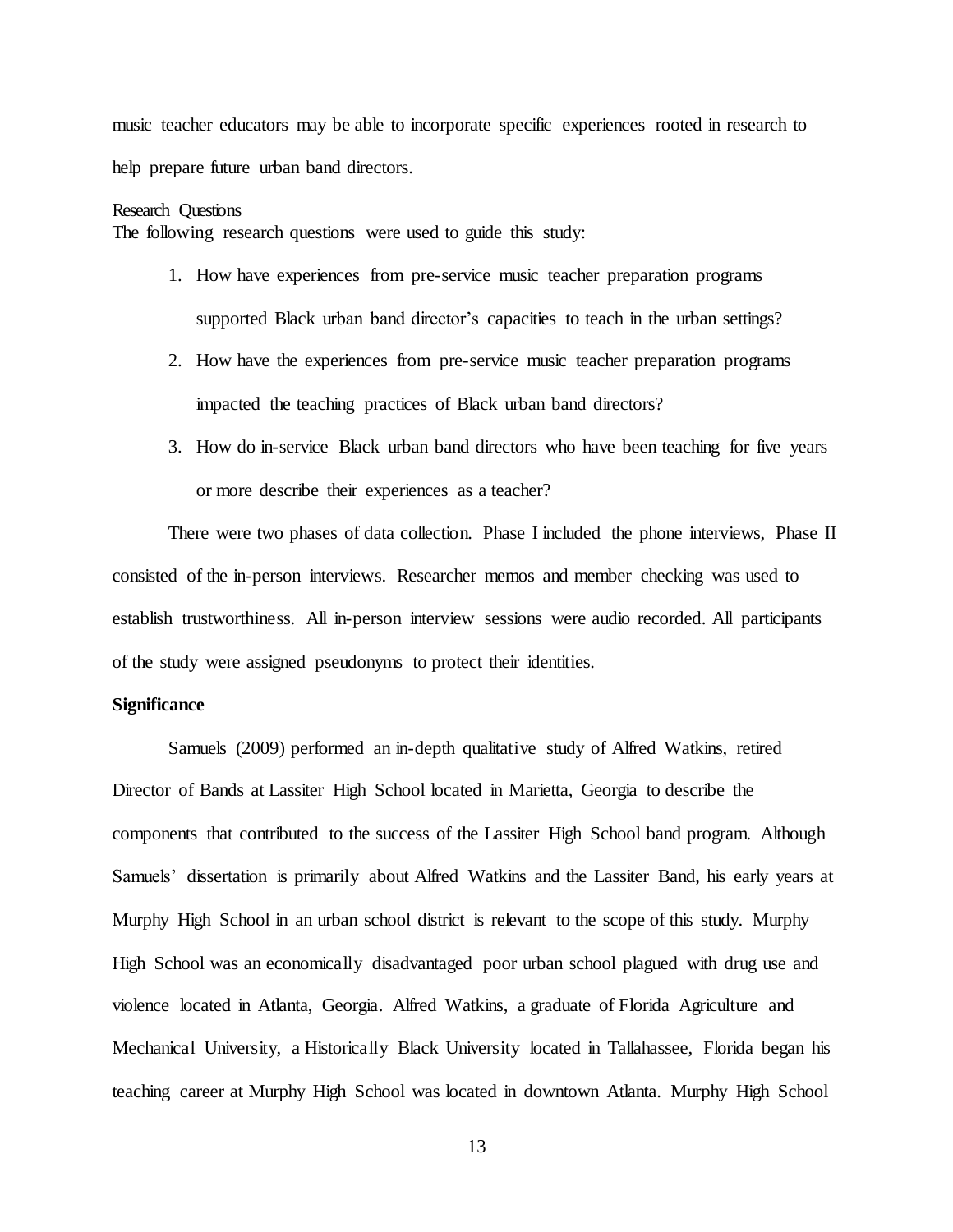was a part of the Atlanta Public Schools System and the school was approximately 95% free and reduced lunch (Samuels, 2009). The band program did not have financial resources to hire clinicians to work with the group, however, by the time Watkins left the band program, it was playing level VI literature (Samuels, 2009). Samuels illustrates how Watkins was able to systematically transform the Murphy High School band program into a high performing ensemble through a sound pedagogical foundation and strategic teaching. Watkins set high academic expectations for Black students in a school and community that many may have deemed impossible to build a band program to perform at the highest levels. The documentation of the success that Alfred Watkins success at Murphy High School is significant to my study because it provides an example of a Black director establishing an expectation of excellence and not settling for less. Mr. Watkins' philosophies towards strategic classroom management, character development within students, establishing an innate sense of pride, and laying a pedagogical foundation rooted in individual skill development in every student helped to build a strong band program at Murphy High School.

Fitzpatrick (2008) performed a study that examined urban instrumental music teachers in the Chicago Public Schools. Fitzpatrick (2008) performed a mixed methods study designed to provide an in-depth analysis of the complexities of teaching instrumental music in the Chicago Public Schools. The design of the study resembled Creswell and Plano Clark's (2007) two-part Triangulation Convergence Mixed Methods Design, with an added initial exploratory focus group (Fitzpatrick, 2008). The study was conducted in three phases; Phase I consisted of a focus group of seven instrumental music teachers. The data from the focus group helped to develop the questionnaire for Phase II. Phase II involved a survey of 90 instrumental music teachers in the Chicago Public Schools. Phase III of the study consisted of observations and interviews with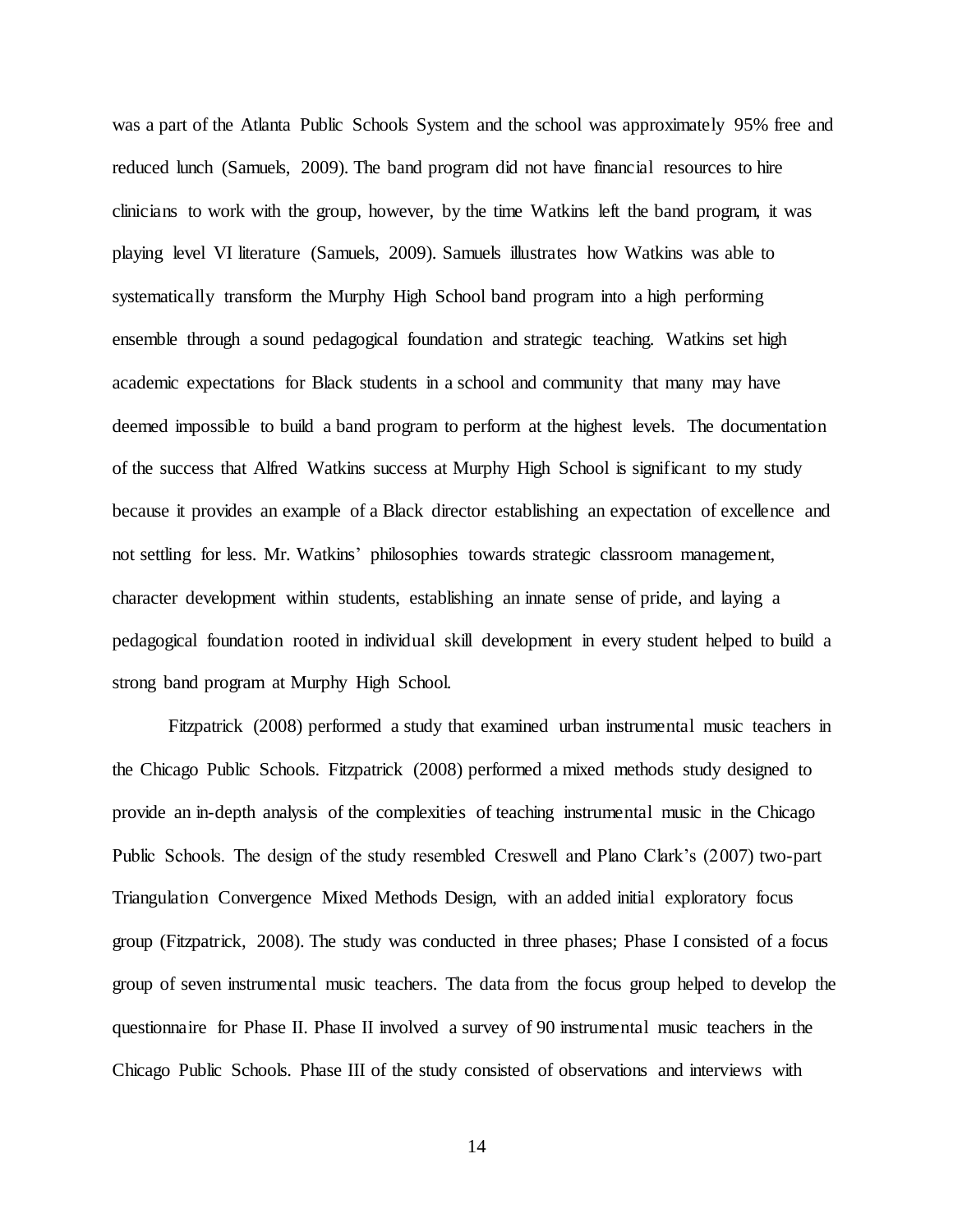four instrumental music teachers also from the Chicago Public Schools. This study sought to understand the contextual knowledge that the teachers held regarding their students, communities, the skills and techniques they used to be successful, the teachers' attitudes and beliefs about teaching in urban schools, and the challenges and rewards of teaching in urban school settings (Fitzpatrick 2008). The findings from Fitzpatrick's study suggest that urban instrumental music teachers utilize context specific knowledge to modify their teaching practices to serve their students; believe there are specialized skills necessary to successfully teach in urban schools; understand that teachers also experience challenges while teaching in urban schools, and acknowledge that the teachers found reward and satisfaction in teaching in urban schools; this study does not address the element of race or place an emphasis on understanding the pre-service experiences of the instrumental music teachers. My study was positioned to explore the pre-service preparation experiences of Black urban band directors and their perceived preparation to teach in urban schools. With the urban schools becoming more diverse, and research exploring best practices and how music teachers navigate teaching in urban schools, there is a heightened need for research that involves the voices of Black urban band directors.

In order to begin to reimagine the perception of urban schools, the voices of Black urban band directors must be at the core of the conversation. There is a gap in the present literature that explicitly explores race and teaching band in urban schools. In other words, the current body of literature excludes the huge elephant in the room—race. This begs the questions: *How have experiences from undergraduate music teacher preparation programs supported Black urban band director's capacities to teach in the urban setting? How have the experiences from undergraduate music teacher preparation programs impacted the teaching practices of Black urban band directors? And how do in-service Black urban band directors who have been*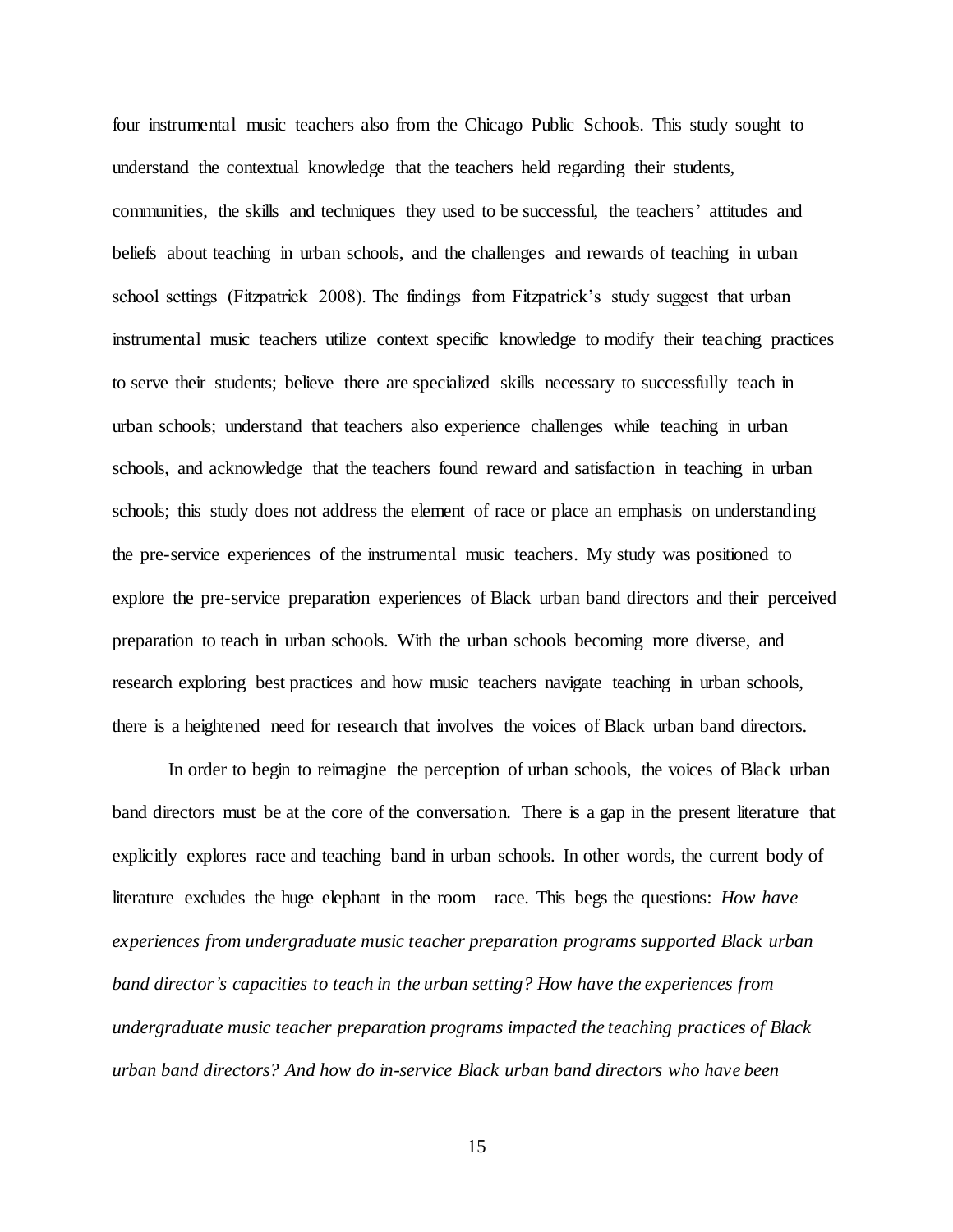*teaching for five years or more describe their experiences as a teacher?* Without this missing element, the conversation will continue to be one-sided. Therefore, I decided to examine the preservice experiences of Black urban band directors.

In Chapter Two, I present a review of the relevant literature describing the characteristics of urban schools, the deficit versus non-deficit views, and urban music teacher preparation programs. Chapter Three describes the methodology used for this study. Chapter Four discusses the results and findings and Chapter Five provides a discussion and implications for future research**.**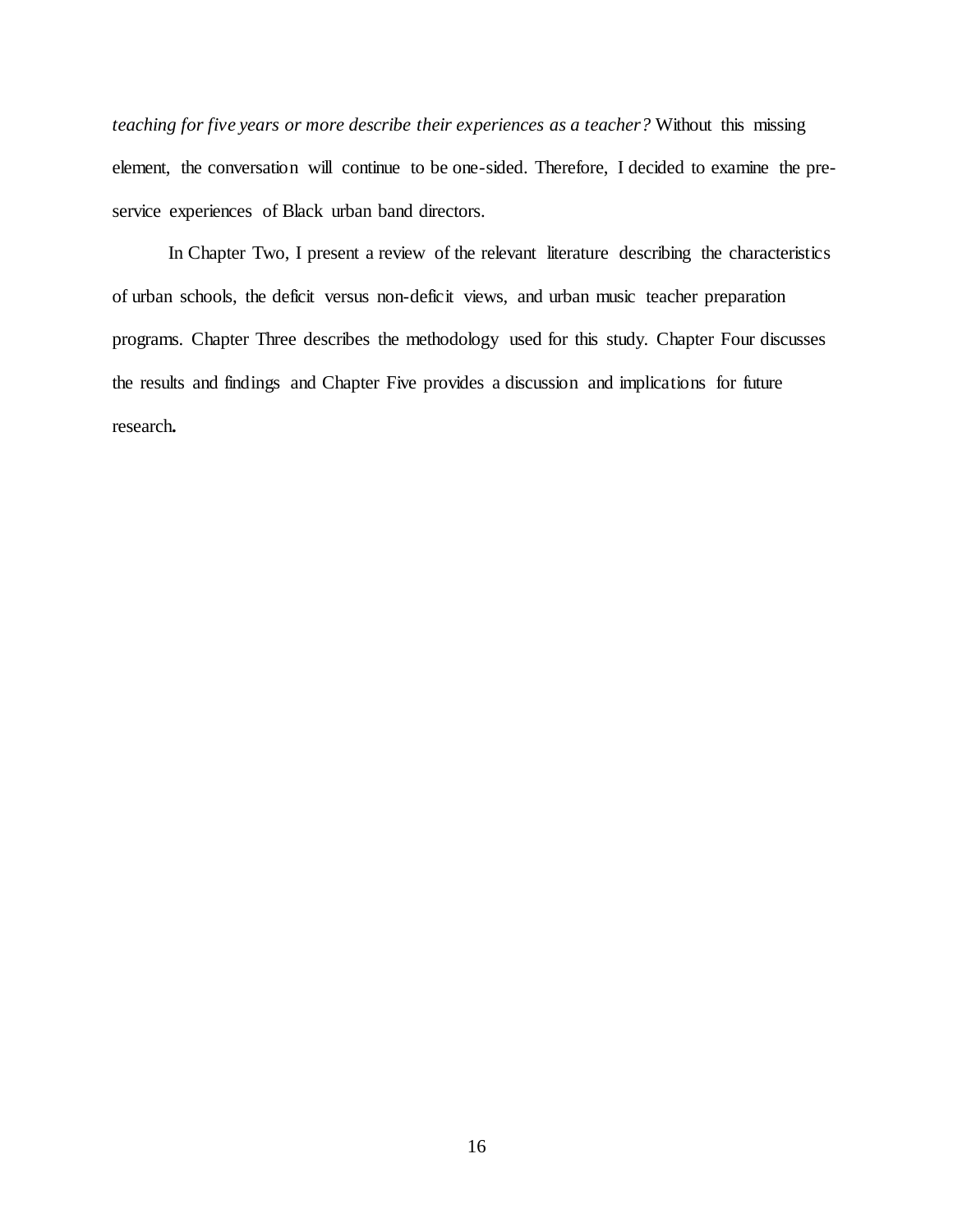#### **2 REVIEW OF THE LITERATURE**

#### <span id="page-34-1"></span><span id="page-34-0"></span>**Introduction**

Despite the shifting sociopolitical climate and increasingly diverse student populations, current music education programs still adhere to the out-of-date standards, curriculum, and pedagogical paradigms from the early twentieth century (McKoy, 2018). Because of this, music curriculum is becoming more and more detached from the reality of today's diversifying environment and is losing relevance for students, especially urban youth (Emdin, 2017; McKoy, 2018). Regardless of the steady increase in research on urban music education (Day, 2018; Eros, 2018), teacher turnover rates remain 50% higher in high-poverty schools (Williamson, Apedoe, & Thomas, 2016), and yet there has not been a critical lens used to examine the systems and structures that often put urban school music programs, more specifically schools serving high populations of Black and Brown students at a disadvantage. The purpose of this study was to understand the pre-service experiences of Black urban band directors and identify the experiences from pre-service teacher training programs that prepared them to teach effectively in urban environments. The findings from this study may provide insight into undergraduate music teacher training experiences that are context-specific and that should be incorporated into preservice training to better prepare teachers to teach in urban band programs.

I reviewed the following online databases and search engines to assist with writing the literature review: JSTOR, SAGE, EBSCOhost Online Research Databases, Google Scholar, and SpringerLink. The following key search terms were entered into the online databases both individually and in various combinations: *urban schools, urban environments, urban settings, music teacher preparation, urban music teacher preparation, music teacher certification,*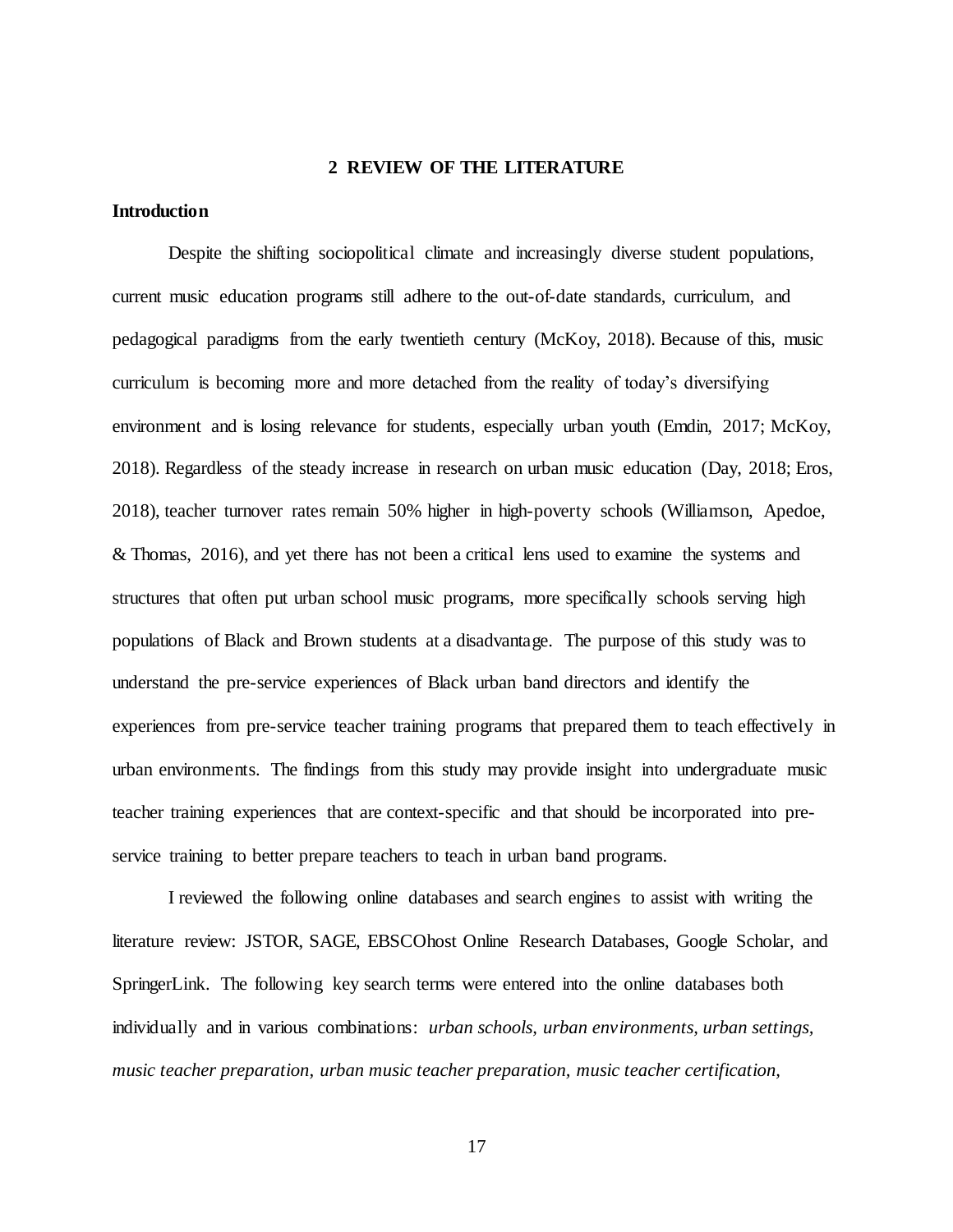*Critical Race Theory, Black urban education, Black teacher preparation, Historically Black Colleges and Universities, urban teacher preparation, urban teacher residencies (UTRs), community service learning, culturally responsive teaching, culturally relevant pedagogy.* The literature that was deemed most relevant and applicable to the research questions and purpose of the study were included in the literature review. Of the 82 peer-reviewed sources included in the literature review, 74 sources (90.2%) were published between 2016 and 2019. Seven sources (8.5%) were peer-reviewed materials published before 2016, which will provide a foundational understanding of key concepts and phenomena that will frame the discussion for the review. This literature review helped to establish a foundational understanding of the existing research on teacher preparation for urban schools. This literature review will discuss the theoretical framework used in the study, followed by an overview of urban settings. Next, I explore the challenges of teaching in an urban setting, culturally responsive education, urban education teacher preparation, and finally music teacher education and certification processes.

### <span id="page-35-0"></span>**Urban Settings**

Lewis (2016) suggests that urban schools consists of a variety of minority groups and communities of low socioeconomic status. In contrast with Lewis (2016) the schools in my study served a variety of minoritized populations. As evidenced by the schools represented in my study, many urban schools serve extremely homogeneous populations. In my study, eight out of the 10 schools where my participants taught served populations that were comprised of 90% Black and Latino students. The contrasting differences between criteria to define urban school populations remains a point of discussion.

**History of urban music programs.** More scholars have begun to analyze the preparation of urban music teachers (Fitzpatrick, 2008; Frierson-Campbell, 2006; Baker, 2012; Day, 2018),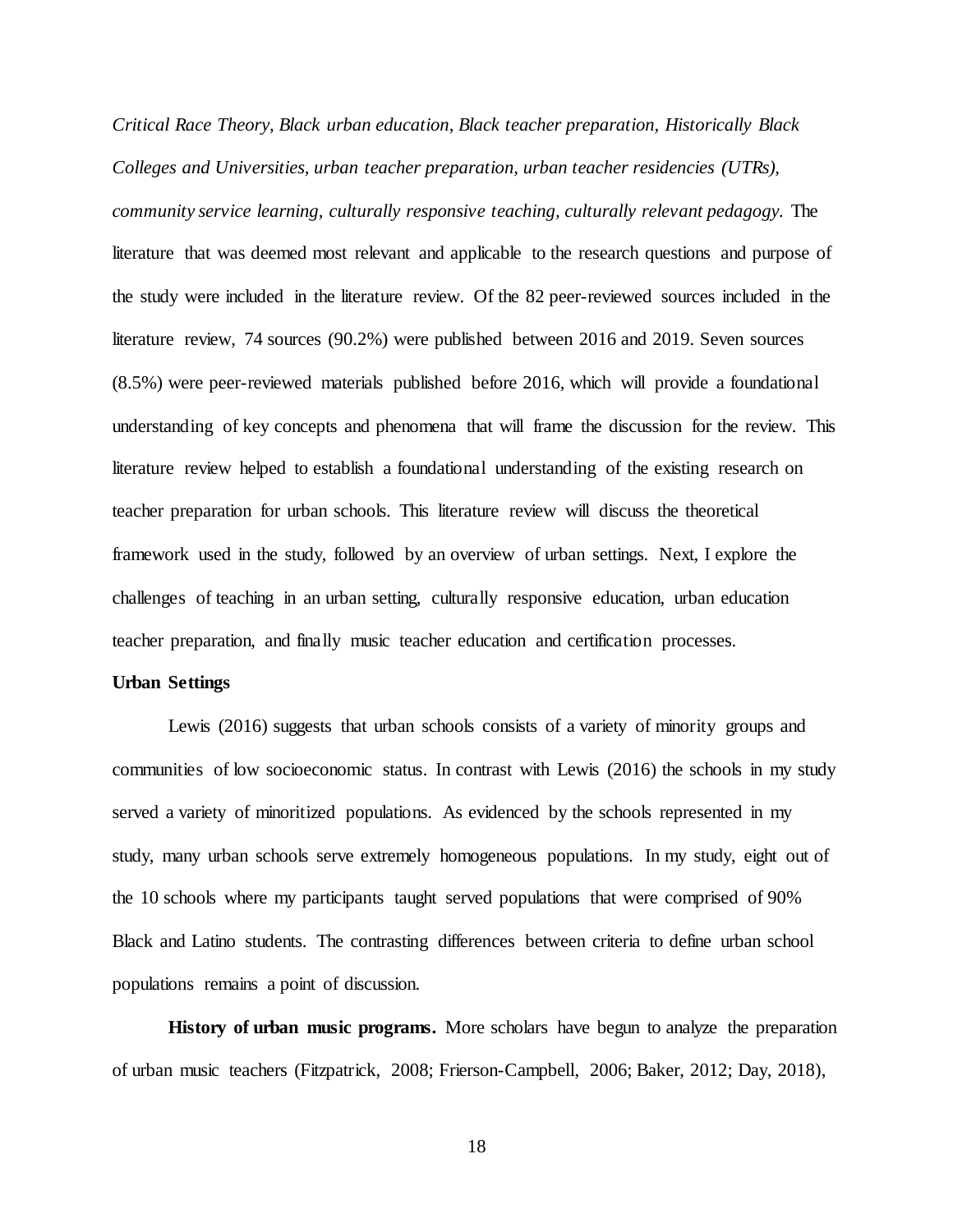and begin to challenge the analysis of music education and pedagogy that has thrived for centuries. Allsup (2016) stated, "public schools and the universities that prepare their teachers must address the questions that emerge from a society's changing demographic needs" (p. 80). In the January 1970 *Music Educators Journal*'s Special Report: Facing the Music in Urban Education, it included the article, "Recommendations for Teacher Education Programs" included seven recommendations to prepare successful urban music educators. The recommendations in the article were:

1) Teacher education courses should be directed by competent personnel who have firsthand knowledge of the situation and who maintain close connections with music education programs in city schools;

2) Prospective music teachers should be provided with a thorough and realistic on-thespot picture of urban teaching conditions;

3) Prospective music teachers should be equipped with the most up-to-date information, understandings, materials, and techniques;

4) General music and general musicianship should be given special attention;

5) Prospective music teachers should develop skills in communication and the ability to

relate to others- students, parents, community, administrators, and fellow teachers;

6) Knowledge of the widest possible variety of music;

7) Music teachers should be required to develop in-depth cultural, sociological, and psychological understanding of the students they will be teaching (Jan. 1970)*.*

These recommendations came during a time in which music education scholars were receiving criticism for not adequately preparing teachers for urban schools. Forty-five years after the Special Focus, Denson & Anderson (2015) examined how scholars in the *Music Educators*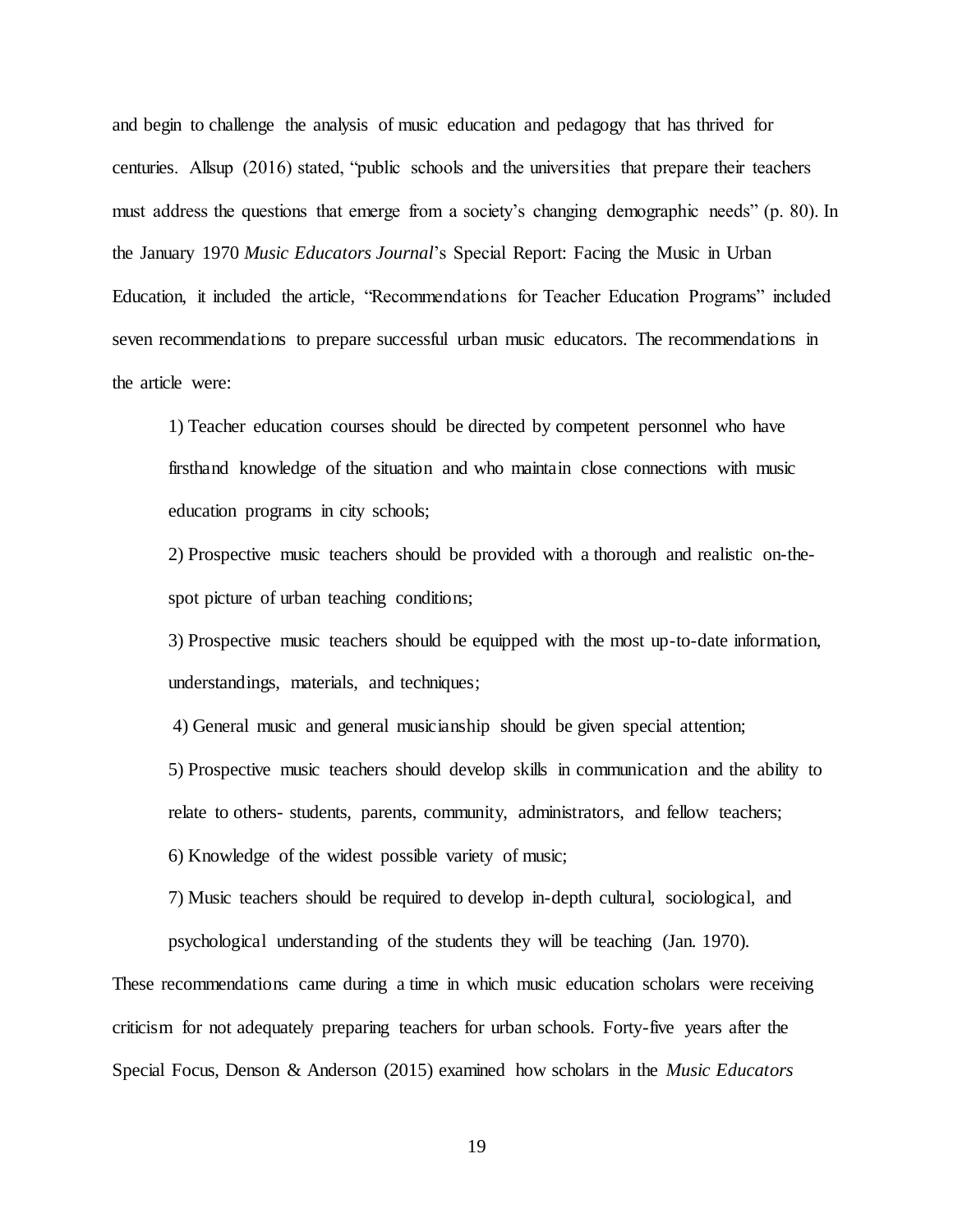*Journal* had addressed these recommendations. While the authors report there have been many articles in *MEJ* that addresses the rewards and challenges of teaching in urban settings, there is a dearth of articles that examines how colleges and universities are preparing urban music educators.

In terms of teaching band in urban schools, we must address how best to support teachers in schools serving high populations of Black and Latino students. We must embrace their cultures and the ways in which they interact with music outside of the classroom, as well as understand the inequities that place and keep them at a disadvantage, but also work to correct the injustices. Despite the racially diverse student bodies of urban schools, US public schools have historically struggled to facilitate equitable teaching practices that validate and embrace minoritized students' own cultures (Allsup, 2016; Benedict, 2006; Bond, 2017; Campbell, Myers, & Sarath, 2016; Emdin, 2017). It was not until the beginning of the 1970s that multicultural music education was introduced in hopes of increasing educational equity for all students (Walter, 2018). At the beginning of the 21<sup>st</sup> century, public school music teachers and teacher educators began to suggest more culturally responsive and student-centered teaching approaches that took into consideration the ways in which other racial groups interacted with music (Walter, 2018). Due to the increasing racial make-up of student populations in the past few decades, teacher preparation programs began offering diversity trainings in attempt to cater to student populations from a wider variety of backgrounds (Robinson, 2017). However the field of music education has not adequately addressed the need for more Black and Latino professors who are researching, teaching, and leading diversity trainings and sharing the experiences of marginalized populations at the university level. In the 1990s, music education researchers and practitioners rejected the elitism that was ubiquitous in earlier educational efforts and moved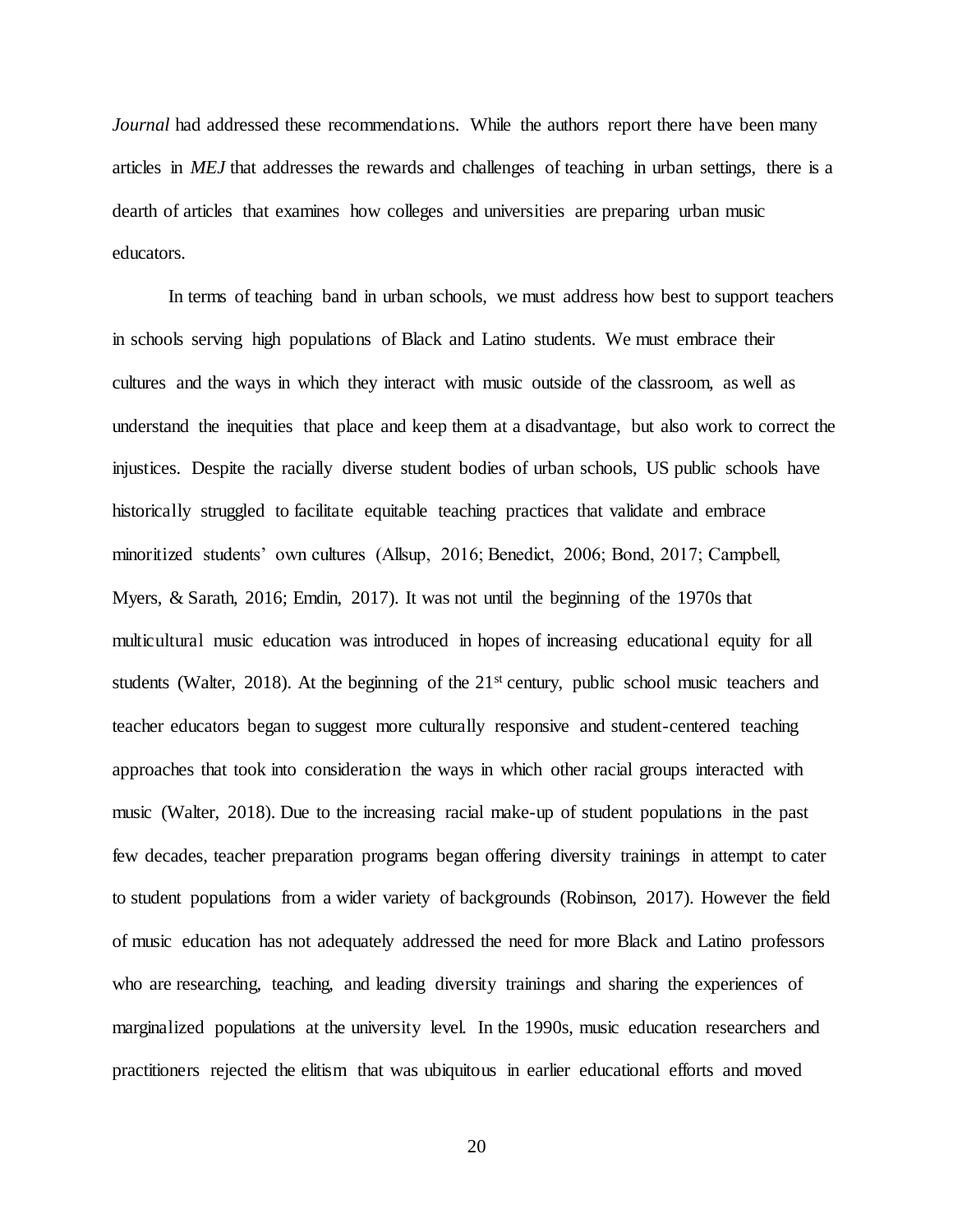toward an understanding of music that incorporated voices from multiple cultures, all the while simultaneously validating the influence of individual identities and psychological elements in music (Allsup, 2016). Despite the increasingly progressive outlook on music education, innovation and self-expression have only been accepted and appreciated within established boundaries.

Allsup (2016) holds that these boundaries have historically enforced a hierarchical, master-apprentice type teaching relationship, prioritizing the position of teachers over that of urban students. Teachers are still often White, with suburban, middle class backgrounds, and when entering low-income environments with students of minoritized backgrounds, there is a clear discrepancy in privilege (Bauml, Castro, Field, & Morowski, 2016; Doyle, 2012; Reed, 2019; Soto; 2018). Furthering the issue of power and representation for minoritized students, White teachers, usually originating from more privileged backgrounds, tend to have inadequate understandings of the backgrounds of low-income or minority students, and frequently rely on stereotypes of Blacks and Latinos to determine pedagogical techniques (Benedict, 2006). This means that the musical experiences and representation of their culture for urban minoritized students are significantly uneven in comparison to other demographic groups in suburban environments.

**Overview of teaching music in urban schools.** Exploring what it means to teach band in an urban setting from the perspective of Black band directors is imperative to this study. The meanings derived from the participants' experiences during pre-service training may provide a contextual foundation for the attitudes that Black teachers possess towards teaching in urban settings, as well as provide context for understanding the philosophical paradigms employed by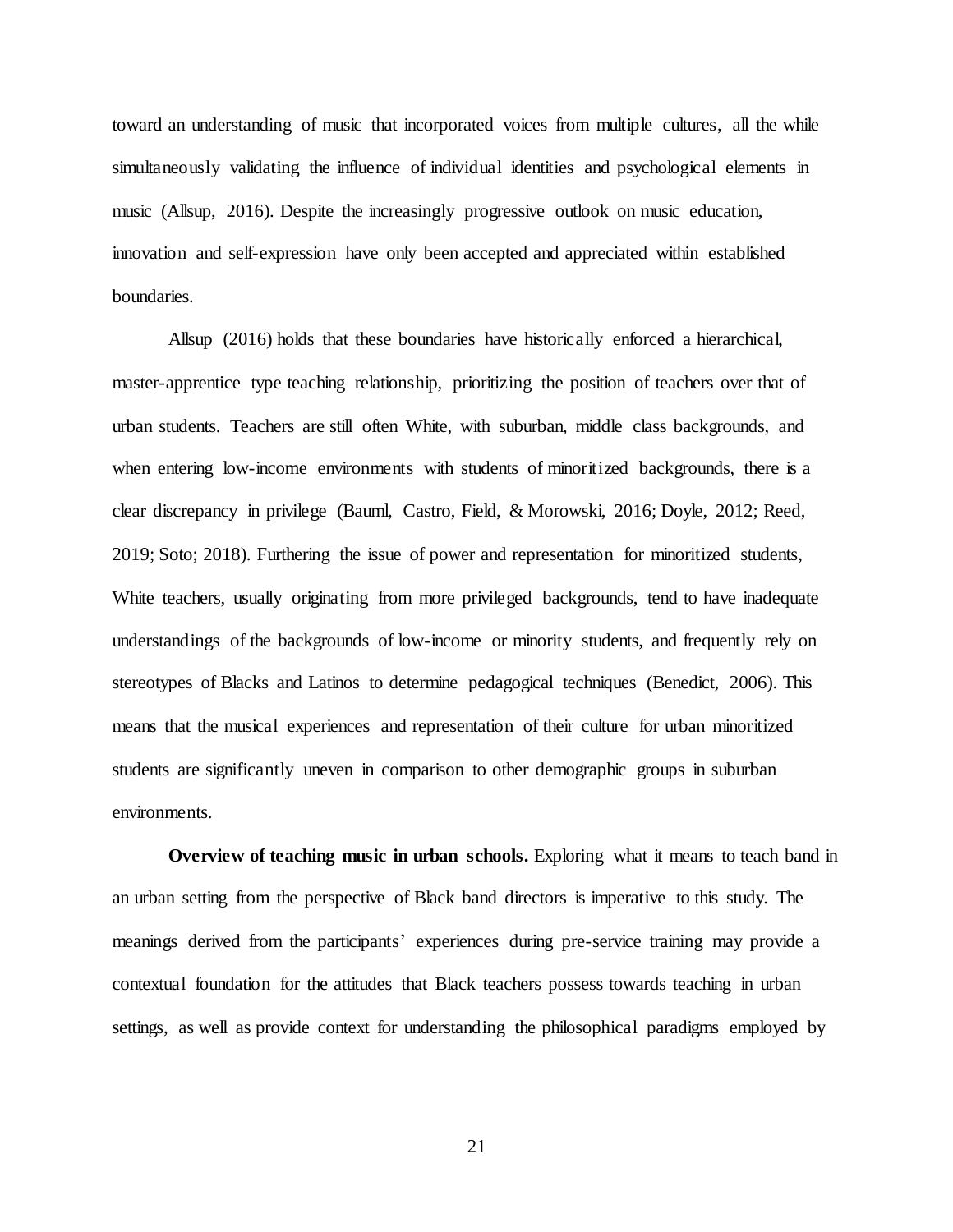the directors in these urban environments. Fiese & DeCarbo (1995) examined how urban educators viewed their teaching situations. The participants were asked the following questions:

1) Do you feel that your undergraduate/graduate education prepared you to teach in the urban setting?

2) Can you describe one or two specific teaching techniques, strategies or approaches that you found to be particularly effective for teaching music in the urban setting? 3) What factors have most contributed to your success as a music teacher in the urban environment?

4) Do you have any general observations for ways to improve music education in the urban schools? (p. 27-30)

The findings suggest many urban music educators do not feel that their undergraduate/graduate program prepared them to teach in an urban setting. Many of these educators felt they were prepared in areas such as theory, history, and performance. However, they did not receive contextually specific training for teaching in an urban setting. The participants felt that more training is needed to help future music educators deal with the emotions and trauma of students from different social and economic backgrounds (Fiese & DeCarbo, 1995). Several participants also reported that "many of the teacher-education courses and the professors who taught these classes were many years removed from the realities of modern urban schools and lacked relevancy" (p. 3).

In response to particular teaching techniques and strategies found to be useful in the urban classrooms, the participants suggested teachers should experiment with specific methods to see which work for their particular environment. Additionally, teachers must be well versed in their content area, in addition to the knowledge of as many instruments and performing artists as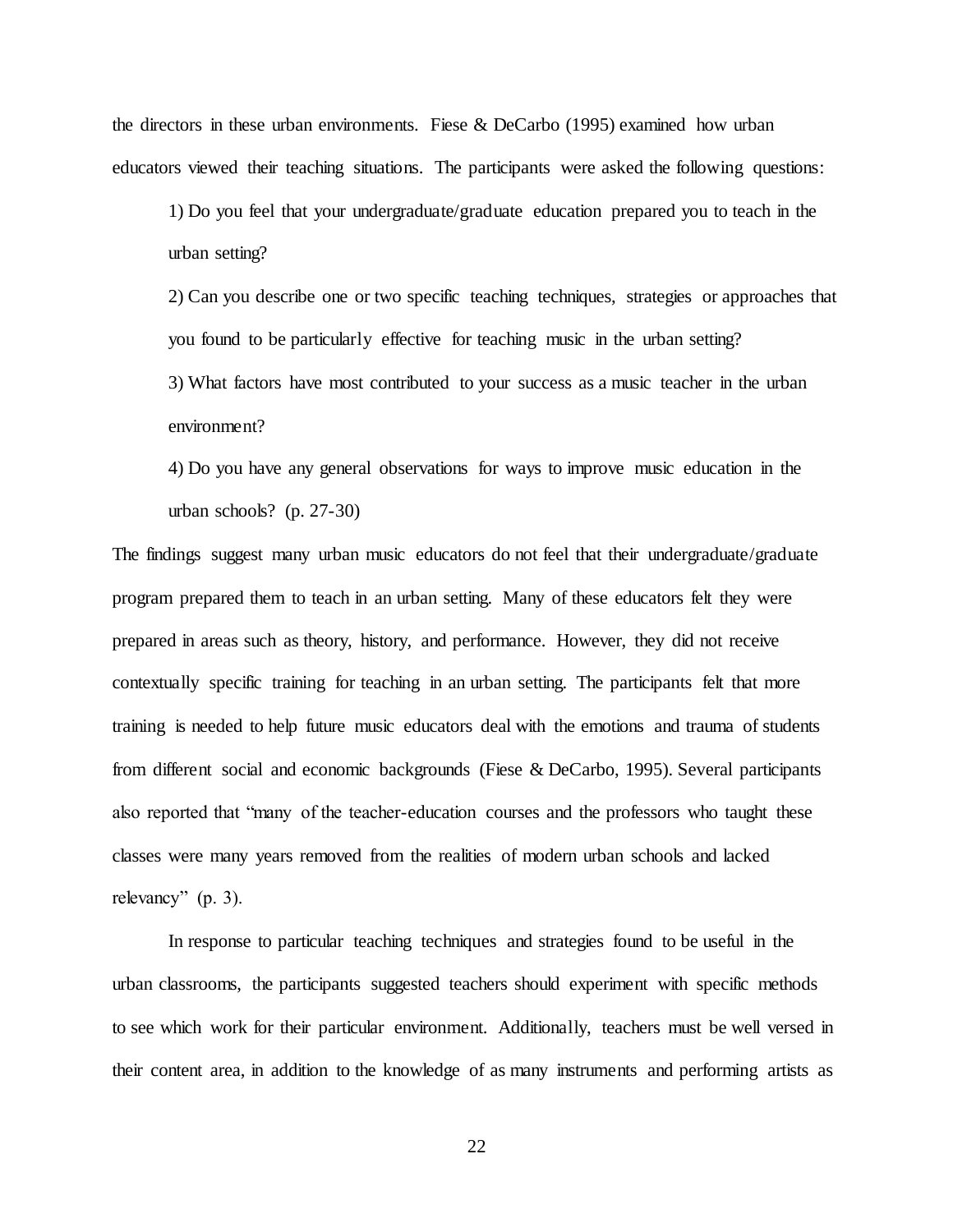possible. Having a working knowledge of current technology and finding ways to relate to the students and adapting the curriculum to fit the population was also highly recommended.

Establishing and maintaining control and a positive learning environment is also vital. Teachers must have the respect of the students and control of the learning environment. Several of the participants also acknowledged the importance of the students having input regarding their instruction (Fiese & DeCarbo, 1995). When asked what factors have most contributed to their success in the urban setting, several teachers identified support networks of teachers, music supervisors, mentors, and others. Professional development, conferences, and clinics were also listed as contributing factors to success. Several teachers also highlighted their relationships between the students and parents. The participants also stated to improve music education in urban schools; more teacher training is needed in the area of management skills, knowledge of how to select repertoire, and knowledge of the psychology of urban students. The implications of Fiese and DeCarbo (1995) were also echoed by Baker (2012) who examined characteristics of an effective urban music educator.

Baker (2012) examined the educational background, effective and ineffective characteristics, perceived challenges, and traits that educators needed to be able to sustain a longterm career in an urban setting. The findings suggest an effective urban music educator is empathetic, patient, flexible, enthusiastic, and committed to students' learning. Career urban music teachers (those who spend the majority of their teaching career in urban settings) were said to be "flexible, compassionate/caring, determined/persistent, committed to working hard, loving and respectful of students, patient, and knowledgeable" (p. 49).

A study conducted by the Texas Education Agency in 2009 selected three Texas urban school districts based on criteria set by the Texas Education Agency. The requirements stated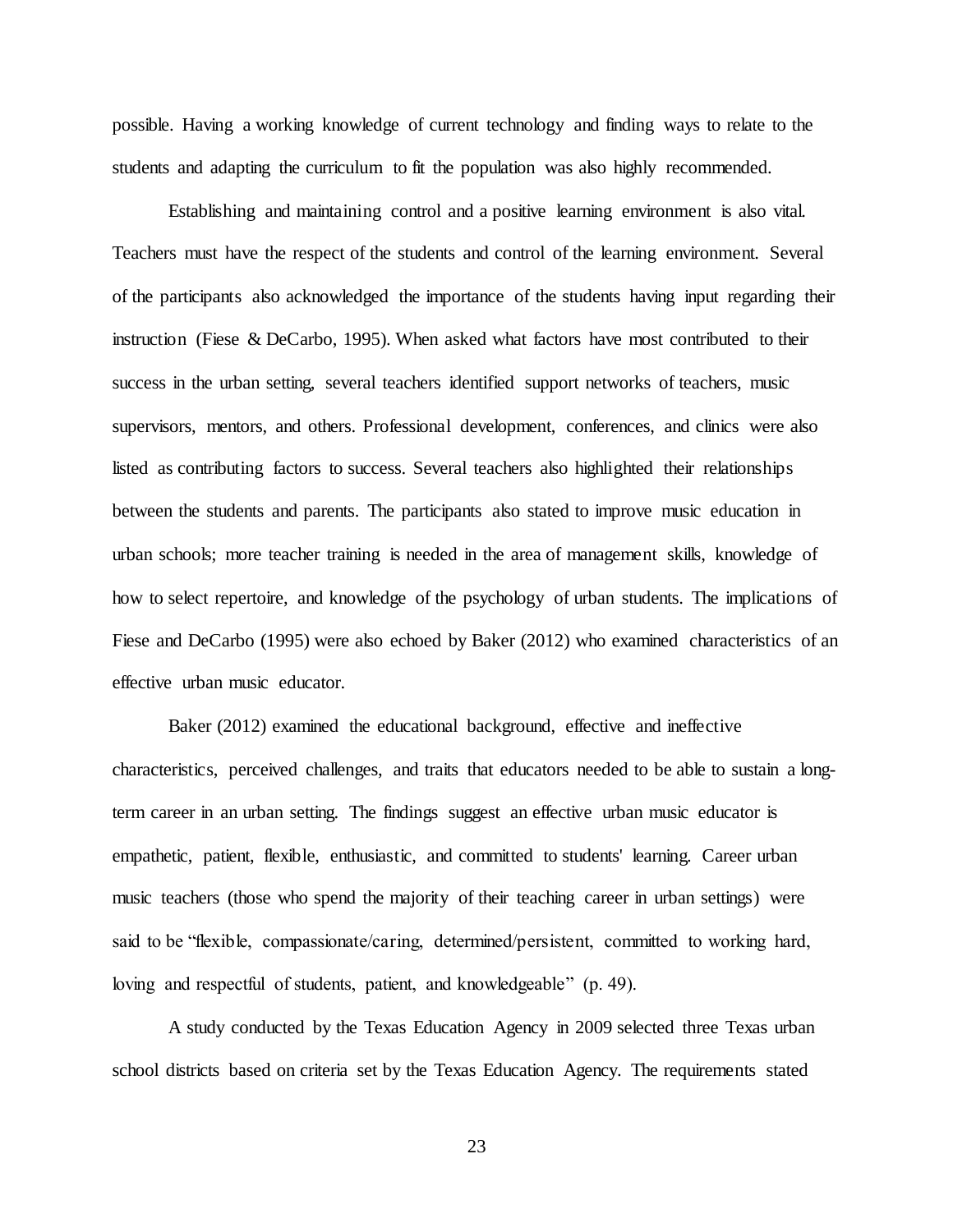that counties with populations of 735,000 or more with more than 35 percent of the students identified as economically disadvantaged were classified as urban schools. The results revealed that participants who attended urban schools had the most extended tenure teaching in urban school settings. The most reported challenges for urban school teachers were discipline issues, uninvolved/unsupportive parents, lack of funding for instruments, private lessons, camps, and resources, and economic and cultural diversity. The most frequent recommendations to university teacher training programs for preparing future urban music educators include observations, laboratory and or student teaching in urban schools, and discipline/classroom management support. Similarly, the most often cited reasons teachers chose to work in urban settings were the availability of jobs, having a positive impact on students' lives, residing in the neighborhood, feeling needed, providing students a quality music education, seeking challenges or change, and wanting to give back to the community.

Socioeconomic status and inadequate funding play a pivotal role in a student's ability to have access to instrumental music instruction. The issue of insufficient funding compounds concerns of access by limiting quality instruments available for student use at school (Jones, 1987). Funding for many instrumental programs is received from parent organizations (Galloway, 1985). However, for students in urban schools, often parent organizations are not active due to working multiple jobs to provide for their families. Prescott (1982) proposed that the rising cost of participation in the band has contributed to the reason why students have dropped out of the band. Slowly the financial responsibility of running and maintaining instrumental music programs has shifted greatly from the responsibility of the school district to the music teacher and parents. Again this is an example of the disparities between urban school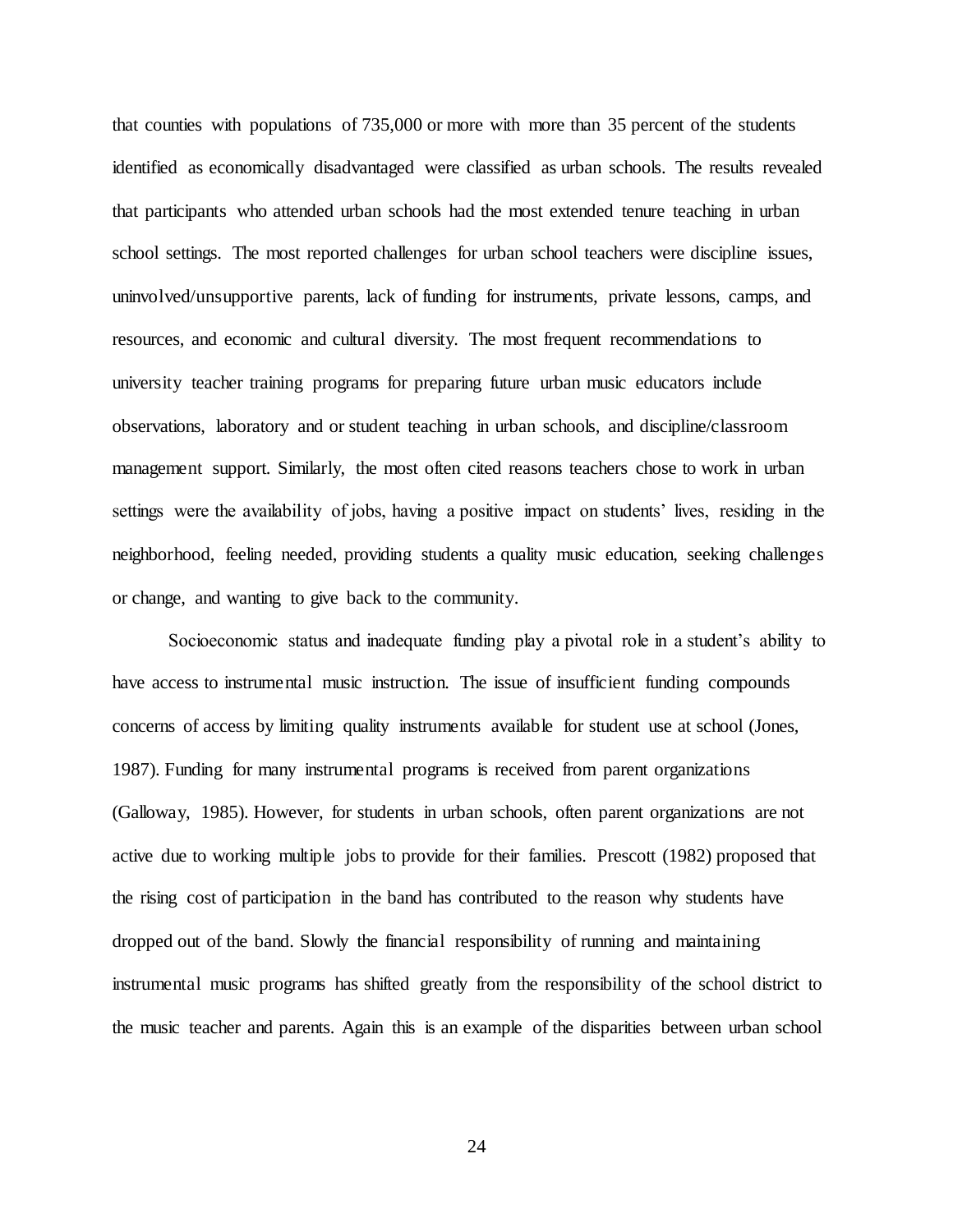districts and suburban school districts were access to proper funding allows for greater access to band and the proper resources for instruction.

**Teaching band in urban settings.** There is a dearth of research specifically addressing teaching band in urban schools. At the time of this study, Fitzpatrick's (2008) and Day's (2018) dissertations were the only studies to specifically examine instrumental music teacher's preparation to teach in urban schools. Day's dissertation examined beginning music teachers' perspectives of the relationship between culturally relevant pedagogy and music instruction in urban school settings. This study explored the beginning teachers' perspectives of their preparation to teach in urban schools, the role of culture in the teacher's pedagogy, the meaning they place on their experiences of teaching music in urban schools. Fitzpatrick's study was purposed to explore the ways in which urban teachers understood their students and communities, the techniques and skills the teachers used to be successful, their attitudes and beliefs about teaching in urban settings, and their perceived challenges and rewards associated with teaching in their schools. The findings from Fitzpatrick (2008) suggests that urban music teachers modify their pedagogical techniques based on their understanding of the urban context, the teachers believe there are urban context specific skills and training required to be successful, believe in their students' development and potential, and despite challenges to the success of their programs perceive the rewards of teaching in urban schools based on their personal and musical improvement displayed by their students. While Fitzpatrick's study served as a guide for my study, my study differs in three distinct ways 1) the focus of my study is on the experiences of band directors, 2) the voices represented in my study are of Black directors and 3) the focus is on the experiences gained during pre-service music teacher preparation. Prior to data collection, this study was purposed to elicit the perspectives of urban band directors. However, due to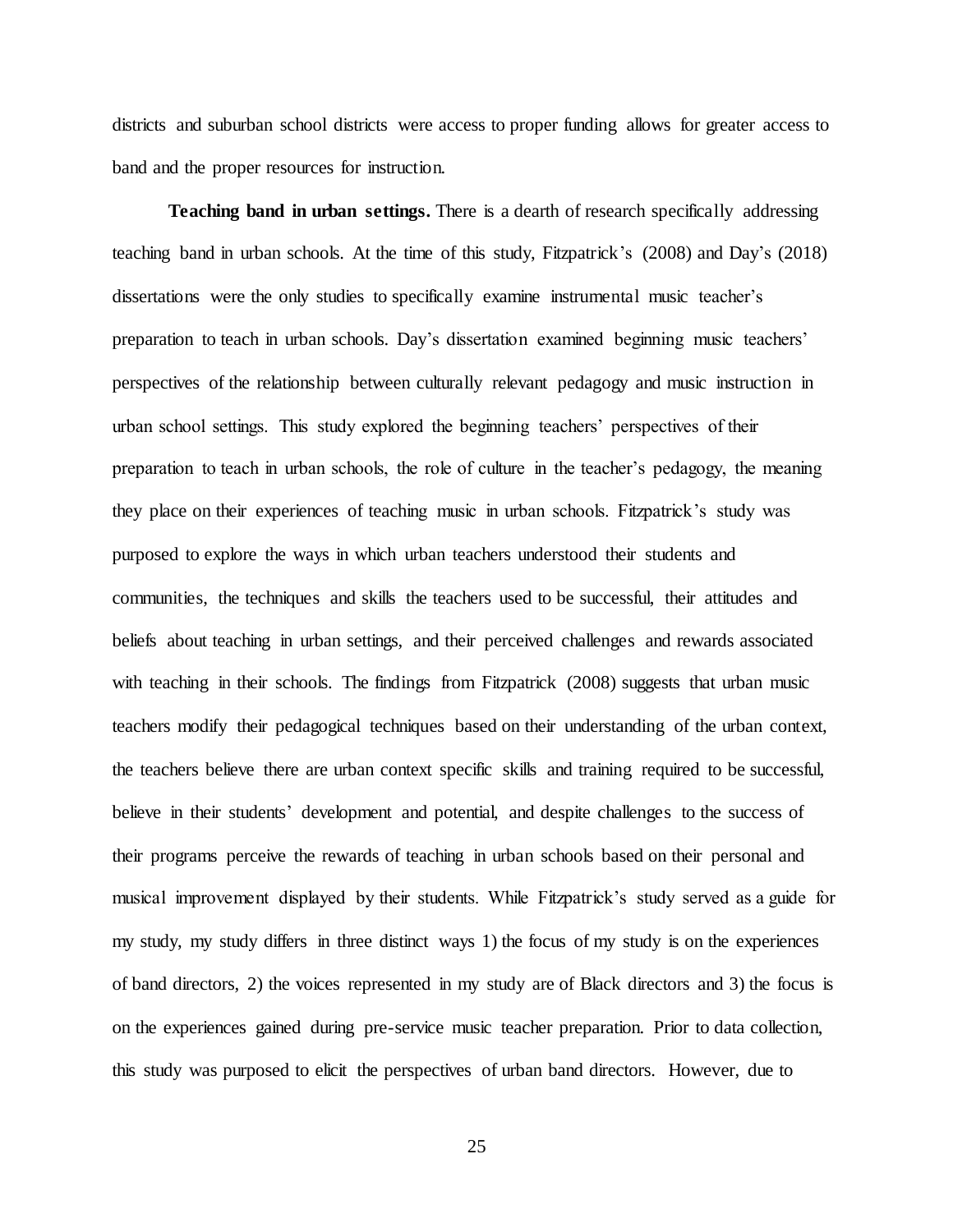sampling criteria and population of students and band directors in the school district selected for the study, the participant pool resulted in all Black band directors. Therefore the research questions were modified by adding the term *Black* to explore the perspectives of the Black urban band director. This modification aligns well with the use of Critical Race Theory and to provide a counter-narrative to the deficit laden views of urban settings.

**Black excellence in urban academia.** As previously stated, the present body of literature highlights the challenges of teaching music in urban settings really well. However, there is a paucity of research that depicts urban music programs as excelling. Whereas this may not be intentional, the lack of research detailing the excellence that exists in urban schools perpetuates the negative stigmas associated with schools serving Black and Latino students. However, in the field of general education, more research has unequivocally linked the high academic achievement of Black students in urban settings to having access to more rigorous coursework and the high expectations of teachers (Haper, 2006; Perry, Stelle, & Hilliard, 2003; Tatum, 2007). Siddle-Walker (2000) reiterated how Black teachers worked tirelessly to help their Black students learn. Siddle-Walker (2000) stated how Black teachers are:

consistently remembered for their high expectations for student success, for their dedication, and for their demanding teaching style, these [Black] teachers appear to have worked with the assumption that their job was to be certain that children learned the material presented (p. 265-266).

This is an example of how Black urban educators consider their students to be intelligent and capable of achieving and are committed to their student's success (Tillman, 2004). Mitchell (1998) shared the perspective of eight recently retired Black teachers and explained how Black teachers are often aware of the student's experiences "both in and out of school, and of the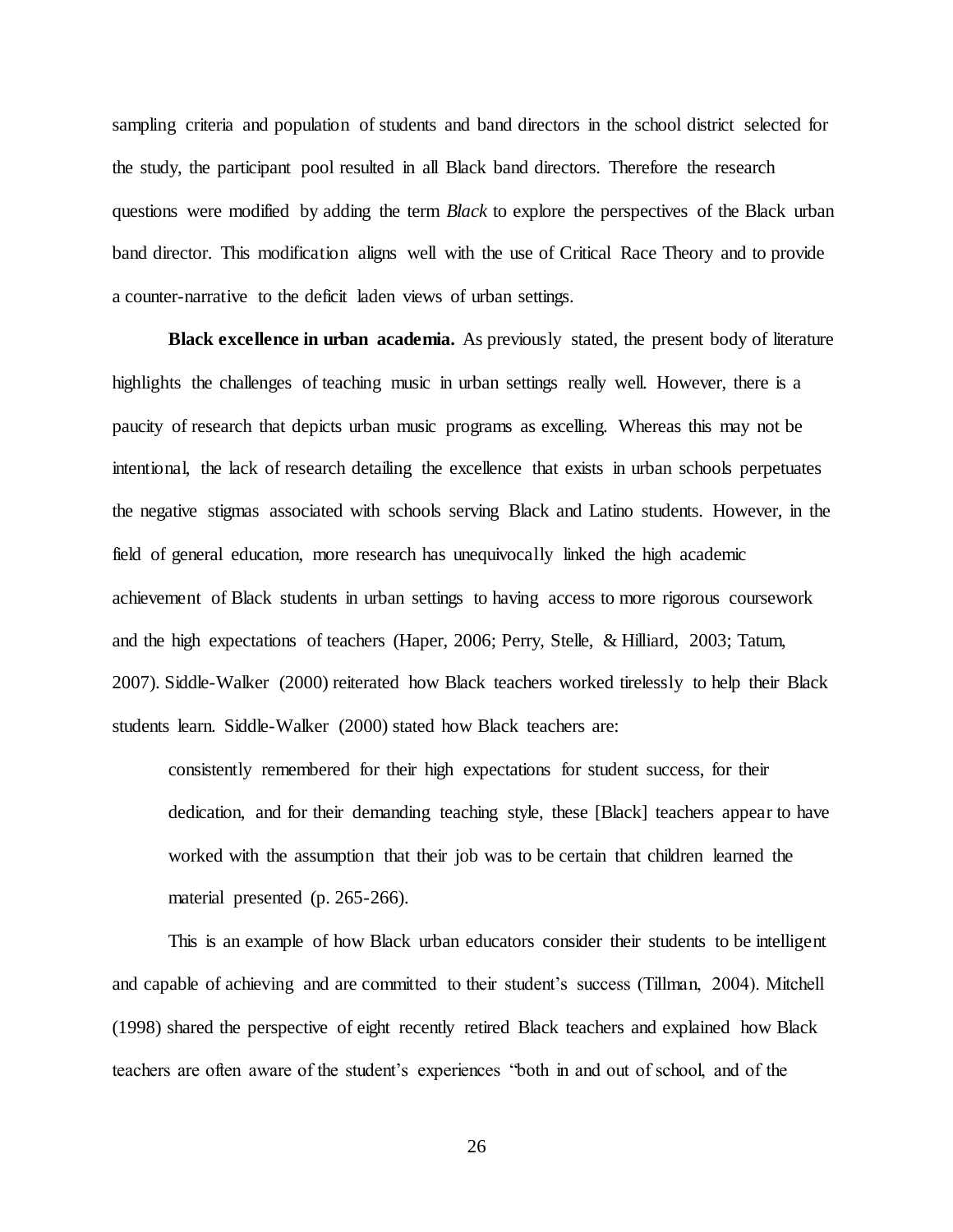contexts shaping these experiences" (p. 105). Therefore, the teachers were able to connect with students and understand their behaviors were rooted in external factors. This informed the ways in which the teachers reacted and informed their classroom practices all the while maintaining high academic expectations. The underlying message is that Black urban educators understand the social and economic injustices that urban students face and although there are numerous challenges, the success of their students is the ultimate goal.

**Challenges of teaching in urban settings.** Urban schools face many challenges such as having low quality and inconsistent teaching staff, an unbalanced amount of high-poverty schools and schools with a high minoritized population are designated as "low-performing" (Shaw, 2018), but urban students are not given the funding, resources, and quality education that might enhance their academic performance. Therefore, the quality of education for students of color from poor and minoritized backgrounds in urban schools has been systematically hindered through obstacles not often present in majority White schools (Gorski, 2017). Existing research indicates that low-income individuals care about their education just as much as their higherincome counterparts, and scholars suggest that, therefore, the so-called achievement gap between students of higher and lower socioeconomic statuses is actually an institutionalized opportunity gap that should be addressed by educational reforms (Gorski, 2017). However, teachers continue to face challenges in urban environments.

Because geography perpetuates certain assumptions about student populations, music teachers tend to enter urban environments with preconceived notions that society has disseminated as typical of these contexts (Benedict, 2006). These assumptions include lack of funding, ill-prepared teachers, uninvested parents, behavioral difficulties, and cultural tensions (Baker, 2012; Bauml, Castro, Field, & Morowski, 2016; Benedict, 2016). In a qualitative study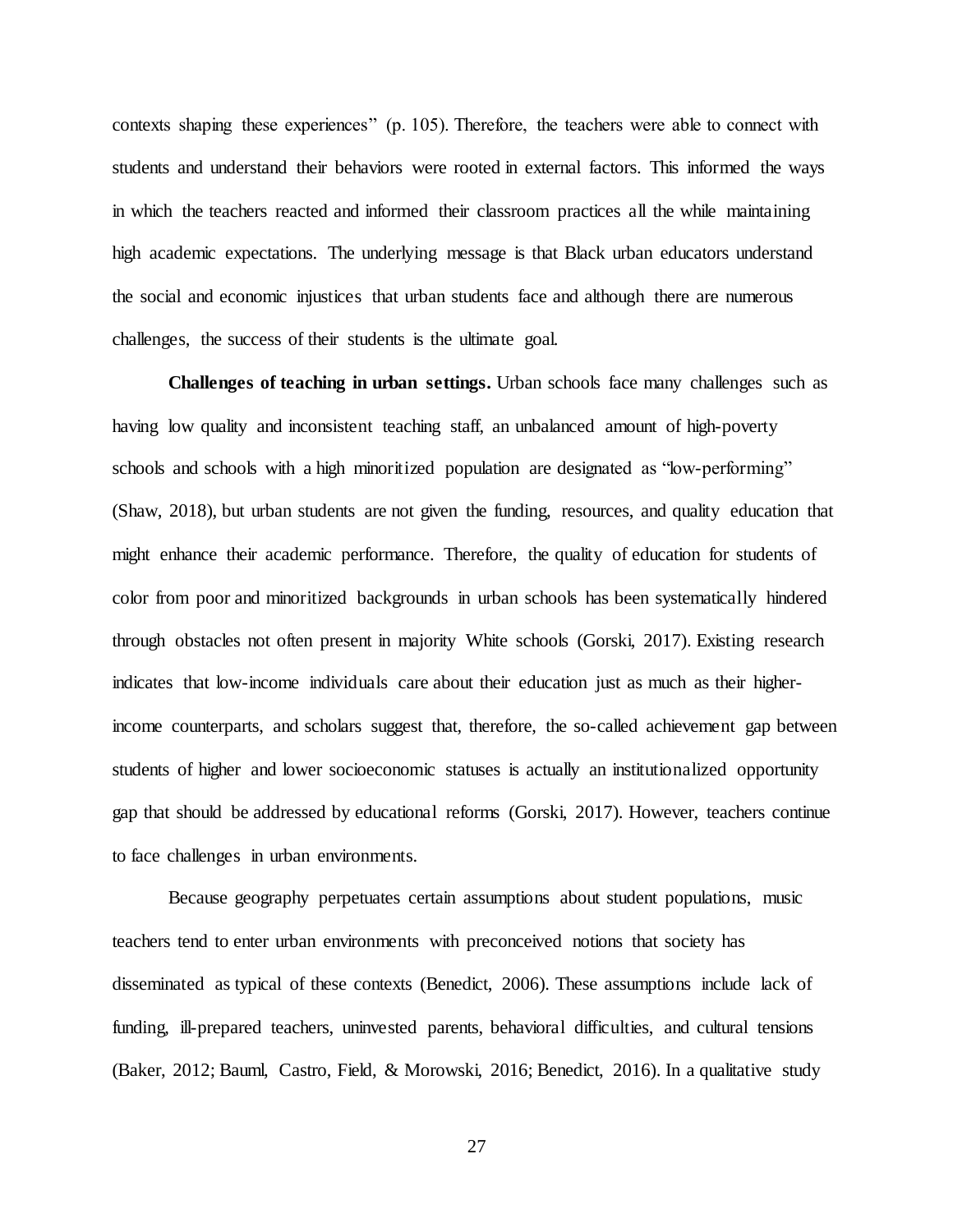of 20 education pre-service teachers' concerns about urban settings, participants expressed the general sentiment that entering an urban school district would simply be too difficult as a firstyear teacher (Bauml et al., 2016). Interview data indicated that the pre-service teachers' fears revolved mostly around classroom management issues, limited resources, and a cultural disconnect between the background of the teacher and the backgrounds of the students and their families. Few participants were able to identify specific teaching practices that would serve them well (Bauml et al., 2016).

In addition to urban band directors dealing with the negative perceptions of teaching in their settings, they are also presented with the additional barrier of chronic underfunding (Gorski, 2017). Due to a lack of funding, resources such as an adequate number of instruments, funding for new instrument purchases and repairs, and funds to purchase materials and method books, the arts are usually the first subjects to be cut from school curricula (Gorski, 2017; Baker, 2012). In comparison to schools that provide adequate funding for arts education, the financial investment required to purchase and practice an instrument impedes extremely on the musical learning of students from lower socioeconomic statuses on both an individual and institutional levels (Fitzpatrick, 2011). Multiple studies have revealed that schools consisting of a high proportion of students of color and students in poverty are least likely to offer music education opportunities for students (Gorski, 2017; Salvador & Allegood, 2014). A study of music programs in charter schools and public schools in an urban district in Chicago revealed that all of the district's schools offered significantly fewer musical opportunities than national averages (Kelley, 2016). Charter schools in the sample were more likely to offer music during the school day and were more likely to offer band, choir, and orchestra as electives. However, all schools in the sample that offered music programs reported higher test scores and attendance rates than schools that did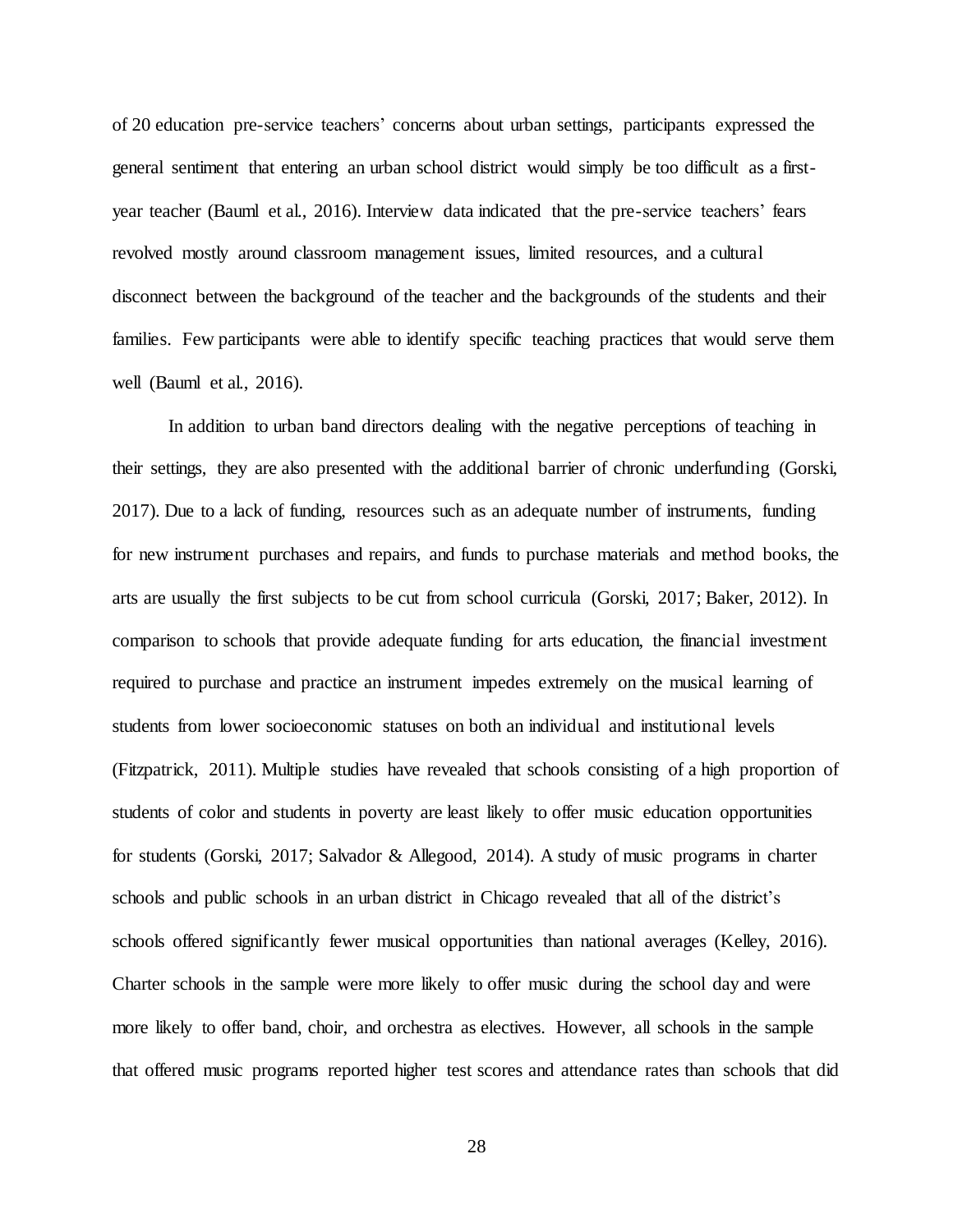not offer music, even after controlling for differences in socioeconomic status (Kelley, 2016). These findings suggest that students' engagement in music programs may result in higher performance in their academic courses and more educational progress, which would undoubtedly benefit urban schools.

Existing research details how involvement in extracurricular activities can lessen adolescents' problematic behavior, promote academic success, and decrease the likelihood of them dropping out of school (Dosman, 2017; Kelley, 2016; Peguero, 2016). Musical settings such as band, orchestra, and choir have also been shown to promote life skills such as teamwork, social connections, cooperation, artistic expression, problem solving, and skill development (Hedemann & Frazier, 2017). This finding suggests that opening doors to accessible, highquality music education might address some of the concerns expressed by pre-service and inservice teachers in urban environments regarding behavior and classroom management. Existing research also suggests that students from marginalized and disadvantaged backgrounds have the most to gain and may reap the most benefits from high quality arts education (Salvador & Allegood, 2014). Unfortunately, due to chronic underfunding, urban student populations and students of minority racial/ethnic groups have limited access to the extracurricular opportunities and activities that might promote their development as both students and individuals (Fitzpatrick, 2011; Peguero, 2016; Salvador & Allegood, 2014).

Despite the historic socioeconomic inequalities in the US, many continue to believe that public education serves as a great equalizer, despite the fact that the country's public-school systems actually reinforce the existing socioeconomic disparities between students through inequitable allocation of funds and varied education quality (Bates, 2018). Poorly funded schools are often staffed with less invested, less qualified, and less enthusiastic teachers, intensifying the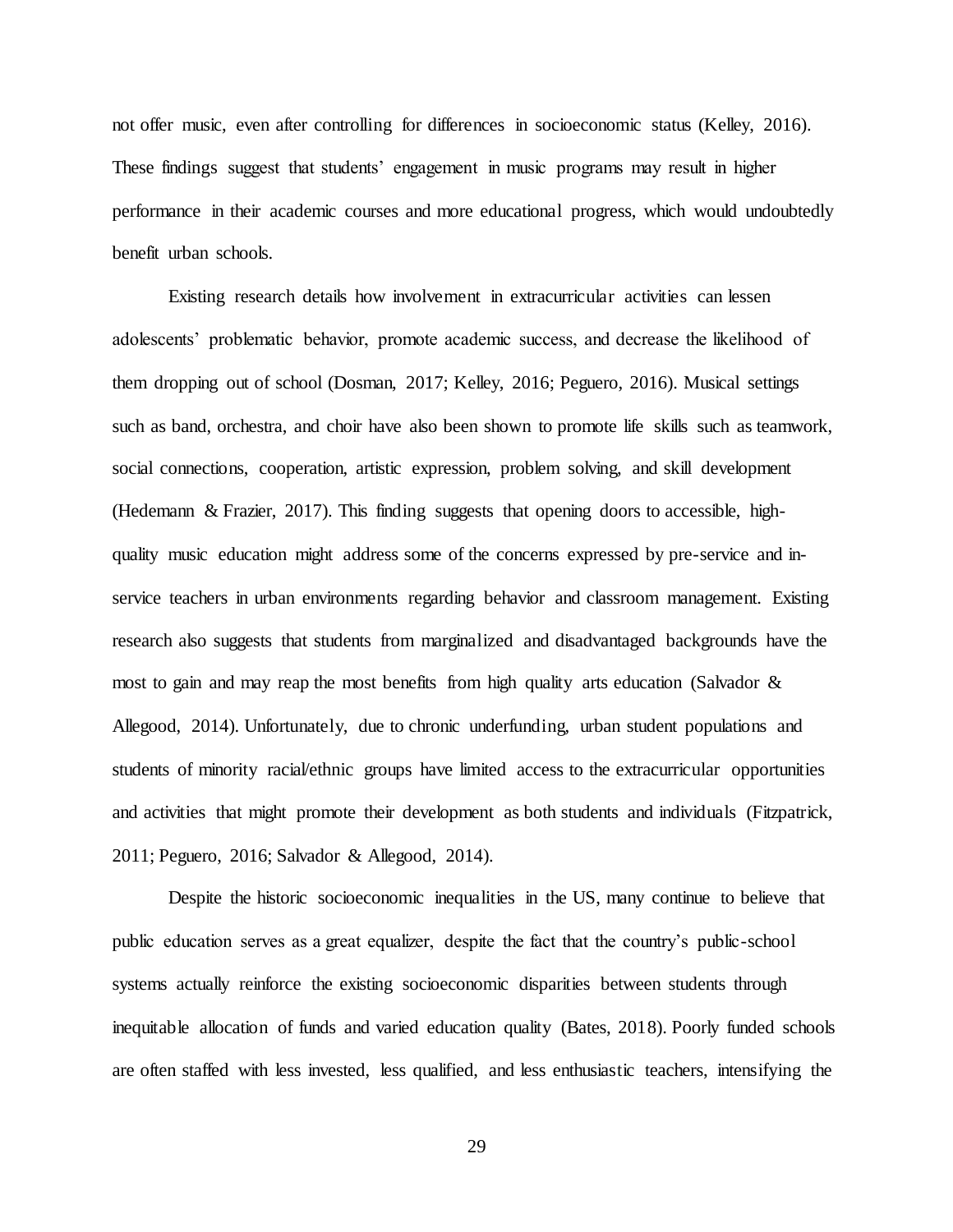educational disadvantages of urban students (Gorski, 2017; Robinson, 2018). A study of music teacher retention and turnover indicated that music teachers transfer or leave schools mainly due to the actions of school personnel, the desire for a better school, and discontent with administrators and their working conditions (Hancock, 2016). However, urban schools have a higher teacher turnover rate than schools in more privileged communities, further undermining consistent, high quality music education for all students (Baker, 2012; Cross & Thomas, 2017; Lewis, 2016; Robinson, 2018; Williamson, Apedoe, & Thomas, 2016).

### **Challenges to Urban Student Learning**

There are a variety of real and perceived challenges expressed by pre-service and inservice music teachers regarding urban schools (Benedict, 2006; Bauml et al., 2016; Emdin, 2017). Despite growing efforts to diversify music education programs in urban schools, research indicates that educators have continued to misunderstand the realities of students attending urban schools (Benedict, 2006).

**Deficit orientation.** Historically, urban schools have been understood from a deficit orientation. This means that teachers have viewed urban classrooms as a collection of perceived deficits that contribute to their deficiencies in school (Benedict, 2006). Unfortunately, this teaching model has facilitated an immense misunderstanding of how to effectively teach and interact with urban students, leaving teachers under prepared to teach in urban settings (Benedict, 2006). Some music teacher educators provide teaching techniques from a deficit orientation, creating pre-service programs and training that prepare teachers to survive what they present as a hostile, demanding, and desolate academic setting, thus framing urban schools as a battleground before teachers enter the classroom (Benedict, 2006). However, this can negatively affect teachers' interactions with students (Bauml et al., 2016).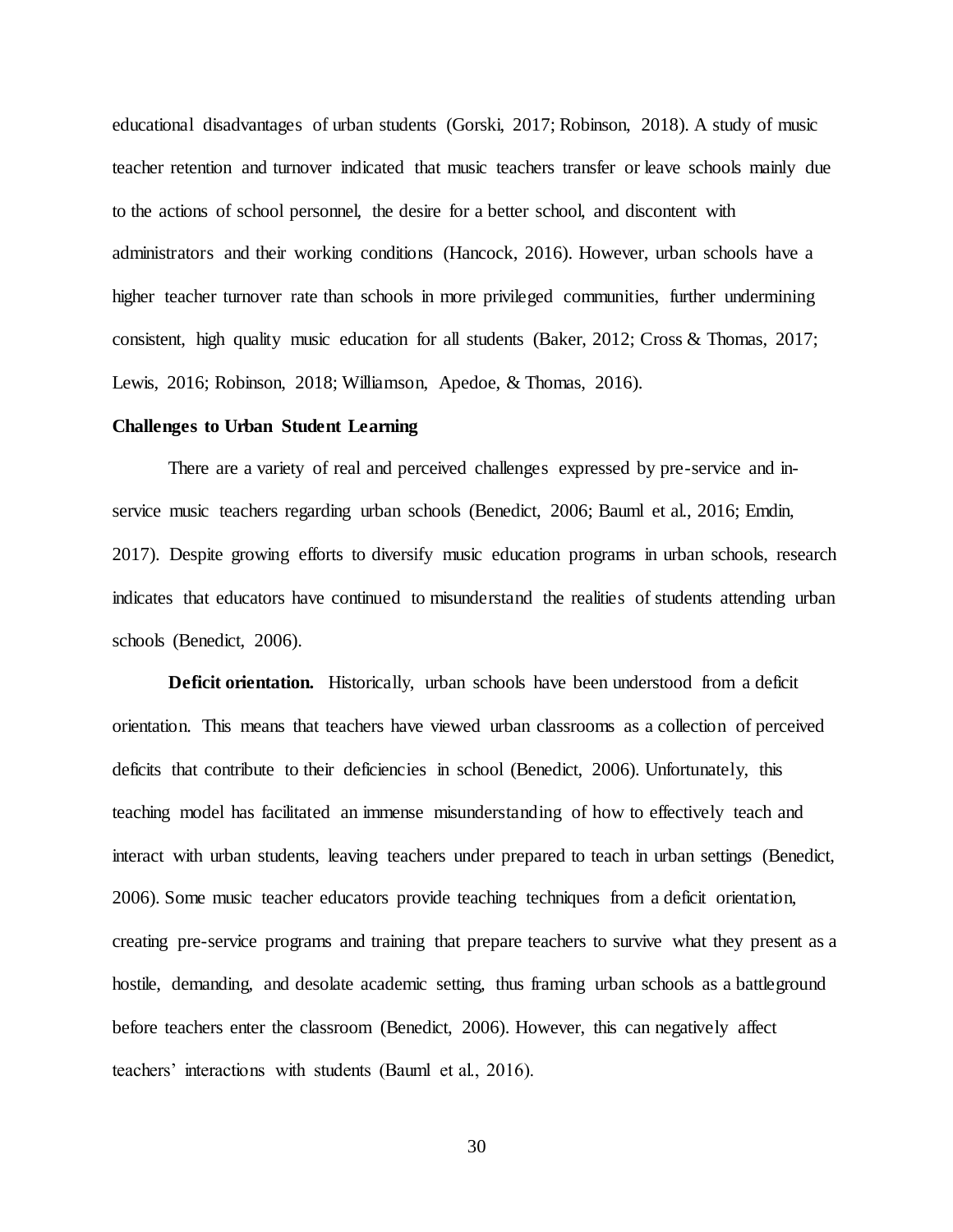Rather than instructing students according to negative assumptions and stereotypes, scholars suggest adopting an asset-based perspective of urban settings, viewing diverse classrooms as communities that are rich in culture and capable of success (Bauml et al., 2016; Benedict, 2006; Shaw, 2012). Existing literature indicates that teachers' expectations of their students are more visible to their students than teachers may assume, affecting students' views of themselves, and thus, their learning and achievement (Doyle, 2012; Gorski, 2017). Therefore, while it is important to keep in mind the disadvantages urban students face, music teachers must reject the stereotypes and biases that perpetuate the idea that students in urban schools cannot succeed as well as their privileged counterparts. Teachers who approach the classroom with a deficit-based perspective instruct and interact with students according to negative judgments, rather than their assets, inhibit students' realization of their full potential (Bauml et al., 2016). This orientation guides teachers to attribute students' struggles or shortcomings to their backgrounds and to the urban environments, rather than viewing their difficulties as a result of the inequalities and socioeconomic factors that have historically held back their experiences in academic environments (Bauml et al., 2016). Therefore, deficit-oriented teachers address these concerns by targeting the student, not the environment perpetuating their struggles; thus solidifying the need for more training and ways to include culturally responsive teaching.

**Color-blind pedagogy.** Like deficit thinking, color-blind pedagogy is based on stereotypes and preconceived assumptions about urban environments (Cobb, 2017). Color-blind pedagogy is the belief that White educators do not see color or race (Gorski, 2017). Color-blind perspectives blame unequal and unjust race dynamics on naturally occurring societal circumstances and factors that are inherent to cultures themselves. For example, this ideology attributes the demographics of a low-income school to the families' choices to reside in urban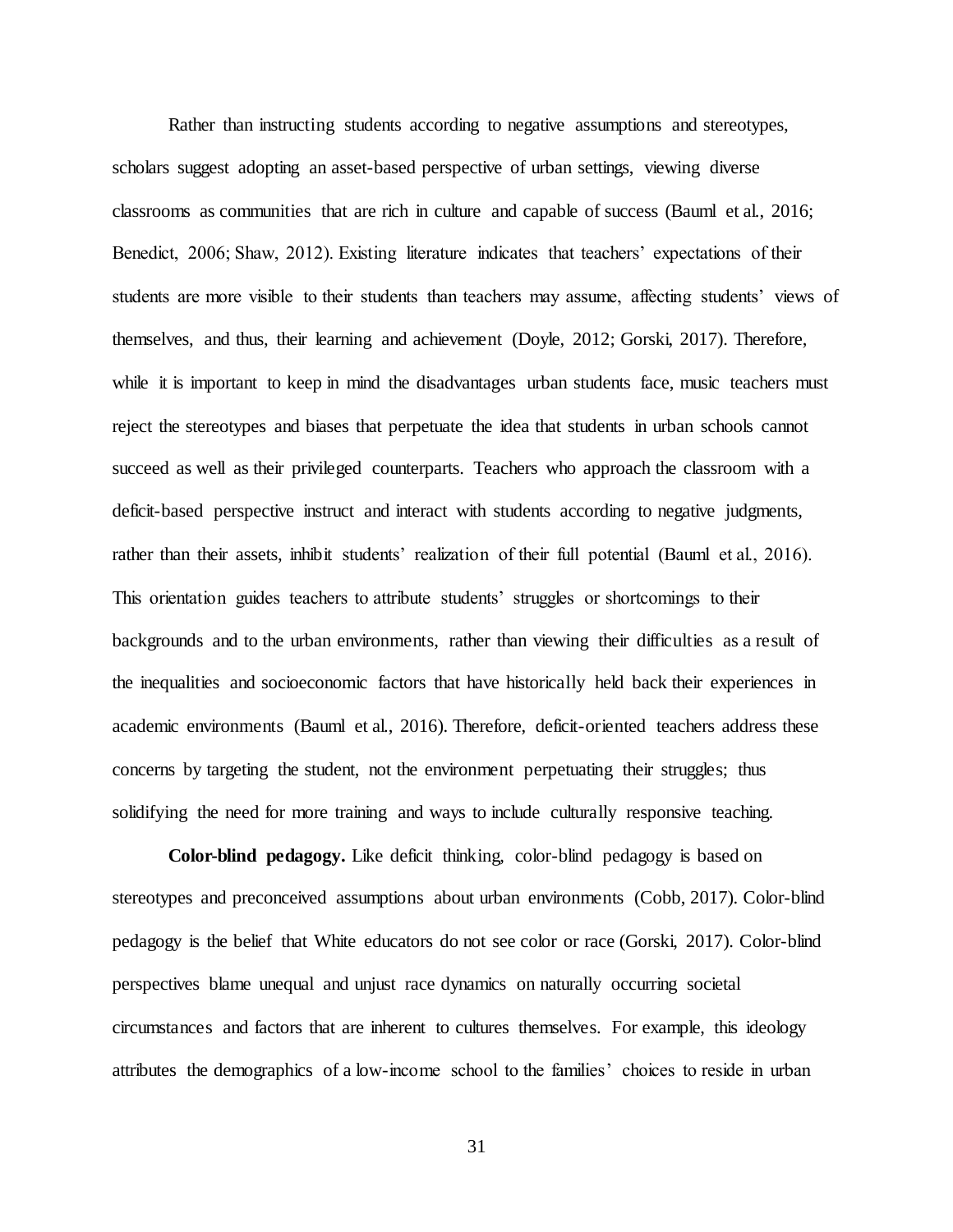areas, and attributes the achievement gap between disadvantaged and privileged students to cultural differences in commitment to academics (Cobb, 2017). Color-blind frames deracialize inequality, claiming that oppressive practices, policies, and social constructs result from the choices and inherent nature of people of color (Jayakumar & Adamian, 2016). This ideology minimizes the lasting consequences of discrimination, insisting that racial discrimination is no longer a central factor influencing the treatment and experiences of racial minorities (Jayakumar & Adamian, 2016). However, this ideology fails to account for the institutionalized inequalities that have historically placed students of minority and lower-income backgrounds at a deficit, impeding their opportunities for academic success.

Color-blind pedagogy delegitimizes students' experiences, beliefs, and behaviors that are unique to cultural backgrounds, heritage, and race (Benedict, 2006). Though color-blind pedagogy operates under the notion that all students should be treated equally, this approach negates the goal of incorporating the diversity and culture of less advantaged students. Far from promoting equality, color-blind pedagogy actually facilitates oppressive learning environments and a cycle of misunderstanding, creating tension between teachers and students (Benedict, 2006). Schools have historically facilitated barriers to the success of students of color and lower socioeconomic status and are thus obligated to deliberately shape curriculum and pedagogy to include students' personal experiences, music tastes, and interests into their music curriculum (Hess, 2017). This claim supports the suggestion that teachers should actively challenge the institutionalized structures that have systematically oppressed some students over others, no matter how covert (Hess 2017).

Instead of making a color-blind attempt to place all students on an equal playing field, teachers must acknowledge, identify, and recognize the barriers that urban students face so as to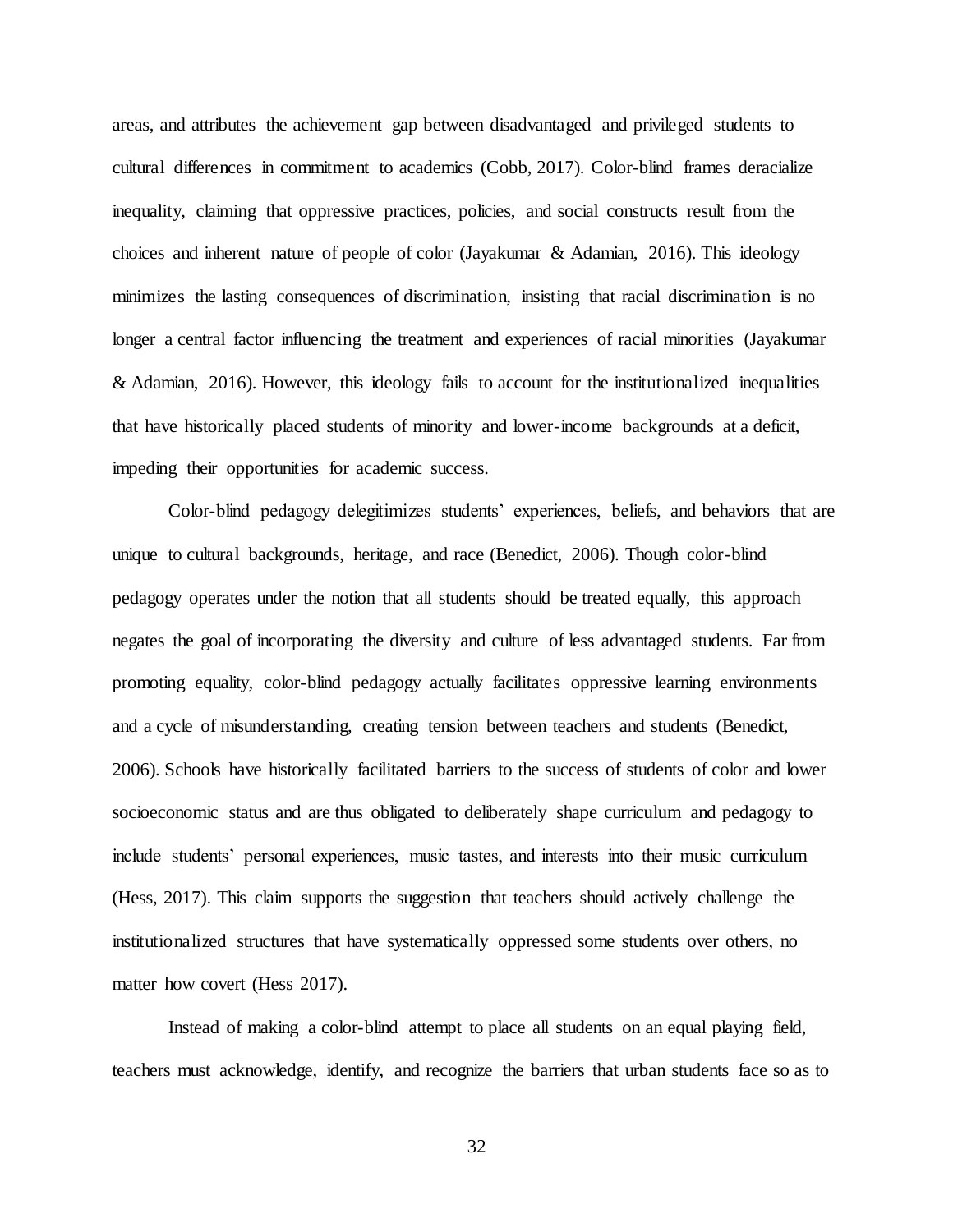best identify bias, differences, and obstacles in the classroom (Gorski, 2017). This will allow teachers to address these obstacles effectively and eliminate stereotyping in their curriculum (Gorski, 2017). Existing research indicates that some teachers are nervous to engage students from diverse backgrounds and ask their opinions, as they are concerned it would be socially awkward or insensitive (Lind & McKoy, 2016). However, failing to incorporate the voices of urban students inadvertently silences them and limits the number of students who feel that the music curriculum and experiences in the classroom reflect their personal realities (Hess, 2017). Color-blind pedagogy promotes a white, middle-class norm by which other students are compared, fall short, and then deemed inferior (Benedict, 2006). Despite growing awareness of diverse student populations, this white, middle-class standard has been perpetuated throughout the history of music education and is still deeply ingrained in music teachers' pedagogies (Emdin, 2017; Hess, 2017; Kindall-Smith, McKoy, & Mills, 2011; Kruse, 2016).

**Whitewashing music education.** The term *whitewashing* refers to the process by which colonizers systematically stripped minoritized ethnic groups of their cultures and belief systems, replacing them institutionally with White, Western ideals (Emdin, 2017). Urban youth have been, and continue to be, forced to prioritize the cultural values, ideals, understandings, and norms perpetuated by White, Westerners at the top of the socioeconomic hierarchy (Emdin, 2017). Though school curricula have become increasingly inclusive of popular and culturally relevant music, some scholars argue that music programs continue to reflect White, male, middle-class perspectives (Kindall-Smith, McKoy, & Mills, 2011; Kruse, 2016; Walter, 2018). Research conducted on secondary school music education revealed that content in music classrooms, such as curriculum, music, and classroom décor, has historically been based on the Western canon and has excluded non-western musical content from the learning environment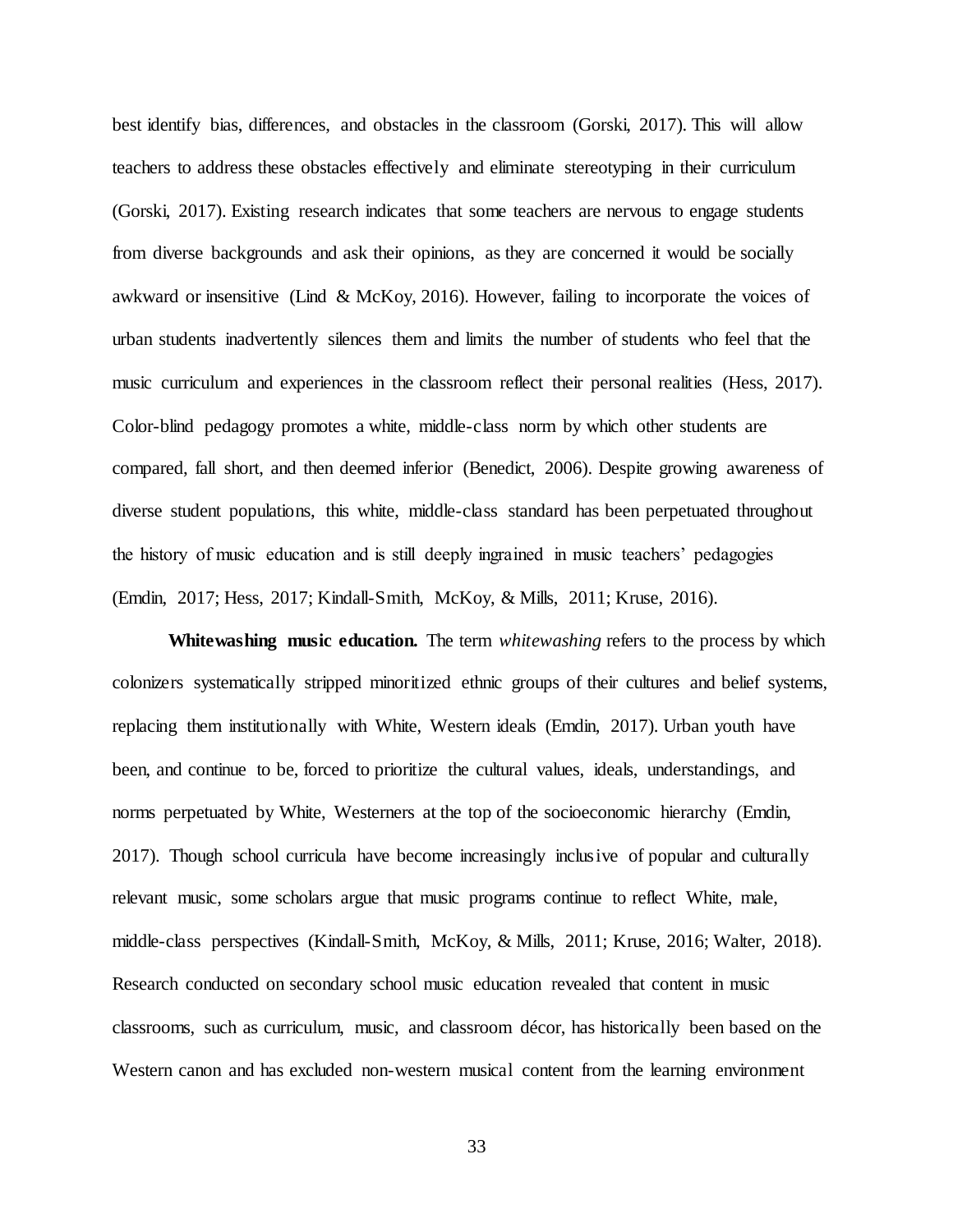(Walter, 2018). Even if unintentional, whitewashing music education has systematically excluded culturally rich musical content originating from different genres, styles, and musicians of color (Walter, 2018).

By consistently reflecting and prioritizing White, Western European culture in music education and teacher preparation, both music teachers and music teacher educators are negating and invalidating musical material from other cultures, perhaps even the cultures of their students (Kindall-Smith et al., 2011). Curricula that do introduce musical contributions from other cultures usually only introduce this content on a superficial and basic level, thus reinforcing stereotypes about cultural minorities (Kindall-Smith, McKoy, & Mills, 2011). Instead, Emdin (2017) suggested that educators embrace students' diverse cultures and incorporate their experiences directly into the learning environment, thereby mitigating any potential tension between students' lived experiences and their experiences in the classroom. In addition, university programs for music teachers have historically focused on performance traditions of achievement and excellence, however, in his analysis of literature on music educators' training programs, Allsup (2016) recommended questioning how music teachers understand and relate to achievement and excellence, as these two concepts tend to align with cultural privilege.

**Challenging the "ideal" student.** Educators' expectations of how a student should behave originates from their own culture, norms, and the status quo (Benedict, 2006). In academic environments, the dominant culture has established the normative yardstick against which all students, regardless of race or ethnicity, are measured. Like deficit teaching and whitewashing, measuring students against this status quo perpetuates social injustice, hierarchy, and dominance of one culture over another (Benedict, 2006). Emdin (2017) posits that this construct of the student ideal compromises the learning process of students whose lived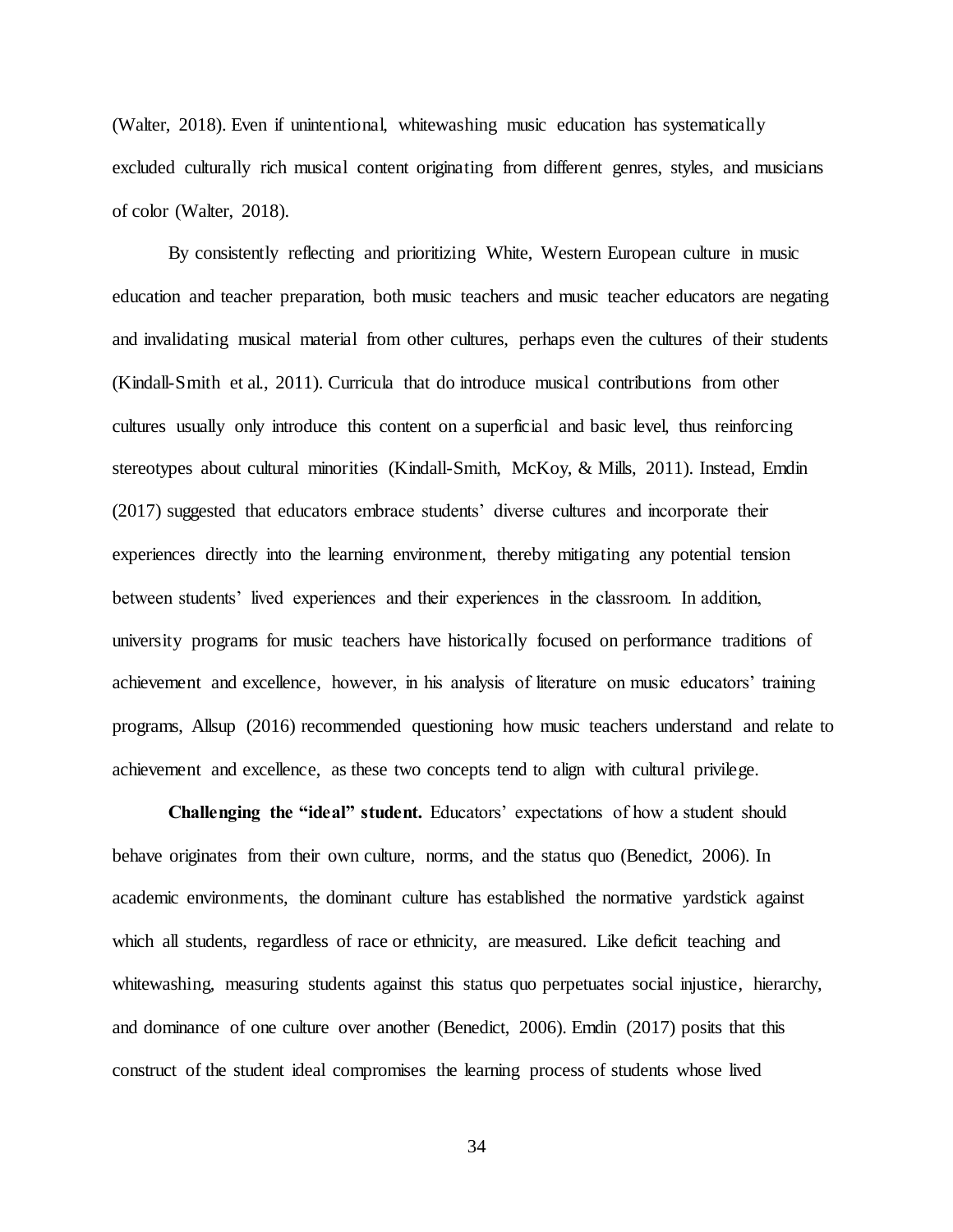experiences differ from the culture and expectations enforced in whitewashed learning environments. Therefore, to promote a just learning environment, music teachers must reconceptualize what it means to be a good student perhaps re-envisioning what has previously been established as disruptive or inappropriate class behavior (Karvelis, 2017).

Music teacher education programs and in-service music teachers should learn how to best validate the experiences of urban students, recognizing the systemic obstacles faced by students from marginalized backgrounds that place them at a disadvantage to privileged students. However, scholars warn strongly against lowering expectations of disadvantaged students, regardless of privilege, so as to avoid a deficit-based, color-blind mindset. Instead, music educators should adopt a culturally responsive approach (Cobb, 2017; Conkling, 2016; Doyle, 2012; Gorski, 2017).

### **Culturally Responsive Pedagogy**

Gay (2000) defines culturally responsive pedagogy as "using the cultural knowledge, prior experiences, frames of reference, and performance styles of ethnically diverse students to make learning encounters more relevant to and effective for them" (p. 113). Music education researchers have begun to explore more ways to incorporate tenets of culturally responsive pedagogy teaching strategies that could enhance the quality of music education in urban settings that serve racially diverse students. Culturally responsive pedagogy validates and appreciates students' experiences and teaches to the strengths that are specific to the students' backgrounds, therefore culturally validating and affirming the students (Bond, 2017; Gay, 2000; Ladson-Billings, 1995). This approach to teaching incorporates the cultural knowledge, life experiences, frameworks, and music styles of ethnically diverse students so as to ensure that their learning environments and class content are relevant, engaging and effective (Gay, 2000). This approach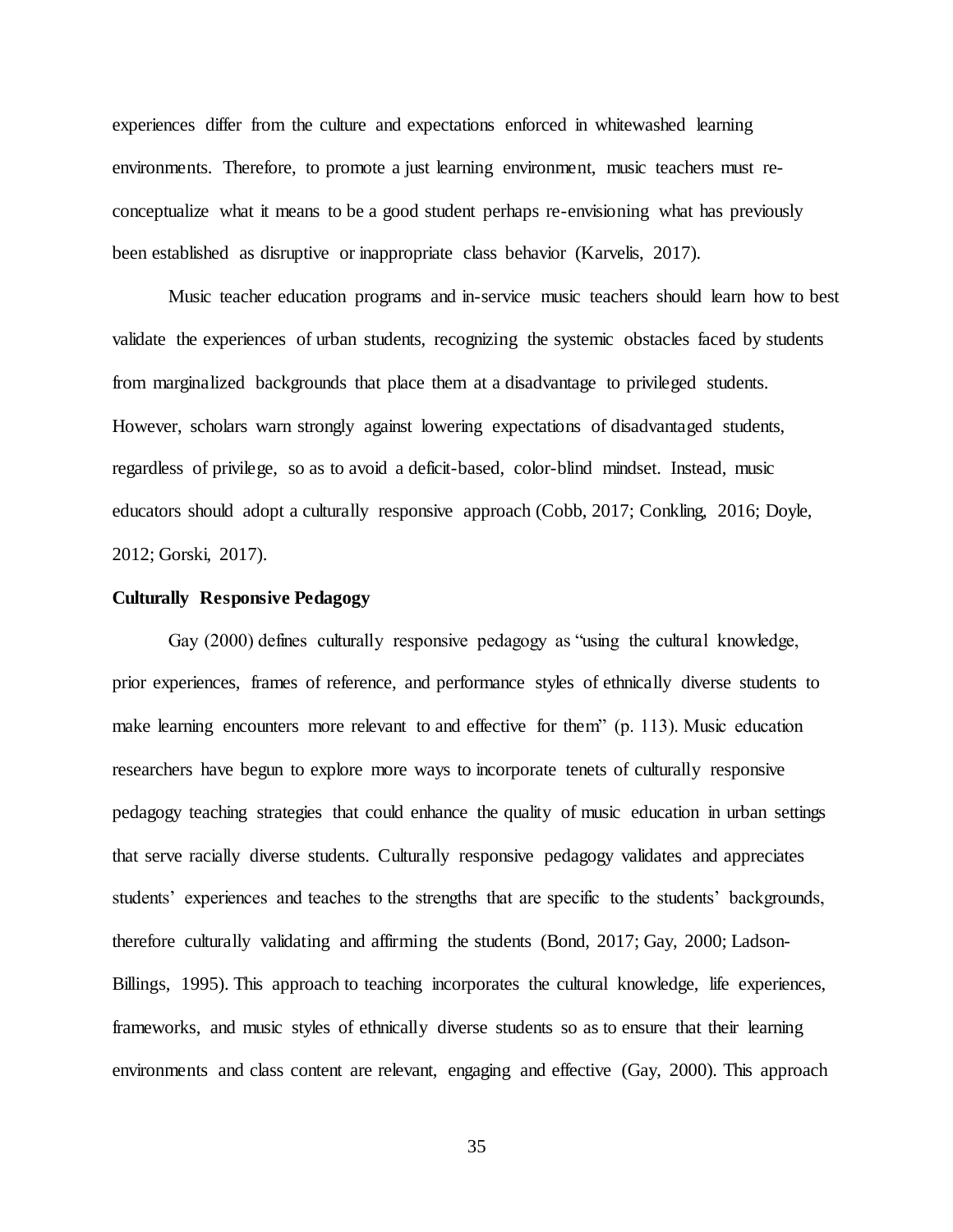helps situate the classroom within a broader, dynamic, and diversifying climate that is influenced by political social, economic, and cultural factors (Kelly, 2016). Due to the increasing diversity of the United States, it is crucial to incorporate cultural consciousness into music education programs and practice culturally responsive teaching techniques into classroom practices (Conkling, 2016; Karvelis, 2017). Unfortunately, institutional change necessitates challenging traditions that have been solidified in music education curriculum for over a century (McKoy, 2018).

Instead of taking a traditional approach to music education, it is vital that teachers practice culturally responsive pedagogy because the vast majority of music teachers are from White, English speaking, middle class backgrounds, often having grown up in small cities and suburbs (Bond, 2017). Failure to take a culturally responsive approach further perpetuates the Western European ideals that have been a priority throughout history, including in urban environments, regardless of the cultural displacement (Bond, 2017). Instead, culturally responsive pedagogies can be used to help create musical learning environments that deliberately account for the rich cultural differences offered by the students from their diverse backgrounds, including those at urban schools, therefore presenting more engaging and relevant learning material. In some cultures, music serves as a key element of identity formation, so it is crucial that schools facilitate the development of students' identities through culturally responsive music pedagogy (McKoy, MacLeod, Walter, & Nolker, 2017). Acknowledging urban students' realities and incorporating their experiences into the classroom promotes their sense of empowerment and pride in their backgrounds (Bond, 2017), as opposed to practices that negate and silence them.

In addition to including culturally relevant content into urban schools' music curricula, pedagogy should be tailored to the school's social and cultural context, as effective teaching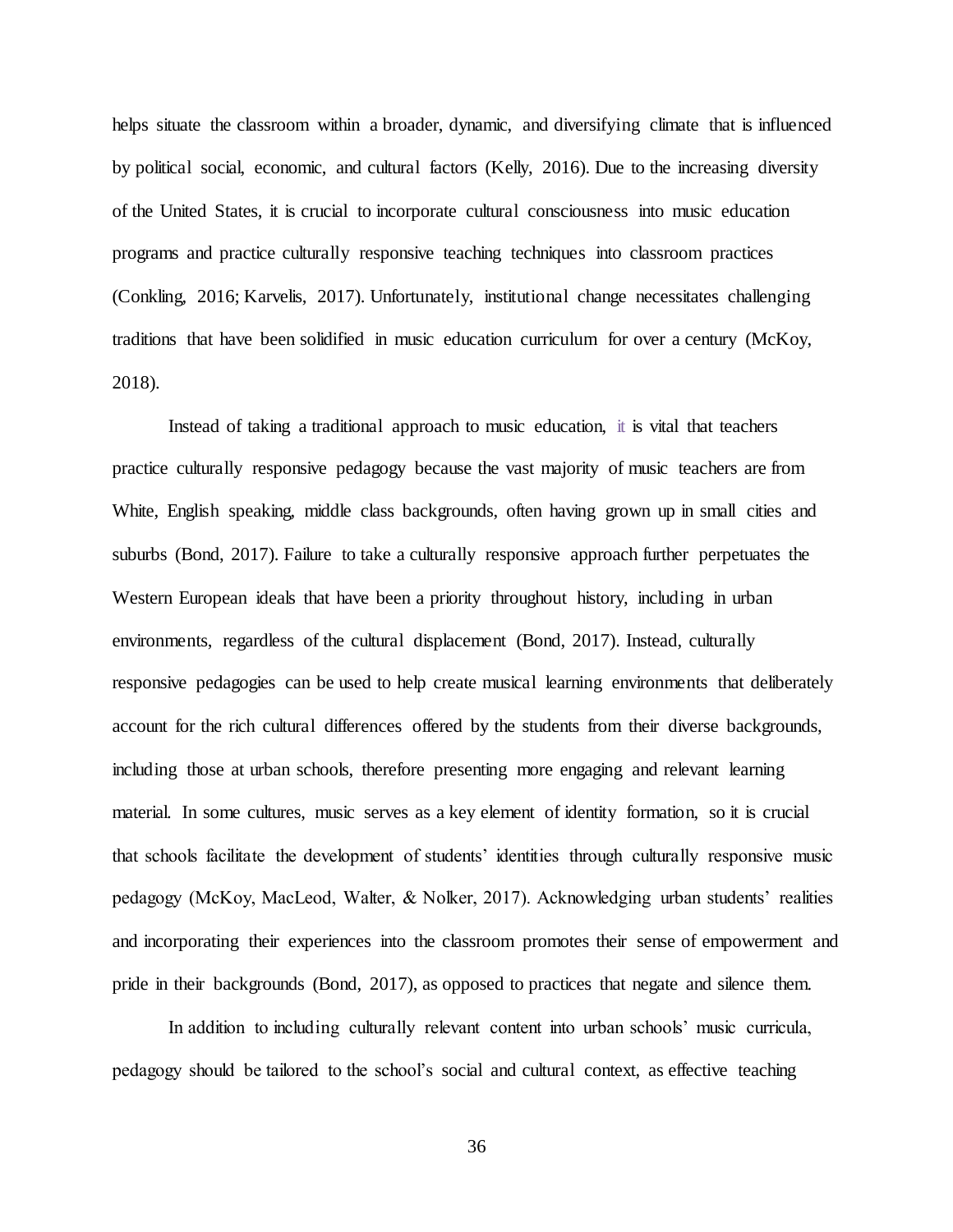techniques depend on specific settings, available resources, and teaching skills (Emdin, 2017). Odegaard (2018) recommended that music teachers consistently and frequently evaluate their teaching strategies and techniques to ensure that class content and learning processes are relevant to students, maintaining their engagement, and thus enhancing their quality of learning. In a thorough analysis of urban education curricula from several higher education institutions, Lewis (2016) determined that to be an effective teacher in the urban setting, aspiring music teachers must be able to identify their own preconceived notions about the school where they were training, recognize how educational practices and pedagogy affect urban schools, and define and understand culturally responsive pedagogy. Bates (2017) suggested that teachers can promote equity in classrooms with students from disadvantaged backgrounds by embracing and validating music traditions from lower income communities, versus prioritizing musical traditions from affluent backgrounds and teach for long-term music making.

Despite the general consensus among urban music education scholars that music teachers should practice culturally responsive pedagogy and incorporate culturally relevant content into their curriculum, the Task Force on Undergraduate Music Major has remained unsatisfied with music teacher education programs. After a year and a half of discussion and consultation, the TFUMM released a formal document summarizing the issues experienced by university music majors. The task force concluded that the university music programs require a fundamental reconstruction so as to successfully close the gap between academic music education and the real-world musical context that current and future generations experience (Campbell et al. 2016). In accordance with other literature, the TFUMM recommended that music educators adopt a more global view to music education and incorporate music from other cultures into the western traditions that are typically taught to music majors in class. The changes recommended in this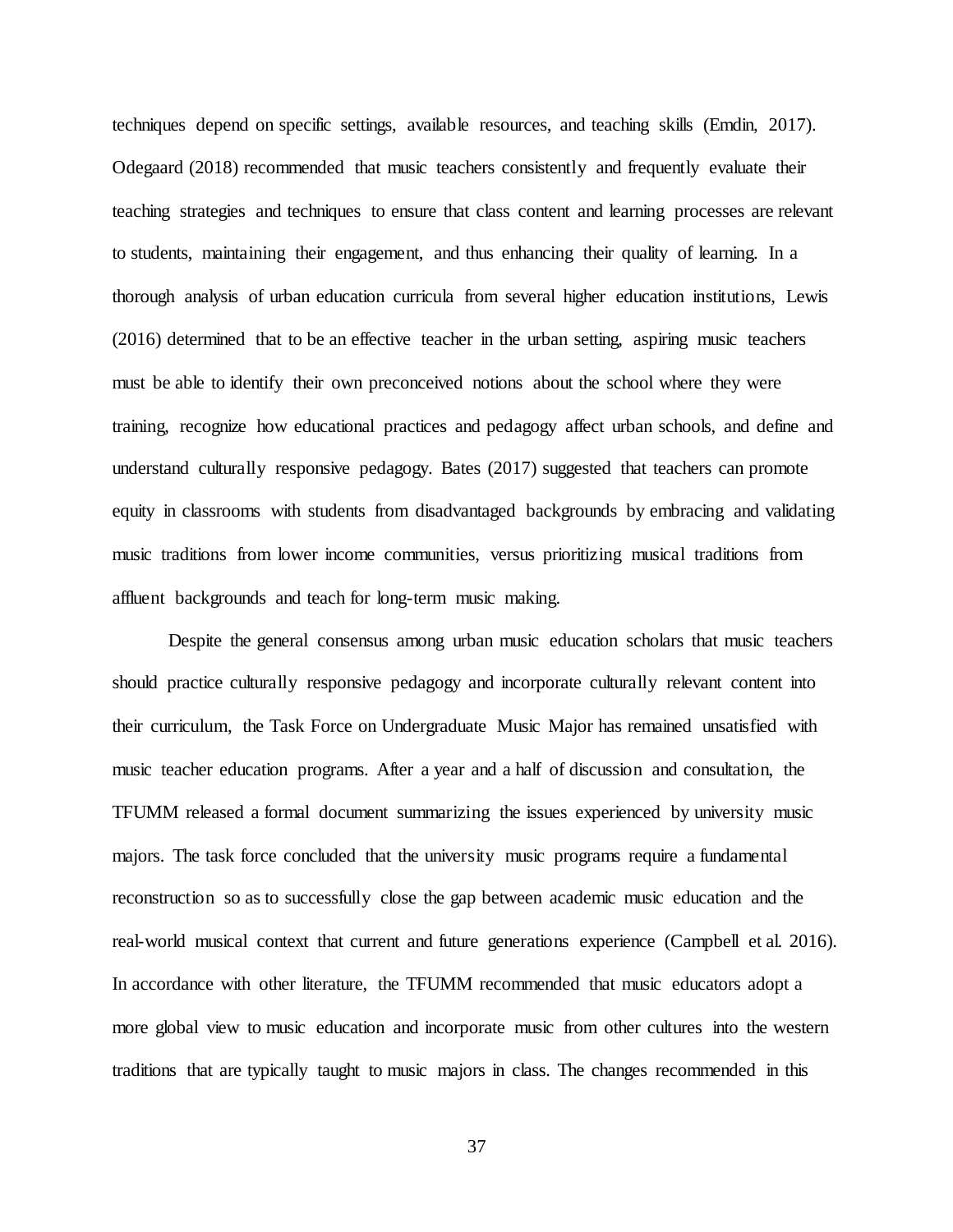document were based on three tenets: creativity, diversity, and integration, suggesting that students and staff share the responsibilities of developing and planning curriculum (Campbell et al., 2016).

**Democratic classrooms.** Along with incorporating culturally relevant content, multiple education scholars have recommended taking a student-centered approach to music education, rather than a tradition-directed framework (Allsup, 2016; Benedict, 2006; Butterwick, 2018; Karvelis, 2017; Whitener, 2016). Student-centered classrooms promote inclusive learning environments by distributing the role of educator across teachers and their students (Karvelis, 2017). In democratic classrooms, teachers create curriculum alongside their students rather than for their students, allowing students to democratically choose topics that they deem worthy of study. From there, teachers can apply themes from students' suggestions across genres and class materials. Not only does coteaching promote student learning, academic involvement, and students' notions of self-worth, but it also gives educators the opportunity to observe how students use teaching methods that they think are most effective in the classroom (Karvelis, 2017). Additionally, democratic classrooms promote cooperation between students, helping them practice effective social skills and develop more positive perceptions of their schools and peers (Whitener, 2016).

The teaching force has historically consisted of White, middle class, English speaking educators (Bond, 2017) which is glaringly different to the student and demographics of urban schools (Benedict, 2006; Emdin, 2017; Eros, 2018; Lewis, 2016). Instead of promoting a White, western learning environment that forces minority students to conform, researchers are recommending flipping the narrative, positioning the teacher as the other who conforms to the educational needs of the students (Benedict, 2006; Butterwick, 2018). Benedict (2006)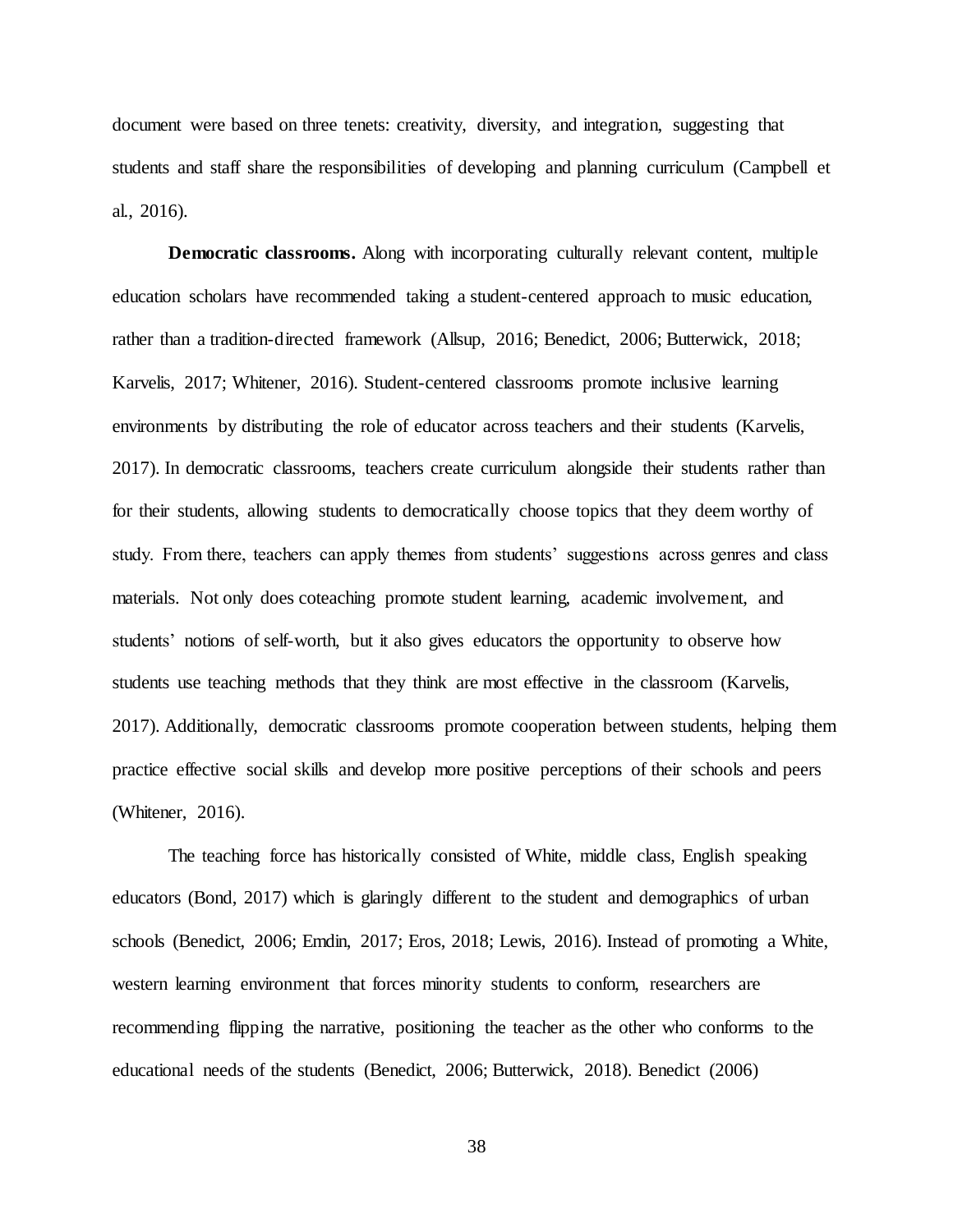recommended that teachers embrace the role as the other when entering the urban classroom, rather than approaching the setting as the dominant culture to which the students must conform. Butterwick (2018) referred to this approach as the community as teacher frame, which consists of being taught by the other. This approach recognizes the rich community culture and orients the teachers toward an asset orientation to engagement rather than a deficit approach (Butterwick, 2018). Gould (2008) suggests that failure to engage as the other in the urban classroom emphasizes a domination relationship which does not support a collaborative classroom. However, successfully establishing a collaborative, democratic classroom with culturally relevant pedagogy necessitates specific pedagogical techniques that must be taught through specific urban music teacher training programs.

#### **Urban Education Teacher Preparation**

Music instructors are encountering the most culturally and ethnically diverse populations of students in the history of public education (Robinson, 2017), increasing the importance of effective teacher preparation for work in diverse environments. Extant literature emphasizes the importance of teacher preparation programs that are purposeful about identifying specific elements of the teaching environment that may influence the effectiveness of certain teaching techniques (Hammerness et al., 2016). However, the generic music teacher education model that has been firmly established in music education programs continues to compromise teachers' abilities to effectively prepare for complex urban settings (Hammerness et al., 2016; Robinson, 2017). Studies of academic achievement have historically ignored the powerful influence of geography and community context on teaching and learning, despite the fact that there is a general consensus among teachers that instructing students in urban environments necessitates a distinct skill set and pedagogy (Allsup, 2016; Hammerness et al., 2016). Teacher preparation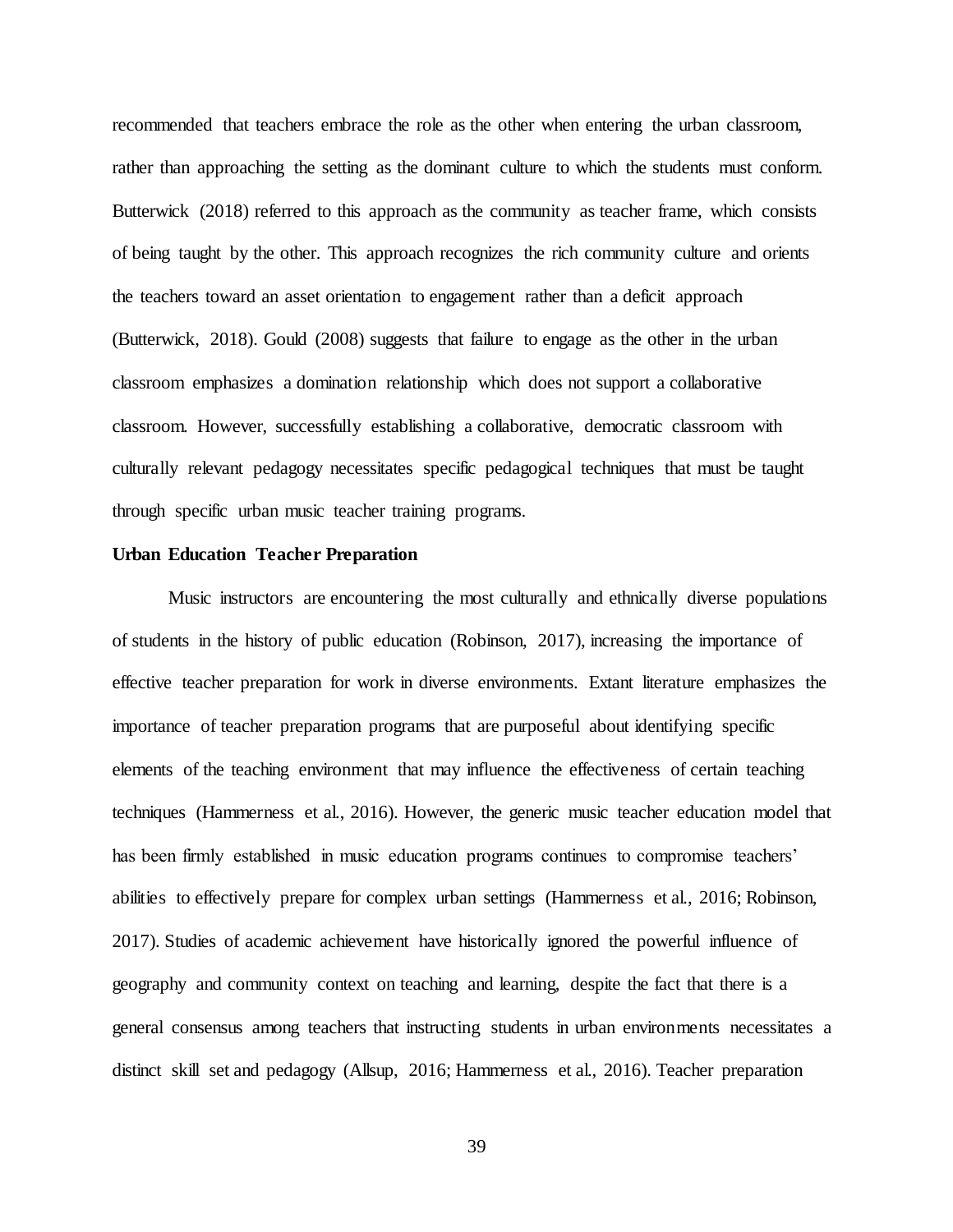programs have focused on general teaching skills, ignoring the variety of urban situations that present unique obstacles and require distinct skill sets, techniques, and resources (Allsup, 2016).

Teacher educators face the difficult task of balancing the experiences provided to preservice music teachers that will lead to success in a variety of contexts while being sensitive and aware of the distinct student populations that a teacher might encounter (Goodwin et al, 2016; Hammerness & Craig, 2016). Therefore, music teacher training programs must develop deliberate focus on providing pre-service teachers with the skills and techniques that are universally applicable, while also teaching pre-service music teachers pedagogical skills and techniques that are effective with specific student populations. The generic programs currently preparing music educators have ignored the urban context, therefore the pedagogical practices necessary to be successful in the urban context are not taught, leaving urban music teachers feeling unprepared for the urban environment (Hammerness et al., 2016).

**Inadequate training for urban environments.** Urban music educators who participated in studies on the topic felt that their university training and preparation did not adequately prepare them for teaching in urban schools (Fiese and DeCarbo, 1995; Baker, 2012). Administrators and district leaders have also expressed concerns with traditional, generic music preparation programs and have suggested that they are not effective in preparing teachers to work in their urban communities (Hammerness, et al., 2016). Survey data from 71 music teachers in an urban, Title I public elementary school in two different counties indicated that most teachers came from different demographic backgrounds from their students (Doyle, 2012). Participants expressed that their university courses did not adequately address urban education and therefore they felt unprepared to teach students from different cultural backgrounds to their own (Doyle, 2012). In other words, the present model of music teacher preparation is not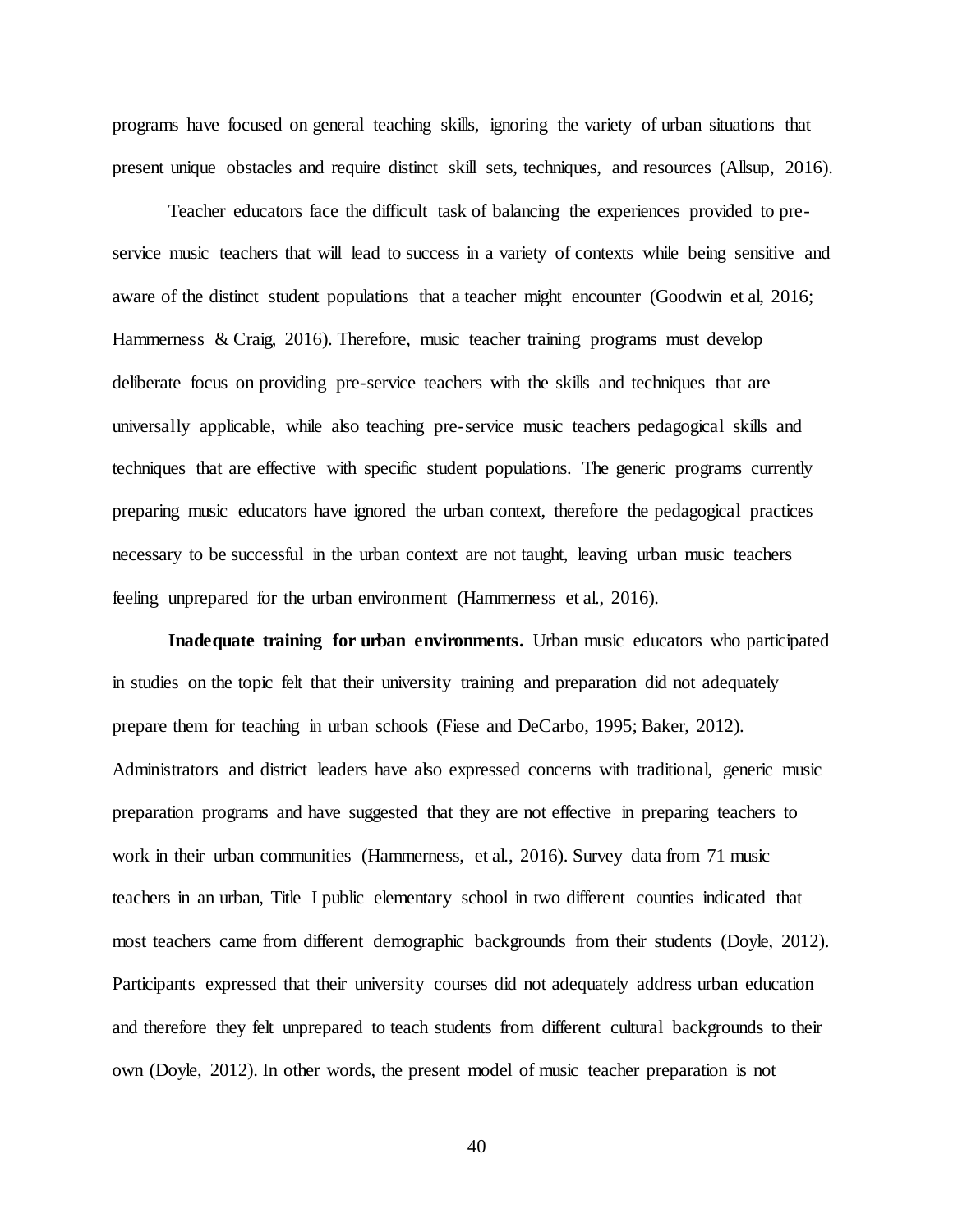providing pre-service teachers with a toolbox to teach racially, linguistically, and economically diverse students. Due to increasingly diverse populations, teachers cannot afford to be illequipped to teach students from varying backgrounds.

Regardless of specific context, research suggests that urban environments should be considered with more depth versus viewing them as a static environment with universal features and characteristics (Hammerness et al., 2016). Therefore, music teacher preparation programs should address the complexity of urban school settings and identify the various factors that differentiate one urban school from another. By providing this contextual information, educators can gain a more thorough understanding of urban communities through direct engagement with the schools' surrounding communities (Shaw, 2018; Tinkler & Tinkler, 2018).

**Qualities of music education preparation.** Though researchers and educators have not yet agreed upon the best method of assessing pre-service teachers' instructional abilities, some researchers have explored characteristics held by effective teachers and their teaching practices (Kelly-McHale, 2019). Existing literature indicates that music teachers who succeed in urban environments exhibit specific personality traits, such as enthusiasm, flexibility, compassion, determination, intellect, commitment, empathy, and patience (Baker, 2012; Lewis, 2016). Allsup (2016) suggests that effective urban school music teachers think less rigidly about music instruction and are adaptable, flexible and fluid across traditional and innovative teaching practices. Lind and McKoy (2016) also mentioned that high quality teachers promote students' self-efficacy, academic success, and the freedom to be ethnically expressive, which is critical in urban environments. Therefore, teachers in urban environments must be culturally aware and cognizant of preexisting biases. Bauml et al. (2016) suggested that teacher educators teach preservice teachers how to identify forms of deficit thinking, including overgeneralizations of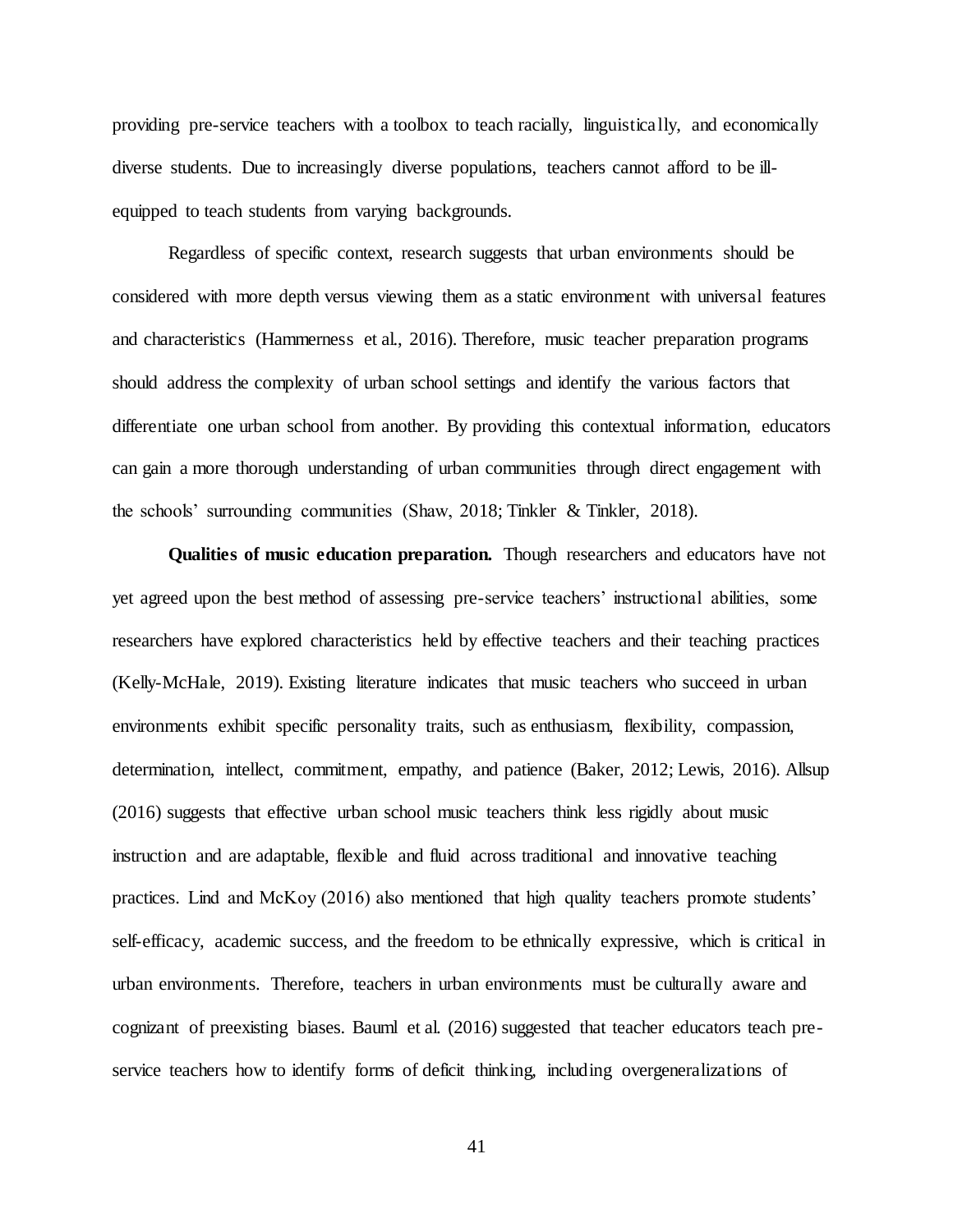students' backgrounds and assuming that a student will be unsuccessful before they are given an honest chance. Music teachers, particularly those in urban settings, must fully understand the role of culture and race in students' academic experiences (Bauml et al., 2016).

Teacher education programs should take into consideration the teaching characteristics and culturally responsive pedagogical techniques that have proven effective in urban classrooms. Research on teacher preparation indicates that programs that focus on context-specific factors for a specific setting produce teachers that remain in teaching longer than those who completed programs that did not address context-specific factors (Hammerness et al., 2016). This reveals the positive effect of context-specific and culturally aware teacher preparation on teacher retention rates. Additionally, Robinson (2017) suggested incorporating diversity training in music teacher preparation programs so that preservice teachers can gain a strong understanding of access and social power structures, intersectionality, and myths of urban teaching. By including sociological perspectives in music teacher training programs, music teachers can be well-equipped to use pedagogical and musical approaches that connect school music with music experiences outside of school, in turn creating meaning and relevancy for the students (Kelly, 2016).

Lewis (2016) echoed the idea of including sociologically informed teacher preparation. Lewis (2016) proposed an introductory course on urban music education in all music educator training programs. To create content for this training, Lewis (2016) maintained that music teacher educators must research methods that have proven effective in urban music education environments, passing those pedagogical methods along to future teachers. Lastly, teacher educators must have authentic, open, and honest conversations with music students about what challenges and experiences to expect in urban schooling environments (Bauml et al., 2016). By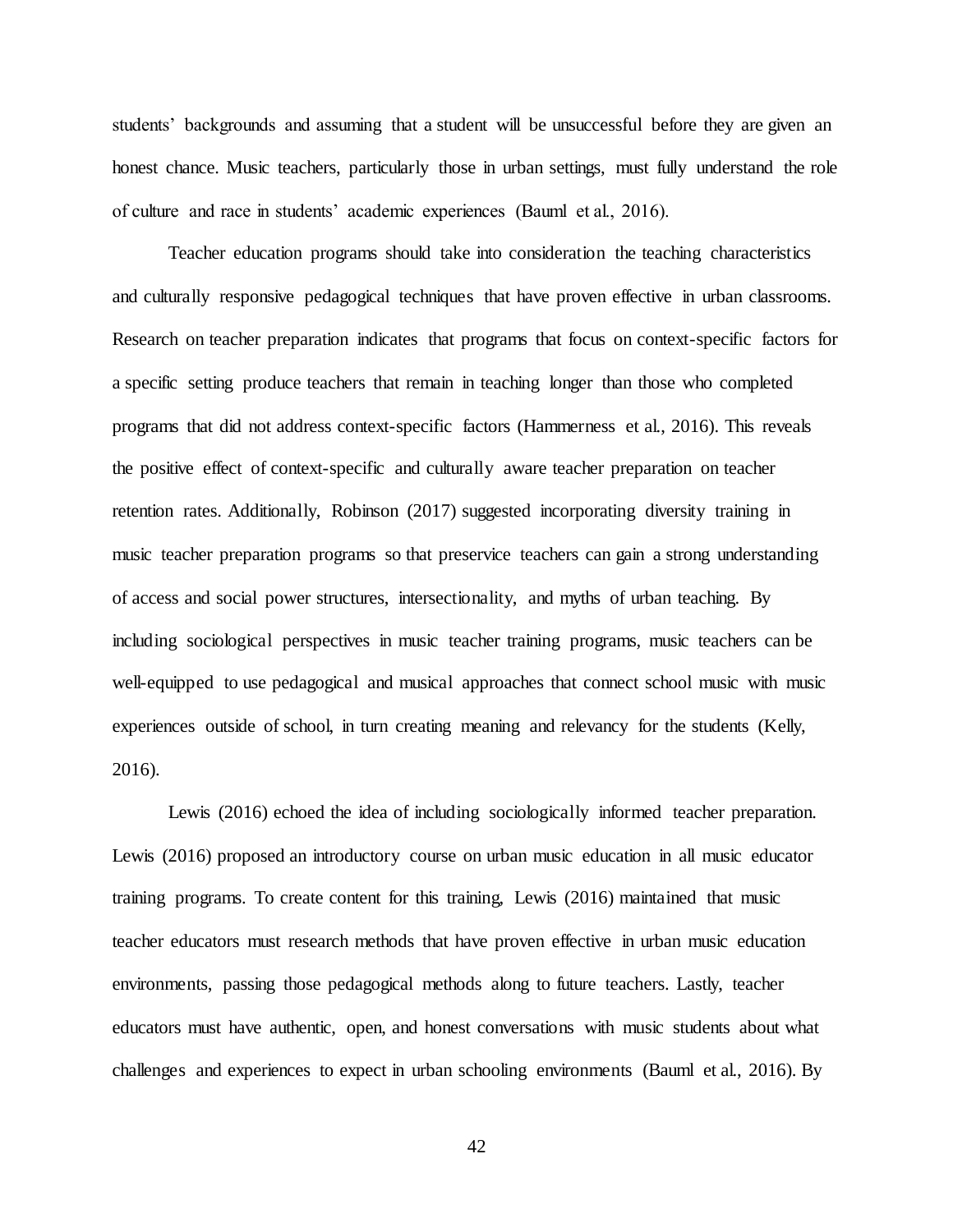inviting open and honest discussions about the challenging and rewarding aspects of teaching in urban classrooms, teacher educators can provide urban districts with more informed and culturally-aware teachers.

## **Summary and Conclusions**

According to The Child's Bill of Rights in Music (Glenn, 1992) the quality and quantity of music education should not be compromised by children's geographical location, social status, racial or ethnic status, place of residence, or the economic backgrounds of their parents or communities (Lewis, 2016). Though culturally responsive teaching and culturally relevant pedagogy are becoming increasingly familiar to educators in public schools, practical applications and tangible steps are often missing from the discussion, maintaining an inadequate level of training for urban environments (Kelly-McHale, 2019). Teachers should enter urban schools viewing the challenges presented as situational and capable of development and being changed, rather than a fixed situation (Benedict, 2006). By emphasizing sociocultural consciousness and culturally responsive music pedagogy in music teacher training and certification programs, music teacher training programs might better address the specific needs of urban communities that serve high populations of minority students.

Despite the steady incline in literature on urban music education there are still specific research gaps that must be addressed to enhance pre-service teachers' abilities to work effectively with students in urban environments. Some scholars suggest more study on the content and effectiveness of music teacher training, and how they will provide more contextualized perspectives on urban settings and challenge stereotyping and overgeneralizations (Hammerness et al., 2016). Further, despite the wealth of literature on education in urban environments, there is a seeming lack of literature specifically on the pre-service experiences of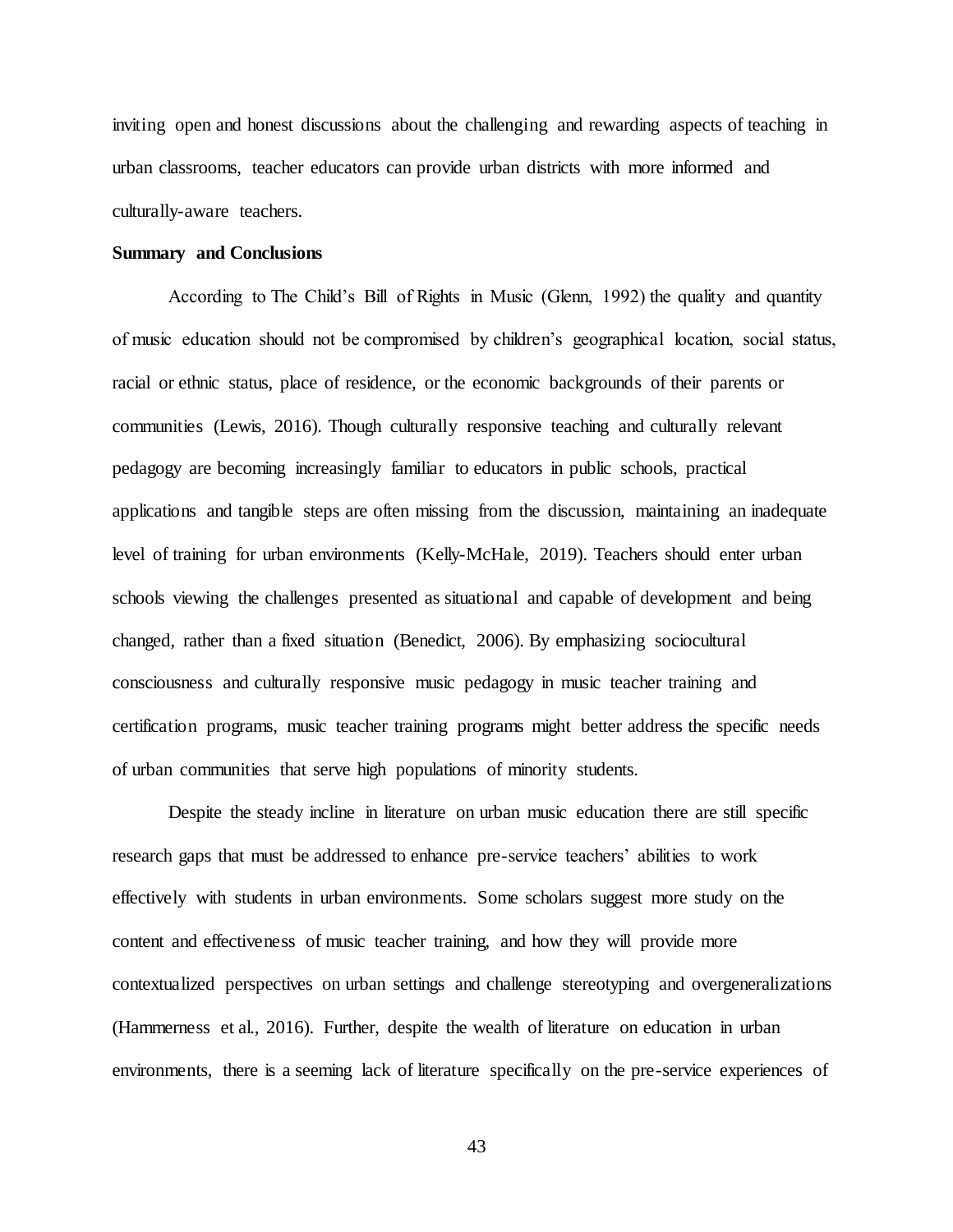urban band directors. This study addressed this gap in literature by exploring the experiences of Black band directors in urban environments. By contributing to the existing literature on music education in urban schools, this study provided further insight on how music teacher educators can better prepare, train, and support music teachers to be successful in urban settings that serve diverse populations.

The following chapter will provide the research design and methodology for this study. In consideration of the problem and identified gap in literature, this phenomenological study will explore the pre-service experiences of urban band directors.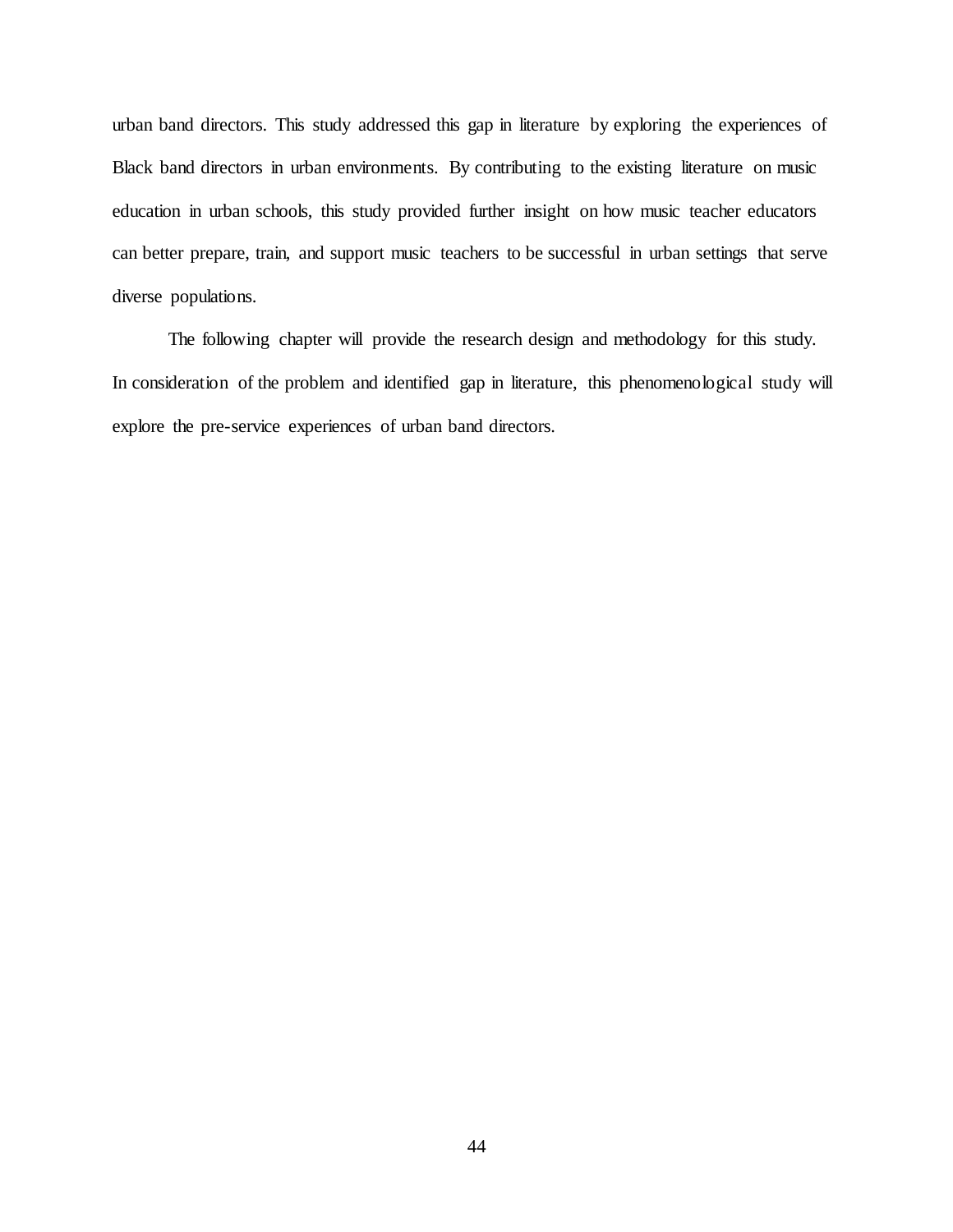### **3 METHODOLOGY**

## **Introduction**

The purpose of this study was to understand the pre-service experiences of in-service Black urban band directors in order to provide insight on the types of experiences that they perceived as necessary for preparation to teach in an urban environment. Previous qualitative and mixed methods studies have explored context specific knowledge, skills to be successful, beliefs and attitudes about teaching in urban schools, challenges and rewards of teaching in urban schools (Fitzpatrick, 2008; Day, 2018) and the impact of undergraduate preparation (Fiese  $\&$ DeCarbo, 1995). For the current study, a qualitative design was chosen to provide a space for the voices of Black urban band directors to be heard. However, this study differs from previous studies in the area of urban music teacher preparation (Day, 2018; Fiese & DeCarbo, 1995; Fitzpatrick, 2008) in that the primary focus is on the pre-service experiences of Black urban band directors. The focus on Black urban band directors is especially important because the dominant narrative accepted by many has positioned urban schooling through a Whiteness lens and does not celebrate the excellence of urban schools and Black and Latino students. Nor, do we hear from the voices of teachers of color. The deficit view often leaves the stories of Black urban band directors and students within narratives of assumptions, biases and stereotypes (Martignetti, Talbot, Clauhs, Hawkins & Niknafs, 2013). By studying the experiences of Black urban band directors and utilizing Critical Race Theory as a theoretical framework to frame and understand the data, I offer the participants' stories to contribute to the invisibility that currently exist. The following research questions were used to guide my study:

1. How have experiences during pre-service music teacher preparation programs supported Black urban band director's capacities to teach in the urban setting?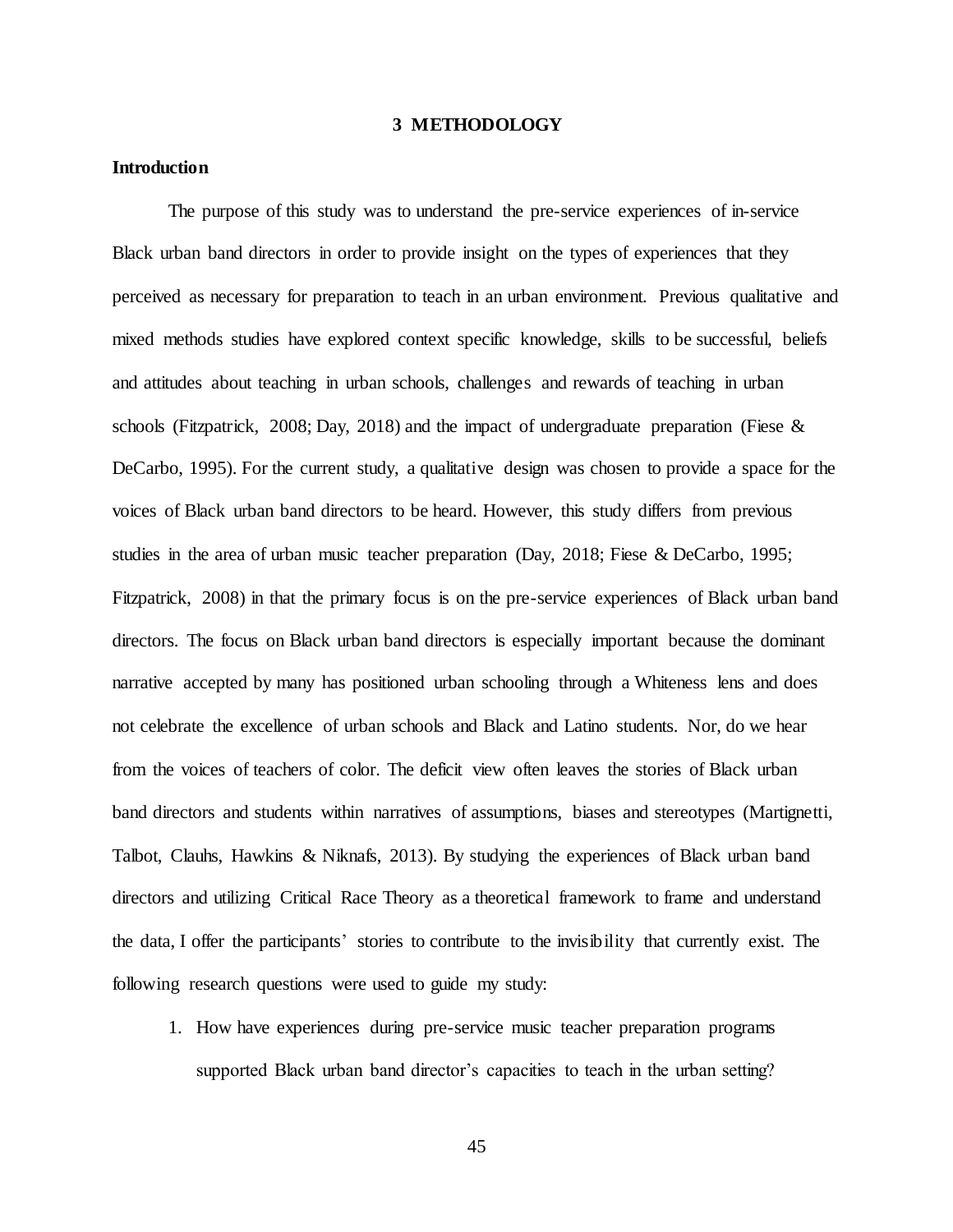- 2. How have the experiences from pre-service music teacher preparation programs impacted the teaching practices of Black urban band directors?
- 3. How do in-service Black urban band directors who have been teaching for five years or more describe their experiences as a teacher?

I chose phenomenology as my methodology because it afforded the opportunity to explore the experiences of Black urban band directors and their perspectives of their pre-service training through thick descriptions. By framing this study through the lens of Critical Race Theory (CRT), music education research can begin to highlight the culture of Black excellence where students in urban schools are expected to thrive both academically and musically, and directors are able to share their positive experiences teaching in such schools. This study consisted of three central sources of data: 1) phone interviews, 2) in-person interviews, and 3) researcher memos. Member checks were utilized to triangulate data and to assist with establishing credibility and trustworthiness.

In the next section, a brief description of the methodological design will be provided. I will discuss the theoretical framework of Critical Race Theory, the research design, and how the data were analyzed, interpreted, and triangulated.

# **Epistemology**

I examined the data through a constructionist lens to emphasize participants' social construction of the meaning of their perceived pre-service music teacher training and its impact on their teaching/learning practices. Crotty (1998) defines constructionism as "the view that all knowledge, and therefore all meaningful reality as such, is contingent upon human practices, being constructed in and out of an interaction between people and their world and developed and transmitted within an essentially social context" (p. 42). Burr (1995) defines four broad social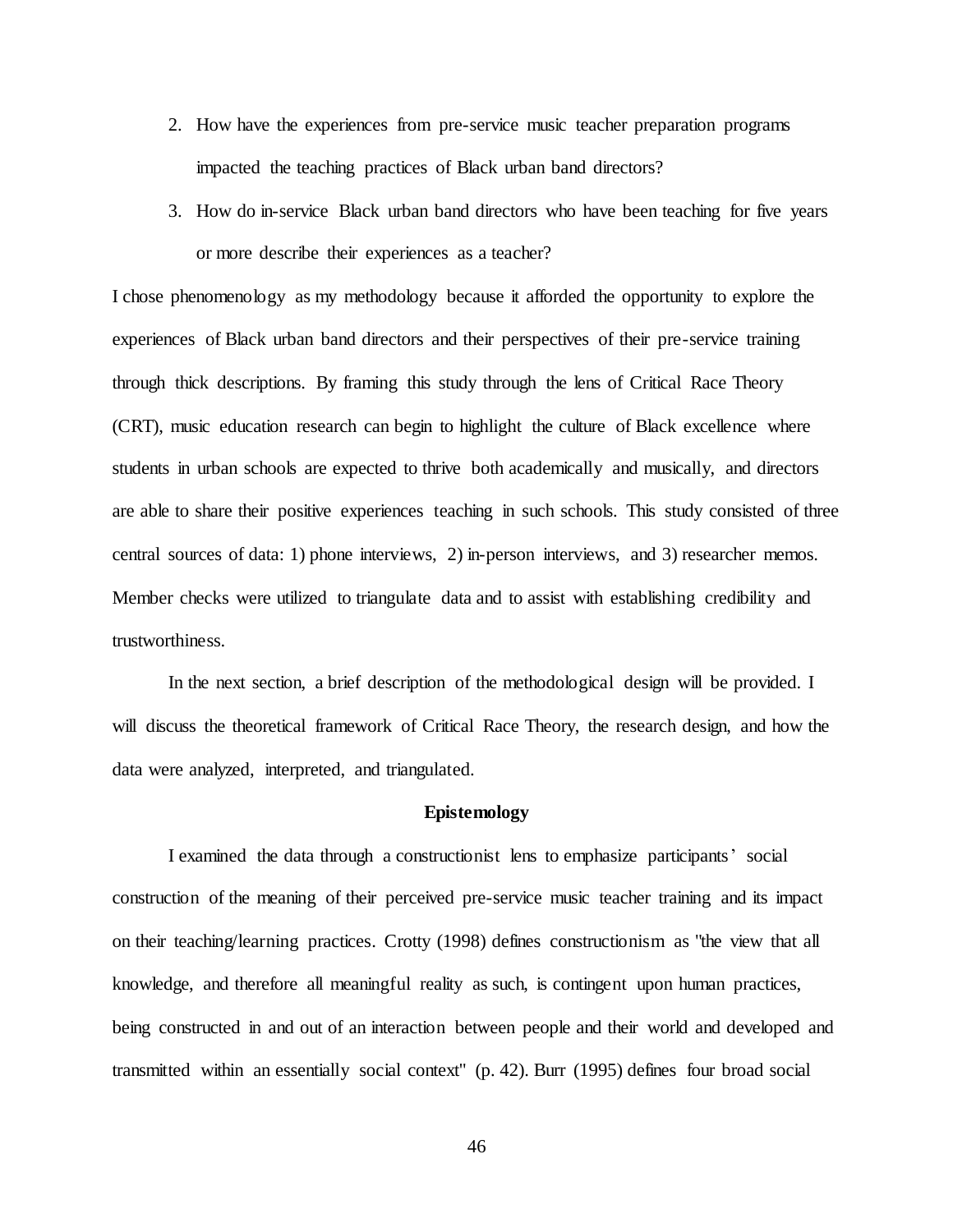constructionist tenets: 1) a critical stance towards taken-for-granted knowledge; 2) historical and cultural specificity; 3) knowledge is sustained by social processes; 4) language and social action go together. From the constructionist view, meanings are constructed by humans as they engage with the world they are interpreting (Crotty, 1998).

# **Theoretical Framework**

# **Critical Race Theory**

This study is grounded in Critical Race Theory (CRT). Critical Race Theory derived from critical theory which examined issues of racism within legal discourse (Closson, 2010). While the origin of critical race theory lies within legal studies, CRT has since been extended to the field of education (Ladson-Billings & Tate, 1995; Clossom, 2010; Pelzer, 2016). The basic tenet of CRT have been summarized by Solórzano (1997) into five themes (see Table 1).

Table 1

|  |  |  | 5 Themes of Critical Race Theory (Solórzano, 1997) |  |
|--|--|--|----------------------------------------------------|--|
|--|--|--|----------------------------------------------------|--|

| Theme                                                  | Description                                                                                                                                                                                                        |  |  |
|--------------------------------------------------------|--------------------------------------------------------------------------------------------------------------------------------------------------------------------------------------------------------------------|--|--|
| Centrality and intersectionality of race and<br>racism | Starts from the belief that race and racism are<br>endemic, permanent, and central in defining                                                                                                                     |  |  |
|                                                        | and explaining individual experiences                                                                                                                                                                              |  |  |
| Challenge to dominant ideology                         | Challenges traditional claims of objectivity,<br>meritocracy, color-blindness, race neutrality,<br>and equal opportunity                                                                                           |  |  |
| Commitment to social justice                           | Has a commitment to social justice and<br>eliminating all forms of racism, including<br>gender, class, and sexual orientation                                                                                      |  |  |
| Centrality of experiential knowledge                   | Recognizes the experiential knowledge of<br>women and men of color as legitimate,<br>appropriate, and critical to understanding,<br>analyzing, practicing, and teaching in<br>relationship to racial subordination |  |  |
| Interdisciplinary perspective                          | Insists on analyzing race and racism<br>by<br>within a historical<br>placing them<br>and<br>contemporary context using interdisciplinary<br>methods                                                                |  |  |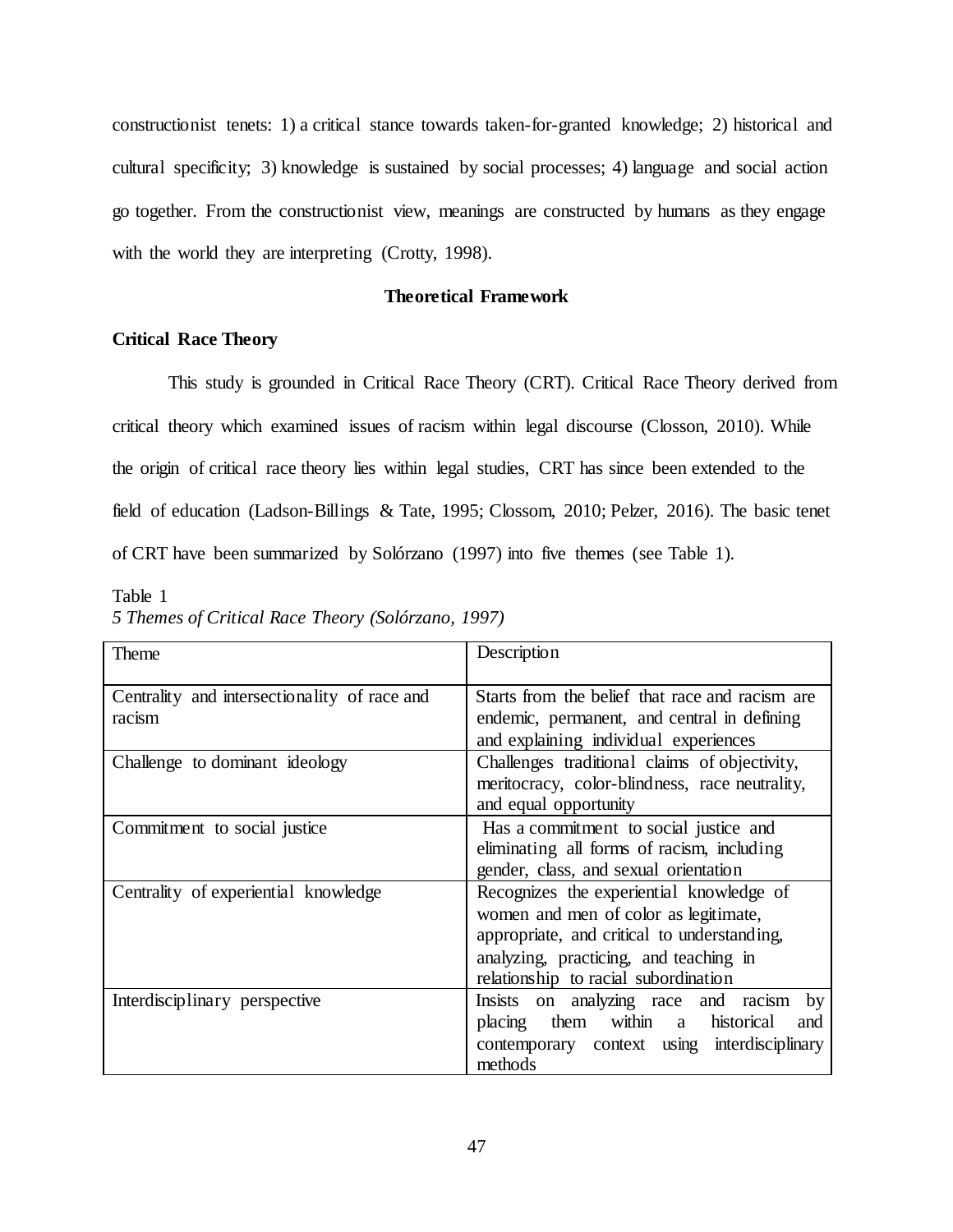CRT can be utilized to concentrate on a multitude of racial and social justice issues. However, in this study I have used CRT to elucidate the dearth of research examining the pre-service experiences of Black urban band directors. I utilized Critical Race Theory as a way to challenge the hegemonic ideologies about teaching band in urban schools and to begin to create new narratives that are authenticated through the cultural experiences of the participants (Pelzer, 2016). For example participants in my study did not describe their schools or students from a deficit point of view. Instead, they highlighted the need for their students to see Black musicians who look like them excelling at the highest levels. There is a need for critical scholarship that provides the spaces where the stories of urban Black and Latino band directors are told that are centered around the excellence of their students.

### **Reframing Urban Band Programs Using Critical Race Theory**

Critical race theory examines race and racism and situates race as a socially constructed paradigm that exists and is reinforced by society (Gillborn & Ladson-Billings, 2010; Latunde, 2018). Because race is deeply embedded within the American culture, it is also embedded within our school systems (Delgado & Stafancic, 2001). Whether explicit or implicit, racism can also be subconsciously engrained within school band programs. Racism can manifest itself in a variety of contexts; stereotyping associated with race, socio-economic status, and religious beliefs. Critical race theory provides a framework to begin to examine these constructs and to offer counter-narratives that provide insight from the Black urban band directors and their experiences.

Critical race theory provides an optimal theoretical framework to examine the pre-service experiences of Black urban band directors and the impact their pre-service experiences had on their teaching practices. My study provided the opportunities of my participants to tell their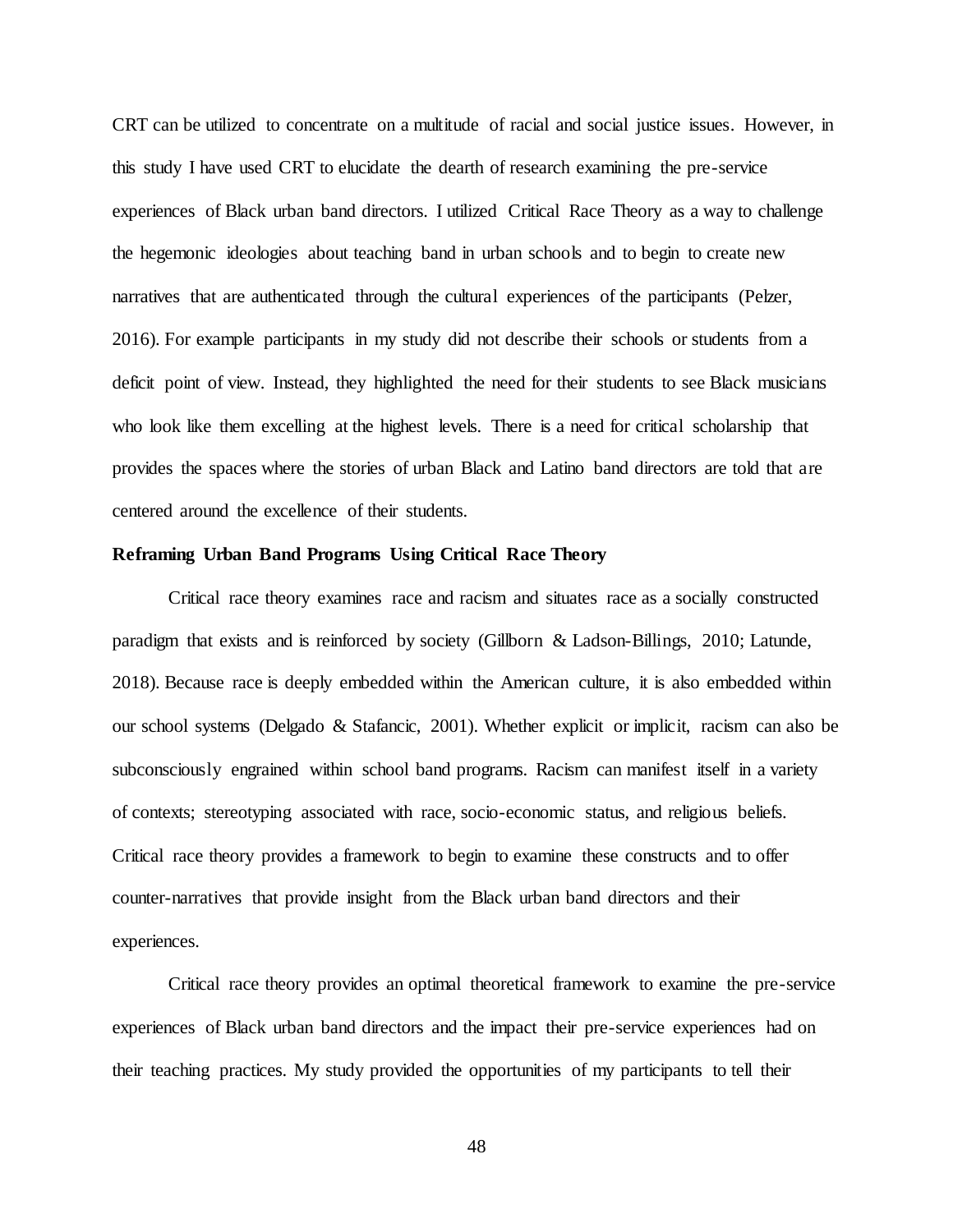stories and racialized experiences as Black urban band directors. Examples of these experiences are expressed as the directors expound on why they continue to teach in urban schools, the training experiences they received from professors during pre-service training, and in their philosophical underpinnings regarding teaching and learning.

In extending the work of critical race theorists to music education it is important to begin to examine the hegemonic paradigms centered around Whiteness and the depictions of urban schools as centers of low-performing and under-achieving students of color. One of the most valuable tenets of CRT is the use of experiential knowledge. I employed the experiences of the Black urban band directors in my study to begin to form counter-narratives to the deficit laden views of urban schools. Solórzano & Yosso (2002) offers the use of counter-stories as a viable way to reframe urban teaching in my study. Critical race theory utilizes three main types of counter-stories: 1) autobiographical, 2) biographical, and 3) composite stories. I utilize composite stories in order to draw on the multiple narratives of the participants to retell the experiences of minoritized Black band directors (Yosso, 2013). Solórzano & Yosso (2002) further described counter-storytelling as a method of retelling the stories of marginalized populations as a way to explore, critique, and counter hegemonic paradigms produced by dominant cultures. This means in my study, I utilized counter-storytelling as a way to summarize the individual pre-service training experiences of the Black band directors teaching in an urban setting. Counter-storytelling provided the opportunity for my participants to recount their experiences during their pre-service music teacher training, and how they describe their teaching experiences. Composite counter-storytelling is an extension of phenomenology and follows the principle tenet: "to determine what an experience means for the persons who have had the experience and can provide a comprehensive description of it" (Moustakas, 1994, p. 4).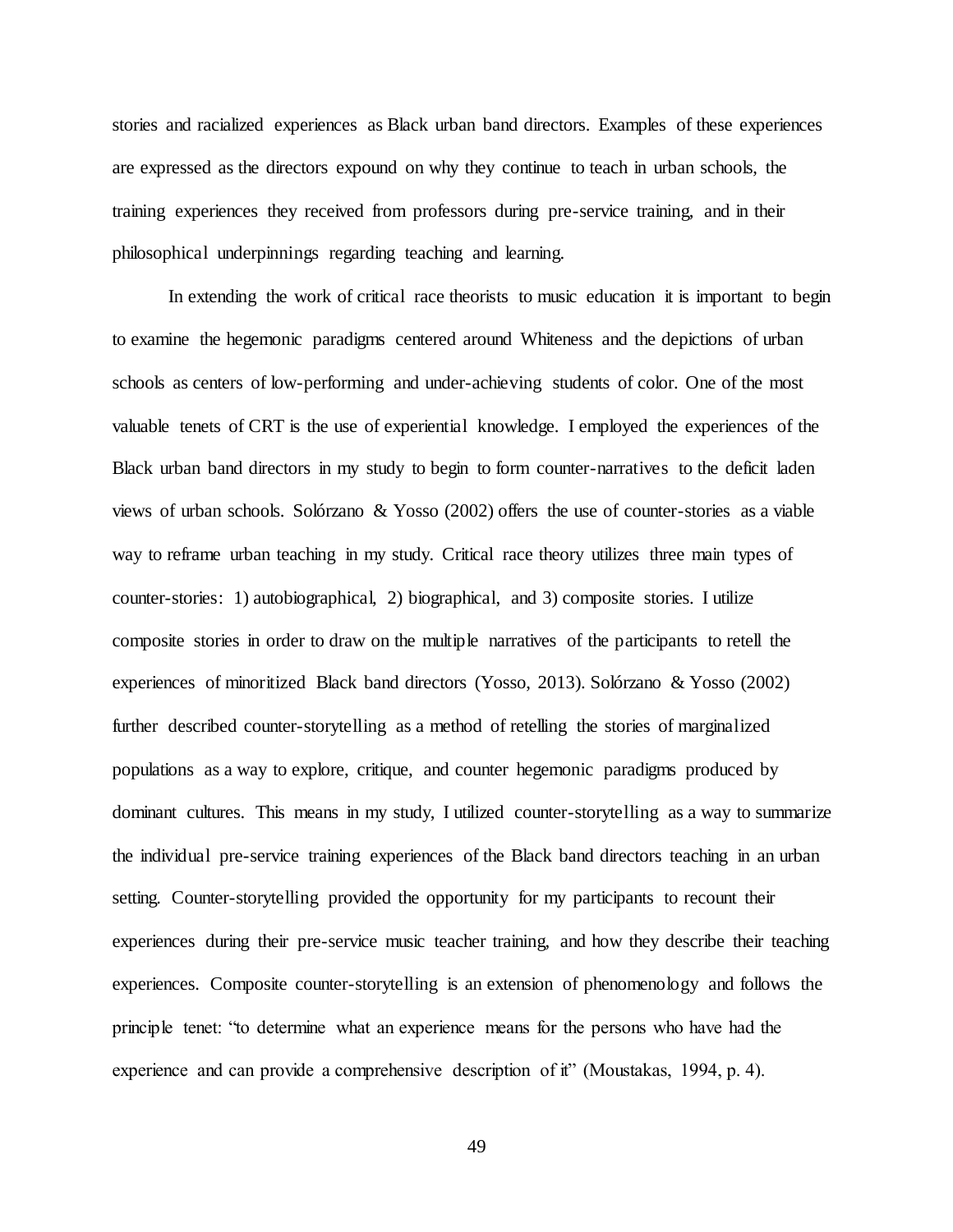Therefore, the intersections of CRT and phenomenology affords the Black directors the space in which they may position themselves as the authorities of teaching band in urban schools (Reynolds & Mayweather, 2017). This also means that the directors' stories are not viewed through the lens of Whiteness and or the dominant paradigms established and serving as the norm. Bell (1990) urges scholars to critically examine the interpretations of Black experiences offered from the White perspective. The counter-narratives provided by the Black band directors in my study provide competing perspectives with those in the extant literature; thus situating urban schools from a positive perspective.

### **Phenomenology**

Phenomenology is a method that helps researchers understand the essence of an experience and how participants come to make sense of their experiences (Grbich, 2013). Schwandt (2001) suggests that "phenomenology is oriented...toward describing the experiences of everyday life as it is internalized in the subjective consciousness of the individuals" (p. 191). Phenomenology places emphasis on understanding the experiences of the participants from their perspective. This directly aligns with the purpose of the proposed study. Nevertheless, I aim to describe as accurately as possible the experiences of the Black urban band directors in my study while refraining from any preconceived understandings, while staying true to the facts (Groenewald, 2004). I aim to see if the participants in my study would produce a counter narrative to the current beliefs regarding teaching band in urban schools. I employed qualitative interviews to collect data. Thus through phenomenology, the composite stories offer the perspectives on how Black urban directors make sense of their pre-service music teacher training.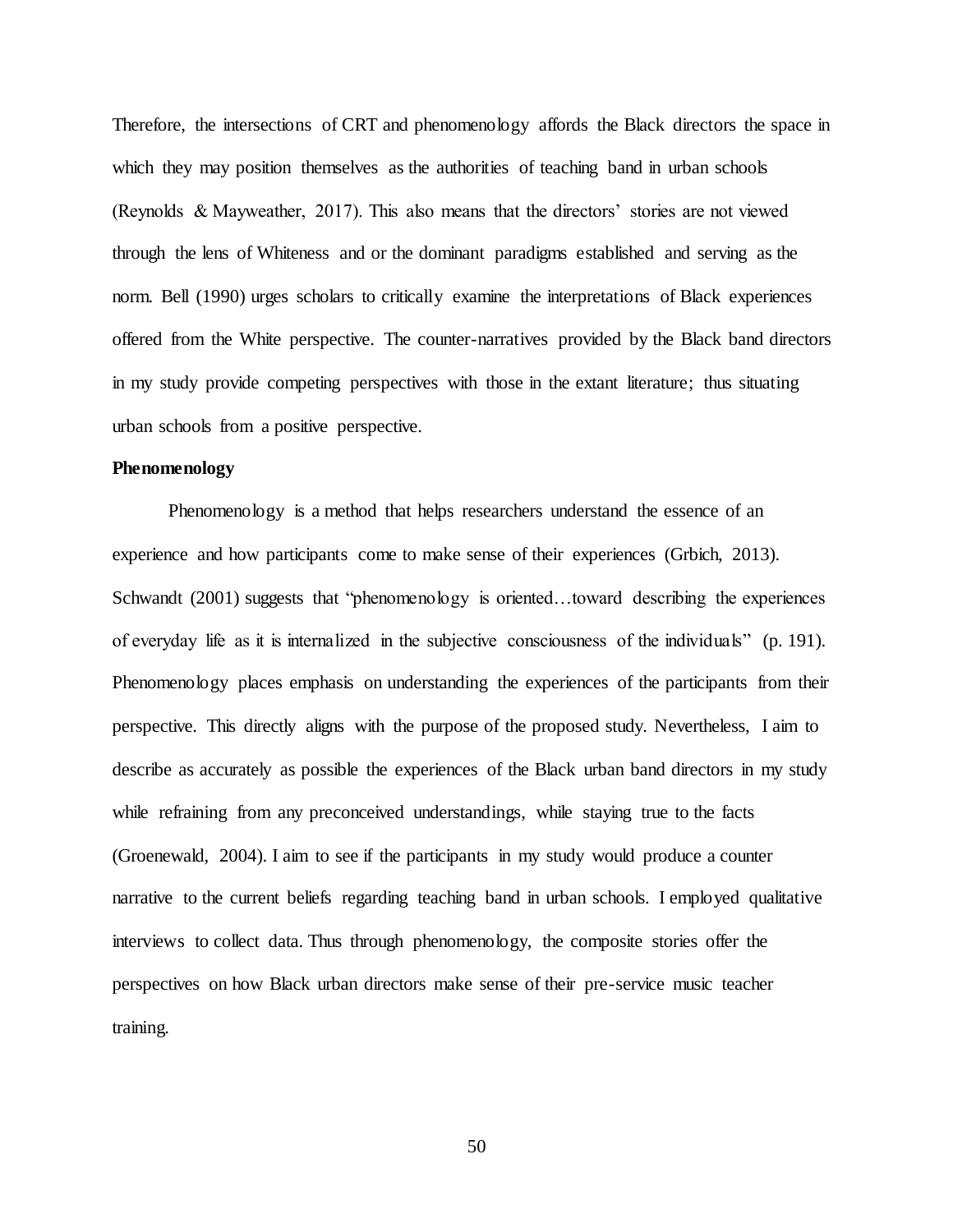## **Qualitative Interviews**

Throughout the 20<sup>th</sup> century, qualitative interviews have been used to varying extents in social science research (Kvale & Brinkmann, 2009). Many sociologists and anthropologists have used informal interviews to gain valuable insight from their participants. For example, sociologists studied the urban experiences in the Chicago schools during the 1930s and 1940s through qualitative interviews (Kvale & Brinkmann, 2009). These studies have come to serve as foundational material for the usage of interviews in social science research. Qualitative interviews were helpful because they allowed me to gather rich descriptive data in narrative form from the participants.

In the design of this study, I sought to explore the experiences of Black urban band directors in the urban setting. Kvale (1983) stated that the qualitative research interview serves the purpose of gathering "descriptions of the life-world of the interviewee concerning the interpretation of the meaning of the described phenomena" (p. 174). According to Weiss (1994), qualitative interviews are an acceptable source of data collection when the researcher aims to: 1) develop detailed descriptions; 2) integrate multiple perspectives; 3) describe the process; 4) establish holistic description; 5) learn how events are interpreted; and 6) bridge intersubjectivities. Intersubjectivities allows for the participants and researcher to understand the content of the interview in context.

The goal of using interviews in the current study was to gain insight into the background of the participants; their experiences of teaching band in an urban setting, as well as the degree to which they felt their undergraduate music teacher training prepared them to teach. Kvale (1983) suggests qualitative research interviews that are "semi-structured" therefore the interview is not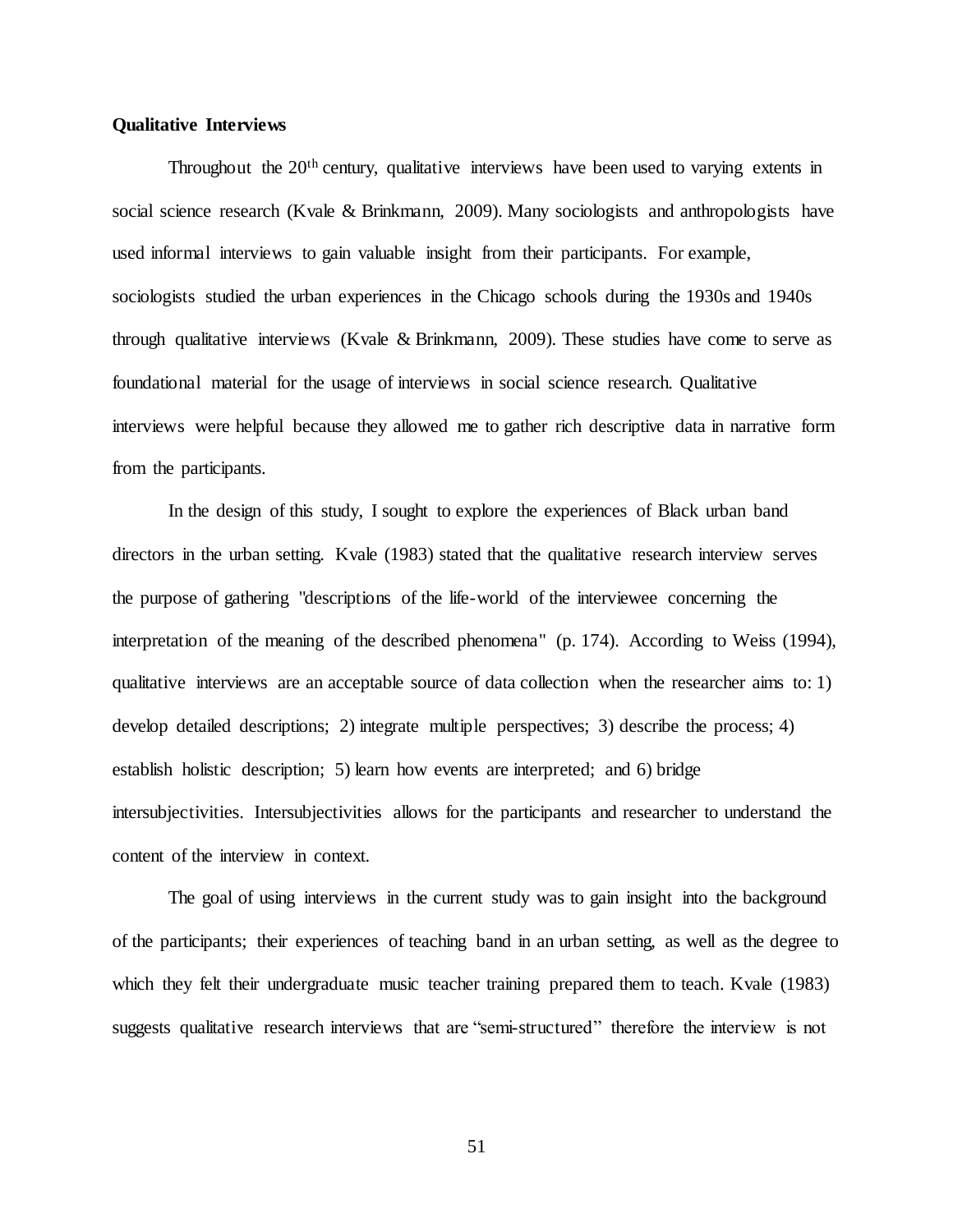completely rigid in structure, nor is it a free conversation (p. 174). Further, Kvale (1983) provides 12 main aspects of the qualitative research interview which include:

- 1. Centered on the interviewee's life-world
- 2. Seeking to understand the meaning of phenomena in his life-world
- 3. Qualitative
- 4. Descriptive
- 5. Specific
- 6. Presuppositionless
- 7. Focused on certain themes
- 8. Open for ambiguities
- 9. Changing
- 10. Dependent on the sensitivity of the interviewer
- 11. Taking place in an interpersonal interaction
- 12. A positive experience (p. 174).

Collectively these 12 aspects of qualitative interviews were used to form the research questions utilized in the interview guide. The interview guide was used to help focus the interview (see Appendix C). The interview questions that I utilized were designed based on the abovementioned criteria. The interview protocol consisted of semi-structured, open-ended questions designed to elicit rich descriptive narratives of the directors' experiences during their middle and high school band experiences, pre-service teacher training, and teaching experiences in urban schools. My objective was to describe and understand the stories from the participants self-reported experiences. It was important to understand each participant's individual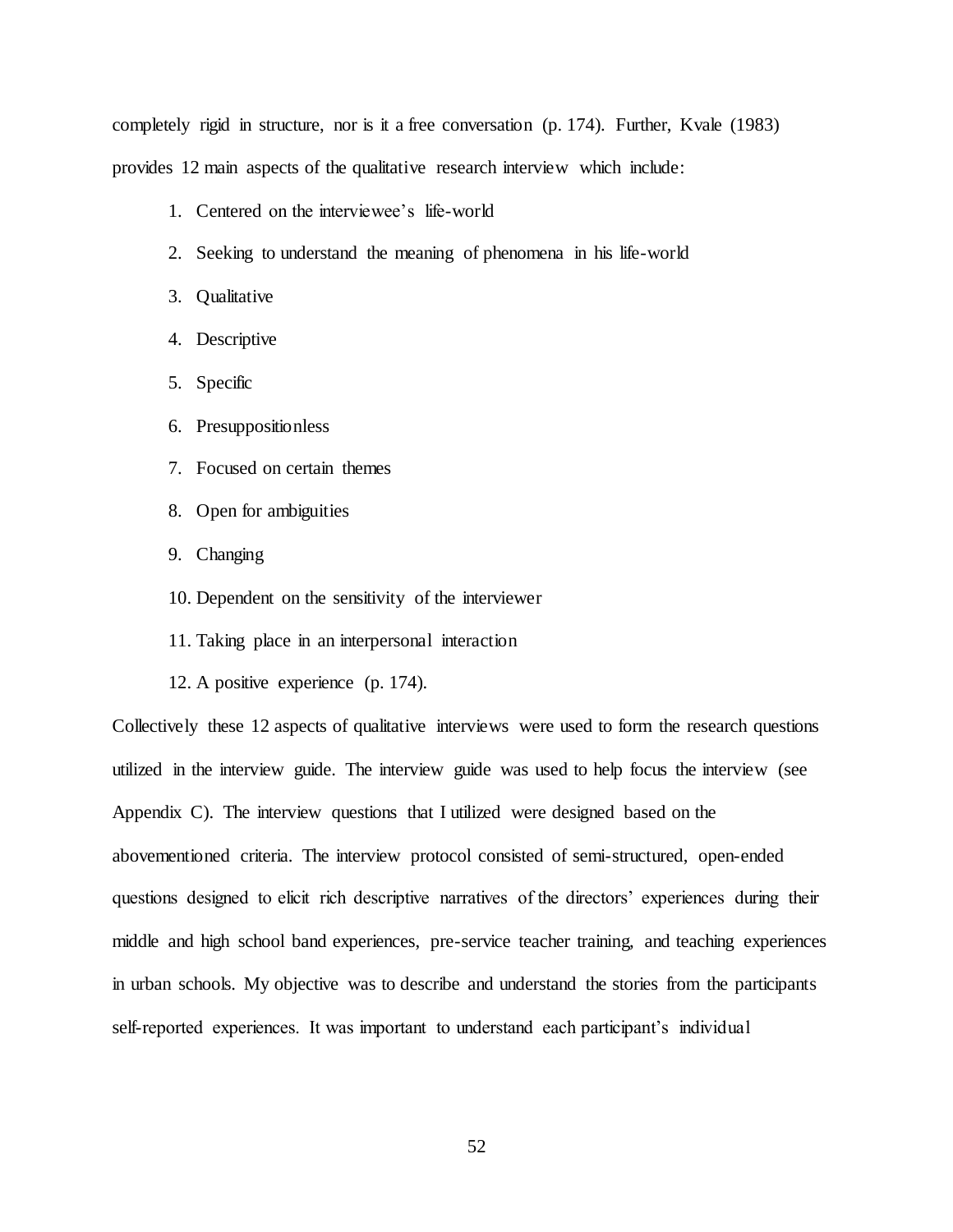experiences, including their racialized experiences of teaching band in an urban setting and the degree of perceived preparation received during their pre-service music teacher training.

# **Research Design**

I chose a qualitative design for this study. I utilized a phenomenological methodology to acquire in-depth narratives of the experiences of Black urban band directors and their perception of the impact of their pre-service music teacher training on their teaching/learning techniques used to teach in an urban setting. The design of this study is based loosely on Fitzpatrick's (2008) study of urban instrumental music teachers in the Chicago Public Schools. Roulston (2010) suggests, that qualitative research serves as a method to understand, critique, evoke change, and or to understand a current phenomenon. For the purposes of my study, I used a qualitative design as a way to critique and deconstruct the current understanding of teaching band in urban schools and to provide the perspective of the Black urban band director. Therefore, this study was based on a need of understanding the pre-service training experiences of Black urban band directors.

### **Research Site**

My study took place in a large urban school district located in the Southeastern part of the United States. Sachs (2004) describes urban schools as those schools that are in metropolitan areas that serve populations that are subject to social, economic, and political disparities due to population mobility, serve diverse ethnic/cultural identity, low socioeconomic status, and/or limited language proficiency (p. 178). I selected this school district because it is located in a large metropolitan city, serves a population that consists largely of Black and Latino students and because of professional affiliations with the band directors located within the school district (see Table 2).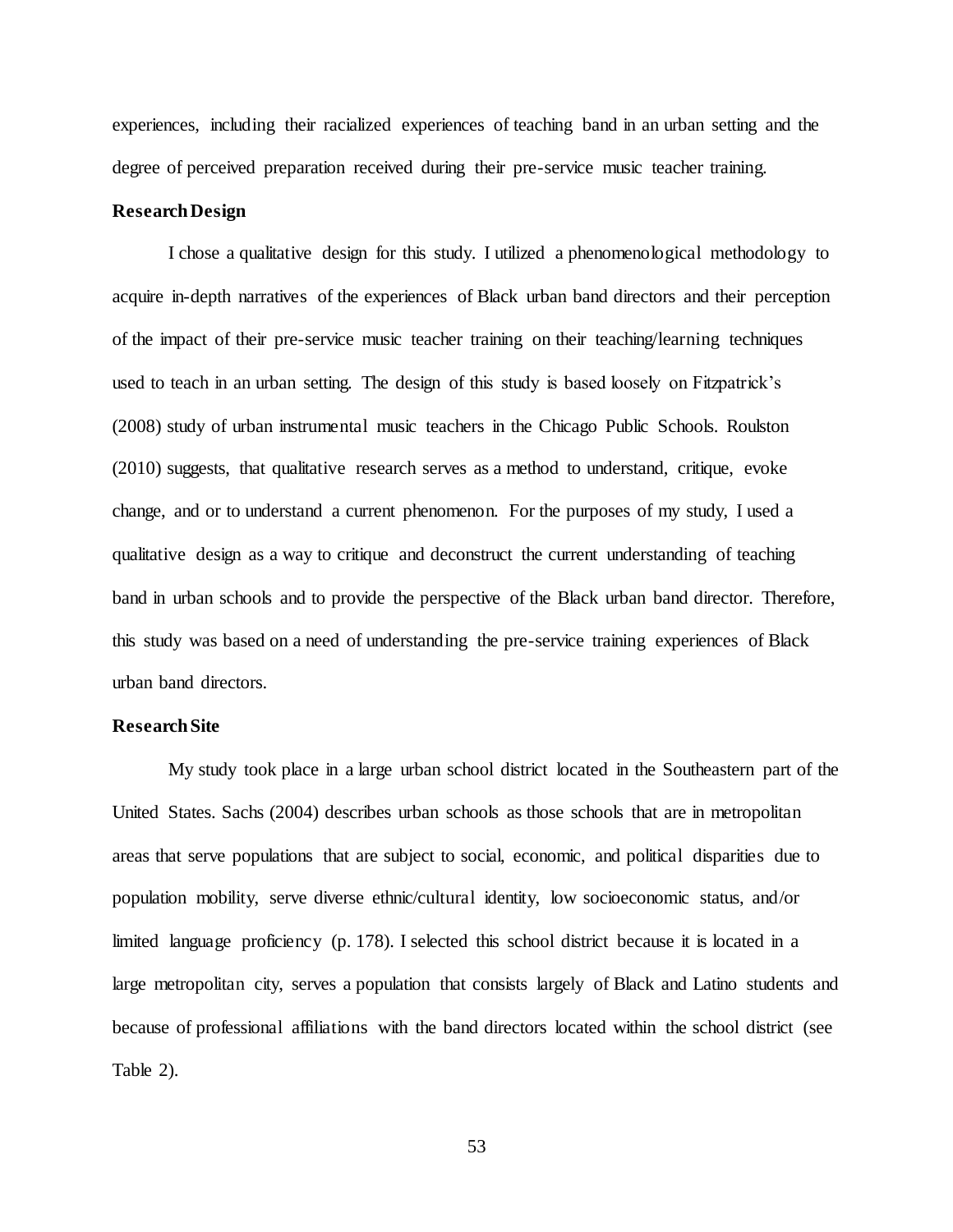| 5.0000<br>Participant | <b>School</b>    | Enrollment | <b>Population</b><br>$#$ of Black<br><b>Students</b> | <b>Population</b><br># of Latino<br><b>Students</b> | % of Population<br>Who Are<br><b>Minority</b> | % of Free<br>and/or<br><b>Reduced</b><br>Lunch |
|-----------------------|------------------|------------|------------------------------------------------------|-----------------------------------------------------|-----------------------------------------------|------------------------------------------------|
| Malik                 | <b>Butler HS</b> | 1,833      | 746                                                  | 388                                                 | 62                                            | 35                                             |
| JoAnn                 | Smith MS         | 618        | 603                                                  | 11                                                  | 99                                            | 100                                            |
| Matthew               | Nims MS          | 664        | 608                                                  | 46                                                  | 98                                            | 100                                            |
| Alicia                | Archer HS        | 1,138      | 965                                                  | 55                                                  | 90                                            | 100                                            |
| Andrew                | Tillers on HS    | 886        | 847                                                  | 30                                                  | 99                                            | 100                                            |
| Stephanie             | Mitchell MS      | 304        | 294                                                  | 8                                                   | 99                                            | 100                                            |
| Philip                | Lakeland MS      | 818        | 765                                                  | 43                                                  | 99                                            | 100                                            |
| Tariq                 | Anders on HS     | 412        | 395                                                  | 15                                                  | 99                                            | 100                                            |
| Steven                | Henry MS         | 1,091      | 379                                                  | 91                                                  | 43                                            | 30                                             |
| Patrick               | Simpson MS       | 666        | 609                                                  | 52                                                  | 99                                            | 100                                            |

Table 2 *School Demographics*

# **Participant Selection & Sampling Methods**

I used purposeful sampling to choose the participants for my study. Moustakas (1994) recommends participants that "have experienced the phenomena, [are] intensely interested in understanding its nature and meaning, and [are] willing to participate in long interviews" (p.107). While Moustakas (1994) suggests long interviews, this is not a necessity. It was imperative that the individuals in my study were Black band directors who have been teaching for five or more years and were able to reflect on the experiences they encountered during their pre-service music teacher training and how it impacted their ability to teach in urban schools.

Prior to the start of the study, I had planned to recruit 22 middle and high school band directors who had been teaching for five or more years. This number represented all of the middle and high school band directors located in the school district. In order to be a part of this study, individuals had to be a Black band director, currently teaching band in an urban middle or high school and had taught for a minimum of five years. I specifically sought band directors who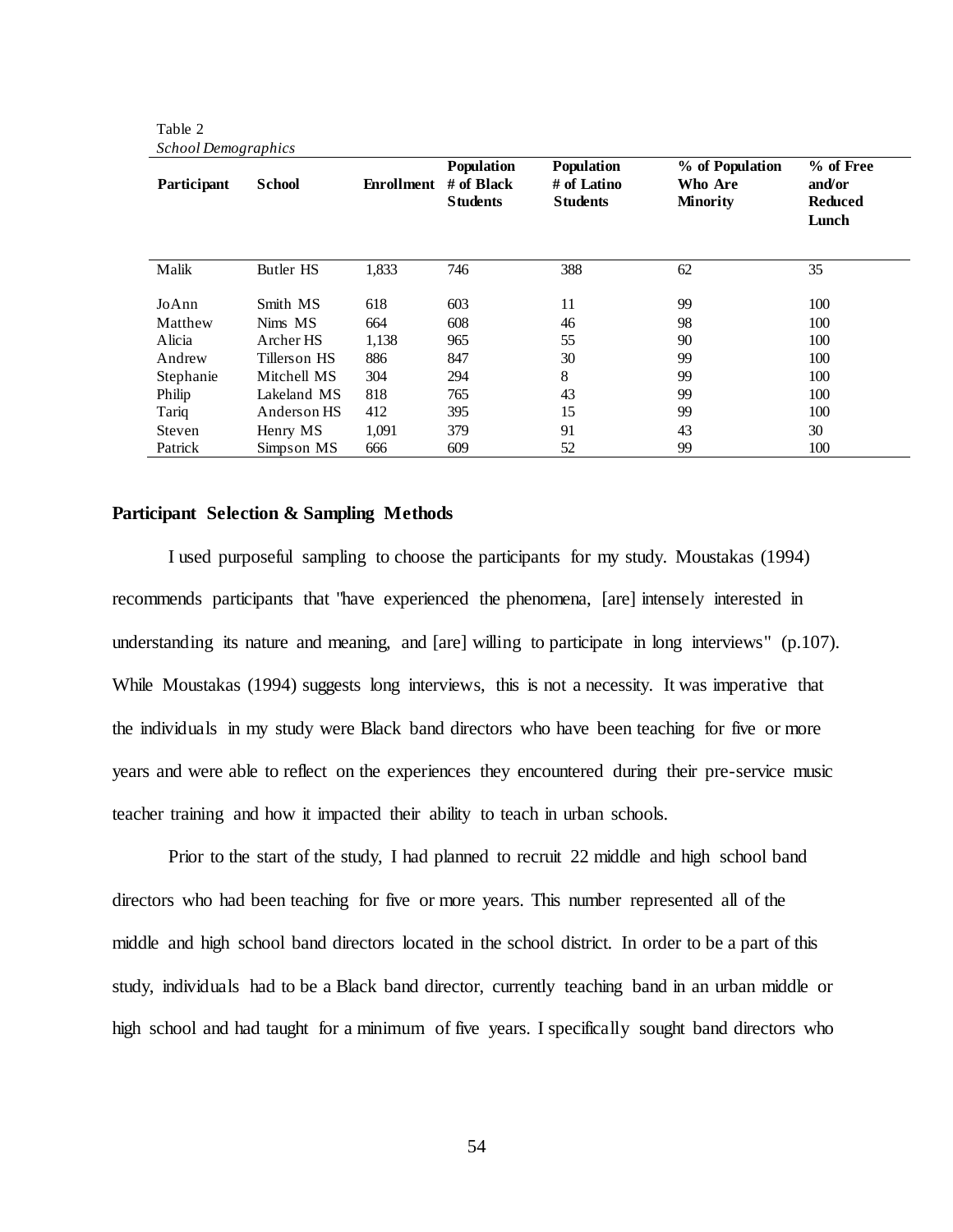had taught for five or more years so they would have developed a pedagogical and philosophical understanding of what it means to teach band in an urban school (see Table 3).

| <b>Name</b> | Age | <b>School</b>                      | Undergrad   | <b>Degree</b><br>Level | Race         | Years of<br><b>Experience</b> |
|-------------|-----|------------------------------------|-------------|------------------------|--------------|-------------------------------|
| Malik       | 36  | <b>Butler HS</b>                   | <b>HBCU</b> | <b>Masters</b>         | <b>Black</b> | 13                            |
| JoAnn       | 54  | Smith MS                           | <b>HBCU</b> | Doctorate              | <b>Black</b> | 27                            |
| Matthew     | 30  | Nims MS                            | <b>PWI</b>  | Specialist             | <b>Black</b> | 10                            |
| A licia     | 34  | Archer HS                          | <b>HBCU</b> | <b>Masters</b>         | <b>Black</b> | 10                            |
| Andrew      | 37  | Tillerson HS                       | <b>HBCU</b> | Masters                | <b>Black</b> | 14                            |
| Stephanie   | 35  | Mitchell MS                        | <b>PWI</b>  | <b>Masters</b>         | <b>Black</b> | 5                             |
| Philip      | 27  | Lakeland                           | <b>PWI</b>  | <b>Bachelors</b>       | <b>Black</b> | 5                             |
| Tariq       | 35  | <b>MS</b><br>Anderson<br><b>HS</b> | <b>HBCU</b> | Specialist             | <b>Black</b> | 13                            |
| Steven      | 34  | Henry MS                           | <b>PWI</b>  | <b>Masters</b>         | <b>Black</b> | 12                            |
| Patrick     | 35  | Simpson MS                         | <b>HBCU</b> | Specialist             | <b>Black</b> | 10                            |

Table 3 *Demographics of Participants* 

I sent out a recruitment email to each of the band directors. Sixteen directors responded to the recruitment email stating they were interested in participation. Based on the criteria for inclusion, only 12 directors were eligible to participate. An initial round of phone interviews was conducted with each of the 12 respondents. After completing the phone interviews, individuals were contacted via email to schedule a one hour in person interview for Phase II. Ten participants were available to schedule the interview (see Appendix C).

The participants represented 10 Black band directors with a varied level of teaching experience in the urban setting, diverse undergraduate educational background, and varying levels of education (see Table 1). The participants in my study were able to share their experiences from their music teacher pre-service training, and their perceptions of teaching band within the K-12 urban context. This was critical for the narratives of teaching band in urban schools to be reframed and to highlight the perspectives of Black band directors, it must be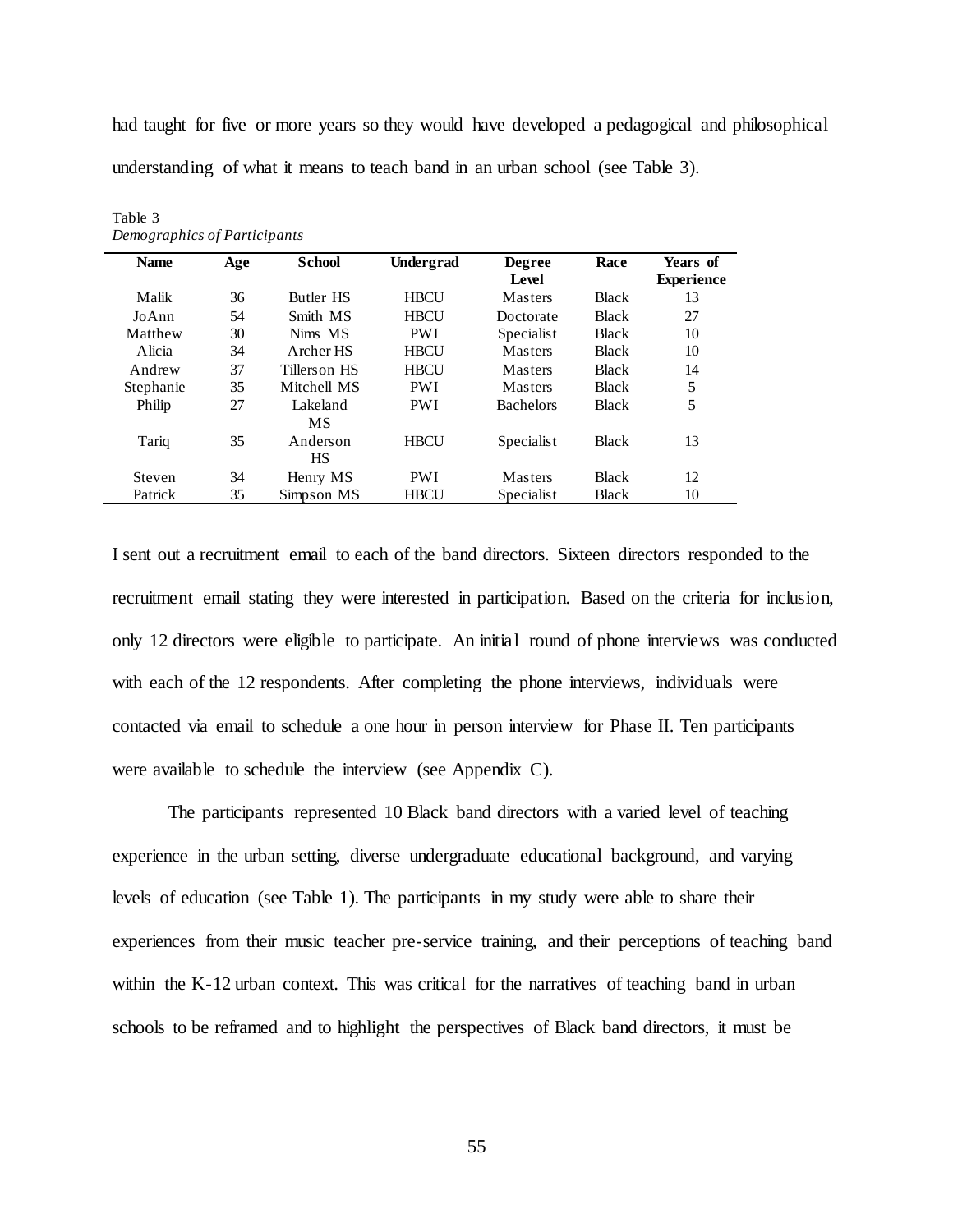rewritten from a self-authored perspective. Therefore it is imperative that more research in the field of music education is centered through the lens of Blackness.

# **Study Participants**

Participants in my study were a purposive sample of 10 middle and high school band directors in a large urban school district in the Southeastern part of the United States. All participants had taught band for five years or longer. In order to protect the identities of the participants, pseudonyms have been assigned to the names of individuals and schools.

#### **Malik – Butler High School**

Malik was a 36-year-old African American male who has taught at two urban HS. Currently, Malik is the Director of Bands at Butler HS. He teaches marching band, beginning band, intermediate band, jazz band, percussion class, and music technology. Malik stated one of the rewards of teaching at Butler HS is "seeing a kid that came in very rough and develop and blossom into a responsible young adult."

The school where Malik teaches is comprised of a diverse ethnic population of Black, White, Latino, and Asian students, and it once served as the Performing Arts Magnet within the school district. The school is located in the northern region of the school district and considered to be a more affluent part of the district. Malik recalled being attracted to Butler HS because of the "performing arts magnet and starting as an assistant band director with Mr. Kimpson." In 2007, the magnet program was removed however the fine arts faculty and course infrastructure remained. Malik shared the following regarding his early years' experiences with music:

I went to a neighboring middle school [it] was pretty close I could walk to middle school a pretty diverse demographic because where I'm from there was an initiative put in place maybe the late 70s early 80s where they bused kids to make it all the high schools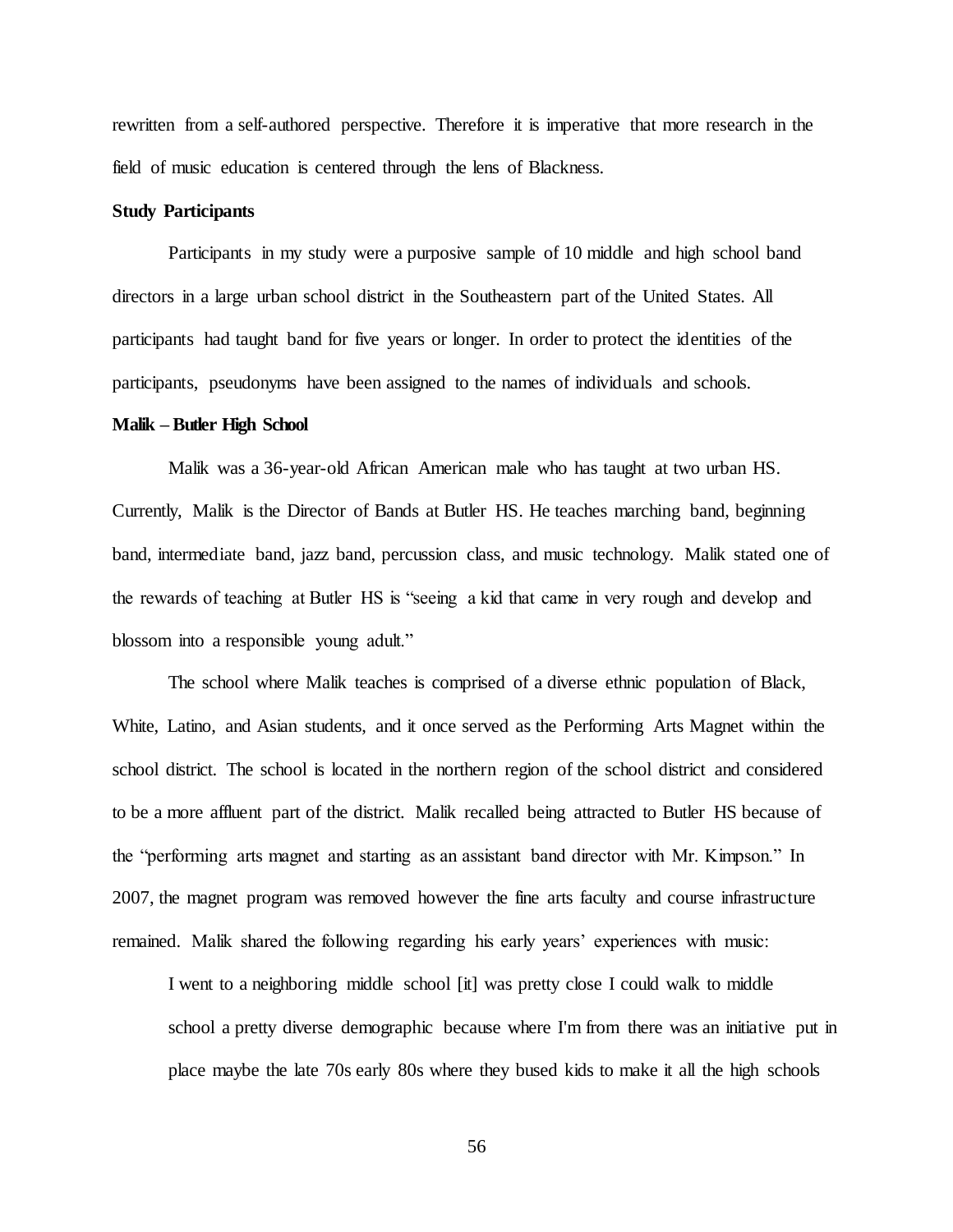in the city were equally diverse. So, you didn't have the rich kids at the top of the city and the poor kids bused them all over across the town.

Malik spoke enthusiastically of middle and high school band, stating, "Middle school band was phenomenal. I had a great middle school director...I had a great time, very confident program in middle school . . . High school was about the same . . . I had a great experience."

Malik stated that he had been uncertain of what he wanted to study in college, but that he received a scholarship to study music after auditioning on French horn, and this opportunity encouraged him to enter the music profession. He chose to become a band director because of his love for the work, saying, "I was very passionate about band from middle school, all the way up." Family role models also determined his choice to teach. He stated, "it runs in my family. There are a lot of teachers and administrators in my family, so [teaching] came really natural for me." He said he chose to teach in the urban school district because the district chosen offered him the most interesting opportunity when he graduated from college: "it was an arts rich school . . . One with the whole kit and kaboodle. I felt like my talent would be best served there."

#### **Alicia – Archer High School**

Alicia a 35-year-old African American female band director at Archer HS. She taught in a neighboring school district that she considers to "share urban traits" although is considered a suburban area. She explained how the Archer High School community is becoming more diverse socio-economically, however many of the more affluent families in the area are choosing not to send their students to Archer High School.

Historically, Archer High School has struggled to establish and maintain a vibrant band program. Alicia is the fourth band director in ten years. Butler High School offers band, orchestra, chorus, piano, dance and visual art. Alicia also teaches beginning band, intermediate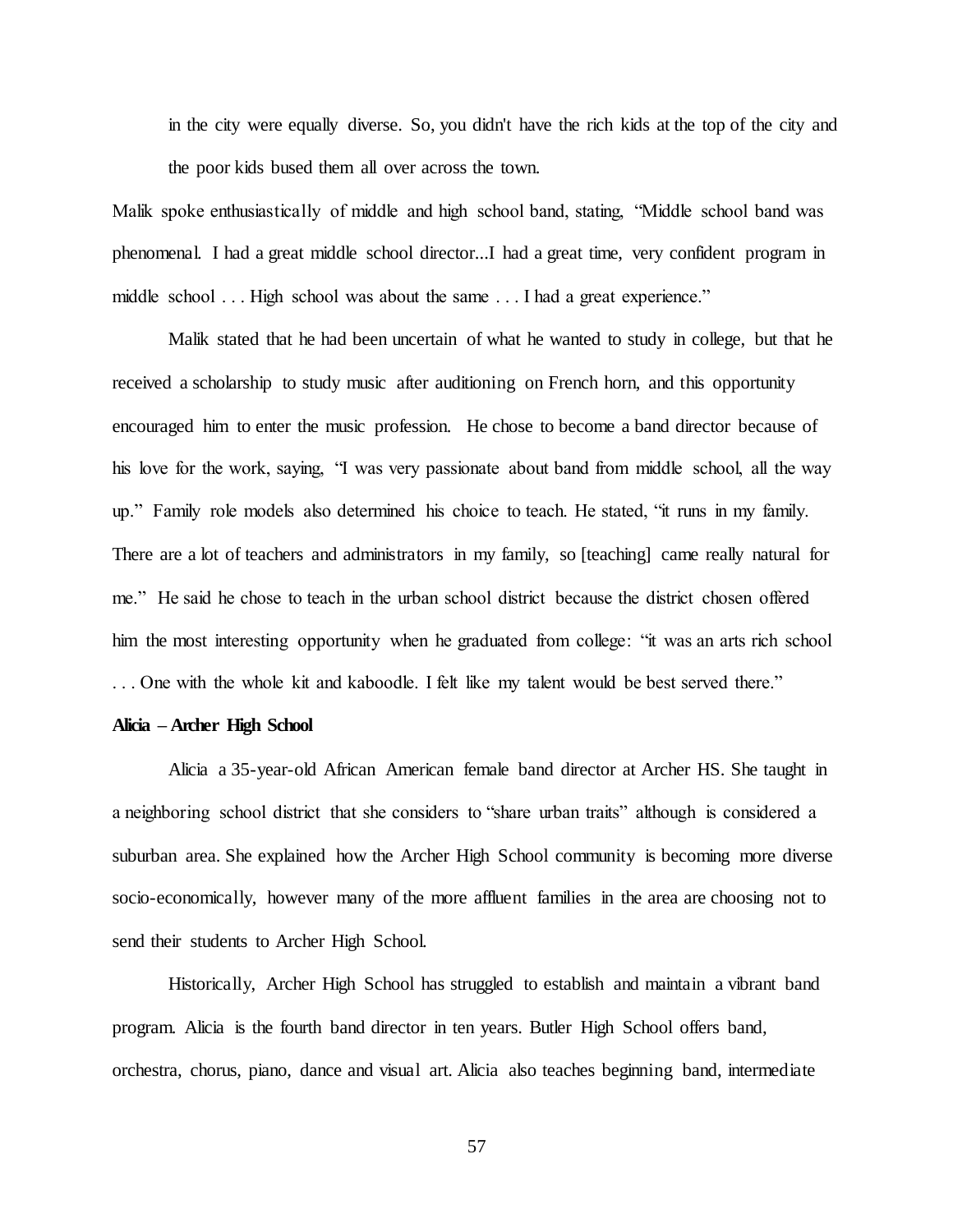band, and marching band. When asked about her experiences in middle and high school band, Alicia expressed "my middle and high school band experiences were very thorough . . . very well-rounded experience from marching band to concert band, symphonic band, jazz band...Thoroughly enjoyed it."

She said she entered the music field because her mother's tutelage had given her a head start: "Honestly, having a mother that has done it before kinda gave me an advantage, a super advantage. I already knew about ear training, and I already knew about theory lessons." Alicia said of her mother, "She's a retired music educator. She taught 36 years in music." She chose to teach in Davis Public Schools because of, "the money. They pay, and I feel like, as a teacher, yes, I work very hard, so I want to be compensated monetarily. But also, they were the only ones to give me a chance," of the high schools where she applied for a job.

#### **Philip – Lakeland Middle School**

Philip a 27-year-old African American male and a graduate of a predominately white institution completed his student teaching assignments in an urban middle school (part-time) and a suburban high school (full-time) that he stated, "exhibited urban tendencies." Philip, currently the Director of Bands at Lakeland Middle School describes the Lakeland community as a middle-class community. He stated that the clientele in the community has changed drastically within the last seven years and is not "what it used to be." Philip expressed how the Lakeland community was once affluent and had more support within the school. However, currently the school is transitioning and is unstable, so therefore it is affecting the band program. Lakeland Middle School offers band, orchestra, chorus and art as music electives.

Philip spoke of participating in band while growing up as a kid. "I started band in sixth grade playing trumpet...I had a very enjoyable middle school experience and it definitely set me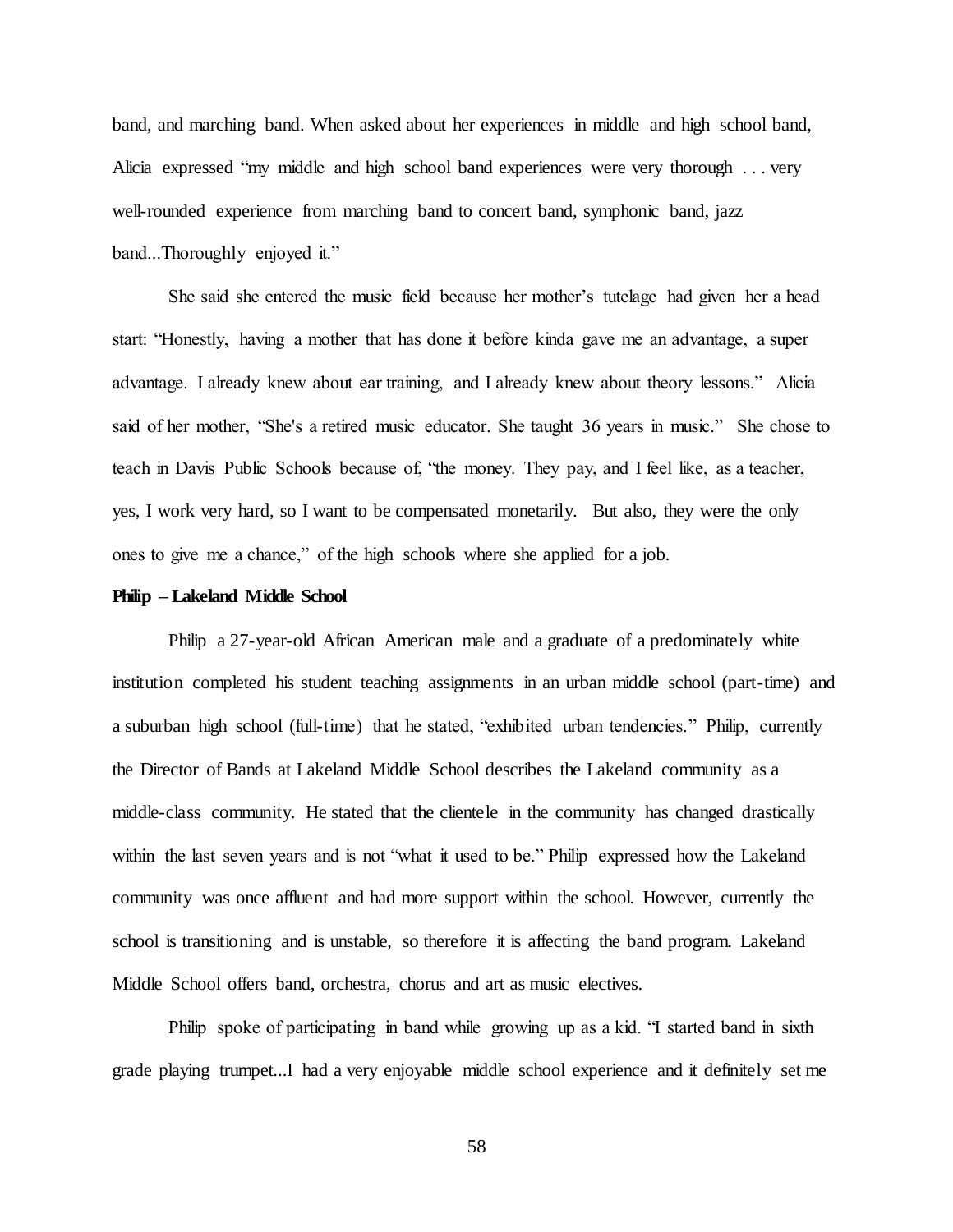up for my future going into high school." Philip chose to enter the music profession through the influence of a role model in high school: "my high school band director was very influential in my music career, in my pursuits of music, so I started to fall in love with band in high school, which led me to pursue it post-high school." Philip chose to teach in Davis Public Schools for the challenge and because it was an available job: "I knew I wanted to teach middle or high school. It was one of the middle school jobs open. It was also something I found that would be somewhat of a challenge."

### **JoAnn – Smith Middle School**

JoAnn spoke very adamantly regarding her experiences as a band director at Smith Middle School. As a graduate of a Historically Black College and University, she felt her preservice experiences helped prepare her to teach in the urban setting. She stated that Smith is the fourth school in an urban school district that she has taught at. Prior to teaching at Smith Middle School, she taught high school for five years in the same school district. She described the community as a low-socioeconomic community. The school is located on the Southside of the Davis Public School district. JoAnn, a 54-year-old African American woman, stated teaching at a high school within the district. Prior to teaching in public school, JoAnn taught band at the collegiate level. She stated she was offered the position at Lakeland MS 17 years ago, but "turned it down. JoAnn spoke highly about her experiences in middle and high school band. I had the same band director from the sixth grade through twelfth grade . . . my band director required us to play twelve major scales and three forms of minor scales when I graduated. Of this experience and its relationship to JoAnn's decision to enter the music profession, JoAnn stated, I just feel like he required us to do a lot of things that I think prepared me or gave me a desire to become a band director.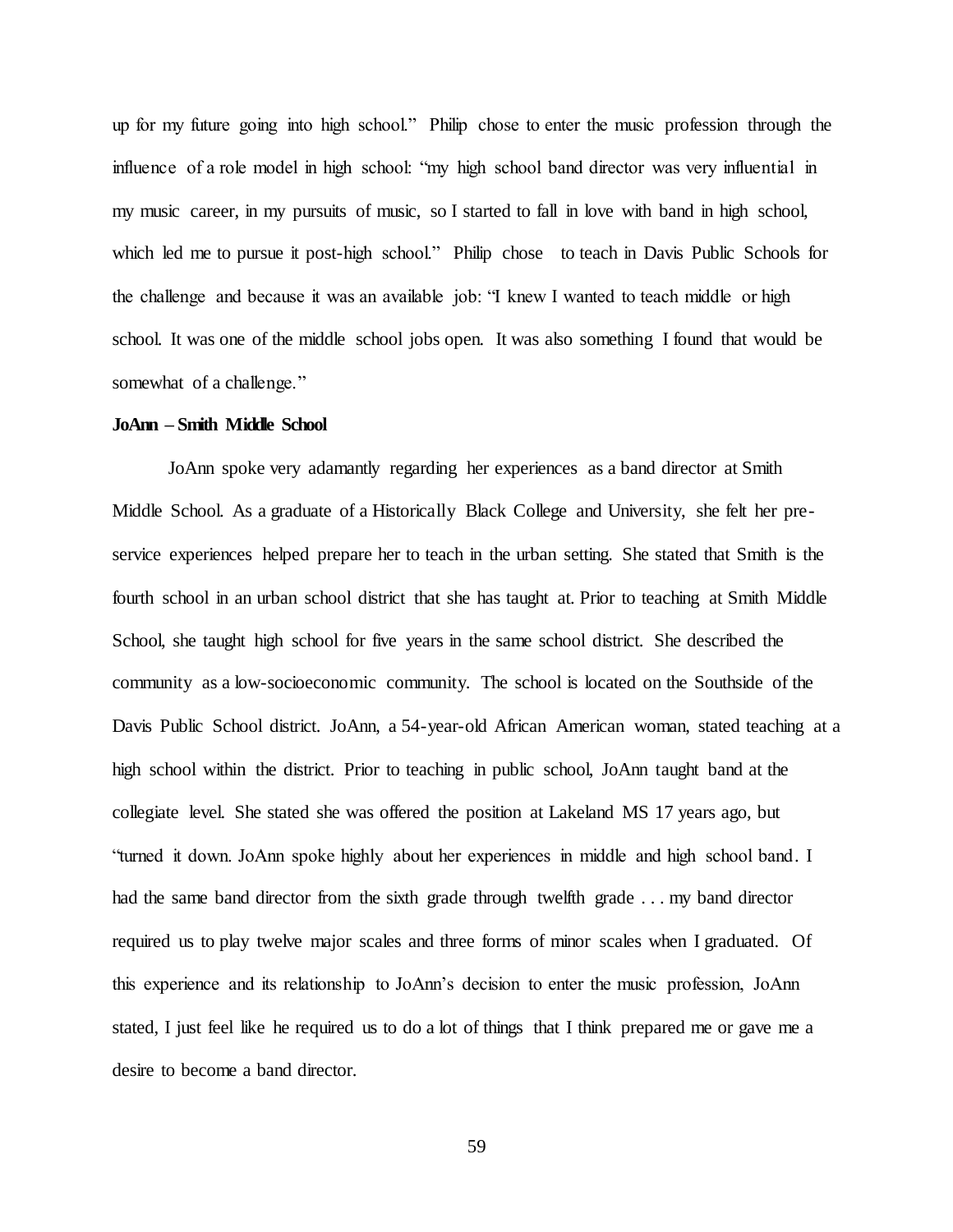JoAnn's band director was influential because, "he instilled in us that we [the band] were a family and that we were there for each other, and that we need to lift each other up. Of choosing to teach in Davis Public Schools, JoAnn said, I didn't really want to...I don't know why. She was denied a job in a different county as a perceived result of sexist hiring practices, however, so she chose to teach in there because a job was available there, and she already lived in the city.

#### **Matthew – Nims Middle School**

Matthew, a 30-year-old African American male, and a product of the urban school district, recalled how his middle school band program suffered from a high turnover among band directors. Matthew detailed how in sixth grade his school only had a band director for half of the year. "We only had a band director for half of the year. Our band director at the time got ill, probably due to stressors of the job." He further detailed how the school hired a non-music certified substitute teacher for the remainder of the year, and the students "basically sat in the class and did nothing." Matthew reported that, for this reason, "I got my musical experiences from other places that were not connected to my school to be able to play at a high level and still get the experience that I should have gotten in school." Thus, his playing experience as a teenager came from local youth orchestras and ensembles, rather than his school band.

Although Matthew's middle and high schools had high turnover in band directors, his elementary school band director inspired him: "My elementary band director...spent a lot of time with me...and always kept in contact to see how I was doing throughout school. So those experiences made me wanna be a band director." He added that his elementary band director's influence, "made me wanna impact children in that same manner and try to make a difference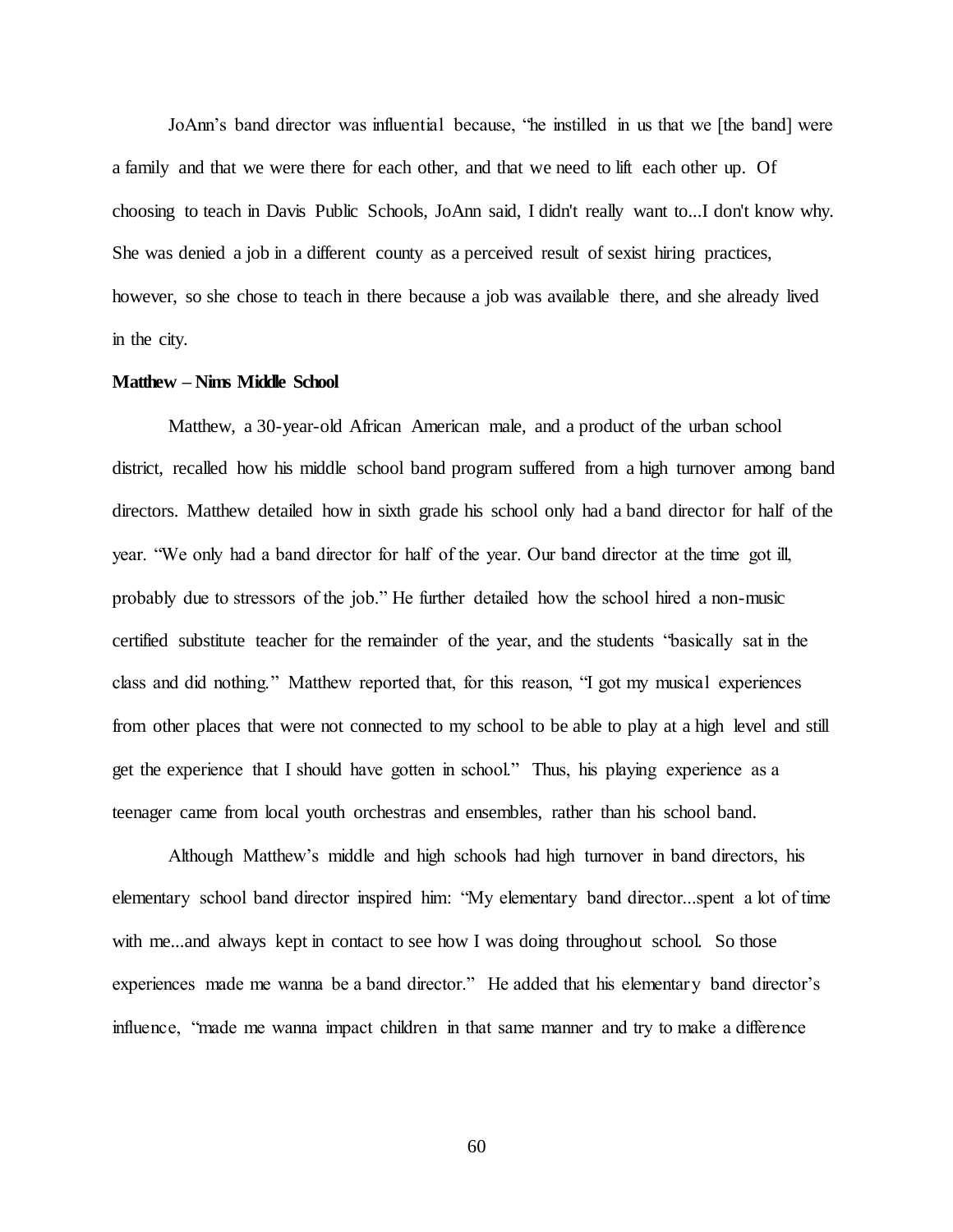within that way." He chose to teach in Davis Public Schools because he was a graduate of the school district.

### **Tariq – Anderson High School**

Tariq a 35-year-old African American male and graduate of a local Historically Black College and University has taught at 3 urban schools in the same school district; one middle and two high schools. Currently the Director of Bands at Anderson High School, Tariq describes the community as "interesting based on the culture and infrastructure of the school." Anderson High School was created as the result of a merger between two single gender academies, however the administrative teams from both schools remained. Therefore, Anderson High School has two principals and operates as two separate schools within one building. As for the band, orchestra, chorus, and dance teachers, they are the only teachers who are shared across the two schools. Tariq has described the challenges of this structure as difficult because you're "having to appeal to two different visions, and philosophies, which can make running a band program difficult." Tariq expressed how he has worked to unify the two campuses by building close relationships with both principals and always keeping the students well-being first.

When asked about his band experiences as a child, Tariq stated "I started playing trumpet in sixth grade, through my school's band...From there, because I became really interested in music, I went on to a performing arts school that we had." He added, "I really thought very highly of my band director." He chose to become a band director because he enjoyed the work: "When I couldn't think of anything else to do for a living, upon attending college, I just told myself, 'Hey. Why don't you just continue to do what you enjoy the most, which is band." He said of choosing to teach in Davis Public Schools, "it was one of the first true band jobs that became available to me...the first band offer [I] ever received as a young teacher."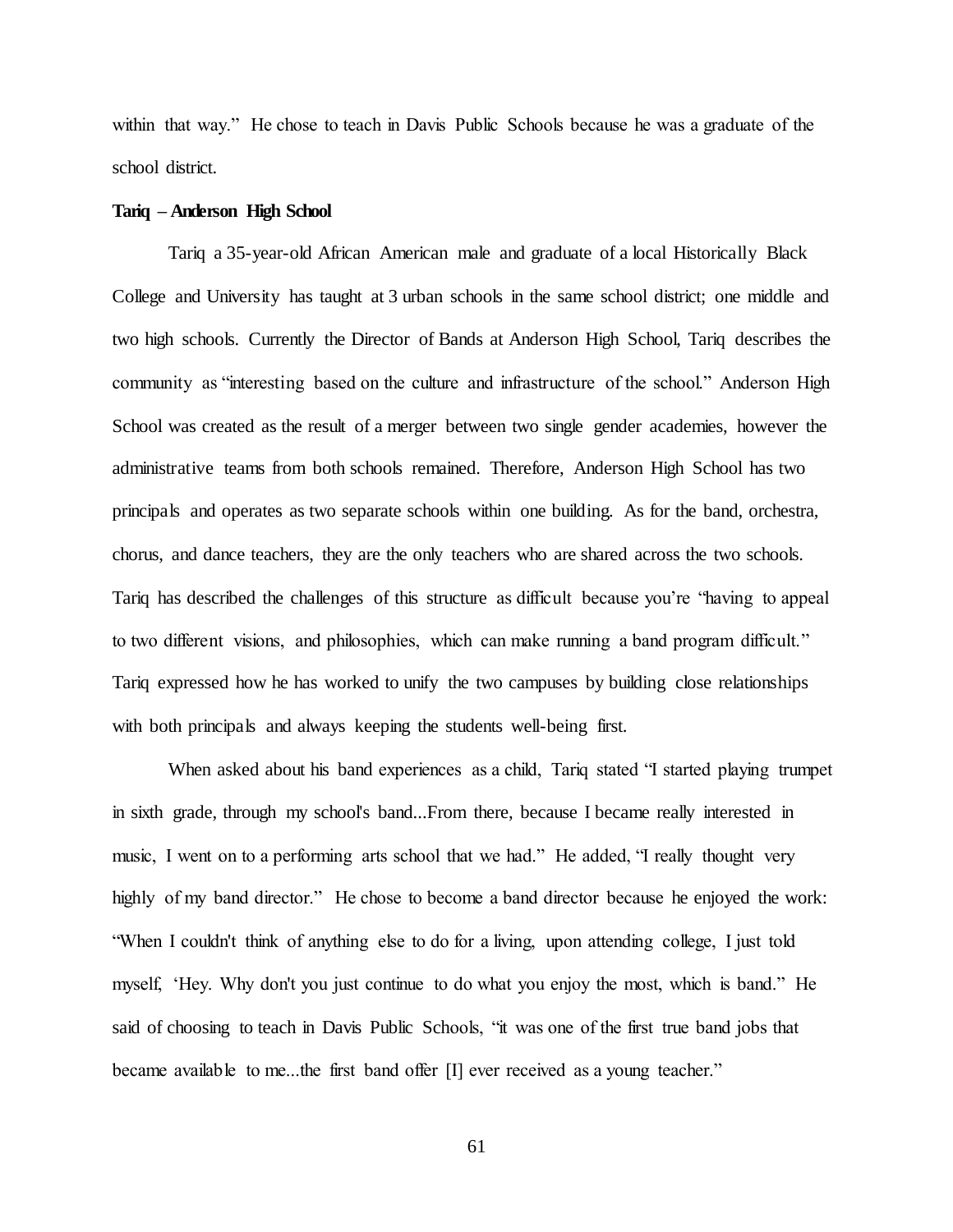### **Steven –Henry Middle School**

One of the first things you notice about the Henry Middle School community is its location. Located in the heart of the city, Henry Middle School is in a very affluent area. The community is known for its expensive housing and restaurants. The community is also known for hosting many arts related festivals. Steven described the school and community as racially and socio-economically diverse. Steven a 35-year-old African American male who graduated from a predominately white institution stated

"I think that it's important for students to see people that look like them, look like me. Frankly speaking, the first black, male teacher I had was in grad school, is my drum set teacher. I'm talking pre-K all the way through undergrad. That does make a difference. It makes a big difference when you see somebody that looks like you are playing really, really well. I think that's the best investment I have in my community for this particular time period. Continuing and showing them that if we have the right systems and you have the right attitude and effort and I continue to adjust and make improvements, then we can do some pretty amazing things together."

When asked about his experiences in middle and high school band, Steven said, "I started band when I was in sixth grade. My middle school director was also my high school band director. I started marching band when I was in the eighth grade. I participated in our region, our district band...Those were some great experiences." Steven decided to become a band director after observing other band directors in Georgia: "moving to Georgia, I saw a different kind of band director and I thought it was something that I could do." Steven chose to teach in Davis Public Schools because the city was where he had chosen to live: "I live in the area...I thought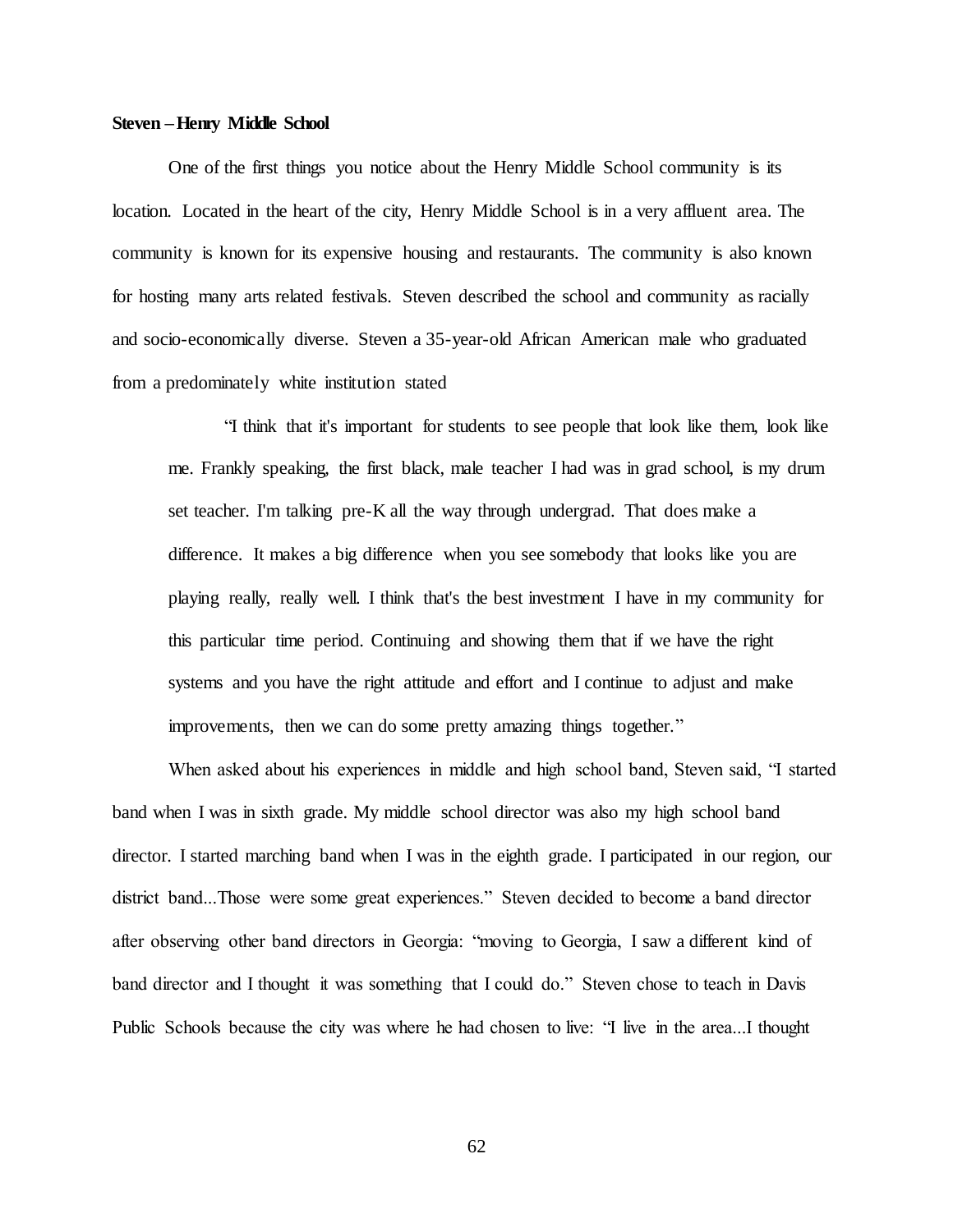it'd be better to work closer to home and pour more so into your environment, as opposed to somewhere else."

#### **Andrew – Tillerson High School**

Tillerson High School and band program had a long history of excellence. Historically, one of the strongest band programs in the school district with representation in District Honor Band and the All-State Band, Tillerson High School produced many talented musicians. Tillerson High School is located in the southwest part of the school district and served a student population was largely African American, and low-socioeconomic.

Andrew, a former graduate and drum major of Tillerson High School recalled his elementary experiences in band as being enjoyable. He stated,

I only experienced middle school band in the eighth grade, 'cause my elementary went all the way up to seventh grade. I went to a predominantly African American middle school. The band director was a very seasoned and experienced band director. My experience with that group, that was the first time I played in a band that was, I wanna say, more

than 40 people, that I can remember. And I really enjoyed the sound."

Andrew went further and said high-school band was, "a good experience" that prepared him with enough music education that he was able to receive a music scholarship to college. He identified his success in receiving a music scholarship as the reason he decided to become a band director, saying, "that was the segue into wanting to give students like me an opportunity to have a good college experience." He chose to teach in Davis Public Schools because he found an open position in a school with which he was familiar.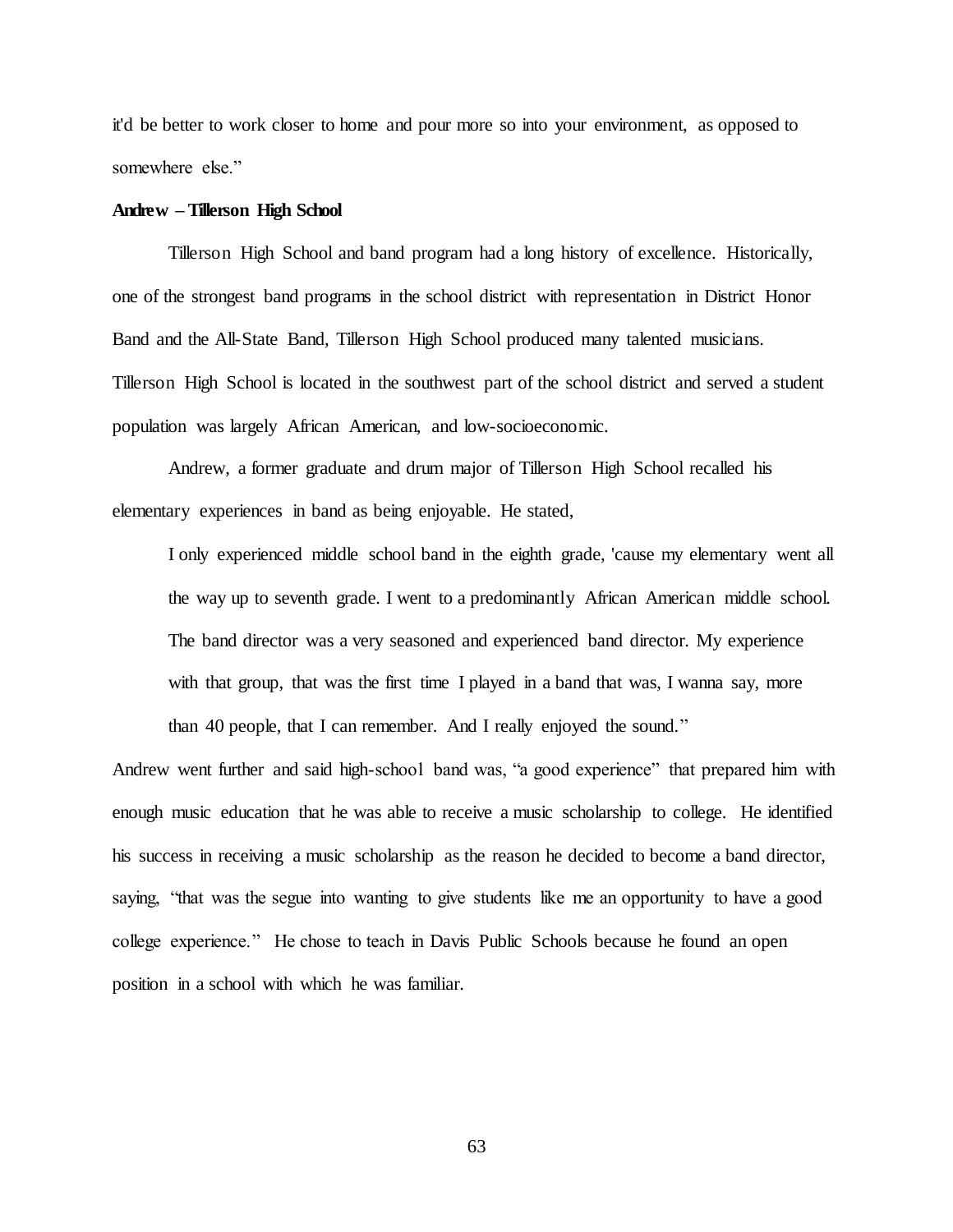### **Stephanie – Mitchell Middle School**

Stephanie is currently the Director of Bands at Mitchell Middle School. She is a 34-yearold African American female and a graduate of a predominately white institution with a degree in music education. She describes her school as a Title I school where the student body is 100% Free Lunch. She stated that the community that Mitchell Middle School serves is going through gentrification, however the student population is not reflecting the changes. Furthermore, Stephanie describes the population at Mitchell as 90% African American and 10% Latino with a faculty and staff that is 98% African American, with 1 Caucasian and 1 Latino teacher. She stated that a lot of the students at Mitchell have experienced a lot of trauma in their personal lives, and sometimes that impacts their development at school. "The students have seen a lot, and although it hinders them in some ways, it also helps them. A former student stated band was the only reason they came to school."

When Stephanie was asked about her middle and high school band experiences, she stated, "my middle school experience was really fun. That was the first big band that I played in, and it just so happens that I played the same instrument as my band director, so I could look up to her." She said of high school, "when I got to high school, I marched for my first three years. When I was in the ninth grade, the assistant band director was a female, and she kind of took to me." Stephanie trained to teach music because her father encouraged it for practical reasons: "I wanted to major in performance, and my father, who is a retired band director, insisted that I major in music education because he did not want me to be a starving artist." She said of choosing to work in the Davis Public School district, after the district offered to let her earn her license while she was employed as a teacher, "I ended up here, and I'm glad I did, because it's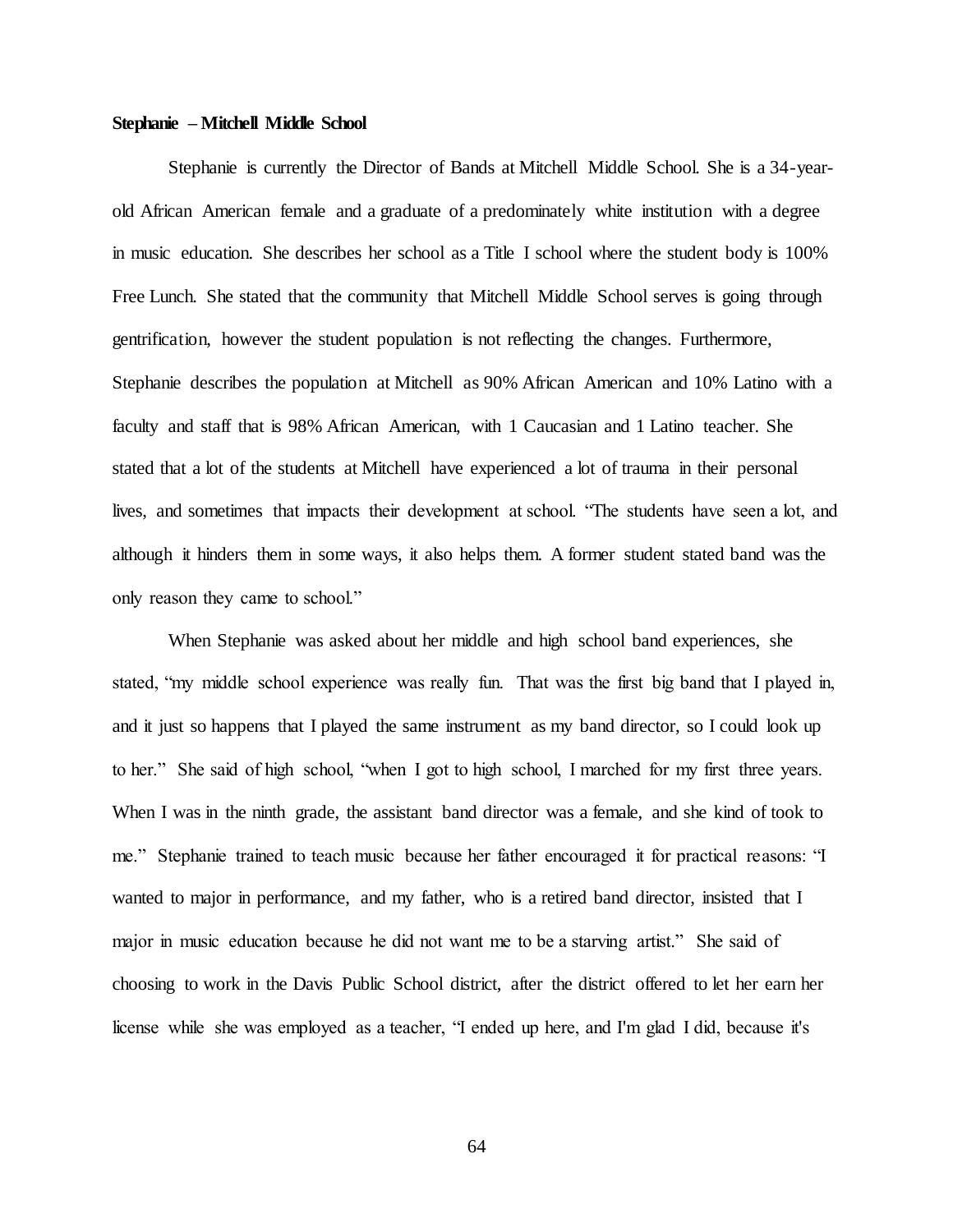right in my dad's backyard. He knew the lay of the land and was basically able to mentor me through everything."

#### **Patrick – Grover Middle School**

Patrick is a graduate from a Historically Black College and University with a degree in music and completed an alternative music teacher certification program. He is currently the Director of Bands at Grover Middle School. Patrick has been at Grover since 2007. During Patrick's pre-service training he took general education courses such as cognition and educational psychology, educational technology while at a neighboring college. Before graduating, he was exempt from taking PRAXIS I because he scored a 1000 on the SAT. He did have to take and pass the PRAXIS II (Music Content) test. The PRAXIS tests measure the academic skills and subject-specific content knowledge needed for teaching. This test was required by individuals entering the teaching profession as part of the certification process required by states and professional licensing organizations. After passing PRAXIS II (which served as the equivalent of completing one's music education certification courses) he was granted a professional teaching certificate. He completed further music education certification coursework at a local university.

# **Data Sources**

There were three main sources of data for this study; phone interviews, in-person interviews, and researcher memos. Following I provide a detailed description of each data source.

**Phone Interviews.** I applied for and received permission from Georgia State University's Institutional Review Board and the Institutional Review Board for the school district where the study took place. As part of the application, I received permission to obtain email contact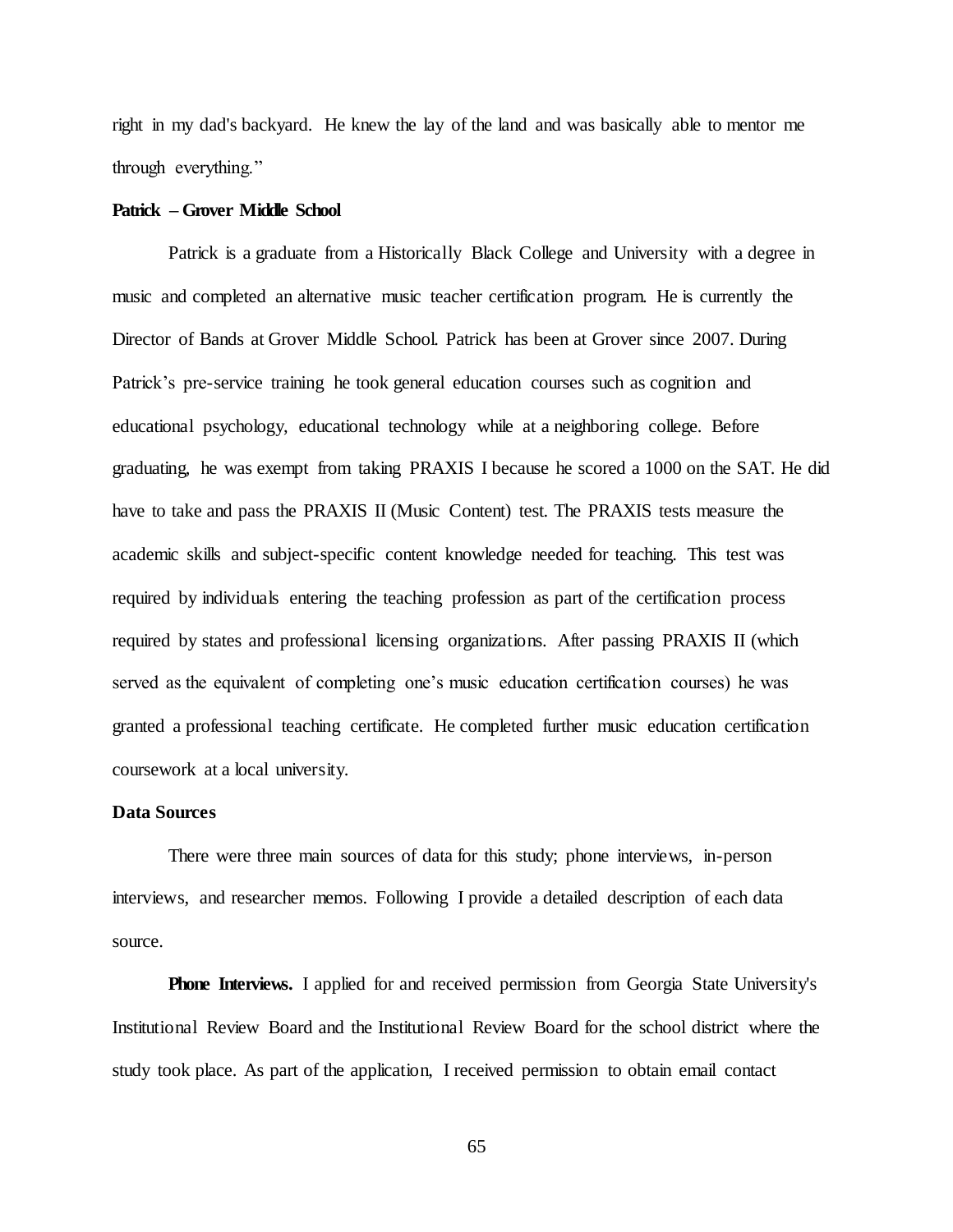information through the state Music Educators Association for the directors in the school district selected for my study. After consultation with the Fine Arts Coordinator, a recruitment email (see Appendix A) was sent to 22 middle and high school band directors in the school district. Of the 22 directors who received the recruitment email, 16 responded, however four were ineligible for participation based on the minimum 5 years of teaching experience required. The phone interviews were scheduled between March 2018 – May 2018. I conducted a 10-minute phone interview with each of the 10 middle and high school band directors. A set of interview questions were used during each phone interview (see Appendix B). Ten participants were available to participate in the in-person interviews.

**In-Person Interviews.** Each of the 10 participants available for the in-person interviews was sent an email asking for a day, time, and location for their interview. Each interview was scheduled to last approximately one hour, and a follow-up interview scheduled if necessary. All in-person interviews were scheduled between June 2018 - September 2018. The objective was to garner rich descriptive data. Interviews were audio recorded for transcribing purposes.

During the interviews, a set of in-person interview questions was used to guide each interview session (see Appendix C). The interview protocol was developed to address each research question and to provide an outline to be followed with each participant. The interview protocol questions were divided into three sections. The first section focused on the participants' personal middle and high school band experiences, what motivated them to teach band, and why they decided to teach band in an urban setting. The second section dealt with the participants' experiences within the urban classroom; perceived challenges, rewards, and reason for continuing to teach in the urban setting. The third section explored the participants' experiences during undergraduate music teacher training (see Appendix C). Patton (2002) suggests this form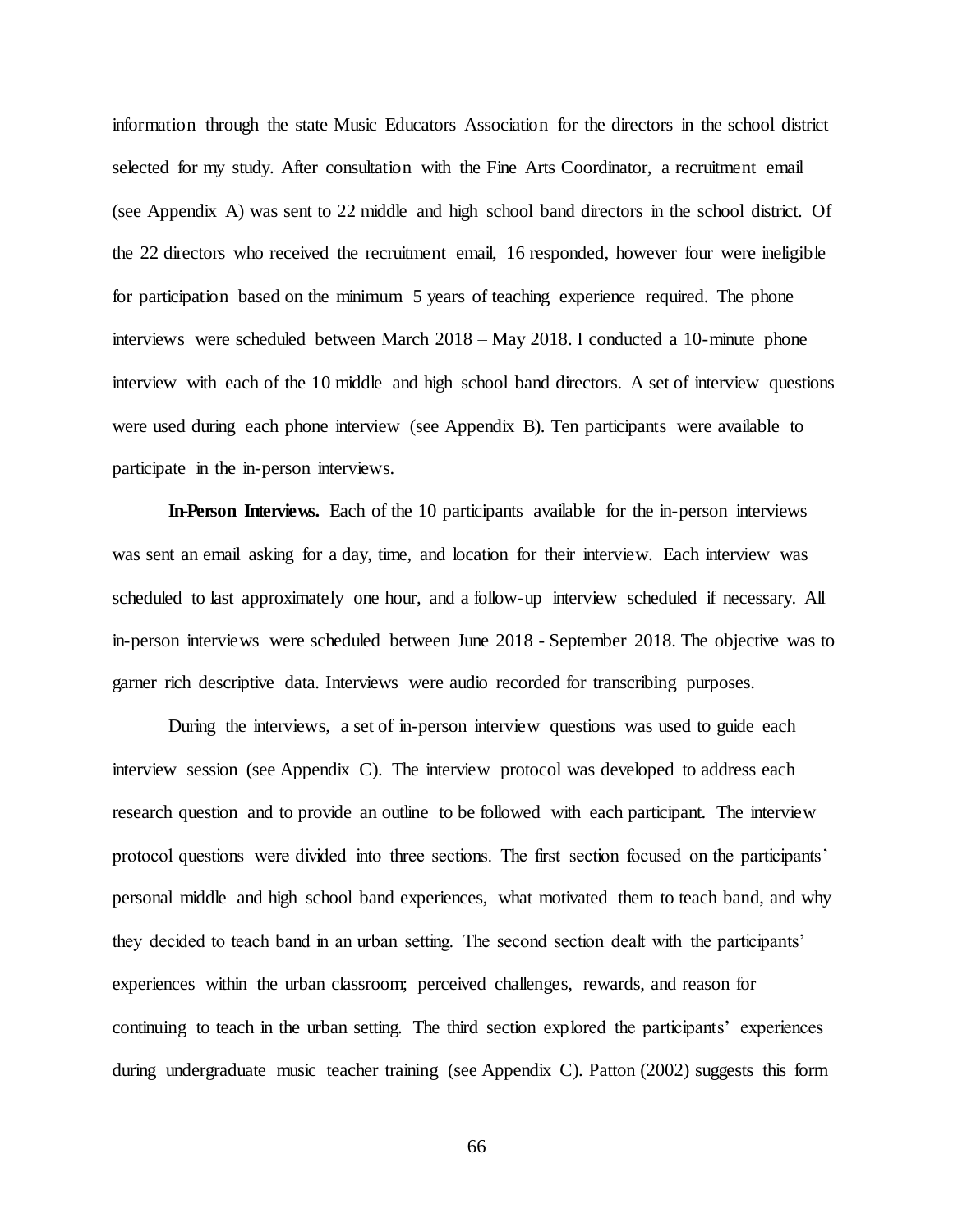of interviewing provides topics or subject areas within which the interviewer is free to explore, probe, and ask questions that will elucidate and illuminate that particular subject…it makes sure that the interviewer has carefully decided how best to use the limited time available in an interview situation (p. 343).

At the start of the interview session, I thanked the participant for agreeing to take part in the study. Following, the informed consent form was read aloud to the participant and they were asked to reply "I agree" if they agreed to proceed with the in-person interview. Also, the participants were notified of the possible risks and benefits of their participation and were informed that they may choose to withdraw from this study at any time.

**Researcher Memos.** Memos were written throughout data collection, analysis and interpretation. Prior to the start of data collection, and during the data explication process, I used memos to bracket out my subjectivities. This was done to help make myself aware of my preconceived perceptions regarding urban music teacher preparation. Because I identify as an urban music educator, it was important for me to be aware and make known my personal biases as to protect the trustworthiness of the study.

I also wrote memos before and during the data collection process. Memos were written regarding my initial reactions to comments from participants regarding pedagogical techniques, specific experiences during their pre-service training, interesting thoughts/ideas participants may have shared, or narratives shared during their interviews. I wanted to make certain my thoughts were recorded to make sure I interpreted the data from the perspective of the participants and did not impose my thoughts on the data.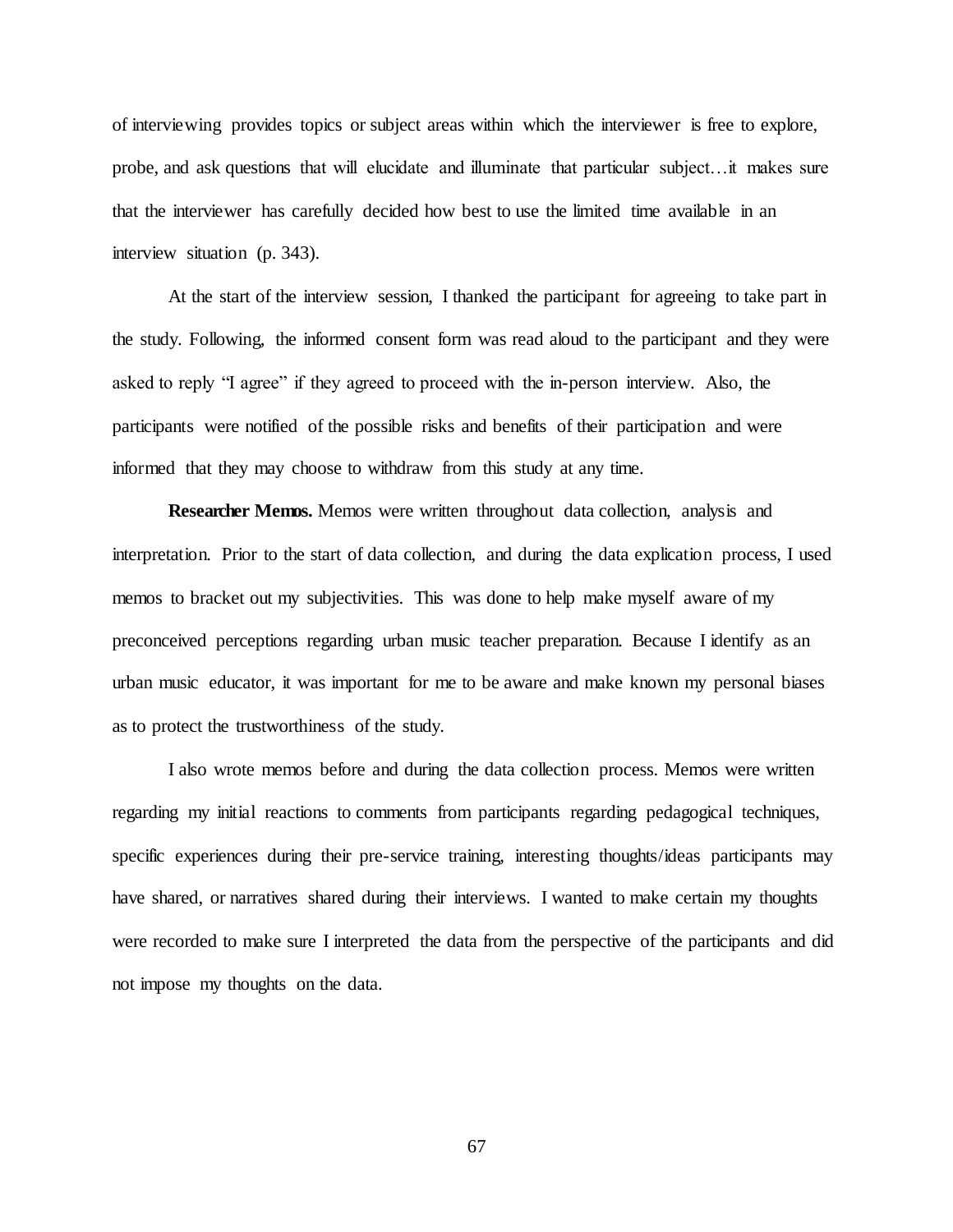### **Analysis Interpretation, and Triangulation of Data**

There were three phases of data analysis, interpretation, and triangulation in my study (see Table 3). I utilized Hycner (1999) data explication process to analyze and interpret the interview data. This process helped me to understand the experiences of the band directors. Hycner suggests "the term [analysis] usually means a 'breaking into parts' and therefore often means a loss of the whole phenomenon … [whereas 'explication' implies an]…investigation of the constituents of a phenomenon while keeping the context of the whole" (1999, p. 161).

**Phase I Data analysis.** Hycners' (1999) explication process has five distinct steps which include: (1) bracketing and phenomenological reduction; (2) delineating units of meaning; (3) clustering of units of meaning to form themes; (4) summarizing each interview and validating it, and; (5) extracting general and unique themes from all the interviews and making a composite summary (see Table 4).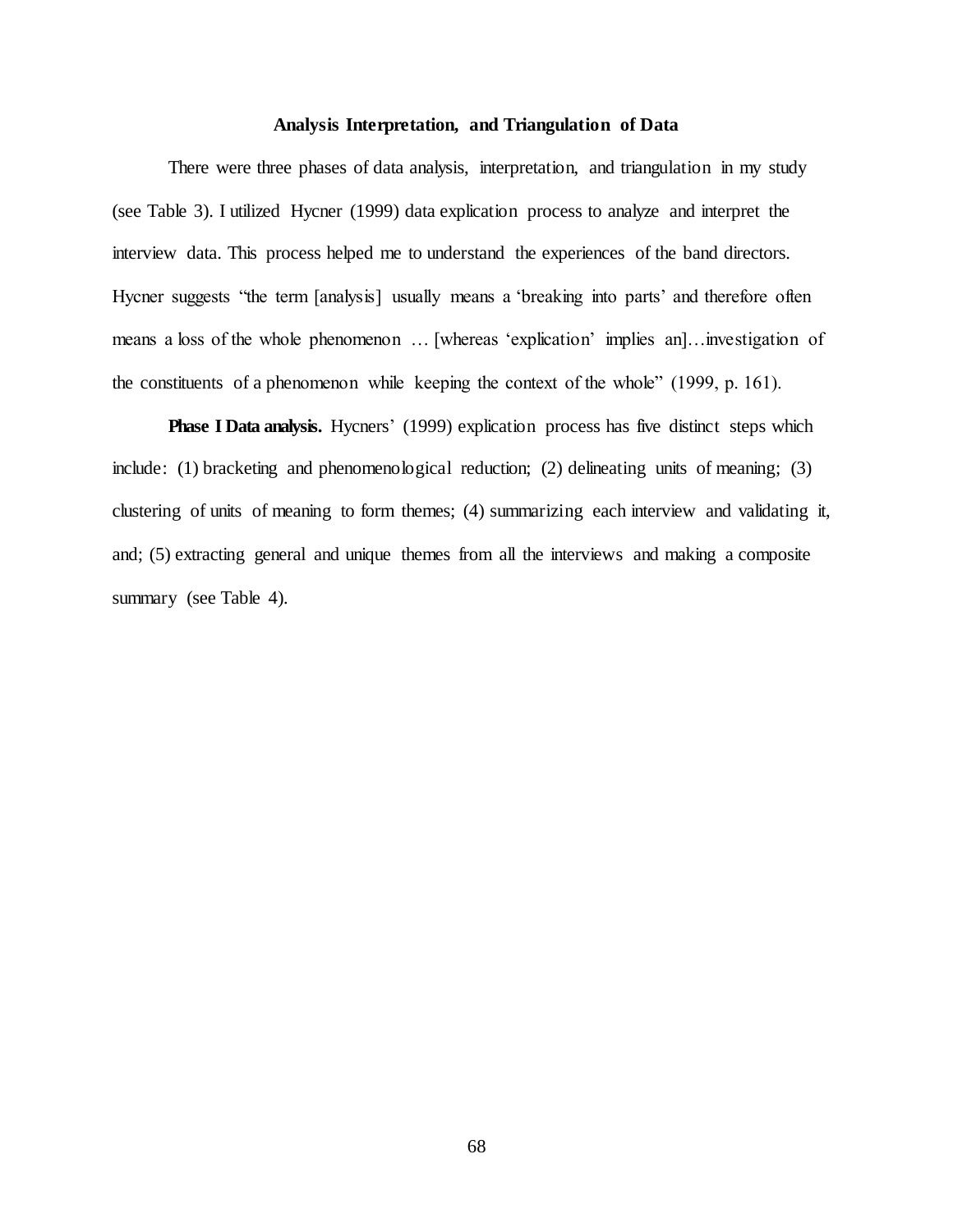| Phase | Methods Used                                                   | Data Sources                                                               |  |
|-------|----------------------------------------------------------------|----------------------------------------------------------------------------|--|
| Ι     | Data analysis (Hycner,<br>1999) to examine units of<br>meaning | In-person interview<br>transcripts                                         |  |
|       | Clustering of units to form<br>themes                          | In-person interview<br>transcripts                                         |  |
|       | Summarizing interviews,<br>validating and/or<br>modifying      | In-person interview<br>transcripts, member checking,<br>researcher's memos |  |
|       | Forming composite<br>summaries                                 | In-person interview<br>transcripts, researcher's<br>memos                  |  |
| 2     | Member checking                                                | In-person interview<br>transcripts and composite<br>summaries              |  |
| 3     | Triangulation                                                  | External Inter-rater coder                                                 |  |

Table 4 *Phases of Data Analyzation, Interpretation, and Triangulation*

Explication suggests a study of the parts of the phenomenon while keeping the perspective of the whole (Grant, 2008). The explication of the interview data was done through understanding and clarifying the meaning and the essence of the pre-service teacher training and urban teaching experiences of the band directors. This was accomplished my identifying themes that emerged within each interview.

**Bracketing and phenomenological reduction.** First, bracketing and phenomenological reduction took place. Prior to the first in-person interview, I bracketed my initial thoughts. I kept a journal and wrote my initial thoughts and responses regarding my topic. Since I identify as a Black urban band director, it was important for me to reflect on my personal biases as not to impose them on the data. Following the first phenomenological interview, I wrote my initial thoughts regarding the interview and the responses of the participant. My main objective during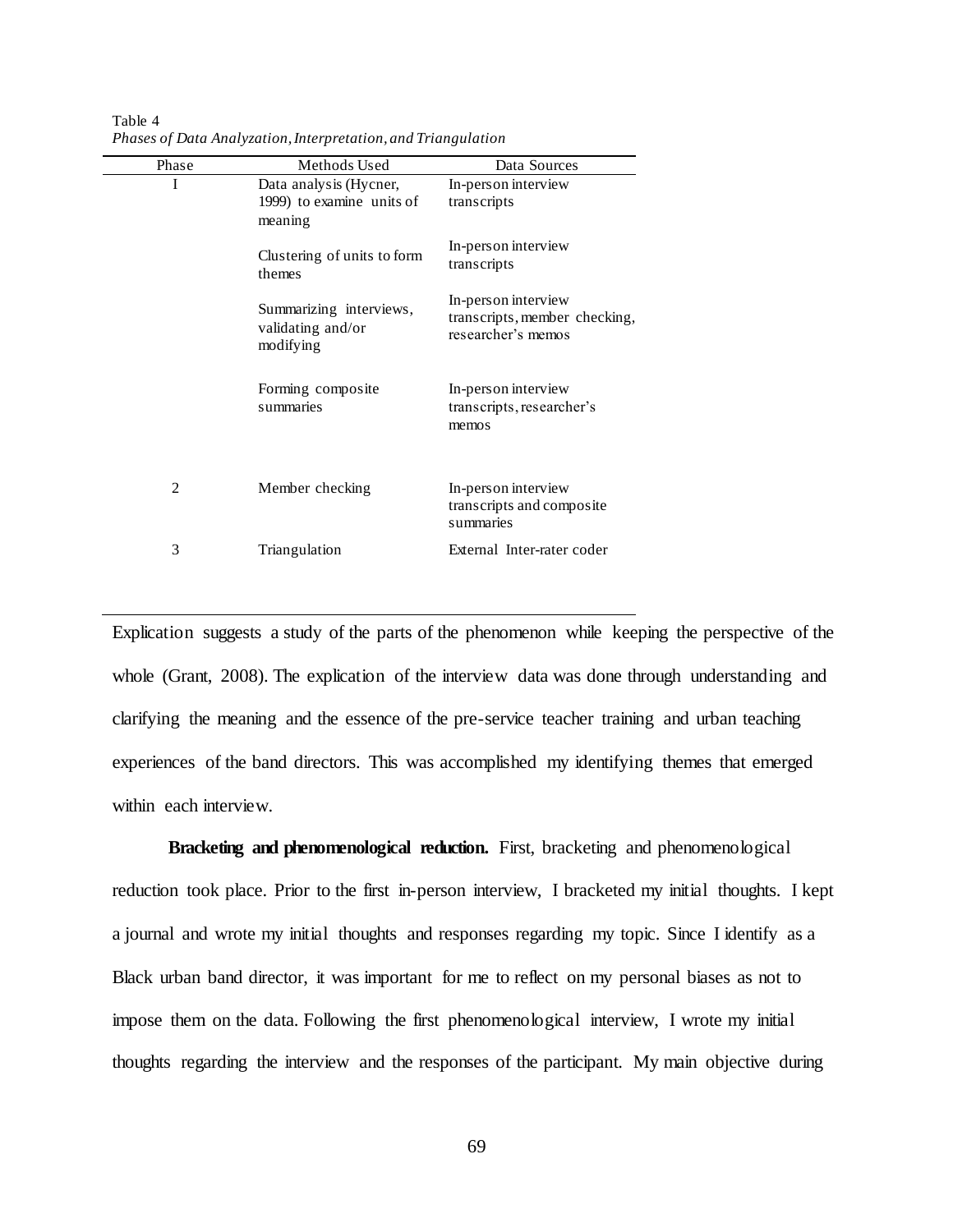bracketing and phenomenological reduction was to remain as true to the data as possible (Hycner, 1999).

**Delineating units of meaning.** Secondly, delineating units of meaning followed. This process consisted of reading each transcript multiple times to get a good sense of the story and to elicit the participant's meaning. As suggested by Hycner (1999), "this is a step whereby the researcher still tries to stay very close to the literal data" (p. 282). I read each line and made notes using the participants' words in order to understand the participants meaning. I utilized line-by-line thematic analysis (Boyatzis, 1998) to examine how the participants described their experiences. The literal words were used to create codes during the coding process. For example, I mean, it was a good first job to have, especially not having any teacher training. I didn't have a traditional background, any kind of pre-service teaching. It was a good experience, considering that, there weren't any expectations. I was the first music, true music teacher at the school. I kind of wandered my way through some things. I think that was really a good stepping stone, before I actually took on my first band job at Carter Middle School. At that point, I always came to the table, kind of having a better understanding what I probably needed to do. (Tariq)

In the above text, the first line the meaning was delineated as not having any teacher training. The code no teacher training was created and used to code the first sentence. The code lack of pre-service preparation was used for the second sentence. While the first two sentences the meaning was no pre-service teaching experience. I tried to use as much of the phrase as possible when defining the units of meaning and generating the initial set of codes.

During this same step of delineating units of meaning, I engaged in open coding (Strauss & Corbin, 1998) concurrently while collecting interview data. During the first round of coding, my code book consisted of 203 codes. Some of the codes included abolished fine arts position,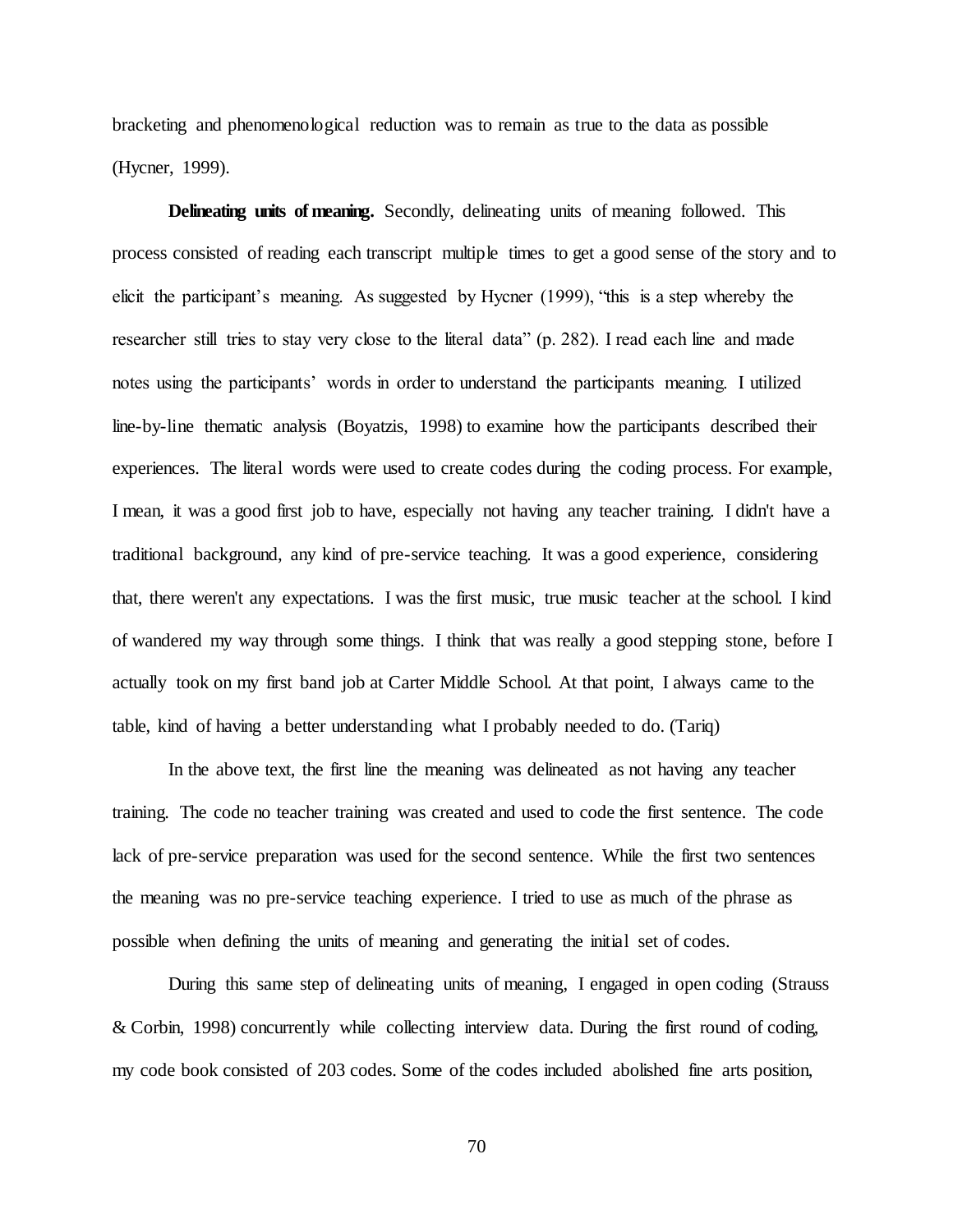unsupportive administrator, lack of pre-service training, mentor teacher helpful, and band program showing progress. At the conclusion of the initial round of coding, I began creating groups to assist with organizing the code book. I created 38 groups. Some of the groups were administrative support, advocacy, challenges, classroom management techniques, culture, diversity, mentorship, overcoming challenges, reasons for staying in an urban school, and student academic success.

During the second round of coding, I engaged in axial coding (Strauss & Corbin, 1998) to find connections between the codes. Axial coding provided a method that I used to consolidate, condense, rename, and delete codes. This was achieved by merging codes of similar meaning and deleting codes that were not relevant to answering the research questions. I also engaged in open coding to help elucidate themes (see Appendix E). These codes included showcase black excellence, students need us, methods courses, pedagogy preparation, HBCU bands recruiting, parents supported band program/director, parent figure to students, sense of community. During the final round of coding, I confirmed code groupings.

I recoded all 10 interviews and engaged in the coding process a second time to ensure I accurately interpreted the data and captured the essence of the participants stories. This process was informative because I was able to gain a better understanding of the data. The themes that emerged from the data were made more transparent through this process of double coding.

**Clustering units of meaning.** The third step is clustering of units of meanings to form themes. During this step, I went through the units of meanings to reorganize the themes. This process allowed me to consolidate, merge or delete themes that were redundant. Clusters of themes were formed by grouping (consolidating) meanings together and significant themes were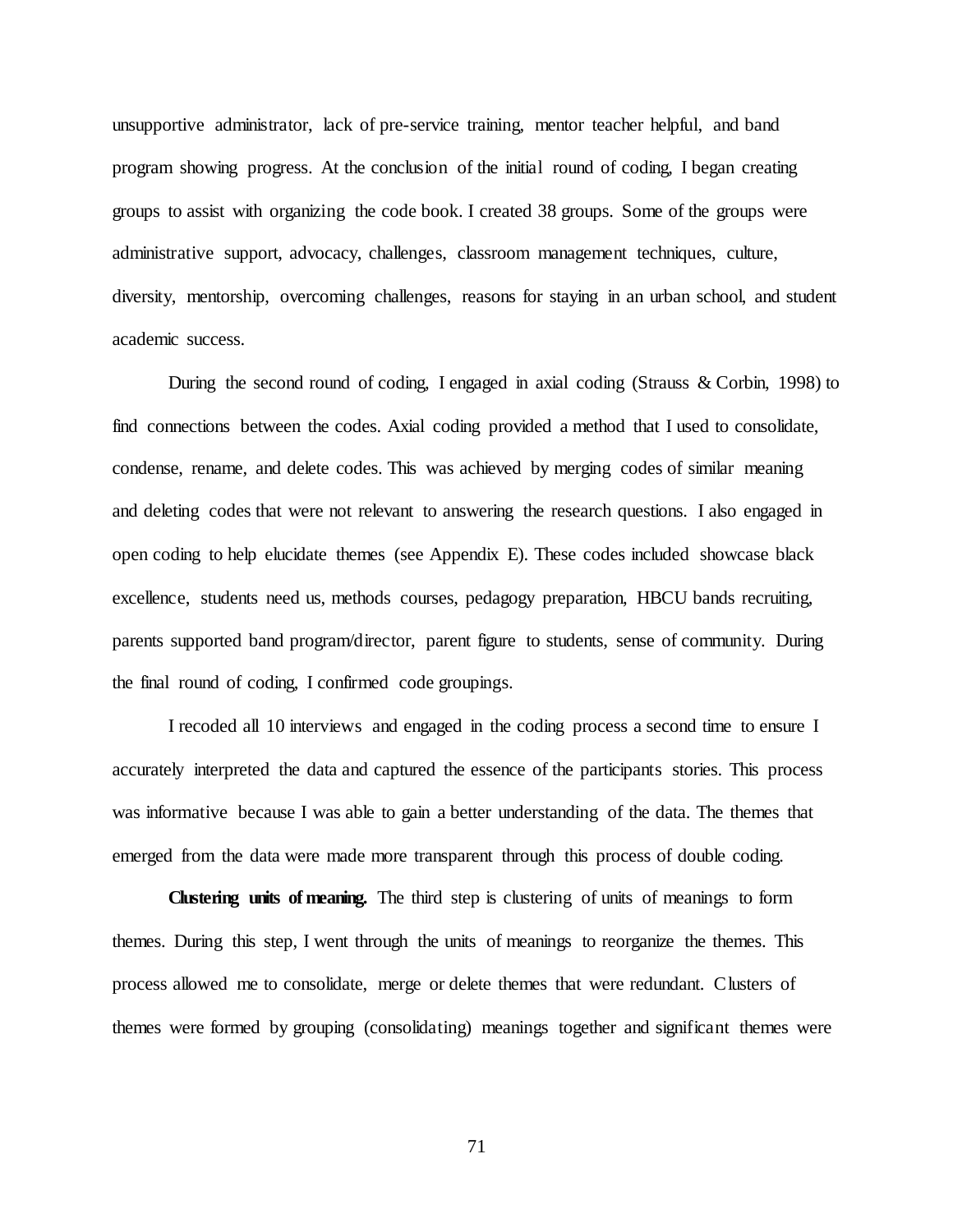created. I searched the units of meaning to try and find any commonalities that would allow the units to begin to emerge to form themes.

**Summarizing each interview.** The fourth step was summarizing each interview, validating it, and where necessary, modifying it. During this phase, I sent each participant a copy of the transcript from his or her interview to validate the data and provided the opportunity to modify as necessary. No participant suggested any modification to the data was needed.

**Extracting general and unique themes.** The fifth and final step was to extract general and unique themes from all the interviews and make a composite summary. During this process, I looked for themes that were shared amongst all of the interviews, as well as for unique themes that emerged from the data. The groups served as a method to organize codes that shared similar meanings which also helped to elucidate themes across the data. For example, the group overcoming challenges consisted of the following codes: band program showing progress/growth, create the program you want, developed relationships with admin/counselors, establish rapport with students, establish worth to student/school/community, high expectations/high quality instruction, parent figure to students, stay in contact with parents, and visible program/great product. The overcoming challenges group highlighted how the band directors were able to identify and overcame many of the challenges that they mentioned during their interviews. I found this theme interesting as the directors' perspectives were rather positive and offered encouraging ways to mitigate perceived challenges. I referred back to the interview transcripts to confirm the language used to ensure the codes, groups and themes captured the essence of the participants stories. Finally, a doctoral research colleague was asked to check my data analysis through inter-rater reliability. I met with my colleague to discuss the coding process. We discussed how the interview transcripts would be shared, how to share the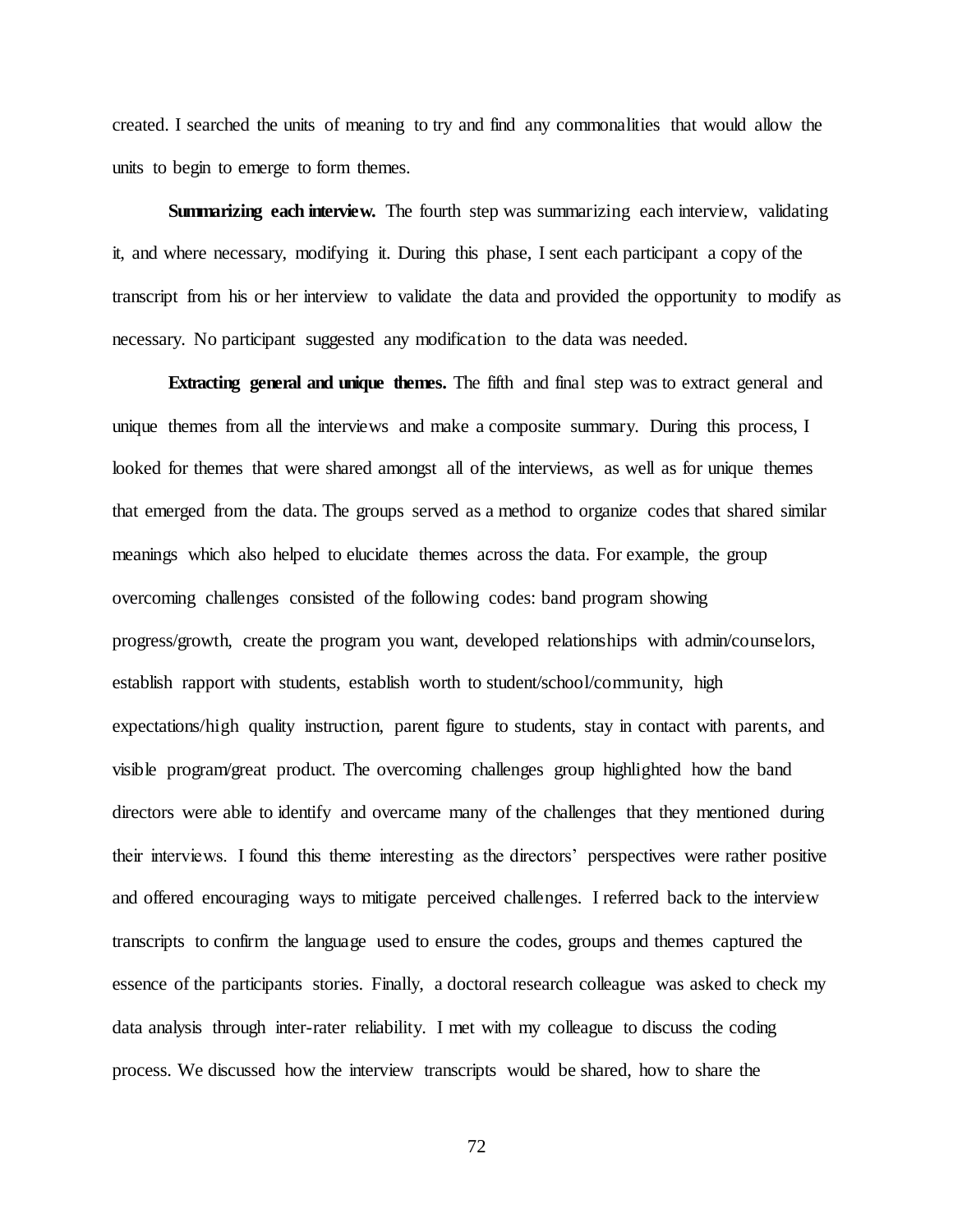codebook, how to code the data, and a timeline. I provided my colleague with three interview transcripts which he coded separately. I used the inter-rater reliability feature within HyperResearch to calculate the rating. After the initial round of coding, I noticed the agreement rate was unacceptable. This was partly due to the number of codes within the codebook and the amount of text applied to the codes. Prior to the second round of coding, I consolidated and condensed the codebook, met with my colleague to discuss the length of text that should be coded. We agreed to code entire phrases or complete sentences that pertained to the code used, including any punctuations. After the second round of coding, I received an acceptable agreement rate of 90%. See Phase III below. At the conclusion, a composite summary was written.

**Phase II: Member checks.** Prior to data analysis, all interviews were transcribed verbatim. Each participant was assigned a pseudonym to protect his or her identity. Participants were emailed a copy of their transcript and asked to check for any inaccuracies or misrepresentation of their stories. I followed up with the participants and asked them if they felt like they were speaking from their racialized/Black identity and what it is like being a Black urban band director. All 10 participants confirmed accuracy of the transcripts from their interview and confirmed they were speaking from their Black perspective. The participants also shared their stories of what it is like being a Black band director. Following the conclusion of data explication, I emailed each participant a copy of my interpretation of their interview. Participants were asked to provide feedback regarding my interpretations of their story and given the opportunity to modify any inaccuracies. Each participant responded stating that I had accurately interpreted his or her story. Member checking served as another method used to help establish trustworthiness and to strengthen the analysis of the data.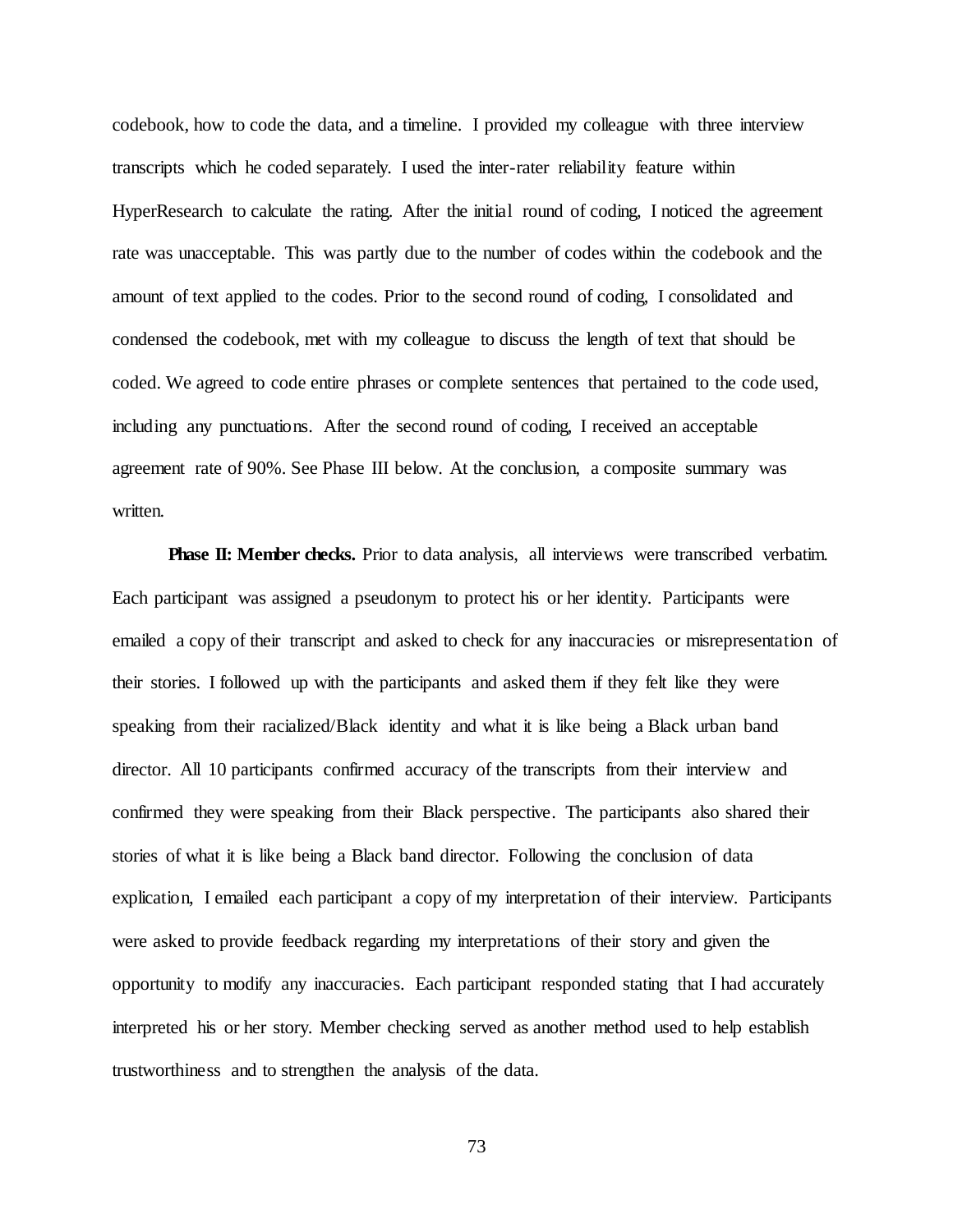**Phase III: Inter-rater reliability.** After I completed the first round of coding for the first interview, I had established over 203 sets of codes which included: developed relationships with admin/counselors, comprehensive band program, developing the whole child, mentor teacher first year helpful, and establish worth to school/community. After I had coded three interviews, I met with my colleague to discuss inter-rater reliability. I chose my colleague because he had recently completed a Ph.D. in the same degree program and was familiar with phenomenology and qualitative research. We discussed how the interview transcripts would be shared, how to share the codebook, how to code the data, and a timeline. I provided my colleague with three interview transcripts which he coded separately. After he coded all three interviews, he shared the data with me, and I used the inter-rater reliability feature within HyperResearch to calculate the rating. After the initial round of coding, I noticed the agreement rate was unacceptable. This was partly due to the number of codes within the codebook and the amount of text applied to the codes. I began to consolidate and merge codes and to organize the codebook as I moved through the second round of coding (see Appendix E). During this process, codes were deleted if I considered them to be duplicates, merged with another code if the code shared a similar meaning, or renamed. This process allowed me to condense the codebook to 161 codes. Some of the codes include networking while in college, give back to the community, seek advice from other urban directors, bond with students, rewarding, fair/consistent treatment of students, preparing for success no matter what, students need us. I met with my research colleague again to discuss inter-rater reliability. Prior to sharing my codebook the second time, we met to discuss how we should code the transcripts. We came to the consensus that a code would be applied to the entire sentence(s) that were directly related to the code. I provided my colleague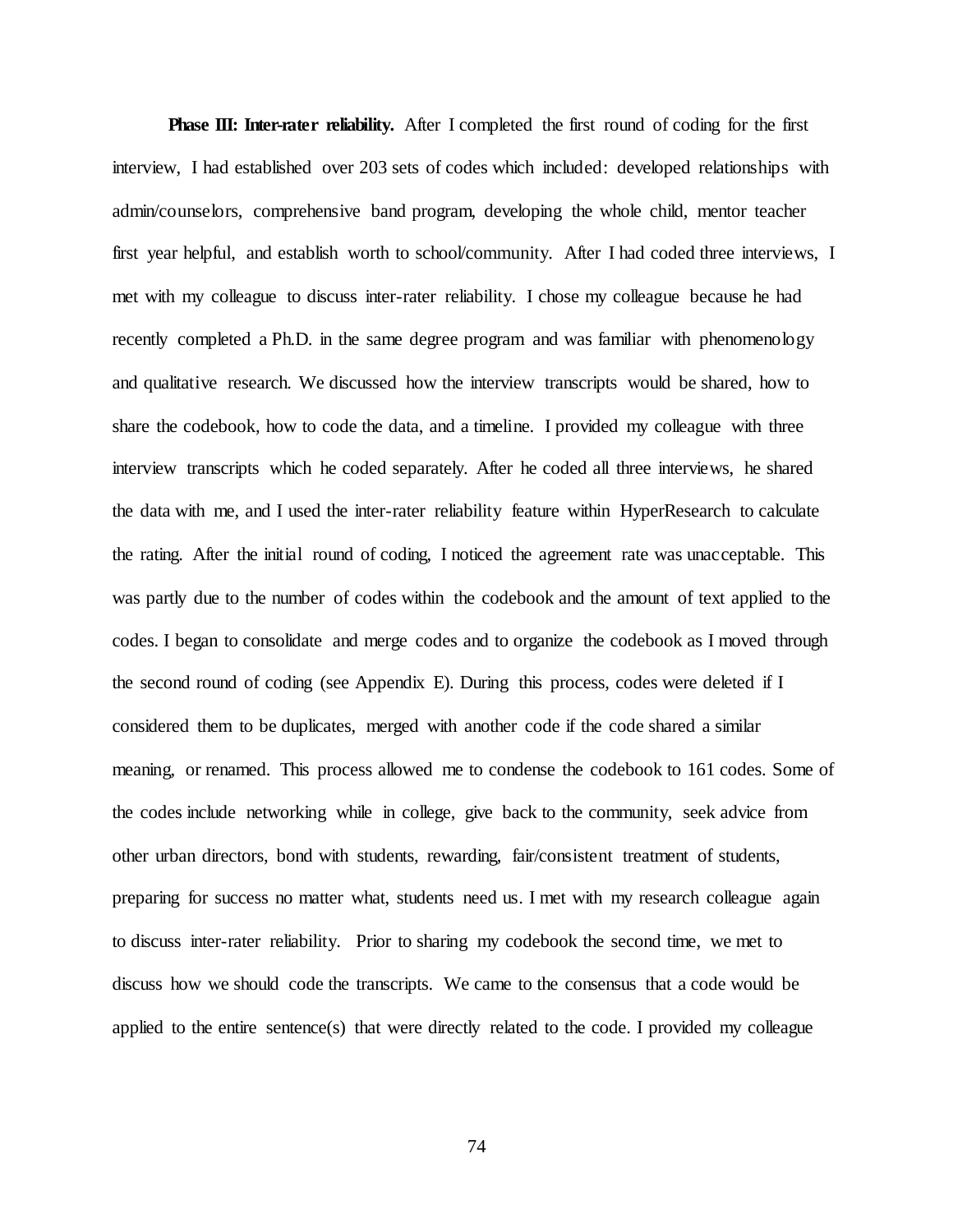with the same three interview transcripts which he coded again. After the second round of coding, I received an acceptable agreement rate of 90%.

### **Data Protection**

Data were stored on my personal, password-protected laptop and an external hard drive dedicated to the data for my study. Pseudonyms were assigned to each participant as well as to the school system and any individuals named during their interview. This was done to protect their identities.

### **Trustworthiness, Credibility and Validity**

### **Trustworthiness**

Establishing trustworthiness, credibility, and validity in qualitative research is imperative. Multiple forms of data which included phone interviews, in-person interviews, and researcher memos; along with the use of inter-rater coding, and member checking provided measures of establishing credibility and validity for this study. In my qualitative study, this allowed for greater validity due to the subjective nature of the phenomenon being studied. As suggested by Lincoln & Guba (1985), member-checking was employed to enhance the credibility, confirmability, and dependability of the interpretations of the participant's experiences. Each participant was given the opportunity to review his/her transcripts and the preliminary explication results for accuracy of interpretation. Participants identified no errors. To allow future researchers to assess transferability, detailed methodological descriptions have been provided in chapter 3, along with rich descriptions from the individual participant's experiences are provided.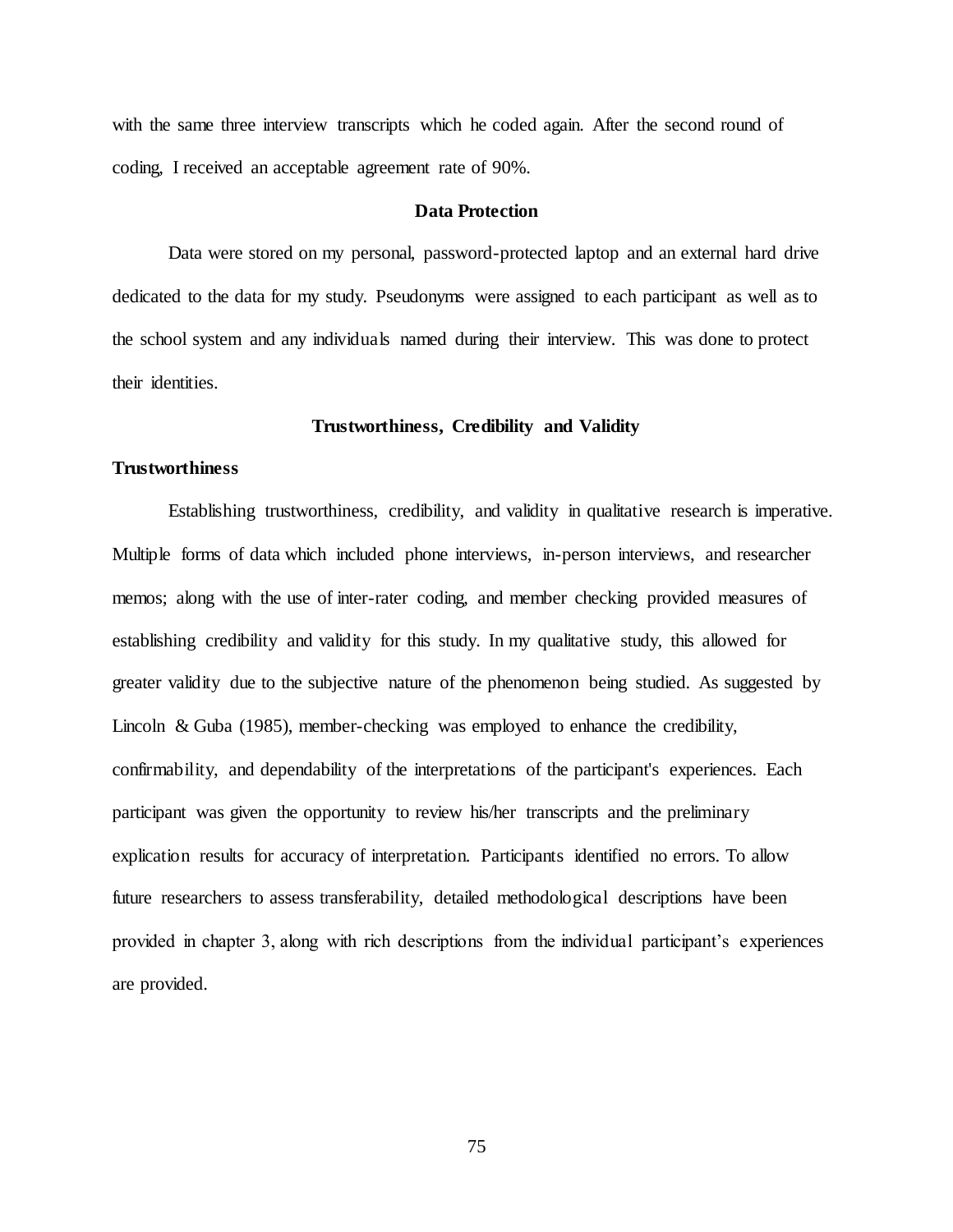# **Credibility**

In qualitative research, measures must be taken to establish the soundness of qualitative research. Lincoln & Guba (1985) proposed alternative criteria to the more traditional quantitative criteria of internal validity, external validity, reliability, and objectivity. Instead, they propose credibility, transferability, dependability, and confirmability. Credibility is establishing that the results are believable from the perspective of the participants (Lincoln & Guba, 1985). The following actions were taken to ensure participants were not led to a desired outcome during this study to ensure credibility was established. I achieved credibility by journaling my thoughts prior to collecting data in Phase I, after transcribing the first interview, and during the coding process.

# **Validity**

Member checking was also employed as a means to establish validity. As suggested by Lincoln & Guba (1985) member checking was used to determine the accuracy and credibility of the interpretations of the participant's experiences. After each interview was transcribed, all ten participants were emailed a copy of their transcript and asked to review for accuracy. This process took place once after the phenomenological interview session. Participants were also emailed individual copies of my interpretation of their narratives as completed summaries. If there were any errors, I edited them accordingly and resubmitted to the participant for a final check. There were no errors reported.

# **Transferability**

Transferability is the process by which the researcher provides a description of the time and context in which the hypotheses were found (Lincoln & Guba, 1985). Therefore, my goal was to "provide thick descriptions to enable someone interested in making a transfer to reach a conclusion about whether transfer can be contemplated as a possibility" (p. 316). I wanted to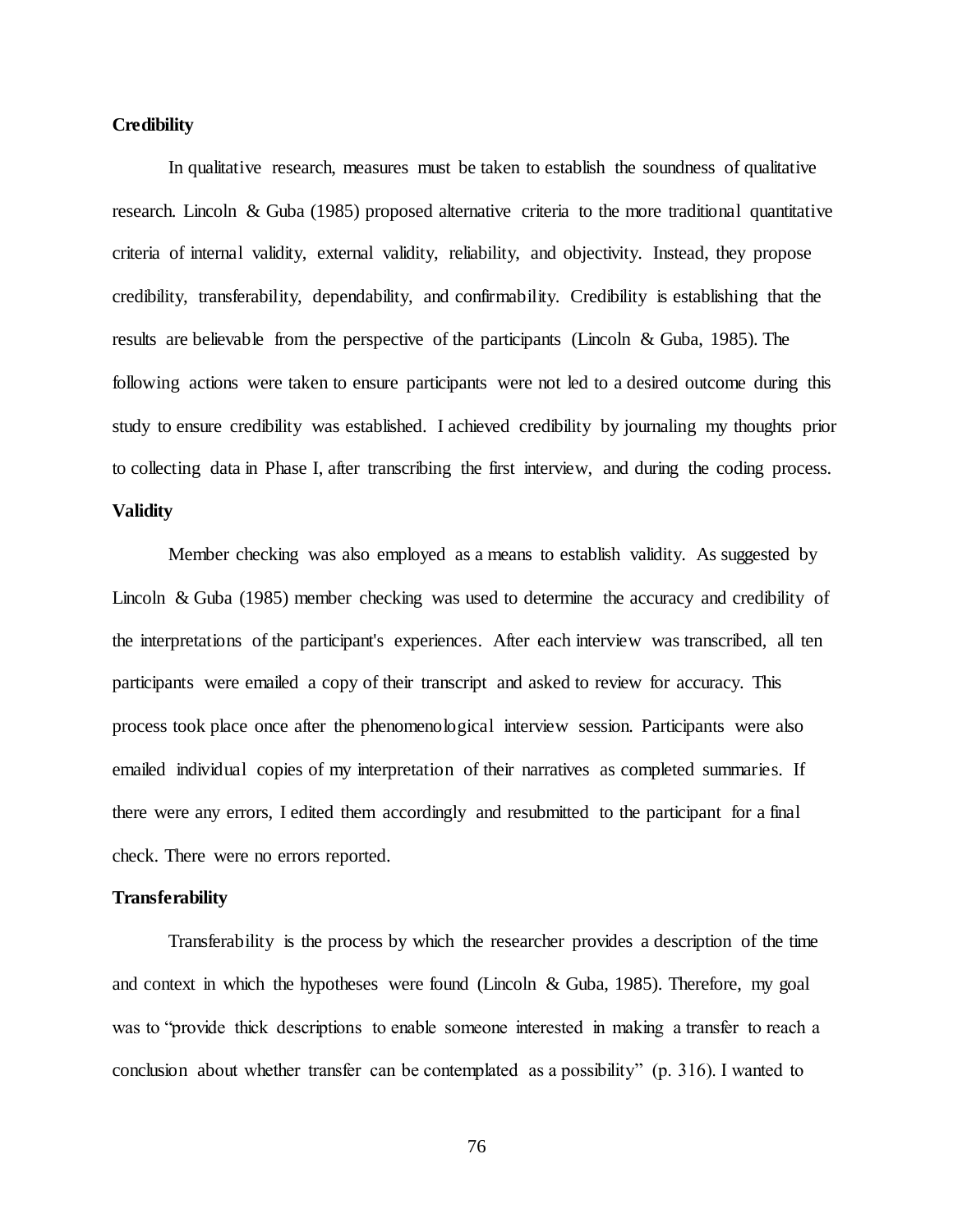provide descriptive accounts of the participants' experiences to enable other researchers to be able to draw their own conclusions about future studies on urban music teacher preparation.

Purposeful sampling was utilized to help select participants who met the criteria for inclusion and would be able to offer valuable information based on the purpose of the study. I selected band directors from a large urban school district in the Southeastern part of the United States. The participants taught at different schools within the same school district and represented diverse educational backgrounds.

I detailed in rich descriptions the accounts of the participant stories, site selection, data collection and explication process. I also provided descriptions of my memos that helped during the final explication and reporting of data. Based on the descriptions provided, future researchers should be able to make informed decisions about the possibility of transferring the design and finding from my study to future studies.

# **Dependability**

In qualitative studies, dependability asks the question "will we obtain the same results if observed twice?" I enlisted the help of a doctoral colleague who was familiar with qualitative research analysis to help establish dependability of the interpretations of the data (Creswell, 2008). We met before I shared the transcripts and codebook to discuss the proper procedures to ensure we had a thorough understanding of the task and explication procedures. The explication of data was a concurrent process of data collection, data explication and memo writing. Multiple methods were used to collect data (phone interviews, in-person interviews, and researcher memos). The consistency of results through each method of data collection strengthened the dependability of my findings.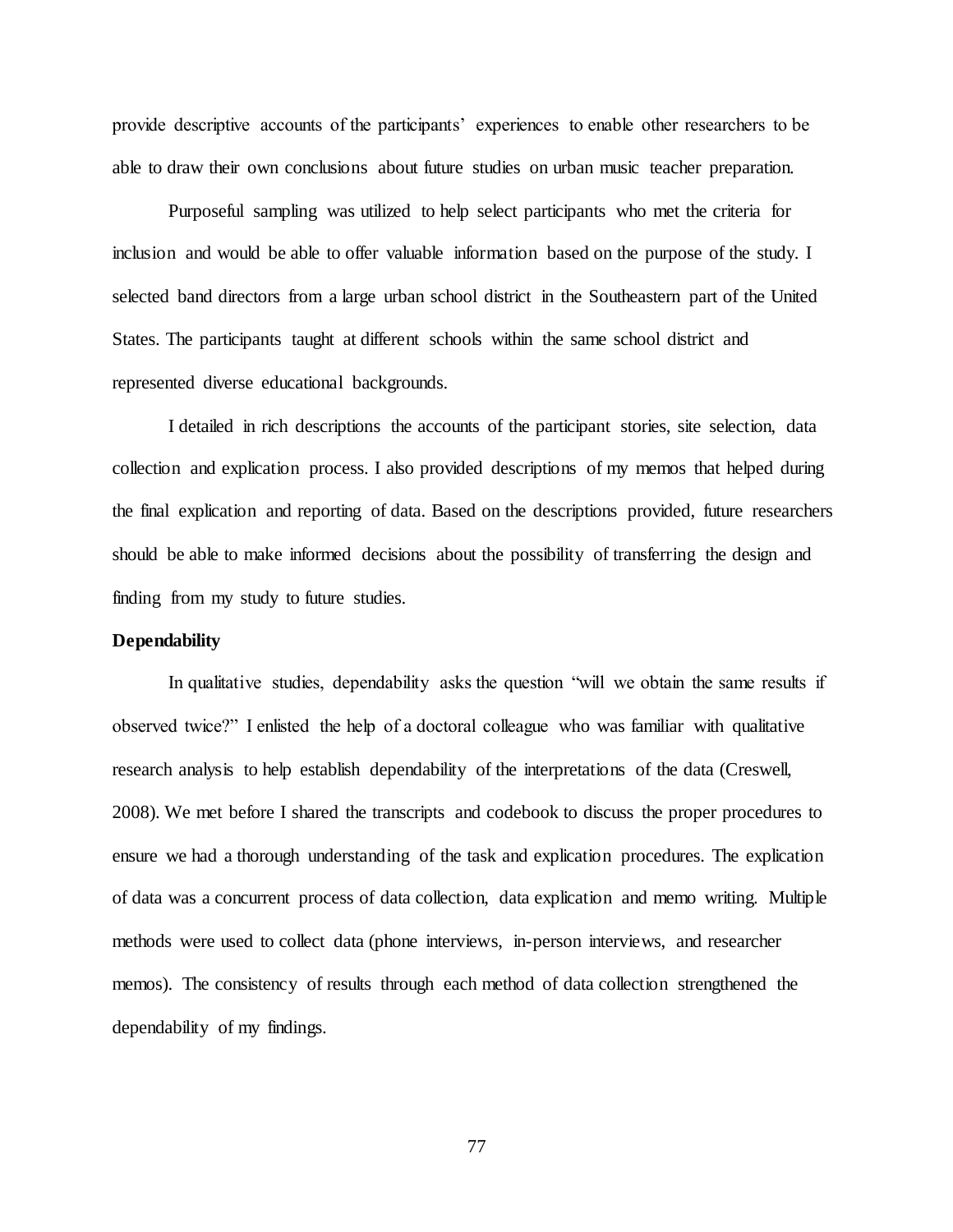## **4 ANALYSIS AND FINDINGS**

# **Introduction**

The purpose of this study was to investigate the experiences of Black urban band directors during music teacher preparation and the perceived effects of their preparation on their teaching/learning practices in urban settings. The focus of this research was on the experiences of the directors, with the primary emphasis placed on the experiences gained from the university teacher preparation program that might have contributed to the directors' understanding of teaching in urban settings. The following research questions were used to guide the study:

1. How have experiences from pre-service music teacher preparation programs contributed to Black urban band director's capacities to teach in urban settings?

2. How have the experiences from pre-service music teacher preparation programs impacted the teaching practices of Black urban band directors?

3. How do in-service Black urban band directors who have been teaching for five years or more describe their experiences as a teacher?

# **Findings**

In this chapter, I present the findings from my study. Seven overarching themes emerged (see Table 5). As the researcher, I examined the overall experiences of the directors and found there were overlaps between research questions 1 and 2, as well as questions 2 and 3. In response to the first two research questions, I have framed the findings around three concepts: 1) pedagogical training/techniques; 2) pre-service experiences; and 3) mentoring. These concepts were derived from the themes (see Table 5). Under the concept of pre-service experiences, the directors expressed how various aspects of their pre-service training were beneficial in preparing them to teach in urban settings. On the other hand, directors did indicate areas of their training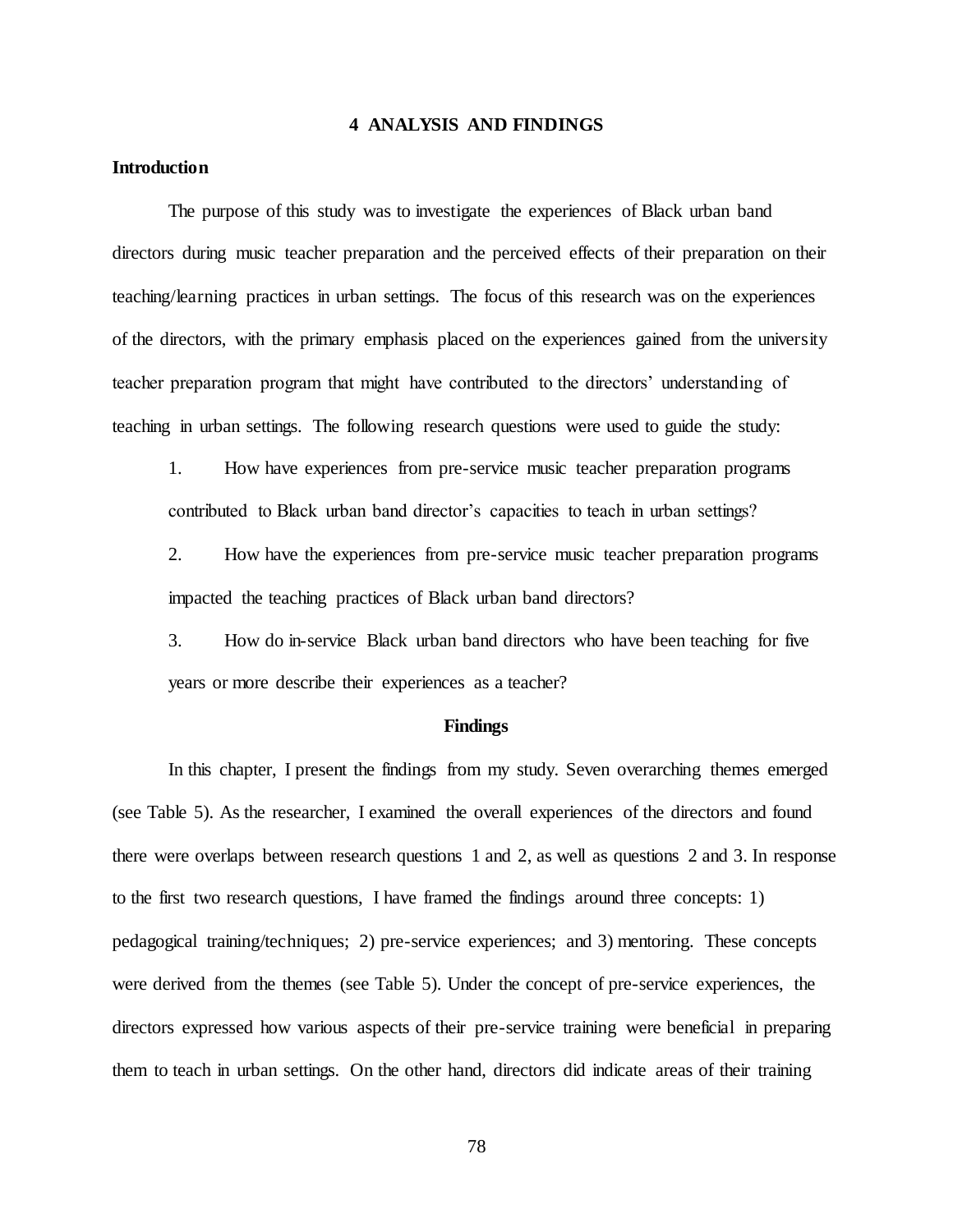that they felt were insufficient. The directors also described the importance of mentoring during and after their pre-service training. As the directors offered their stories depicting their experiences as urban band directors, I found they did not use the term Black, instead they used terms such as our, us, and my people to racialize their experiences. Throughout this chapter, I use interview data from the participant's stories to support my findings.

# Table 5

# *Overarching Themes*

| <b>Themes</b>               | Frequency of<br>representations |
|-----------------------------|---------------------------------|
| Teaching experiences needed | 13                              |
| Managing the classroom      | 17                              |
| Overcoming challenges       | 19                              |
| Mentoring                   | 29                              |
| Building relationships      | 29                              |
| Establishing sense of worth | 27                              |
| Rewarding experiences       | 26                              |
|                             |                                 |

**Research Questions 1 & 2:** *How have experiences from pre-service music teacher preparation programs contributed to Black urban band director's ability to teach in the urban setting?*

*How have the experiences from pre-service music teacher preparation programs impacted the teaching practices of Black urban band directors?*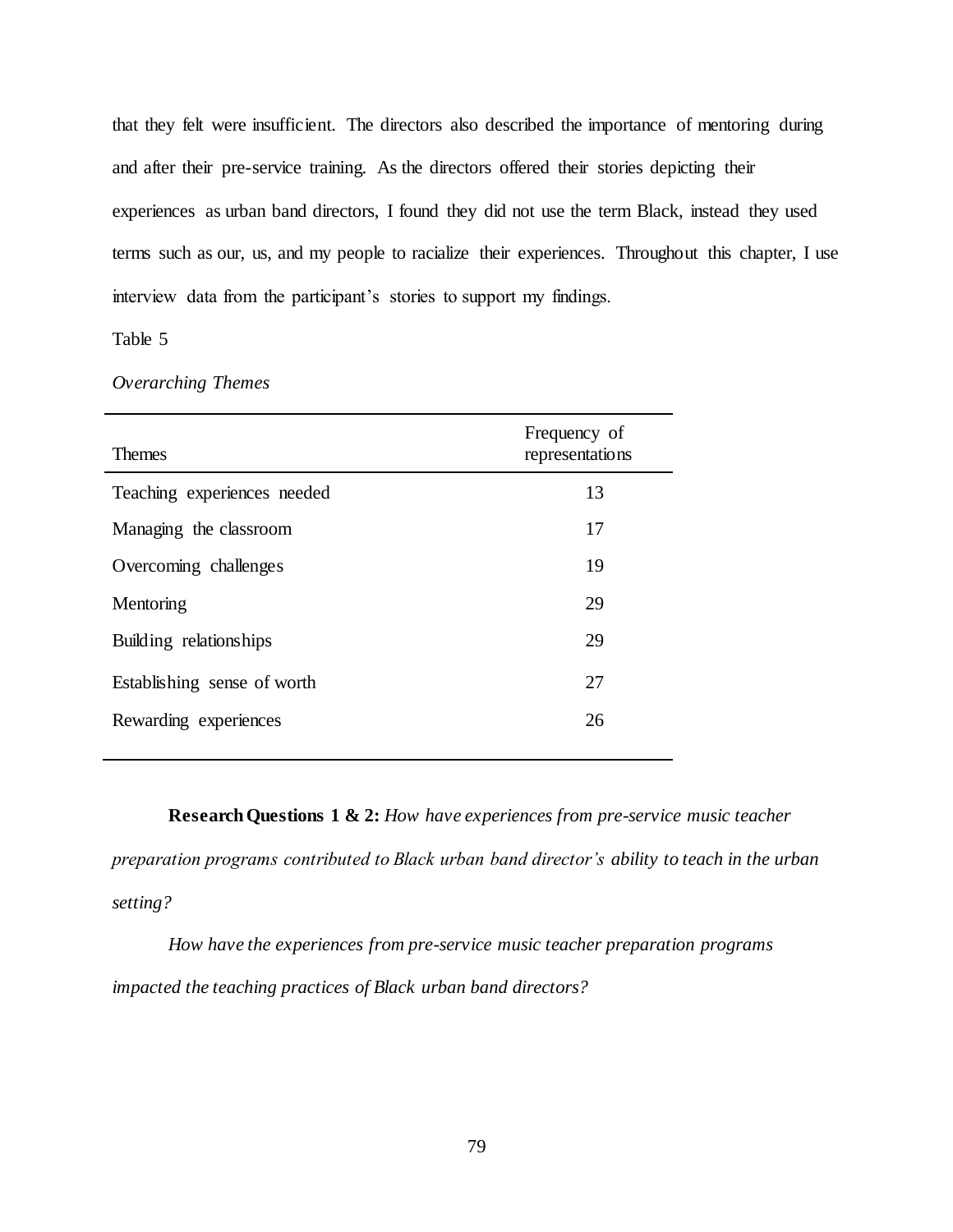| <b>Themes</b>               | Frequency of<br>representations |
|-----------------------------|---------------------------------|
| Teaching experiences needed | 13                              |
| Managing the classroom      | 17                              |
| Mentoring                   | 29                              |

Table 6 *Themes Related to Research Questions 1 & 2* 

**Pedagogical training/techniques.** Pedagogical training/techniques were defined as the courses that the participants perceived to have an impact on shaping the ways in which they teach. Overall, results indicated that participants felt their pedagogical training was sufficient in preparing them to teach band in an urban school. Participants expressed how their pedagogical training in courses like woodwind, brass, and percussion methods courses were sufficient. However, the participants also explained how some aspects of their preparation was insufficient in areas such as classroom management, student engagement, and ways to mediate the managerial aspects of being a band director. This finding is aligned with previous studies (Anderson & Denson, 2015; Eros, 2009; Fiese & DeCarbo, 1995; Fitzpatrick, 2008; Smith, 2006). Philip, a graduate of a PWI stated that his methods courses helped to shape his instrument specific pedagogy used to teach band. Philip stated:

Yes. I would say that when it comes to the training, I would get the training that everyone gets, which is the nuts and bolts training…Coming in freshman year, you take all of your ensemble things…and then you start taking your technique classes, which I believe are fundamentally important...Then going into the actual education classes we've got of course the general education classes. Those were somewhat helpful Then we did the teaching beginning winds and percussion, which is primarily geared towards middle school teaching. We did a lot of middle school observations then, observed some middle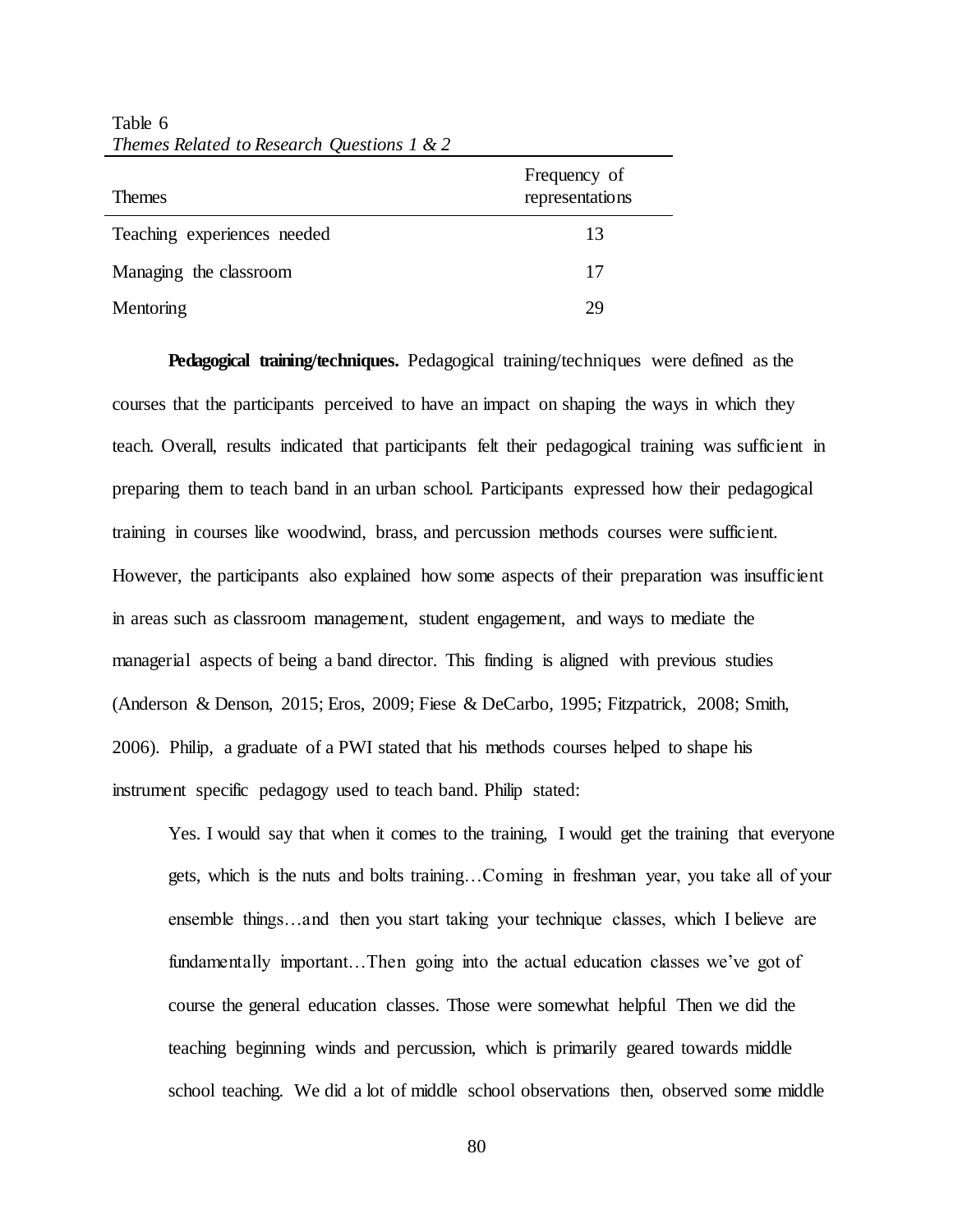school band programs and a couple of string programs…Then we went into teaching advanced winds and percussion. It was the high school version of the middle school class, which gets you into more detail. We're discussing alternate fingerings, pitch tendencies, all those things that you need to know… [Then] we went to observations [at] the really high-end programs. This was a huge component of the preparation program where we are lacking. In the sense that we saw a lot of unrealistic programs. These programs are at the top end of the spectrum. However, coming out of college you're very unlikely to get that as your first job. However, the training that I did not get was the classroom management training, the motivation training, the training of you being most likely the only band director and having to deal with all of these issues like myself...

Sharing similar experiences to Philip, Steven also a graduate of a PWI, felt that the secondary methods courses he took were most helpful. Steven stated that the methods courses were structured to afford the students the opportunity to learn how to play the specific instruments. However, he felt there should have been more time addressing how to teach the instruments from the perspective of a band director.

I did a couple practicums. The secondary classes, I thought the…of course, the learning the instruments, I thought that was most…Honestly, I…They were good, but I don't think it's been enough time from the podium. They isolate it. I don't know what anybody else's [methods] classes looked like, but I remember taking secondary saxophone and strings, and I remember never spending time on the podium for how to…How do you actually address this as a band director? A lot of it was just spent learning the instrument, which I found to be pretty easy. Once you learn an instrument or you go deep with your primary instrument it is not complicated to figure out another instrument, but the biggest thing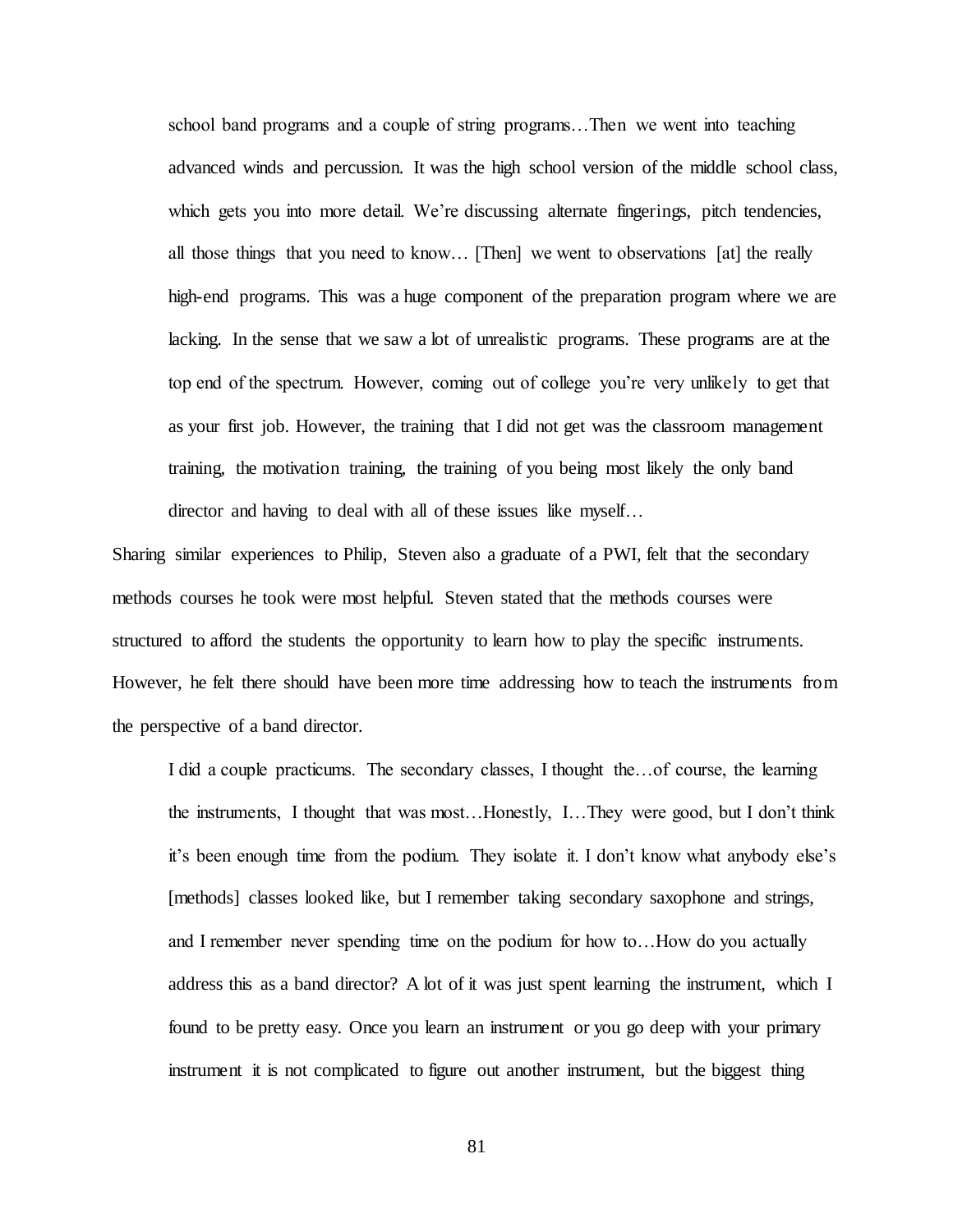that I think we never really got to, even in a conducting class was, "okay, so how do you identify and isolate?" That was a part that in none of my methods classes we actually approached, because I…I always thought the point of the methods class was to understand the mechanics, understand how the instrument works, understand how to teach it, at least start it well, but the next part of that is how do you isolate the problems

in the setting of so many different sounds. I know that comes with time on the podium. I examined Steven's use of words like "isolate," "identify," and "how to" which led me to understand that he was describing a need for more spaces to apply the knowledge gained during pre-service training. The desire for pre-service teachers to have the opportunity to put into practice technique and pedagogy learned was also represented across other participants. As Philip stated earlier, he felt he received "nuts and bolts" training, but he used words like "discussed" and "observed" suggesting there was not a space for applying the skills learned during pre-service preparation prior to being in the field. Thus creating a disconnect between university coursework and practice.

The managerial aspect of being an urban band director is just as important as the pedagogical aspect. Andrew, a graduate of an HBCU, told the story of how his professors embedded managerial aspects of being a band director into his pre-service coursework.

There was no formal class that was specifically catered to or geared towards the urban setting. We had an instrumental methods class. And [in] the instrumental methods class, we had an opportunity to design our own music wing. Design our own band uniform, and write a proposal for instruments, and make our own band inventory lists and all that kind of stuff.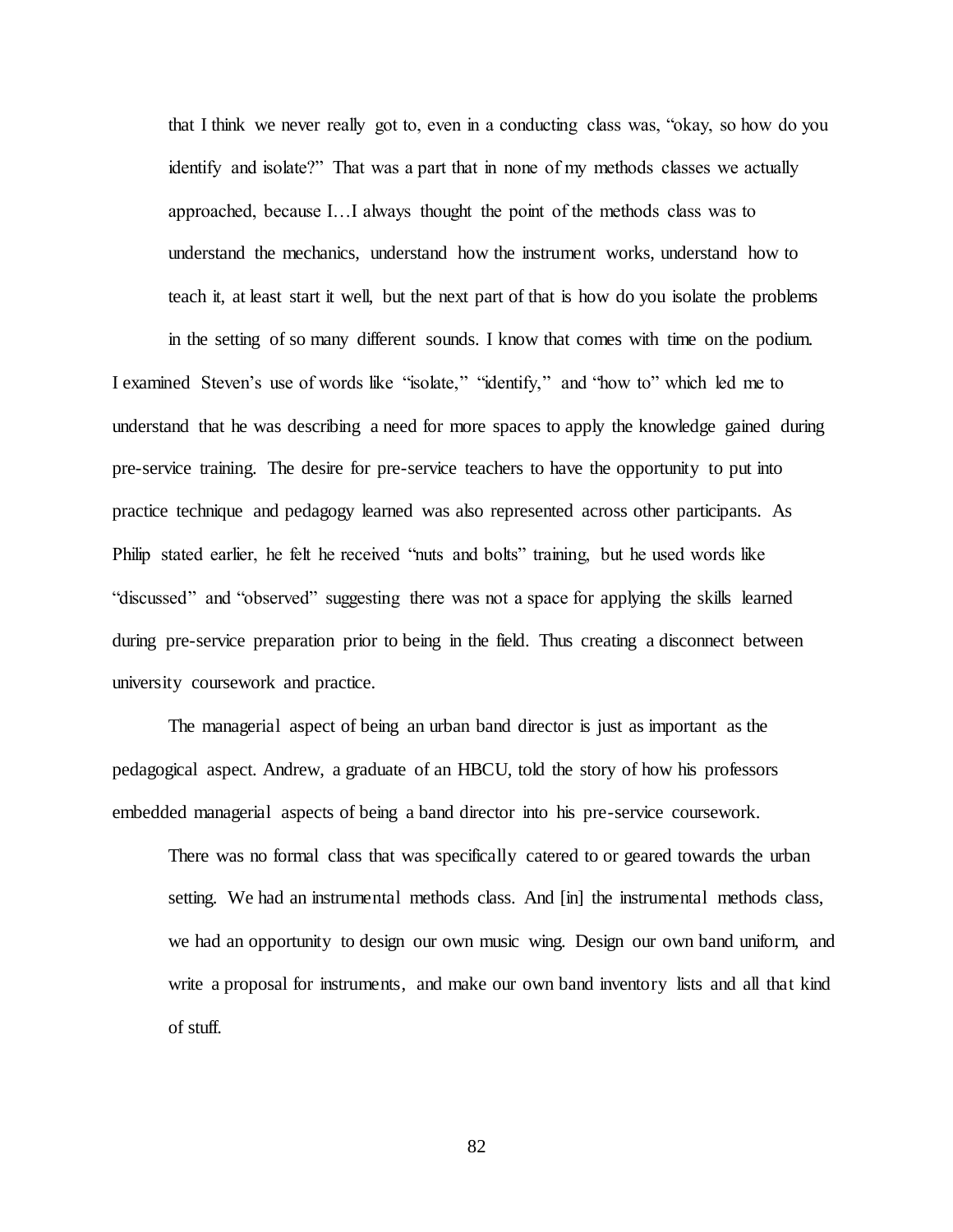In Andrew's story, he depicted how during his instrumental methods course he had the opportunity to create resources that are part of the operations of a band director. In Andrew's story, he talked about designing uniforms, proposals for instruments, and creating inventory lists. I understood his story and recollection of these specific elements as important components that assisted him when he became a band director.

I found that participants in my study who graduated from PWI or HBCU shared similar feelings regarding their preparation in methods courses. University pre-service training programs methods courses are perceived as valuable in preparing pre-service teachers. General education courses were also deemed as impactful in preparing pre-service teachers. JoAnn, a graduate of an HBCU, expressed how a psychology course along with her methods classes was beneficial in shaping her pedagogy. JoAnn has taught in a number of school settings and expressed the importance of understanding the psychological mindset of not just urban students, but students in general. She believed a psychology course she took during pre-service training was extremely beneficial to her success in the classroom. JoAnn believed that the psychology course helped her to understand how children think. She stated:

I think that - what's that class…that psychology class I actually think was one of the classes that really helped me. I mean we took the basic - the music courses I think helped me because I had to take - you know I do notice a lot of kids now don't get, but I had to take woodwind, pedagogy, I had to take brass I had to take all of the brass instruments I had to do all the percussion instruments, and we actually had to play every instrument to get a grade for… and then do like little recitals or something on these instruments that were not the instruments that we played so that we were fully - so we could really know what we were doing... But it was a psychology course and in that psychology course we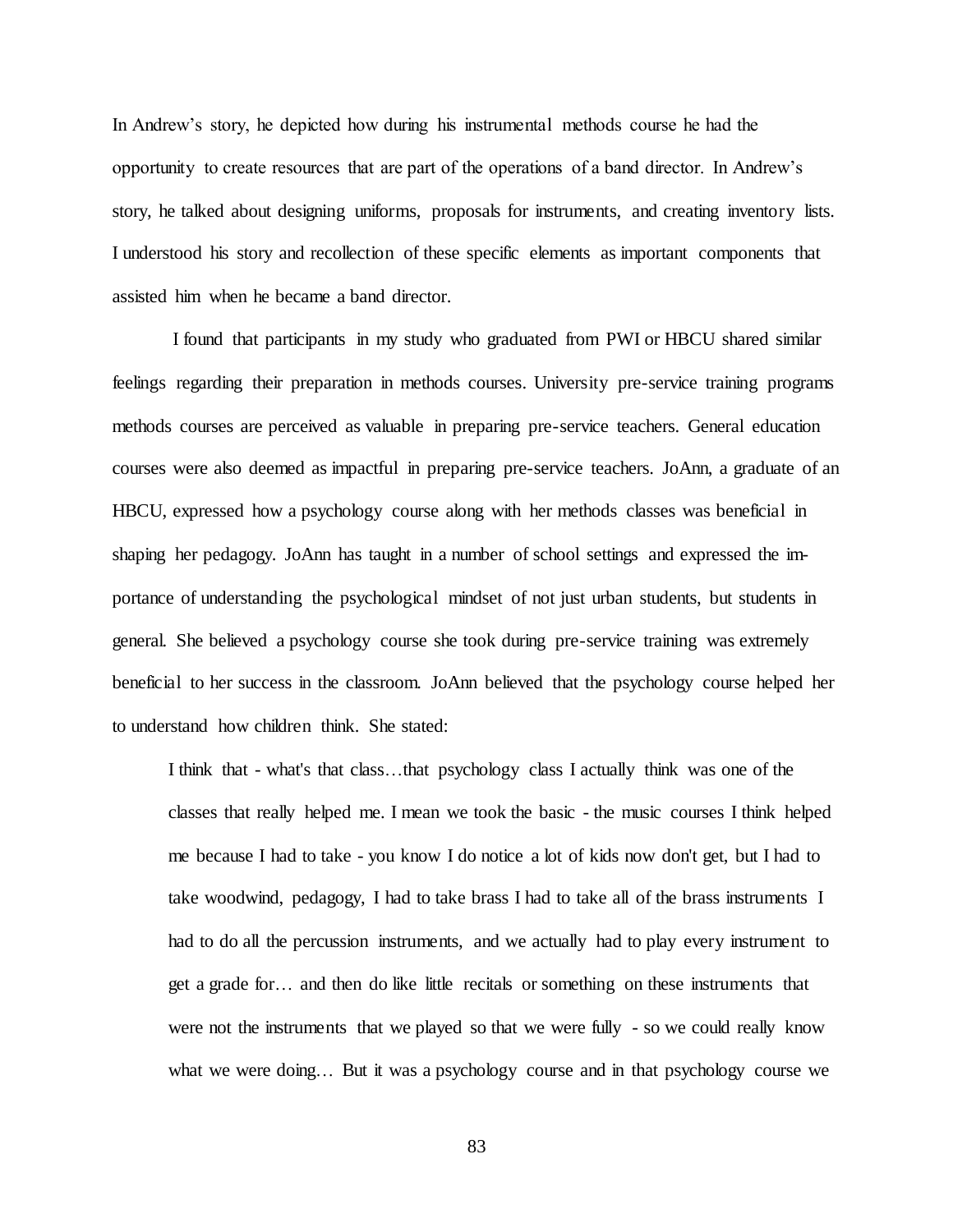got into like all of the - like the middle school kids are crazy - not the word crazy but you know what I mean…

JoAnn highlights the value added of general education courses to the pre-service development. In most undergraduate music education curriculum, the general education courses are often taught outside of the music education faculty. JoAnn provides an example of how her psychology course provided a foundation for her understanding of how children think, which can prove beneficial to pre-service teachers during student teaching.

**Pre-service experiences.** The participants recalled stories of their experiences during their pre-service training. The participants highlighted experiences from their student teaching experiences. The connectedness of university experiences and in-field teaching can be most readily observed during student teaching. Student teaching allows pre-service candidates the opportunity to display their understanding of skills and concepts learned during university coursework. Alicia a graduate of an HBCU recalled how crucial her student teaching experience was to her ability to teach in an urban setting. Alicia stated:

My student teaching experience, definitely. I should've used that as an example, but I thought, because I was in that particular state, that that was just for that state…But with Dr. Snow, he was over student teaching. So he was the one to assign us to the particular high schools that we would go to, and he was our supervising teacher. So he would pop in when we had student teaching going on, and we would have discussions, especially with the cooperating teacher, who I did not feel like was a great example to team up with, but it prepared me because I now see that this is what is out here. He's an example of what's out here now. So that's what he would always stress to me, you have to let go of this, of what you're used to. This is now the new norm. These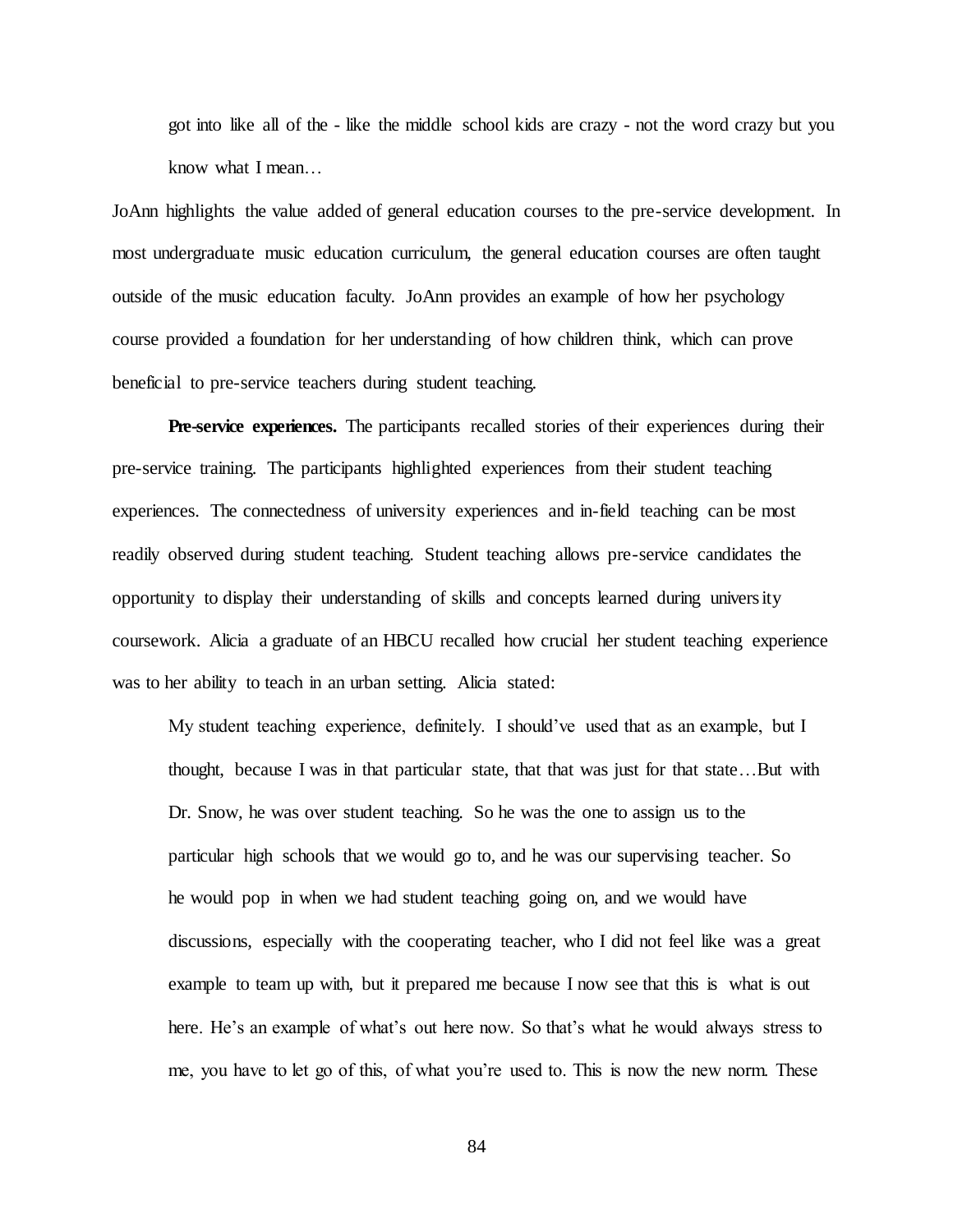are the ones that are out here, so how do you work with these? You're going to have to work with them too.

Alicia's experiences during student teaching helped to provide a realistic understanding of what it means to teach in an urban setting. Alicia expressed how her university supervisor would have discussions with her during student teaching that she deemed were helpful. Alicia further spoke about how her university supervisor would recommend that she had to "let go of this, of what you're used to." Alicia mentioned how her middle and high school band experiences were very thorough. She expressed that her experiences were "well rounded from marching band to concert, symphonic, and jazz band" (Alicia). I found her story regarding the conversations with her university supervisor particularly interesting because Alicia was referencing how the band culture had changed since her being in middle and high school. Her university supervisor expressing that she should "let go" and "this is the new norm" suggests that he was working to provide her with a realistic picture of one urban band setting. Alicia mentioned how the discussions with her university supervisor and cooperating teacher were some of the most important moments of her pre-service experiences.

Another participant, Malik, who is also a graduate of a HBCU, recalled how his student teaching experience was empowering because it provided an exemplar of a Black urban middle school band program excelling. Malik recalled:

And then, the second semester was student teaching. I student taught at a middle school which is also a predominately Black middle school and this one was a little more under privileged. This was right smack in the middle of a struggling neighborhood. But he [the band director] was able to have a very comprehensive band program which was very enlightening for me because the kids did well. This was a middle school band who played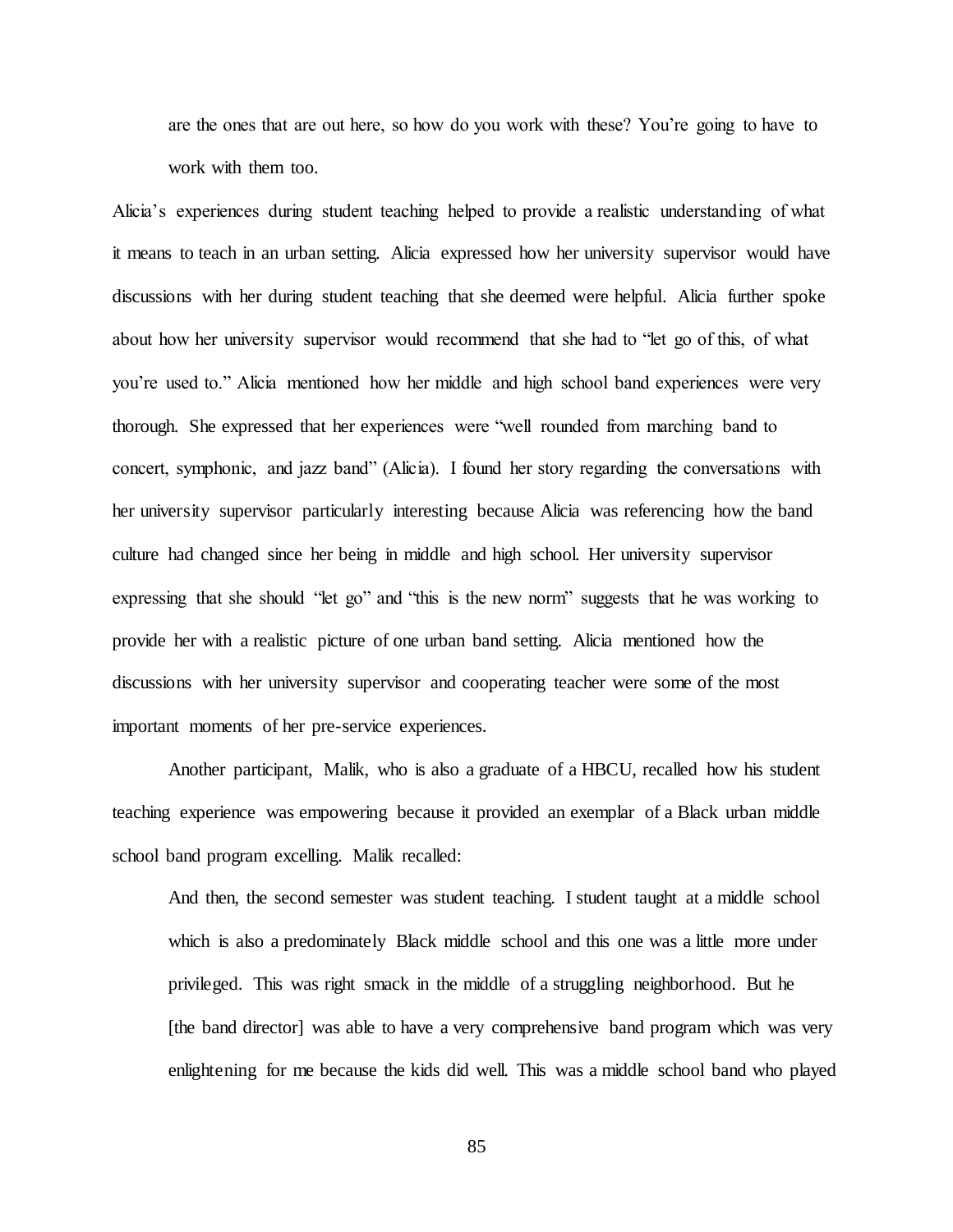easily grade three [music] and grade four music with the top groups. They had a marching band which was really good. I was very surprised about that. They had chamber ensembles and the whole kit and kaboodle.

Malik's description of the band program as being "predominately Black," "underprivileged," and in a "struggling neighborhood" racialized the experience of his student teaching assignment. I interpreted Malik's student teaching experience as similar to his experiences in middle and high school band where the culture of excellence is the norm. In his narrative, I understood Malik's statement that it was "enlightening for me because the kids did well" as him expressing he was glad to see that there is the expectation of excellence in an urban band program elsewhere as well. Furthermore, Malik suggested that his student teaching experience provided him the opportunity to witness the infrastructure of a good band program. He stated, "I learned the framework of a good program and what it looked like." This experience provided Malik the opportunity to observe the rituals and routines, class structure, managerial and financial structure of a successful urban band program. While student teaching, Malik stated that he observed some very useful strategies as well as some things that he thought he would do differently with his own program. Across all of the participant's narratives, they expressed how the student teaching experience provided opportunities to witness a variety of urban band structures. Observing high quality instruction during student teaching is vitally important, nevertheless, the participants also voiced the importance of establishing mentor relationships.

**Mentoring.** The participants discussed the importance of having an individual who is able to share insight and understanding of how to teach in urban settings. The directors discussed individuals that they deemed as mentors such as their parents who were former urban music educators, college professors, supervising teachers during student teaching, and colleagues. The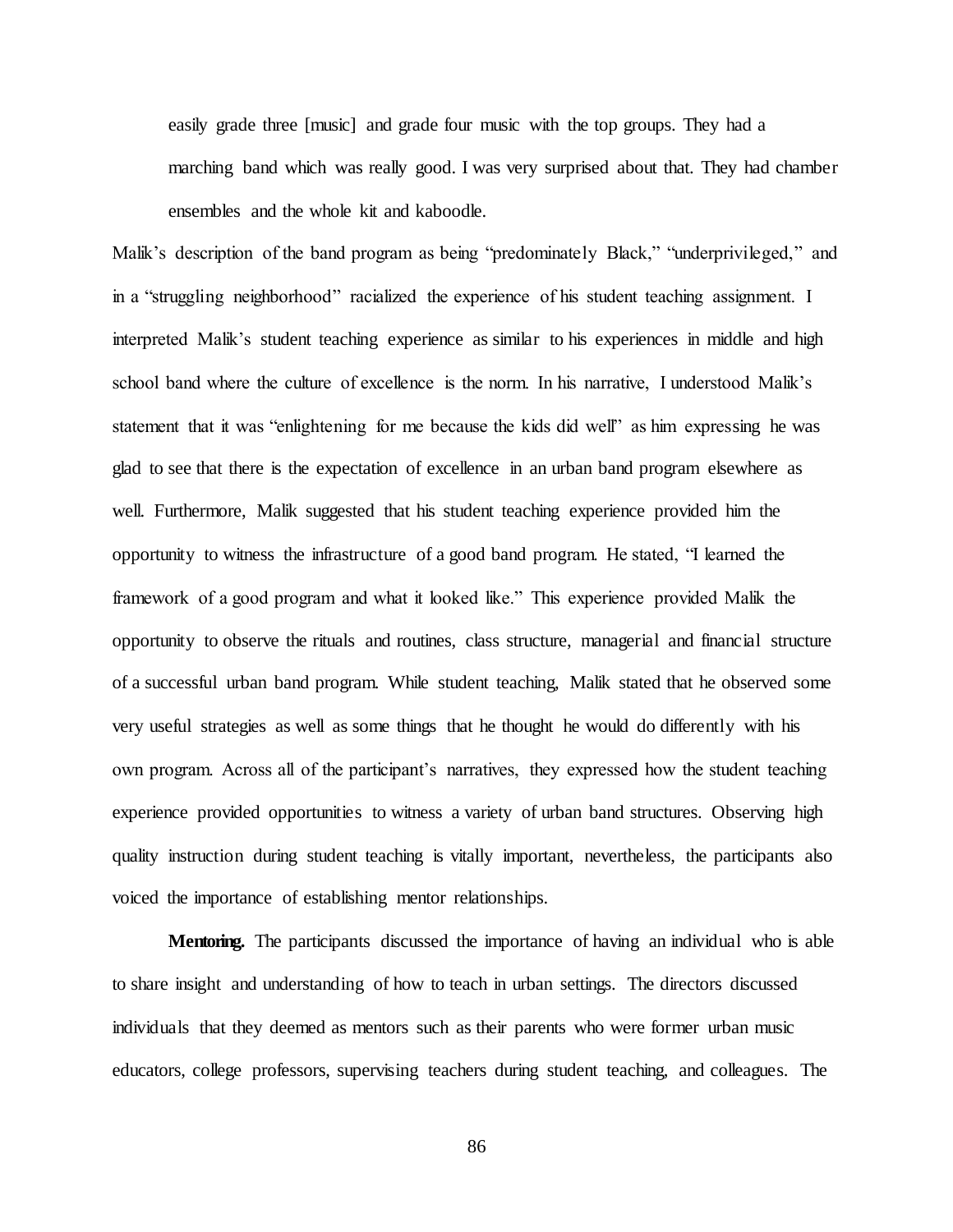role of the mentor is indispensable to the development of pre-service urban band directors. The participants in my study shared stories about their professors, cooperating teacher during preservice training, and their parents who served in mentoring roles. Patrick described how he benefitted greatly from having a mentor who provided knowledge on how to navigate the urban school terrain. Patrick stated:

During the time in which I did my student teaching with him [cooperating teacher], he told me honestly, he laid out the format of the thing to do and what not to do because it's one thing to go through an urban educational experience [and] being a product of an urban school district…but it's a whole other thing to teach in it when you actually have to deal with some of the bureaucracy and the politics on the other end. So he taught me about diplomacy, meaning how to interact with different personnel in the school, whether or not it was the custodian or the cafeteria lady or the secretary, big one, the business manager of the school, really big one, how to interact with administrators because at the end of the day, it's all about the students. It's all about the kids. I would have to step out of my ego. I would have to step out of just myself and do what's best for the students.

Patrick's story of his mentor imparting knowledge of how to always do what is in the best interest of students helped him to sustain a career in an urban school. I believe his story also provides insight into the importance of properly pairing pre-service teachers with mentoring teachers during pre-service preparation. Patrick was able to develop a relationship with his cooperating teacher that developed into a mentoring role beyond the student teaching experience. Alicia and Stephanie were also able to share their stories about how their parents served as mentors and examples of Black urban music teachers excelling. Alicia shared the story of how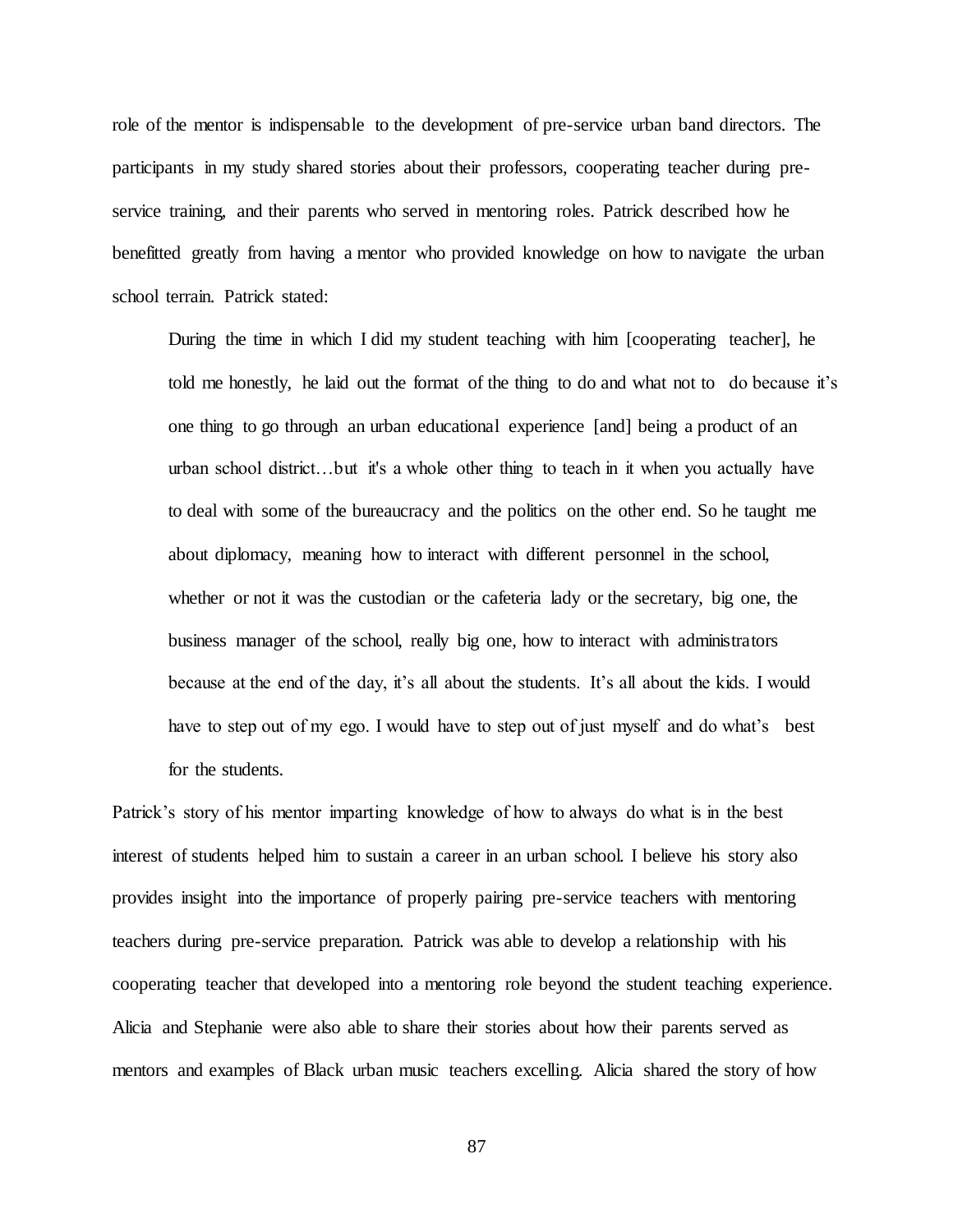her mother, who is a retired urban choral director was her first example of Black excellence in the urban setting and mentored her when she became a teacher. Alicia stated:

It begins with my mommy. My mother's a retired, I gotta make sure I say that now. She's a retired urban music educator. She taught 36 years in music. Both in the states of Alabama and Georgia. She also did the church music, so she was the minister of music at our church all my life. I was seeing that example, and as well as what she was doing at school. Ironically, I remember going to festival with her and her students at Georgia State one year. Just getting those experiences, going to All State Chorus when her students would make it. We would go down to Savannah with her, my brother and me. That was an exposure to that.

As Alicia recalled seeing her mother's dedication to her students, along with the high level of excellence substantiated by her mother's student's participation in the All-State Chorus, she professed that provided her with a model of excellence. Alicia stated "Honestly, having a mother that has done it before has…kinda gave me an advantage, a super advantage."

Similar to Alicia, Stephanie's father served as her mentor when she began teaching. Stephanie, a graduate of a PWI, felt that she received some preparation however, it was not sufficient in preparing her to teach at her current school. She expressed how her greatest preparation came from her father who taught high school in the same school district and he served as her mentor. Stephanie stated:

But my dad was my biggest preparation for teaching in the city because he literally taught right next door to where I initially was teaching. That school doesn't exist anymore. Then, he literally, my first-year teaching, was coming to the school daily to mentor me, whether he would watch me. He would watch me teach, or he would jump in when I was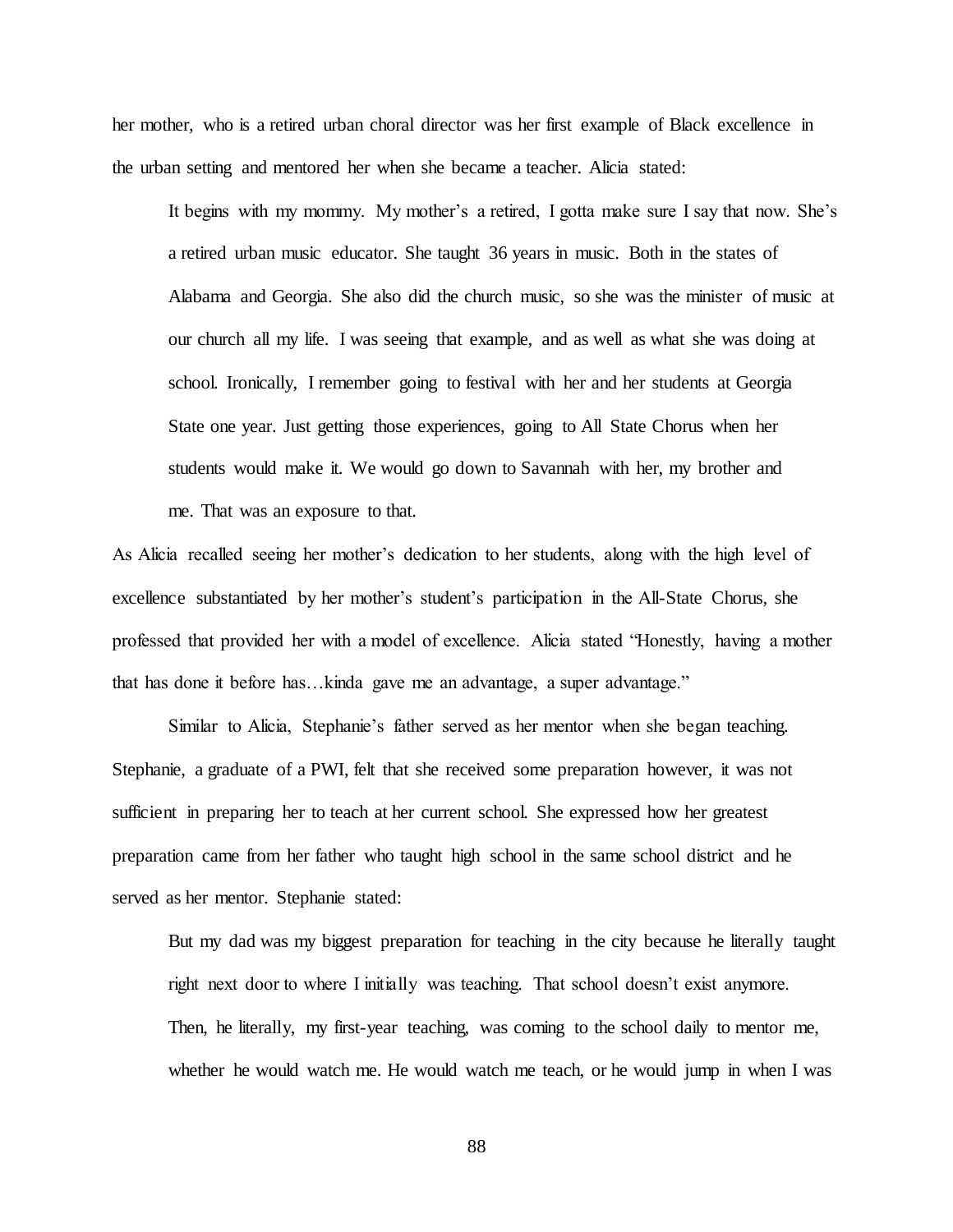teaching and do something different. He always did it in a way where the kids didn't think he was teaching me how to teach. He would always suggest stuff and kind of move in, kind of like he was my assistant.

In her personal narrative, Stephanie mentions that her father taught in the same community in which she is currently teaching. This speaks to the importance of having an understanding and knowledge of the community where the director is teaching. Stephanie was able to rely on her father's background of the community, to develop creative ways to build trust and relationships with her students. In her narrative, Stephanie tells the story of how she was having a hard time connecting with one of her sixth-grade classes, and her father (her mentor) demonstrated how he would approach teaching the class. Stephanie recalls:

[In my first year,] I was afraid of my sixth grade. They were so bad, like behavior, and he saw the dread coming over my face. [In] the five minutes in that little interim period between classes, he saw my face just change, like of dread, and he just…He took over my class, but I realized instantly it was a teaching moment that he was trying to give me, and I sat back and I watched. After that, I took what he did, and I did it the next day. It was very effective, and I was like, "Okay, I see what you're doing." I'm lucky. I think a lot of the teacher, if they end up teaching in an urban environment, they definitely need a mentor that has been there and done that to show them the ropes. Otherwise, you've got to figure it out.

Stephanie's narrative provided evidence of the importance of having a mentor, but more importantly a mentor who has been successful in the urban band room. Stephanie's father who served as her mentor, taught in the school district for over 30+ years. He was able to offer pedagogical strategies and techniques that proved successful for him and have now helped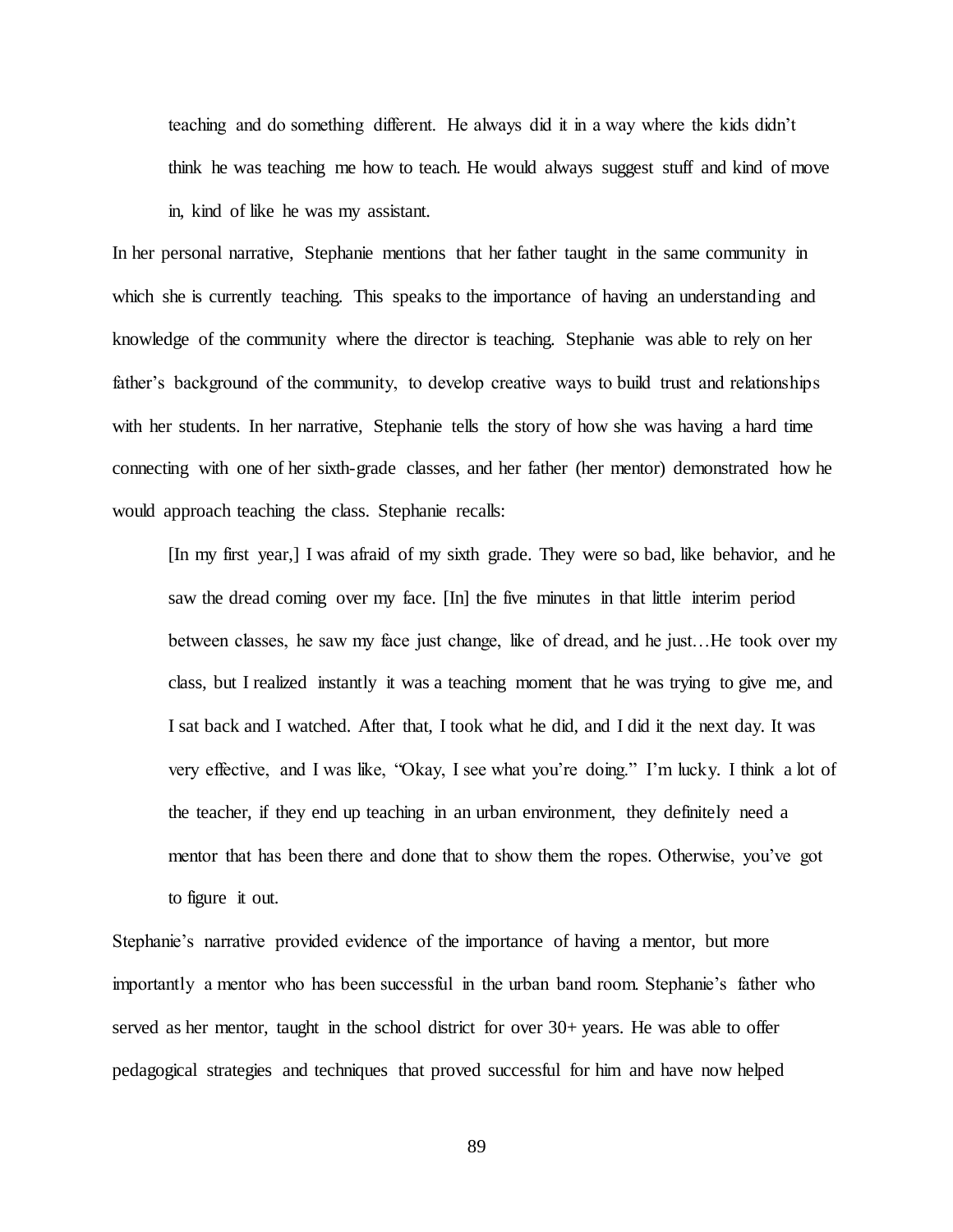Stephanie navigate her urban classroom. Stephanie also alluded to concerns of problem-solving classroom management. She stated she was "scared of her sixth-grade." Mentors are able to impart knowledge based off of their experiences, and in this case, her father was able to supply her with techniques that helped establish rituals and routines for her classroom. Classroom management was also discussed by Matthew.

**Classroom management.** Classroom management was expressed by the participants as an area where they needed further preparation. Classroom management included organizing and structuring class, daily rituals and routines, as well as behavior management strategies. Matthew, a graduate of a PWI, shared his story of how he was not prepared to manage students in a classroom setting. He suggests:

I think that there needs to be a way for…instead of waiting towards the end of a program for pre-service teachers to get training, [where] they are able to go into these schools and spend a semester while they're taking their courses. Certain parts of their day, they need to be out doing field experience. I'm not talking about where they just observe and take notes. I'm talking about where they're really getting experience like when the teacher can tell them "hey, I like this part of your lesson. You might need to speed this pace up. You lost the students right here." This will help with classroom management.

I found Matthew's story was similar to other participants in my study. The participants lacked a plan for how to manage classes when there is only one director present. In many urban school settings, there is only one band director. Having a consistent set of daily rituals and routines can help with efficiently managing the daily operations of teaching. Matthew further stated:

Maybe things about setting up your band room this way. Maybe having the students line up outside the door before they come in or having your kids quiet before they come in.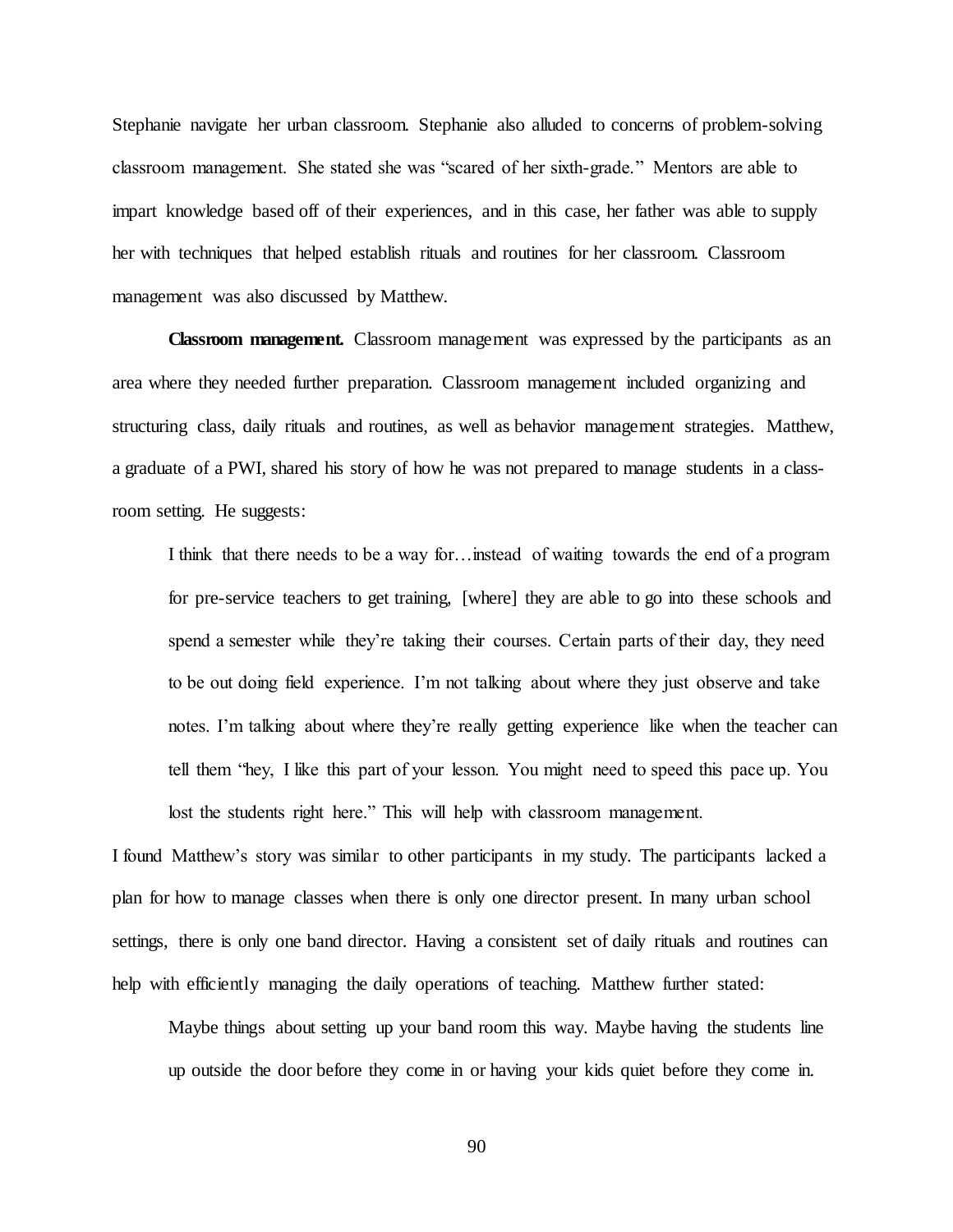Don't just let the kids walk in. Things like that. They need really practical nuts and bolts tools that they can use as soon as they walk across the stage and walk into someone's school. You can only get that if you're out there in the trenches doing it. I just think towards the middle end of a program, it's too late. They need to start from day one. Then again…if you know you're not getting it, sometimes you just have to go find it for yourself.

Matthew and Malik also shared similar sentiments. Malik suggested observing high quality teaching in a variety of settings is a vitally important experience during the pre-service training. Malik further maintained:

Go to as many different types of schools as you can. Not just the urban ones. See what pieces are non-negotiable in order to be successful. Because, there are things that are nonnegotiable in order to be successful. One of those things is classroom management. You have to have extremely good classroom management skills to be successful on any level. I would say go and see as many different types of classrooms as you can. I would say speak with as many directors as you can, especially in an urban setting. Because, it's a lot that you're not going to be prepared for until you're in that door, in that seat day to day. Do some clinics, do some sectional coaching or something like that. Do it free of charge because, a lot of these urban schools don't have the money to pay you.

Classroom management techniques are not universal. Meaning not all techniques work in all environments. Therefore, by observing high quality teachers in a variety of settings, pre-service teachers are able to observe a variety of teaching techniques and build a repertoire of techniques and adapt them to fit their personality and specific school culture. Directly related to teaching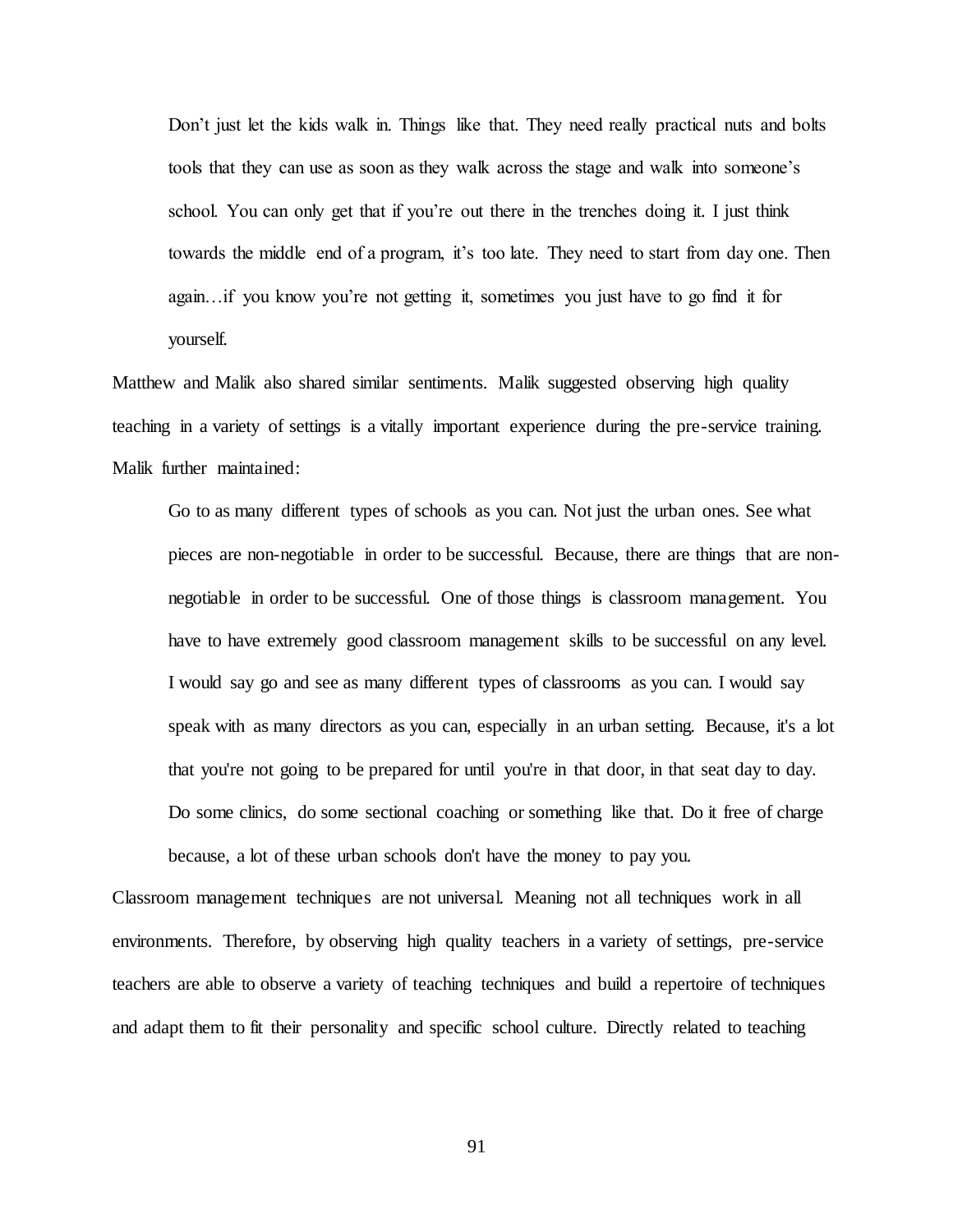Black and Brown students, observing Black band directors and how they relate to their students and witness the culture of their classrooms will also prove to be valuable for pre-service teachers.

**Culture.** Culture of classrooms environments entail how the participants established their expectations for their students and their classroom space. This was evidenced by the participants through stories discussing care and respect for the students. Establishing high expectations within the classroom is important to the overall mindset of the students. Philip, told the story of how establishing a culture of care and respect has been rewarding and has proved to make a difference in the lives of his students. Philip stated:

I feel like the kids need this. They need me. They need someone who cares about them and cares about their future and cares about them being successful. I feel like it's far too many teachers that teach in the setting just to get a pay check and just to do it when there's more at stake than that. One of the things about our kids is they don't have…A lot of them don't have a ton of people in their lives that truly care about them and their education outside of their families. When they find out that someone actually...truly

cares, I feel like that's when I'm able to better serve than in maybe a different capacity. I understood Philip's use of racialized phrases such as "the kids need this," "they need me," and "our kids" to speak about Black students at his school as needing the caring culture that he was creating within his band program. Philip expressed how he felt many teachers are only teaching in urban schools because they need employment, however he feels urban students deserve teachers who are invested beyond their compensation. In statements such as, "it's much more than that" and "I'm able to better serve" Philip was illustrating that by him establishing a culture of caring in his band program he was able to build relationships and connections with students that enabled him to go beyond just teaching band to his students.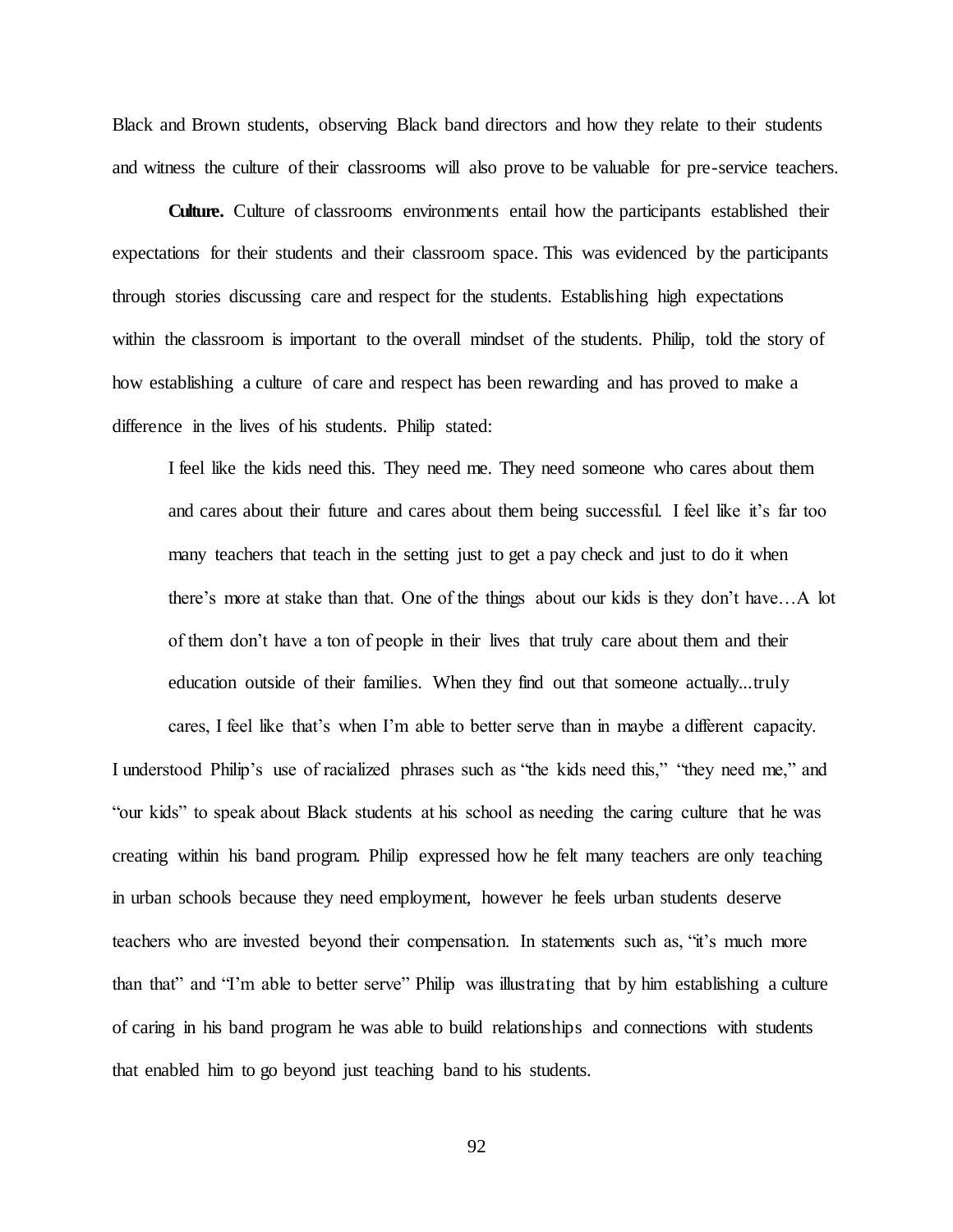Similarly, JoAnn shared the same sentiments regarding creating a caring culture. JoAnn tells the story of how someone cared for her; therefore she believes it is her responsibility to do the same for her students.

Because our children…they need somebody who cares about them. They need somebody to show them that they can, whatever they want to do, they can do it. They just got to believe in themselves, and I believe in educating children, I believe everybody needs an advocate. And I'm that person, I love children and I love helping them to grow and to become, because somebody did it for me.

JoAnn used the term "our" when discussing her students which I understood as her racializing her connection to her students. She goes further to state that "they need somebody who cares about them." Again, this refers to the educational inequities encountered by minoritized students in urban schools. JoAnn is establishing that she expects her students to achieve and has created a culture where they know that she cares for, will advocate for and believe in them and will help them to achieve. Conversely, Alicia told the story about how changing the culture in an urban school can be a challenge, but necessary.

Culture is one of the biggest challenges. Because of the high rate of turnover in the urban setting, trying to establish a culture of excellence, and trying to get them [students and administrators] to buy into what it takes to have a culture of excellence. I say that as a woman, that is a huge challenge. All of my band directors have been men. They meant what they said, and they said what they meant. But we had a standard of excellence. We produced excellence on the field, and then on the stage. So I'm trying to get them [students and administrators] to buy into that culture, because that culture is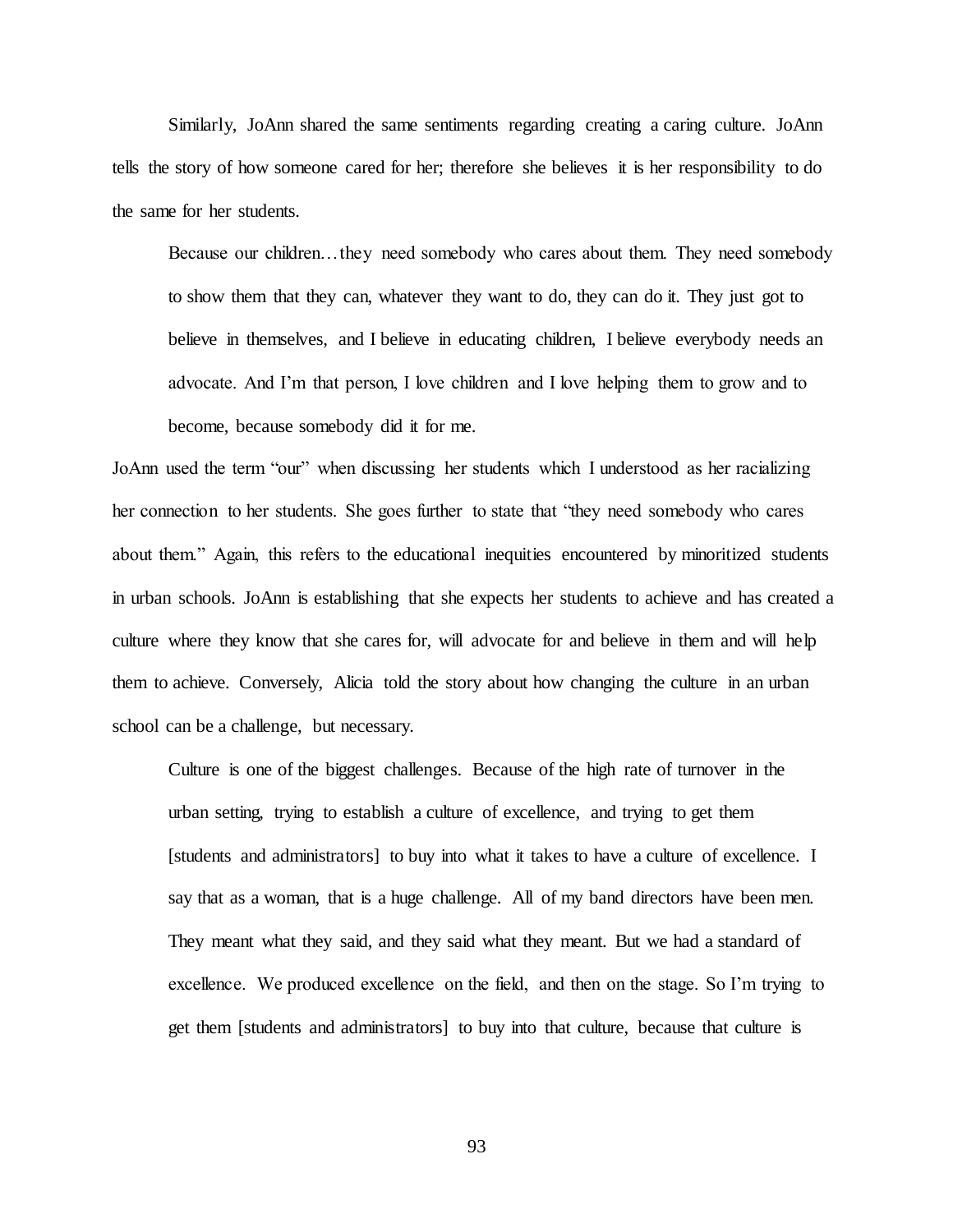really something that has not been seen at my school…So I feel like because I came from an urban setting, "why is it different now?"

Alicia deemed it to be important to establishing a culture of excellence within the band program. However, she found it to be a challenge to create because it required her students and administration to reconceptualize how they think about band and its function in the school and in the lives of her students. She advanced that because of the high turnover rate in some urban schools, establishing a culture of excellence can be difficult. This can be attributed to the change in philosophies from director to director. However, Alicia, understood the educational opportunities band could afford her students in terms of gaining scholarships to attend college. She expressed how her band directors created the expectation of excellence from the marching band to the symphonic band and that was what she was wanting for her band program and students. Alicia's decision to not accept lower expectations for her students was critically important to understanding her philosophy and beliefs with regards to Black and Brown band students in urban schools.

**Research Question 3:** *How do Black in-service urban band directors describe their experiences as a teacher?*

 $T<sub>11</sub>$ 

| <b>Themes</b>               | Frequency of<br>representations |
|-----------------------------|---------------------------------|
| Building relationships      | 29                              |
| Overcoming challenges       | 19                              |
| Establishing sense of worth | 27                              |
| Rewarding experiences       | 26                              |

| Table /                               |  |
|---------------------------------------|--|
| Themes Related To Research Question 3 |  |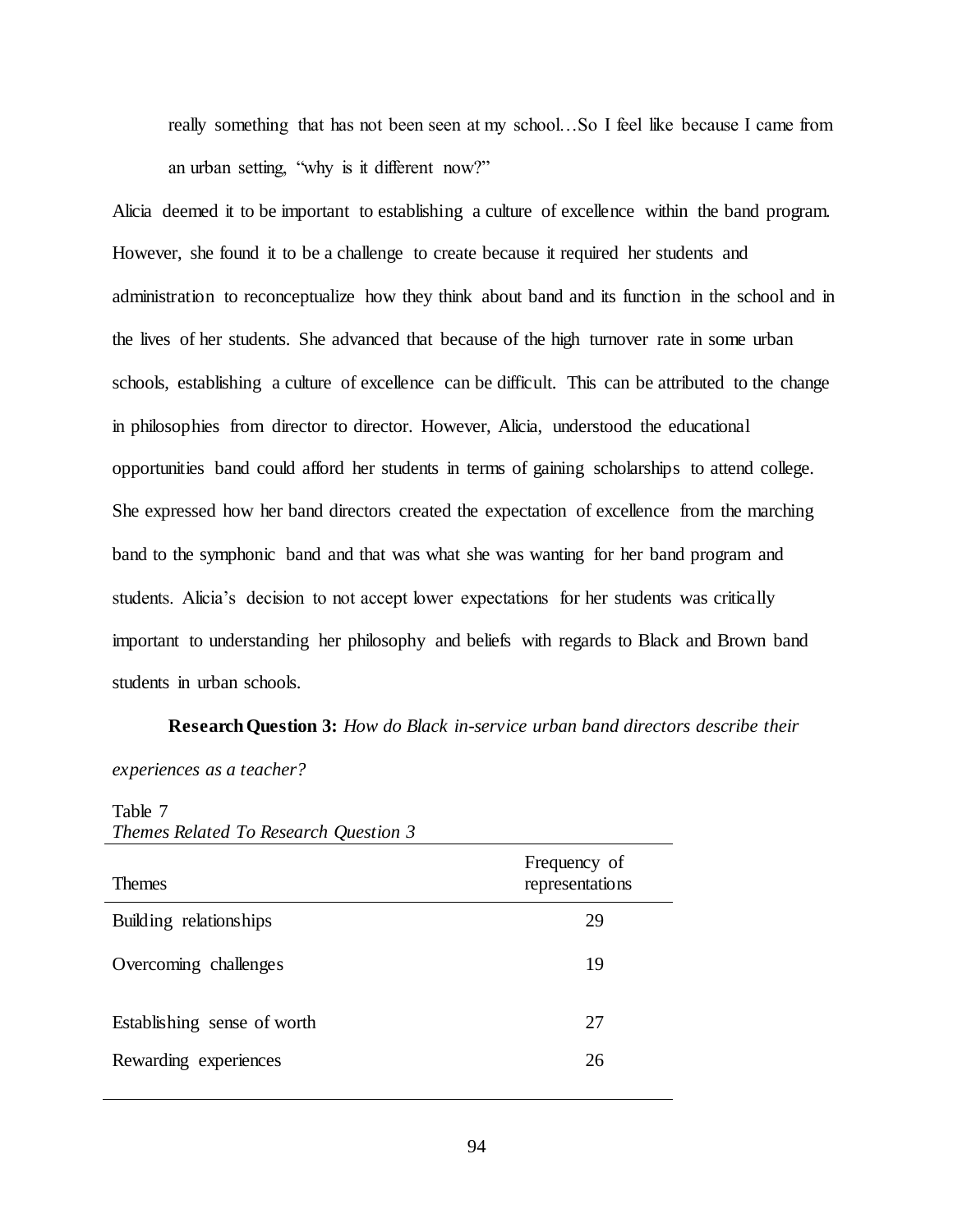The third research question is framed around three concepts 1) affordability, 2) overcoming challenges and 3) the reasons for staying in urban settings (see Table 7).

**Building relationships.** Establishing relationships was described by the participants as ways in which they were able to garner support from students, parents, and administrators. The participants described building relationships with stakeholders; administrators, students, colleagues/teachers and parents as a necessary part of being an urban band director. Tariq reported that a positive relationship with an administrator helped him to support his students.

Early in my career, me being so excited about the job, and having a band job. [My] principal seemed to be very understanding and supportive of what I was trying to do and never really hindered my vision or my plans. Especially my first principal Dr. Williams. He basically gave me full reign to do whatever I needed to do. He said "as long as you're making sure it's legal, and you run it past the secretary if this is about money. I don't mind whatever you're trying to do." He allowed me to run the program as I saw fit. Currently, I have a principal who isn't a micromanager, but she wants to make sure that everything is detailed and is in the best interest of children. If it is, she'll do whatever is necessary to make sure that whatever I'm trying to do is supported, or I have it, even to the point where she has to give her time to make sure I have it. That's really helpful, especially in the urban setting.

Similar to Tariq, Patrick also recalled his administrators as being very supportive. I can say that my administrative support was phenomenal, and it still is. I'll be totally honest; I hear horror stories from other band directors whose administrators don't have any earthly idea what they do or what the band directors do or what they need. But my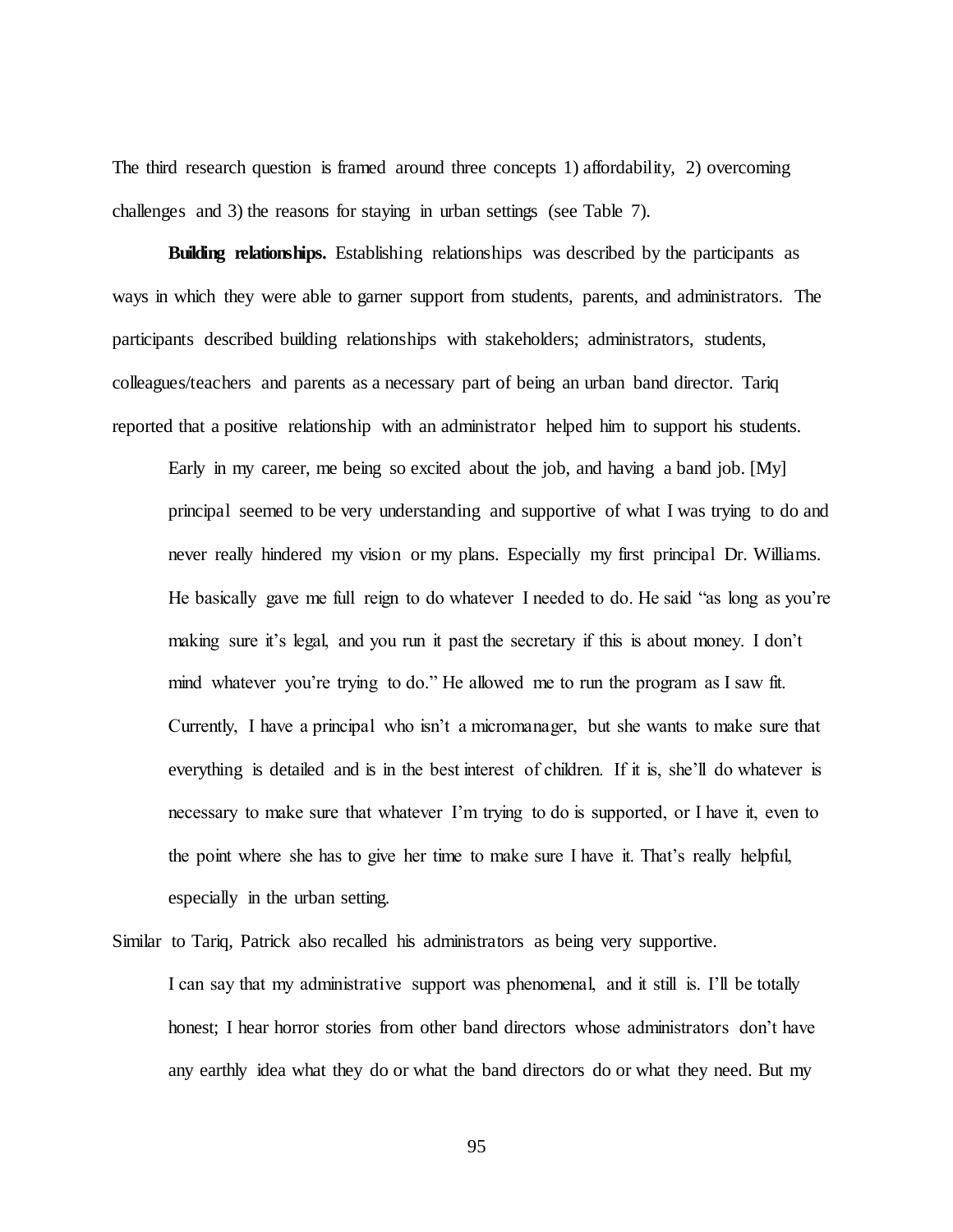administration was pretty supportive from the beginning, even as supportive as they could have been. Some things are just out of their hands, dealing with students and the processes to how to process discipline. But as much as their superiors could allow, they were really supportive.

Both Tariq and Patrick offered how their administrators support their initiatives both financially and administratively. Tariq expressed how his principal did not micromanage him developing the band program, but he felt it necessary to keep her informed on what was going on in the band program. He further stated that his principal would make sure he had the resources he needed. Similarly, Patrick stated that his administration was as supportive as they could be within the confines of those outlined by the school district. I interpreted this statement from Patrick to suggest there may have been areas in which his administration wanted to support him, but because of district policies or procedures, they were not able to.

While Tariq and Patrick reported administrative support was given to them from the beginning, Steven stated he felt he had to prove himself first to his administration before they would fully support his efforts.

In regards to the administration, it took a long time to get them to realize...I felt they were skeptical from the beginning and anything that I fought for, it wasn't for my com fort, it was for the best interest for the kids. However, now the support has definitely gone up. I think when you go into an urban environment, they just kind of want to see if you have any grit. Not like a hazing type of thing, but they just…no one's here to make your life comfortable, and until they see that you're acting in the best interest of the kid, I found that despite the friction in the relationship with my administration, they know…I've texted [them] multiple times to get here on Sunday's and he'll say,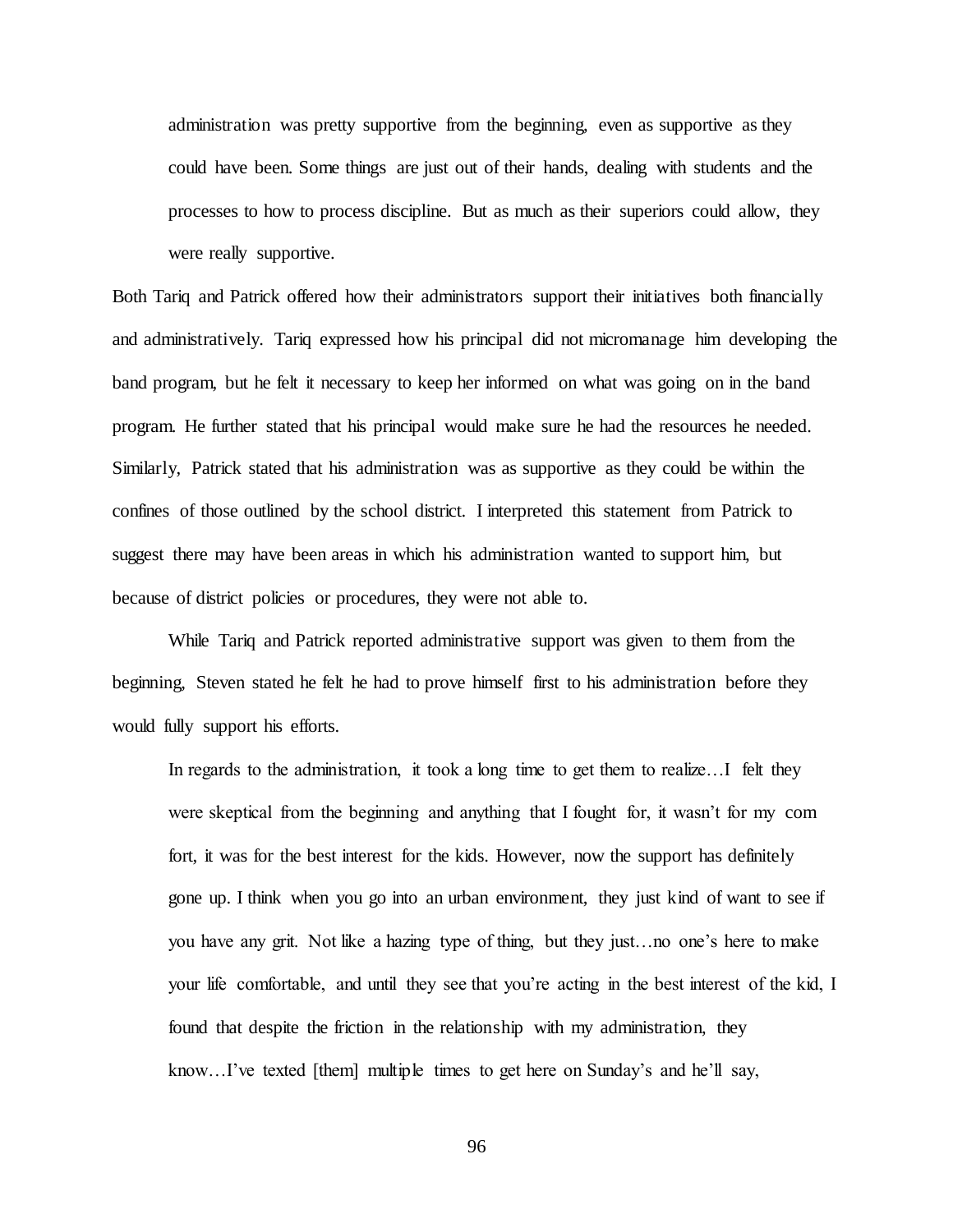"regardless, I know you're working hard, so I'm going to try to support your program [the] best [that] I can without us robbing Peter to pay Paul." I feel as time passes, the support will continue to increase. I feel a lot more support now in regards to the money that he's willing to spend knowing that I'm here. I don't take days off. When I'm here, I'm working. When nobody else is here, I'm working, and the parents are on my side…That's a big thing with my boss.

Comparably, Matthew shared a similar story of having to prove to his principal why they should support his vision. Matthew stated:

I actually got a chance to go back and teach at the middle school that I went to as a student. Actually closed that school out. The administrative support, it wasn't bad. But it wasn't the best either. The principal had to see what I was trying to do. Once she saw that, she came on board. I've always had very supportive assistant principals.

Steven's and Matthew's stories offer a different perspective on the level of administrative support. Both actually stated that they felt it was a trial period, and they needed to prove to their administrators that they were there for the students. It was almost as if Steven and Matthew were expected to provide evidence to their administration as to why there should be support for the band program. Steven's use of the words "skeptical" and "grit" and Matthew stating that the principal had to see what he was doing, led me to this conclusion. However, it was noted that neither Steven nor Matthew referred to their principal using negative language. They later suggested that they felt that the support has increased over time. This is a positive outcome of their approach to establishing a relationship with their respective administrations.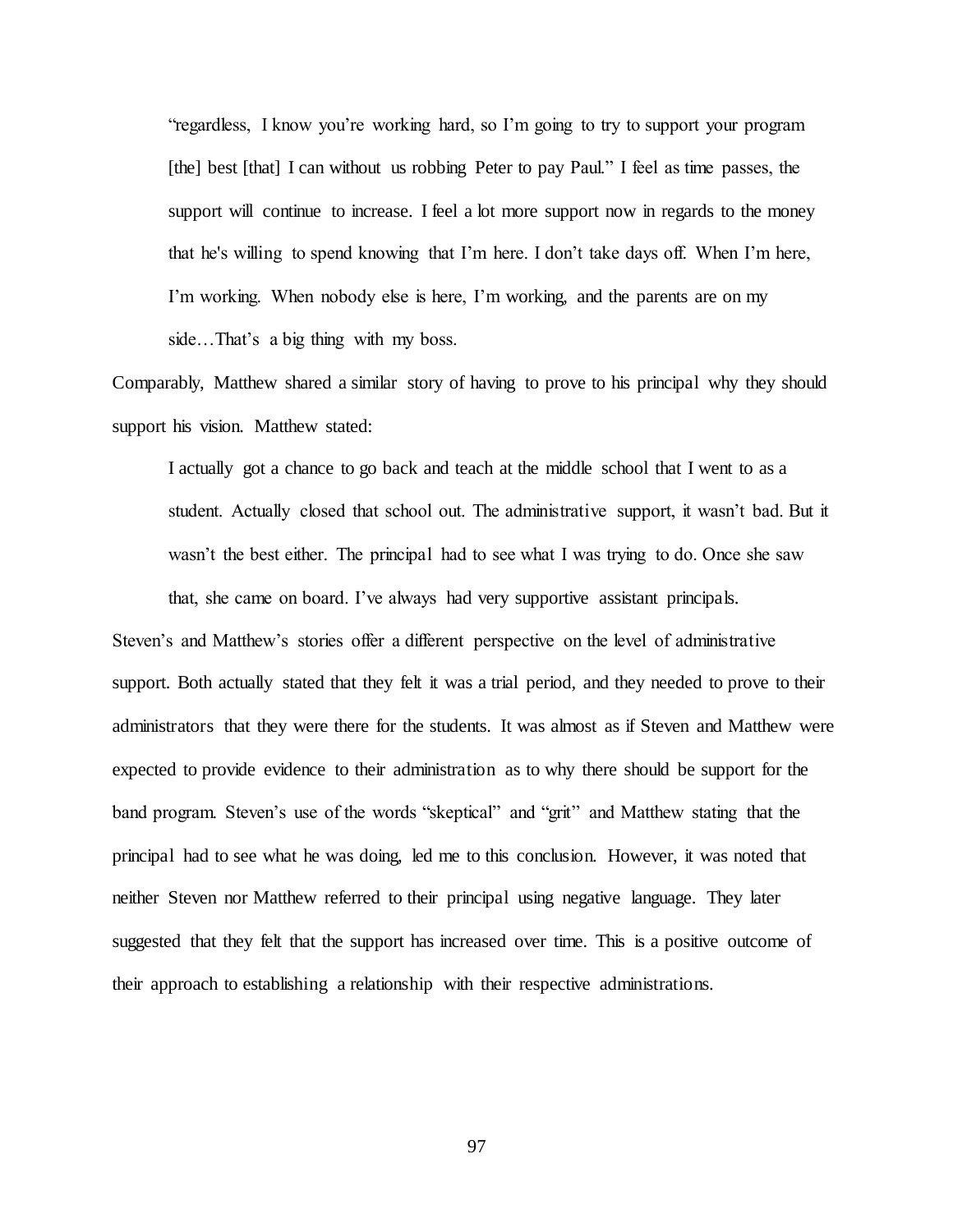Building positive relationships with students was another area that the participants discussed. Malik suggested that establishing a positive rapport with students is particularly important in an urban setting:

I treat everybody the same. Everybody gets the same treatment. The parents, the kids, everybody. You have to be mindful of how a kid learns. That doesn't necessarily have anything to do with the haves or the have nots. But it has more to do with what they need in order to be successful. Some kids…now again, I'm pretty firm when it comes to discipline. I'm pretty even keel across the board with that type of stuff. Some kids need a different type of reinforcement. Some kids need a hug. Some kids need a high five, or something after you've gotten on them about something. Some kids can take it, and keep it pushing like nothing happened. Most of the kids…that's one of the things that comes with being a band director in an urban setting. You're a psychologist, you're a big brother, you're an uncle, you're a father. You're so many other different things to the kids, because the kids have so many different situations. Even the kids that have are still in a single parent home, or they have three or four different siblings. There are many conversations that are had more about just life, and how to maneuver through life, and how to be responsible young adults, versus just talking about music education. We try to relate how a music education can help them be more successful in all of their endeavors. Balancing a schedule, being committed, finding time to rehearse, finding time to study,

and practice and different things like that. So, that's what I preach a lot in our program. In this personal narrative, Malik discussed several elements of his relationship with his students. First, he revealed that he is equal and fair with students and parents alike. He further mentioned that he takes into consideration how students learn which dictates his approach with his students.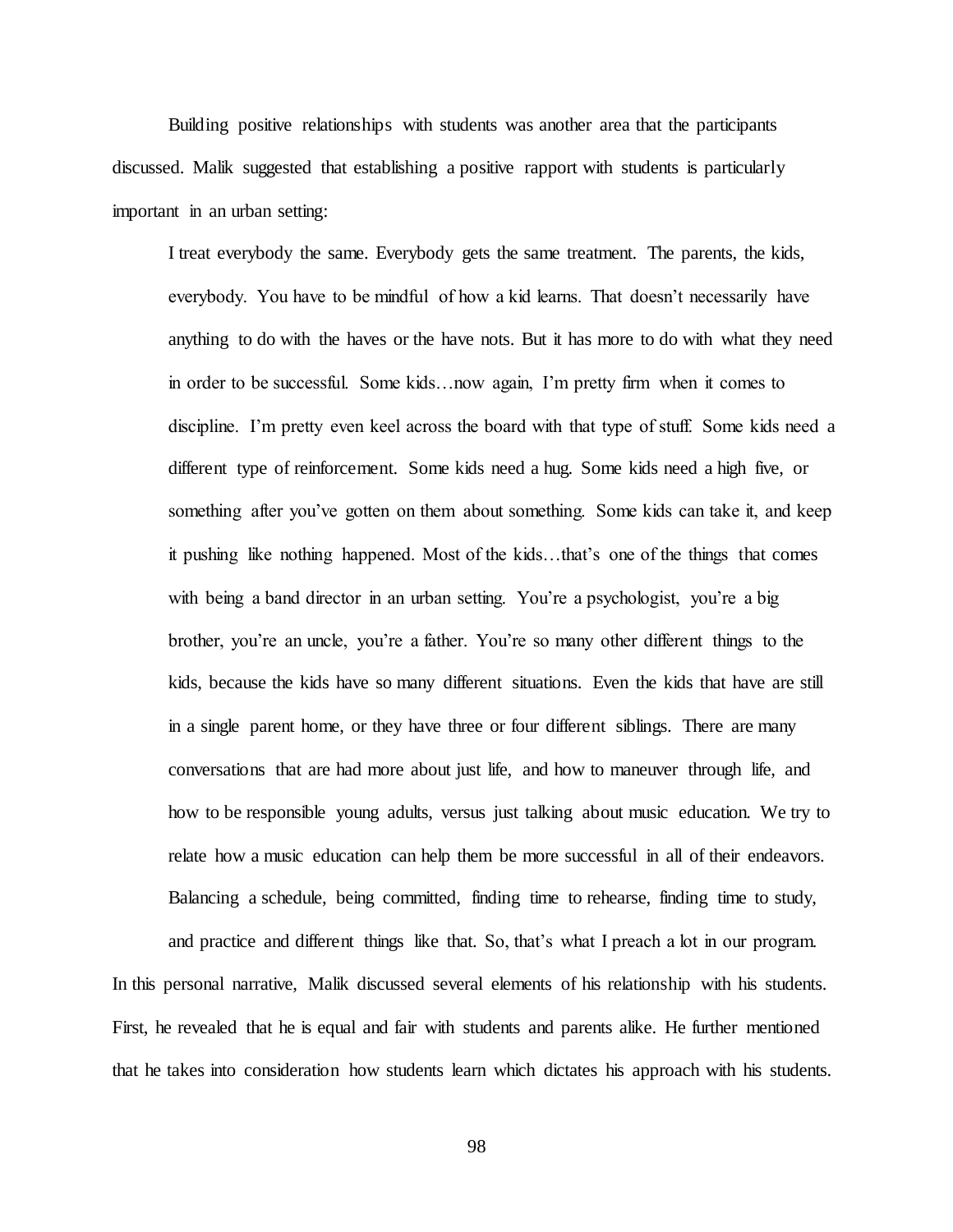This led me to understand that Malik realized not all students process information the same way and differentiating his delivery of information will help him to be more successful in reaching his students. Malik also brought up that he is not just a band director to his students, but that he has many different roles and he must understand which role is necessary depending on the kid and the situation. Lastly, Malik also shared how he used band to teach many different life skills that he felt are important to cultivating well rounded students.

Relationships with other teachers and faculty members are also important. Matthew described how another colleague on the connections team helped him:

There were other teachers in the district who also were very nice. [They] would come over and help my kids. Help get the band room together. Give me tips so that was part of the experience. I also had a chorus teacher at that time at the school…she had been teaching for 40 years. So she had seen the decline of the program, and the highs and the lows of what music [education] was in that school district. She would just take her planning period and tell me not only what to do, but she would tell me what worked. What I was doing that was good. She would say why don't you get your band to perform in a mall. Let that be their first performance to give them some exposure. So those are the types of steps that I took to revamp that program and things like that. She suggested that the kids did solo and ensemble…The kids did very well. They got superior ratings. They were happy. They brought joy to the program. The kids felt successful. They felt like they were part of something that was winning.

Matthew's story exposed how him building a relationship with the chorus teacher at his school helped his students feel successful. He stated that the chorus teacher made a recommendation that he prepare the students to participate in Solo and Ensemble. Solo and Ensemble is a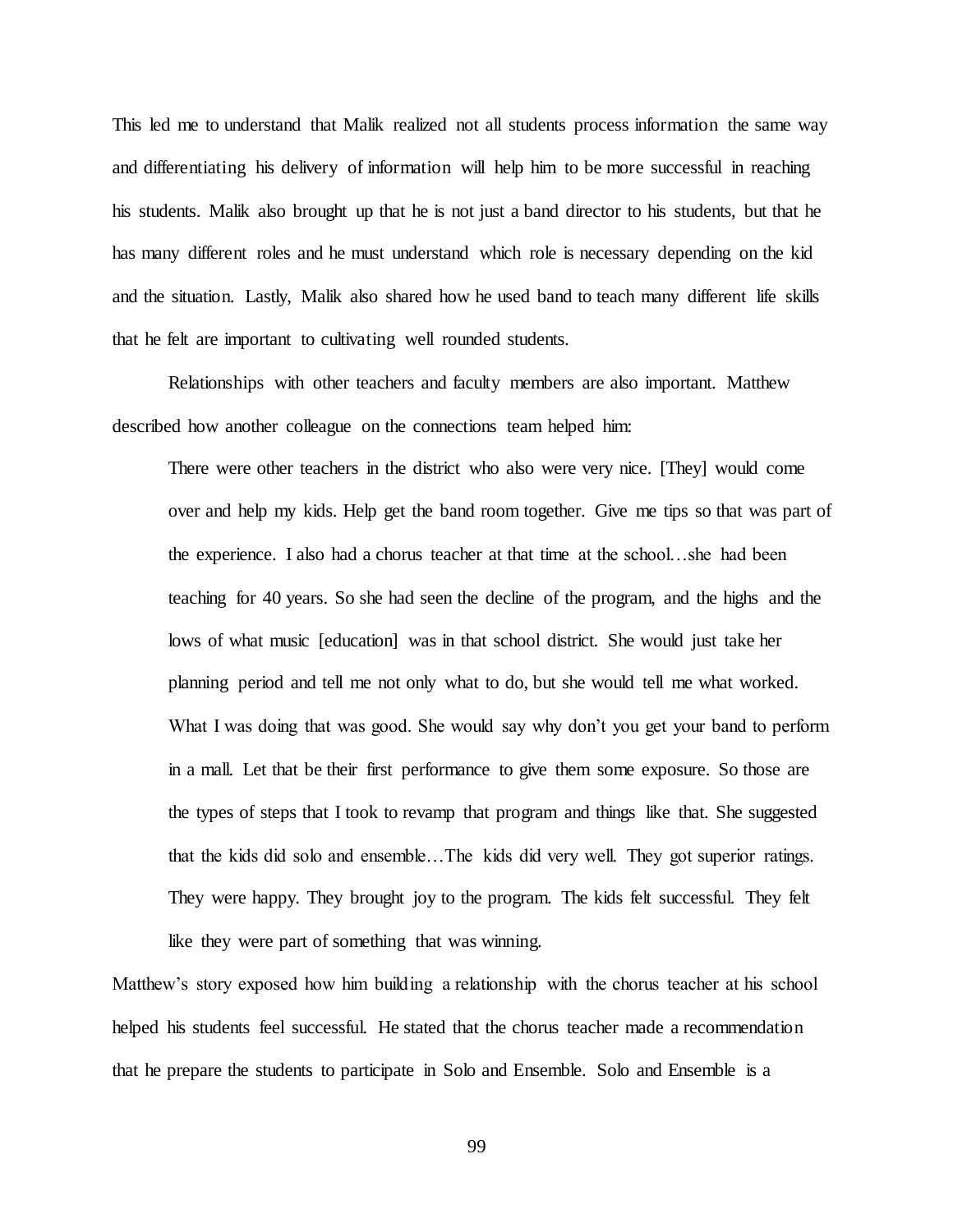performance evaluation event held in his state where students may perform solos or chamber works and receive a rating and feedback. By participating in this event, Matthew grew as a director, the students experienced success through performance, and the students felt they were part of program that was successful.

Philip shared how building relationships with parents were a challenge for him initially. He had to learn how to become an effective communicator and learn how to navigate communicating with parents.

Communicating with parents…it was pretty rough. It was pretty rough coming…you know, just learning how to deal with people in general, learning that there is a very different mentality in the urban setting. Not necessarily wrong per se, it's just very different. Very different from what I was used to. I bumped a lot of heads with a lot of people, rubbed some people the wrong way, said a lot of the wrong things initially. I just feel like that could have been avoided had we had a little bit more insight going into it.

Of course, you can…you know experience sometimes can be the best teacher, but sometimes if you have a little heads up and know what you're getting into before it actually happens...but I would say it's definitely getting better.

Philip shares that when he started teaching, communicating with parents was very different from what he was used to. He reconciled that the way that the parents were accustomed to was not wrong, but he had to learn how to effectively communicate with them. Philip also stated that he feels that if he would have had exposure to how to effectively communicate with parents it would have helped him.

**Overcoming challenges.** Participants acknowledged challenges such as scheduling and lack of funding but discussed in detail the ways that they overcame obstacles. The challenges of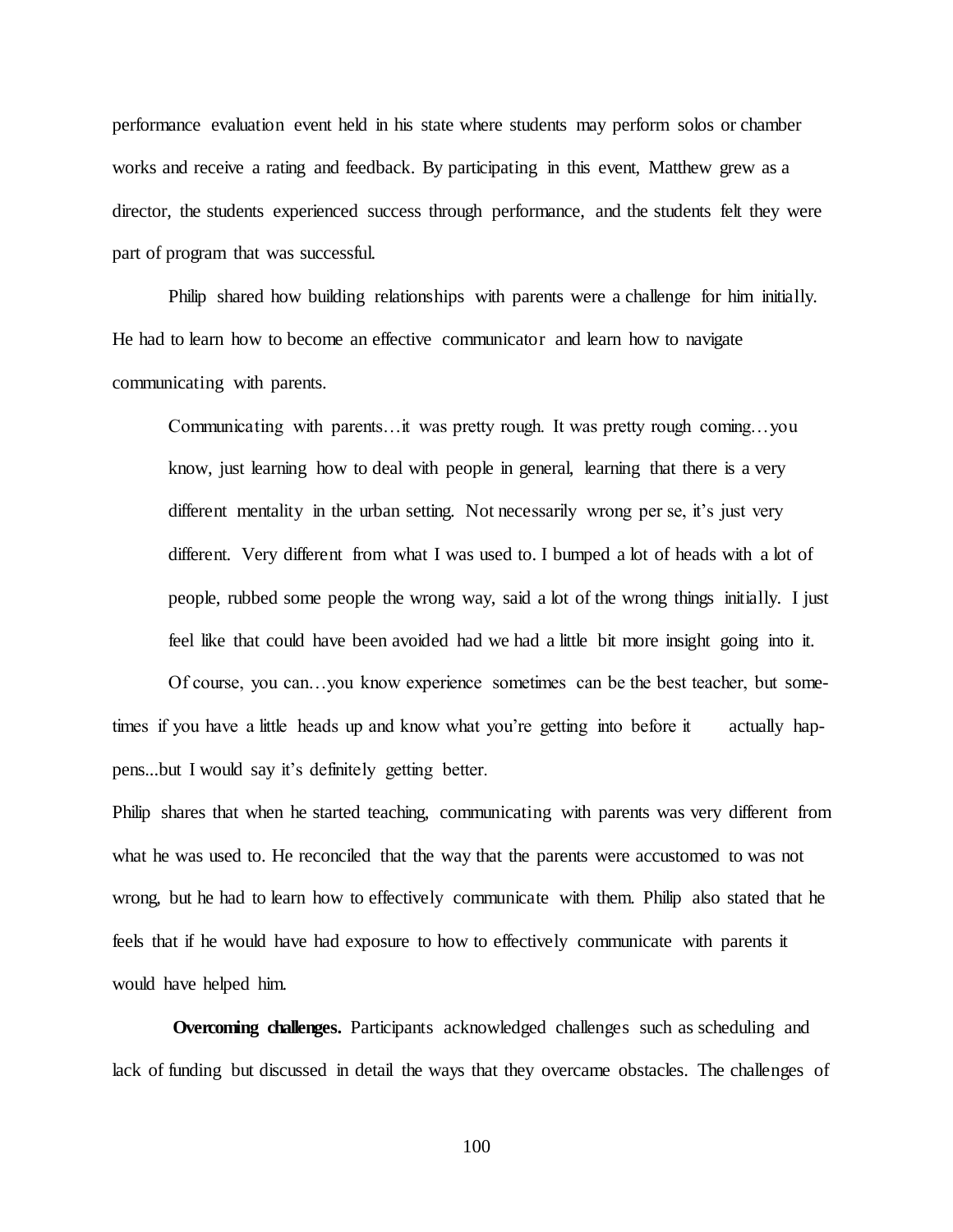teaching music in urban settings have been well documented in the literature reviewed in Chapter 2. However, there is a disparity in the literature detailing how teachers overcome those challenges. During data analysis there was the theme of how participants overcame their perceived challenges. Malik discussed the challenges of scheduling and how he worked to overcome this issue.

Also with that, you're having students who have to have two maths, two readings, two sciences. Which then takes away from an elective credit, so then we're fighting to have numbers in our elective classes. So, that's the biggest challenge on that side. The challenge with simply just having the kids in an urban setting is just the kids have so much to go through. Many of them are working jobs to help support their families. Many of them are again, struggling academically. A lot of their extra time is dedicated to tutorial. Early morning tutorial, after school tutorial, extra classes…On the flip side of that, the kids that do really well are also taking double math's and double sciences as their electives in order to compete with kids who are doing well, in the AP and in IB classes…

The language used by Malik represents his understanding of the challenges and how he decided to create a solution to overcome the issue of scheduling. Malik's band program serves a population of students who have a variety of educational needs. Some students need additional support, while others are taking additional courses in order to be satisfy magnet and IB requirements.

Patrick shared how having enough resources for all of his students was a challenge initially, but he worked with his school's administration to increase financial resources.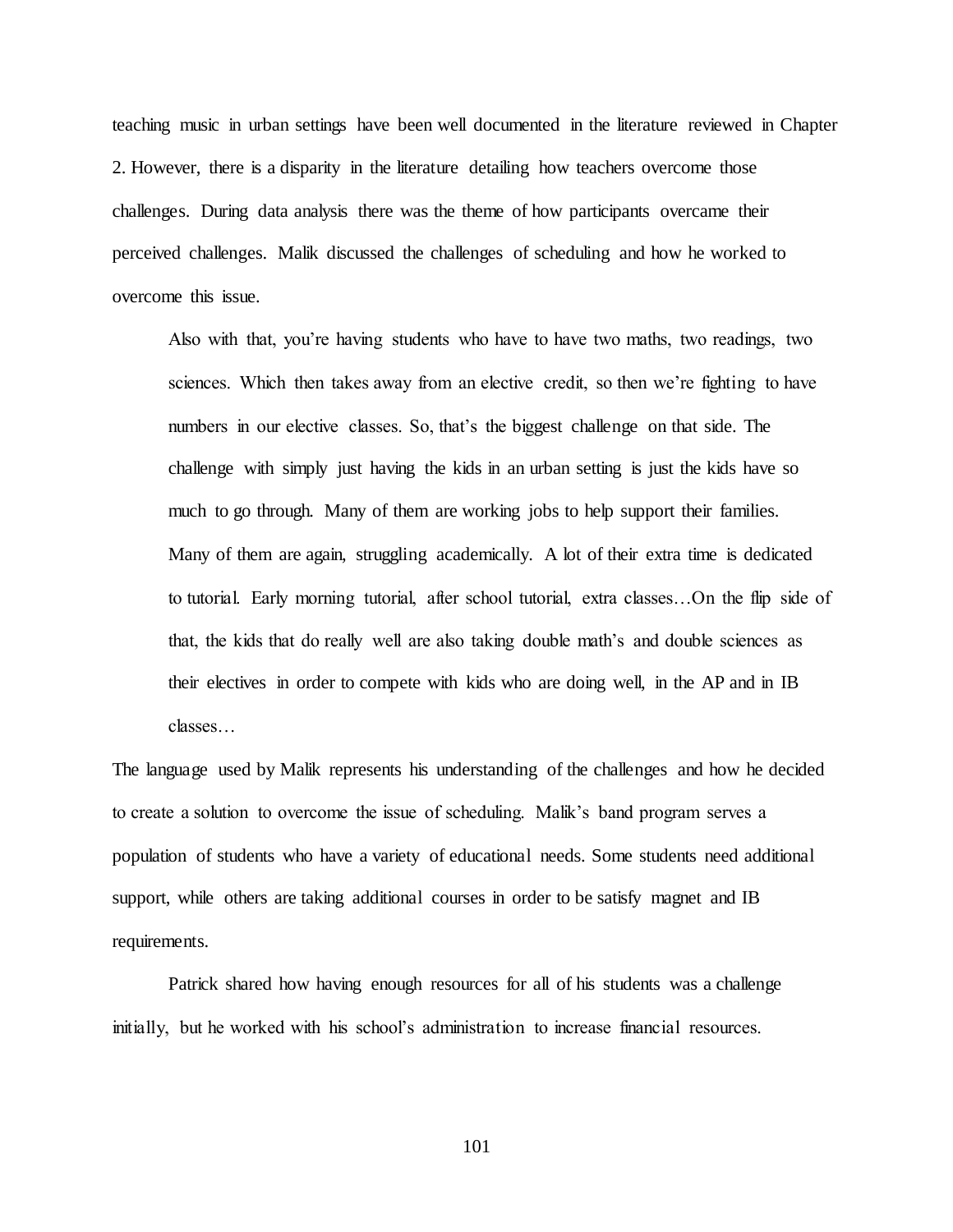Being an urban educator, we face challenges every day. I've been with my school going on 12 years now and during certain times, I've had challenges. When I first began, I had resource challenges. We didn't have enough money; we didn't have enough…and we still don't have enough money now. But that was more so the biggest problem. Everybody wasn't able to have an instrument. Kids had to share instruments, share mouthpieces, had to have a lot of cleaning and Lysol materials to clean off and sanitize mouthpieces. So just the students not having enough instruments inevitably altered the amount of students I could have in my classes because my counselors and administration began to put a cap on the number of students I could have in my class based off the number of instruments or functional working instruments that we had at the time. So that was a huge, huge, huge problem. I worked and worked and worked and begged and pleaded to a lot of people in order for us to just get what other schools may consider to be the bare essentials. Reeds, mouthpieces, things of that sorts.

Patrick's story highlighted the inequity of resources many urban band programs face. He stated that having financial resources, instruments, and mouthpieces was initially detrimental to the growth of his band program. His band program lacked having enough instruments to support the number of students enrolled in his classes so his administration limited the number of students that could enroll. He explained how he "begged" individuals to donate to his program in order to meet their needs. Like other urban band directors, Patrick worked to ensure his students had the necessary resources that in other White suburban school districts would be considered, in Patrick's words, "the bare essentials."

The language used by the participant's in my study was enlightening and provided a narrative that positioned the participants' understanding of urban communities, students, and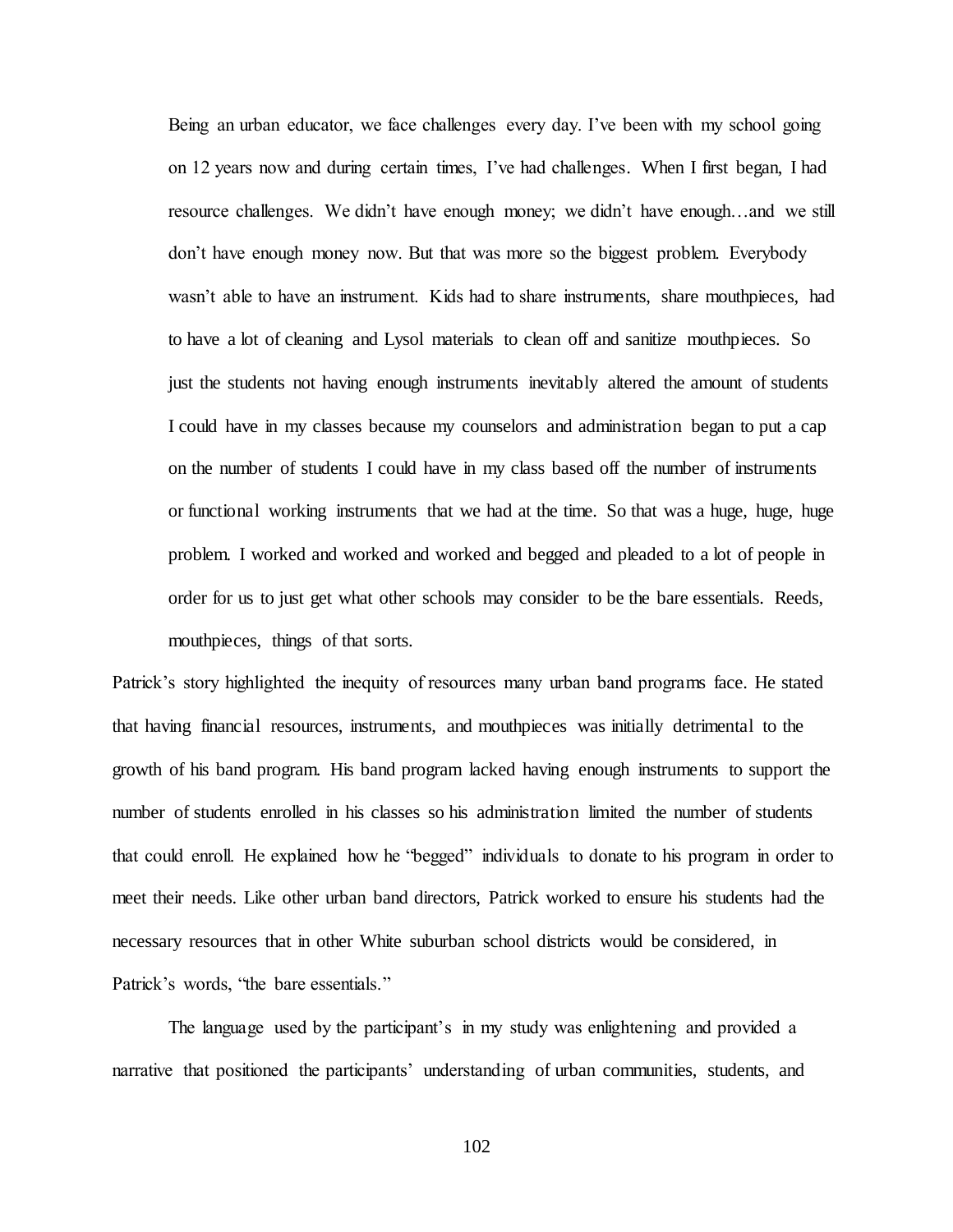teaching band in urban schools from a positive position. As evidenced in the participant's language when describing their challenges, the participants offered solutions to obstacles that they faced. Likewise, the participants maintained the interests of their students at the core of their decisions. Through analysis, I also found a connection between overcoming challenges and establishing a sense of worth in the participants' stories.

**Establishing sense of worth.** Establishing a sense of worth was described as creating a product that the students and school community could be proud of. The success of the participant's students was reported as the biggest reward to teaching in an urban setting. Malik stated that he established the band program as an invaluable component of the school and community by providing a quality band program for performances and other engagements.

What I've had to do as I've gotten older, and a little more mature, the directors have to work smarter, and not harder. As far as scheduling is concerned, the first thing I have to do is to show our worth as a program. So, we perform all the time, for any and everything they ask us to do. Whether it's an award ceremony or we're going up the street to play at Starbucks. Whatever it is…we're consistently performing, so the administration, the community, can see how vital we are to the make-up of the school. Then when I have conversations with counselors and administrators about classes, they're a little more receptive to what we need to be successful. Basically you want to be visible, and then produce a product so that you then have some type of leverage when you're in an administrative meeting.

Establishing a product that the school and community is proud of is central in Malik's story. Alicia also shared how at her school the culture is changing. She expressed that the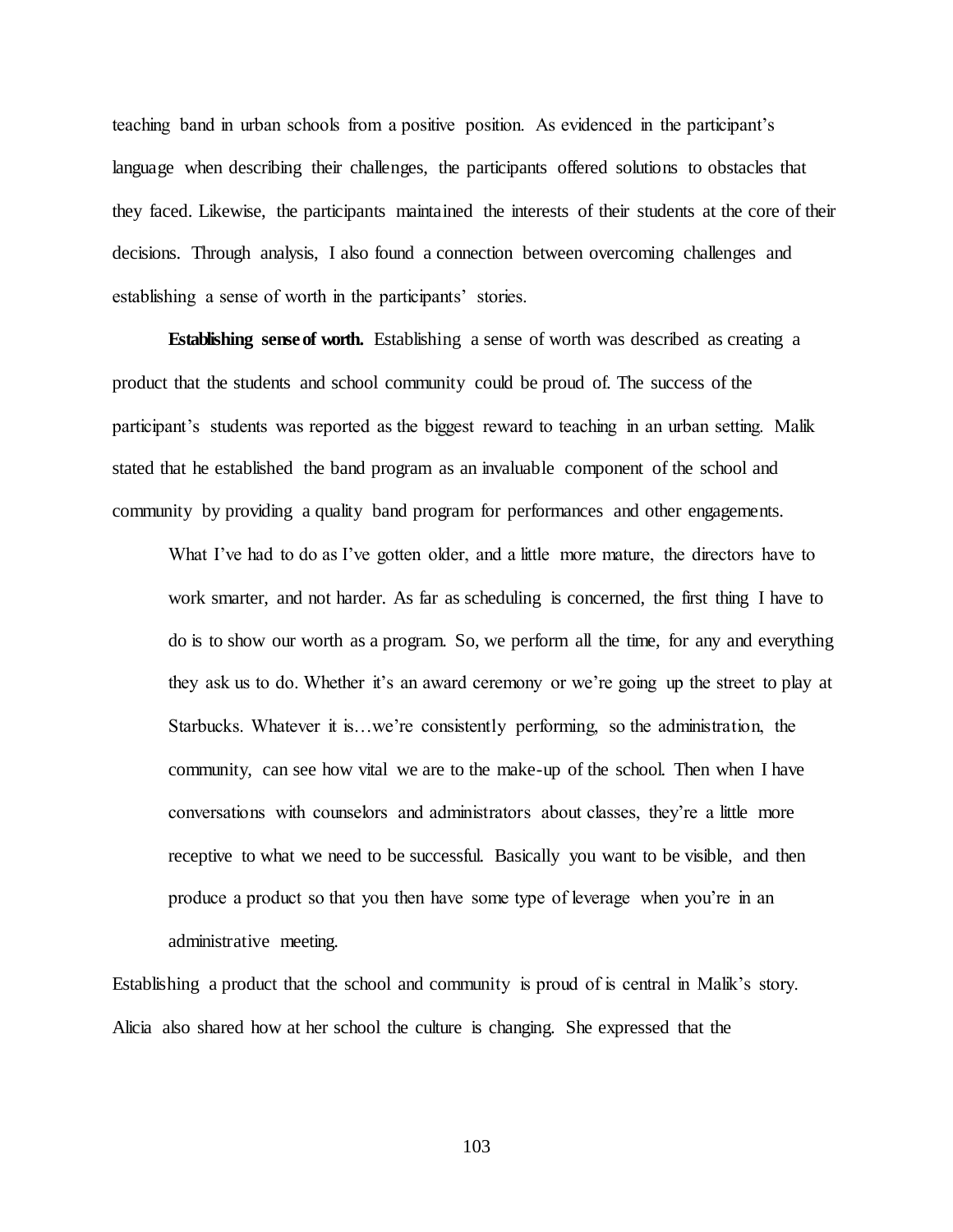administration and community are pleased with her leadership and are in support of her vision for the band program.

It's a growing situation. They are liking the direction that the program is going, and so even right now, we're trying to get ready for the season. If I need something, or whatever the case may be, parents are a phone call away and it happens. [The] principal's on board. He wants to see it grow. He wants to see it flourish. The community wants it as well because I think I'm band director number 10 in 20 or 30 years. In the past five years, I think I'm band director [number] five or six. They are ready, and it's like "We want it. We want this to happen. We want to see us do big things and great things."

Alicia's story offered how her administration wanted to see the band program prosper. She stated that the community and administration is ready for the band program to "do big things and great things." I interpreted this as the administration and community were suggesting that they have high expectations for Alicia and the students. I also understood Alicia's story to suggest that not only are there high expectations, but the school and community are willing to support her vision and efforts in order for the students and Alicia to be successful.

**Rewarding experiences.** Patrick reported that while he teaches middle school, his biggest reward was for his students to be able to go to college on a band scholarship, but also, he wanted them to succeed when they face obstacles.

Even though it's slightly delayed because I teach middle school, my ultimate goal honestly would be for my students to go to college, go to college on a band scholarship, or even once you graduate college or while you're in college, just continue music. That's my ultimate goal…One thing I really love about band, I guess a highlight would be, so to speak, is when my students succeed in a situation in which society may deem them to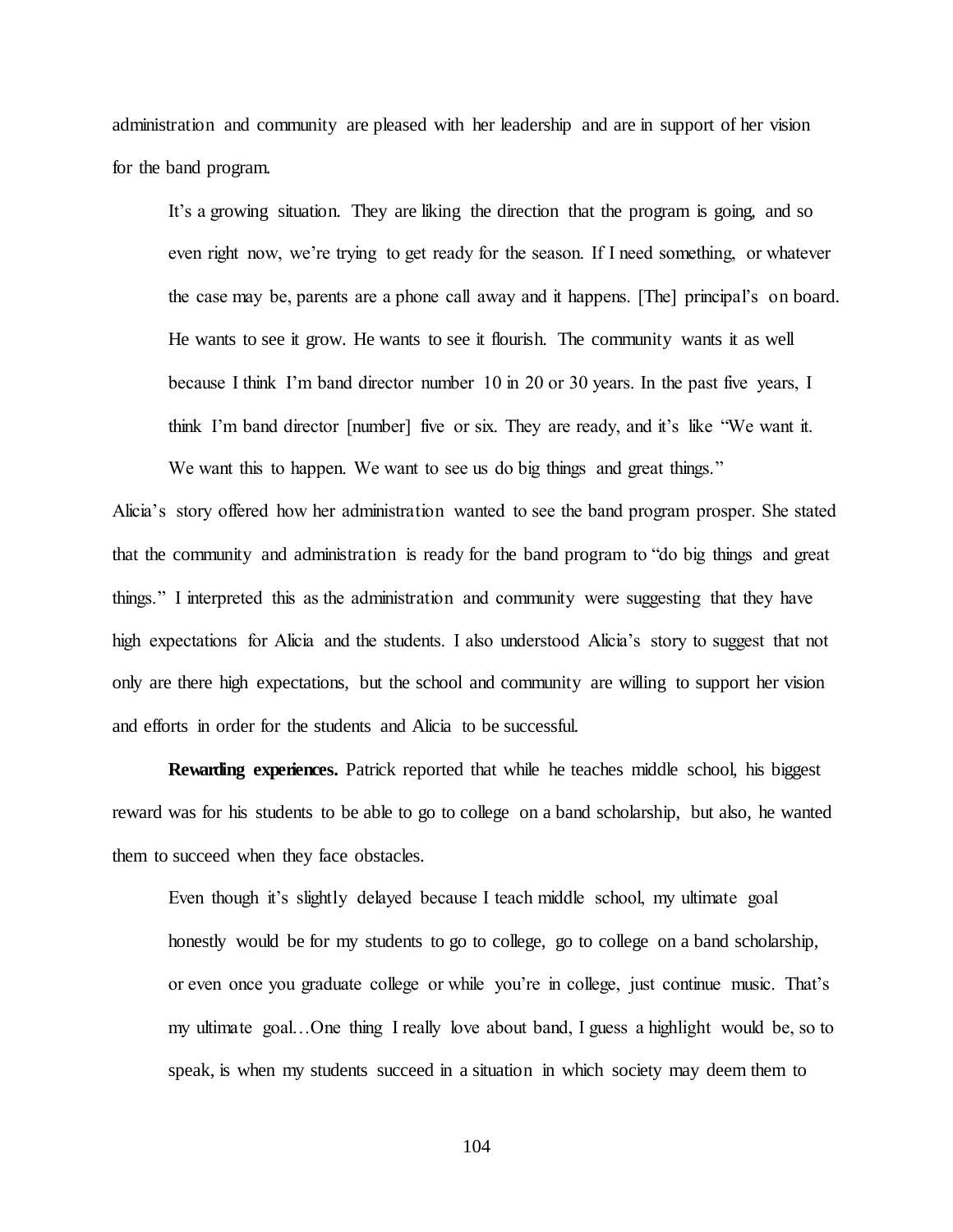fail. Whether or not it's LGPE, whether or not it's just performing period. If they're going against the odds, whatever it is, that's one of my well, not one, but that is the most rewarding experience…Just seeing my kids beat the proverbial odds and overcome any type of adversity…

Patrick offered insight into his understanding of the educational and social injustices Black students face. He mentioned that he wanted his students to be able to attend college on a band scholarship. He maintained that participation in band may provide financial resources for Black students to attend college. He stated this is his ultimate goal. I understood Patrick's use of language here to show his investment in his students beyond his class, middle school, and high school. He felt he had a responsibility to help provide his students with ways to further their education.

Similarly, Philip felt that the most rewarding aspect is feeling as if he is making a difference in the lives of his students.

Just hearing some of the students say little things. I had a student, he said they asked him what did he want to be in one of his classes and he said, "I want to do what Mr. Williams does." Of course he wanted to be a band director. I thought that was very eye-opening. It felt like I was doing something. [Then] hearing certain teachers say, "hey, that trombone has really changed that kid's life. He's very different now." It's the little wins here and there.

The feeling of making an impact in the lives of his students was a rewarding experience for Philip. The student expressing that he wanted to be like Philip when he grows up is a testament to the impact he was having on his students. This level of impact was also found in the comments from other teachers at Philip's school, stating that they could see the difference he was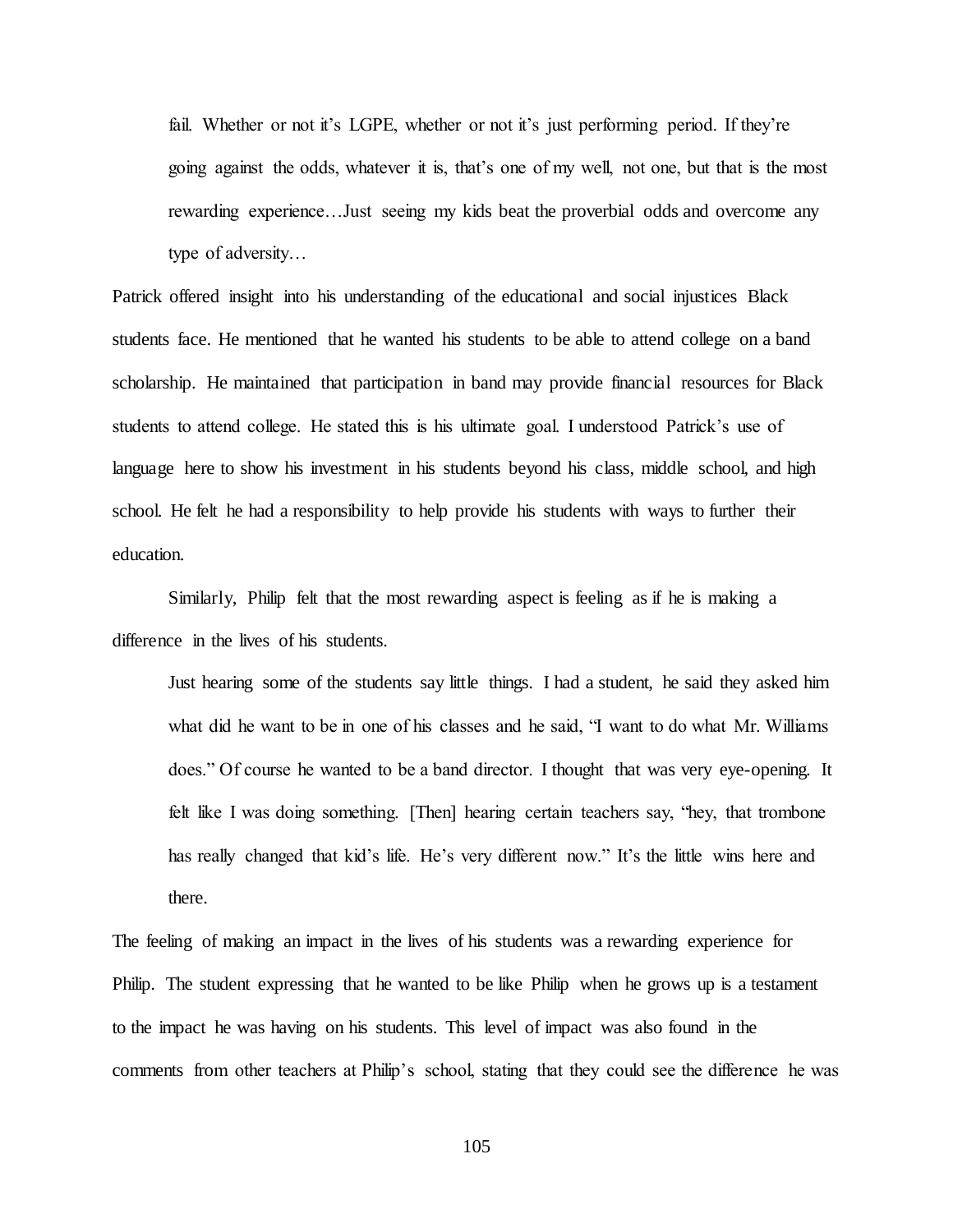making with other students as well. Building character within students was a rewarding element for Steven as well. Steven stated:

The character side. I think the thing I like most about teaching band, and it really comes out in the urban environment is your instrument does not care about your background at all. Sure…there are different qualities of instruments, but the more time you spend with it, the better you get. It's a pretty fair economic system in that regard and if a child wants to negate their past, as far as the disadvantages that they have, they just simply need to put in the work [on the] instrument. Take advantage of those tutorial times. To come in the morning and play along with the director or play along with somebody and develop that humility to play with people that are better than you and you just continue to grow. You see that in those kids. That might be the first time [that] they realized they have any kind of power outside of something happening to them.

Steven also alluded to the systemic injustices urban students face when he referenced the disadvantages in his narrative. However, he offered that the reward comes from seeing students who might otherwise not join band begin to experience success and flourish on their instrument. He mentioned how the student came to band tutorials to receive assistance from the director or to work with other students. Steven mentioned how the students displayed humility by attending and learning from others who are better than they are. Also intriguing was the concept of power that was introduced by Steven in his narrative. Steven suggested that in this type of situation the student has control of their learning. The concept of the student having power provides a counternarrative to the deficit laden mentality that urban students are not invested in their education.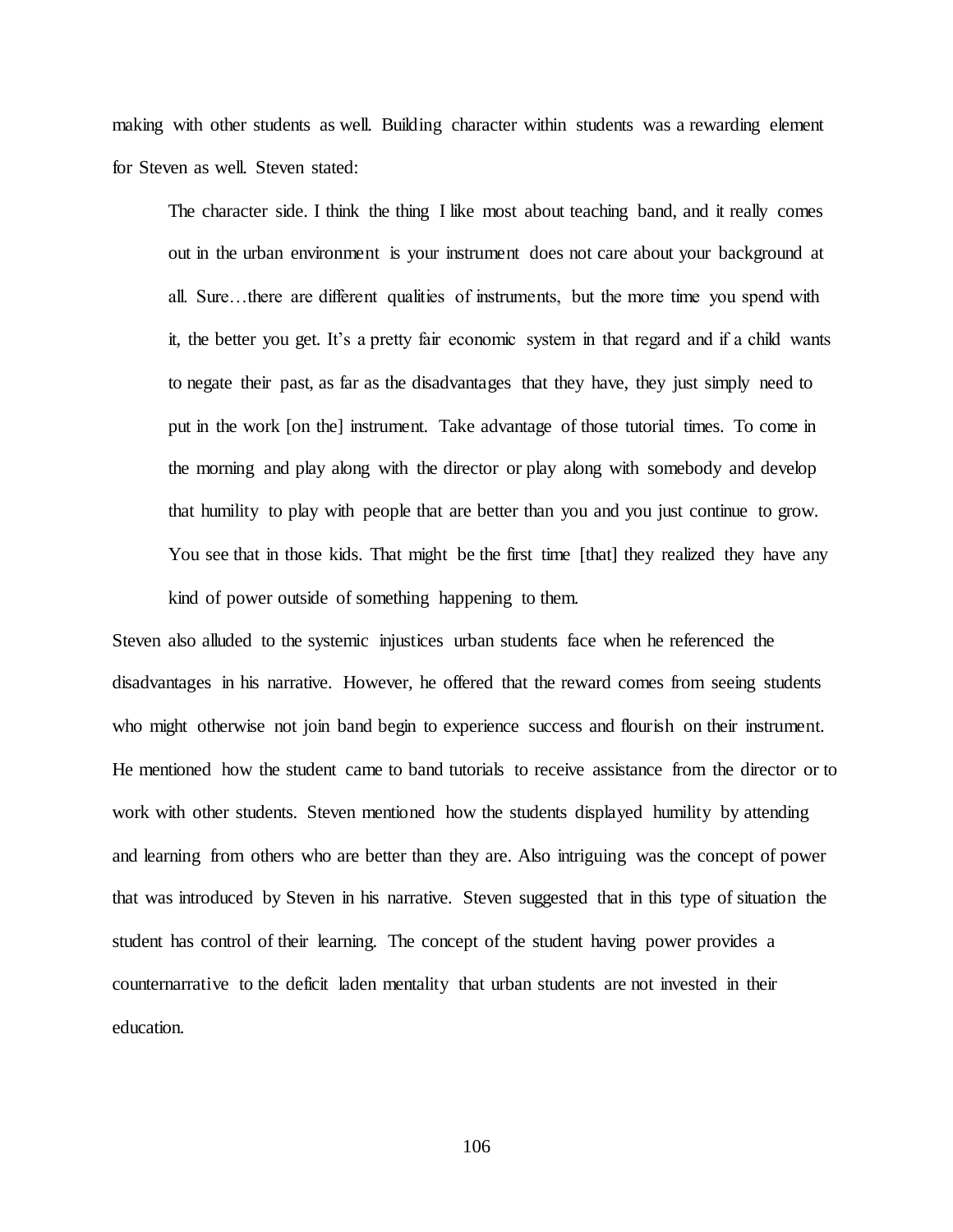Similarly, Stephanie provided insight into how she felt she was helping develop the whole child through band and how what her students do as a reflection of their school and has an impact on their community.

Well...I feel like I've [become] acclimated somewhat to the culture. I like the bonds that I make with my students. Every year, I get attached to a group of kids, and I'm sad to see them leave. I like that I play a part in exposing my kids to music and instrumental music, whether it's just playing their instrument or exposing them to different types of music, going on trips, seeing live performances, all those different things. I just try to give them my experiences and knowing that I was able to play a part in giving them that…that just has a positive effect on me. Then knowing that I could possibly affect their future in giving them a tool to get them a scholarship for college has a benefit. Some of the other positive aspects is training the students to become ambassadors, knowing what they do, how it reflects on the school and how they give back to their community when they perform and do those types of things. I just like feeling like I'm helping mold the whole child into becoming a good citizen.

Stephanie explained how she created bonds with her students, and how she felt she was exposing them to new opportunities through their participation in band. She expressed how she was giving her students the experiences that she had. I understood that statement to mean that she wanted to give her students similar experiences to those that she had when she was in middle and high school band. Stephanie also discussed how the experiences she afforded her students could lead to potential college band scholarships. Similarly, JoAnn found great reward in seeing her students go off to college as well.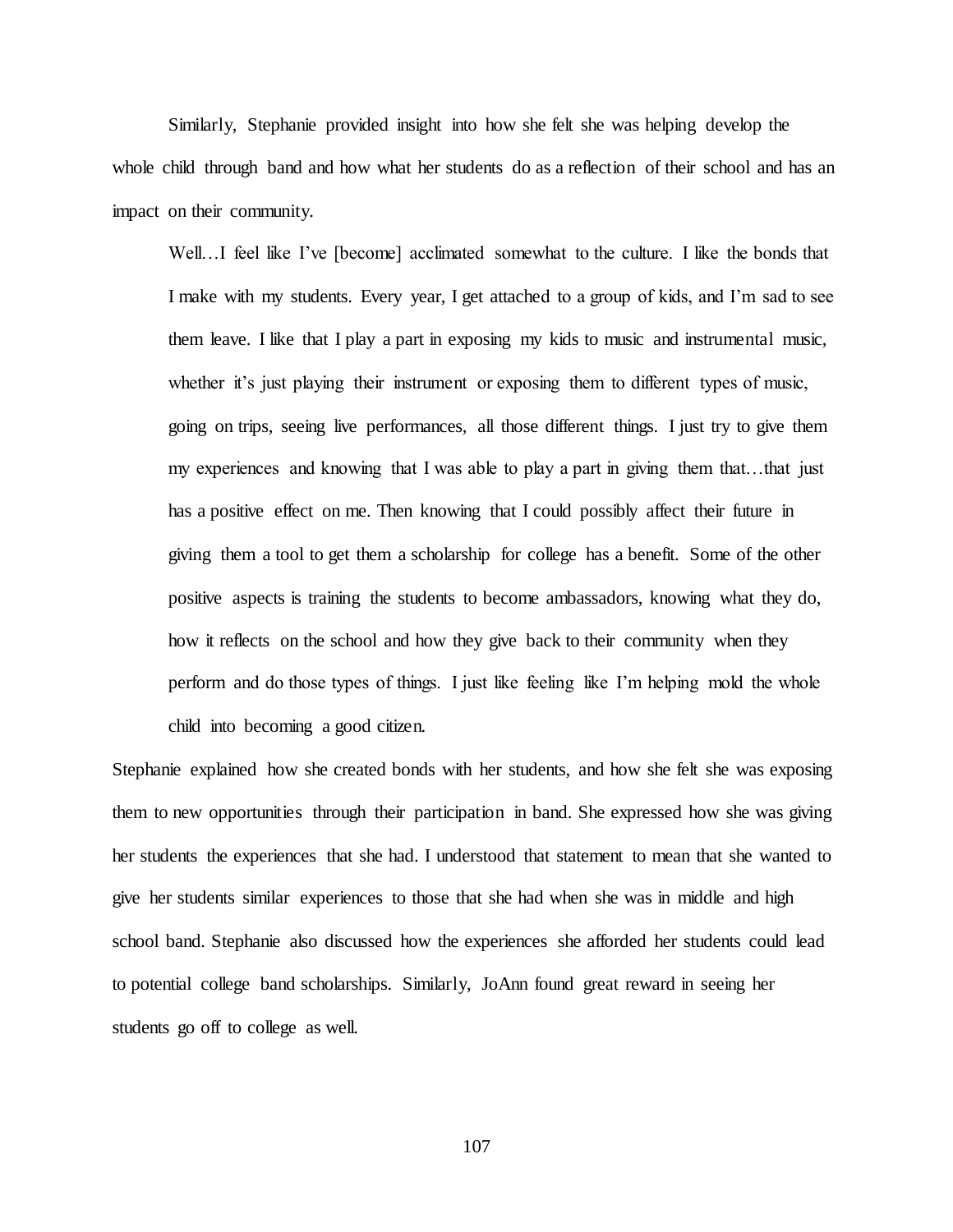Well seeing my kids going off to college...doing music, and just you know. I had a little girl who came to me in the sixth grade and she had a clarinet and she didn't even know how to put it together. But her parents had moved to Atlanta from Boston and she had a clarinet she didn't know how to put it together. That baby by the end of the first semester she was across the break on that clarinet. She just loved to play. And I taught her, so just seeing the kids once they [have] learned how to play something, and just seeing them learning and loving music. I mean that's…you can't beat that…that's why I do this.

**Reasons for staying.** Understanding the reasons that Black urban band directors stay in urban settings is missing from the extant literature. Through analyzing the participant's stories, most reasons are centered around the relationship established with their students and giving back to their community. Stephanie stated that she continues to teach in an urban school because she cares about her students and want the best for them.

I'm attached. I get attached to these kids. I didn't want to leave my first school, and I cried. Then, when I got here, I got attached to these kids, so I know it can happen pretty easily, but I don't want…I just feel like if I leave here, whoever comes behind me more than likely is not going to care as much as I care. So I feel like if I leave, I'm abandoning them. I love these kids. I'm about to cry. Let me stop.

When I examined Stephanie's story, it provided a deeper understanding for how much she cared about her students. She had a profound love for her students and cared about their well-being as well as her students' musical development. Steven also shared a similar feeling. Steven stated his reason for staying was rooted in his commitment and care for his students and the fact that it was important for Black students to see Black male teachers. Steven stated: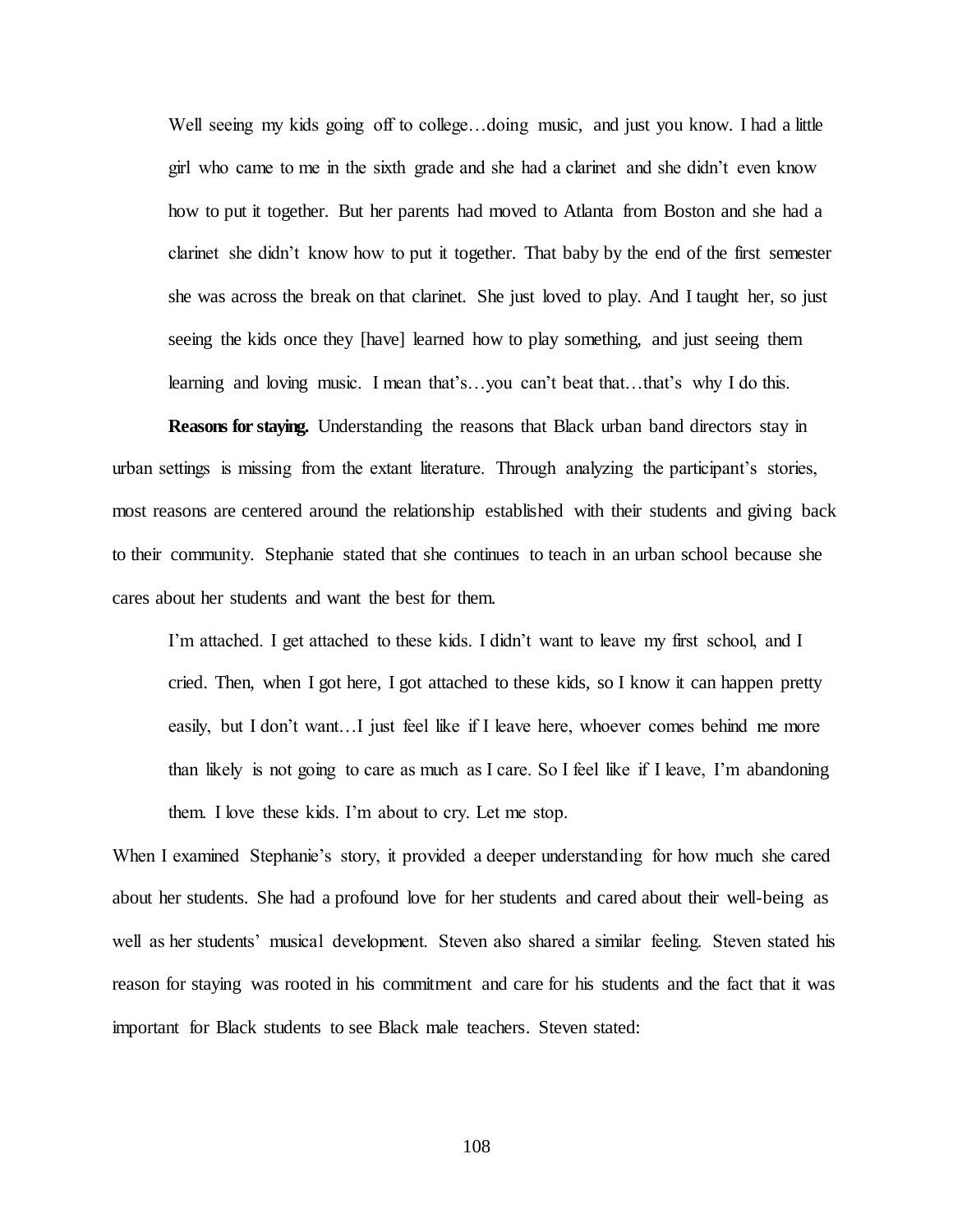I don't like the idea that the location of where…I don't like the idea of somewhere a kid has no power and being...having that much of an impact to the quality of education that they get. We both know, frankly speaking, that everybody's not going to care about these kids the way that you would want them to, or the way that you would hope that your child's teacher cares. I think that it's important for Black students to see people that look like them, look like me. Frankly speaking, the first black male teacher I had was in grad school…he was my drum set teacher. I'm talking pre-k all the way through undergrad. That does make a difference. It makes a big difference when you see somebody that looks like you playing really, really well. I think that's the best investment I have in my community for this particular period. Continuing and showing them that if we have the right systems in place, and you have the right attitude and effort and I continue to adjust and make improvements, then we can do some pretty amazing things together.

Steven offered racialized reasons for why he remained teaching in an urban setting. This is supported by his expressing the need for Black students to have Black male teachers and seeing Black musicians performing at the highest level. Steven also spoke about power. To Steven, a student does not have the power to choose their school or their teachers. So he felt in that regards, students lack power and the teacher therefore has power over students. I understood Steven's use of power to highlight the injustice embedded within the lack of democratic choice afforded to students.

The participant's in my study provided a counter-narrative that they are highly invested in their students, beyond just teaching band. Malik described the reward for him was seeing his students benefit, and this was the reason why he continues to teach in an urban setting.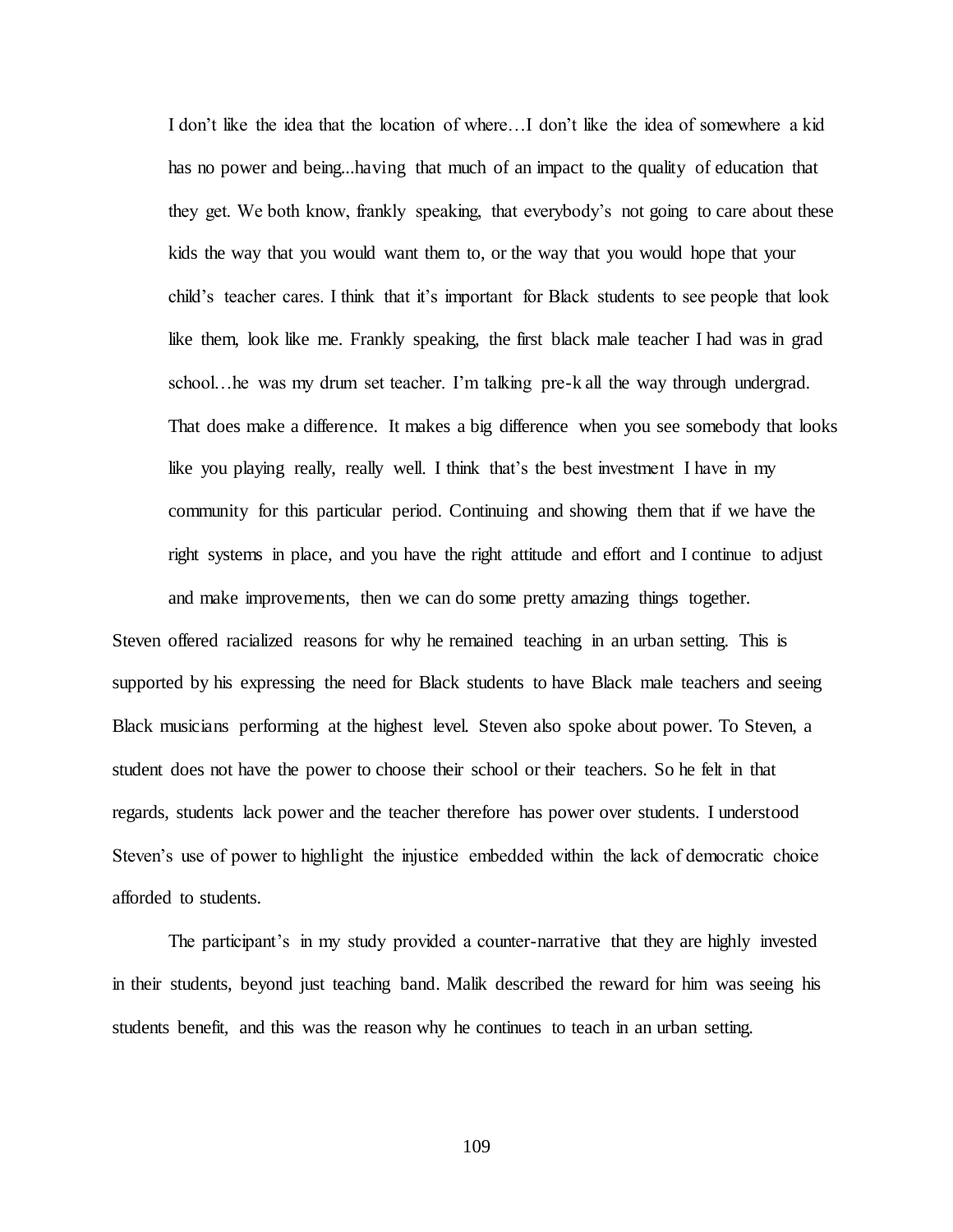The biggest reward for me is seeing a kid that came in very, very rough around the edges develop and blossom into a very, very responsible young adult. Whether it be a scholarship to college, or just preparing them for a career in the technical field or going into the workforce. Just seeing them now, I've been teaching long enough now that a lot of the kids [that] I have taught are now adults. So seeing them raising their families and different things like that, starting their kids on instruments, that's the most rewarding thing for me. And then we have kids that are trying to be band directors, and they're calling for advice and different things like that. That's the most rewarding thing for me. Just seeing them be successful. Whether they continue with music or not. So many kids we've kept out of jail.

Malik's story offers insight into his philosophy of teaching. He believes that he can prepare his students for life beyond high school through the medium of band. He expressed whether that is going to college, technical school, or entering the workforce, there are skills that he is able to teach and cultivate. He also feels that for many of his students, band is an activity that keeps his students safe and out of trouble. Overall, he wanted the best for his students and for them to be successful in whatever they chose to do.

Alicia's commitment to the excellence of Black urban students was her reason for continuing to teach in urban schools. She stated:

I continue to teach in an urban setting, honestly, because I want us to win. I want us to be at GMEA. I want us to be at Midwest. I want everyone to see and understand that we are capable of doing this. Not just to say that "hey…look White people, Black people can do this too. But look Black people, we can do this." I want us to not be limited in what we do. I want us to get out of those limits and get out of that jar. The lid is off. It's been off.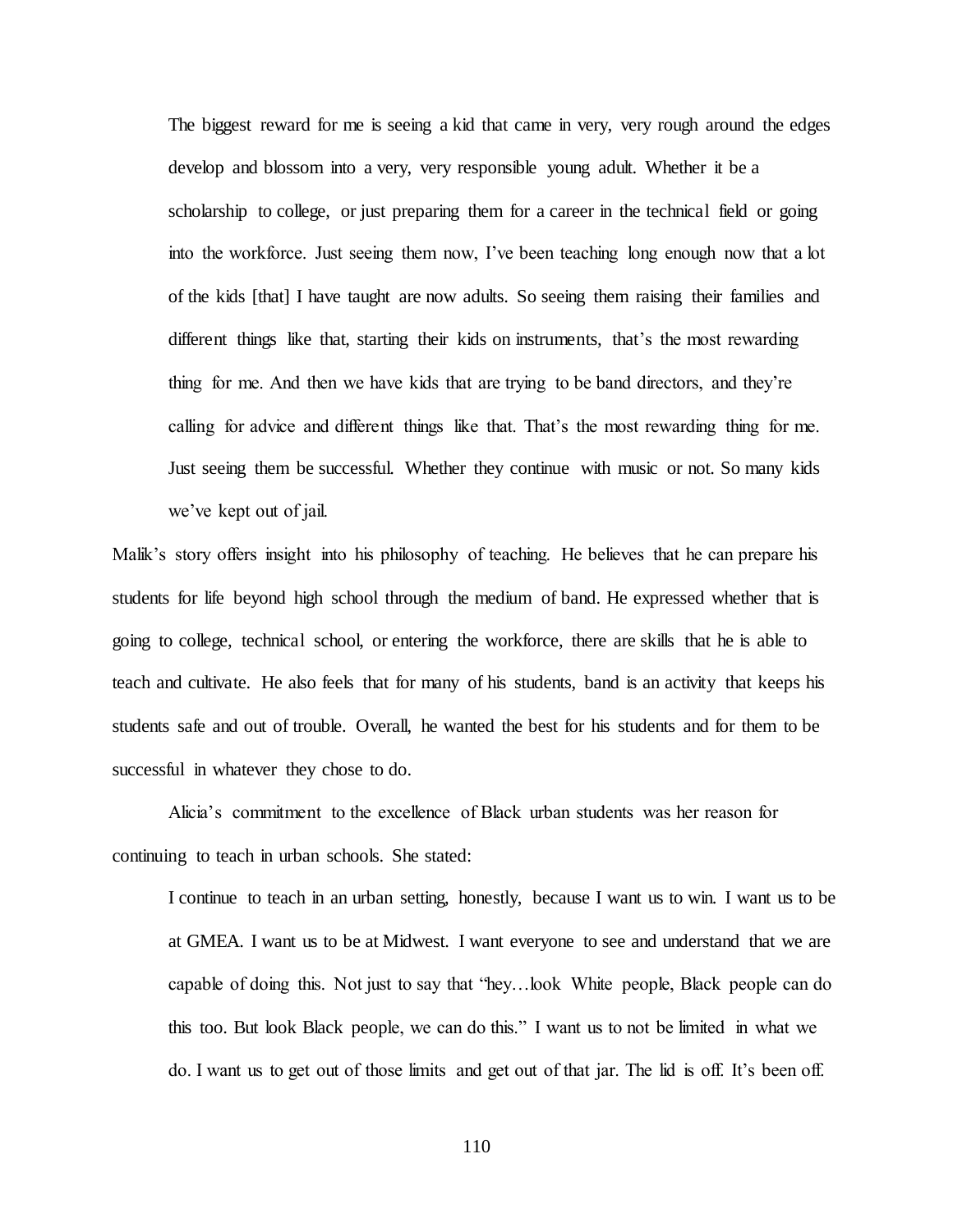But we continue to limit ourselves because sometimes the teacher is limited. You have some people that get out of music education. How? I don't know. White and Black…it doesn't matter. But they have a degree in it, and then they go into these classrooms and they bring their limitations with them. I want to see success amongst my people, and I want them to understand that you can be successful. Yes, we can do marching band very well, but we can also do concert band very well also. Don't limit yourself.

Alicia's story of why she continued to teach in an urban school is deeply rooted in Black excellence. She stated "I want us to win, I want us to be at GMEA. I want us to be at Midwest." Alicia is expressed how she believed Black urban band programs can achieve and perform at large invitational conferences. She further stated that she wanted everyone to understand that Black people can do this. In analyzing this statement, Alicia was exposing the perceived disparity of Black band programs that are showcased during invitational performances such as the GMEA In-Service Conference or the Midwest Band and Orchestra Clinic. She also stated that she wanted Black people to understand that there aren't any limits to the excellence that they can achieve. Unique to Alicia's story was how she addressed the idea of limitations. She stated that often Black directors limit themselves. I understood this statement as participant's felt illprepared, not welcomed and systemic oppression, served as excuses that limited Black urban band directors in achieving excellence. However, Alicia felt that there are no limits.

#### **Summary**

Examining the experiences of Black urban band directors was key in understanding how their pre-service experiences helped prepare them to teach in urban settings. Presenting the findings in relationship to the research questions provided organization of the themes and helped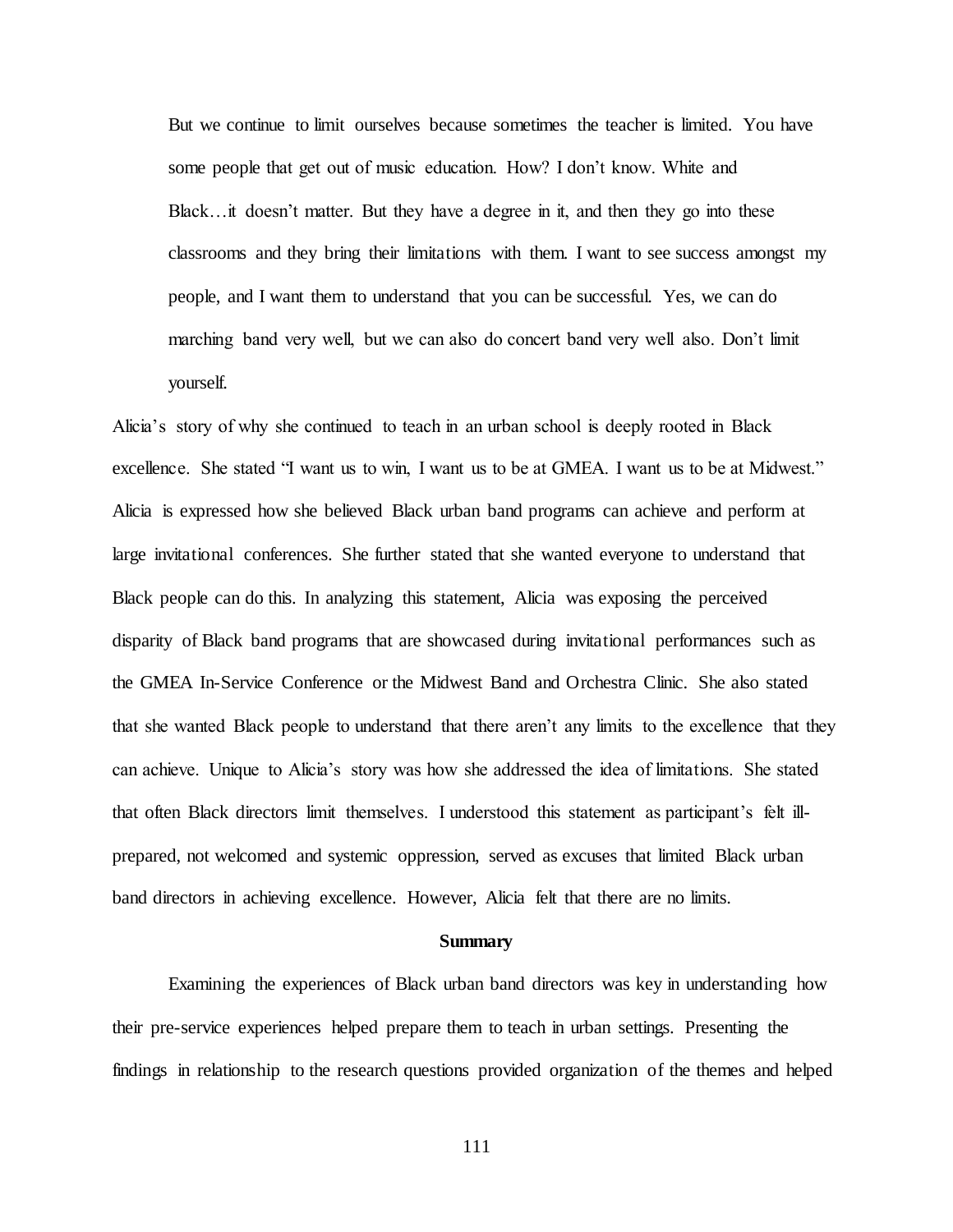to highlight how the experiences of Black urban band directors impacted their capacity to teach in urban settings. Seven themes emerged: 1) teaching experiences needed; 2) managing the classroom; 3) overcoming challenges; 4) mentoring; 5) building relationships; 6) establishing sense of worth; and 7) rewarding experiences. I found that the participants believed that aspects of their preparation helped them to teach band in urban schools, while there were other areas that they considered needed more development. Likewise, the participants spoke in terms such as "our, us, Black, and we," which racialized their experiences. Through the experiences and stories offered by the participant's, counter-narratives were provided that challenges the dominant views of teaching band in urban settings. Likewise, this study provides the opportunity for the stories of Black urban band directors to be told. In Chapter 5, I discuss these findings relationship to existing literature, and implications for future research.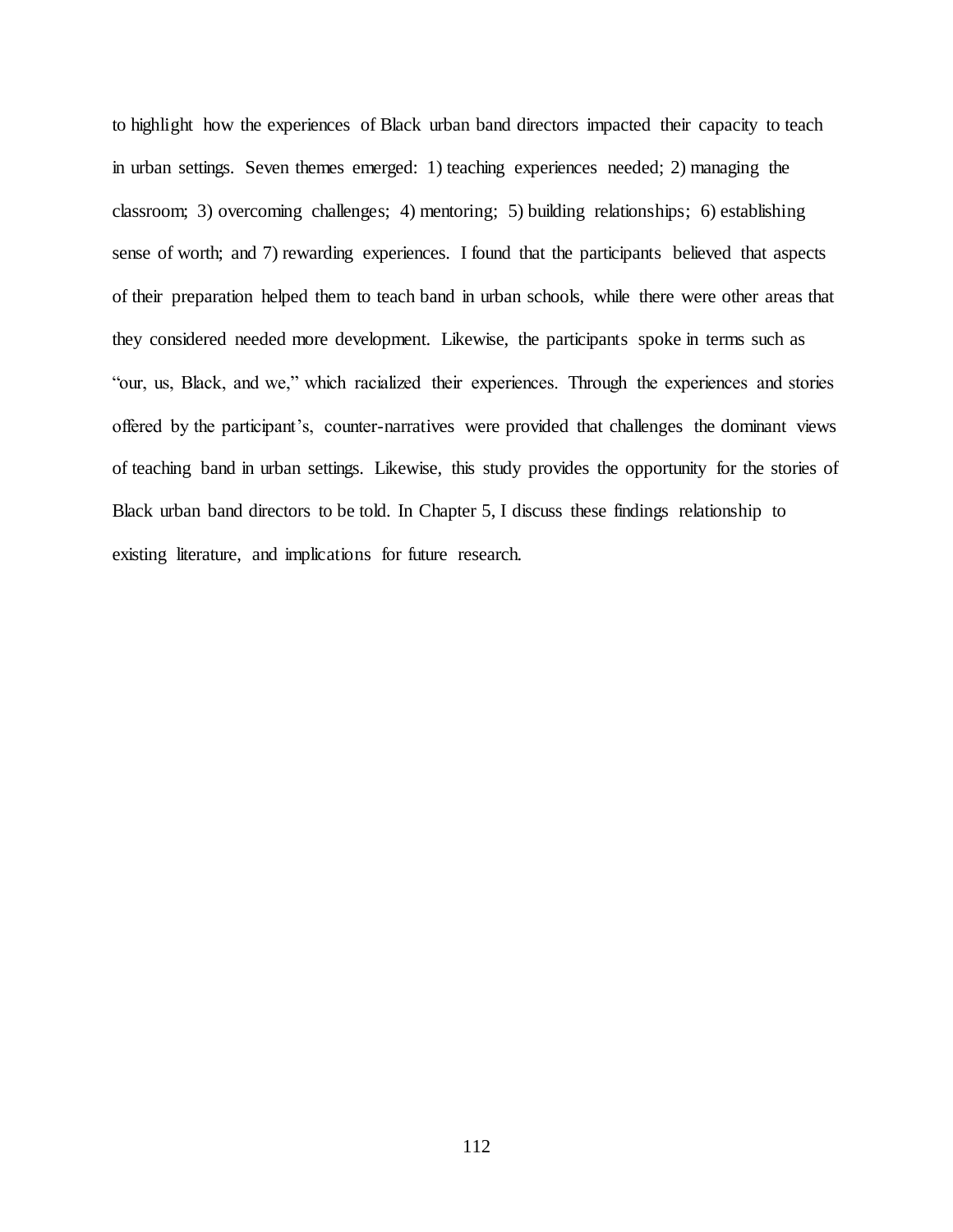#### **5 DISCUSSION**

# **INTRODUCTION**

This chapter presents a summary of the study and important interpretations drawn from the data presented in Chapter 4. I will provide a discussion of the themes and the implications for urban music teacher preparation, followed by recommendations for future research.

This study was an attempt to understand how pre-service preparation programs impacted the teaching/learning practices of Black urban band directors. I specifically sought to answer the following research questions: 1) How have experiences from pre-service music teacher preparation programs contributed to Black urban band directors' capacities to teach in urban settings? 2) How have the experiences from pre-service music teacher preparation programs impacted the teaching practices of Black urban band directors?; and 3) How do in-service Black urban band directors who have been teaching for five years or more describe their experiences as a teacher? These questions were examined based on the need for more research that explores the voices of Black urban band directors speaking about their pre-service training experiences. The following themes emerged 1) teaching experiences needed; 2) managing the classroom; 3) overcoming challenges; 4) mentoring; 5) building relationships; 6) establishing sense of worth; and 7) rewarding experiences*.* The findings will be discussed in relation to the literature in the following section.

The racial make-up of the teacher population in urban schools is largely White, while serving student populations that consist largely of Black and Latino students (Futrell, 1999). Similarly, much of the current research on teaching band in urban settings is positioned by White researchers (Fitzpatrick, 2011; Frierson-Campbell, 2006; Mawhinney, Mulero & Pérez, 2012;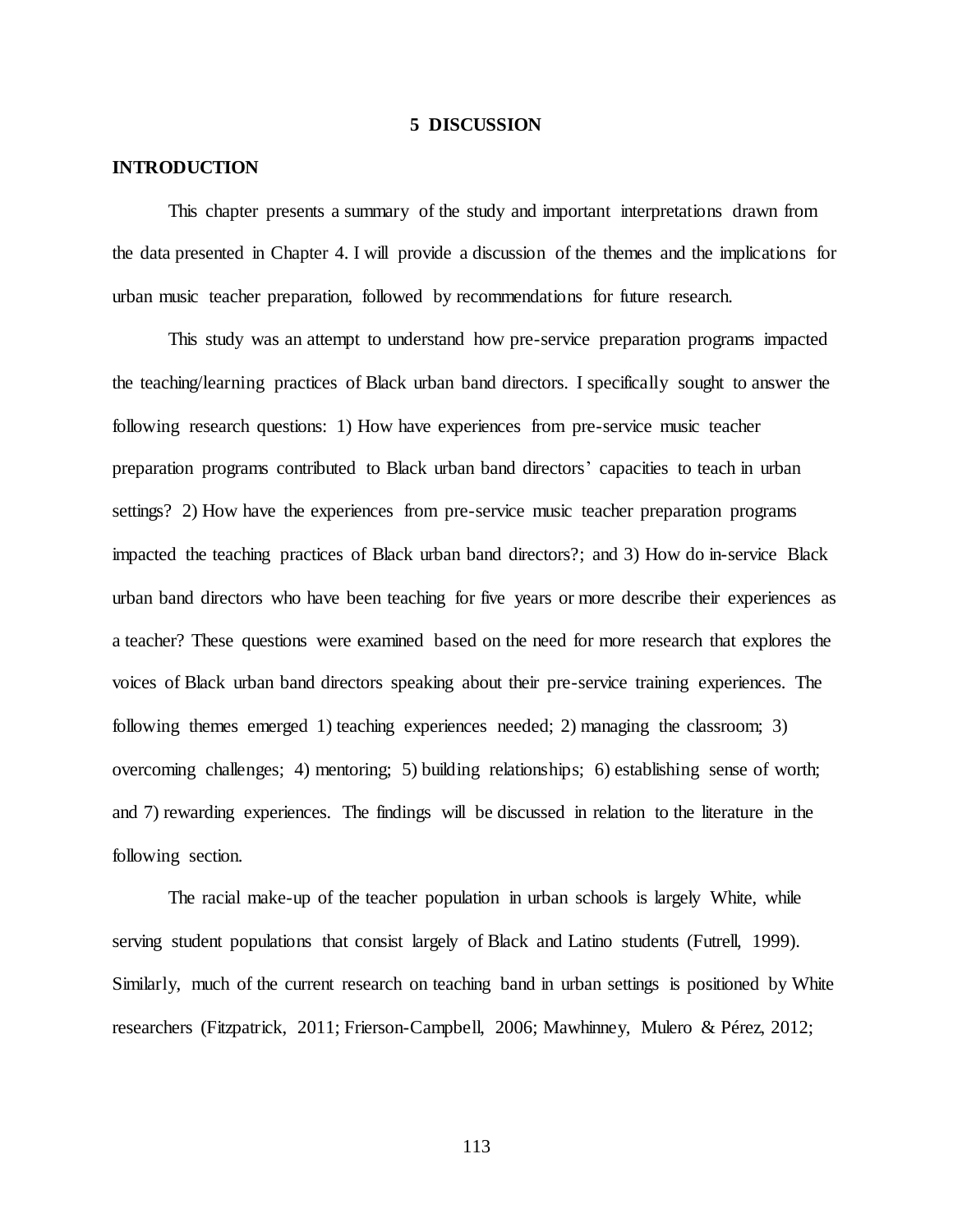Mixon, 2005). My study is an attempt to fill this void and provide the voices of Black urban band directors. In turn, my participants shared their experiences

**Racialized teaching experiences.** I found that all 10 of the participants in my study racialized their teaching experiences. I analyzed language that they used to describe their schools, students, and communities. They used words and phrases in their narratives such as "our, we, Black, our kids, our communities" when telling their stories. Therefore, this led me to believe that they understand their role as teachers in urban settings through the lens of Blackness. The participants connected their experiences from middle and high school band, along with their cultural understanding as urban school graduates and as Black people to the experiences they wanted to create for their students. For example, Patrick discussed how when he was in middle school, his band directors had high expectations for his students, and the students wanted to achieve them. He stated "A lot was required of us and a lot was expected of us, not only behavior-wise, but performance wise. As such, the students, we pretty much rose to the occasion, meaning we wanted to be good." Patrick provided us with insight into his experiences and the bases for his philosophical paradigm. As a product of an urban school band program and now a middle school band director in the same school district, he has high academic and performance expectations for his students. Additionally, Patrick being a graduate of an urban school district, has first-hand knowledge of the setting, the backgrounds of his students, and a connection to the community he is serving. His contextual understanding supports the research that recommends that successful teachers of Black students also have contextual knowledge about their students, their culture, and communities (Fitzpatrick, 2012, Siddle-Walker, 1996). The participants in my study acknowledged the non-academic factors – economic, familial, psychological, and contextual that have an influence on urban students (Burchinal et al., 2011; Ladson-Billings,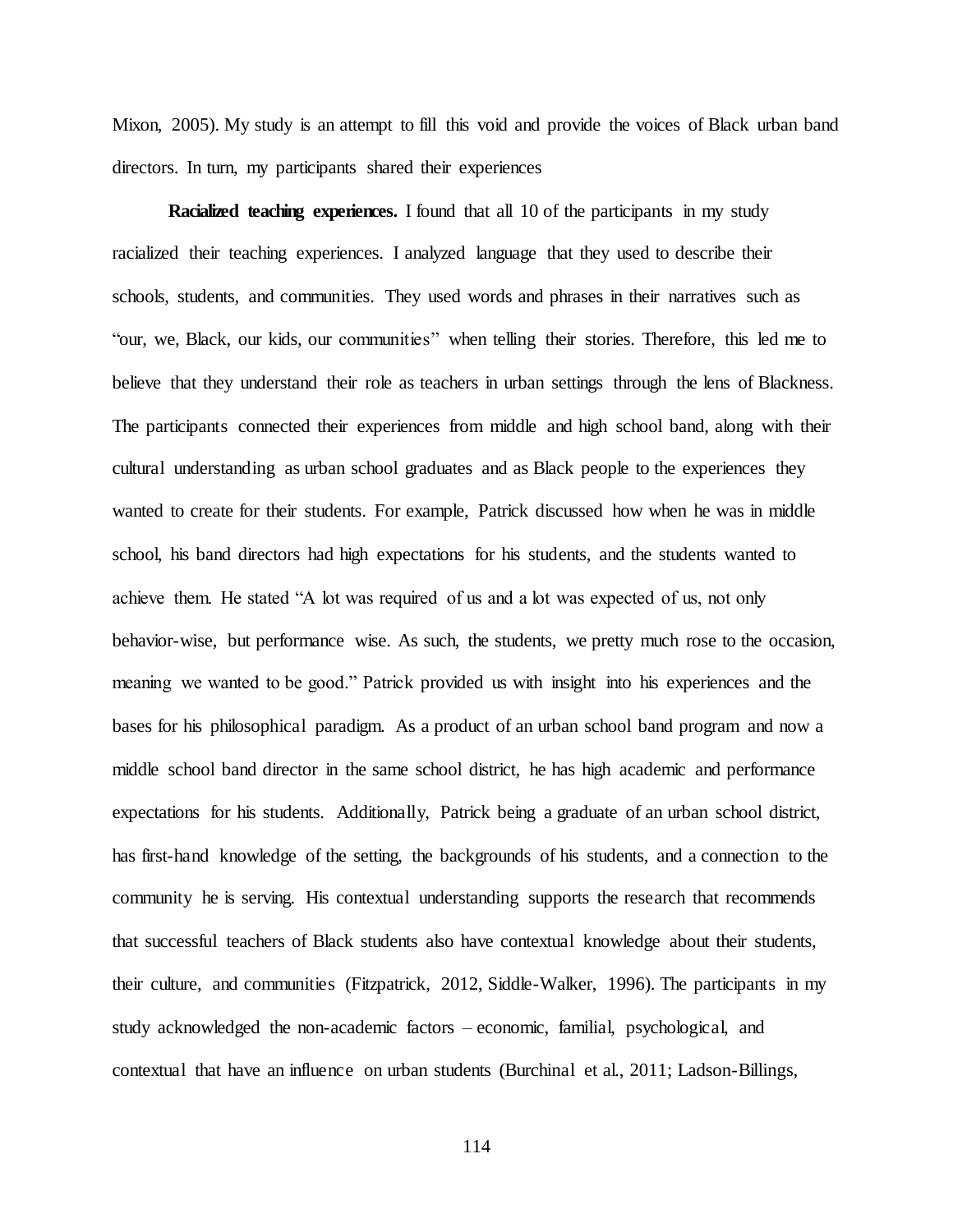2006; Matthews, 2011; Wasserberg, 2014) but did not allow those elements to cause them to lower their expectations of their students. I found that the participants used their contextual knowledge along with their background as graduates of urban schools to shape their expectations of their students (Balderrama, 2001; Conway, 2012; Doyle, 2012; Fitzpatrick, 2011; Grossman, 1990; Languell, 2018). Instead, Patrick used his contextual knowledge to cultivate a culture of success for his students, therefore supporting the need for a context specific training.

The stories provided by the participants in my study challenges the dominant ideology of teaching band in urban schools by providing the voices of Black urban band directors. The stories provided by the participants also highlights the need to critically examine the role of race within the field of music education, more specifically urban teacher preparation. One of the central tenets of Critical Race Theory is to challenge traditional claims and argue the privilege of dominant groups in U.S. society and in the educational systems. This is imperative to my study. When discussing urban schools, the role of race must be addressed. Many urban schools consist of large populations of Black and Brown students, therefore addressing the opportunity gaps and inequities in the educational system are critical to having a holistic understanding of the students, teachers, and families being served. Critical Race Theory provided a framework that allowed me to explore race more critically.

Much of the extant literature rehashes the challenges associated with teaching in urban schools but does not adequately highlight the excellence that exists within urban school band programs. The stories of the participants in my study provide not only the experiential knowledge of the directors, but also creates a space for Black urban band directors to share stories their stories of Black excellence. The participants in my study provided their pre-service experiences and shared stories from their preparation experiences. Their stories can be used to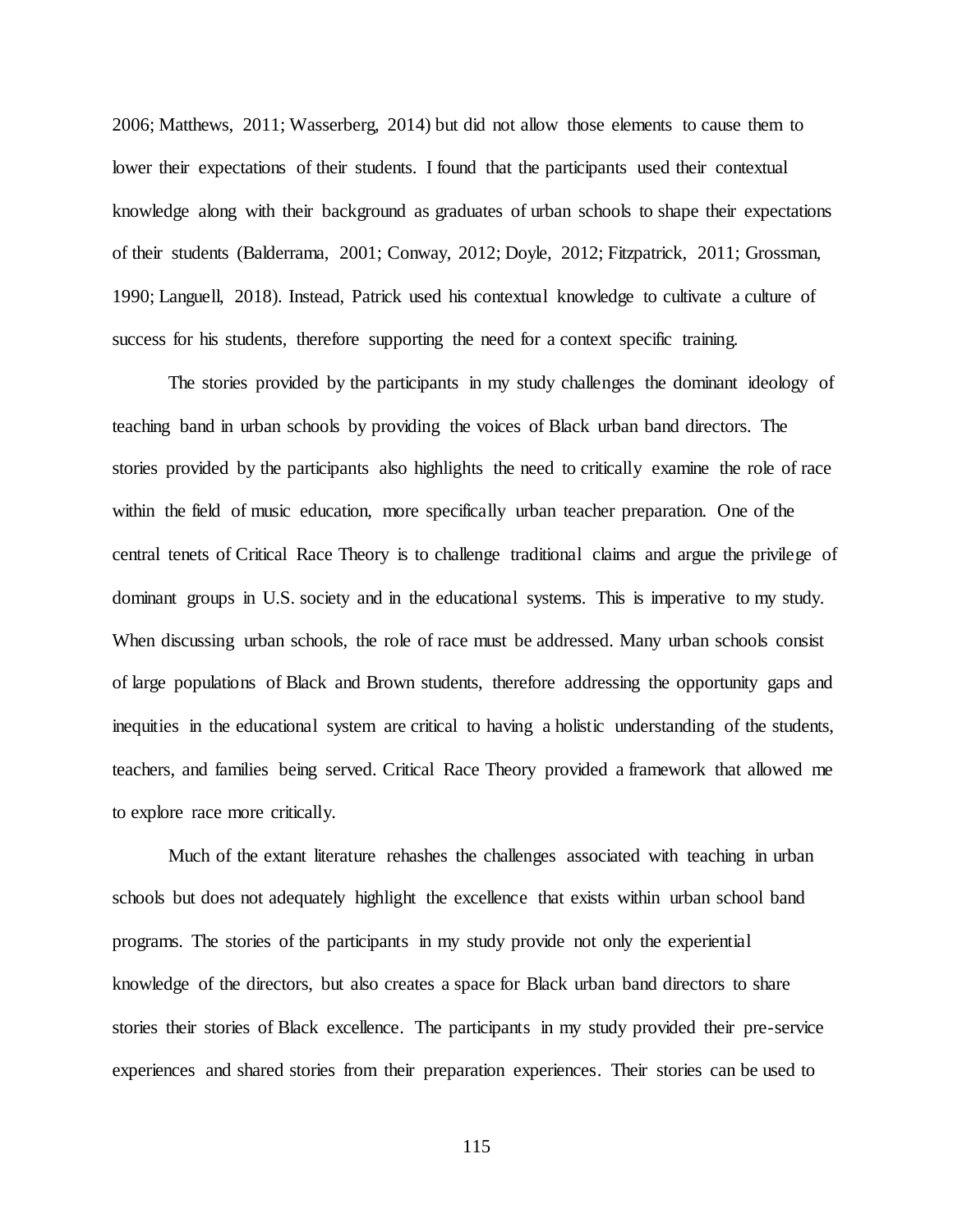help create experiences that can be incorporated during pre-service training to help prepare future urban music educators.

**Historically Black Colleges and Universities.** I found that the participants who graduated from HBCUs had a stronger sense of preparation to teach in urban schools than those who graduated from Predominately White Institutions. This is evidenced in the narratives shared by the HBCU graduates. Six out of 10 participants in my study attended HBCUs. Based on their responses, their preparation to teach band in urban schools was fostered largely through their relationships and conversations with their professors. Alicia explained how her professor would have discussions about what they could expect when teaching in urban school settings. Malik and Matthew also explained how their professors created assignments centered around teaching in urban schools as well. This directly aligns with the literature that supports the nurturing and cultivation of culture that is inherent to the HBCU experiences. Toldson (2018) suggests that mentoring among HBCU faculty members and undergraduate students occurs naturally even while HBCU faculty members carry higher teaching loads. Likewise, the number of faculty members of color at HBCUs also foster a greater sense of cultural identity and student success (Gasman & Nguyen, 2016; Toldson, 2018).

**Student teaching.** The participants suggested that there are special skills and experiences needed to better prepare pre-service music educators for the urban context. Namely, the participants discussed classroom management pedagogy, greater understanding of child psychology and effective communication strategies as areas that they felt needed further development. Having an understanding of these concepts is imperative to the successful preparation of urban music teachers. Becoming an effective teacher of diverse students requires having an understanding of students in non-stereotypical ways while maintaining,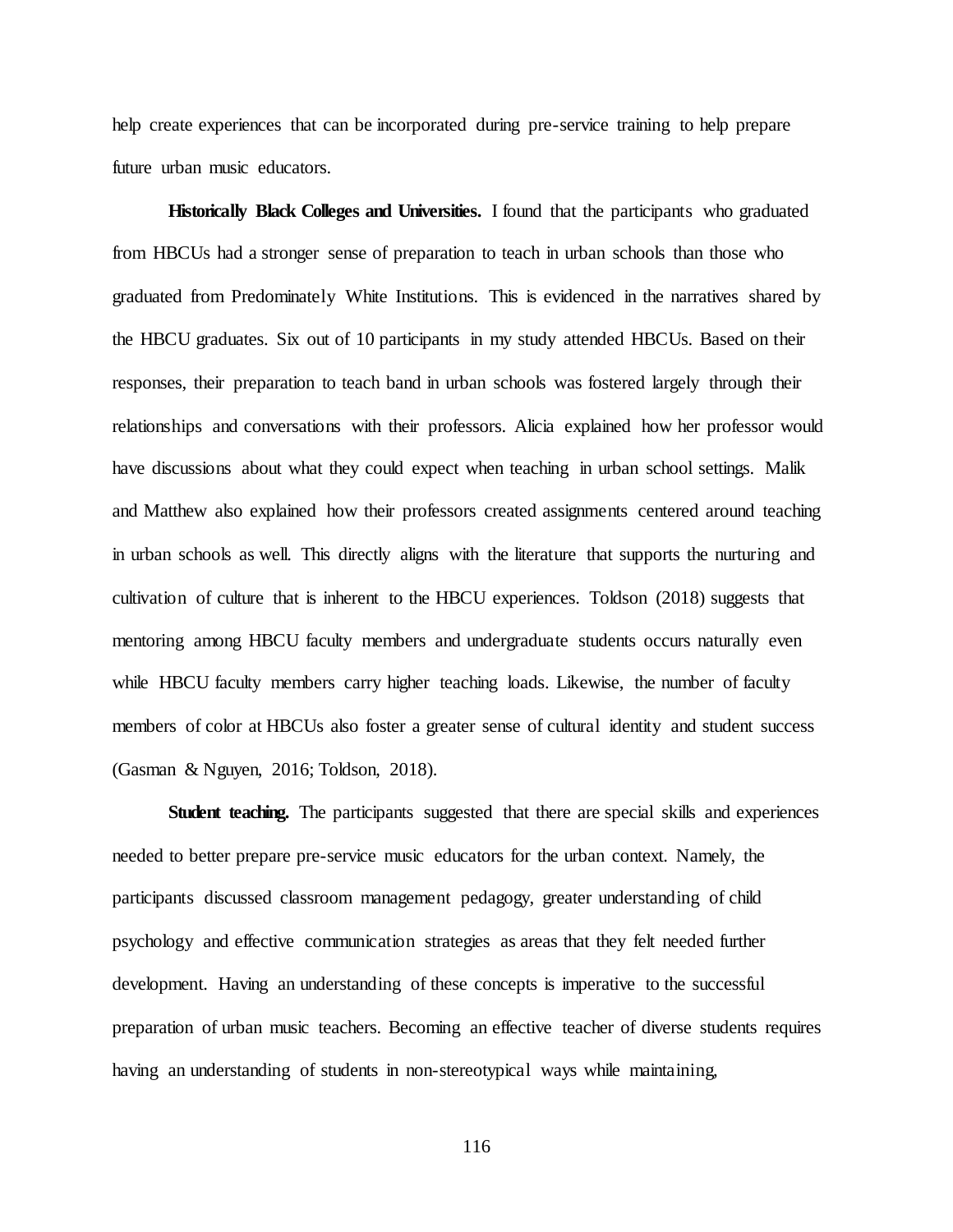comprehending, and acknowledging how culture and context impacts their lives and learning (Darling-Hammond, 2002). Observations and student teaching experiences can provide avenues for pre-service teachers to obtain context specific knowledge of urban schools.

Groulx (2001) found that when pre-service teachers have positive urban field experiences, they have more positive attitudes about urban teaching. The participants in my study expressed the need for observations and student teaching in urban schools. While I agree student teaching and observations are inextricably valuable to pre-service teacher development, I believe that the experiences must be structured so the pre-service teacher is experiencing high quality teaching. The most important element of observations and student teaching in urban settings is for the pre-service student to connect the pedagogies and techniques learned during university coursework to practice. Malik shared how during his student teaching experience he was able to see an exemplary middle school band program in a low-socioeconomic community. He further discussed how those experiences provided him with a model of what a good middle school band program looks like. However, Malik did not discuss his ability to connect his university coursework to practice. Meaning, he did not detail how he applied his training to his teaching. I believe there is a need for pre-service teachers to have the ability to connect theory with practice. Steven discussed this in his interview with regard to learning how to teach the various instruments, but not enough focus on how to diagnose problems from the podium. This means these narratives support the goal of providing field experiences that focus on allowing pre-service teachers to create lessons and implement them within the classroom should be embedded during university coursework. I believe this will allow the pre-service teachers to connect their university coursework with practice and receive feedback from both the university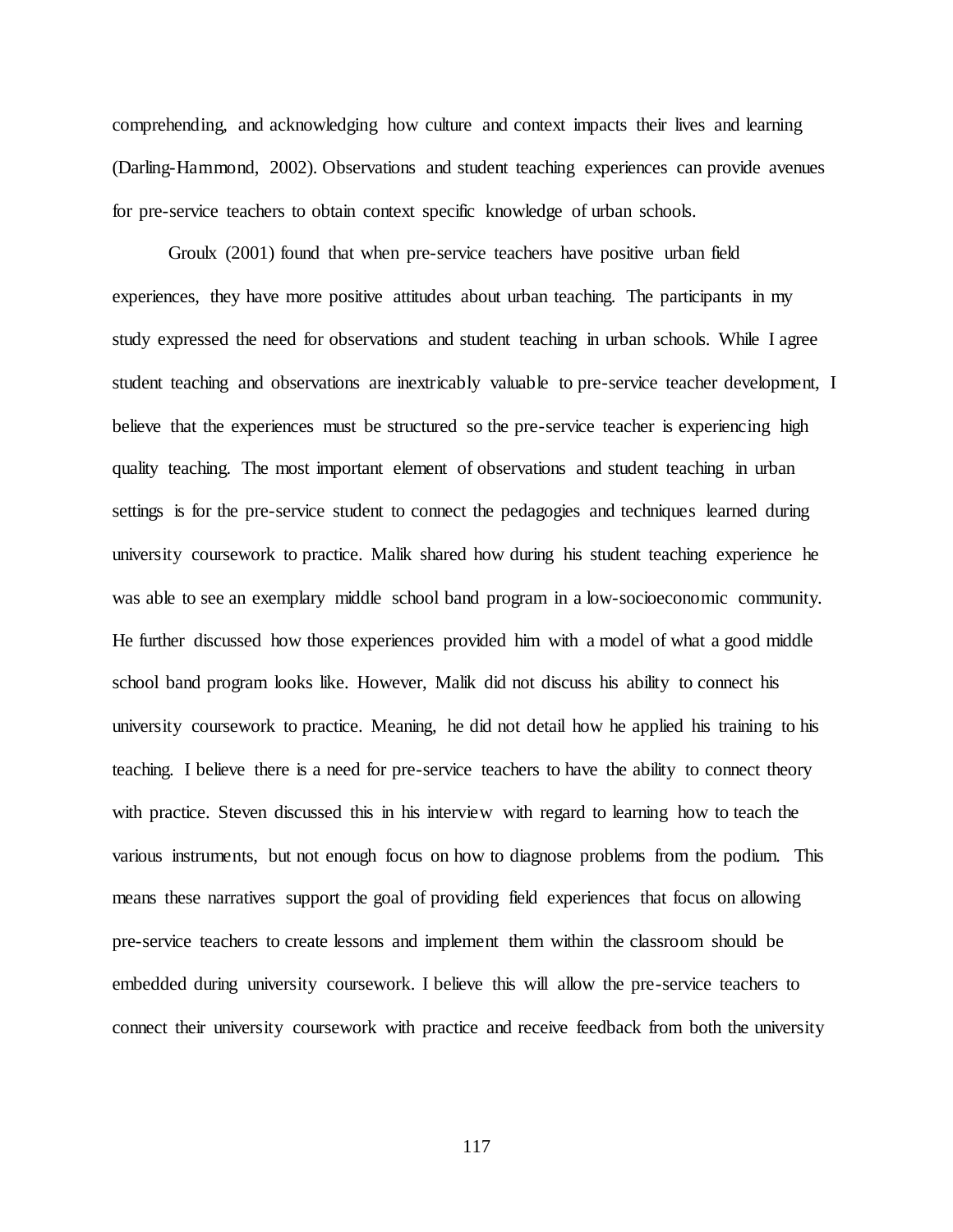professor, in-service teacher, and the students. There is a need for more research in this area to investigate how to implement these types of experiences into the pre-service preparation.

**Pedagogical training.** The participants expressed that their pedagogical training was sufficient, however there were aspects of their training that they felt were insufficient. The methods courses were well structured and prepared the participants to teach the various instruments. This is corroborated by the findings of Fiese & DeCarbo (1995), Frierson-Campbell (2006b), Fitzpatrick (2008), and Day (2018) which supports that university preparation programs provide proficient pedagogical methods to their students. However, the participants expressed the need for additional training in the areas of classroom management, student engagement, and ways to manage the daily operations of being a band director. Philip explained that he felt an area he needed additional training was in classroom management and operational techniques for a band program. This is consistent with the literature (Day, 2018; Doyle, 2012; Fiese  $\&$ DeCarbo, 1995; Fitzpatrick, 2008; Ingersoll & Perda, 2009; Mixon, 2005; Robinson, 2018). Therefore, an emphasis should be placed on classroom management and how to organize and run a band program during pre-service training. Matthew and Malik spoke about how during their training they had to plan band trips, manage a budget, design and purchase marching band uniforms. These tasks are part of running a band program and would be beneficial to pre-service teachers during their training.

**Overcoming Challenges.** The participants mentioned challenges such as lack of resources, lack of funding, and scheduling which remains consistent with the literature on teaching in urban schools (Day, 2018; Doyle, 2012; Fiese & DeCarbo, 1995; Fitzpatrick, 2008; Frierson-Campbell, 2006a). However, I found the ways in which the participants offered how they overcame their challenges ubiquitous throughout their narratives. The participants expressed how they created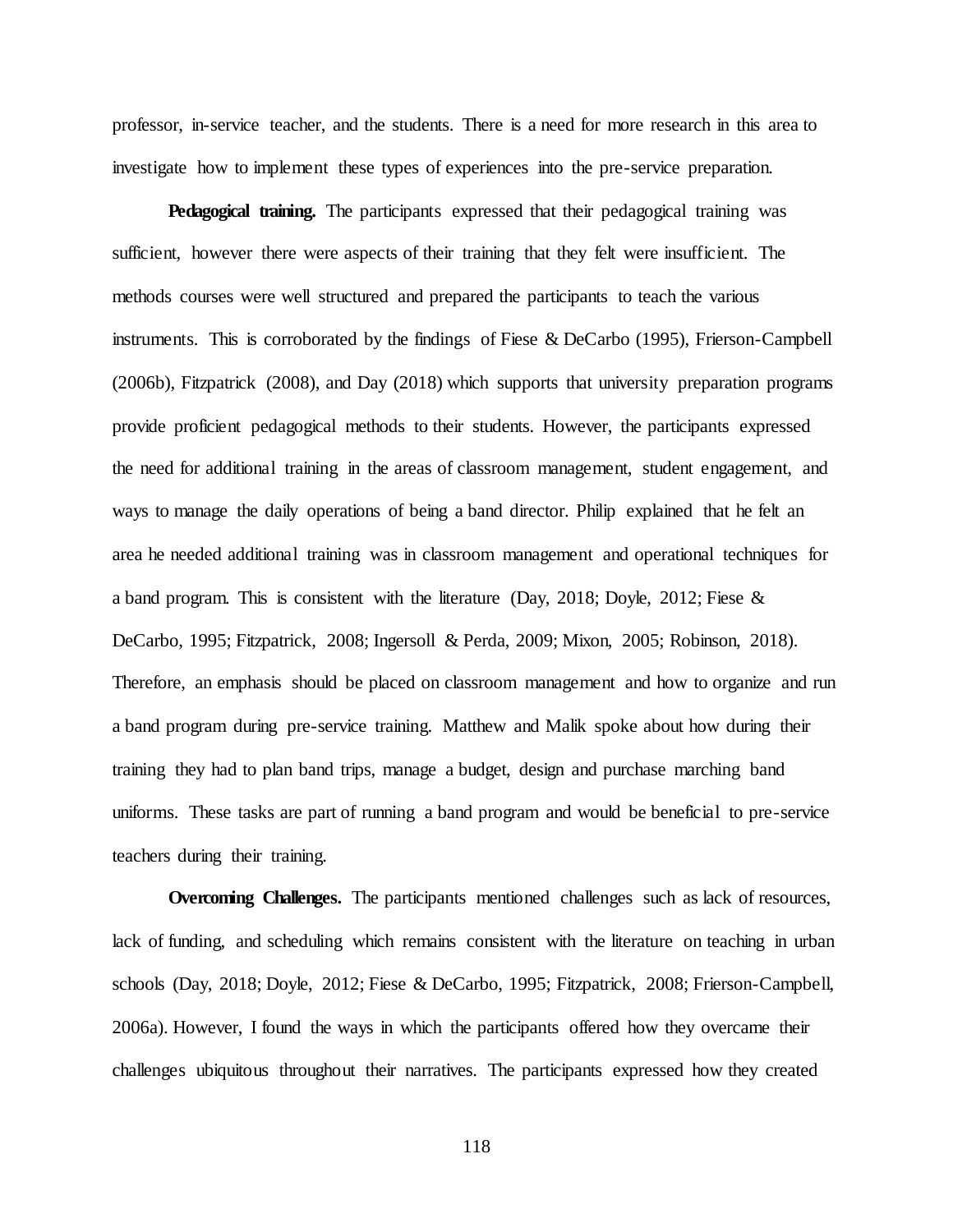flexible rehearsal schedules, worked to provide resources, created a positive culture, and established relationships with stakeholders. This is of particular interest because the participants immediately began expressing how they overcame obstacles that they faced. For example, Malik described how he created a flexible rehearsal schedule to accommodate his students' busy schedules. Likewise, Stephanie expressed how she formed bonds with her students which allowed her to be able to deliver better instruction. The participants' standard of what urban band students can achieve and their desire to display Black excellence is the foundation for their philosophical paradigm. This has significant implications for the profession in terms of preparing future urban music educators. These implications include providing pre-service teachers with exposure to a variety of ways of teaching, and assortment of scheduling options and a multitude of ways to gain resources. The participants expressed that forming relationships was key to their ability to receive the resources needed to enable them to provide high quality experiences for their students.

The participants in my study placed an emphasis on building relationships with students, parents, colleagues, and administration. They deemed these relationships invaluable to their ability to effectively teach their students, engage parental support, operate within the school, and leverage flexibility with their administrators. Rapport was built through positive active involvement within the school and community as well as by forming individual relationships with the students. Administrative support also improves student success, promotes positive parent and teacher attitudes, and encourages support from the community (Day, 2018). These relationships provided avenues for positive feedback and created a caring and respectful culture between the director and stakeholders (Coffey & Farinde-Wu, 2016; Doyle, 2012, Ladson-Billing, 2006; Shaw, 2015).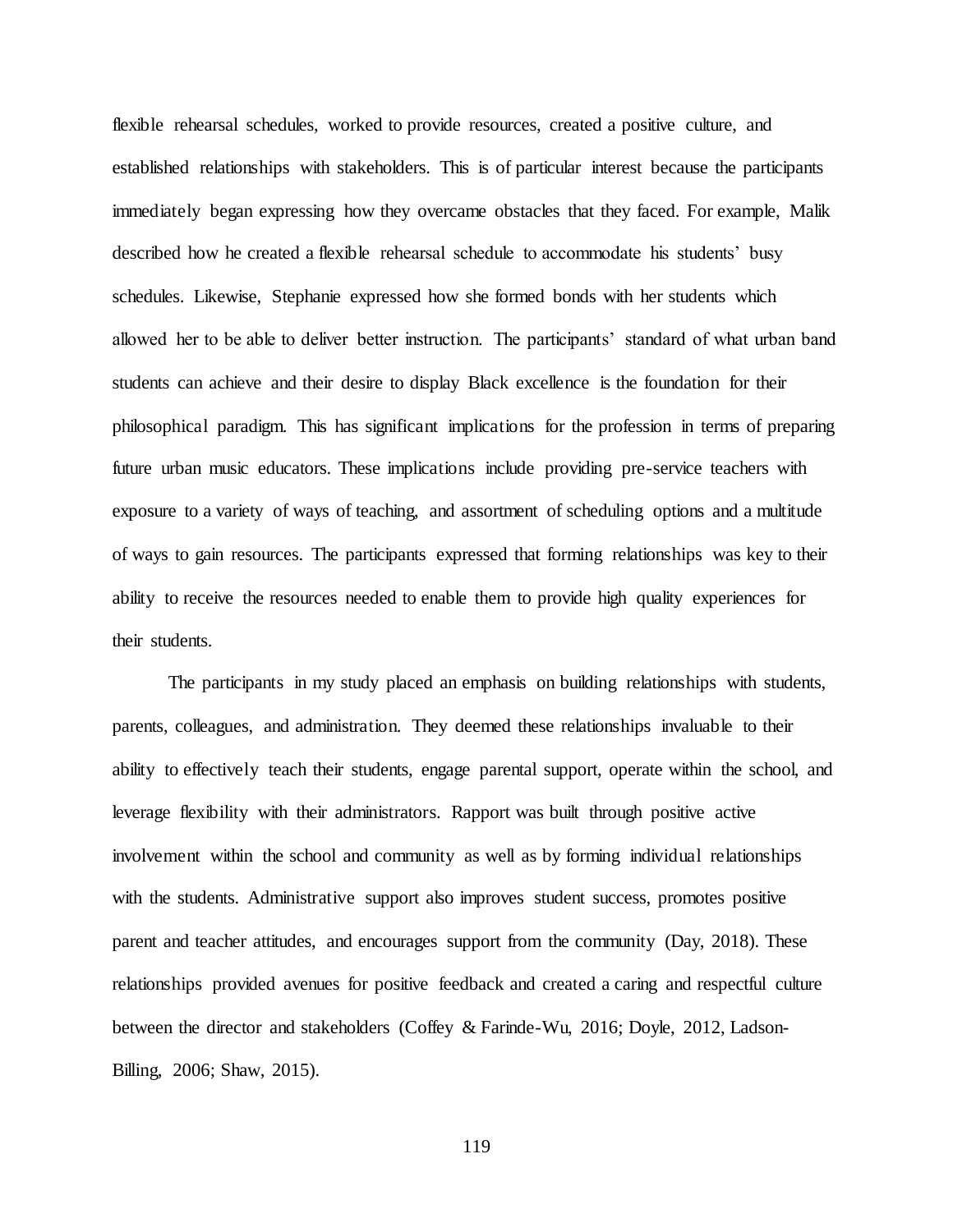**Reasons for staying.** I found the relationships formed with the students played an instrumental role in the reasons why the participants decided to stay in their urban setting. The participants experienced significant rewards, including seeing students benefit from their participation in band and the development of their students' character, which provided satisfaction and a sense of worth to the participants. This is similar to the findings of Bernard (2010). Bernard found three themes amongst her participants' stories: 1) urban students can do everything that students in other settings can do; 2) providing opportunities for urban students is important; and 3) building relationships with students is a critical part of teaching in urban settings (Bernard, 2010). The participants in my study indicated that the rewards they experienced while teaching in their schools is a reason why they continue to teach in urban schools. I was expecting for the participants to express that pay was the main reason that they chose to stay teaching in urban schools, however that was an added benefit, but not the sole reason. My participants differ from other participants in the literature in that regard.

#### **Urban Teacher Identity**

It is important to note that although teacher identity did not emerge as a specific theme, it seemed to influence some of the participants' views and actions as Black band directors. Steven discussed how important it was for him to make sure his students were taken care of and the need for them to see someone who looks like them being successful. In other words, Steven felt his students needed to see a Black male musician and teacher performing at a high level. There was a resounding understanding that my participants believe it is important for their students to understand that Black excellence is a norm rather than the exception. There is a lack of research within music education that examines the excellence of Black and Latino students in urban school settings.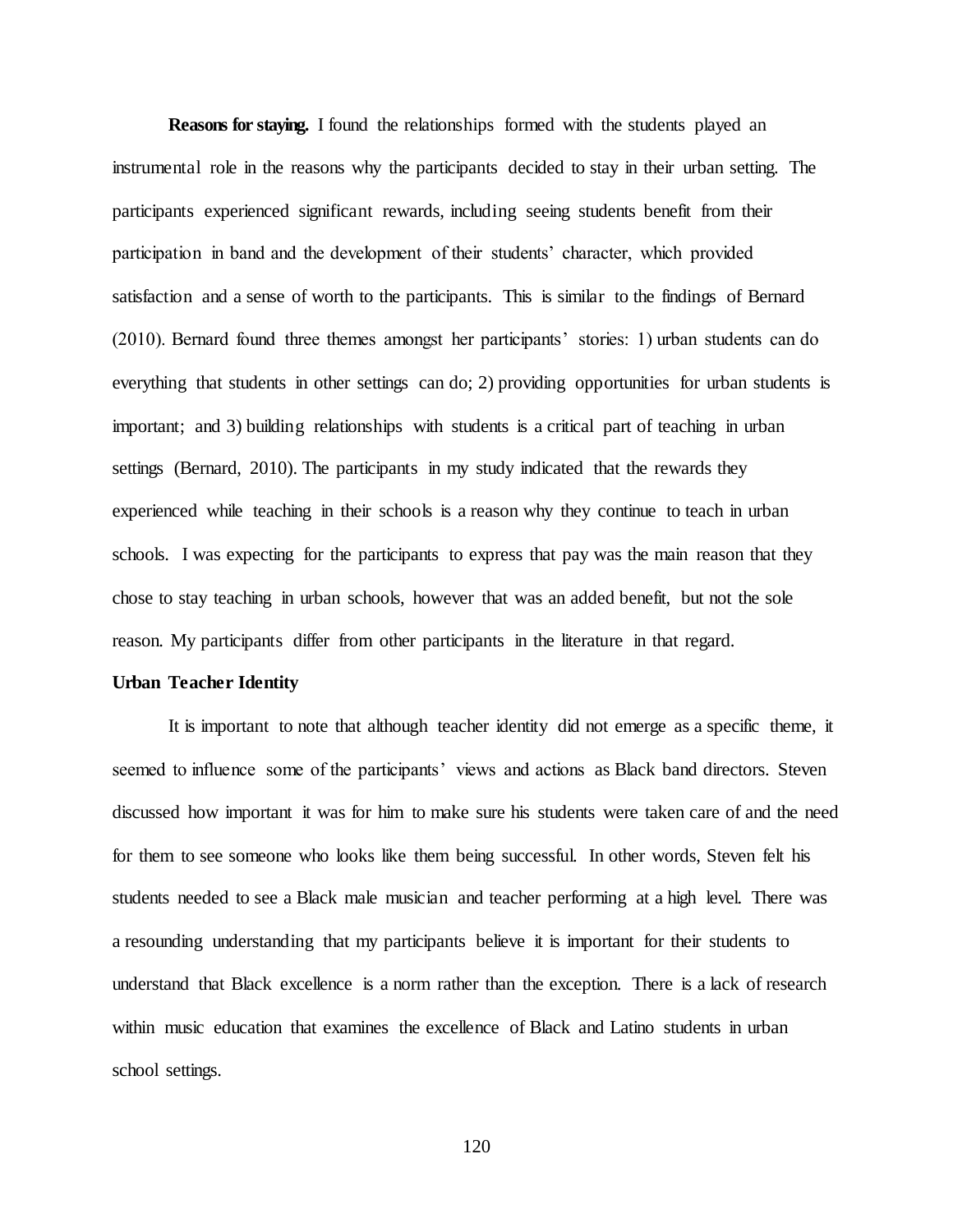Patrick's, Steven's and Phillip's experiences are consistent with Fitzpatrick's (2008) findings that urban teachers believed they hold high expectations for their students and believed it was their responsibility to help their students develop in both musical and nonmusical ways. Additionally, it is important to recognize that participants in my study did not express feeling racism an issue within their pre-service preparation programs. Steven expressed the importance of his students seeing Black musicians performing at a high level and continually striving for excellence. Steven felt it was important for Black students to see more people that look like them performing at a high level. Steven highlights an expressed concern of equality in music education. DeLorenzo's (2012) article presented an analysis of current literature and implications for practice. She highlighted the issues of inequality that exists that marginalizes students in urban schools. She deems this to be a "social justice" issue within our educational systems (p. 40).

# **Urban Music Teacher Training**

The participants in this study consisted of graduates from Predominately White Institutions and Historically Black Colleges and Universities. While graduates from both PWIs and HBCUs expressed they were prepared in terms of their pedagogical training, those from HBCUs expressed how their professors created scenarios that resembled the urban context. The HBCUs that my participants attended did not have urban preparation focuses, however their professors embedded elements that prepared them for urban schools. HBCU music education faculty members along with the university band directors created teaching scenarios to assist future teachers in finding creative ways to be successful in urban environments. Rahman, Fox, Ikoma, & Gray (2017) report that teacher employment trends in the U.S. show that urban school districts hire a disproportionately high number of first year teachers, and they encounter a more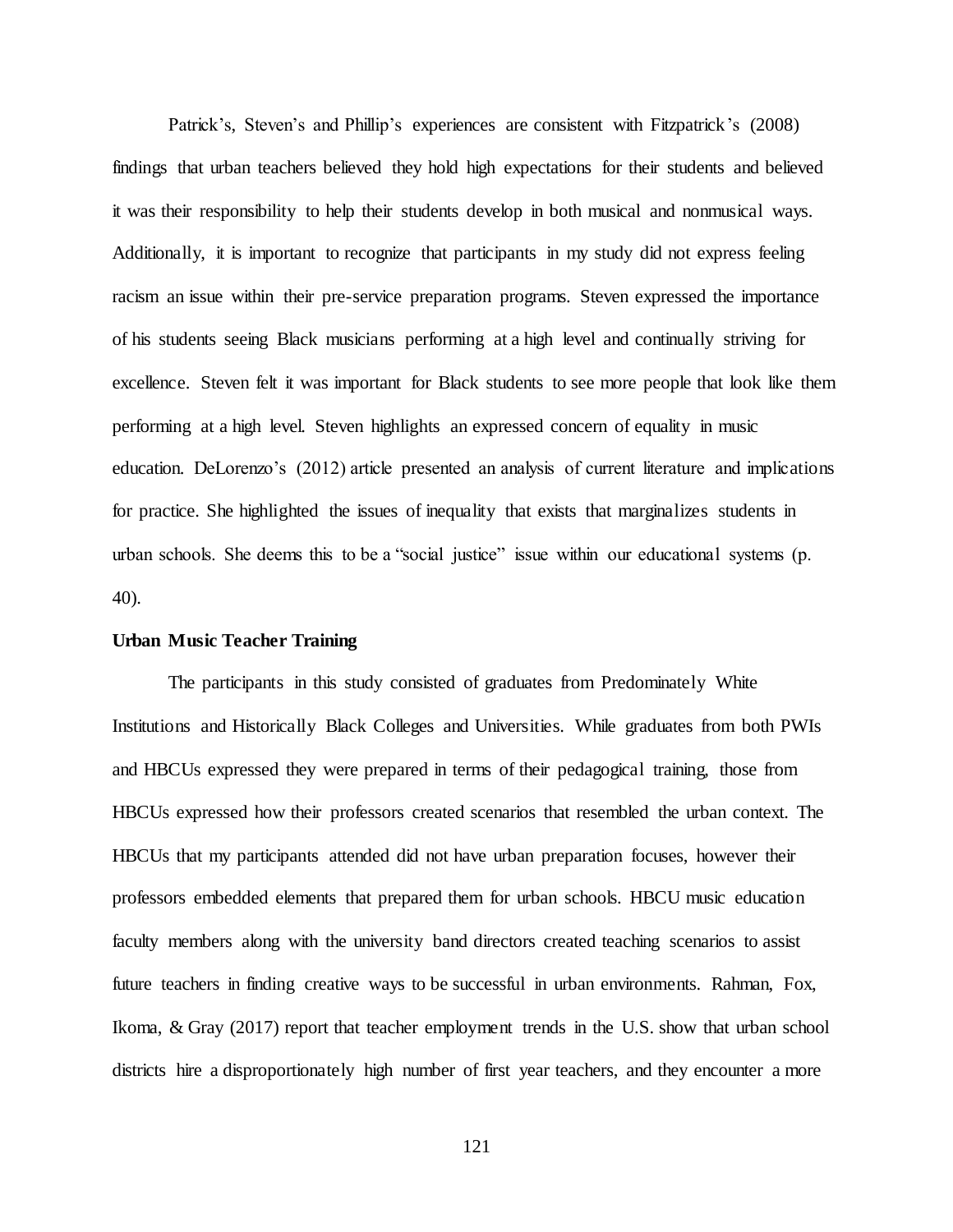racially and economically diverse population of students than rural or suburban schools. Research reports that the current trends highlight a lack of thorough infusion of diversity, urban education, and multicultural courses throughout teacher education programs, thus, leaving teachers inadequately prepared to serve their students (Milner, 2010; Villegas & Lucas, 2002).

# **Implications and Suggestions for Music Teacher Educators**

# **Real-World Experiences**

Participants in my study have recommended a need for more real-world experiences to be embedded during music teacher training at the university level. Smith & Smith (2009) recommended that university pre-service teacher preparation programs include "enhanced or expanded training in classroom management, discipline, and student interactions, specifically accompanied by 'real world' experiences and observations in urban schools" (p. 18). Researchers suggest that pre-service music teachers who attended urban schools are more likely to become urban music educators than those from other settings (Eros, 2018; Baker, 2012; Smith, 2006). Everyone majoring in music education will not be graduates of urban school settings, however universities that are located within urban cities can work with local public schools to create observation and student teaching opportunities for their students. Music teacher educators can create opportunities for pre-service teachers to observe a variety of urban settings that showcase high quality teaching, classroom management, and efficient organization and operation of the band program. The observations should include visiting band programs that operate traditional, block, modified block, and 4X4 schedules, as these schedules are common in urban schools. Also, pre-service teachers should see urban programs that function with a variety of staffing options such as multiple band directors, use of supplemental clinicians, and private lessons programs as well as programs that operate with only a single director. Likewise, pre-service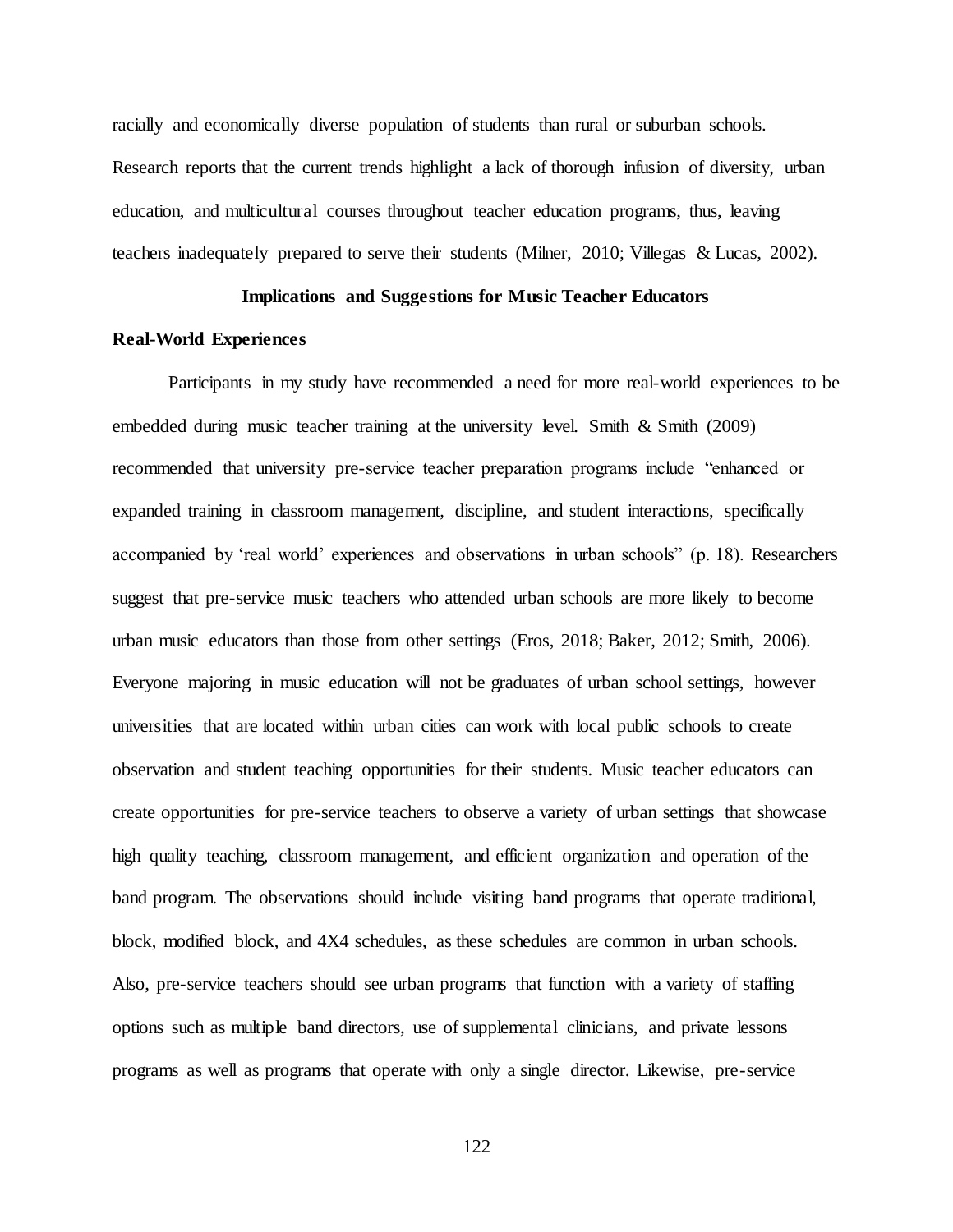teachers should observe teachers displaying various classroom management techniques and varying ways that band programs can be organized and operated. By providing pre-service teachers the opportunities to observe high quality teaching and classroom management in a variety of settings along with multiple models for ways to organize and structure band programs, it may lead to a change in attitude and dispositions regarding teaching band in urban schools.

#### **Music Teacher Preparation 2.0**

I believe now more than ever there is a need for an enhanced music teacher preparation program. As previously stated, schools in the United States are becoming more racially and linguistically diverse and the teacher workforce has not shifted to reflect the students being served. Therefore, I would create what I call Music Teacher Preparation 2.0. I would look to enhance the experiences within music teacher preparation to include more diverse observation and student teaching experiences and urban context specific trainings embedded within university coursework. As research suggests, many first-year teachers are receiving jobs in urban settings. Music teacher preparation programs could begin to create curriculum that prepares preservice educators with the skills necessary to be successful in a variety of setting (urban, rural, and suburban, low-socio-economic, diverse demographics). This will require music teacher educators to think beyond the present, and plan for future student populations. Arizona State University's School of Music has made this shift. While the shift for Arizona State University's School of Music does not place emphasis on race, the model can be expanded to include race. The music education faculty at Arizona State University wanted to prepare their graduates to be successful in a variety of careers within music education. This includes a variety of school settings. They have reconceptualized and restructured their undergraduate music education program to meet the needs of music educators of the present and future. Their students engage in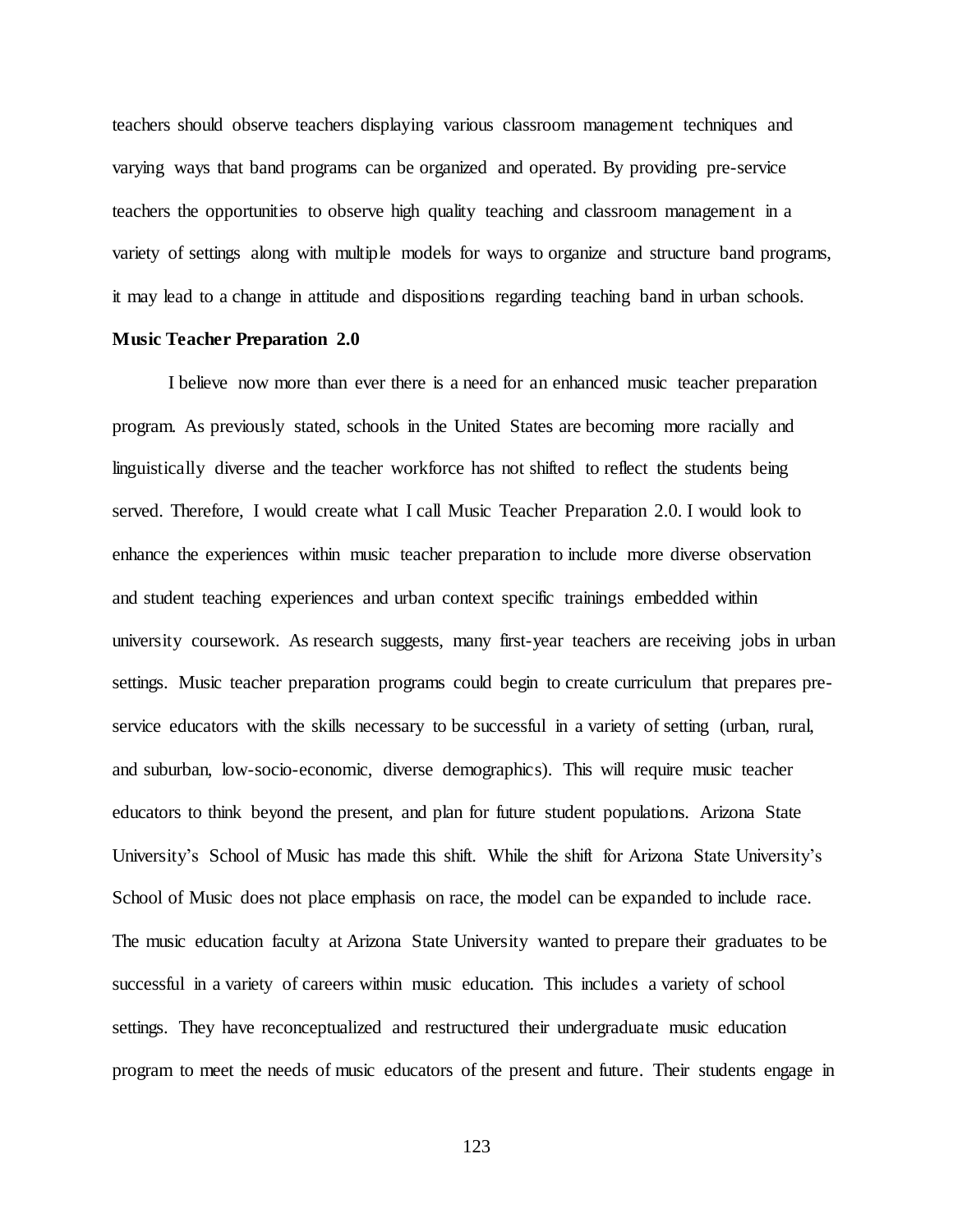traditional and contemporary classes which include art of teaching, digital music learning and teaching, and K-12 internships. The School of Music at ASU believes that their graduates should be prepared to work in many different settings.

In a presentation presented at the Society for Music Teacher Education Symposium, researchers Marg Schmidt, Jill Sullivan, Sandra Stauffer, and Evan Tobias presented the reimagined undergraduate music education program at ASU. The new program is built upon four core principles: flexible musicians, innovative practitioners, inquisitive thinkers, and community leaders, with a focus on synthesis, distributed practice, and inquiry learning in all courses. A shift is needed from the paradigm of a music specialist (such as band, orchestra, chorus director), to a music educator who is capable of successfully teaching in a multitude of settings. I conceptualize the Music Teacher Preparation 2.0 to also think critically about race and its role in teacher preparation. What does it mean to be a White teacher teaching in a predominately Black school and vice versa what does it mean to be Black teaching in a largely White setting? How do teachers take into consideration the culture of their students when programming music for concerts, communicating to parents, planning events? In Music Teacher Preparation 2.0, conversations during university training will require both music teacher educators and students alike to critically examine their beliefs, but also explore ways to be more inclusive. This can be achieved by setting aside the traditional ways in which we view music education and open our eyes to new possibilities by exploring music of other cultures and the ways in which these cultures interact with music.

The literature thoroughly highlights the perceived challenges of teaching in urban settings and the lack of adequate training to do so. I believe this deficit position perpetuates negative stereotypes about teaching in urban schools. By exploring critically and examining through a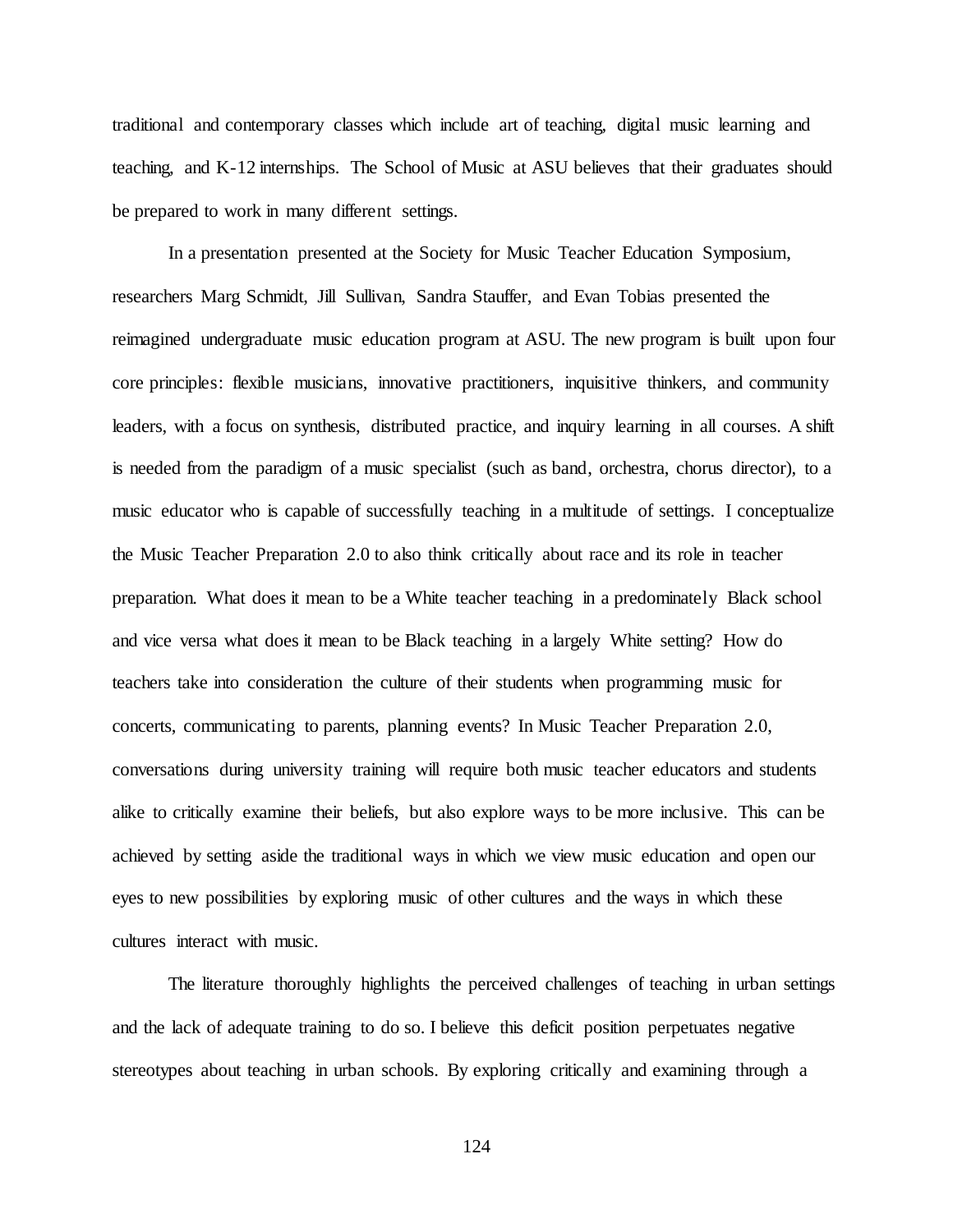lens of Blackness, I was able to provide their stories of Black urban band directors teacher preparation experiences, which provided a counter-narrative. They tell how their preparation experiences provided exemplars of Black excellence, how mentors helped prepare them, and provided ways in which they overcame obstacles. I believe through a reimagined model of preservice music teacher preparation, we can begin to challenge the status quo, move towards a positive perception of teaching band in urban settings and begin to cultivate excellence urban music teaching. In order to achieve this goal, I recommend that we begin by forging relationships between university professors and high- quality urban music educators.

#### **Implications for Urban Band Directors**

I believe there are high quality urban band directors within schools that are providing exemplary models of success. There is a need for urban band directors to form mentorships with pre-service music teachers and to engage in discussions regarding teaching in urban schools. One way to achieve this is through establishing partnerships with local colleges and universities music education faculty. This relationship would allow successful urban band directors to offer to be guest speakers during courses, open their classrooms to pre-service students for observations, and provide lab opportunities for university students to connect their coursework to practice. Pre-service students would be able to engage in open discussions with the directors who will also be able to provide additional support throughout their training. Also, urban band directors can also work with their state Music Educators Association to provide professional develop for university students that extends through their first five years of teaching. This program could provide professional development through an organized statewide mentorship program. New teachers and teachers within the first five years of teaching would be assigned a mentor in their area.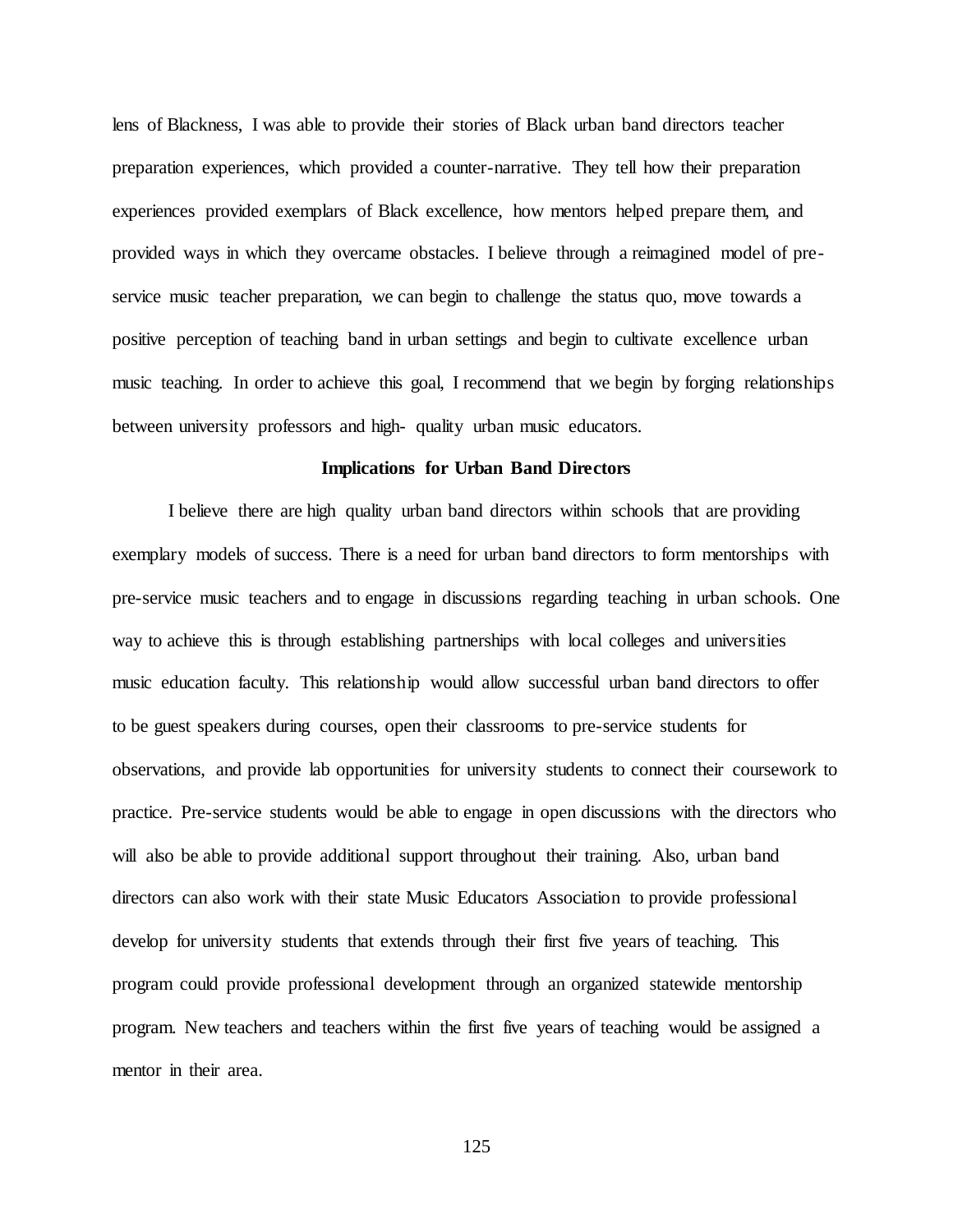#### **Implications for Future Research**

This study was limited to one geographical area and Black urban band directors. Future research studies could include different categories of urban music teachers such as choral, orchestra and general music teachers as well as explore the experiences of Latino urban band directors as well. This would provide information from a larger population of music educators, as well as include the voices of Latino band directors that could provide greater insight into the training needs and pre-service experiences of those populations.

The results of my study do not suggest that the current model of music teacher preparation is broken; however I believe Music Teacher Preparation 2.0 will provide opportunities to enhance and further develop the ways in which we prepare music teachers for diverse school settings. Music teacher preparation programs should be given credit for the components that they are doing well; and that is preparing students to be successful music teachers. However my study does highlight the need for a more critical approach to exploring ways to better prepare music educators, specifically band directors for the racially diverse populations and a variety of school settings. As stated previously by participants in my study, participants felt that their pre-service music teacher preparation programs prepared them well with regards to their instrumental methods courses. However, they felt they needed more training in the areas of classroom management, student motivation, and organization and daily operations of a band program. This is promising and provides a starting point to begin changing how music teachers are prepared. The aspects of the ASU music education program along with Music Teacher Preparation 2.0 provide a model to address these areas of concern. One element that seems to be missing is that of context specific preparation and the ways in which race fits into the preparation of music teachers. One way to begin to make this shift is to investigate the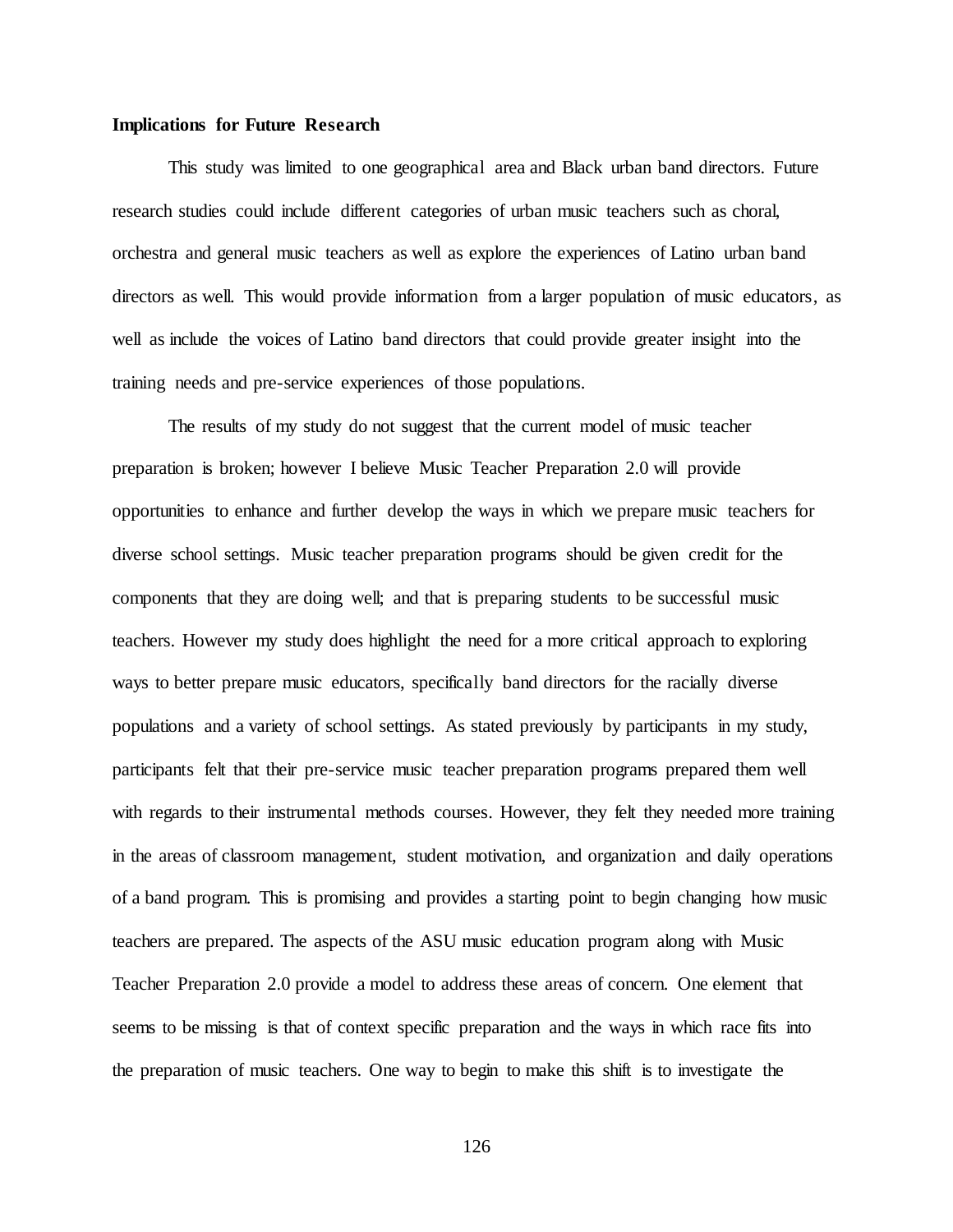experiences HBCU music education programs afford their students and how those experiences can be replicated at other institutions. Another way would be to investigate the attributes of successful urban band directors. This study should go beyond the characteristics found in Baker's (2012) study. By defining the qualities and characteristics of successful urban band directors, music teacher educators can then begin to cultivate those qualities in their pre-service students. Likewise, colleges and universities can begin to recruit music education majors who exemplify those qualities and nurture future urban band directors.

#### **Partnerships Between Urban School Districts and Universities**

Another suggestion for future research would be to investigate creating partnerships between local universities and urban school districts. Carroll (2018) conducted a study based on the relationship established between the University of Central Florida Teacher Preparation Program and the Orange County Public School district in order to help address the need for producing high quality teachers prepared to teach in high poverty urban schools. Carroll details how the Teacher Preparation Programs faculty, administration, and staff have worked to transform the nature of their pre-service training program to align with what the university does best, the needs of the urban schools, and developing community engagement to establish a more positive impact. While this type of partnership is effective, it is centered around core-academic subjects, and does not fully serve music education students. Matthew from my study, suggested that local colleges and universities should partner with surrounding school districts to create partnerships that provide invaluable learning opportunities for pre-service educators.

Georgia State University's School of Music, located in downtown Atlanta, Georgia has created educational partnerships that can serve as a model for music specific partnerships within the urban public-school setting. At Georgia State University, there is a specific mission as part of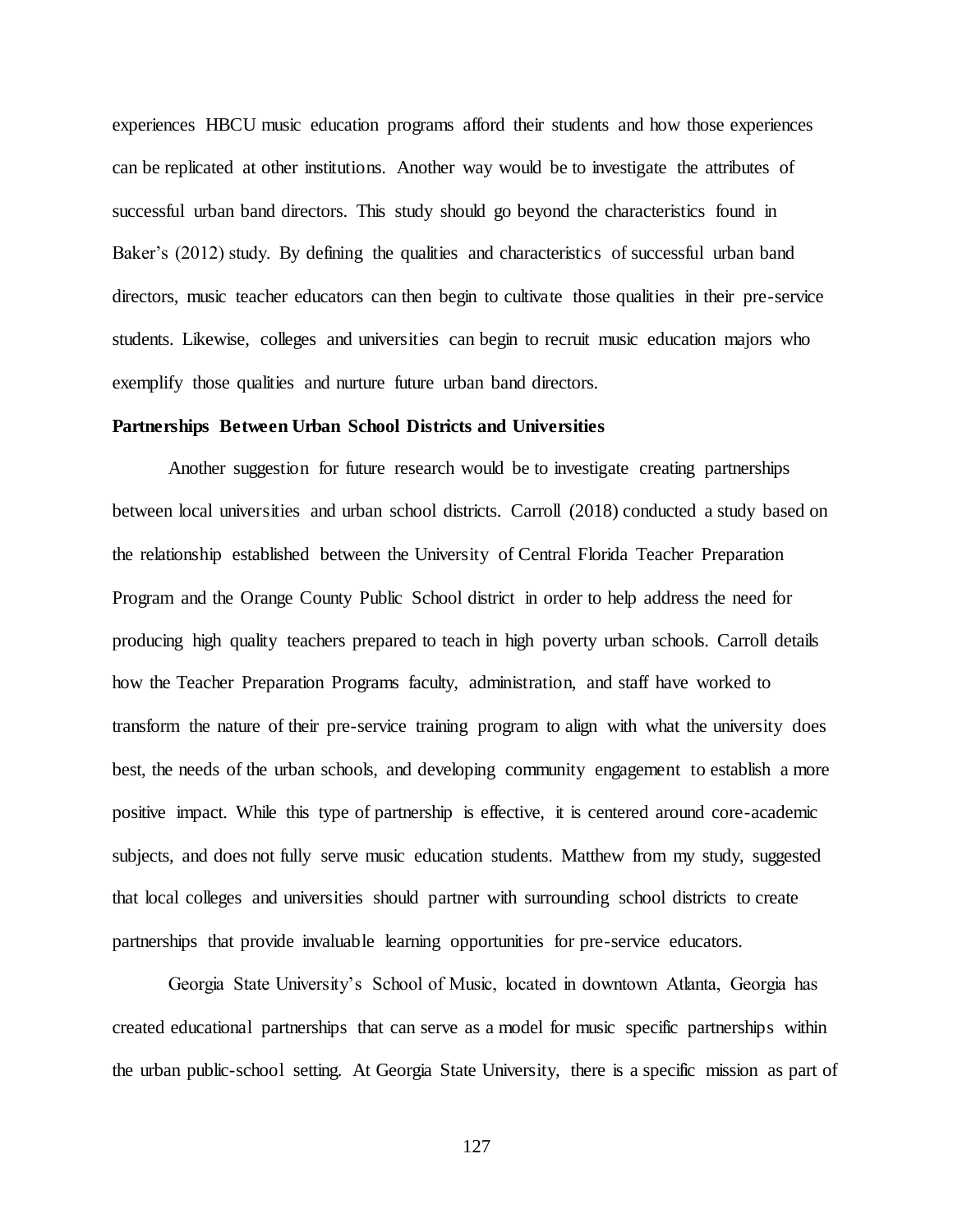the university's strategic plan to focus on urban-relevant topics. The School of Music is helping to put this strategic plan into action across interdisciplinary content areas through its Sound Learning partnership. Sound Learning serves urban youth in grades K-5 in the city of Atlanta through an integrated residency program which integrates music through other core content areas. Sound Learning connects K-5 students with professional musicians from a variety of backgrounds, including members of the Atlanta Symphony Orchestra along with faculty members and students from the School of Music.

The Sound Learning program is organized and facilitated by graduate students at the university, which does not benefit pre-service educators. One way to extend this program to preservice teachers would be to provide opportunities for pre-service teachers to lead model lessons prior to the musicians meeting with the students and their teachers. This would allow for real world experiences for pre-service educators to work with urban students and to build relationships with the students and teachers in the schools.

#### **Conclusion**

The design of this study was qualitative in order to elicit descriptive details regarding the pre-service experiences of urban Black band directors. Both the limitations and delimitations of the study design impacted the results of this study. While completing this study, I also became aware of a broad range of topics that could be addressed by other researchers in the area of teaching band in an urban setting. These topics were not within the scope of this study. Training of pre-service music teachers should be examined critically to explore the ways in which the race of students and teachers impact preparation. Also, music education should examine the missing perspectives of minoritized populations such as people of color, LGBTQ, and women. Training of pre-service music teachers should be examined critically to explore the possibilities of a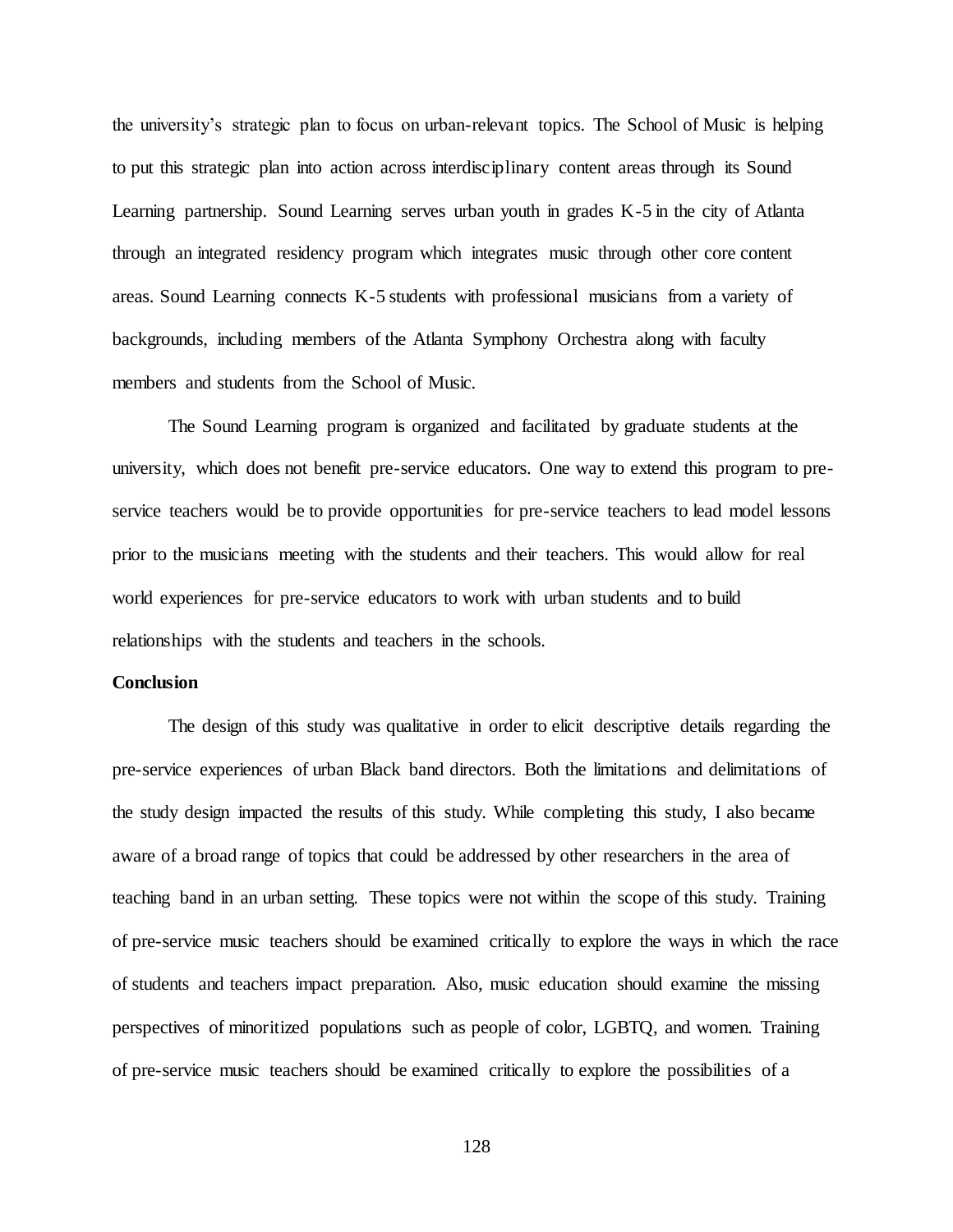reimagined music education and the ways that future generations of urban music educators are prepared.

It is my hope that the findings of my study will help provide pre-service teachers with ways to understand the challenges yet rewarding experiences of teaching in an urban setting. The current literature seems to all agree on the challenges of teaching in the urban setting. However, I am hoping that the implications and suggestions for future research from this study will help to change the narrative. The challenges are well documented, but now is the time to make a change. As mentioned earlier, the recommendations in the *Music Educators Journal* January 1970 issue, *Special Report: Facing the Music in Urban Education* are still being articulated as areas that need to be addressed 49 years later. The experiences of these ten participants in my study illustrate the need for context specific training and a greater understanding of the experiences of Black urban band directors and the ways in which they navigate the urban terrain. Additionally, just as the participants in my study felt they were needed in their particular school, I hope preservice teachers will feel they have something unique and special to offer to the urban setting and will feel compelled to teach in an urban school.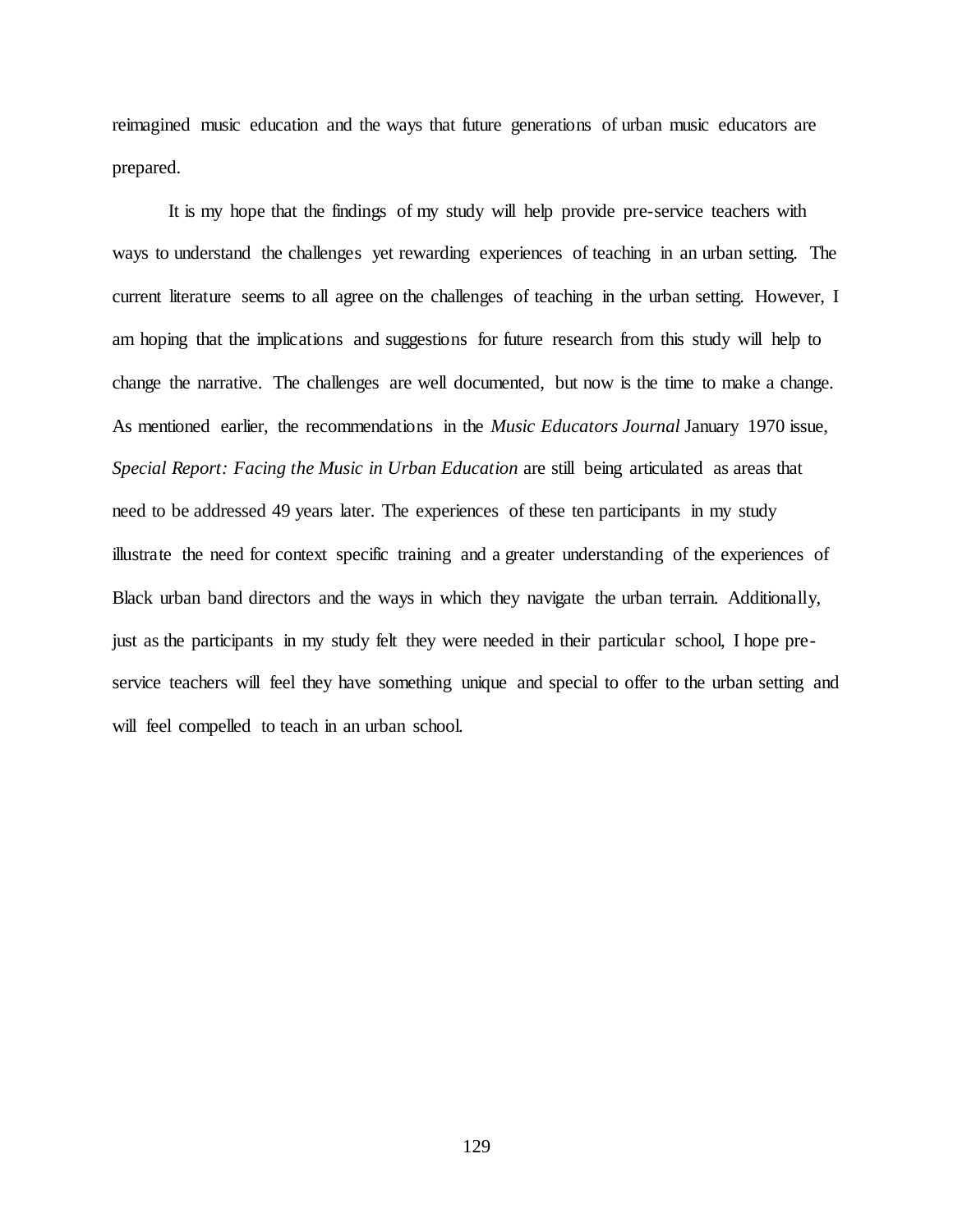#### **REFERENCES**

- Abril, C. R. (2006). Teaching music in the urban classroom: Three perspectives. *Teaching Music in Urban Classroom,* 1, 75-95.
- Abril, C. R. (2009). Responding to culture in the instrumental music programme: A teacher's journey. *Music Education Research, 11*(1), 77-91.
- Abdal-Haqq, I. (1999). Unraveling the professional development school equity agenda. *Peabody Journal of Education, 75*(3/4), 145-160.
- Albert, D. J. (2006b). Strategies for the recruitment and retention of band students in low socioeconomic school districts. *Contributions to Music Education, 33*(2), 53-72.
- Allsup, R. E. (2016). *Remixing the classroom: Toward an open philosophy of music education*. Bloomington, IN: Indiana University Press.
- Anderson, S. A., & Denson, G. L. (2015). Preparing the successful urban music educator: The need for pre-service and in-service development. *Music Educators Journal, 101*(4), 35- 40.
- Anderson, L. & Olsen, B. (2006). Investigating early career urban teachers' perspectives on and experiences in professional development. *Journal of Teacher Education, 57*(4), 359-377.
- Aten, J. L. (2010). Opening the door of access to underserved students. *American String Teacher, 60*(3), 62-65.
- Baker, V. D. (2012). Profile of an effective urban music educator. *Update: Applications of Research in Music Education, 31*(1), 44-54. doi:10.1177/8755123312458293
- Balderrama, M. V. (2001). The (mis) preparation of teachers in the proposition 227 era: Humanizing teacher roles and their practice. *The Urban Review, 33*(3), 255-267.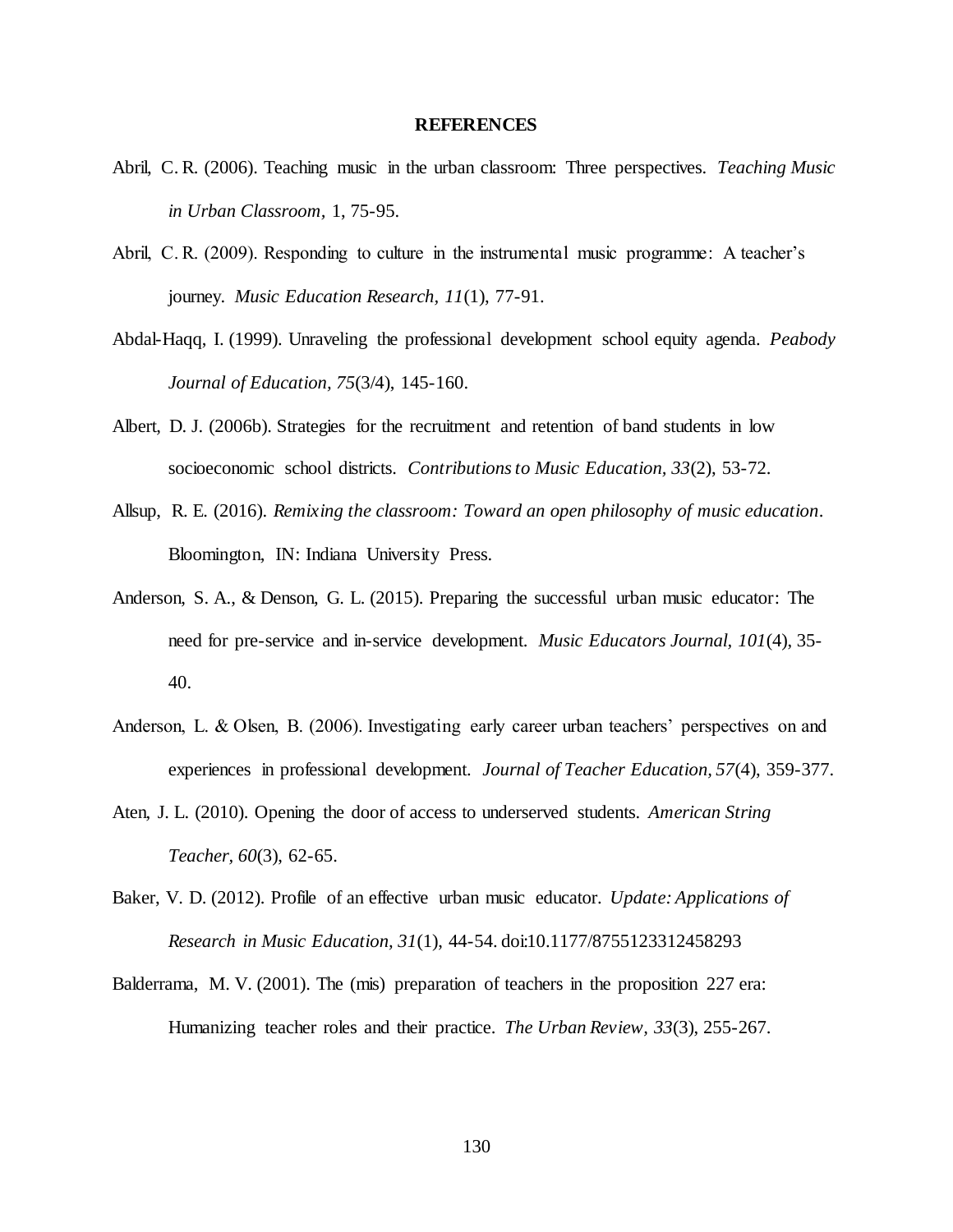- Banks, J., & Banks, C. (Eds.). (1993). *Multicultural education: Issues and perspectives.* Boston, MA: Allyn & Bacon.
- Barker, S. K. (2016). "More than just a teacher": Anticipatory advocacy as vision and defense in urban high-need schools (Unpublished doctoral dissertation). Georgia State University, Atlanta, Georgia.
- Barth, P. (2004). A common core curriculum for the new century. *Journal for Vocational Special Needs Education, 26*(1-2), 17-35.
- Bates, V. C. (2017). Keeping the dialectic open for music education. *Action, Criticism, and Theory for Music Education, 16*(1), 1-9. doi:10.22176/act16.1.1
- Bates, V. C. (2018). Equity in music education: Back to class: Music education and poverty. *Music Educators Journal, 105*(2), 72-74. doi:10.1177/0027432118803046
- Baumgartner, C. M., Councill, K. H. (2017). Music student teaching seminars: An examination of current practices across the United States. *Update: Applications of Research in Music Education, 35*(2), 62-69. doi:10.1177/8755123315615183
- Bauml, M., Castro, A. J., Field, S. L., & Morowski, D. L. (2016). Learning from preservice teachers' thoughts about teaching in urban schools: Implications for teacher educators. *Education and Urban Society, 48*(1), 4-29. doi:10.1177/0013124513514603
- Benedict, C. (2006). Defining ourselves as other: Envisioning transformative possibilities (Chapter 1). In C. Frierson Campbell (ed.), *Perspectives in urban Music Education.* Lanham, Maryland: R & L Education.
- Bergee, M. J., Coffman, D. D., Demorest, S. M., Humphreys, J. T., & Thornton, L. P. (2001). Influences on collegiate students' decision to become a music educator. *Summary*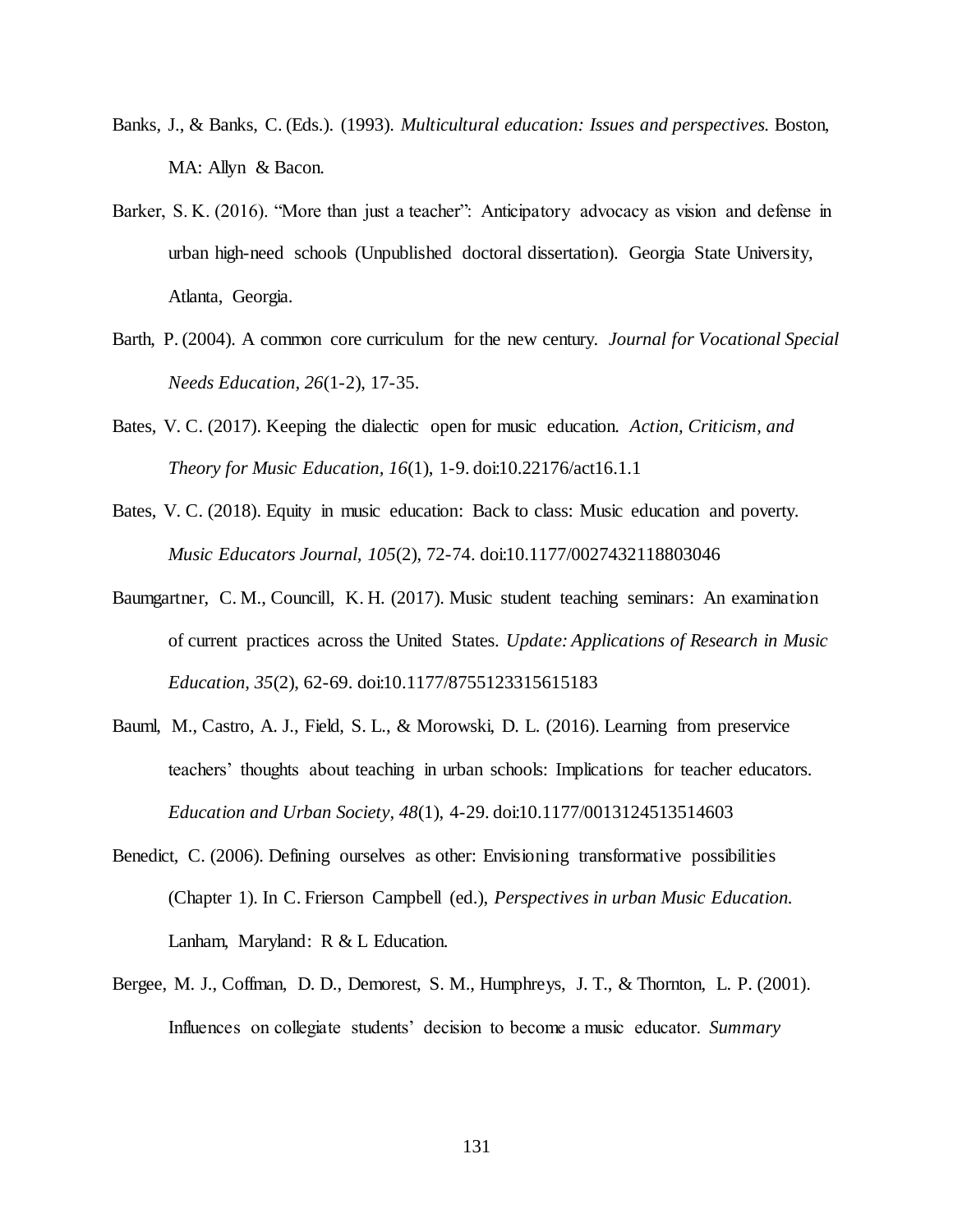*available on the MENC Web site at http://www. menc. org/networks/rnc/Bergee-Report. html*.

- Bernard, R. (2010). The rewards of teaching music in urban settings. *Music Educators Journal, 53*(7), 53-57.
- Bogden, R. C., & Biklen, S. K. (2003). *Qualitative research for education: An introduction to theories and methods:* Boston, M. A.: Allyn & Bacon.
- Bond, V. (2017). Culturally responsive education in music education: A literature review. *Contributions to Music Education, 42*, 153-180.
- Bonner, P. J., Warren, S. R., & Jiang, Y. H. (2018). Voices from urban classrooms: Teachers' perceptions on instructing diverse students and using culturally responsive teaching. *Education and Urban Society, 50*(8), 697-726. doi:10.1177/0013124517713820
- Boyd, C. O. (2001). Phenomenology the method. In P.L. Munhall (Ed.), *Nursing research: A qualitative perspective* (3rd. ed., pp. 93-122). Sudbury, MA: Jones and Bartlett.
- Boyer-White, R. (1988). Reflecting cultural diversity in the music classroom. *Music Educators Journal, 75*(4), 50-54.
- Braun, V. & Clarke. V. (2006). Using thematic analysis in psychology. *Qualitative Research in Psychology, 3,* 77-101.
- Burchinal, M., McCartney, K., Steinberg, L., Crosnoe, R., Friedman, S. L., McLoyd, V., & Pianta, R. C. (2011). Examining the Black-White achievement gap among low-income children using the NICHD study of early child care and youth development. *Child Development, 82,* 1404-1420.

Burr, V. (1995). *An introduction to social constructionism.* London; New York: Routledge.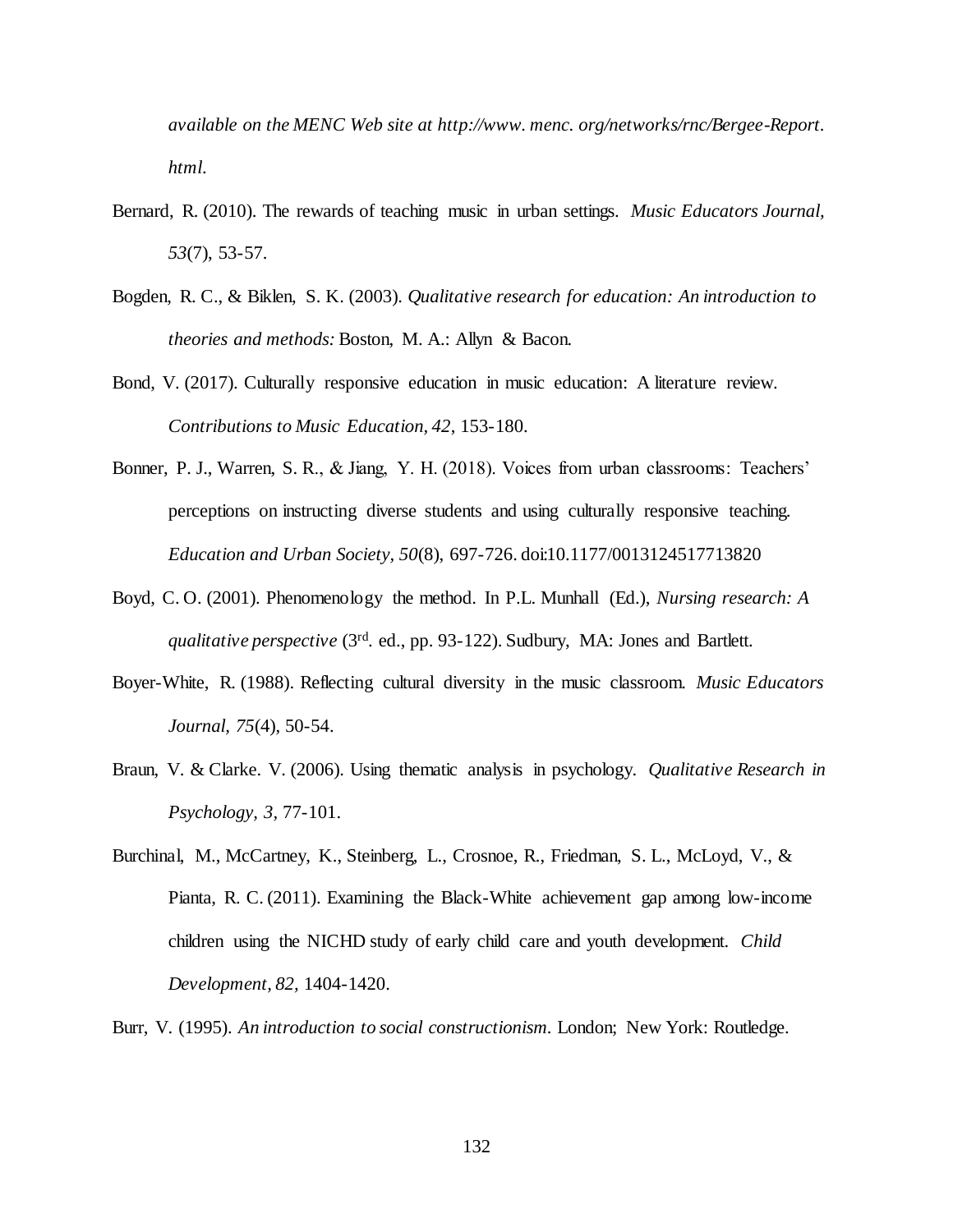- Burstein, N., Czech, M., Kretschmer, D., Lombardi, J., & Smith, C. (2009). Providing qualified teachers for urban schools: The effectiveness of the accelerated collaborative teacher preparation program in recruiting, preparing, and retaining teachers. *Action in Teacher Education, 31*(1), 24-37.
- Butterwick, S. (2018). Community as teacher: Who's learning? Who's teaching? In *The Wiley International Handbook of Service-Learning for Social Justice* (pp. 299-317). Hoboken, NJ: John Wiley & Sons, Inc.
- Calloway, J. (2009). *In search of equity in an urban middle school.* (Ed.D., Music Education). Retrieved from ProQuest Dissertations and Theses.
- Campbell, P. S., Myers, D., & Sarath, E. (2016). Transforming music study from its foundations: A manifesto for progressive change in the undergraduate preparation of music majors. *College Music Symposium, 56*, 1-22. Retrieved from https://www.jstor.org/stable/10.2307/26574453
- Cochran-Smith, M. (2000). The future of teacher education: Framing the questions that matter. *Teaching Education, 11*(1), 13-23.
- Cochran-Smith, M. (2003). Teaching quality matters. *Journal of Teacher Education, 54*(2), 95- 99.
- Coffey, A. & Atkinson, P. (1996). *Making sense of qualitative data: Complementary research strategies.* Thousand Oaks, CA: Sage.
- Coffey, H., & Farinde-Wu, A. (2016). Navigating the journey to culturally responsive teacher: Lessons from the success and struggles of one first-year, Black female teacher of Black students in an urban school. *Teaching and Teacher Education, 60*, 24-33.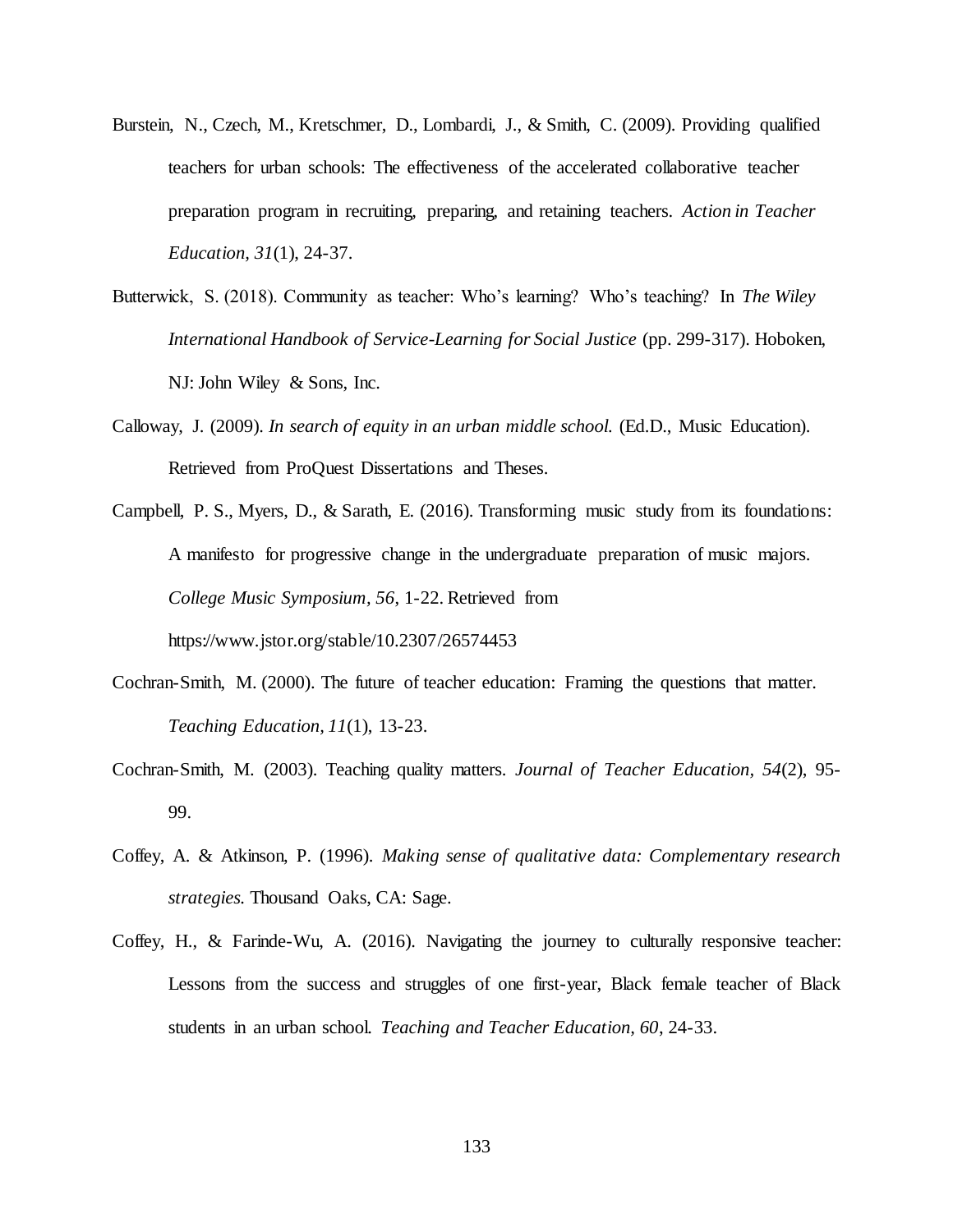- Conklin, H. G., & Hughes, H. E. (2016). Practices of compassionate, critical, justice-oriented teacher education. *Journal of Teacher Education, 67*(1), 47-60. doi:10.1177/0022487115607346
- Conkling, S. W. (2016). Higher ground. *Journal of Music Teacher Education, 25*(3), 3-6. doi:10.1177/1057083716642410
- Conway, C. M. (2012). Ten years later: Reflect on perceptions of beginning teachers, their mentors, and administrator regarding preservice music teacher preparation. *Journal of Research in Music Education, 60*(3), 324-338.
- Conway, C., & Eros, J. (2016). Descriptions of the second stage of music teachers' careers. *Research Studies in Music Education*, 38(2), 221–233. doi:10.1177/1321103X16672607
- Councill, K. H., & Baumgartner, C. M. (2017). Student teaching seminars: Ideas for a collaborative and meaningful culminating experience. *Music Educators Journal, 104*(1), 62-70. doi:10.1177/0027432117710314
- Council of the Great City Schools. (2000). *The urban teacher challenge: Teacher demand and supply in the great city schools.* Belmont, MA: Recruiting New Teachers/Urban Teacher Collaborative.
- Cross, S. B., & Thomas, C. (2017). Mitigating first year burnout: How reimagined partnerships could support urban middle level teachers. *Middle Grades Review, 3*(1), 1-9.
- Crotty, M. (1998). *The foundations of social research: Meaning and perspective in the research process*. London; Thousand Oaks, Calif.: Sage Publications.
- Creswell, J. W. (2005). *Education research: Planning, conducting and evaluating qualitative and quantitative research* (2nd ed.), Upper Saddle River, NJ: Merrill Prentice-Hall.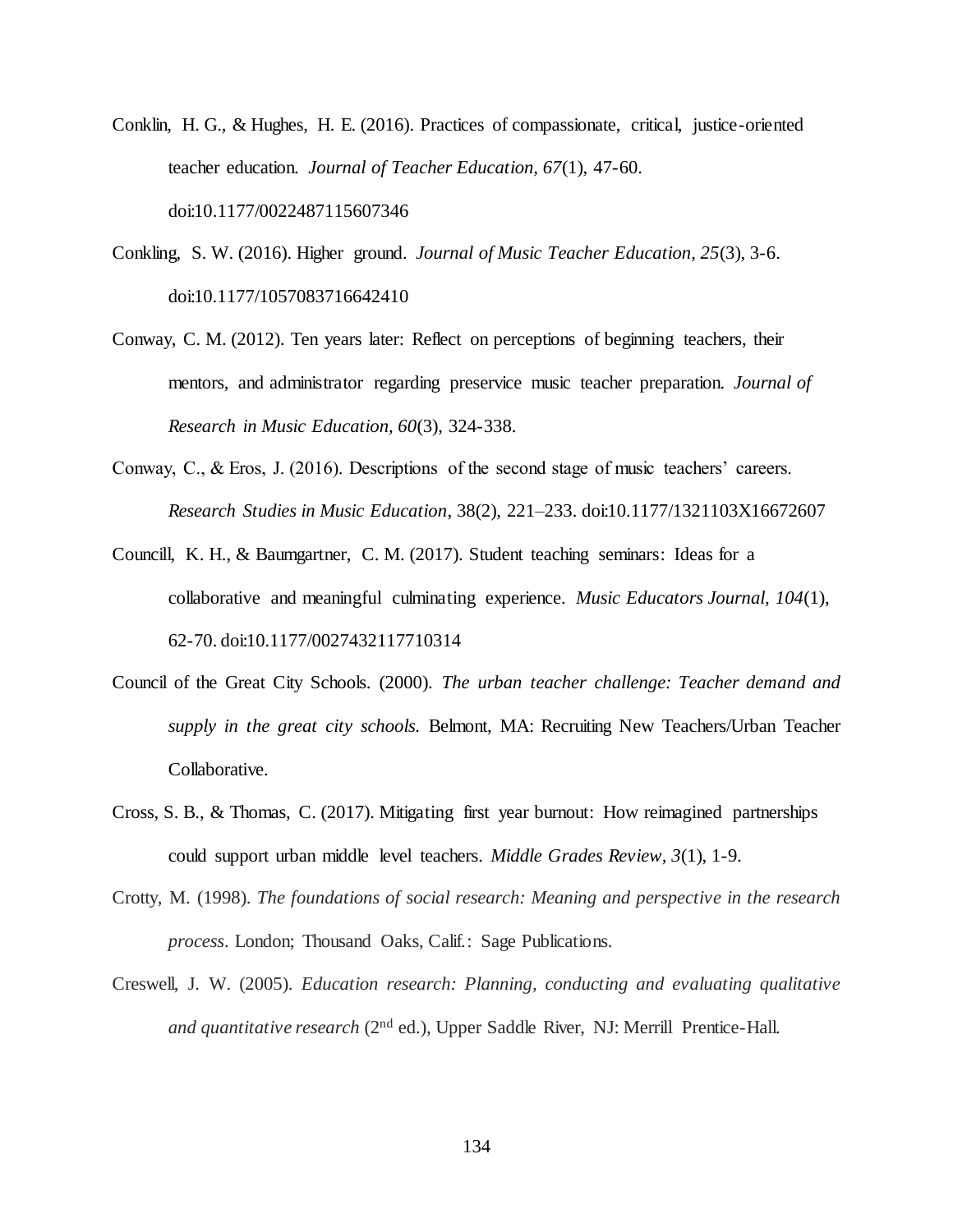- Creswell, J. W. (2008). Qualitative inquiry and research design: Choosing among five traditions. Thousand Oaks. CA: Sage.
- Creswell, J. W. (2013). *Qualitative inquiry & research design: Choosing among five approaches*  (3rd ed.), Thousand Oakes: SAGE.
- Darling-Hammond, L. (2002). Educating a profession for equitable practice. In L. Darling-Hammond, J. French, & S. P. Garcia-Lopez (Eds.), *Learning to teach for social justice*  (pp.201-212). New York: Teachers College Press.
- Darling-Hammond, L. (2000). *Solving the dilemmas of teacher supply, demand, and standards: How we can ensure a competent, caring and qualified teacher for every child.* New York: National Commission on Teaching & America's Future.
- Darling-Hammond, L., & Ascher, C. (1991). *Creating accountability in big city school systems.* No. 102. Urban Diversity Series. New York: ERIC Clearinghouse on Urban Education.
- Darling-Hammond, L., Wise, A., & Klein, S. (1995). *A license to teach: Building a profession for twenty-first century schools.* Boulder, CO: Westview.
- Day, K. W. (2018). Beginning music teacher perspectives on teaching music in urban settings (Doctoral dissertation, University of Houston). Available from ProQuest Digital Dissertations and Theses database.
- DeLorenzo, L. C. (2012). Missing faces from the orchestra: An issue of social justice? *Music Educators Journal 98(4), 39-46*
- Delpit, L. (2006). *Other people's children: Cultural conflict in the classroom.* New York, NY: The New Press.
- Denzin, N. K., Lincoln, Y. S. (Eds.). (2000). Handbook of qualitative research ( $2<sup>nd</sup>$  ed.). Thousand Oaks, CA: Sage.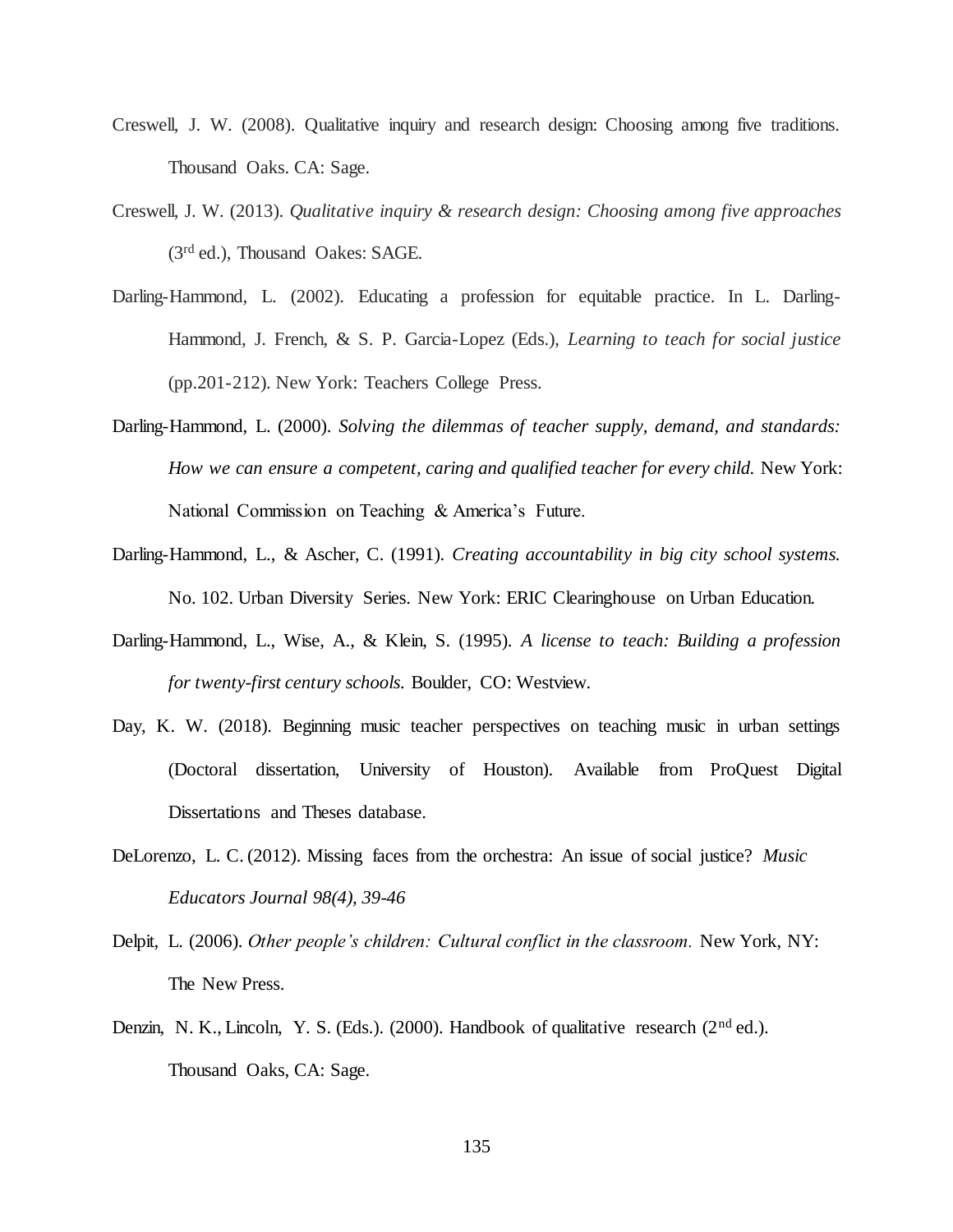- DeWalt, K. M., & DeWalt, B. R. (2011) *Participant Observation: A guide for fieldworkers* (2nd ed.), AltaMira Press
- Donovan, M. S., Snow, C., & Daro, P. (2013). The SERP approach to problem-solving research, development, and implementation. *National Society for the Study of Education Yearbook, 112*(2), 400-425.
- Dosman, N. A. (2017). Why music matters in urban school districts: The perspectives of students and parents of the Celia Cruz High School of Music, Bronx, New York. *Arts Education Policy Review, 118*(2), 67-82. doi:10.1080/10632913.2015.1009223
- Dover, A. G. (2018). Your compliance will not protect you: Agency and accountability in urban teacher preparation. *Urban Education*, 1-33. doi:10.1177/0042085918795020
- Dover, A. G., & Schultz, B. D. (2016). Troubling the edTPA: Illusions of objectivity and rigor. *The Educational Forum, 80*(1), 95.
- Dover, A. G., & Schultz, B. D. (2017). We do everything with edTPA: Interrupting and disrupting teacher education in troubling times. In *Teacher Performance Assessment and Accountability Reforms: The Impacts of EdTPA on Teaching and Schools* (pp. 107-117). doi:10.1057/978-1-137-56000-1\_6
- Doyle, J. (2012). Music teacher perceptions of issues and problems in urban elementary schools. *Bulletin of the Council for Research in Music Education,* (194), 31-52.
- Edmundson, J. (2018). The edTPA: High-stakes assessment versus social justice teaching in the Pacific Northwest. In *Teacher Performance Assessment and Accountability Reforms: The Impacts of edTPA on Teaching and Schools* (pp. 141-155). doi:10.1057/978-1-137- 56000-1\_8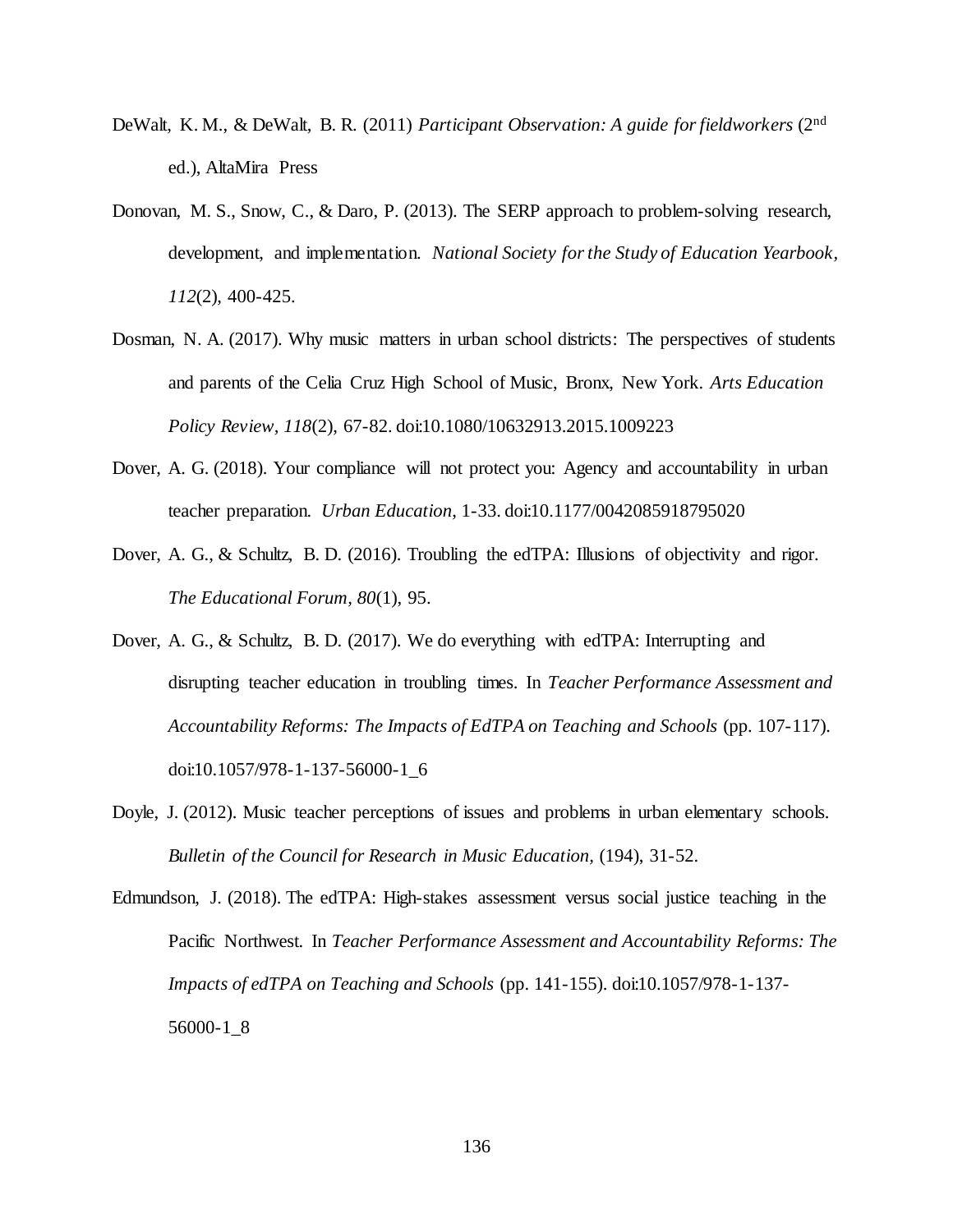- Emdin, C. (2017). *For white folks who teach in the hood and the rest of y'all too: Reality pedagogy and urban education*. Boston, Massachusetts: Beacon Press.
- Eros, J. (2009). A case study of three urban music teachers in the second stage of their teaching careers. (Doctoral dissertation, University of Michigan). Available from ProQuest Digital Dissertations and Theses database.
- Eros, J. (2018). Becoming part of the city: Influences on the career choice of urban music educator. *International Society for Music Education, 36*(3), 4-7-417.
- Fiese, R. K., & DeCarbo, N. J. (1995). Urban music education the teachers' perspective. *Music Educators Journal, 81*(6), 27-31.
- Filardo, M. W., Vincent, J. M., Sung, P., & Stein, T. (2006). *Growth and disparity: A decade of U.S. public school construction.* Washington, DC: 21st Century School Fund.
- Fitzpatrick, K. R. (2008). A mixed methods portrait of urban instrumental music teaching. (Doctoral dissertation, Northwestern University). Available from ProQuest Digital Dissertations and Theses database.
- Fitzpatrick, K. R. (2011). A mixed methods portrait of urban instrumental music teaching. *Journal of Research in Music Education, 59*(3), 229-256. doi: 10.1177/0022429411414912
- Freedman, S. W., & Appleman, D. (2009). "In it for the long haul": How teacher education can contribute to teacher retention in high-poverty, urban schools. *Journal of Teacher Education, 60*(3), 323-337.
- Frierson-Campbell, C. (2006a). *Teaching music in the urban classroom. A guide to survival, success, and reform* (Vol. 1). Lanham, MD: Rowman & Littlefield Education.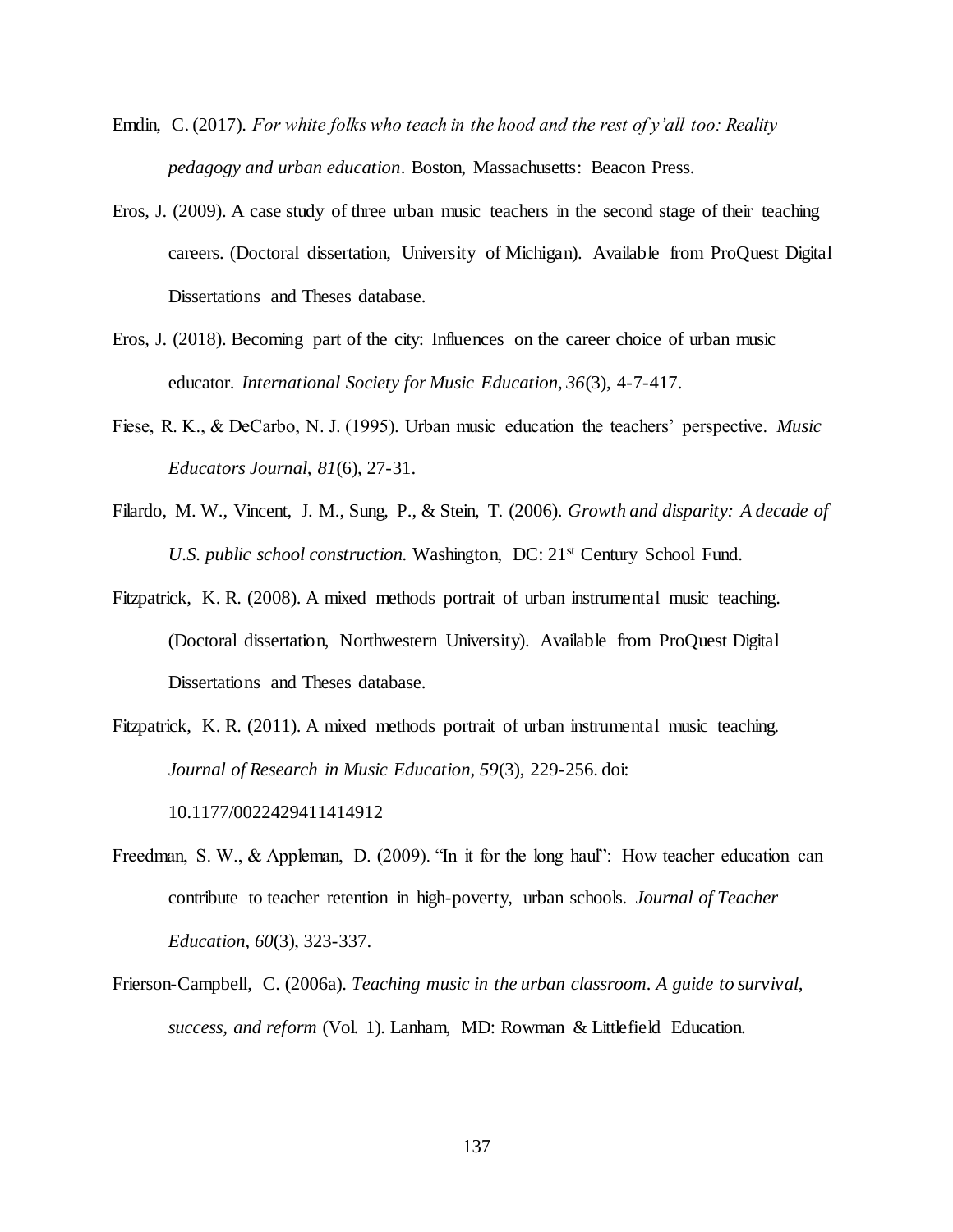- Futrell, M. H. (1999). The challenge of the 21<sup>st</sup> century: Developing a highly qualified cadre of teachers to teach our nation's diverse student population. *Journal of Negro Education, 68*(3), 318-334.
- Gardner, R. D. (2010). Should I stay or should I go? Factors that influence the retention, turnover, and attrition of K-12 music teachers in the United States. *Arts Education Policy Review, 111*(3), 112-121.
- Gasman, M.; & Nguyen, T. H. (2016). Engaging voices. Methods for studying STEM education at historically Black colleges and universities (HBCUs). *Journal of Multicultural Education, 10*, 194-205.
- Gay, G. (2000). Culturally responsive teaching: Theory, research, and practice. New York, NY: Teachers College Press.
- Geertz, C. (1973). *Thick Description: toward and Interpretative Theory of Culture* in Geertz C. *The Interpretation of Cultures: Selected Essays.* New York, NY: Basic Books.
- Glenn, K. (1992). MENC horizons: The child's bill of rights in music. *Music Educators Journal, 78*(8), 4-6.
- Goodwin, A. L., Roegman, R., & Reagan, E. M. (2016). Is experience the nest teacher? Extensive clinical practice and mentor teachers' perspectives on effective teaching. *Urban Education, 51*(10), 1198-1225. doi:10.1177/0042085915618720
- Gorski, P. C. (2017). *Reaching and teaching students in poverty: Strategies for erasing the opportunity gap* (2<sup>nd</sup> ed.). New York, New York: Teachers College Press.
- Gould, E. (2008). Devouring the other: Democracy in music education. *Action, Criticism & Theory for Music Education, 7*(1): 28-44.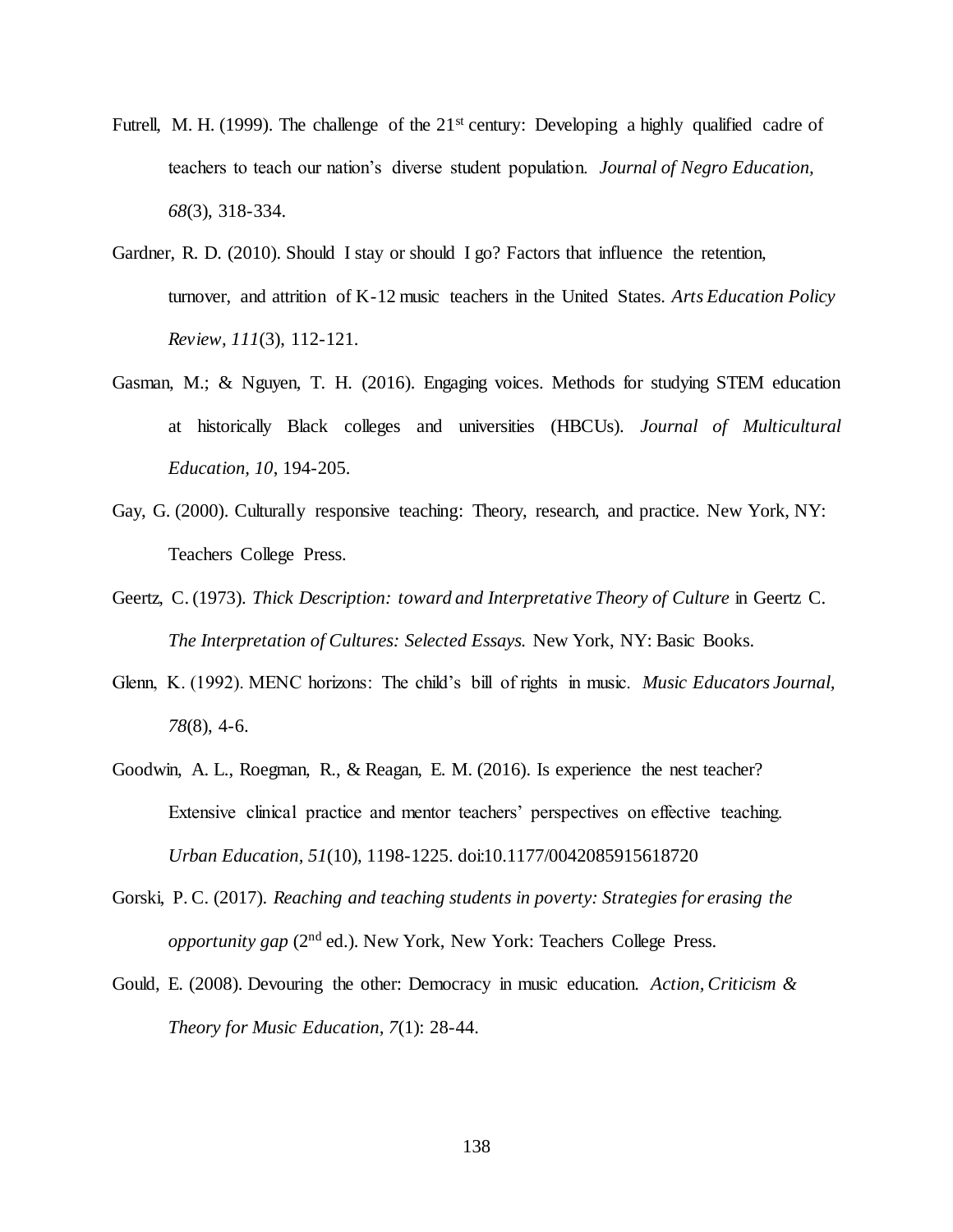- Grbich, C. (2013). *Qualitative data analysis: An introduction. Second Edition.* Los Angeles, CA: SAGE.
- Greenblatt, D. (2019). Conflicting Perspectives: A comparison of edTPA objectives to actual experiences of teacher candidates and educators in New York City schools. *Journal of Inquiry & Action in Education, 10*(1), 68-90.
- Groenewald, T. (2004). A phenomenological research design illustrated. *International Journal of Qualitative Methods, 3*(1), 42-55.
- Grossman, P. (1990). *The making of a teacher: Teacher knowledge and teacher education.* New York, NY: Teachers College Press.
- Grossman, P. (2008). Responding to our critics: From crisis to opportunity in research on teacher education. *Journal of Teacher Education, 59*(1), 10-23. doi: 10.1177/0022487107310748
- Groulx, J. G. (2001). Changing preservice teacher perceptions of minority schools. *Urban Education, 36*(1), 60-92.
- Groulx, T. J. (2016). Perceptions of course value and issues of specialization in undergraduate music teacher education curricula. *Journal of Music Teacher Education, 25*(2), 13-24. doi:10.1177/1057083714564874
- Guba, E. G. (1981). Criteria for assessing the trustworthiness of naturalistic inquiries. *Educational Communication and Technology, 29*(2), 75-91.
- Haberson, M. (1995). Selecting "star" teachers for children and youth in urban poverty. *Phi Delta Kappan, 76(*10), 777-781.
- Haberman, M. (1996). Selecting and preparing culturally competent teachers for urban schools. In K. Sikula (Ed.), *Handbook of research on teacher education* (pp. 747-760). New York: Simon & Schuster Macmillan.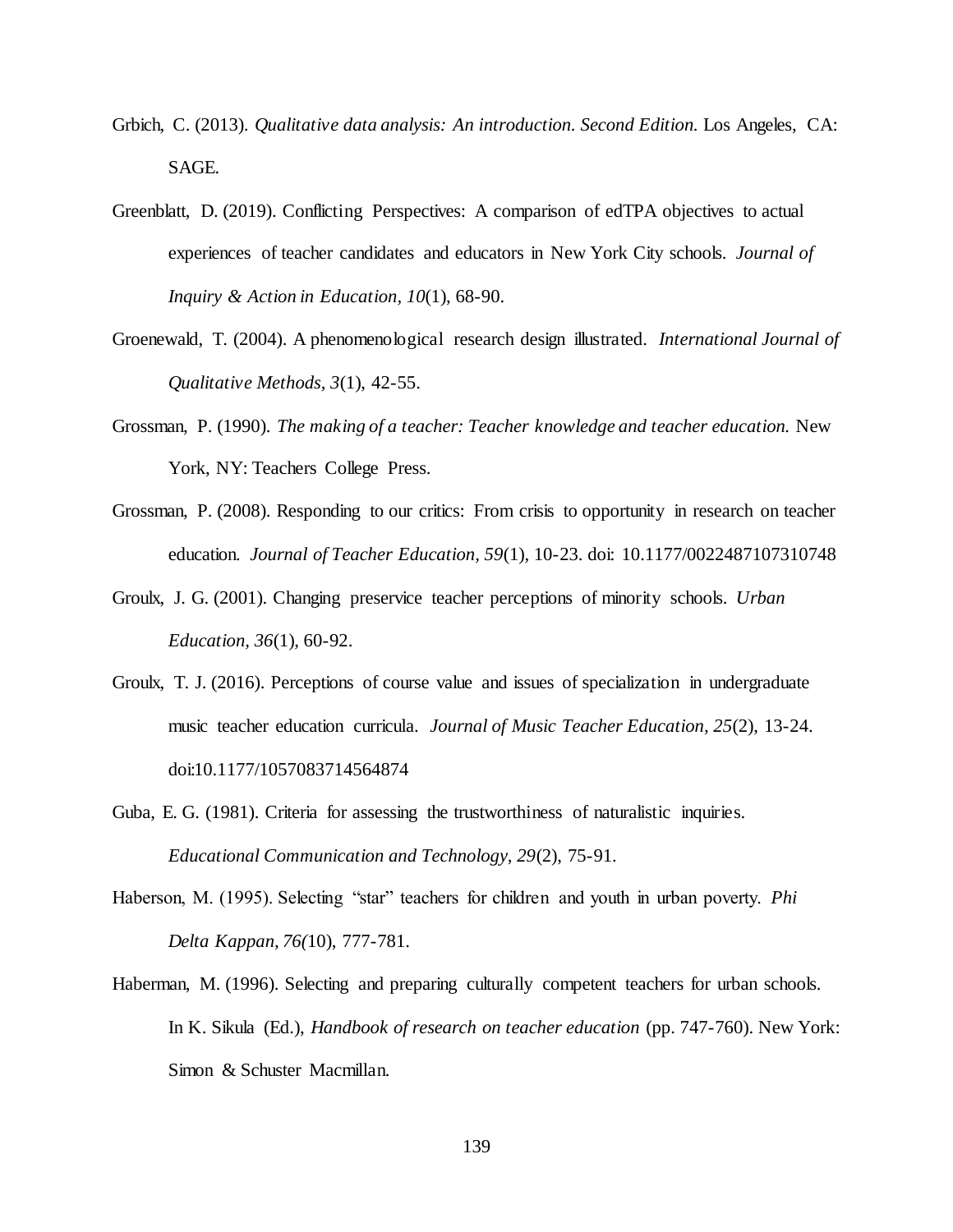- Hammerness, K. (2008). "If you don't know where you are going, any path will do": The role of teachers' visions in teachers' career paths. *New Educator, 4*(1), 1-22.
- Hammerness, K., & Craig, E. (2016). Context-specific teacher preparation for New York City: An exploration of the content of context in Bard College's Urban Teacher Residency Program. *Urban Education, 51*(10), 1226-1258. doi:10.1177/0042085915618722
- Hammerness, K., & Matsko, K. K. (2013). When context has context: A case study of new teacher induction in the University of Chicago's urban teacher education program. *Urban Education, 48*, 557-584.
- Hammerness, K., Williamson, P., Kosnick, C. (2016). Introduction to the special issue on urban teacher residencies: The trouble with generic teacher education. *Urban Education, 51*(10), 1155-1169.
- Hancock, C. B. (2016). Is the grass greener? Current and former music teachers' perceptions a year after moving to a different school or leaving the classroom. *Journal of Research in Music Education, 63*(4), 421-438. doi:10.1177/0022429415612191
- Hazelette, E. (2006). Surviving the first year of teaching music in an urban school district: The music administrator's perspective. In C. Frierson-Campbell (Ed.), *Teaching music in the urban classroom* (Vol. 2, pp. 13-22). Lanham, MD: Rowman and Littlefield Education.
- Hedemann, E. R., & Frazier, S. L. (2017). Leveraging after-school programs to minimize risks for internalizing symptoms among urban youth: Weaving together music education and social development. *Administration and Policy in Mental Health and Mental Health Services Research, 44*(5), 756-770. doi:10.1007/s10488-016-0758-x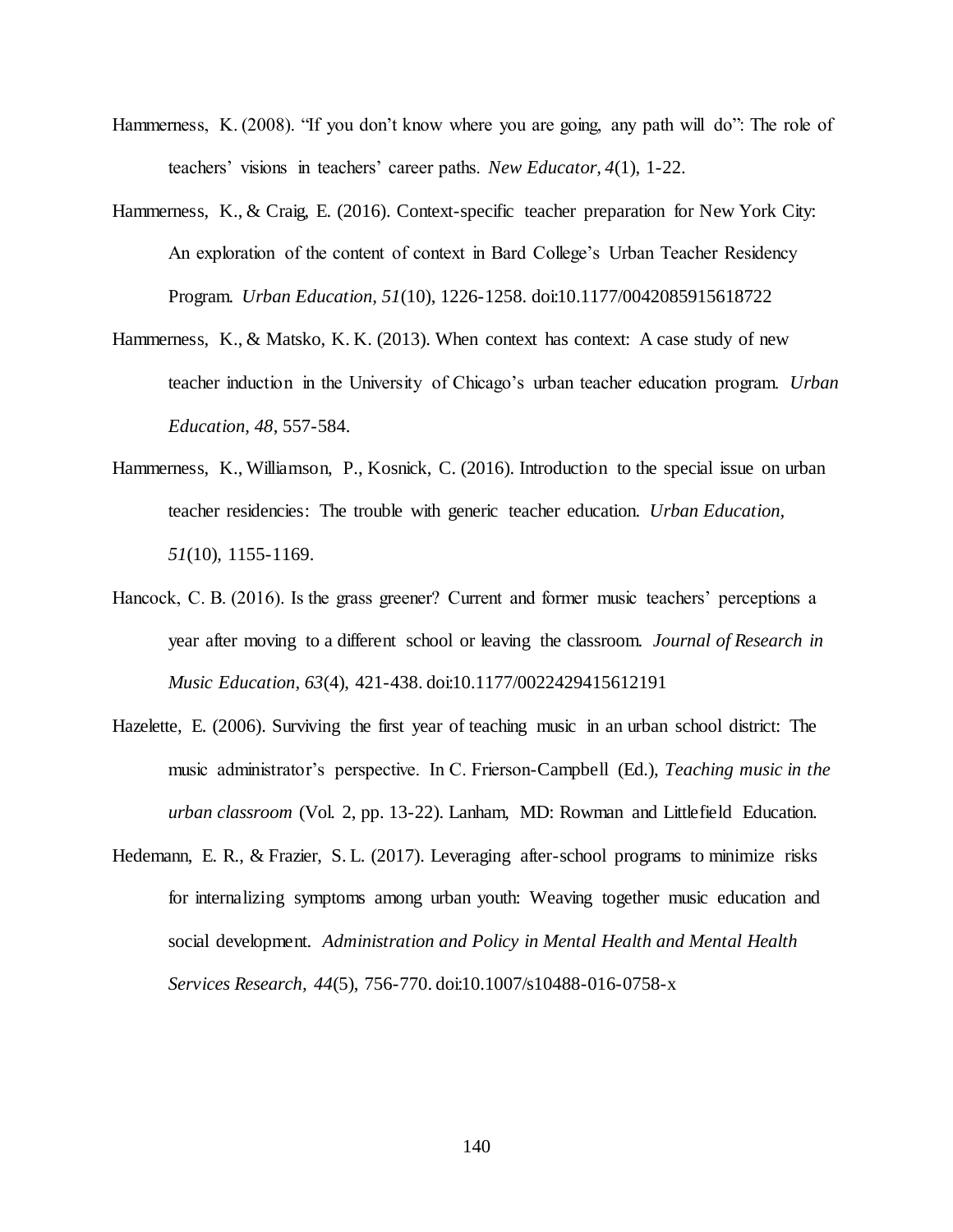- Heil, L., & Berg, M. H. (2017). Something happened on the way to completing the edTPA: A case study of teacher candidates' perceptions of the edTPA. *Contributions to Music Education, 42*, 181-199.
- Hess, J. (2017). Equity in music education: Why equity and social justice in music education? *Music Educators Journal, 104*(1), 71-73. doi:10.1177/0027432117714737
- Hoffman, A, R. (2013). Compelling questions about music, education, and socioeconomic status. *Music Educators Journal, 100*(1), 63-68. doi 10.1177/0027432113494414
- Holdzkom, D. (1999). Be careful what you ask for: The impact of an accountability system on student achievement, school achievement, teachers. Paper presented at the annual meeting of the American Educational Research Association, Montreal.
- Hollins, E. R. (2011). Teacher preparation for quality teaching. *Journal of Teacher Education, 62*(4), 395-407. doi: 10.1177/0022487111409415
- Hollins, E. R., & Guzman, M. T. (2005). Research on preparing teachers for diverse populations. In M. Cochran-Smith & M. Zeichner (Eds.), *Studying teacher education: The report of the AERA Panel on Research and Teacher Education* (pp. 477-548). Mahwan, NJ: Erlbaum.

Holloway, I. (1997). *Basic concepts for qualitative research.* Oxford: Blackwell Science.

Howard, T. C. (2003). Culturally relevant pedagogy: Ingredients for critical teacher reflection. *Theory into Practice, 42,* 195-202.

Husserl, E. (1970). *Logical investigations* (J. N. Findlay, Trans.). New York: Humanities Press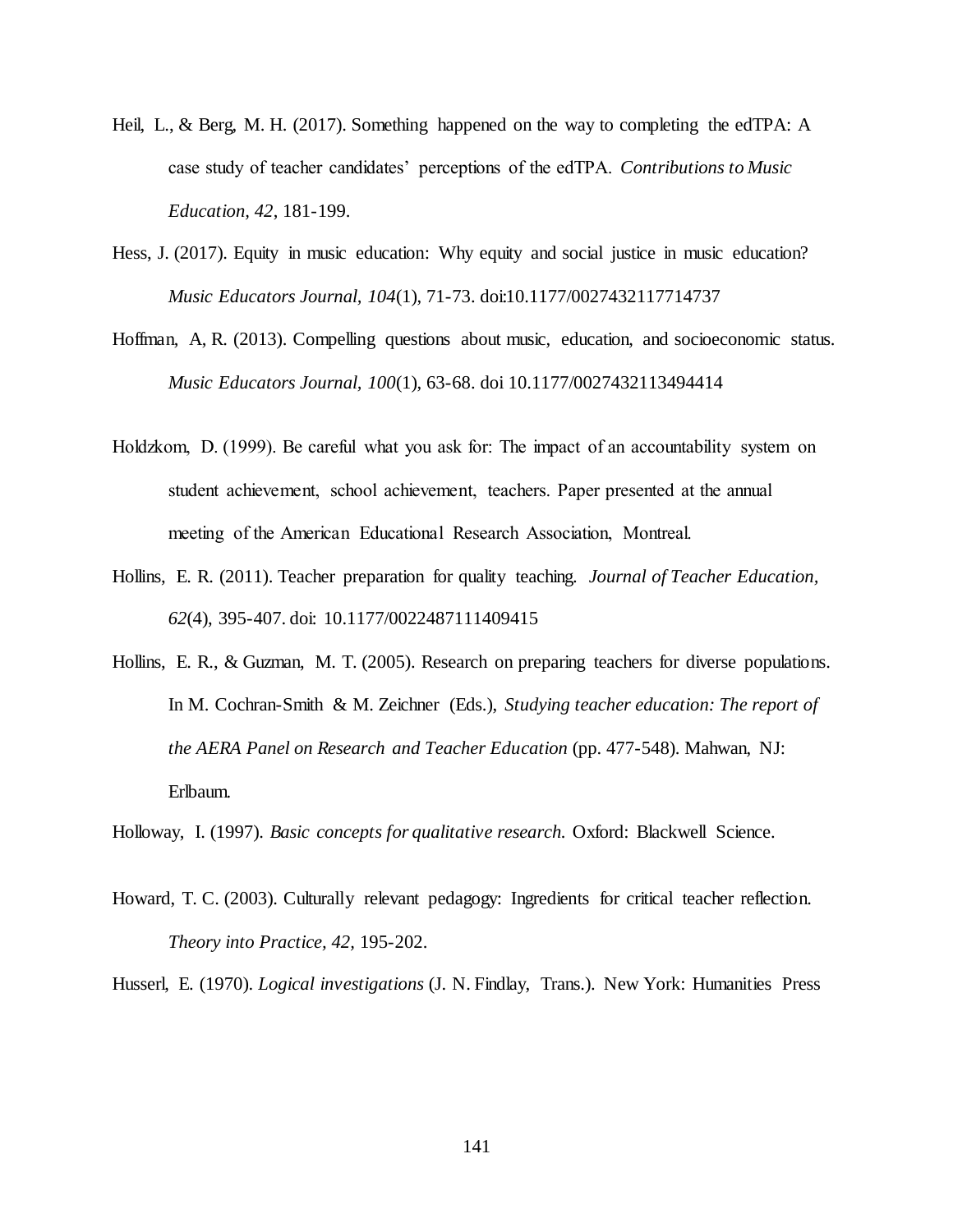- Hycner, R. H. (1999). Some guidelines for the phenomenological analysis of interview data. In A. Bryman & R. G. Burgess (Eds.). *Qualitative research* (Vol. 3, pp. 143-164). London: Sage.
- Ingersoll, R. M. (2001). Rejoinder: Misunderstanding the problem of out-of-field teaching. *Educational Researcher, 30*(1), 21-22.
- Ingersoll, R., M., & Perda, D. (2009). *The Mathematics and Science Teacher Shortage: Fact and myth.* Philadelphia: Consortium for Policy Research in Education, University of Pennsylvania.
- Juchniewicz, J. (2018). An examination of music student teaching practices across institutions accredited by the National Association of Schools of Music. *Bulletin of the Council for Research in Music Education*, 217, 27-44.
- Karvelis, N. J. (2017). For white folks who teach (music) in the hood. *General Music Today, 31*(1), 5-9. doi:10.1177/1048371317699243
- Kaestle, C. (1973). *The evolution of an urban school system.* Cambridge: Harvard Univ. Press.
- Kinney, D. W. (2010). Selected non-music predictors of urban students' decisions to enroll and persist in middle school band programs. *Journal of Research in Music Education, 57*(4), 334-350.
- Kelly, S. N. (2016). *Teaching Music in American Society*. (2nd ed). New York, New York: Routledge.
- Kruger, D. (1988). An introduction to phenomenological psychology (2<sup>nd</sup> ed.). Cape Town, South Africa: Juta.
- Kvale, S. (1983). The qualitative research interview: A phenomenological and hermeneutical mode of understanding. *Journal of Phenomenological Psychology, 14*(2), 171-196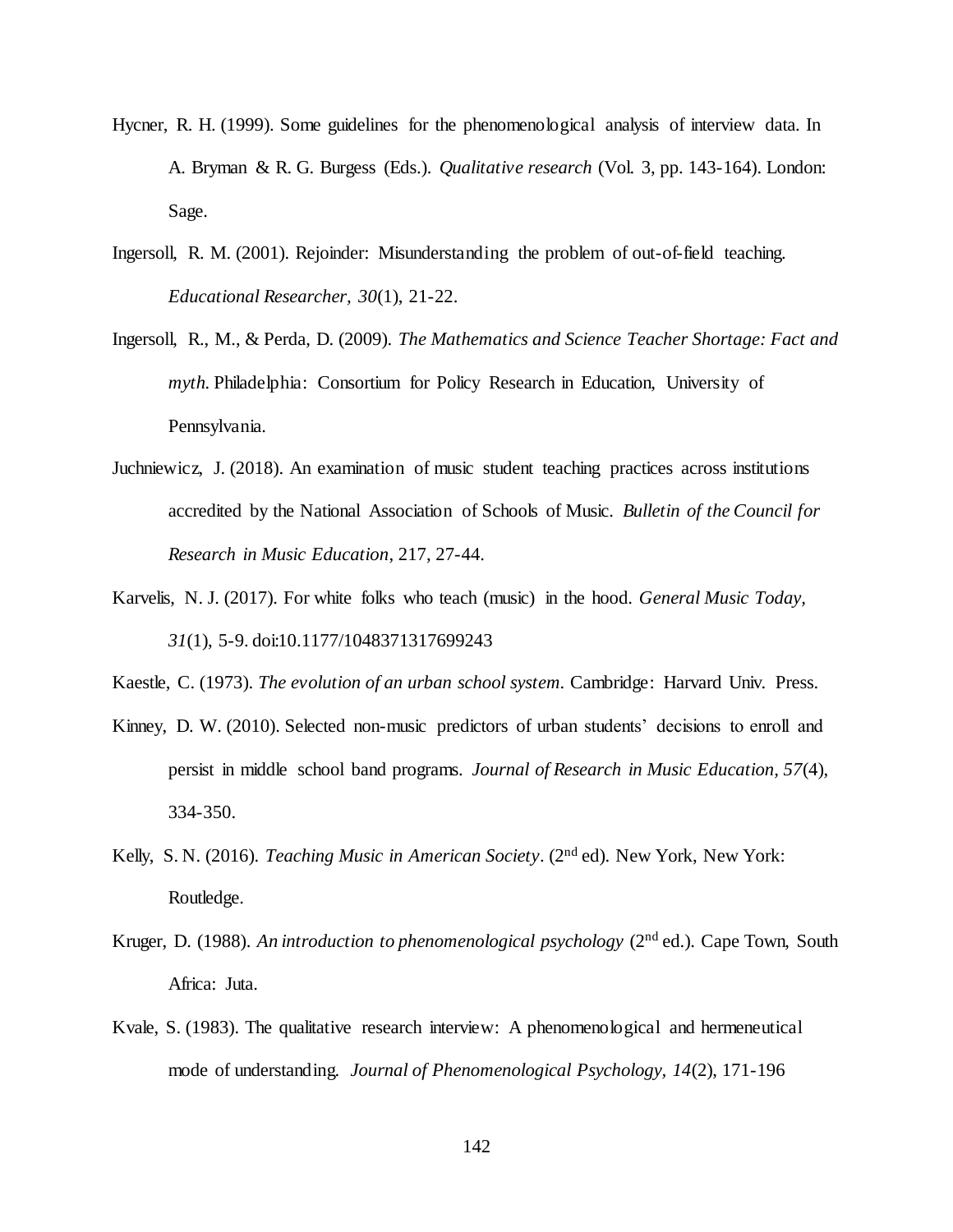- Kvale, S. & Brinkmann, S. (2009). *Interviews: Learning the craft of qualitative research interviewing.* Thousand Oaks, CA: Sage
- Kindall-Smith, M. (2004). Teachers teaching teachers: Revitalization in an urban setting. *Music Educators Journal, 41*(1), 41-46.
- Krei, M. S. (1998, April). Inequities in teacher allocation: Policy and practice in urban school districts. Paper presented at the annual meeting of the American Educational Research Association, San Diego.
- Krieger, N., Williams, D. R., & Moss, N. E. (1997). Measuring social class in US public health research. *Annual Review of Public Health, 18*, 341-378.
- Lahey, T. (2017). Collaborating to address the challenge of academic language. *Journal of Teacher Education, 68*(3), 239-250. doi:10.1177/0022487117696279
- Ladson-Billings, G. (1995). But that's just good teaching! The case for culturally relevant pedagogy. *Theory into Practice, 34*(3), 159-65.
- Ladson-Billings, G. (1999). Preparing teachers for diverse student populations: A critical race theory perspective. *Review of Educational Research, 24*, 211-247.
- Ladson-Billings, G. (2006). From the achievement gap to the education debt: Understanding achievement in U.S. schools. *Educational Researcher, 35*(7), 3-12.
- Languell, A. B (2018). Music teacher preparation for the urban classroom: A qualitative study. The University of Arizona.
- Lewis, C. (2016). Adding urban teaching skills to music teacher education. *Teaching Music, 24*(2), 24.
- Lind, V. R., & McKoy, C. (2016). Culturally responsive teaching in music education: From understanding to application. New York, New York: Routledge.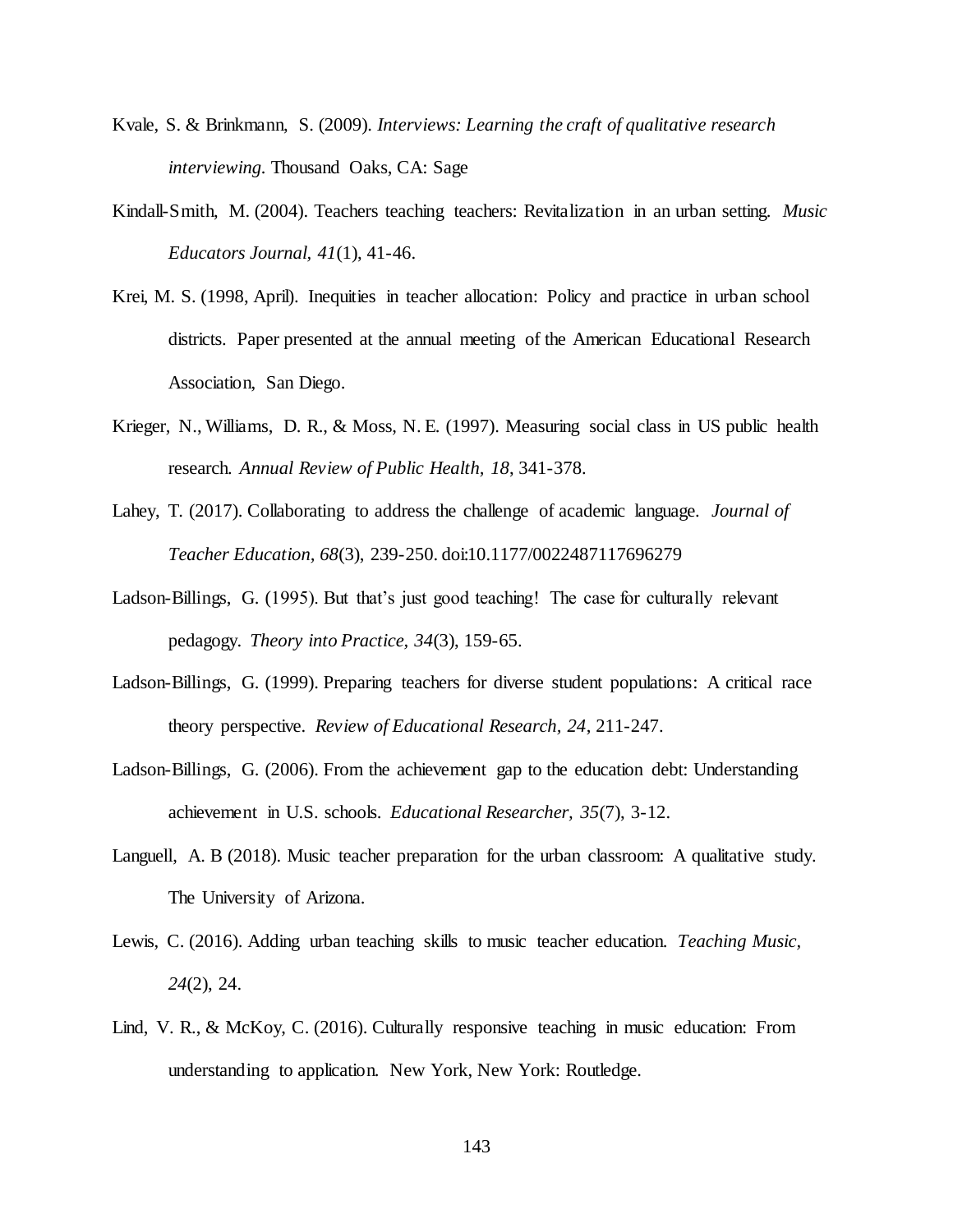- Levin, J., & Quinn, M. (2003). *Missed opportunities: How we keep high-quality teachers out of urban classrooms.* New York: The New Teacher Project.
- Lincoln, Y. S., & Guba, E. G. (1985). *Naturalistic inquiry.* Beverly Hills, California: SAGE Publications
- Love, A., & Kruger, A. C. (2005). Teacher beliefs and student achievement in urban schools serving African American students. *Journal of Educational Research, 99*(2), 87-98.
- Major, M. L. (2013). How they decide: A case study examining the decision-making process for keeping or cutting music in a K-12 public school district. *Journal of Research in Music Education, 61*(1), 5-25. doi: 10.1177/0022429412474313
- Matsko, K. K., & Hammerness, K. (2014). Unpacking the "urban" in urban teacher education: Making a case for context-specific preparation. *Journal of Teacher Education, 65,* 128- 144.
- Matthews, S. H. (2011). Applying the "new" sociology of childhood to explain the Black-White test score gap. In L. E. Bass & D. A. Kinney (Eds.), *Sociological Studies of Children and Youth* (Vol. 14, pp. 181-202). Bingley, UK: Emerald Group.
- Many, J. E., Fisher, T. R., Ogletree, S., & Taylor, D. (2012). Crisscrossing the university and public school contexts as professional development school boundary spanners. *Issues in Teacher Education, 21*(3), 83-102.
- Mawhinney, L., Mulero, L., & Pérez, C. (2012). African American pre-service teachers' perspectives on urban education: An exploration at an HBCU. *The Urban Review, 44*(5), 612-627.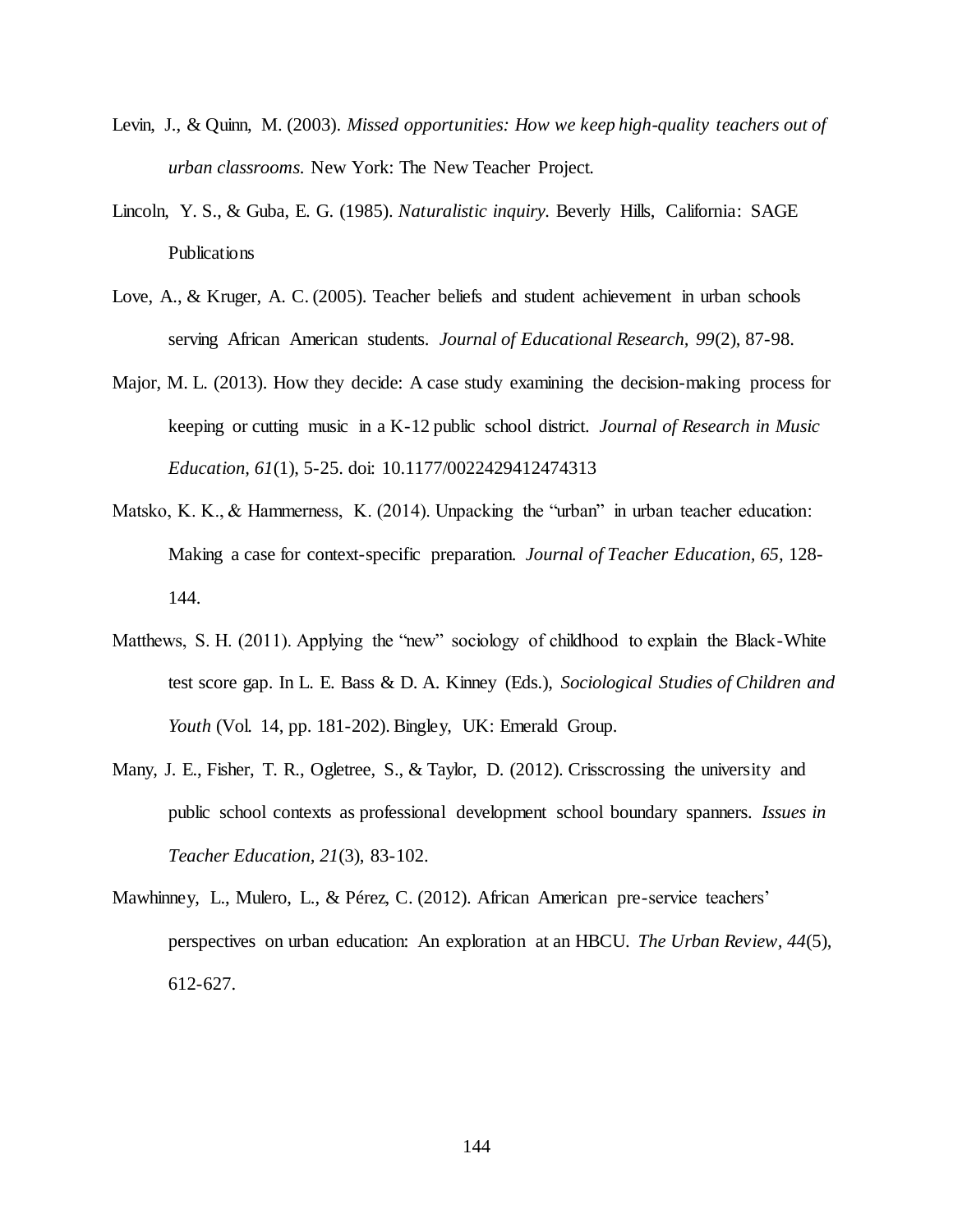- May, B. N., Willie, K., Worthen, C., & Pehrson, A. (2017). An analysis of state music education certification and licensure practices in the United States. *Journal of Music Teacher Education, 27*(1), 65-88. doi:10.1177/1057083717699650
- McKoy, C. L., MacLeod, R. B., Walter, J. S., & Nolker, D. B. (2017). The impact of an inservice workshop on cooperating teachers' perceptions of culturally responsive teaching. *Journal of Music Teacher Education, 26*(2), 50-63. doi:10.1177/1057083716629392
- McLaughlin, M. J., & Hopfengardner, W. S. (1998, April). Building capacity for reform in urban schools: Lessons learned through special education. Paper presented at the annual meeting of the American Educational Research Association, San Diego.
- Milner IV, H. R. (2010). *State where you are, but don't stay there: Understanding diversity, opportunity gaps, and teaching in today's classrooms.* Cambridge, MA: Harvard Education Press.
- Milner, H., Laughter, J., & Childs, J. (2015). Developing teacher leadership for equity in urban schools. In M. Khalifa, N. Witherspoon Arnold, A. Osanloo, & C. Grant (Eds.), *Handbook of Urban Educational Leadership* (p. 85-90). Lanham, MD: Rowman & Littlefield.
- Mirel, J. (1993). *The rise and fall of an urban school system: Detroit, 1907-81.* Ann Arbor: University of Michigan Press.
- Mitchell, A. (1998). African-American teachers: Unique roles and universal lessons. *Education and Urban Society, 31*, 104-122.
- Mixon, K. (2005). Building your instrumental music program in an urban school. *Music Educators Journal, 91*(3), 15-23.

Moran, D. (2000). *Introduction to phenomenology.* London: Routledge.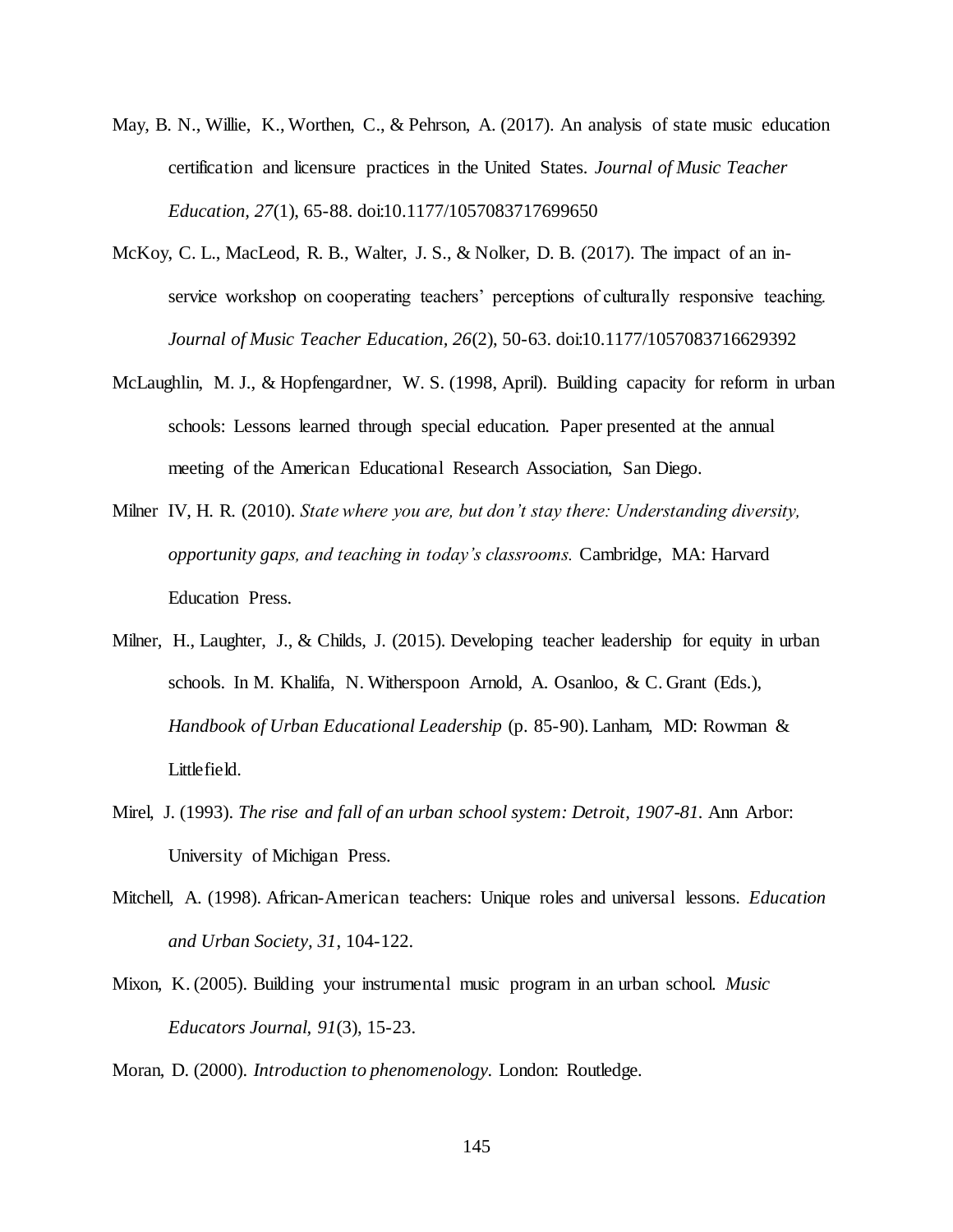- Moustakas, C. (1994). *Phenomenology Research Methods.* Thousand Oaks, CA: Sage Publications.
- Morgan-Dunac, P. S. (2015). Negotiating White science in a racially and ethnically diverse United States. (Unpublished doctoral dissertation). Georgia State University, Atlanta, Georgia.
- Muhammad, G. E. (2015). In search for a full vision: Writing representations of African American adolescent girls. *Research in the Teaching of English, 49*(3), 224-247.
- National Research Council. (2010). *Preparing teachers: Building evidence for sound policy. Committee on the study of teacher preparation programs in the United States.* Washington, DC: The National Academies Press.
- National Education Commission on Time and Learning. (1994). *Prisoners of time: Report of the National Education Commission on Time and Learning.* Washington, DC: U.S. Government Printing Office.
- Odegaard, D. (2018). Ode to orchestrating success: Music for all and music from all. *Music Educators Journal, 104*(3), 12. doi:10.1177/002743117749750
- Ortiz, N. A., Capraro, M. M., Capraro, R. M. (2018). Does it really matter? Explorig cultural relevance within a majority white classroom. *Journal of Negro Education, 87*(4), 404- 419.
- Palmer, C. M. (2018). Perceptions of cooperating music teachers on service motives, relationships, and mentoring strategies during student teaching. *Journal of Music Teacher Education, 28*(1), 24-39. doi:10.1177/1057083717750078
- Patton, M. Q. (2002). *Qualitative research and evaluation methods* (3<sup>rd</sup> ed.). Thousand Oaks, CA: Sage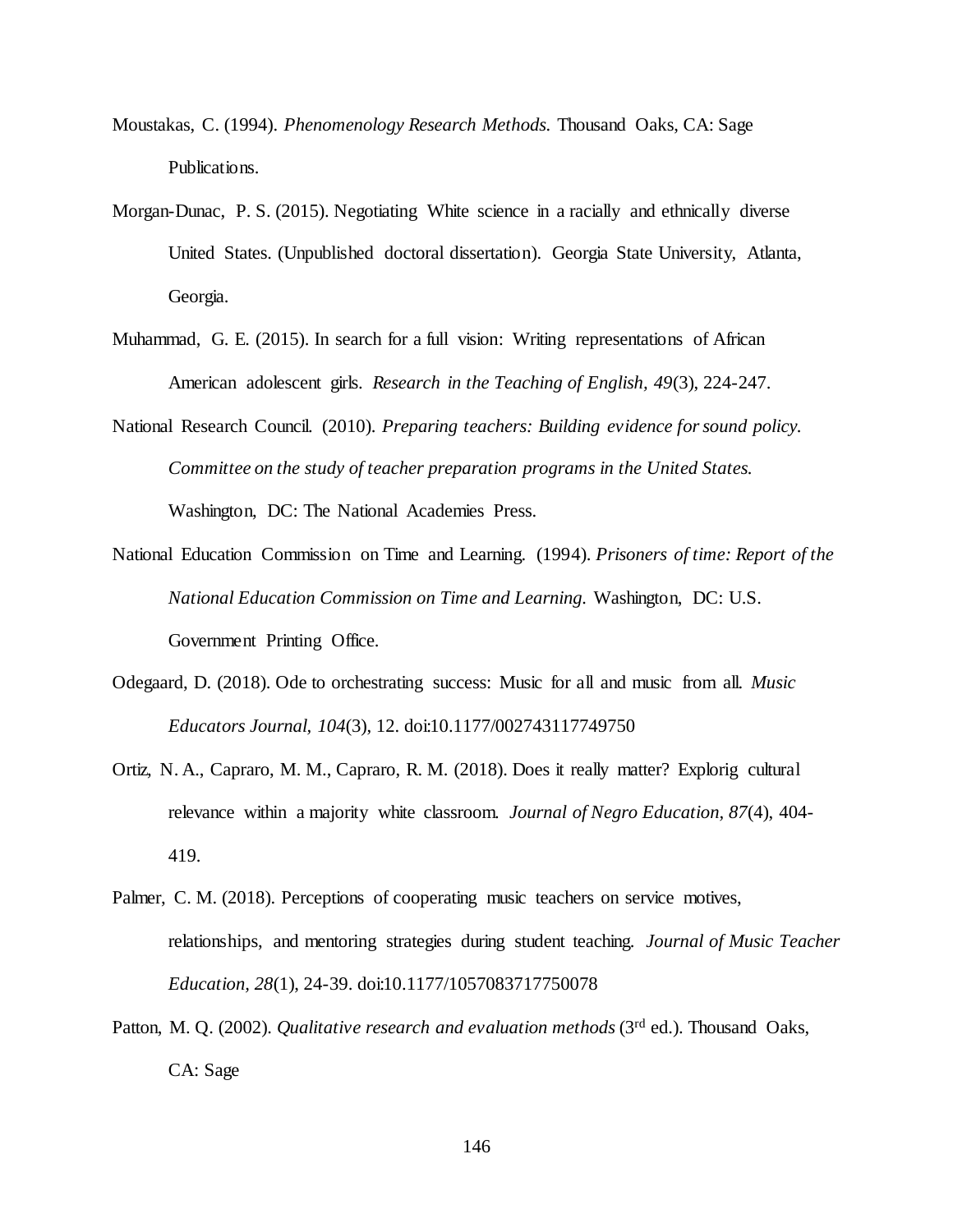- Peguero, A. A., Ovink, S. M., & Li, Y. L. (2016). Social bonding to school and educational inequality: Race/ethnicity, dropping out, and the significance of place. *Sociological Perspectives, 59*(2), 317-344. doi:10.11770731121415586479
- Peske, H. G., & Haycock, K. (2006). *Teaching inequality: How poor and minority students are shortchanged on teacher quality: A report and recommendations by the education trust.*  Washington, D.C. :Education Trust.
- Prichard, S. (2018). A profile of high-stakes assessment practices in music teacher education. *Journal of Music Teacher Education, 27*(3), 94-105. doi:10.1177/1057083717750079
- Quartz, K. H., Thomas, A., Anderson, L., Masyn, K., Lyons, K. B., & Olsen, B. (2008). Careers in motion: A longitudinal retention study of role changing among early-career urban educators. *Teachers College Record, 110*(1), 218-250.
- Reed, E. A. (2019). Culturally responsive teaching within rural, suburban, and urban orchestra programs. *American String Teacher, 69*(1), 35-40. doi:10.1177/0003131318816087
- Reiners, G. M. (2012). Understanding the differences between Husserl's (descriptive) and Heidegger's (interpretive) phenomenological research. *Nursing & Care, 5*(1), 1-4.

Riesmann, C. K. (2008). Narrative methods for the human sciences. Thousand Oaks, CA. SAGE

Robinson, N. R. (2017). Developing a critical consciousness for diversity and equity among preservice music teachers. *Journal of Music Teacher Education, 26*(3), 11-26. doi:10.1177/1057083716643349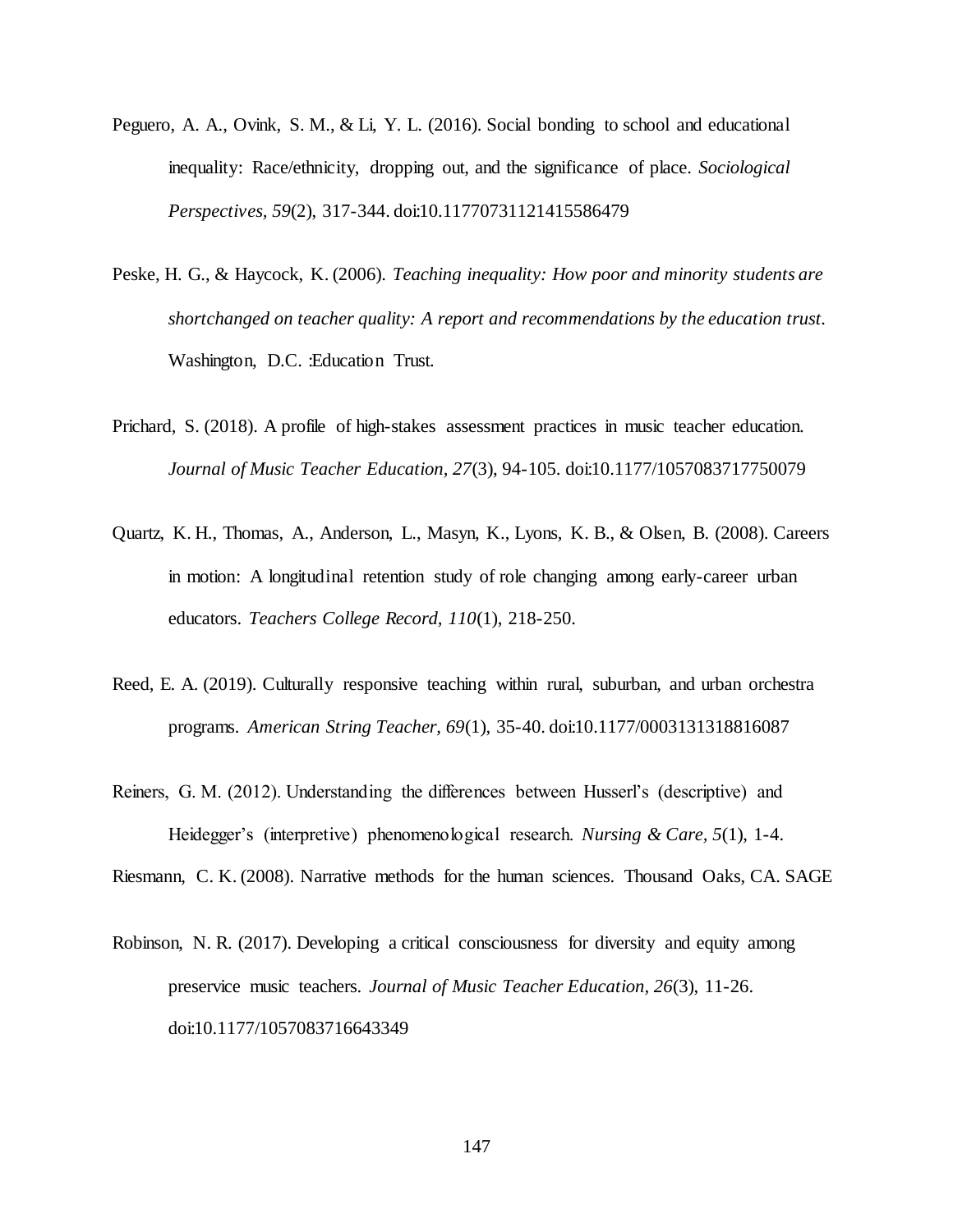Robinson, N. R. (2018). Correlations between teacher turnover and specific non-pecuniary school characteristics among secondary band and choral program in a large urban district. *International Journal of Music Education, 36*(2), 270-282.

doi:10.1177/0255761417729547

- Rogers, D. (1968). 110 Livingston Street: Politics and bureaucracy in the New York City schools. New York: Random House.
- Roulston, K. (2010). A reflective interview: A guide to theory and practice. Thousand Oaks, CA: SAGE
- Sadala, M. L. A., & Adorno, R. deC. F. (2001). Phenomenology as a method to investigate the experiences lived: A perspective from Husserl and Merleau-Ponty's thought. *Journal of Advanced Nursing, 37*(3), 282-293.
- Salvador, K., & Allegood, K. (2014). Access to music education with regard to race in two urban areas. *Arts Education Policy Review, 115*(3), 82-92. doi:10.1080/10632913.2014.914389
- Salyer, B. A. (2003). Alternatively, and traditionally certified teachers: The same but different. *National Association of Secondary School Principals Bulletin, 87*(636), 16-27.
- Samuels, S. (2009). Alfred Watkins and the Lassiter High School Band: A qualitative study (Doctoral dissertation, Auburn University). Available from ProQuest Digital Dissertations and Theses database.
- Scripp, L., & Gilbert, J. (2016). Music plus music integration: A model for music education policy reform that reflects the evolution and success of arts integration practices in  $21<sup>st</sup>$ century American public schools. *Arts Education Policy Review, 117*(4), 186-202. doi:10.1080/10632913.2016.1211923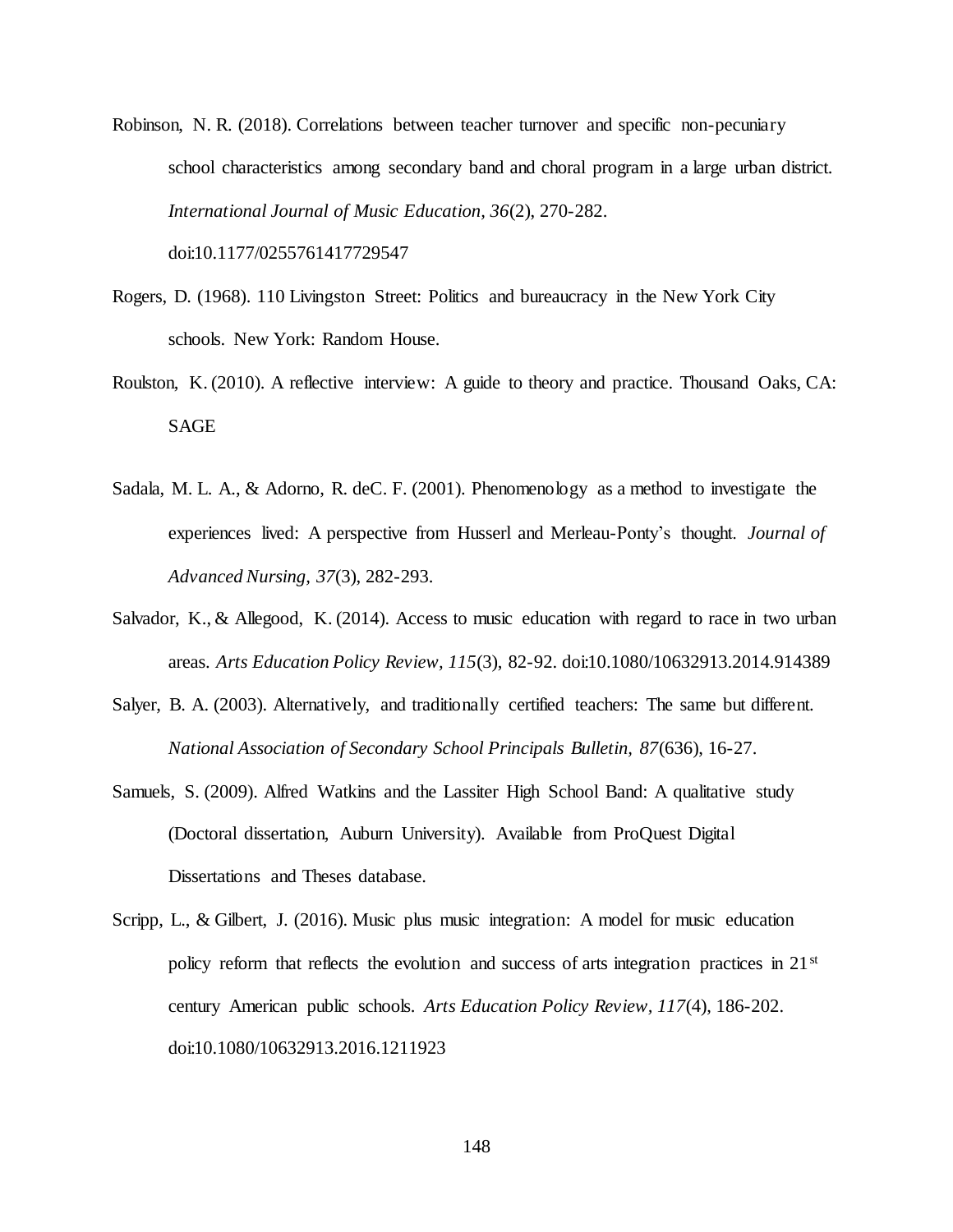Seller, M., & Weis, L. (1998). Immigrants and education: An introduction to the special issue. *Educational Policy, 12*, 611-614.

Schwandt, T. (2001). *Dictionary of qualitative inquiry* (2<sup>nd</sup> ed.). Thousand Oaks, CA: SAGE.

Shaw, J. (2015). Knowing their world: Urban choral music educators' knowledge of context. *Journal of Research in Music Education, 63(2), 198-223.*

Shaw, J. T. (2018). Alleviating praxis shock: Induction policy and programming for urban music educators. *Arts Education Policy Review, 119*(1), 25-35. doi:10.1080/10632913.2016.1185655

- Shaw, J. T. (2018). Pedagogical context knowledge: Revelations from a week in the life of itinerant urban music educators. *Music Education Research, 20*(2), 184-200. doi:10.1080/146138088.2016.1238062
- Shaw, R. D. (2016). Arts teacher evaluation: How did we get here? *Arts Education Policy Review, 117*(1), 1-12. doi:10.1080/10632913.2014.992083
- Sheldon, K. M., & Biddle, B. J. (1998). Standards, accountability, and school reform: Perils and pitfalls. *Teachers College Record, 100*, 164-180.
- Siddle-Walker, V. (2000). Valued segregated schools for African American children in the South, 1935-1969: A review of common themes and characteristics. *Review of Educational Research, 70*, 253-285.
- Simpson, C. (2007). Commentary on phenomenology: An exploration. *Journal of Holistic Nursing, 25*(3), 181-182. doi:10.1177/0898010107304739
- Sindberg, L. K. (2016). Learning how to be a research-minded teacher: Four instrumental music education students investigate good music teaching through case study methodology. *Journal of Music Teacher Education, 25*(2), 50-65. doi:10.1177/1057083714552678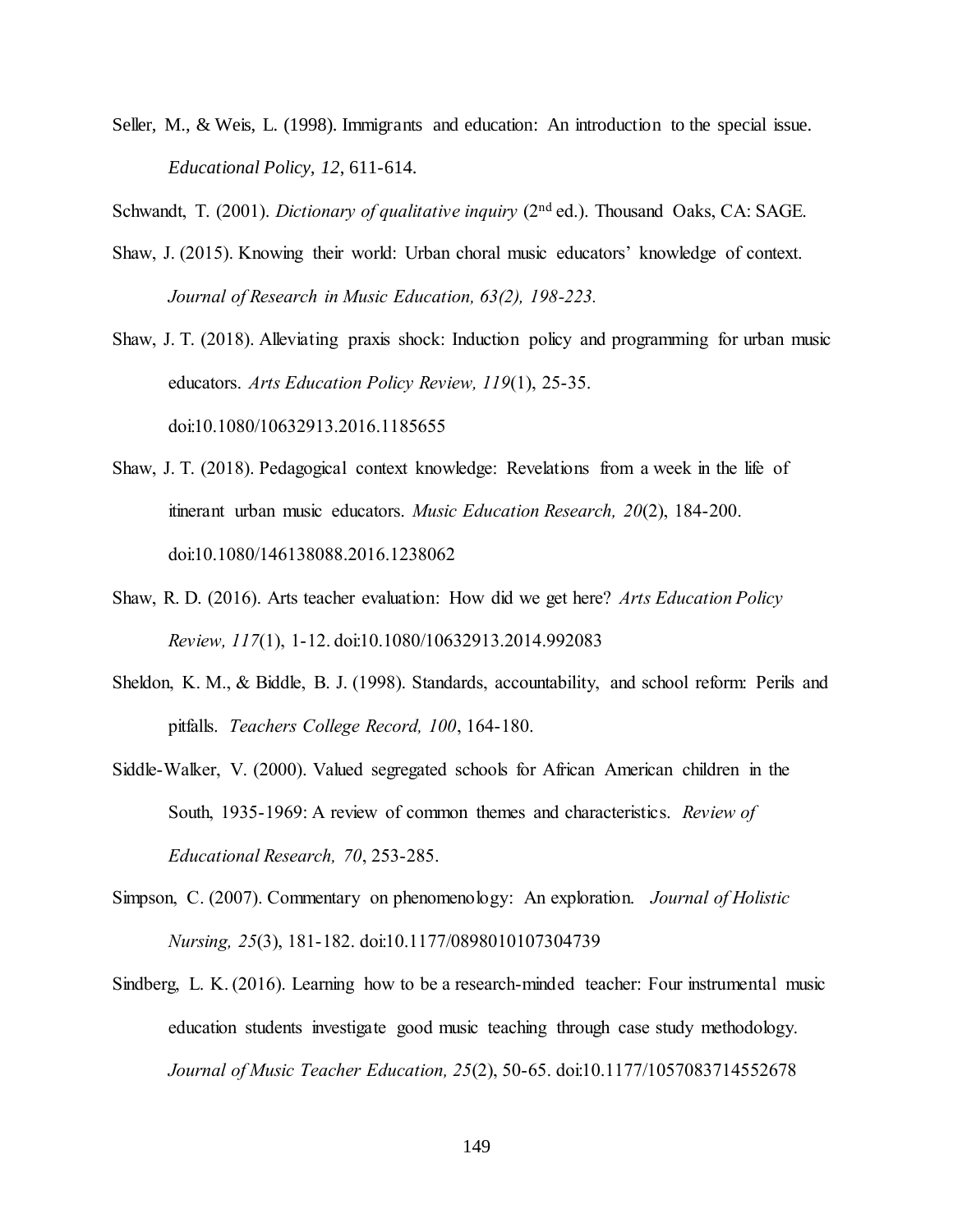- Sindberg, L. K. (2016). Thinking in music from the very beginning: Introducing an after-school band project. *Music Educators Journal, 102*(4), 62-66. doi:10.1177/0027432116645654
- Smith, D. L. & Smith, B. J. (2009). Urban educators' voices: Understanding culture in the classroom. *The Urban Review, 41*(4), 334-351.
- Smith, J. (2006). The challenges of urban teaching: Young urban music educators at work. In C. Frierson-Campbell (Ed.), *Teaching music in the urban classroom* (Vol. 1, pp. 57-74). Lanham, MC: Rowman & Littlefield Education.
- Snow, C. E. (2015). Rigor and realism: Doing educational science in the real world. *Educational Researcher, 44*(9), 460-466.
- Soto, A. C. (2018). Equity in music education: The journey: A process for creating a socially just music classroom. *Music Educators Journal, 104*(5), 54-57. doi:10.1177/0027432118771370
- Stoko, E.M., Ingram, R., & Beaty-O'Ferrall, M. E. (2007). Promising strategies for attracting and retaining successful urban teachers. *Urban Education, 42*(1), 30-51.
- Sykes, G. (1999). Introduction: Teaching as learning profession. In L. Darling-Hammond & G. Sykers (Eds.), *Teaching as the learning profession* (pp. xv-xxxi). San Francisco: Jossey-Bass.
- Tamir, E. (2010). The retention question in context-specific teacher education: Do beginning teachers and their program leaders see teachers' future career eye to eye. *Teaching and Teacher Education: An International Journal of Research and Studies, 26,* 665-678.
- Tedlock, B. (2005). The observation of participation and the emergence of public ethnography. 467-481.
- Tesch, R. (1990). *Qualitative research: Analysis types and software tools.* New York: Falmer.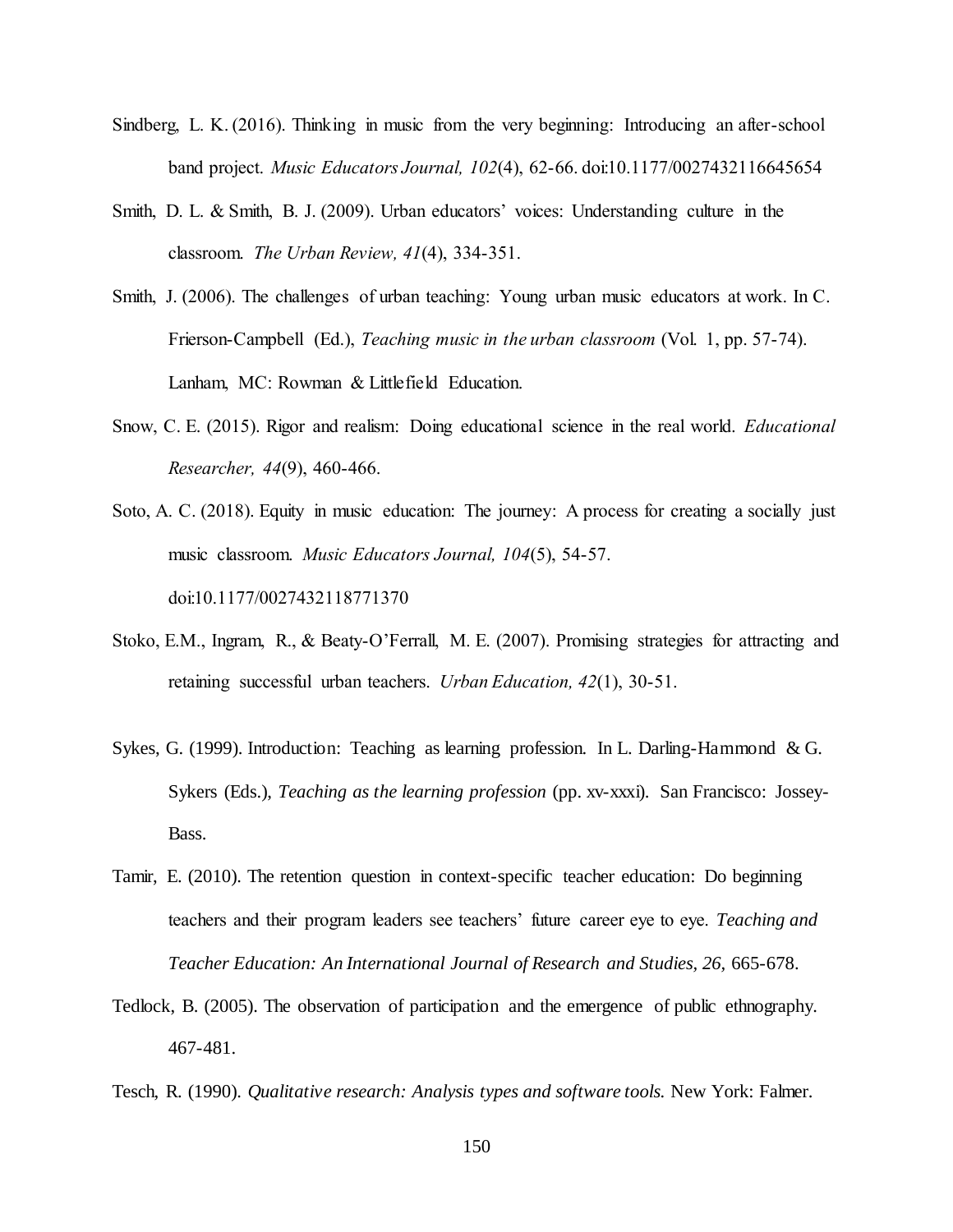- Tillman, L. C. (2004). (Un)Intended consequences? The impact of *Brown v. Board of Education* decision on the employment status of Black educators. *Education and Urban Society, 36*, 280-303.
- Tinkler A., & Tinkler, B. (2018). Reshaping professional programs through service-learning: Moving beyond traditional clinical experiences to challenge power and privilege. In *The Wiley International Handbook of Service-Learning for Social Justice* (pp. 225-238). Hoboken, NJ: John Wiley & Sons, Inc.
- Toldson, I. A (2013). Historically Black colleges and universities can promote leadership and excellence in STEM (Editor's commentary). *The Journal of Negro Education, 82*(4), 359-367.
- Toldson, I. A. (2018). Why historically Black colleges and universities are successful with graduating Black baccalaureate students who subsequently earn doctorates in STEM (Editor's commentary). *The Journal of Negro Education, 87*(2), 95-98.
- Tufford, L. & Newman, P. A (2010). Bracketing in qualitative research. *Qualitative Social Work, 11*(1), 80-96.
- Valencia, S. W., Martin, S. D., Place, N. A., Grossman, P. (2009). Complex interactions in student teaching: Lost opportunities for learning. *Journal of Teacher Education, 60*(3), 304-322.
- Van Manen, M. (2016). *Phenomenology of practice: Meaning-giving methods in phenomenological research and writing*. Abington: Routledge.
- van den Bergh, L., Denessen, E., Hornstra, L., Voeten, M., & Holland, R. W. (2010). The implicit prejudiced attitudes of teachers: Relations to teacher expectations and the ethnic achievement gap. *American Educational Research Journal, 47*(2), 497-527.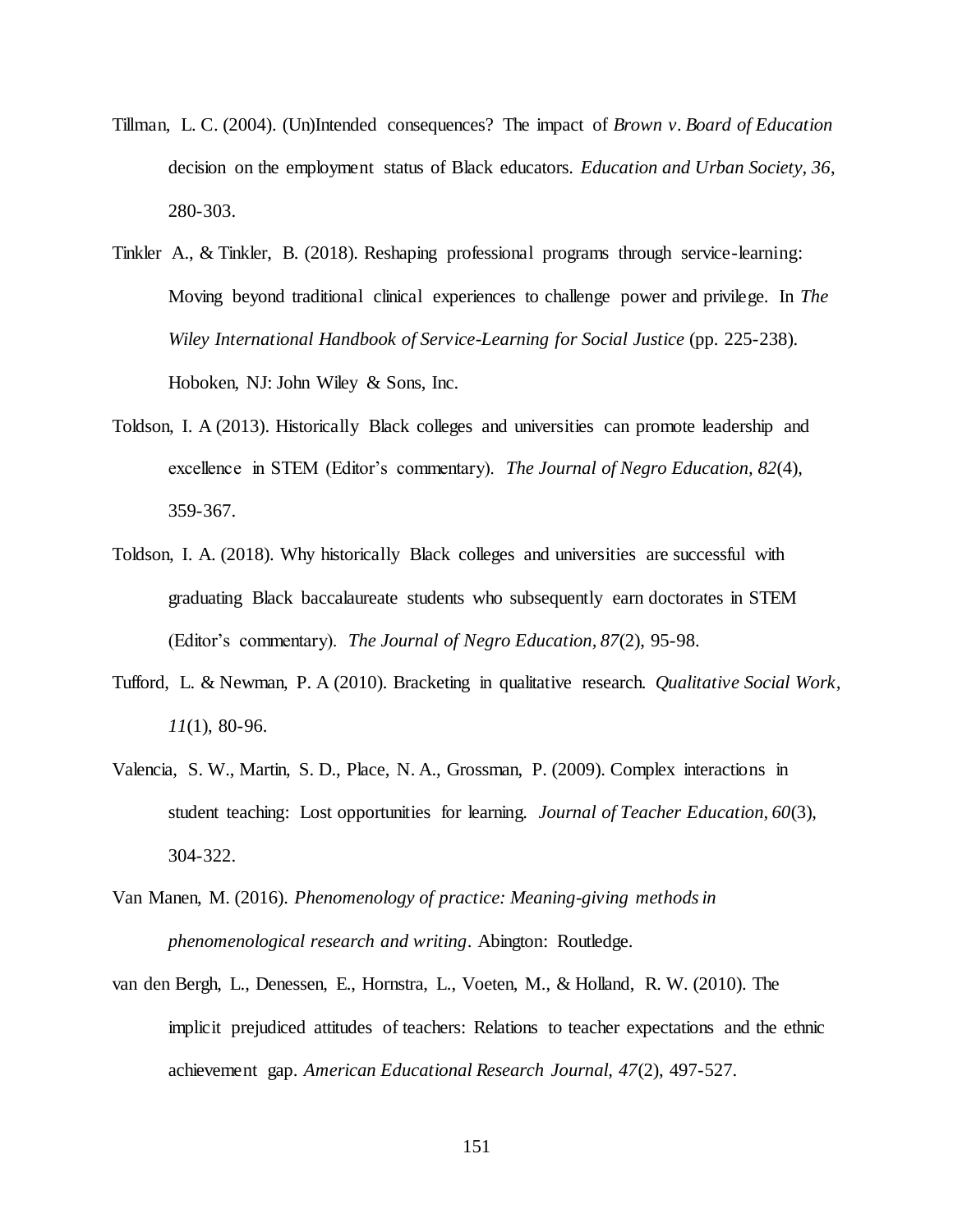- Villegas, A. & Lucas, T. (2002). Preparing culturally responsive teachers: Rethinking the curriculum. *Journal of Teacher Education, 53*(1), 20-32.
- Walter, J. S. (2018). Global perspectives: Making the shift from multiculturalism to culturally responsive teaching*. General Music Today, 31*(2), 24-28. doi:10.1177/1048371317720262
- Wasserberg, M. J. (2014). Stereotype threat effects on African American children in an urban elementary school. *The Journal of Experimental Education, 82*(4), 502-517.
- Watson, D., Charner-Laird, M., Kirkpatrick, C. L., Szczesiul, S. A., & Gordon, P. J. (2006). Effective teaching/effective urban teaching: Grappling with definitions, grappling with difference. *Journal of Teacher Education, 57(4),* 395-409.
- West, J. J., & Frey-Clark, M. L. (2019). Traditional versus alternative pathways to certification: Assessing differences in music teacher self-efficacy. *Journal of Music Teacher Education, 28*(2), 98-111. doi:10.1177/1057083718788053
- Weiner, L. (2002). Evidence and inquiry in teacher education: What's needed for urban schools. *Journal of Teacher Education, 53*(3), 254-261.
- Wilson, S. M., Floden, R. E., & Ferrini-Mundy, J. (2002). Teacher preparation research: An insider's view from the outside. *Journal of Teacher Education, 53*(3), 190-204.
- Williams, D. A. (2011). The elephant in the room. *Music Educators Journal, 98*(1), 51-57. doi: 10.1177/0027432111415538
- Williamson, P., Apedoe, X., & Thomas, C. (2016). Context as content in urban teacher education: Learning to teach in and for San Francisco. *Urban Education, 51*(10), 1170- 1197. doi:10.1177/0042085915623342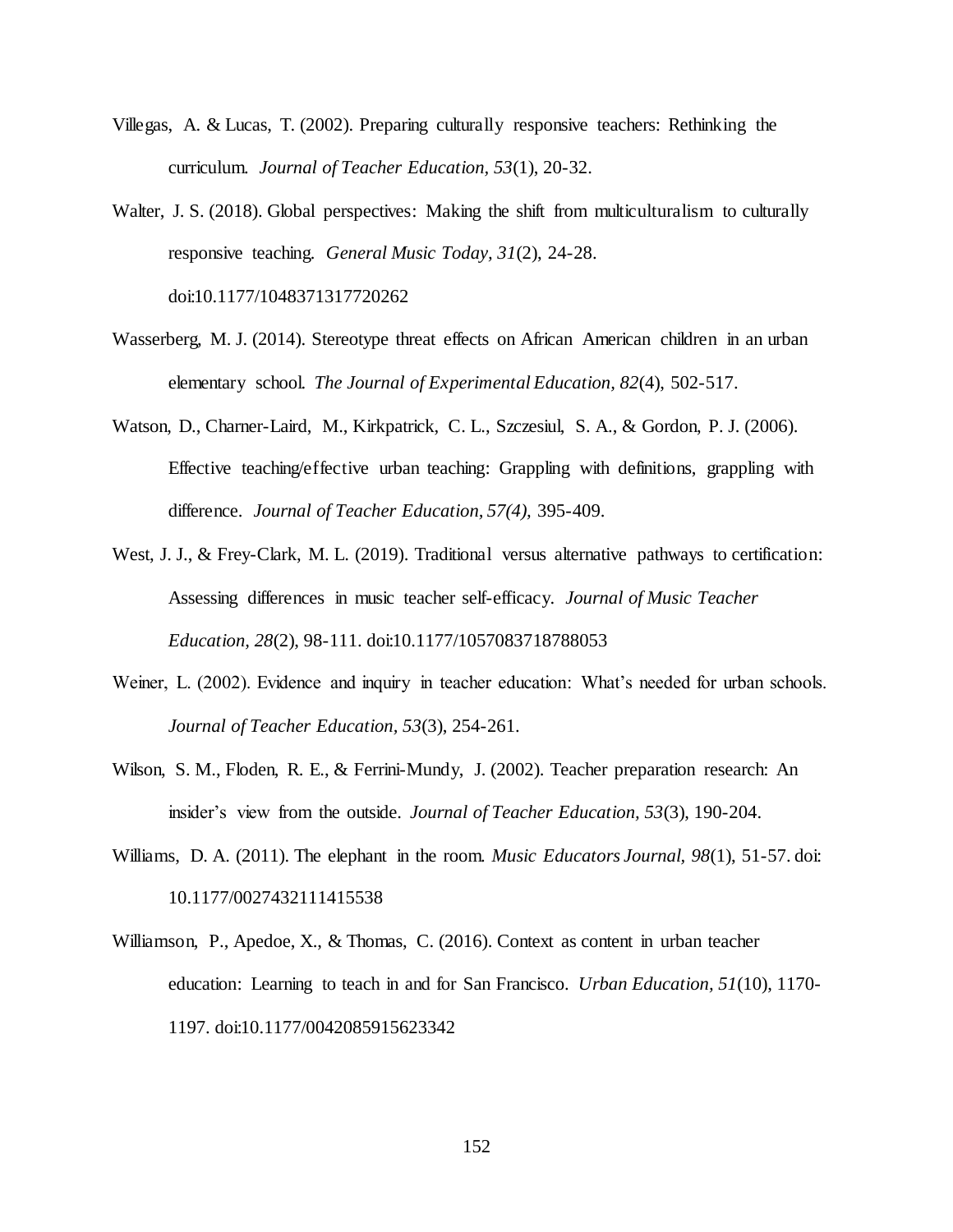- Wong, K., & Lee. J. (1998). Interstate variation in the achievement gap among racial and social groups: Considering the effects of school resources and classroom practices. Paper presented at the annual meeting of the American Education Research Association, San Diego.
- Yarbrough, C., Price, H. E., & Bowers, J. (1991). The effect of knowledge of research on rehearsal skills and teaching values of experienced teachers. *Update: The Applications of Research in Music Education, 9*, 17-20.
- Yin, R. K. (2014). Case Study Research: Design and methods*.* California: Sage Publications
- Zeichner, K. M. (1999). The new scholarship in teacher education. *Educational Researcher, 28*(9), 4-15.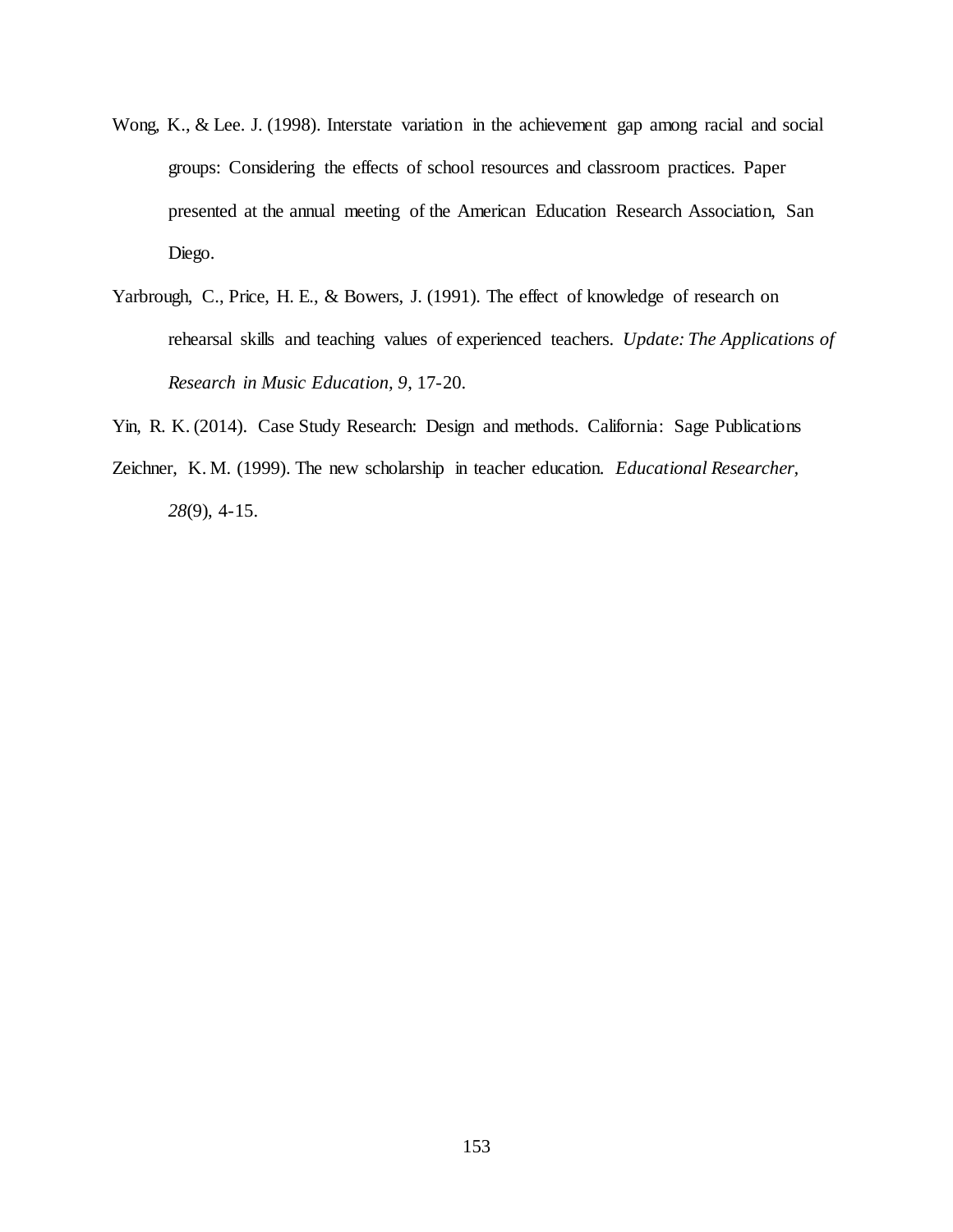# **APPENDICES**

### **Appendix A – Recruitment E-mail**

Date:

Greetings,

I am writing to inform you of a study entitled, *A Phenomenological Exploration of Teaching Band in the Urban Setting from the Teachers' Perspective*, being conducted by Gregory Denson, a doctoral student at Georgia State University.

The primary purpose of this research is to explore the academic and professional experiences of urban band directors, with a secondary focus on the experiences gained from the university teacher training program. This study is designed with an initial phone interview of 22 Middle and High School band directors in the Atlanta Public Schools System, followed by phenomenological interviews with 7-10 directors based on their feedback during the initial phone interview.

You may be eligible for this study if you meet the following criteria:

- ❖ Teach in an Urban School District
- ◆ Have taught for no fewer than 5 years (currently completing the  $5<sup>th</sup>$  year of teaching is permissible)

Should you choose to participate in this study, you will be asked to participate in the initial 10-15 minute phone interview, and if selected for the phenomenological interviews, you will be asked to participate in no more than 2 phenomenological interviews lasting no more than 60 minutes each. If you are interested in learning more about this study, please contact the student investigator at [gdenson2@student.gsu.edu](mailto:gdenson2@student.gsu.edu) or Dr. Patrick Freer, the principle investigator at [pfreer@gsu.edu.](mailto:pfreer@gsu.edu) It is important to know that this letter is not to tell you to join the study. It is your decision, your participation in this study is voluntary and will not result in compensation. Benefits of your participation may include helping to provide insight into teaching band in an urban setting. Please do not feel obligated to respond to this email if you are not interested in the study.

Thank you in advance for your consideration.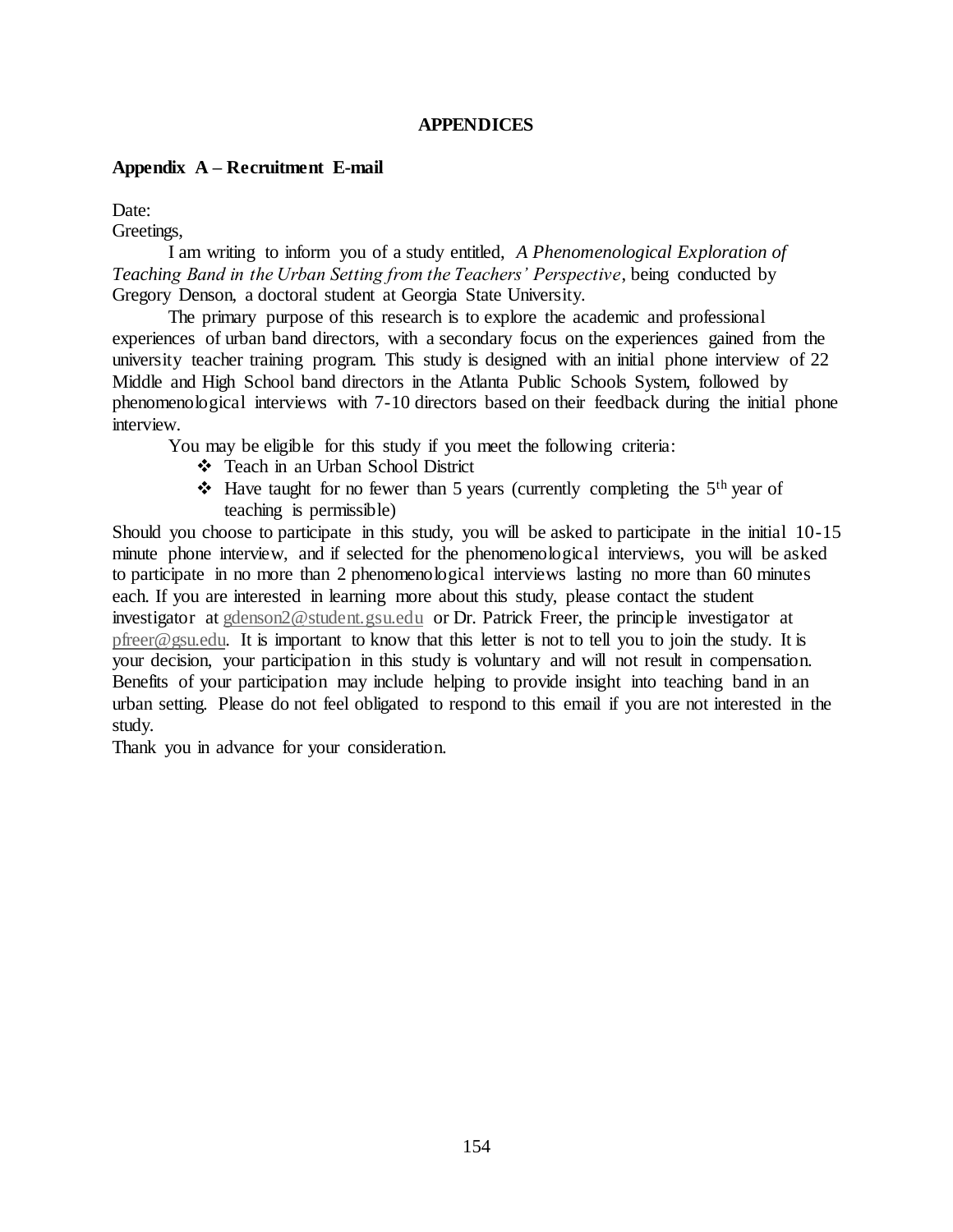# **Appendix B – Phone Interview Protocol**

Tell me where did you attend undergraduate and or graduate school.

Tell me what motivated you to become a band director.

Tell me why you choose to teach in Atlanta Public Schools?

Did you receive any type of training to help you teach band in an urban setting?

Do you have anything else you would like to share with me based on your experiences of teaching band in an urban setting?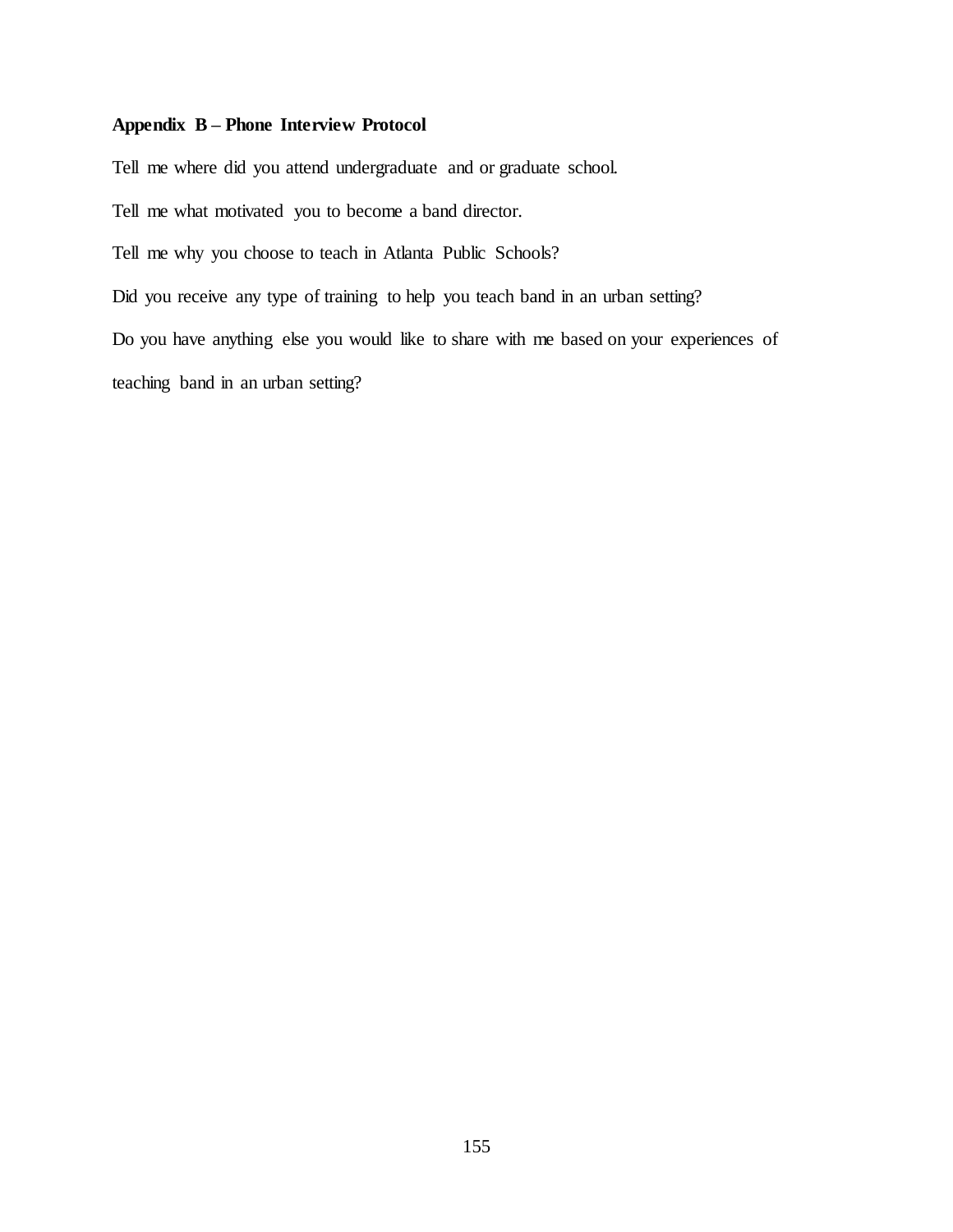#### **Appendix C – In-Person Interview Questions**

Tell me about your middle and high school band experiences. Tell me your story of how you got into teaching instrumental music? Tell me what motivated you to become a band director. Tell me your story of what it is like being a Black urban band director. Tell me why you choose to teach in Atlanta Public Schools. As an urban teacher, what are the biggest challenges that you face? As an urban teacher, what are the biggest rewards that you experience? Tell me your story of why you continue to teach in an urban setting. How were your initial experiences with the urban school environment, students, principals, colleagues, parents, etc?

Describe the administrative support that was available to you at the start of your career? Any

changes/improvements in support over the years?

Did you receive any type of training to help you teach band in an urban setting?

Tell me about your undergraduate music teacher training experiences.

What specific courses or techniques did you learn during your undergraduate teacher training has helped prepare you to teach instrumental music in an urban setting.

If you look back over your past experiences as an urban band director, what types of experiences would you recommend for undergraduate music education students to prepare them to teach in an urban setting?

Do you have anything else you would like to share with me based on your experiences of teaching band in an urban setting?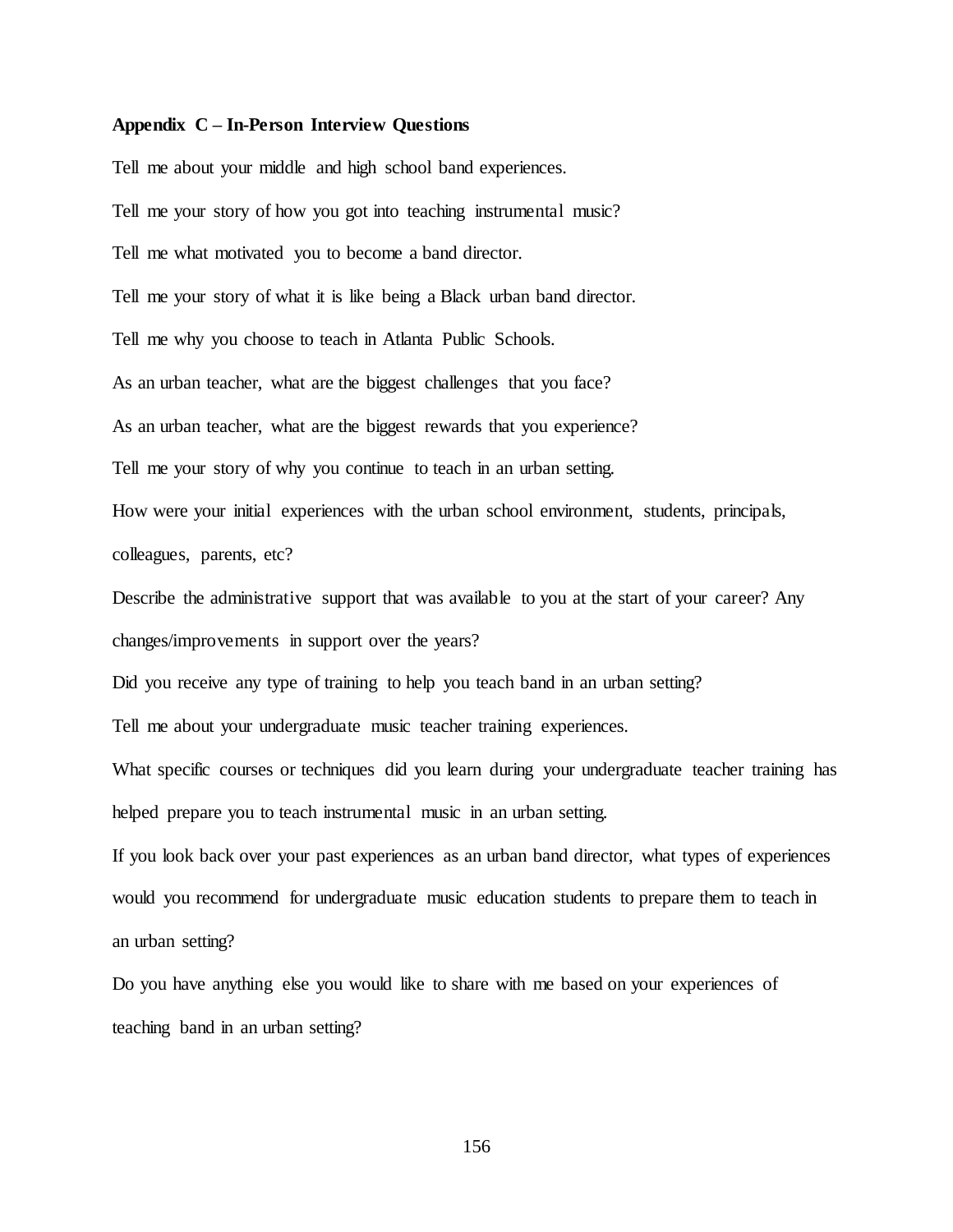# **APPENDIX D - Consent Form**

Georgia State University Informed Consent Title: A Phenomenological Exploration of the Impact of Undergraduate Music Teacher Preparation on Urban Band Directors Preparation to Teach in an Urban Setting Principal Investigator: Dr. Patrick Freer Student Principal Investigator: Gregory Denson

# **Purpose**

The purpose of this study is to understand the experiences gained from the university teacher training program. More specifically we are interested in what might have contributed to the director's understanding of teaching in an urban setting. It is the goal of this study to understand the meaning of teaching music in an urban environment. You are invited to take part in this research study because you are a band director who has taught for 5 years (completing the 5<sup>th</sup>) year is acceptable) or more in the urban setting. A total of 22 people will be invited to take part in this study.

### **Procedures**

If you decide to participate in this study, you will be asked to participate in up to three interviews.

The first round of interviews will consist of a 10-15-minute phone interview. The first round of interviews will help understand the experiences of the various participants and help determine who will be best suited for the purposes of this study.

The second round will include a 60 -90 minute' interview, and the third round may be necessary should more time be needed for clarification. These interviews will be more descriptive in order to describe the experiences of teaching band in an urban setting, as well as understand the potential impact of the undergraduate music training on teaching in an urban setting.

The student researcher will work with you to select a day and time for the interview. The interview will be audio recorded to help the student researcher remember the conversation. No data will be shared with anyone without permission. If you choose not to be audiotaped, you will not be allowed to participate in this study. After each interview, the recordings will be transcribed and a copy of the transcript from your interview will be provided to you for your review. At that time, you may edit or delete anything you do not wish to be included.

# **Future Research**

The student researcher will remove information that may identify you and may use your data for future research. If this is done, we will not ask for any additional consent from you.

# **Risks**

In this study, you will not have any more risks than you would in a normal day of life.

# **Benefits**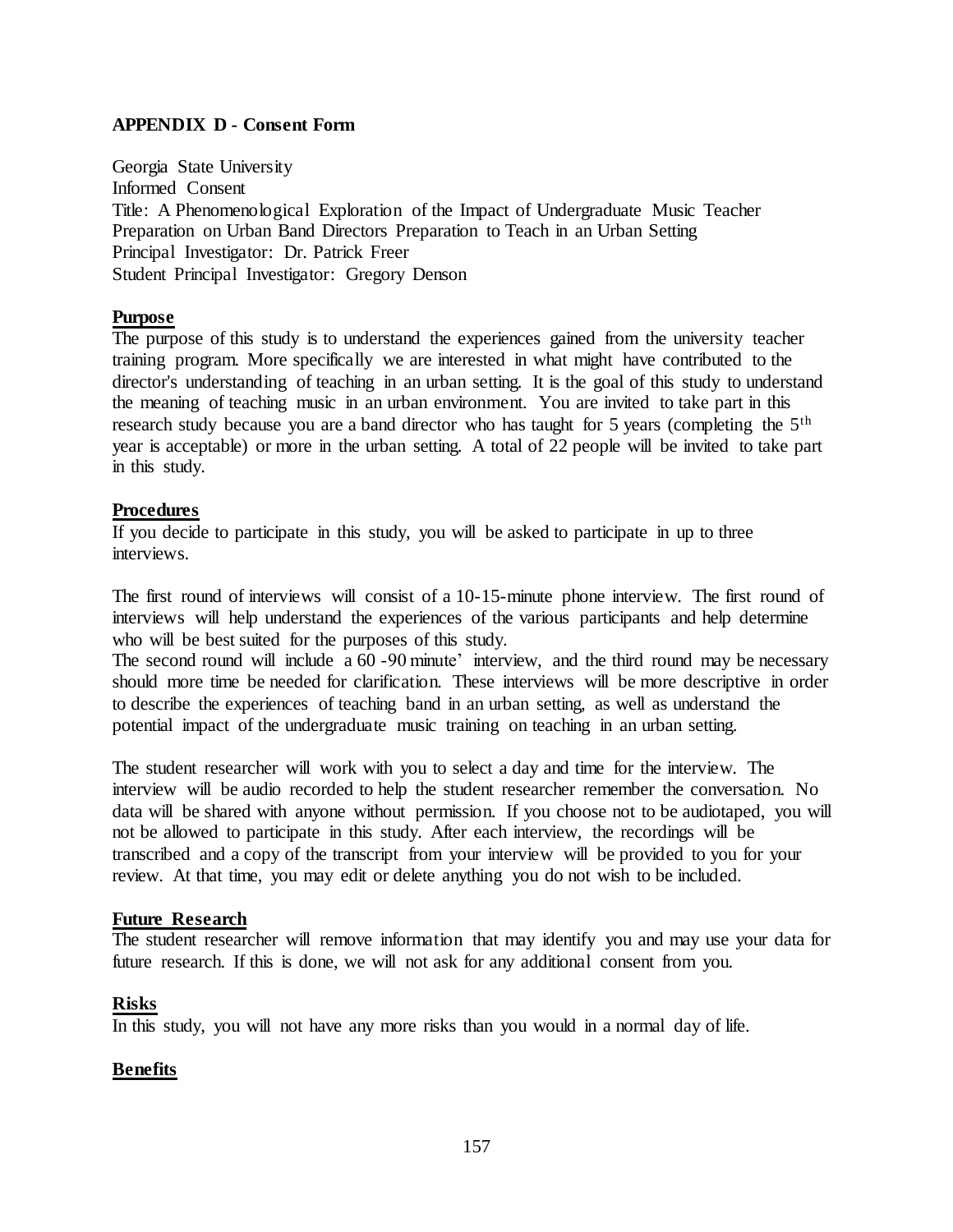This study is not designed to benefit you personally. However, we hope to gain information about the potential impact of undergraduate music teacher preparation on band directors perception of teaching band in an urban setting.

# **Voluntary Participation and Withdrawal**

You do not have to participate in this study. If you decide to participate in the study and change your mind, you have the right to stop at any time. You may stop participating at any time. You may refuse to take part in the study or stop at any time.

# **Confidentiality**

We will keep your records private to the extent allowed by law. The following people and entities will have access to the information you provide:

Dr. Patrick Freer (faculty advisor) and Dr. Steven Armon Anderson (research colleague)

Gregory Denson (student researcher)

GSU Institutional Review Board

Office for Human Research Protection (OHRP)

Participants may select a pseudonym rather than their name on study records. The information you provide will be stored on the researcher's password protected laptop and stored on an external hard drive. A code sheet will be stored in a locked file cabinet in the student researcher's home to protect the identity of the participants. All data will be destroyed one year after the completion of the study.

When we present or publish the results of this study, we will not use your name or other information that may identify you.

# **Contact Information**

Contact Dr. Patrick Freer at 404-413-5949 or at pfreer@gsu.edu or Gregory Denson at 229-834- 7082 or at gdenson2@student.gsu.edu

If you have questions about the study or your part in it

If you have questions, concerns, or complaints about the study

Contact the GSU Office of Human Research Protections at 404-413-3500 or irb@gsu.edu if you have questions about your rights as a research participant if you have questions, concerns, or complaints about the research

# **Consent**

If you agree to participate in this study, please proceed to the interview.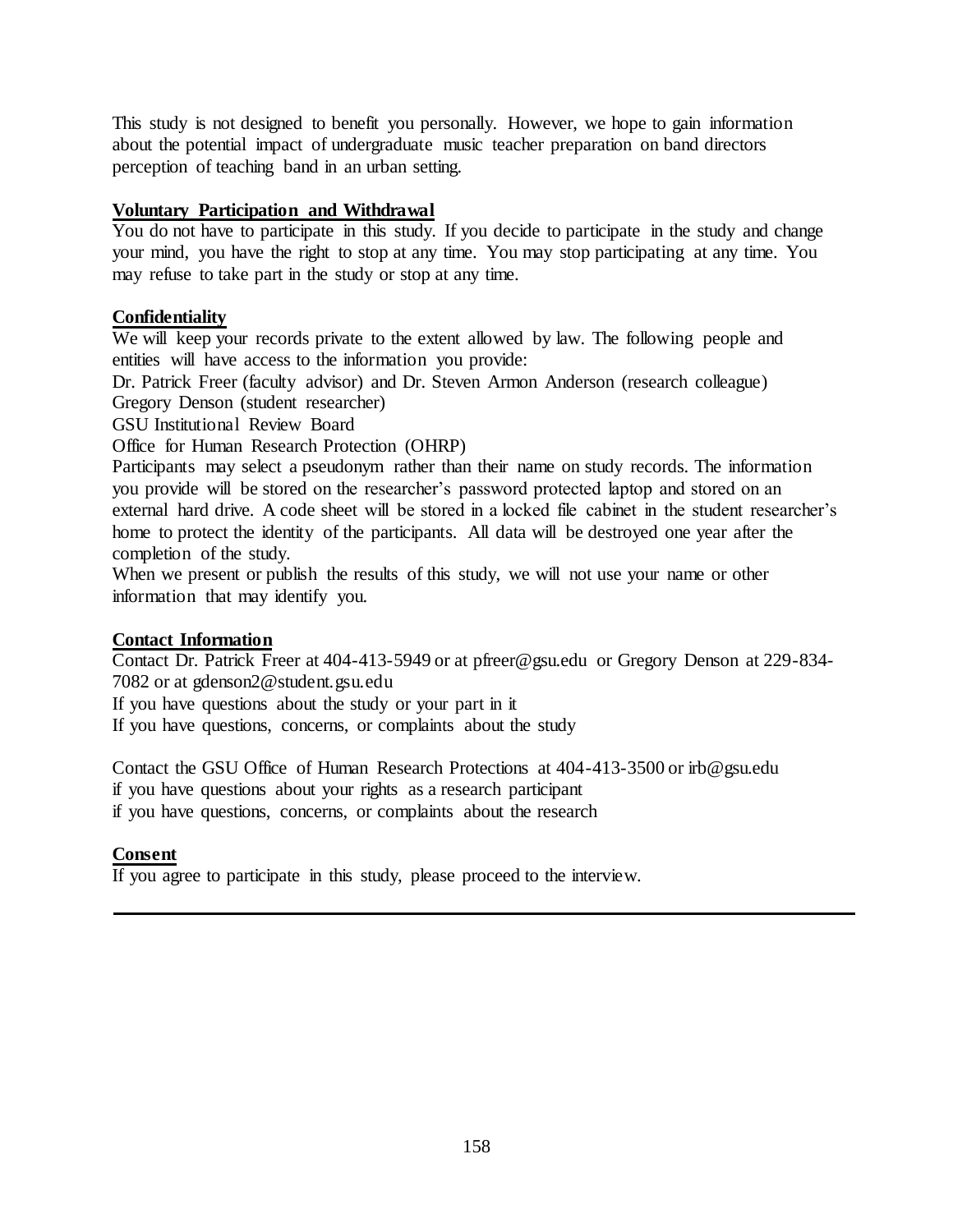### **APPENDIX E – Consolidated Code Book**

- Deleted Friend majored in music
- Deleted Did not want to teach at first
- Deleted Frustrated
- Deleted Smaller programs
- Deleted Marched DCI
- Deleted Band director played same instrument
- Deleted Dropped out of band in HS
- Deleted Re-enrolled in school band program
- Deleted Sibling musician
- Deleted Director retention rate
- Deleted Group Discipline
- Deleted Group Equity
- Deleted Group Recruitment/Retention
- Deleted Group Retention
- Regrouped Director retention rate Reasons for leaving
- Renamed Group Classroom management Classroom management techniques
- New Code Leadership role as MS/HS student
- New Code More to be done for students
- New Code Create safe space
- New Code Principal provides some funding
- Renamed Acclimated to the culture Getting acclimated to the culture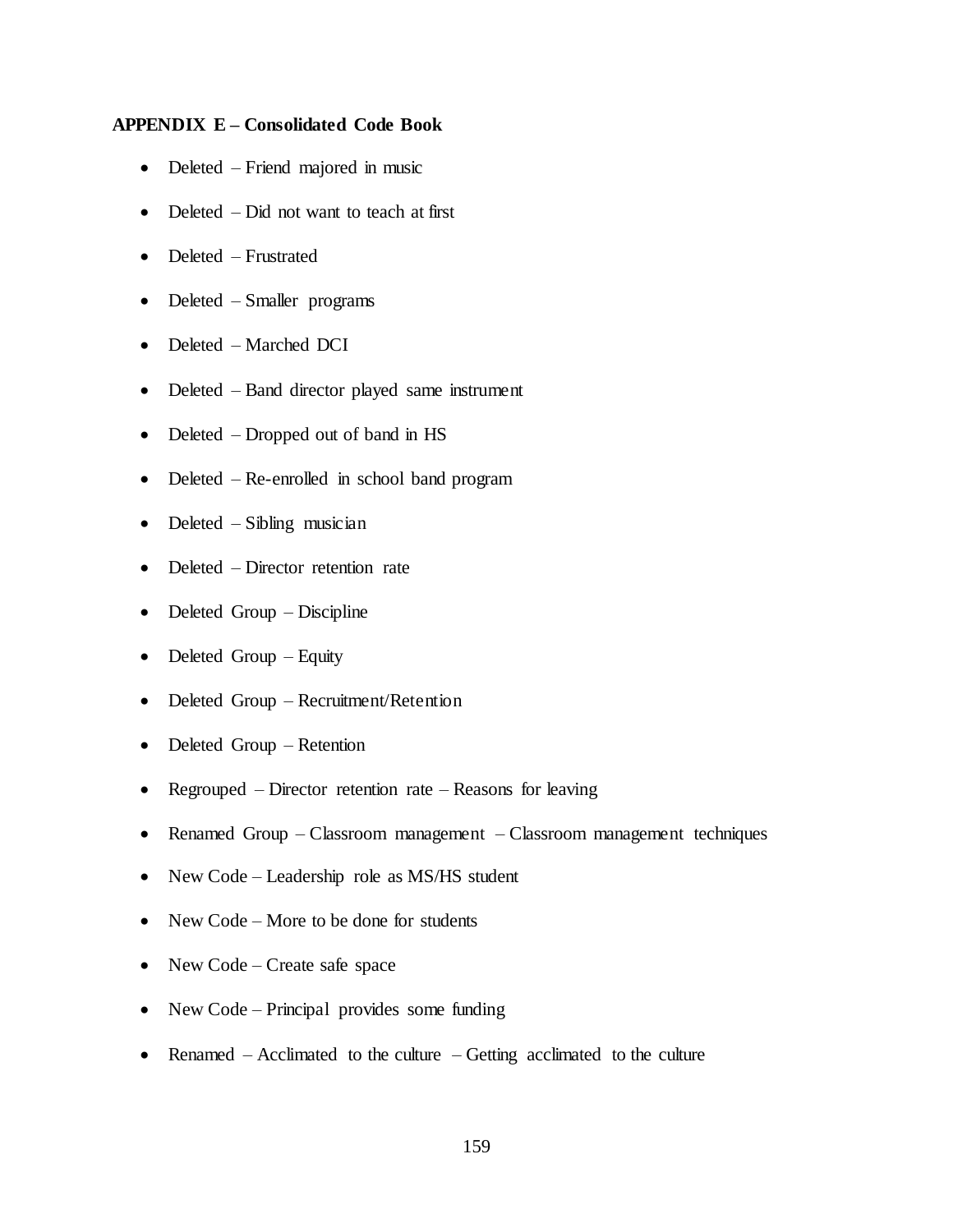- Renamed Disparity amongst the different schools Disparity in resources between schools
- Renamed Getting acclimated to the culture Getting acclimated to the school/band culture
- Renamed Collaboration with other fine arts teachers Collaborations with other fine arts colleagues
- Renamed Professors disconnected from public schools Professors disconnected from public school teaching
- Renamed Diverse demographics Diverse demographics/socio-economics
- Renamed Showing progress/growth Band program showing progress/growth
- Renamed Issues with parents Conflicts with parents
- Renamed Parents not active/involved Inactive parent boosters
- Renamed Female band director Female band director/assistant director
- Renamed Participated in marching band in high school Participated in marching band
- Renamed Practicum hours for certification Practicum hours requirement
- Renamed Take ownership of your professional growth Take ownership of professional growth
- Renamed Bored in concert ensembles Participated in concert ensembles
- Renamed Benefitted from student teaching Student teaching
- Consolidated Decisions without fine arts faculty input Unsupportive administrators
- Consolidated Hands-off administration Non-micromanaging administrators
- Consolidated Supportive principal Supportive principal/AP
- Consolidated Former band director moved to administration administrator former music teacher
- Consolidated Balance Balance work and family life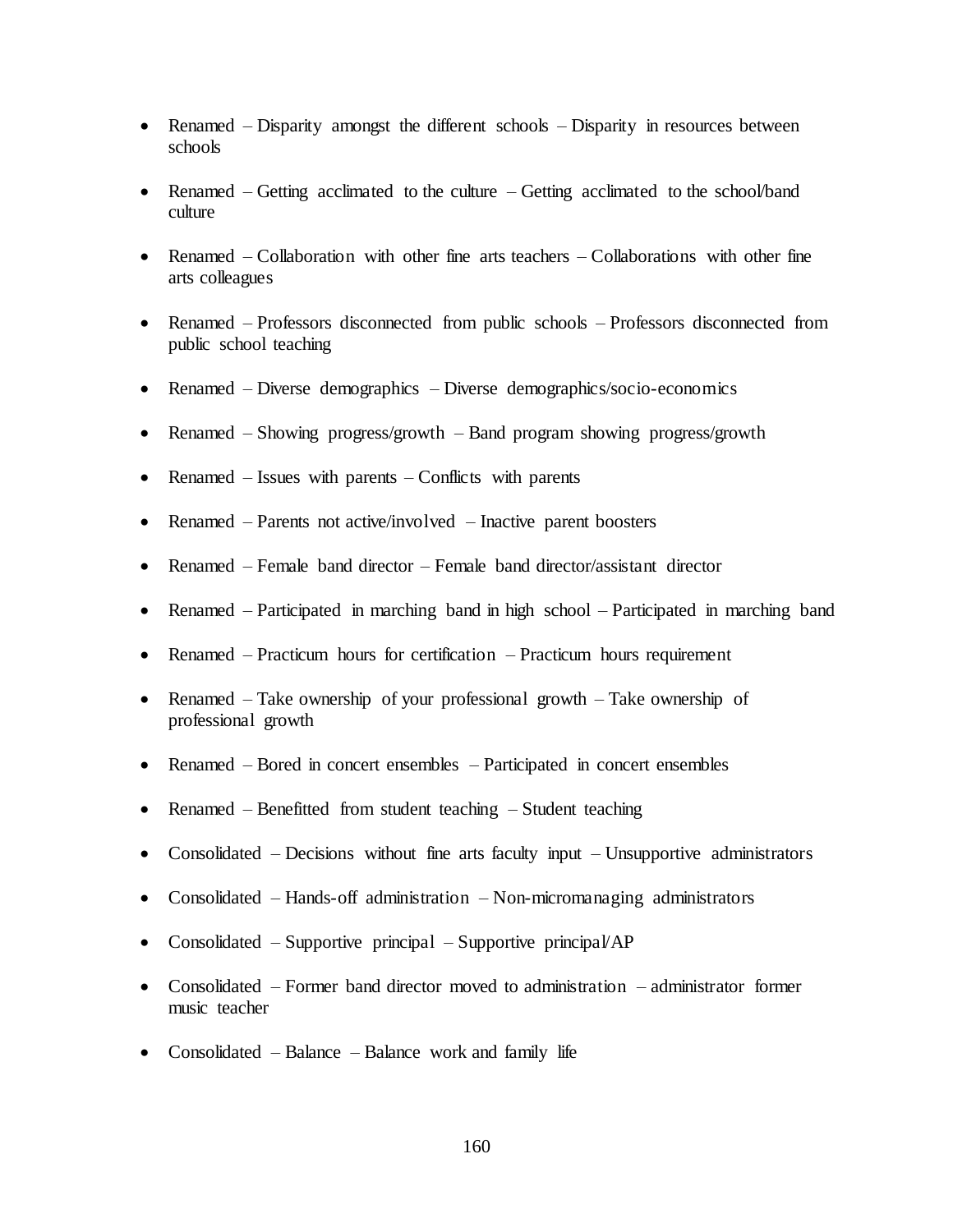- Consolidated Understanding the school Getting acclimated to the culture
- Consolidated Developing of students Development of the whole child
- Consolidated School discipline issues Understanding school-wide discipline
- Consolidated Care about the students Relating to and caring about students
- Consolidated Fair/consistent treatment of kids Classroom management strategies
- Consolidated Collaboration with other band directors Collaboration with other colleagues
- Consolidated Band scholarships to college Culture of excellence
- Consolidated Create culture of excellence Culture of excellence
- Consolidated Providing fundamentals for student success Know what kids needs to be successful
- Consolidated Arts rich school Arts magnet school
- Consolidated Diverse demographic Diverse demographics/socio-economics
- Consolidated Colleague served as mentor Seek advice from other urban directors
- Consolidated Established worth to school/community Establish worth to student/school/community
- Consolidated Taking students home Parent figure to students
- Consolidated Make the best out of what you have Create the program you want
- Consolidated Felt administration heard fine arts teachers' voices Developed relationships with admin/counselors
- Consolidated Parent altercation Conflicts with parents
- Consolidated Bored in HS concert ensembles Bored in concert ensembles
- Consolidated Female band director in middle school Female band director
- Consolidated Female assistant director in high school Female band director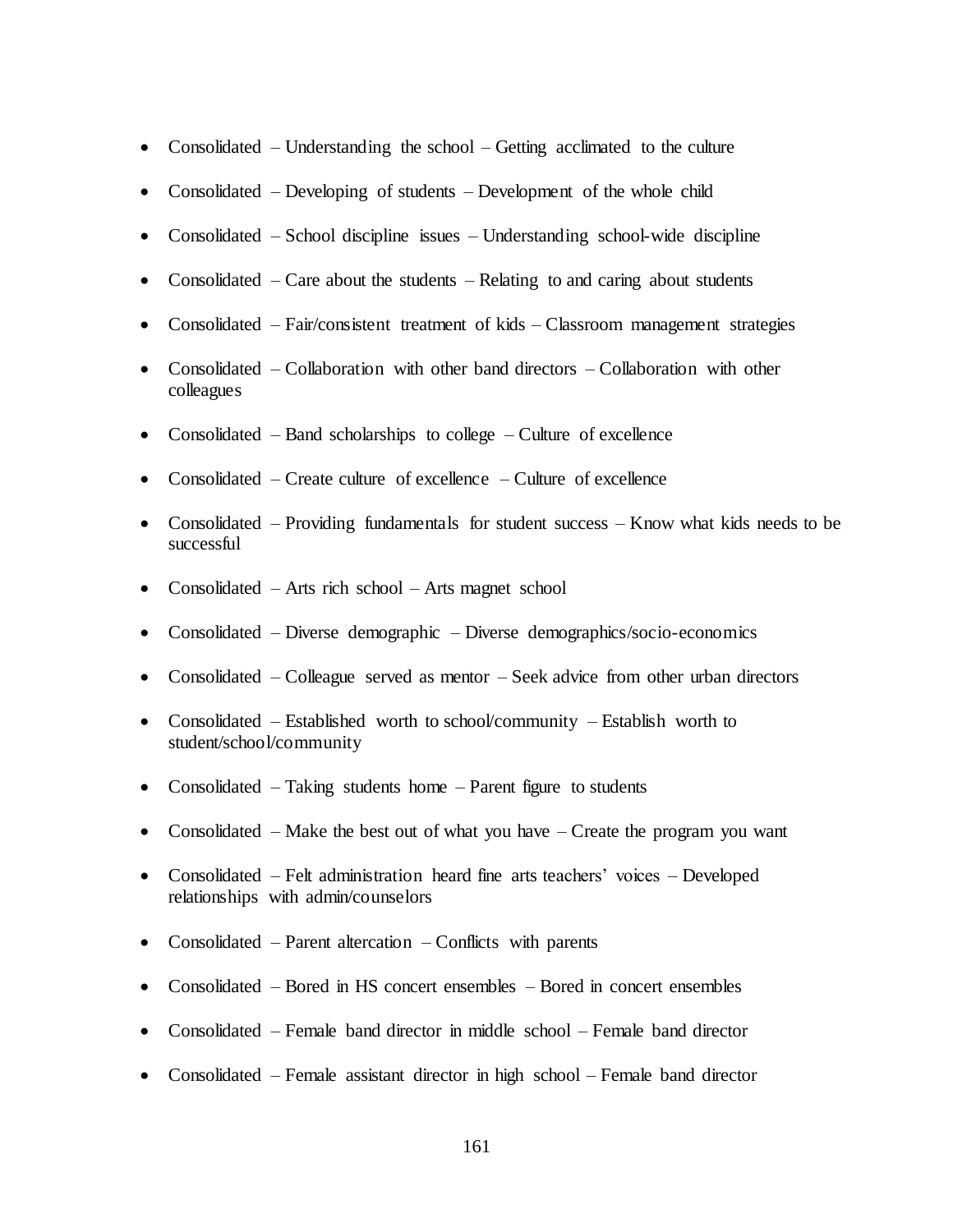- Consolidated Joined marching band in  $8<sup>th</sup>$  Grade Participated in marching band in high school
- Consolidated Scholarship to major in music education Scholarship to college
- Consolidated Parent music educator Parent music educator mentor
- Consolidated Visit a variety of programs Observations/conversations with band directors in a variety of settings
- Consolidated  $-$  In charge of class during student teaching  $-$  Benefitted from student teaching
- Consolidated Practicum hours prior to student teaching Practicum hours for certification
- Consolidated Prepare for workforce Preparing for success no matter where
- Consolidated Student taught at underprivileged school Student teaching
- Consolidated Developed skills during summer prior to first job Take ownership of professional growth
- Consolidated Attached to students Bond with students
- Consolidated Connect to students Bond with students
- Consolidated Love the students Bond with students
- Consolidated Pay cut to leave Pay
- Consolidated Pour into students Students need us
- Consolidated Previous director left to become administrator transition taking over urban program
- Consolidated Large HS band program Large MS/HS band program
- Consolidated Developing the whole child Developing the whole child/character development
- Consolidated Camaraderie between fine arts colleagues Build relationships with colleagues